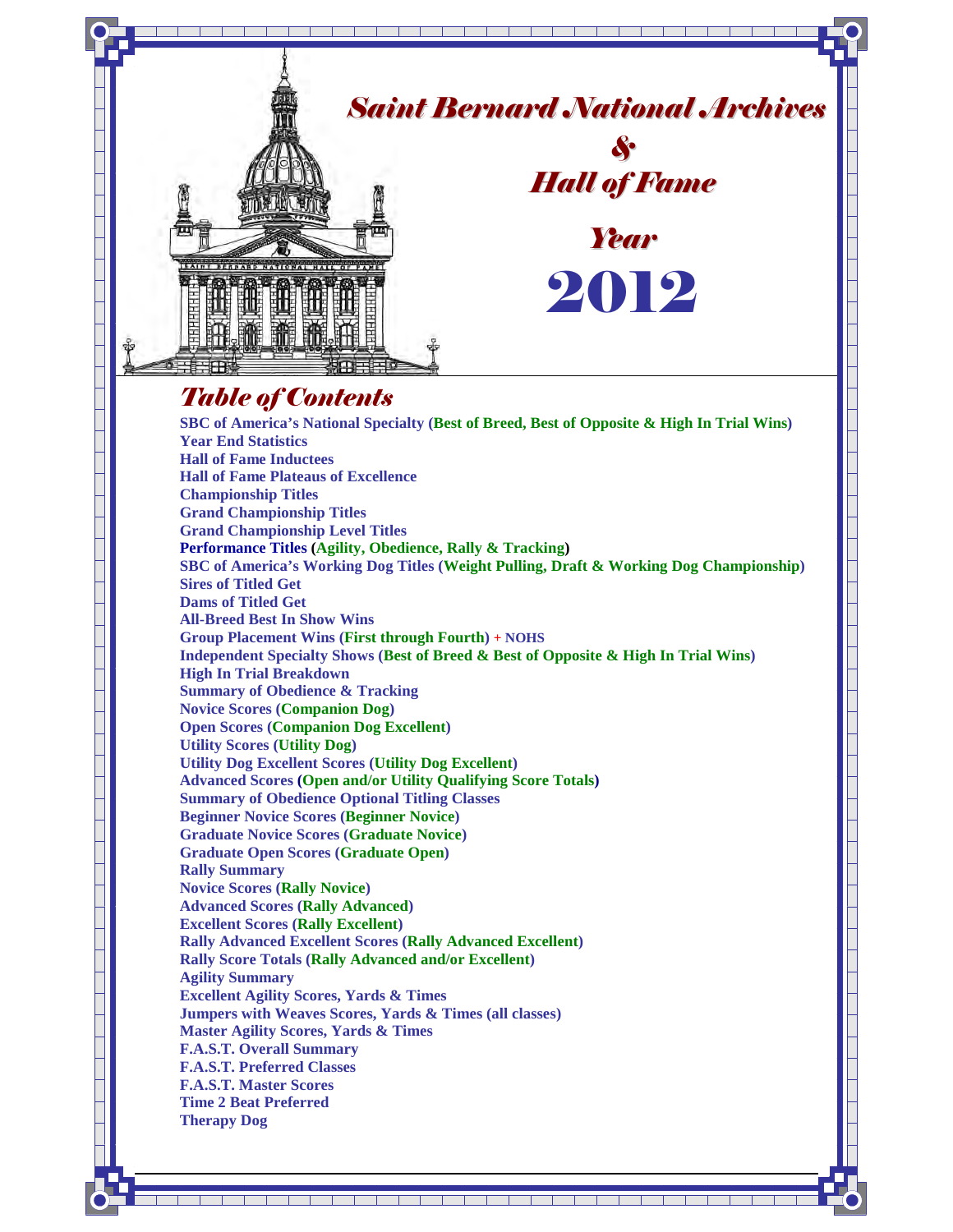#### *<sup>A</sup> Saint B ernard N ational A rchive D ocum ent*

<u> Karl Maria (K. 1989)</u>



### The Saint Bernard Club of America's2012 National Specialty Winners



| Date: September, 27-28-29, 2012                                                 |                        |                          | Location: Midway, Utah                              |                      |                            |  |
|---------------------------------------------------------------------------------|------------------------|--------------------------|-----------------------------------------------------|----------------------|----------------------------|--|
| Judges: $(I \n\dot{\sigma} \mathcal{D})$ Donna Buxton & Barbara Sarti-Allen (B) |                        |                          | Dogs In Competition: 137                            |                      |                            |  |
| Obedience: OB 195.5                                                             | Tracking Test: No Test | Draft Test: 3 Qualifiers |                                                     | Weight Pulled: 2451# | $\vert$ Percentage: 19.30% |  |
| $1^{st}$ SBCA Agility Trial: 1 Qualifier - $EX$ -JWW-P                          |                        |                          | $1 \text{ NDD}$ & $1 \text{ DD}$ & $1 \text{ DDX2}$ |                      |                            |  |



**BOB: GCH Lasquite's Denver V Lucas**



 **BOS: GCH Opdyke's Your Place Or Mine** 







**WB: Cache Retreat Scenic Drive**



**Obedience HIT: WDCH Shadow Mtn Playit Again V Reema CDX GN TD RE DD** Judge: Ken Buxton



**Agility WDCH Snowy Pines Hummer UD GN GO VER RAE2 OAP MJP XFP TDD**



**Most Weight Pulled GCH Skydancers Man of Steel For Vicdory RN WPSPulled 2451 Pounds**



**Highest Percentage Pulled Shadow Mtn Quidditch V Vicdory CD RAE2 AXP AJP OFP Highest Percentage 19.30%**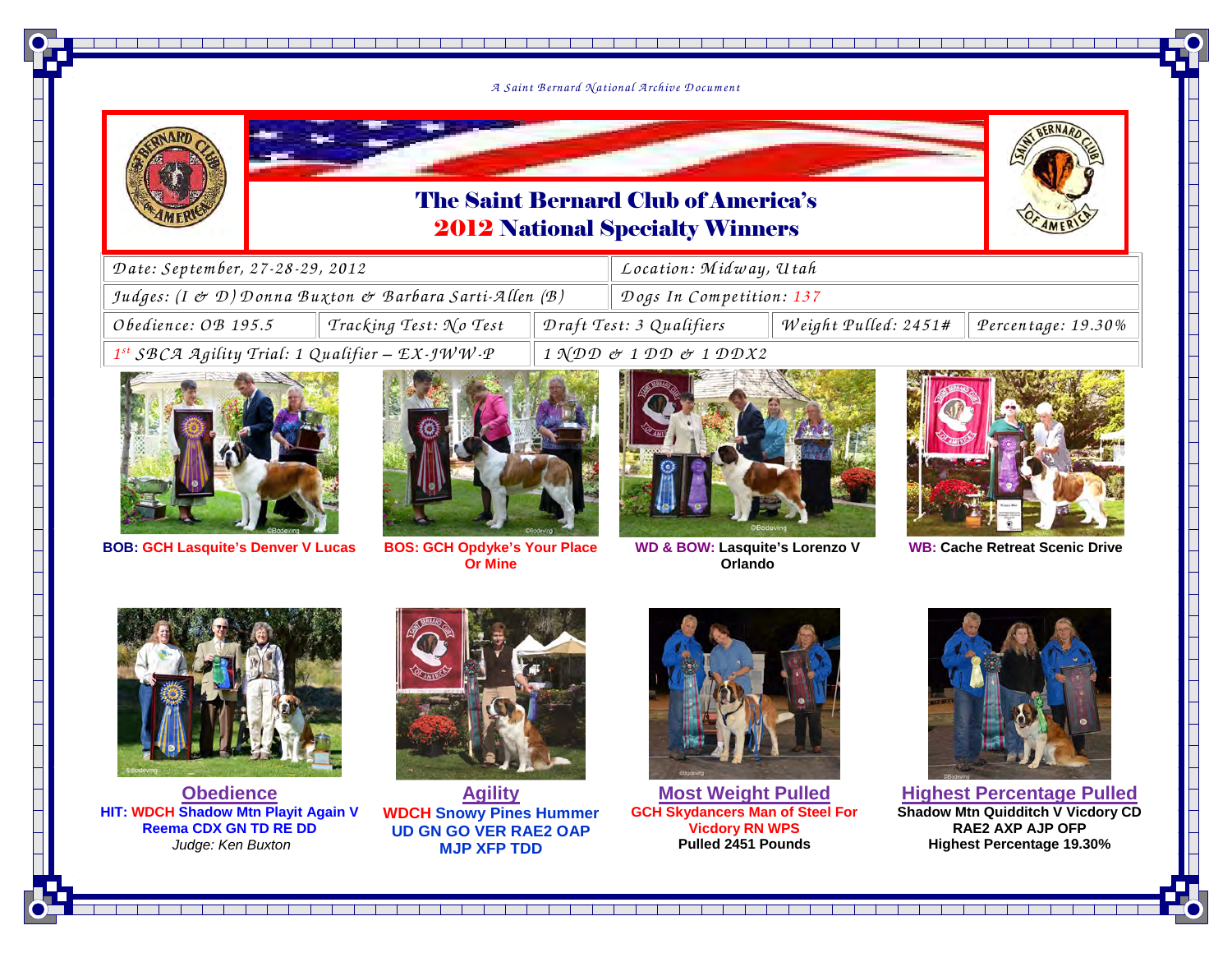#### **Draft Test Qualifiers**

 $\blacksquare$ 

- 11

#### **Novice Draft Dog (NDD)**



**CH Subira's Needless To Say CD RN NDD** 

#### **Open Draft Dog (DD)**



**CH Subira's Alucian CD RA DD**

**Excellent Draft Dog 2 (DDX2) SACARTHON GREEN** 

**Snowy Pines Tundra (DDX2 level) CD GN RE AXP AJP NFP DDX2 TDD**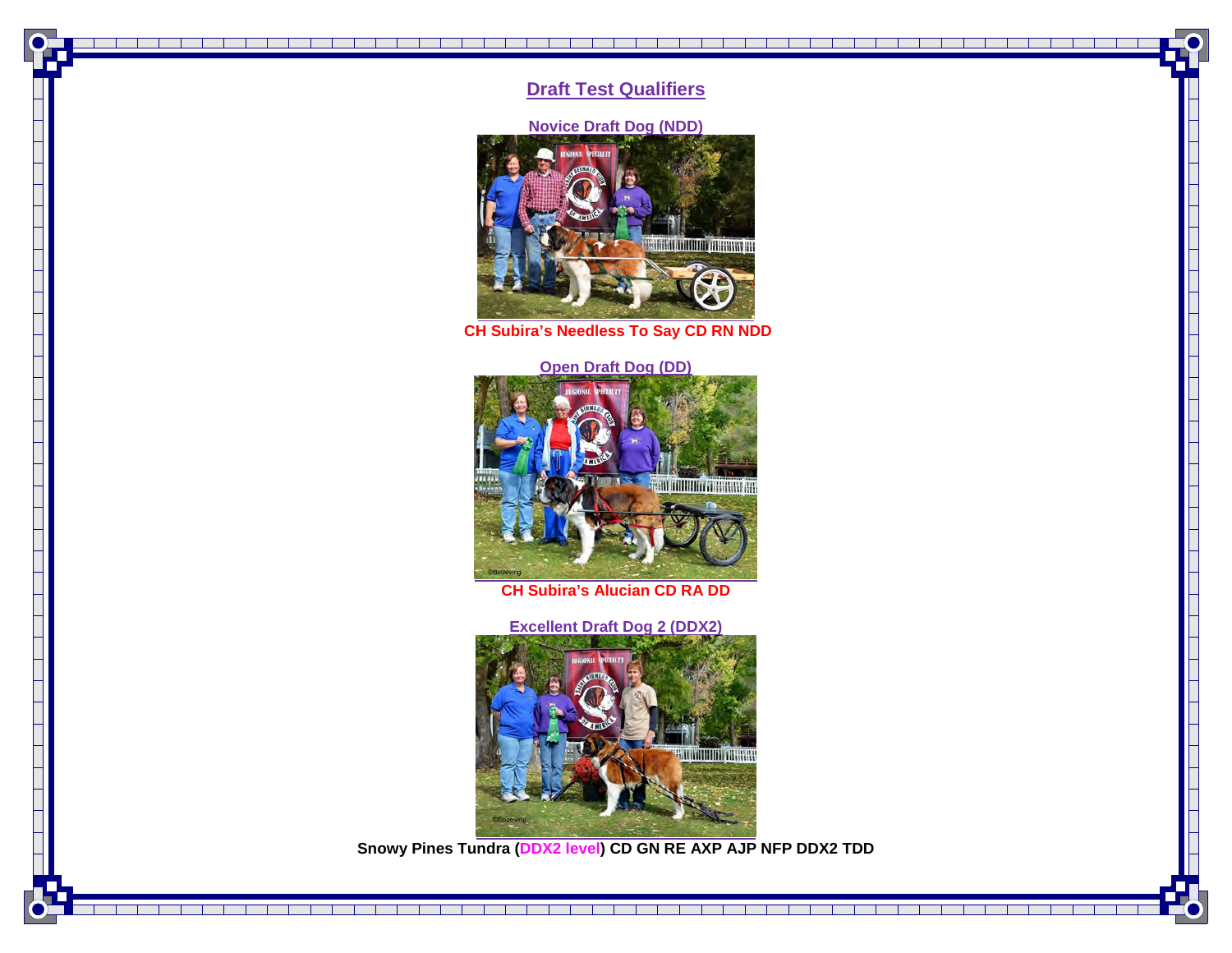### Saint Bernard Club of America's

### 2012 National Selects & Awards of Merit Sorted by Dog

|                | <b>CH</b>                      | <b>Name</b>                                                                                                                                                                                                                                                                                                                                                                                                                                                                                                                                                                     | <b>AKC Titles</b> | Judge                | <b>Date</b>               | <b>State</b> | M | - F |
|----------------|--------------------------------|---------------------------------------------------------------------------------------------------------------------------------------------------------------------------------------------------------------------------------------------------------------------------------------------------------------------------------------------------------------------------------------------------------------------------------------------------------------------------------------------------------------------------------------------------------------------------------|-------------------|----------------------|---------------------------|--------------|---|-----|
|                |                                | <b>CHCache Retreat Power Drive</b>                                                                                                                                                                                                                                                                                                                                                                                                                                                                                                                                              |                   |                      |                           |              | m |     |
| <b>Select</b>  | <b>AOM</b>                     |                                                                                                                                                                                                                                                                                                                                                                                                                                                                                                                                                                                 |                   |                      |                           |              |   |     |
|                | 2012                           |                                                                                                                                                                                                                                                                                                                                                                                                                                                                                                                                                                                 |                   | <b>Buxton, Donna</b> | <b>September 29, 2012</b> | UT           |   |     |
|                |                                | <b>GCH CHCornerstones O'Henry</b>                                                                                                                                                                                                                                                                                                                                                                                                                                                                                                                                               |                   |                      |                           |              | m |     |
| <b>Select</b>  | <b>AOM</b>                     |                                                                                                                                                                                                                                                                                                                                                                                                                                                                                                                                                                                 |                   |                      |                           |              |   |     |
| 2012           |                                |                                                                                                                                                                                                                                                                                                                                                                                                                                                                                                                                                                                 |                   | <b>Buxton, Donna</b> | <b>September 29, 2012</b> | UT           |   |     |
|                |                                | <b>GCH CH Jamelles Aristocrat V Elba</b>                                                                                                                                                                                                                                                                                                                                                                                                                                                                                                                                        | <b>RN</b>         |                      |                           |              | m |     |
| <b>Select</b>  | <b>AOM</b>                     |                                                                                                                                                                                                                                                                                                                                                                                                                                                                                                                                                                                 |                   |                      |                           |              |   |     |
|                | 2012                           |                                                                                                                                                                                                                                                                                                                                                                                                                                                                                                                                                                                 |                   | <b>Buxton, Donna</b> | <b>September 29, 2012</b> | UT           |   |     |
|                |                                | <b>GCH CHSummerlyns Poor Me A Double</b>                                                                                                                                                                                                                                                                                                                                                                                                                                                                                                                                        |                   |                      |                           |              |   |     |
| <b>Select</b>  | <b>AOM</b>                     |                                                                                                                                                                                                                                                                                                                                                                                                                                                                                                                                                                                 |                   |                      |                           |              |   |     |
| 2012           |                                |                                                                                                                                                                                                                                                                                                                                                                                                                                                                                                                                                                                 |                   | <b>Buxton, Donna</b> | <b>September 29, 2012</b> | UT           |   |     |
|                | <b>GCH CHTrademarks Zephan</b> |                                                                                                                                                                                                                                                                                                                                                                                                                                                                                                                                                                                 |                   |                      |                           |              | m |     |
| <b>Select</b>  | <b>AOM</b>                     |                                                                                                                                                                                                                                                                                                                                                                                                                                                                                                                                                                                 |                   |                      |                           |              |   |     |
|                | 2012                           |                                                                                                                                                                                                                                                                                                                                                                                                                                                                                                                                                                                 |                   | <b>Buxton, Donna</b> | <b>September 29, 2012</b> | UT           |   |     |
| <b>Totals:</b> |                                |                                                                                                                                                                                                                                                                                                                                                                                                                                                                                                                                                                                 | 5                 |                      |                           |              | 4 |     |
|                |                                | In 1986 & 1987 the Best of Breed & Best of Opposite were given select ratings.<br>In 1988 Selects were chosen AFTER the Best of Breed & Best of Winners.<br>The Board decided to leave BOB & BOS out of the loop so more good dogs could get recognition.<br>The Selects since 1988 were chosen AFTER BOB & BOW. Notice of the change is in:<br>SAINT FANCIER (Nov/Dec, 1986, page 46 & Nov/Dec, 1987, page 50)<br>* With the introduction of the Grand Champion title in 2010, Selects and Awards of Merit are now listed.<br>Prior to 2010, the award was listed as "Select." |                   |                      |                           |              |   |     |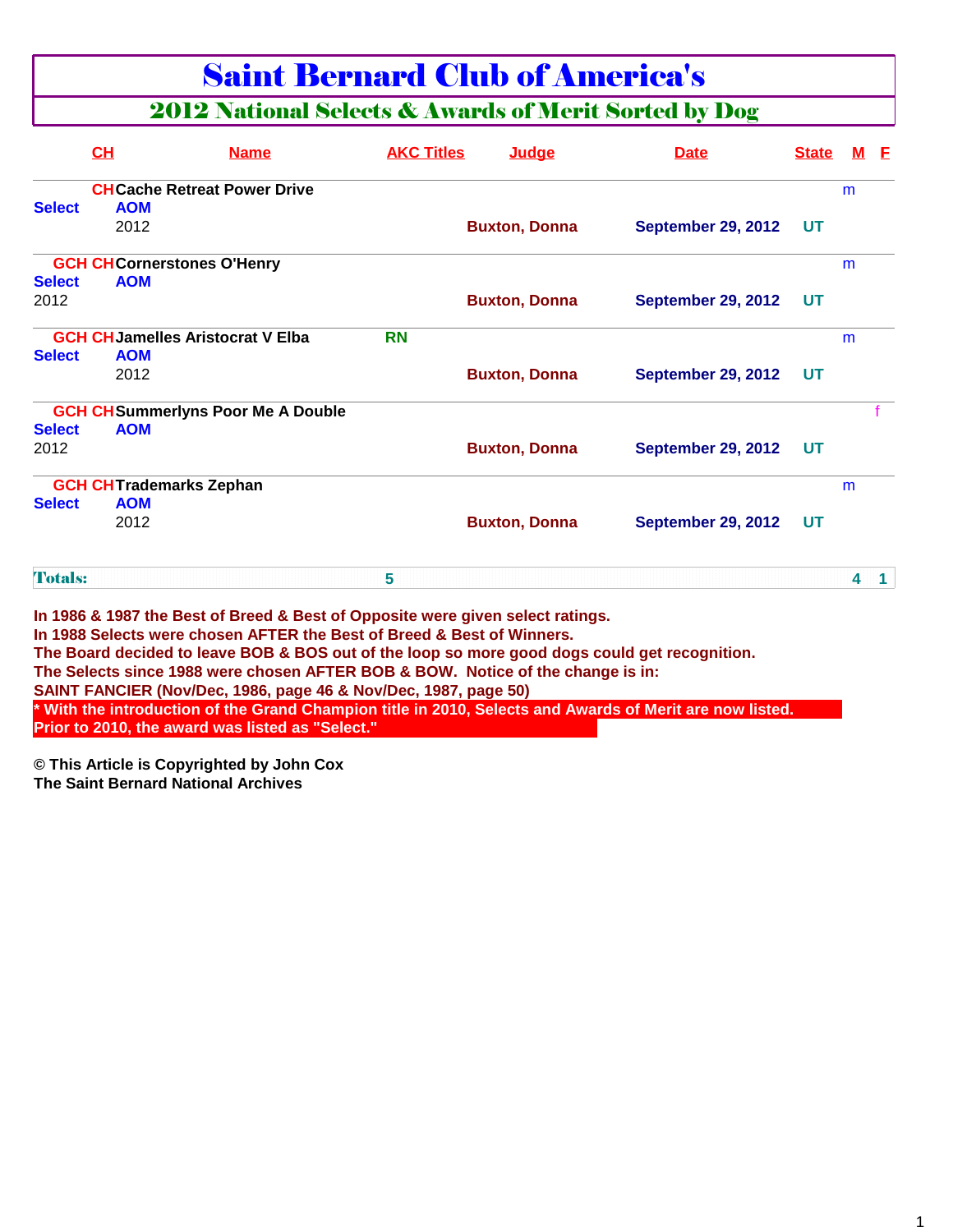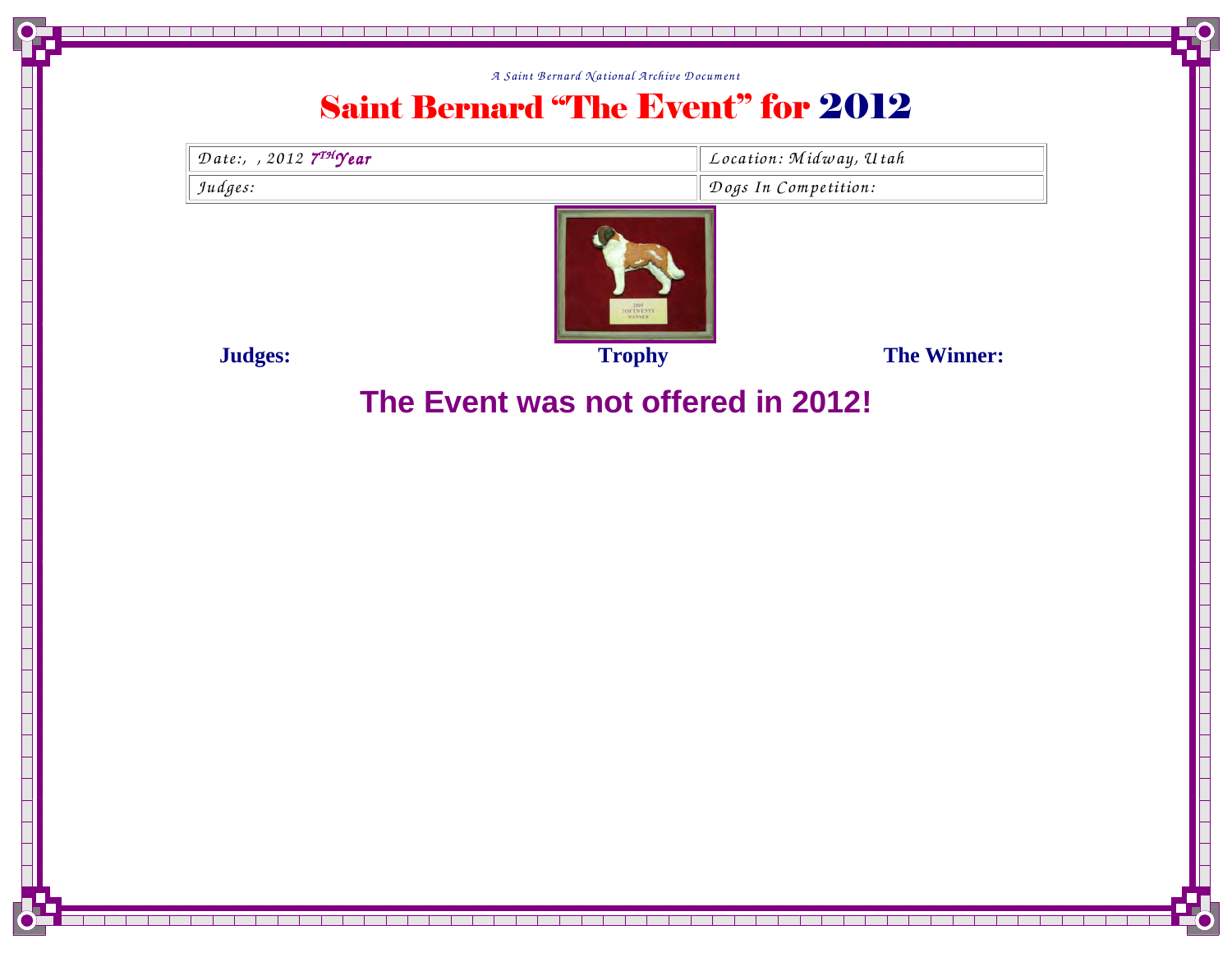### 2012 Highlights & Points of Interest

#### **In 2012 we witnessed:**

**February 13, 2012**

The Saint Fancier wins the Dog Writers Award for BEST PUBLICATION! Congratulations to Glenn & Diane Radcliffe and their staff for publishing such a remarkable newsletter for our member's viewing. **April 8, 2012**

GCH Alta Vistas Billion Kilowatt CD RN increased his Independent Specialty Show win **record to 56! May 24, 2012**

CH Jamelles U Outabe In Pictures increased her Independent Specialty Show win **record to 40! June 24, 2012** WDCH Stoan's One Hit Wonder of Yixy UDT RN DDX completed his Utility title thus becoming only the  $69^{\text{th}}$  UD in our breed's history. With the Utility title and the prior Tracking title, he is only the 14<sup>th</sup> to earn the combination of titles which is referred to as a UDT. The last UDT was accomplished in 2004! **July 1, 2012 CH,** CH WDCH XmaxKris VAN 'T Hof Ten Eynder UDX RAE2 TD MXP5 MXPS MJP4 MJPB XFP VCD2 DD WPS was Grandfathered in for 3 of AKC's new Lifetime Agility title levels. Kris earned a Bronze and Silver Master Standard and a Bronze Master Jumpers With Weaves. All three titles are **Breed Firsts!** These new titles increased Kris's **record to 39 titles**.

**July 20, 2012** WDCH Shadow Mtn Playit Again V Reema CDX GN RE TD DD (Sam for short) finished her CDX title which was the crowing leg for the WDCH title! Only 17 WDCHs have been earned since the inception of the title in 1988!

**September 23 2012** The SBC of America hosted their **FIRST all Saint Bernard Agility Trial**. There was one qualifier (good entry) in the Excellent Jumpers With Weaves Preferred—WDCH Snowy Pines Hummer UD GN GO VER RAE2 OAP MJP XFP

#### **September 24, 2012**

CH Alta Vistas Billion Kilowatt CD RN increased his Independent Specialty Show win **record to 57! October 5, 2012** GCH Jamelles Aristocrat V Elba went Best In Show (all-breed) at the Hatboro Dog Club in PA with an entry of 1623. This is the only all-breed Best In Show for a Saint Bernard in 2012.

**October 22, 2012** Shadow Mtn Quidditch V Vicdory CD RAE3 AXP AJP OFP WPX earned a RAE3—**a Breed First!** 

**December 15 & 16 2012** saw THREE Saint Bernards show up at the AKC Invitationals in Florida! WDCH Snowy Pine's Hummer UD GN GO VER RAE2 AXP MJP2 XFP DD TDD qualified for both the AKC Agility and Obedience Invitationals in the same year—**a Breed First.**

#### **Top Sire (7 Champion Get in 2012)**

| <b>CH</b> Summerlyns Lucius | Jamelles U R My Destiny       | <b>2012-CH</b> Jamelles Happy Birthday Mrpresident f                                                   |
|-----------------------------|-------------------------------|--------------------------------------------------------------------------------------------------------|
| <b>CH</b> Summerlyns Lucius | JamellesU R My Destiny        | 2012-CH Jamelles Strike Up The Band m                                                                  |
| <b>CH</b> Summerlyns Lucius | <b>CH</b> Kings Mill Yazmine  | 2012-CH Kings Mill Dax m                                                                               |
| <b>CH</b> Summerlyns Lucius | Mountain Hghs Haley of Subira | <b>2012-CH</b> Summerlyns Call Me Drama V Subira f                                                     |
| <b>CH</b> Summerlyns Lucius |                               | <b>CH CH Shericks Diamond Rio Del Vicdory RE 2012-CH Vicdorys N Winters R U Jealous Yet? CD-2012 f</b> |
| <b>CH</b> Summerlyns Lucius | Whoodcrest Sonador            | <b>2012-CH</b> Summerlyns Paparazzi V Whoodcrest f                                                     |
| <b>CH</b> Summerlyns Lucius | <b>CH</b> Yukons What A Doll  | <b>2012-CH</b> Yukons Firecracker m                                                                    |
|                             |                               |                                                                                                        |

### **Top Dam (5 Champion Get in 2012)**

Revilos You R Cherrished Smrset **CH New Sage Lucas II Lasquite 2012-CH Redsides Easy Rider V Revilo m**<br>Revilos You R Cherrished Smrset **CH New Sage Lucas II Lasquite 2012-CH Redsides Eclipse From Revilo f** Revilos You R Cherrished Smrset **CH** New Sage Lucas II Lasquite **2012-CH** Redsides Eclipse From Revilo f<br>Revilos You R Cherrished Smrset **CH** New Sage Lucas II Lasquite **2012-CH** Redsides Eligible Bachelor V R Revilos You R Cherrished Smrset **CH** New Sage Lucas II Lasquite **2012-CH** Revilos Lets Go Bo Redside m Revilos You R Cherrished Smrset **CH** New Sage Lucas II Lasquite **2012-GCH/2012-CH** Revilos Liquid Asset From Redside m

**CH** New Sage Lucas II Lasquite **2012-CH** Redsides Eligible Bachelor V Revilo m

**The Top 2012 Performance dogs (Obedience & Agility)** 

**Top Performance Dog for 2012 No Recipient in 2012** 

**Top Obedience Dog for 2012 WDCH Stoans One Hit Wonder V Yixy UDT, DD2, DDX** 

#### **Top Agility Dog for 2012**

#### **WDCH Snowy Pine's Hummer UD GN GO VER RAE2 AXP MJP2 XFP DD TDD**

Go to http://clubs.akc.org/saints/Archives/sbca\_performance\_awards.pdf to view the past winners and criteria.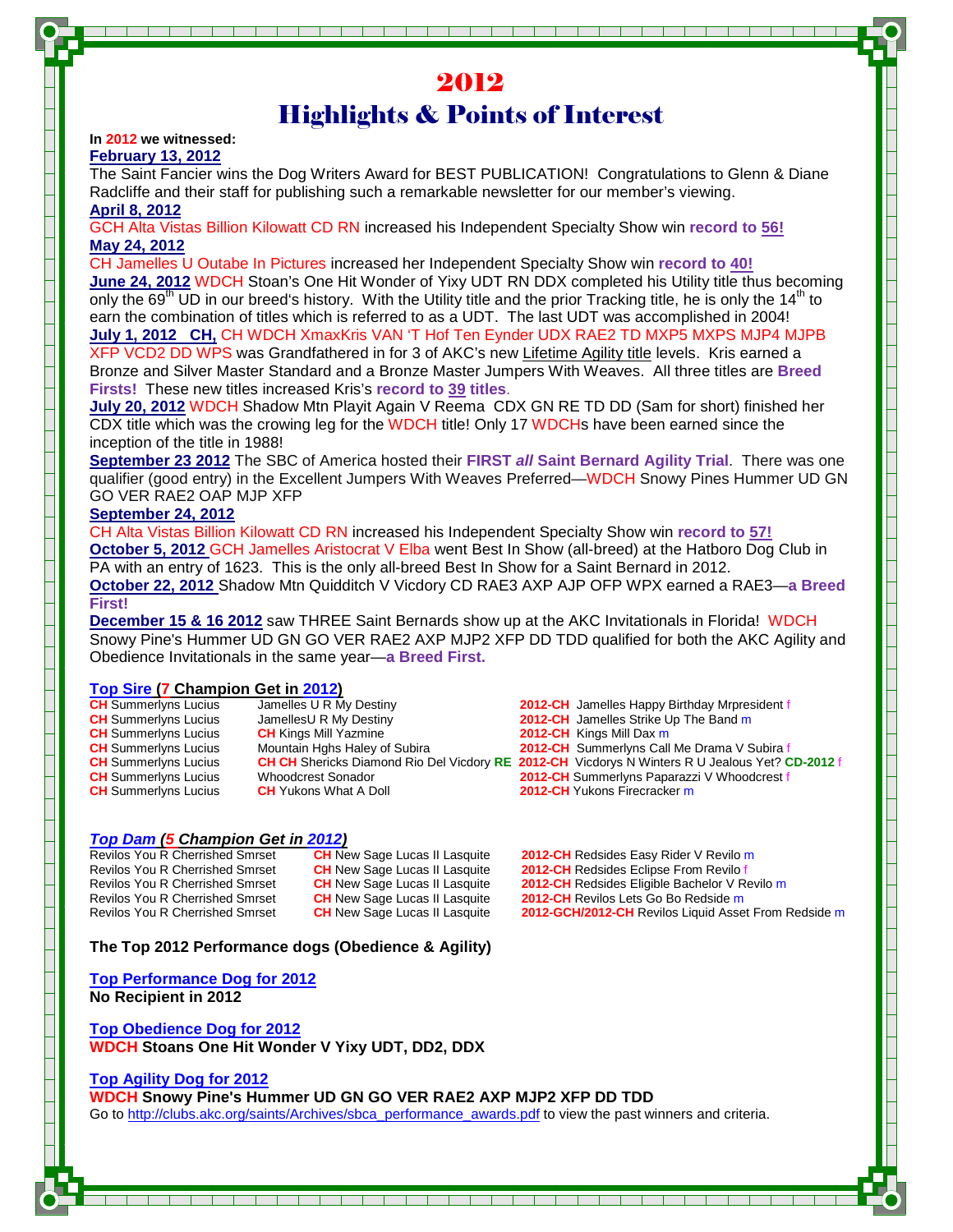© John Cox

### 2012 Year End Statistics

#### **179 Saint Bernards Earned 217 AKC Titles**

#### **24 Saint Bernards Earned More Than One AKC Title** (5 Saint Bernards earned 4 AKC titles)

 **36 Grand Champions** 2010 First Year of Title **15 Grand Champion Level Titles** 2010 First Year of Title  **116 Champions of Record 50 PERFORMANCE TITLES:** 10 Beginner Novice 2010 First Year of Title 6 Companion Dog 1936 First Year of Title 2 Graduate Novice 2009 First Year of Title 1 Companion Dog Excellent 1936 First Year of Title 0 Graduate Open 2009 First Year of Title 0 Versatility 2009 First Year of Title 1 Utility Dog 1936 First Year of Title 0 Utility Dog Excellent 1994 First Year of Title 0 Utility Dog Excellent 2 1994 First Year of Title 0 Obedience Trial Champion 1977 First Year of Title 0 Tracking Dog 1936 First Year of Title 0 Tracking Dog Excellent 1980 First Year of Title 0 Variable Surface Tracking 1995 First Year of Title 0 Champion Tracker 1995 First Year of Title 0 Novice Agility 1994 First Year of Title 0 Novice Agility Preferred 2002 First Year of Title 0 Open Agility 1994 First Year of Title 0 Open Agility Preferred 2002 First Year of Title 0 Excellent Agility 1994 First Year of Title 3 Excellent Agility Preferred 2002 First Year of Title 0 Master Agility 1994 First Year of Title 0 Master Agility Preferred 2002 First Year of Title 0 Master Agility Preferred 2 2002 First Year of Title 0 Master Agility Preferred 3 2002 First Year of Title 0 Master Agility Preferred 4 2002 First Year of Title 0 Master Agility Preferred 5 2002 First Year of Title 0 Novice Agility Jumpers with Weaves 1998 First Year of Title 0 Novice Agility Jumpers with Weaves Preferred 2002 First Year of Title 0 Open Agility Jumpers with Weaves 1998 First Year of Title 0 Open Agility Jumpers with Weaves Preferred 2002 First Year of Title 0 Excellent Agility Jumpers with Weaves 1998 First Year of Title 1 Excellent Agility Jumpers with Weaves Preferred 2002 First Year of Title 0 Master Agility Jumpers with Weaves 1998 First Year of Title 1 Master Agility Jumpers with Weaves Preferred 2002 First Year of Title 1 Master Agility Jumpers with Weaves Preferred 2 2002 First Year of Title 0 Master Agility Jumpers with Weaves Preferred 3 2002 First Year of Title 0 Master Agility Jumpers with Weaves Preferred 4 2002 First Year of Title 0 MACH Master Agility Champion 1998 First Year of Title

and the state of the state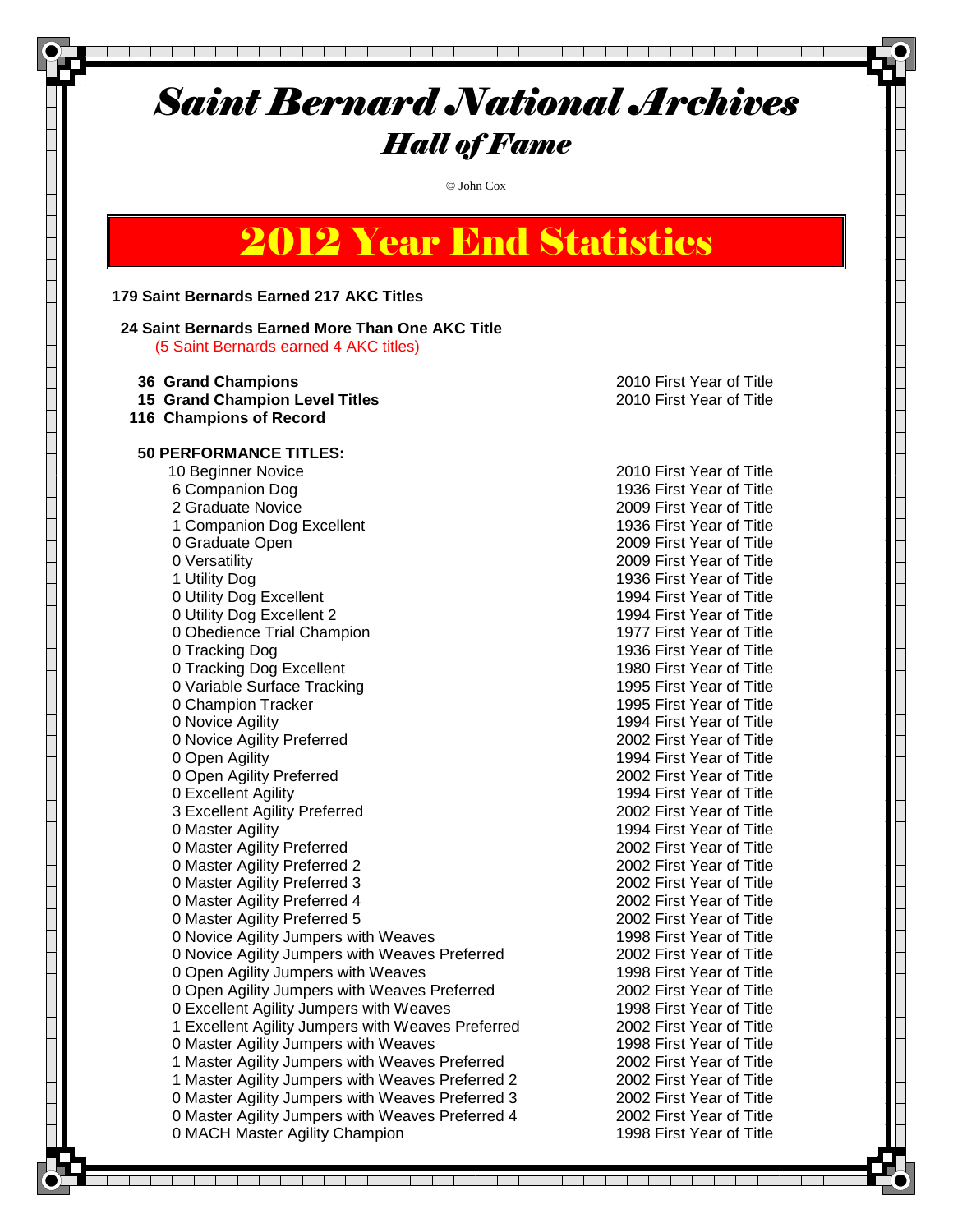|        | 0 Preferred Agility Champion (PACH) - Grandfathered to 2002 2002 First Year of Title                        |  |                                      |
|--------|-------------------------------------------------------------------------------------------------------------|--|--------------------------------------|
|        | 0 Preferred Agility Excellent - Grandfathered back to 2002                                                  |  | 2002 First Year of Title             |
|        | 0 F.A.S.T. Novice                                                                                           |  | 2007 First Year of Title             |
|        | 0 F.A.S.T. Novice Preferred                                                                                 |  | 2007 First Year of Title             |
|        | 1 F.A.S.T. Open                                                                                             |  | 2007 First Year of Title             |
|        | 0 F.A.S.T. Open Preferred                                                                                   |  | 2007 First Year of Title             |
|        | 0 F.A.S.T. Excellent                                                                                        |  | 2007 First Year of Title             |
|        | 0 F.A.S.T. Excellent Preferred                                                                              |  | 2007 First Year of Title             |
|        | 0 Time 2 Beat                                                                                               |  | 2011 First Year of Title             |
|        | *1 Lifetime Master Standard Preferred - Bronze (MXPB) Grandfathered to 2002 2012 First Year of Title        |  |                                      |
|        | *1 Lifetime Master Standard Preferred - Silver (MXPS) Grandfathered to 2002                                 |  | 2012 First Year of Title             |
|        | *1 Lifetime Master JWW Preferred - Bronze (MJPB) Grandfathered to 2002                                      |  | 2012 First Year of Title             |
|        | 0 Versatile Companion Dog 1                                                                                 |  | 2001 First Year of Title             |
|        | 0 Versatile Companion Dog 2                                                                                 |  | 2001 First Year of Title             |
|        | 0 Versatile Companion Dog 3                                                                                 |  | 2001 First Year of Title             |
|        | 0 Versatile Companion Dog 4                                                                                 |  | 2001 First Year of Title             |
|        | 0 Versatile Companion Dog 5                                                                                 |  | 2001 First Year of Title             |
|        | 8 Rally Novice                                                                                              |  | 2005 First Year of Title             |
|        | 5 Rally Advanced                                                                                            |  | 2005 First Year of Title             |
|        | 3 Rally Excellent                                                                                           |  | 2005 First Year of Title             |
|        | 1 Rally Advanced Excellent                                                                                  |  | 2005 First Year of Title             |
|        | 3 Rally Advanced Excellent Two                                                                              |  | 2005 First Year of Title             |
|        | 1 Rally Advanced Excellent Three                                                                            |  | Breed First 2005 First Year of Title |
|        | 2 Therapy Dog                                                                                               |  | 2009 First Year of Title             |
|        | Breed Firsts, Titles earned in 2005 (MXPB), 2006 (MJPB), 2007 (MXPS)                                        |  |                                      |
|        | 29 SBC of America Working Dog Titles (See Inside Data)                                                      |  | 1988 First Year of Titles            |
|        | <b>CH Summerlyns Lucius</b><br>Brood Bitches For The Year - Producing 5 Champion Get:                       |  |                                      |
|        | <b>Revilos Your R Cherrished Smrset</b>                                                                     |  |                                      |
|        | <b>MOST INDEPENDENT SAINT BERNARD SPECIALTY SHOW WINS:</b><br>5 BOB & 6 BOS GCH Opdykes Your Place Or Mine? |  |                                      |
| 2 HITs | WDCH Shadow Mtn Playit Again V Reema CDX GN TD RE DD<br>WDCH Stoans One Hit Wonder of Yixy UDT RN DDX2      |  | 1969 First Independent Trial         |
|        | <b>17 GROUP FIRST PLACEMENTS:</b><br><b>GCH Jamelles Aristocrat V Elba</b>                                  |  | 1924 First Year of Award             |
|        | <b>1 BEST IN SHOW AT ALL-BREED SHOWS:</b>                                                                   |  | 1924 First Year of Award             |
|        | <b>GCH Jamelles Aristocrat V Elba</b>                                                                       |  |                                      |
|        | 0 All-Breed Highest Scoring Dog In The Regular Classes:                                                     |  | 1975 first Year of Award             |
|        |                                                                                                             |  |                                      |
|        |                                                                                                             |  |                                      |
|        |                                                                                                             |  |                                      |
|        |                                                                                                             |  |                                      |
|        |                                                                                                             |  |                                      |

т T. a pro T  $\blacksquare$  T T. ┱ ┱ ┰ ┰ т  $\perp$ 

 $\lceil$ 

 $\overline{\phantom{a}}$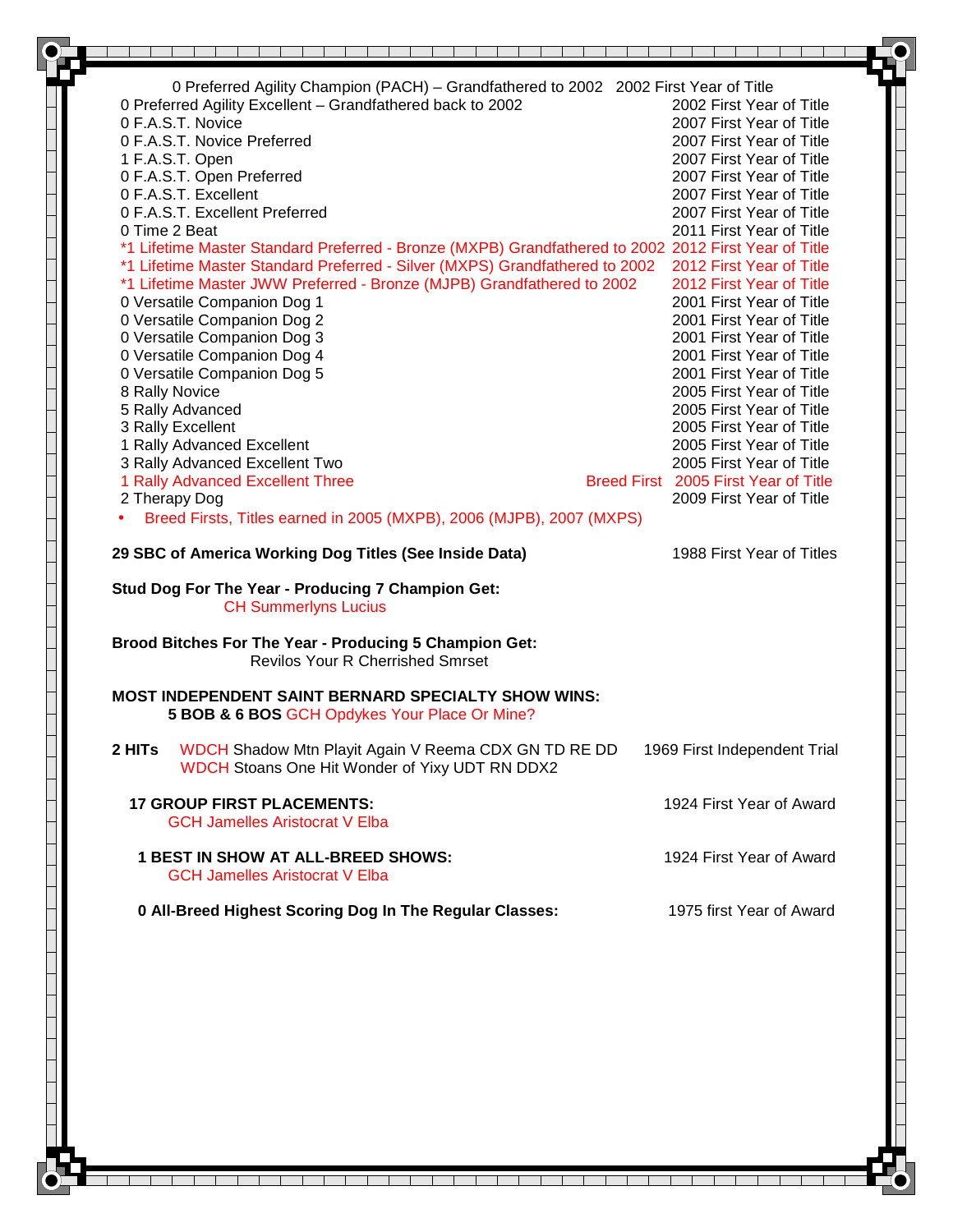## Saint Bernard Hall of Fame Inductees For 2012

| <b>Criteria Induction Category</b> | <b>YR</b> | CH | <b>Name</b>                                       | <b>AKC Performance Titles</b> | M/F | <b>Owner</b>                              |
|------------------------------------|-----------|----|---------------------------------------------------|-------------------------------|-----|-------------------------------------------|
| 3 AKC Titles - CD CDX TD           | 2012      |    | Shadow Mtn Playit Again V Reema                   | <b>CDX RETD</b>               |     | Olbirch, Lovey                            |
|                                    |           |    |                                                   |                               |     |                                           |
|                                    |           |    |                                                   |                               |     |                                           |
| 3 AKC Titles - CH GCH CD           | 2012      |    | <b>GCH</b> Kings Mill Young At Heart              | <b>CD RN</b>                  |     | m McNabb, Linda                           |
| 3 AKC Titles - CH GCH CD           | 2012      |    | <b>GCH</b> Mtn Home Linus Stoan V Lasquite        | <b>CD</b>                     | m.  | Larson, Lyle & Marlys                     |
| $\mathbf 2$                        |           |    |                                                   |                               |     |                                           |
| <b>3 AKC Titles - CH GCH GCHB</b>  | 2012      |    | <b>GCHB</b> Barnyards Apache of Figowi            |                               | m.  | Popela, Victoria                          |
| 3 AKC Titles - CH GCH GCHB         | 2012      |    | <b>GCHB</b> Gliddens Lady Isabella                |                               | -f  | Glidden, Kathey                           |
| 3 AKC Titles - CH GCH GCHB         | 2012      |    | <b>GCHB</b> Jamelles Bravehearted V Divine        |                               | m   | Brunette, B. & B., Glover, M.             |
| 3 AKC Titles - CH GCH GCHB         | 2012      |    | <b>GCHB</b> Kryskara Joker V Blue Valley          |                               | m   | Ivers, D. & Coolidge, J.                  |
| 3 AKC Titles - CH GCH GCHB         | 2012      |    | <b>GCHB</b> Lasquites Denver V Lucas              |                               | m.  | Glover, M & Smith, M & Boman, B & N       |
| <b>3 AKC Titles - CH GCH GCHB</b>  | 2012      |    | <b>GCHB</b> Marianettes Habitual Vialator         |                               |     | <b>m</b> McShane, Marian & Kenny, Lucia   |
| 3 AKC Titles - CH GCH GCHB         | 2012      |    | <b>GCHB</b> Skydancers Man of Steel For Vicdory   | <b>RN</b>                     | m   | Szajda, A. & Quagliaroli, B. & Meyers, D. |
| 3 AKC Titles - CH GCH GCHB         | 2012      |    | <b>GHCB</b> St. Havensts Thunder And Lightning    |                               | m   | Carter, R. & S. & Ertle, R.               |
| 3 AKC Titles - CH GCH GCHB         | 2012      |    | <b>GCHB</b> Trademarks Zephan                     |                               | m.  | Shook, Art                                |
| 3 AKC Titles - CH GCH GCHB         | 2012      |    | <b>GCHB</b> Twin Branchs Red Bull of Empty Keg    |                               | m   | Boyd, David & Becky                       |
| <b>3 AKC Titles - CH GCH GCHB</b>  | 2012      |    | <b>GCHB</b> Twin Hickory Americas Anderson Cooper |                               | m.  | Scarl Jr., Robert                         |
| 3 AKC Titles - CH GCH GCHB         | 2012      |    | <b>GCHB</b> Windpts Blossom                       |                               | -f  | Zwerk, M & Thompkinson, S                 |
| 3 AKC Titles - CH GCH GCHB         | 2012      |    | <b>GCHB</b> Winters Brooks & Dunn V Vicdory       | <b>RA</b>                     | m.  | Gregory, Dana & Celeste                   |
| 3 AKC Titles - CH GCH GCHB         | 2012      |    | <b>GCHB</b> Yukons Easy Trooper                   |                               | m.  | Collins, Arthur & Cindy                   |
| 14                                 |           |    |                                                   |                               |     |                                           |
| <b>Champions 4</b>                 | 2012      |    | <b>CH</b> Benbarons Quinte of Eddie               |                               |     | Beninger, B & T & A & M Sorensen          |
| <b>Champions 4</b>                 | 2012      |    | Benbarons Veronica of Eddie                       |                               |     | Denis, Bruno & Deborah                    |
| <b>Champions 4</b>                 | 2012      |    | <b>CH</b> Jamelles Deja Vu V Knollridge           |                               |     | J & M Mulligan & T. Steffen               |
| <b>Champions 4</b>                 | 2012      |    | Jamelles U R My Destiny                           |                               | −f. | Mulligan, J & M                           |
| <b>Champions 4</b>                 | 2012      |    | Lasquites Geena Mist                              |                               | m.  | Smith, Mlynn                              |
| <b>Champions 4</b>                 | 2012      |    | <b>CH</b> Melon City Edith                        |                               |     | Petersen, Jeff & Darcy                    |
| <b>Champions 4</b>                 | 2012      |    | Revilos You R Cherrished Smrset                   |                               |     | Oliver, B & D & G & A Becker              |
| <b>Champions 4</b>                 | 2012      |    | <b>CH</b> Trademarks Willimina                    |                               | Æ   | Shook, Art                                |
| 8                                  |           |    |                                                   |                               |     |                                           |
| <b>Champions 5</b>                 | 2012      |    | Benbarons Ustinov of Eddie                        |                               |     | <b>m</b> Holmes, Janice                   |
| <b>Champions 5</b>                 | 2012      |    | <b>CH</b> Hamlet Van 'T Hof Ten Eynder            |                               | m   | Cole Sykora, Sherry                       |
| <b>Champions 5</b>                 | 2012      |    | <b>GCH</b> Howeranch Hidalgo V Tinkerbell         |                               |     | m Leech, Howe, Furgeson                   |
|                                    |           |    |                                                   |                               |     |                                           |

| <b>Champions 5</b> | 2012 | <b>GCH</b> Howeranch Hidalgo V Tinkerbell | <b>m</b> Leech, Howe, Furgeson              |
|--------------------|------|-------------------------------------------|---------------------------------------------|
| <b>Champions 5</b> | 2012 | <b>CH</b> Mahoganys Lasting Impression    | <b>m</b> Denis. $D & B & K$                 |
| <b>Champions 5</b> | 2012 | <b>GCH</b> Opdykes Drives Me To Drink     | <b>m</b> Carolyn Cataldo & Radcliffe, Glenn |
| <b>Champions 5</b> | 2012 | <b>GCH</b> Opdykes Drives Me To Drink     | <b>m</b> Carolyn Cataldo & Radcliffe, Glenn |
|                    |      |                                           |                                             |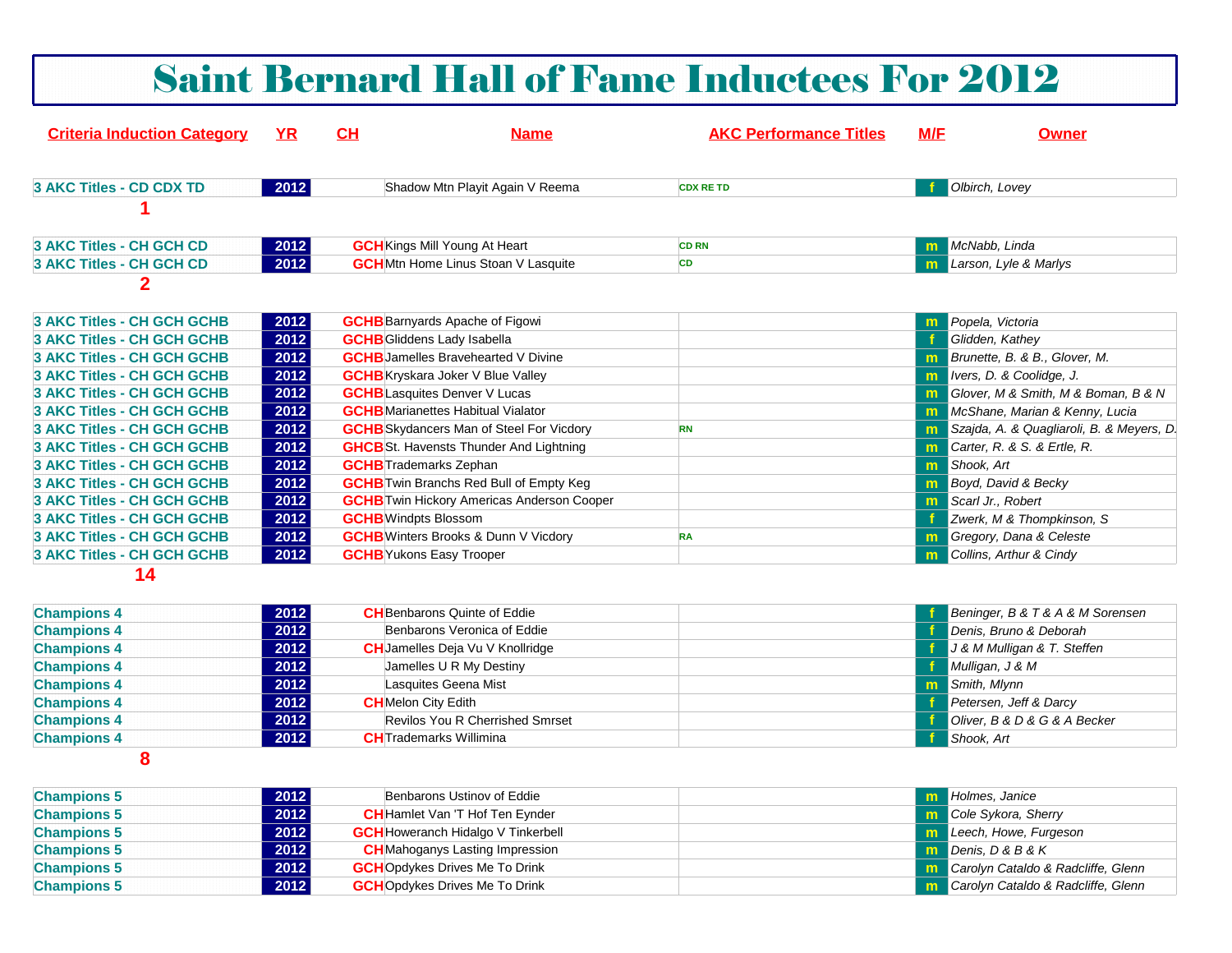| <b>Criteria Induction Category</b>                   | $YR$         | CL<br><b>Name</b>                                                     | <b>AKC Performance Titles</b> | <b>M/E</b><br><b>Owner</b>                                      |
|------------------------------------------------------|--------------|-----------------------------------------------------------------------|-------------------------------|-----------------------------------------------------------------|
| $6\phantom{1}6$                                      |              |                                                                       |                               |                                                                 |
| <b>Group Firsts 10</b>                               | 2012         | <b>GCHP</b> Jamelles Aristocrat V Elba                                | <b>RN</b>                     | Baker, Edward & Linda<br>m                                      |
| <b>RAE</b>                                           | 2012         | Howe Ranch Golden Sam-R-I                                             | <b>CD RAE</b>                 | Trosino, Norman & Dorothy                                       |
| <b>SBCA Show Wins 2</b>                              | 2012         | <b>GCH</b> Opdykes Your Place Or Mine?                                |                               | Carolyn Cataldo & Radcliffe, Glenn                              |
| <b>Specialty Wins 10</b><br><b>Specialty Wins 10</b> | 2012<br>2012 | <b>GCH</b> Opdykes Your Place Or Mine?<br><b>GCHB</b> Windpts Blossom |                               | Carolyn Cataldo & Radcliffe, Glenn<br>Zwerk, M & Thompkinson, S |
| $\mathbf{2}$<br><b>Totals:</b>                       |              | 36                                                                    |                               |                                                                 |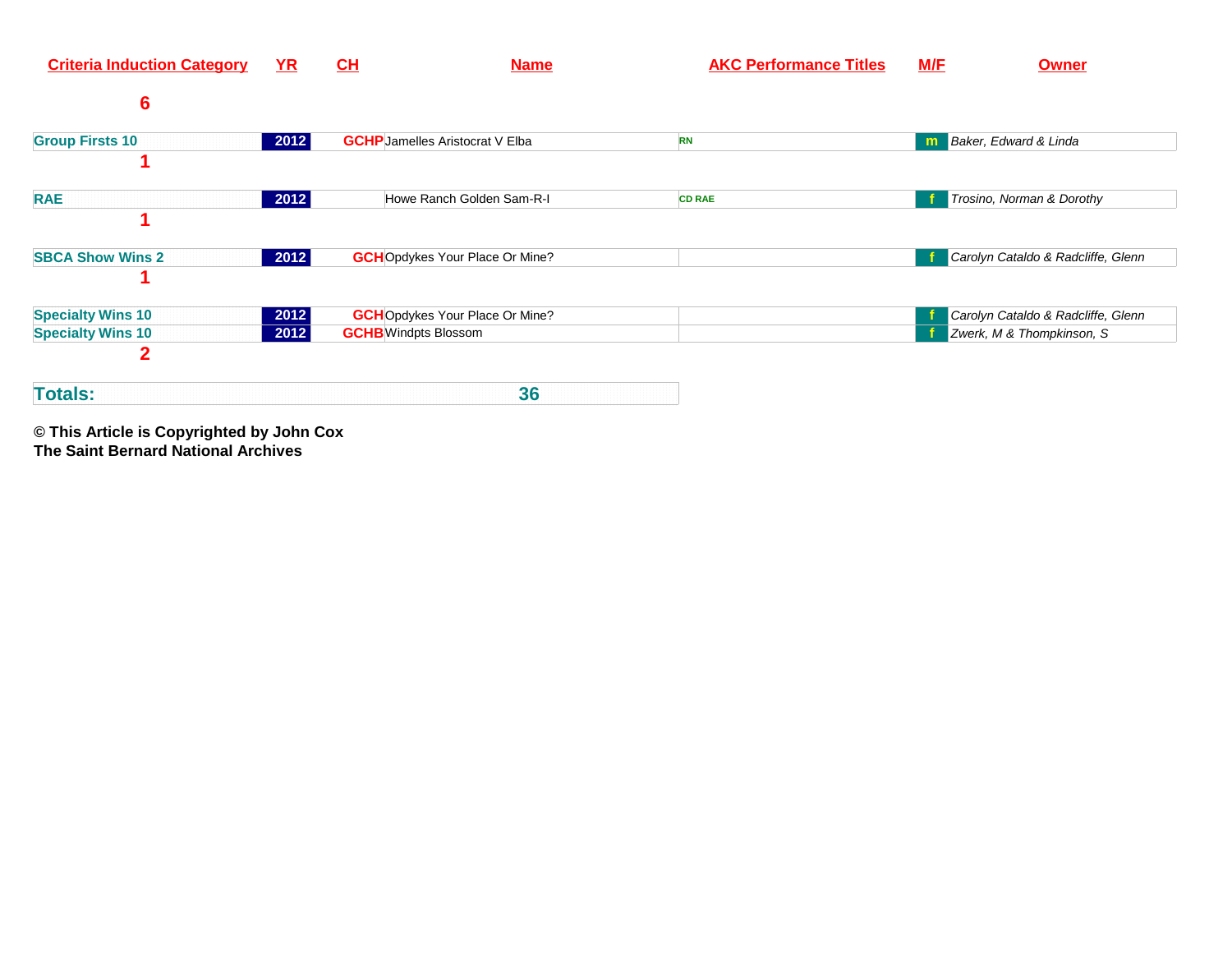## Saint Bernard Hall of Fame Plateaus of Excellence For 2012

| <b>HoF Plateau of Excellence</b>                    | YR     | <b>CH</b> | <b>Name</b>                            | M/F | <b>Owner</b>                |
|-----------------------------------------------------|--------|-----------|----------------------------------------|-----|-----------------------------|
| <b>Agility Advanced Scores 25</b>                   | 2012   |           | <b>WDCH</b> Snowy Pines Hummer         | m   | Popish, Teresa              |
| 1                                                   |        |           |                                        |     |                             |
| <b>Champions 06</b><br>1                            | 2012   |           | <b>CH</b> Scandias Freya               |     | Balikowski, M & Boorsma, P  |
|                                                     |        |           |                                        |     |                             |
| <b>Champions 08</b><br>1                            | 2012   |           | <b>CH</b> Scandias Freya               |     | Balikowski, M & Boorsma, P  |
| <b>Champions 10</b>                                 | 2012   |           | <b>CH</b> Ebenezer Van Rijn            | m   | Sykora, Bob                 |
| <b>Champions 10</b>                                 | 2012   |           | <b>CH</b> New Sage Lucas II Lasquite   | m   | Smith, M. & New, G.& C      |
| <b>Champions 10</b>                                 | 2012   |           | <b>CH</b> Slatons Piece of The Action  | m   | Wolf, J & S                 |
| <b>Champions 10</b>                                 | 2012   |           | <b>CH</b> Slatons Ready Aim Fire       | m   | McWhorter, Brenda & Quentin |
| <b>Champions 10</b>                                 | 2012   |           | <b>CH</b> Summerlyns Lucius            | m   | Schart, J. & Peirce, M.     |
| 5<br><b>Group Firsts 20</b><br>$\blacktriangleleft$ | 2012   |           | <b>GCHG</b> Jamelles Aristocrat V Elba | m   | Baker, Edward & Linda       |
| 05 AKC Titles - GCHG<br>1                           | 2012   |           | <b>GCHG</b> Jamelles Aristocrat V Elba |     | Baker, Edward & Linda       |
| 04 AKC Titles - CD CDX RAE2                         | 2012   |           | Roberts A-B Normal                     | m   | Trunk, James                |
| 04 AKC Titles - CDX GN TD                           | 2012   |           | Shadow Mtn Playit Again V Reema        |     | Olbirch, Lovey              |
| 04 AKC Titles - UDT                                 | 2012   |           | Stoans One Hit Wonder                  |     | Lee, W & Keenley, M         |
| $\overline{\mathbf{3}}$                             |        |           |                                        |     |                             |
| 09 AKC Titles - CD GN AXP AJP NFP                   | 2012   |           | Snowy Pines Tundra                     |     | Popish, Teresa              |
| 1                                                   |        |           |                                        |     |                             |
| 09 AKC Titles - CD RAE OAP AJP OFP                  | 2012   |           | Shadow Mtn Quidditch V Vicdory         |     | Hayes, Jann & Prentice      |
| 10 AKC Titles - CD GN AXP AJP OFP                   | 2012   |           | Snowy Pines Tundra                     |     | Popish, Teresa              |
| $\overline{2}$                                      |        |           |                                        |     |                             |
| 10 AKC Titles - CD RAE AXP AJP OFP<br>1             | $2012$ |           | Shadow Mtn Quidditch V Vicdory         |     | Hayes, Jann & Prentice      |
|                                                     |        |           |                                        |     |                             |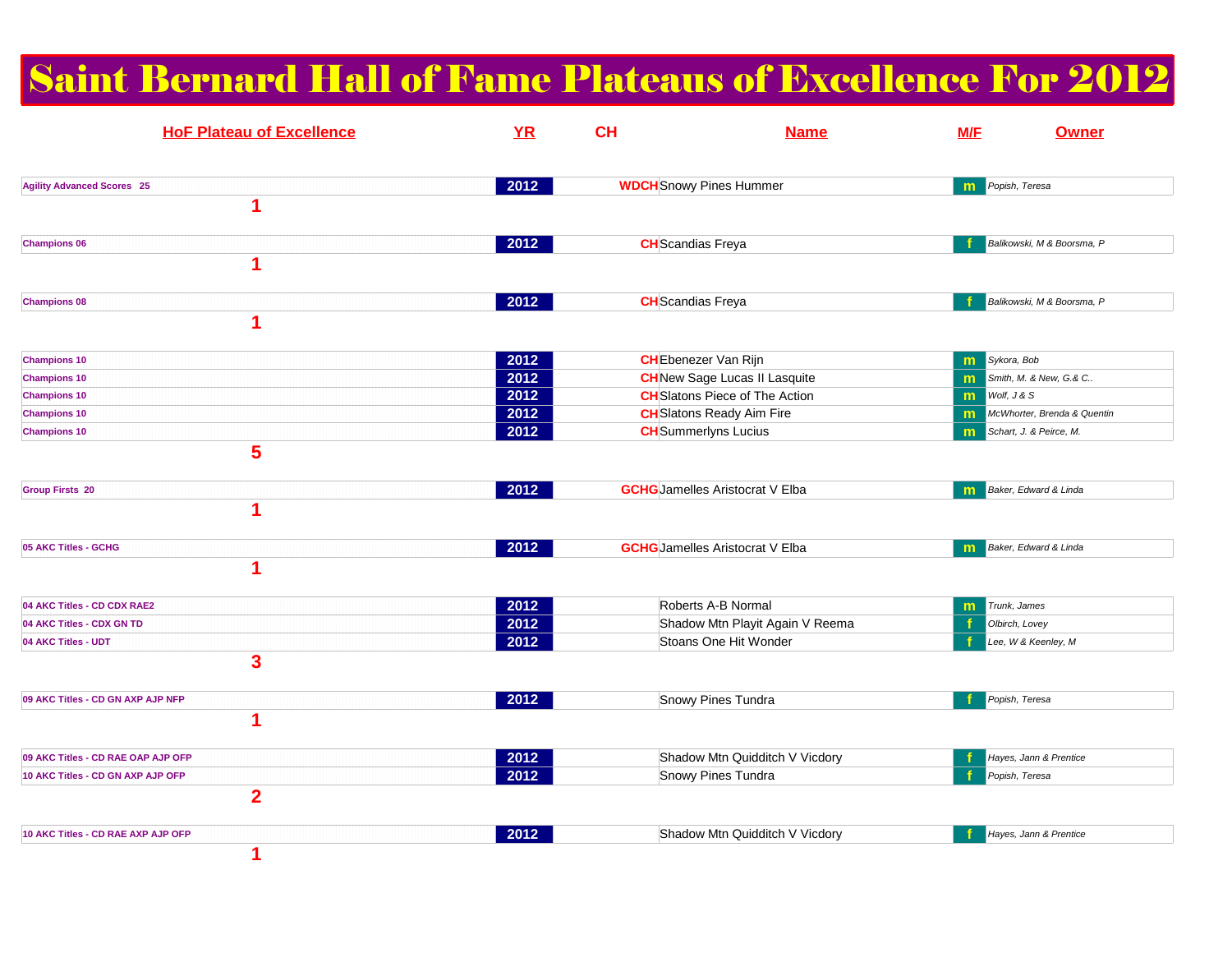| <b>HoF Plateau of Excellence</b>                           | <b>YR</b> | CH | <b>Name</b>                                   | M/F | <b>Owner</b>           |
|------------------------------------------------------------|-----------|----|-----------------------------------------------|-----|------------------------|
| 11 AKC Titles - CD RAE2 AXP AJP OFP<br>4                   | 2012      |    | Shadow Mtn Quidditch V Vicdory                |     | Hayes, Jann & Prentice |
| 12 AKC Titles - CD RAE3 AXP AJP OFP<br>1                   | 2012      |    | Shadow Mtn Quidditch V Vicdory                |     | Hayes, Jann & Prentice |
| 16 AKC Titles - UD GN GO VER RAE OAP MJP XFP               | 2012      |    | <b>WDCH</b> Snowy Pines Hummer                | m.  | Popish, Teresa         |
| 17 AKC Titles - UD GN GO VER RAE OAP MJP XFP               | 2012      |    | <b>WDCH</b> Snowy Pines Hummer                | m   | Popish, Teresa         |
| 18 AKC Titles - UD GN GO VER RAE2 AXP MJP XFP              | 2012      |    | <b>WDCH</b> Snowy Pines Hummer                | m   | Popish, Teresa         |
| 19 AKC Titles - UD GN GO VER RAE2 AXP MJP2 XFP             | 2012      |    | <b>WDCH</b> Snowy Pines Hummer                | m   | Popish, Teresa         |
| 29 AKC Titles - VCD2 UDX RAE2 MXP5 MJP4 MXPB XFP           | 2012      |    | <b>CH/WDCH</b> XmaxKris Van 'T Hof Ten Eynder | m   | Cox, John & Suzanne    |
| 30 AKC Titles - VCD2 UDX RAE2 MXP5 MJP4 MXPB MJPB XFP      | 2012      |    | <b>CH/WDCH</b> XmaxKris Van 'T Hof Ten Eynder | m   | Cox, John & Suzanne    |
| 31 AKC Titles - VCD2 UDX RAE2 MXP5 MJP4 MXPS MJPB XFP<br>1 | 2012      |    | <b>CH/WDCH</b> XmaxKris Van 'T Hof Ten Eynder | m   | Cox, John & Suzanne    |
| <b>Working Dog Champion</b><br>1                           | 2012      |    | <b>WDCH</b> Shadow Mtn Playit Again V Reema   |     | Olbirch, Lovey         |
| <b>Specialty Wins 40</b><br>1                              | 2012      |    | <b>CH</b> Jamelles U Outabe In Pictures       |     | Mulligan, J & M        |
| <b>Totals:</b>                                             |           |    | 28                                            |     |                        |

**Due to the high number of Performance titles they are listed in two (2) Performance Databases - Sorted by Dog or Title AKC Performance titles started with Obedience back in 1936.**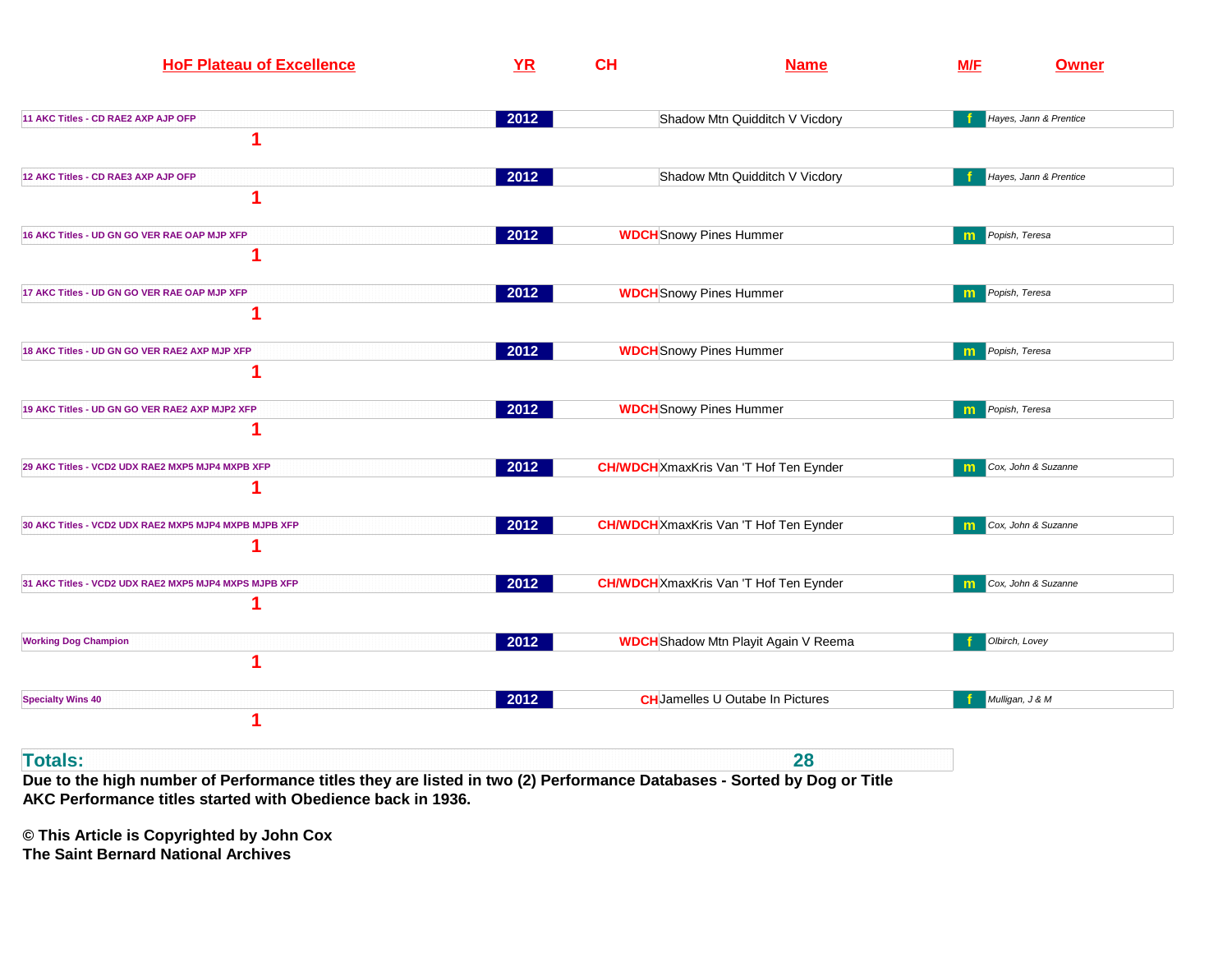# Saint Bernard AKC Championship Titles For 2012

| <b>CH Title Date</b>    | CL                                                             | <b>Name</b>                                                              | <b>Performance Title Year</b> | $M$ E |    |
|-------------------------|----------------------------------------------------------------|--------------------------------------------------------------------------|-------------------------------|-------|----|
|                         | March 03, 2012 2012-GCH/2012-CH Aksalas Peyton                 |                                                                          | 2014                          | m     |    |
|                         | May 03, 2012   2013-GCH/2012-CH Alpine Mtn Romulus             |                                                                          |                               | m     |    |
|                         | May 29, 2012   2012-GCH/2012-CH Alpine Mtns Patches            |                                                                          |                               |       |    |
|                         |                                                                | May 12, 2012 2013-GCH/2012-CH Barnyards Apache Brave Frito Bandito       |                               | m     |    |
| September 02, 2012      |                                                                | 2012-CH Barnyards Apache Warrior                                         |                               | m     |    |
|                         | January 08, 2012 2012-GCH/2012-CH Belle Isles Cookie V Cretan  |                                                                          | 2014                          | m     |    |
| July 08, 2012           |                                                                | 2012-CH Berics Laureate Imperial                                         |                               | m     |    |
| June 08, 2012           |                                                                | 2012-CHCache Retreat Absentee Ballot                                     |                               |       | f. |
| July 14, 2012           |                                                                | 2012-CHCache Retreat Frosting On The Cake                                |                               |       |    |
|                         |                                                                | January 28, 2012   2012-GCH/2012-CH Cache Retreat Lake Superior V Scanda |                               | m     |    |
|                         | September 25, 2012 2013-GCH/2012-CHCache Retreat Power Drive   |                                                                          |                               | m     |    |
| <b>January 14, 2012</b> |                                                                | 2012-CH Captains Sophie V Cornerstone                                    |                               |       |    |
| July 29, 2012           |                                                                | 2012-CHCarmen It's Predestined To Be                                     |                               |       | f  |
| September 29, 2012      |                                                                | 2012-CHCooper Mtns Hambone V Hidalgo                                     |                               | m     |    |
| June 10, 2012           |                                                                | 2012-CHCopper Mtns Chien De Monastere                                    |                               |       | f  |
|                         | March 18, 2012   2014-GCH/2012-CH Cornerstones Chasing Time    |                                                                          |                               |       | f  |
| September 23, 2012      |                                                                | 2012-CH Cornerstones Feature Presentation                                |                               |       | f  |
| October 27, 2012        |                                                                | 2012-CHCornerstones Winter Storm                                         |                               |       | f  |
| December 08, 2012       |                                                                | 2012-CHCottonwood Creeks Tutti Frutti                                    | 2013                          |       | f  |
| November 11, 2012       |                                                                | 2012-CHCountrysides American Trademark                                   |                               | m     |    |
| February 19, 2012       |                                                                | 2012-CH Dankas Brandy You'Re A Fine Girl                                 |                               |       | f. |
| November 03, 2012       |                                                                | 2012-CH Dares Direct Hit V Golden Skys                                   |                               |       | f  |
| June 17, 2012           |                                                                | 2012-CH Destinys Fun In The Sun At Schwarzwald                           |                               |       | f  |
| September 16, 2012      |                                                                | 2012-CH Dilettantes Something To Talk About                              |                               |       | f  |
| April 29, 2012          |                                                                | 2012-CH Dillons Road Tripp To Woodhaven                                  |                               | m     |    |
| September 28, 2012      |                                                                | 2012-CH Empty Kegs Gotta Monster Rush Twin Branch                        |                               | m     |    |
|                         |                                                                | November 09, 2012 2014-GCH/2012-CHExcaliburs Sir Lancelot of Copper Mtn  |                               | m     |    |
|                         | March 15, 2012 2012-GCH/2012-CH Gliddens Lady Isabella         |                                                                          |                               |       |    |
| May 12, 2012            |                                                                | 2012-CH Gliddens Messin With Perfekchun                                  |                               |       | f  |
| May 05, 2012            |                                                                | 2012-CH Gliddens White Lite-N-ing                                        |                               | m     |    |
| May 18, 2012            |                                                                | 2012-CH Godsgift From Woodhaven                                          |                               |       |    |
| November 11, 2012       | 2012-CH Godsgift Kaleb                                         |                                                                          |                               | m     |    |
|                         | October 27, 2012   2013-GCH/2012-CH Gordons Working On A Dream |                                                                          |                               |       | f  |
| July 21, 2012           | 2012-CH Halo St Lady Gaga                                      |                                                                          |                               |       | f  |
| May 12, 2012            | 2012-CH Halo St. Azc Brown                                     |                                                                          |                               | m     |    |
| May 12, 2012            |                                                                | 2012-CH Halo St. Lady Antebellum                                         |                               |       |    |
| May 19, 2012            |                                                                | 2012-CHJamelles American Patriot                                         |                               | m     |    |
| November 25, 2012       |                                                                | 2012-CH Jamelles Gershwin V Johnson Farms                                |                               | m     |    |
|                         |                                                                | October 28, 2012 2013-GCH/2012-CH Jamelles Happy Birthday Mrpresident    |                               |       |    |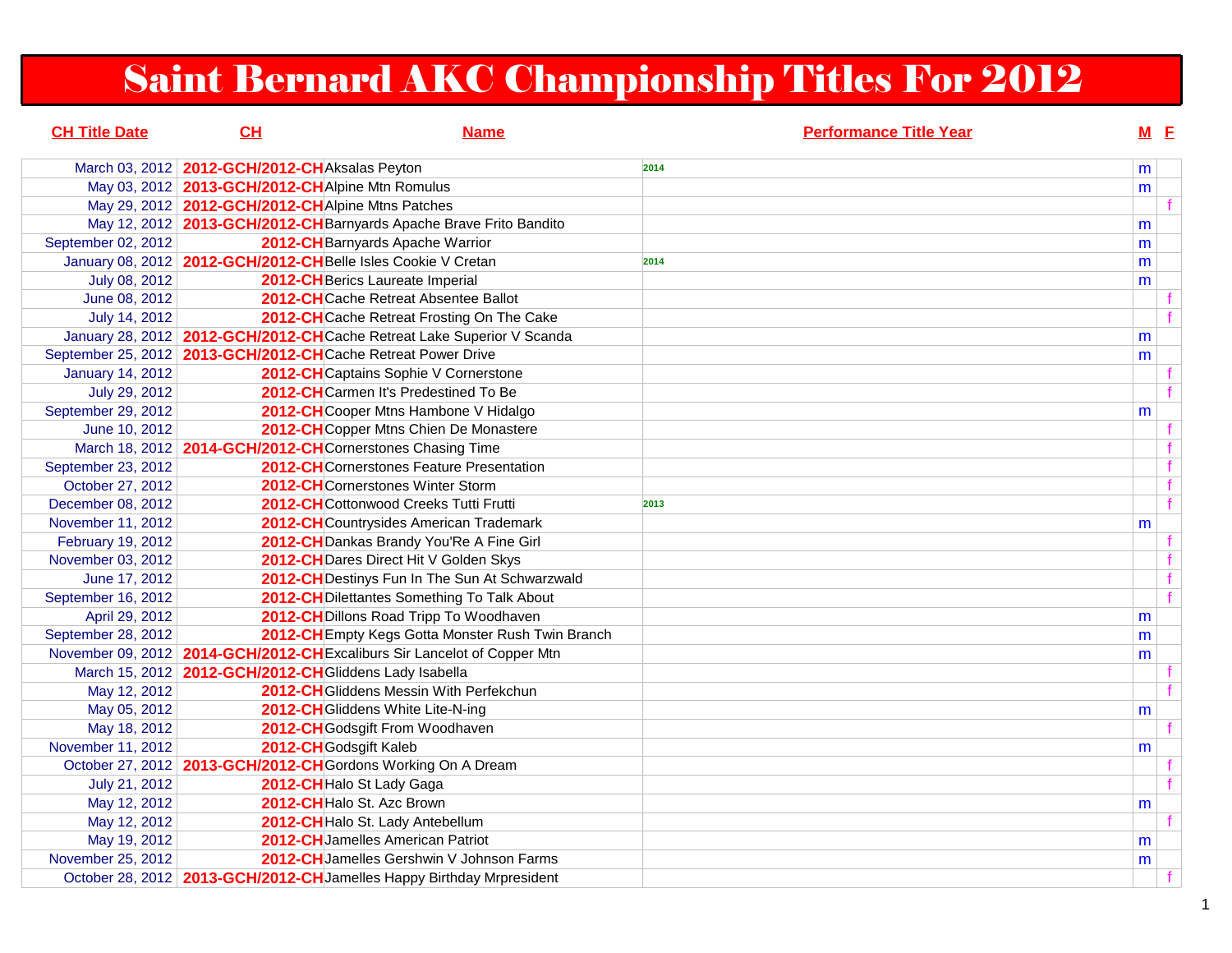| <u>Name</u> |                                                                                                                                                                                                                                                                                                                                                                                                                                                                                                                                                                                                                                                                                                                                                                                                                                                                                                                                                                                                                                                                                                                                                                                                                                                                                                                                                                                                                                                                                                                                                                                                                                                                                                                                                                                                                                                                                                                                                                                                              |                               | <u>M E</u>     |
|-------------|--------------------------------------------------------------------------------------------------------------------------------------------------------------------------------------------------------------------------------------------------------------------------------------------------------------------------------------------------------------------------------------------------------------------------------------------------------------------------------------------------------------------------------------------------------------------------------------------------------------------------------------------------------------------------------------------------------------------------------------------------------------------------------------------------------------------------------------------------------------------------------------------------------------------------------------------------------------------------------------------------------------------------------------------------------------------------------------------------------------------------------------------------------------------------------------------------------------------------------------------------------------------------------------------------------------------------------------------------------------------------------------------------------------------------------------------------------------------------------------------------------------------------------------------------------------------------------------------------------------------------------------------------------------------------------------------------------------------------------------------------------------------------------------------------------------------------------------------------------------------------------------------------------------------------------------------------------------------------------------------------------------|-------------------------------|----------------|
|             |                                                                                                                                                                                                                                                                                                                                                                                                                                                                                                                                                                                                                                                                                                                                                                                                                                                                                                                                                                                                                                                                                                                                                                                                                                                                                                                                                                                                                                                                                                                                                                                                                                                                                                                                                                                                                                                                                                                                                                                                              |                               | f              |
|             |                                                                                                                                                                                                                                                                                                                                                                                                                                                                                                                                                                                                                                                                                                                                                                                                                                                                                                                                                                                                                                                                                                                                                                                                                                                                                                                                                                                                                                                                                                                                                                                                                                                                                                                                                                                                                                                                                                                                                                                                              |                               |                |
|             |                                                                                                                                                                                                                                                                                                                                                                                                                                                                                                                                                                                                                                                                                                                                                                                                                                                                                                                                                                                                                                                                                                                                                                                                                                                                                                                                                                                                                                                                                                                                                                                                                                                                                                                                                                                                                                                                                                                                                                                                              |                               | f.             |
|             |                                                                                                                                                                                                                                                                                                                                                                                                                                                                                                                                                                                                                                                                                                                                                                                                                                                                                                                                                                                                                                                                                                                                                                                                                                                                                                                                                                                                                                                                                                                                                                                                                                                                                                                                                                                                                                                                                                                                                                                                              | m                             |                |
|             |                                                                                                                                                                                                                                                                                                                                                                                                                                                                                                                                                                                                                                                                                                                                                                                                                                                                                                                                                                                                                                                                                                                                                                                                                                                                                                                                                                                                                                                                                                                                                                                                                                                                                                                                                                                                                                                                                                                                                                                                              | m                             |                |
|             |                                                                                                                                                                                                                                                                                                                                                                                                                                                                                                                                                                                                                                                                                                                                                                                                                                                                                                                                                                                                                                                                                                                                                                                                                                                                                                                                                                                                                                                                                                                                                                                                                                                                                                                                                                                                                                                                                                                                                                                                              |                               | f.             |
|             |                                                                                                                                                                                                                                                                                                                                                                                                                                                                                                                                                                                                                                                                                                                                                                                                                                                                                                                                                                                                                                                                                                                                                                                                                                                                                                                                                                                                                                                                                                                                                                                                                                                                                                                                                                                                                                                                                                                                                                                                              | m                             |                |
|             |                                                                                                                                                                                                                                                                                                                                                                                                                                                                                                                                                                                                                                                                                                                                                                                                                                                                                                                                                                                                                                                                                                                                                                                                                                                                                                                                                                                                                                                                                                                                                                                                                                                                                                                                                                                                                                                                                                                                                                                                              | m                             |                |
|             |                                                                                                                                                                                                                                                                                                                                                                                                                                                                                                                                                                                                                                                                                                                                                                                                                                                                                                                                                                                                                                                                                                                                                                                                                                                                                                                                                                                                                                                                                                                                                                                                                                                                                                                                                                                                                                                                                                                                                                                                              |                               | f.             |
|             |                                                                                                                                                                                                                                                                                                                                                                                                                                                                                                                                                                                                                                                                                                                                                                                                                                                                                                                                                                                                                                                                                                                                                                                                                                                                                                                                                                                                                                                                                                                                                                                                                                                                                                                                                                                                                                                                                                                                                                                                              | m                             |                |
|             |                                                                                                                                                                                                                                                                                                                                                                                                                                                                                                                                                                                                                                                                                                                                                                                                                                                                                                                                                                                                                                                                                                                                                                                                                                                                                                                                                                                                                                                                                                                                                                                                                                                                                                                                                                                                                                                                                                                                                                                                              |                               | f.             |
|             |                                                                                                                                                                                                                                                                                                                                                                                                                                                                                                                                                                                                                                                                                                                                                                                                                                                                                                                                                                                                                                                                                                                                                                                                                                                                                                                                                                                                                                                                                                                                                                                                                                                                                                                                                                                                                                                                                                                                                                                                              |                               | f              |
|             |                                                                                                                                                                                                                                                                                                                                                                                                                                                                                                                                                                                                                                                                                                                                                                                                                                                                                                                                                                                                                                                                                                                                                                                                                                                                                                                                                                                                                                                                                                                                                                                                                                                                                                                                                                                                                                                                                                                                                                                                              |                               | f              |
|             |                                                                                                                                                                                                                                                                                                                                                                                                                                                                                                                                                                                                                                                                                                                                                                                                                                                                                                                                                                                                                                                                                                                                                                                                                                                                                                                                                                                                                                                                                                                                                                                                                                                                                                                                                                                                                                                                                                                                                                                                              |                               | $\overline{f}$ |
|             |                                                                                                                                                                                                                                                                                                                                                                                                                                                                                                                                                                                                                                                                                                                                                                                                                                                                                                                                                                                                                                                                                                                                                                                                                                                                                                                                                                                                                                                                                                                                                                                                                                                                                                                                                                                                                                                                                                                                                                                                              | m                             |                |
|             |                                                                                                                                                                                                                                                                                                                                                                                                                                                                                                                                                                                                                                                                                                                                                                                                                                                                                                                                                                                                                                                                                                                                                                                                                                                                                                                                                                                                                                                                                                                                                                                                                                                                                                                                                                                                                                                                                                                                                                                                              | m                             |                |
|             |                                                                                                                                                                                                                                                                                                                                                                                                                                                                                                                                                                                                                                                                                                                                                                                                                                                                                                                                                                                                                                                                                                                                                                                                                                                                                                                                                                                                                                                                                                                                                                                                                                                                                                                                                                                                                                                                                                                                                                                                              | m                             |                |
|             |                                                                                                                                                                                                                                                                                                                                                                                                                                                                                                                                                                                                                                                                                                                                                                                                                                                                                                                                                                                                                                                                                                                                                                                                                                                                                                                                                                                                                                                                                                                                                                                                                                                                                                                                                                                                                                                                                                                                                                                                              |                               | f.             |
|             |                                                                                                                                                                                                                                                                                                                                                                                                                                                                                                                                                                                                                                                                                                                                                                                                                                                                                                                                                                                                                                                                                                                                                                                                                                                                                                                                                                                                                                                                                                                                                                                                                                                                                                                                                                                                                                                                                                                                                                                                              | m                             |                |
|             |                                                                                                                                                                                                                                                                                                                                                                                                                                                                                                                                                                                                                                                                                                                                                                                                                                                                                                                                                                                                                                                                                                                                                                                                                                                                                                                                                                                                                                                                                                                                                                                                                                                                                                                                                                                                                                                                                                                                                                                                              | m                             |                |
|             |                                                                                                                                                                                                                                                                                                                                                                                                                                                                                                                                                                                                                                                                                                                                                                                                                                                                                                                                                                                                                                                                                                                                                                                                                                                                                                                                                                                                                                                                                                                                                                                                                                                                                                                                                                                                                                                                                                                                                                                                              | m                             |                |
|             |                                                                                                                                                                                                                                                                                                                                                                                                                                                                                                                                                                                                                                                                                                                                                                                                                                                                                                                                                                                                                                                                                                                                                                                                                                                                                                                                                                                                                                                                                                                                                                                                                                                                                                                                                                                                                                                                                                                                                                                                              | m                             |                |
|             |                                                                                                                                                                                                                                                                                                                                                                                                                                                                                                                                                                                                                                                                                                                                                                                                                                                                                                                                                                                                                                                                                                                                                                                                                                                                                                                                                                                                                                                                                                                                                                                                                                                                                                                                                                                                                                                                                                                                                                                                              |                               | f.             |
|             |                                                                                                                                                                                                                                                                                                                                                                                                                                                                                                                                                                                                                                                                                                                                                                                                                                                                                                                                                                                                                                                                                                                                                                                                                                                                                                                                                                                                                                                                                                                                                                                                                                                                                                                                                                                                                                                                                                                                                                                                              | m                             |                |
|             |                                                                                                                                                                                                                                                                                                                                                                                                                                                                                                                                                                                                                                                                                                                                                                                                                                                                                                                                                                                                                                                                                                                                                                                                                                                                                                                                                                                                                                                                                                                                                                                                                                                                                                                                                                                                                                                                                                                                                                                                              | m                             |                |
|             |                                                                                                                                                                                                                                                                                                                                                                                                                                                                                                                                                                                                                                                                                                                                                                                                                                                                                                                                                                                                                                                                                                                                                                                                                                                                                                                                                                                                                                                                                                                                                                                                                                                                                                                                                                                                                                                                                                                                                                                                              |                               | f.             |
|             |                                                                                                                                                                                                                                                                                                                                                                                                                                                                                                                                                                                                                                                                                                                                                                                                                                                                                                                                                                                                                                                                                                                                                                                                                                                                                                                                                                                                                                                                                                                                                                                                                                                                                                                                                                                                                                                                                                                                                                                                              | m                             |                |
|             |                                                                                                                                                                                                                                                                                                                                                                                                                                                                                                                                                                                                                                                                                                                                                                                                                                                                                                                                                                                                                                                                                                                                                                                                                                                                                                                                                                                                                                                                                                                                                                                                                                                                                                                                                                                                                                                                                                                                                                                                              | m                             |                |
|             |                                                                                                                                                                                                                                                                                                                                                                                                                                                                                                                                                                                                                                                                                                                                                                                                                                                                                                                                                                                                                                                                                                                                                                                                                                                                                                                                                                                                                                                                                                                                                                                                                                                                                                                                                                                                                                                                                                                                                                                                              | m                             |                |
|             |                                                                                                                                                                                                                                                                                                                                                                                                                                                                                                                                                                                                                                                                                                                                                                                                                                                                                                                                                                                                                                                                                                                                                                                                                                                                                                                                                                                                                                                                                                                                                                                                                                                                                                                                                                                                                                                                                                                                                                                                              | m                             |                |
|             |                                                                                                                                                                                                                                                                                                                                                                                                                                                                                                                                                                                                                                                                                                                                                                                                                                                                                                                                                                                                                                                                                                                                                                                                                                                                                                                                                                                                                                                                                                                                                                                                                                                                                                                                                                                                                                                                                                                                                                                                              |                               | f.             |
|             |                                                                                                                                                                                                                                                                                                                                                                                                                                                                                                                                                                                                                                                                                                                                                                                                                                                                                                                                                                                                                                                                                                                                                                                                                                                                                                                                                                                                                                                                                                                                                                                                                                                                                                                                                                                                                                                                                                                                                                                                              |                               | f              |
|             |                                                                                                                                                                                                                                                                                                                                                                                                                                                                                                                                                                                                                                                                                                                                                                                                                                                                                                                                                                                                                                                                                                                                                                                                                                                                                                                                                                                                                                                                                                                                                                                                                                                                                                                                                                                                                                                                                                                                                                                                              |                               | f              |
|             |                                                                                                                                                                                                                                                                                                                                                                                                                                                                                                                                                                                                                                                                                                                                                                                                                                                                                                                                                                                                                                                                                                                                                                                                                                                                                                                                                                                                                                                                                                                                                                                                                                                                                                                                                                                                                                                                                                                                                                                                              | m                             |                |
|             |                                                                                                                                                                                                                                                                                                                                                                                                                                                                                                                                                                                                                                                                                                                                                                                                                                                                                                                                                                                                                                                                                                                                                                                                                                                                                                                                                                                                                                                                                                                                                                                                                                                                                                                                                                                                                                                                                                                                                                                                              | m                             |                |
|             |                                                                                                                                                                                                                                                                                                                                                                                                                                                                                                                                                                                                                                                                                                                                                                                                                                                                                                                                                                                                                                                                                                                                                                                                                                                                                                                                                                                                                                                                                                                                                                                                                                                                                                                                                                                                                                                                                                                                                                                                              | ${\sf m}$                     |                |
|             |                                                                                                                                                                                                                                                                                                                                                                                                                                                                                                                                                                                                                                                                                                                                                                                                                                                                                                                                                                                                                                                                                                                                                                                                                                                                                                                                                                                                                                                                                                                                                                                                                                                                                                                                                                                                                                                                                                                                                                                                              | m                             |                |
|             |                                                                                                                                                                                                                                                                                                                                                                                                                                                                                                                                                                                                                                                                                                                                                                                                                                                                                                                                                                                                                                                                                                                                                                                                                                                                                                                                                                                                                                                                                                                                                                                                                                                                                                                                                                                                                                                                                                                                                                                                              |                               | t.             |
|             |                                                                                                                                                                                                                                                                                                                                                                                                                                                                                                                                                                                                                                                                                                                                                                                                                                                                                                                                                                                                                                                                                                                                                                                                                                                                                                                                                                                                                                                                                                                                                                                                                                                                                                                                                                                                                                                                                                                                                                                                              |                               | f              |
|             |                                                                                                                                                                                                                                                                                                                                                                                                                                                                                                                                                                                                                                                                                                                                                                                                                                                                                                                                                                                                                                                                                                                                                                                                                                                                                                                                                                                                                                                                                                                                                                                                                                                                                                                                                                                                                                                                                                                                                                                                              |                               | f              |
|             | 2012,2013                                                                                                                                                                                                                                                                                                                                                                                                                                                                                                                                                                                                                                                                                                                                                                                                                                                                                                                                                                                                                                                                                                                                                                                                                                                                                                                                                                                                                                                                                                                                                                                                                                                                                                                                                                                                                                                                                                                                                                                                    |                               | f              |
|             |                                                                                                                                                                                                                                                                                                                                                                                                                                                                                                                                                                                                                                                                                                                                                                                                                                                                                                                                                                                                                                                                                                                                                                                                                                                                                                                                                                                                                                                                                                                                                                                                                                                                                                                                                                                                                                                                                                                                                                                                              | m                             |                |
|             |                                                                                                                                                                                                                                                                                                                                                                                                                                                                                                                                                                                                                                                                                                                                                                                                                                                                                                                                                                                                                                                                                                                                                                                                                                                                                                                                                                                                                                                                                                                                                                                                                                                                                                                                                                                                                                                                                                                                                                                                              |                               | f              |
| <u>СН</u>   | May 26, 2012   2013-GCH/2012-CH Jamelles Peyton Place<br>2012-CH Jamelles Strike Up The Band<br>2012-CHJerichos Blanca<br>2012-CH Kings Mill Dax<br>2012-CH Kings Mill Zeppelin<br>2012-CH Kryskara Dazzle of Skyhaven<br>2012-CHLasquites Cannon Y Stoan<br>March 16, 2012   2012-GCH/2012-CHLasquites Victor Zephyr<br>2012-CH Mahoganys Just-In-Kase Amy V Charlie<br>2012-CH Mahoganys Leading Man<br>2012-CHMammoth Sts Scarletts Gone With The Wind<br>2012-CHMelon City Tasha<br>2012-CHMidnitesun Likes It Spicy O' Goldrush<br>2012-CH Midnitesun Nite At The Roxbury<br>2012-CHMontana Mtns Life Is Good<br>2012-CH Montana Mtns Reflections Dance N Canuck<br>2012-CHMoondance Highway 61 Revisited Dylan<br>2012-CHMove A Mountain Isabella<br>2012-CHNandos Vigilante Justice of Sensands<br>December 14, 2012 2015-GCH/2012-CHOpdykes Please Drink Responsibly<br>2012-CHOpdykes Sleep Disorder<br>2012-CH Pevas Gift of Peace V Point Judith<br>2012-CH Precious Pups Roxie Wild Isabella V Daisy<br>August 26, 2012   2013-GCH/2012-CHRamblewoods Aces Wild<br>2012-CHRedsides Easy Rider V Revilo<br>2012-CHRedsides Eclipse From Revilo<br>2012-CH Redsides Eligible Bachelor V Revilo<br>July 20, 2012 2013-GCH/2012-CH Revilos Lets Go Bo Redside<br>April 27, 2012   2012-GCH/2012-CHRevilos Liquid Asset From Redside<br>October 21, 2012   2018-GCH/2012-CH Revilos Medicine Man Redside Shadow Mtn<br>2012-CHRhines Rainbow Over Swisstar<br>2012-CH Ridgewoods Change of Heart<br>2012-CH Ridgewoods Good Girl Gone Wild<br>2012-CH Royaltys All Goffed Up<br>July 07, 2012   2012-GCH/2012-CH Royaltys The Marshall of Freedom<br>2012-CH Saviours Berger The Ham<br>2012-CHScandias Bonfire Heezedoorn<br>2012-CHScandias China Doll Heezedoorn<br>April 21, 2012   2016-GCH/2012-CH Scandias Elmas Heezedoorn<br>October 27, 2012   2013-GCH/2012-CHShericks Fassli<br>2012-CH Showme Anheuser Busch<br>2012-CH Skydancers Designated Driver<br>2012-CH Slatons Touched By Grace | <b>Performance Title Year</b> | m              |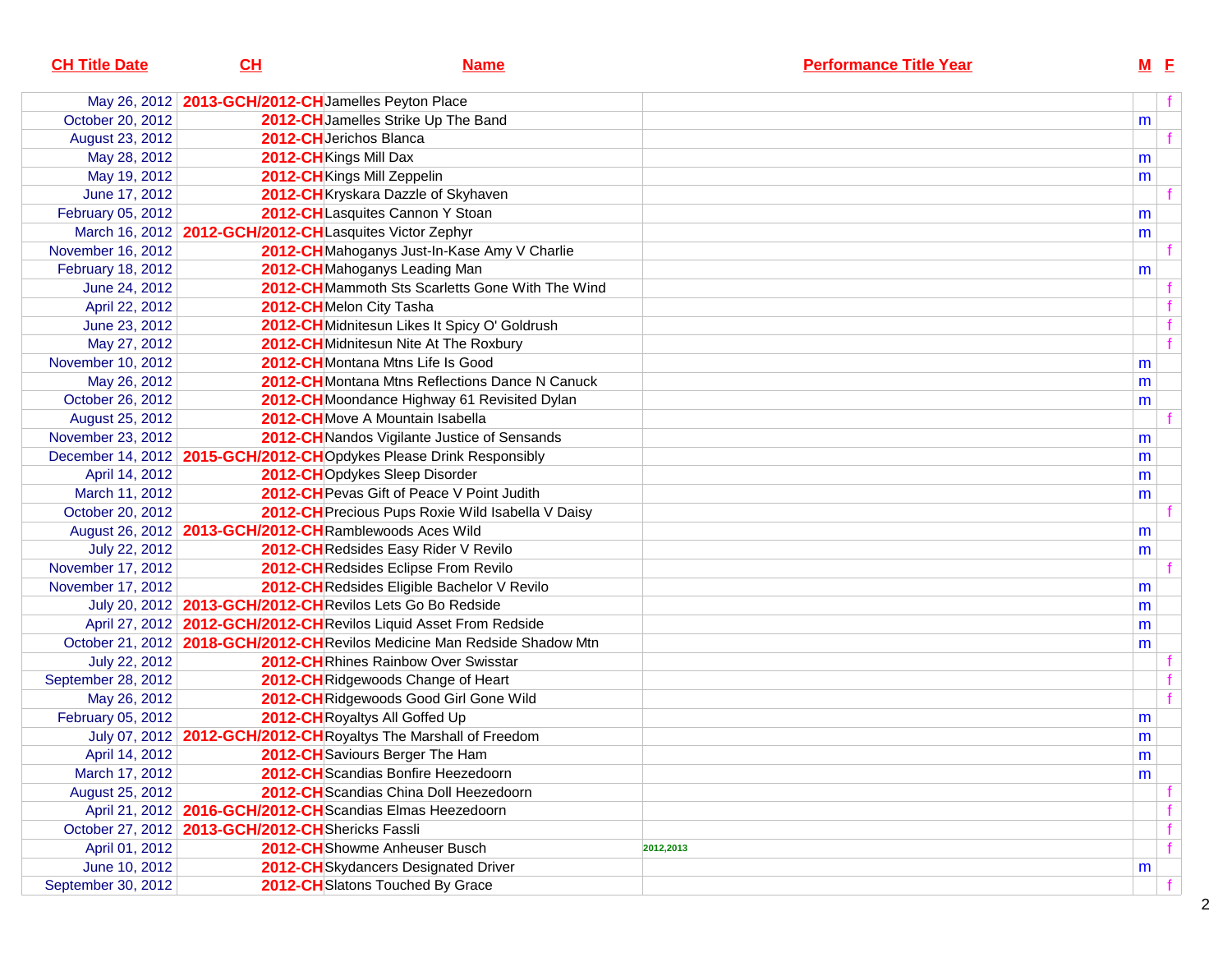| <b>CH Title Date</b>    | CL                                                         | <b>Name</b>                                                                 | <b>Performance Title Year</b> |   | $M$ $E$      |
|-------------------------|------------------------------------------------------------|-----------------------------------------------------------------------------|-------------------------------|---|--------------|
| September 30, 2012      |                                                            | 2012-CHSlatons U Ain't A Woofn                                              |                               | m |              |
|                         | April 06, 2012   2012-GCH/2012-CHSIeepy Hollows Ice Slicer |                                                                             |                               |   | f            |
|                         |                                                            | October 07, 2012   2012-GCH/2012-CH Starbrites Olive N Northpointe          |                               |   | $\mathbf{f}$ |
|                         | July 28, 2012   2013-GCH/2012-CH Stars Henry Aquilla       |                                                                             |                               | m |              |
| <b>January 22, 2012</b> |                                                            | 2012-CH Stoans Xusie Q De Peru                                              | 2011                          |   |              |
| <b>January 27, 2012</b> |                                                            | 2012-CH Subiras Guinness Sir Drinks A Lot                                   |                               | m |              |
| December 08, 2012       |                                                            | 2012-CH Summerlyns Call Me Drama V Subira                                   |                               |   |              |
| July 07, 2012           |                                                            | 2012-CH Summerlyns Paparazzi V Whoodcrest                                   |                               |   |              |
|                         |                                                            | April 07, 2012 2012-GCH/2012-CH Summerlyns Pour Me A Double                 |                               |   |              |
| October 20, 2012        |                                                            | 2012-CH Summerlyns Pretty Lil Whiskey Girl                                  |                               |   |              |
| <b>January 18, 2012</b> |                                                            | 2012-CHSunkatanka Piute V Loramar                                           |                               | m |              |
| July 13, 2012           |                                                            | 2012-CH Sunshines Mistress of Temptation                                    |                               |   |              |
| <b>January 08, 2012</b> |                                                            | 2012-CH Swisstars Cadance                                                   | 2013                          |   |              |
|                         | March 10, 2012 2012-GCH/2012-CH Swisstars Glory            |                                                                             |                               |   |              |
|                         |                                                            | June 17, 2012   2015-GCH/2012-CH Swisstars Hudson At Skyhaven               |                               | m |              |
|                         | July 22, 2012 2013-GCH/2012-CH Swisstars Jazz of Rhopsody  |                                                                             |                               | m |              |
| April 20, 2012          |                                                            | 2012-CH Talbergs Genevieve                                                  |                               |   |              |
| August 18, 2012         |                                                            | 2012-CH Thunderhills Flying Dutchman                                        |                               | m |              |
| February 24, 2012       |                                                            | 2012-CH Thunderhills Pecos Bill                                             |                               | m |              |
| December 08, 2012       |                                                            | 2012-CH Tinkerbells Golden Patch V Santas Forest                            |                               | m |              |
|                         |                                                            | September 09, 2012 2013-GCH/2012-CH Tinkerbells Strike Gold V Santas Forest |                               | m |              |
|                         |                                                            | March 10, 2012   2013-GCH/2012-CH Trademarks A Reed & Barton Von Joy        |                               | m |              |
|                         |                                                            | August 05, 2012 2013-GCH/2012-CH Trademarks Aphrodite V Kashi               | 2013, 2017, 2019              |   |              |
| February 11, 2012       |                                                            | 2012-CH Twin Branchs Don'T Rush Me                                          |                               | m |              |
| February 11, 2012       |                                                            | 2012-CH Twin Branchs Grand Slam V Slaton                                    |                               | m |              |
| March 24, 2012          |                                                            | 2012-CH Twin Branchs Roll N' Deep Arctic Unbound                            |                               | m |              |
| April 22, 2012          |                                                            | 2012-CH Vicdorys N Winters R U Jealous Yet?                                 | 2012                          |   |              |
| August 18, 2012         |                                                            | 2012-CH Vicdorys Santa Baby For Vonnaken                                    |                               |   |              |
|                         |                                                            | June 23, 2012 2013-GCH/2012-CH Vicdorys Sparkling Pixie Dust                | 2013                          |   |              |
| September 16, 2012      |                                                            | 2012-CH Wild Winds Xanadu Exquisite Treasure                                |                               |   | $\mathbf f$  |
|                         |                                                            | March 04, 2012 2013-GCH/2012-CH Windpts Issa Joy of Baronhorn               |                               |   |              |
| October 07, 2012        |                                                            | 2012-CH Wintercrest Olde Glory                                              |                               |   |              |
|                         | February 20, 2012 2013-GCH/2012-CH Yukons Firecracker      |                                                                             |                               | m |              |
|                         |                                                            | September 02, 2012 2015-GCH/2012-CH Yukons Harry James V Blue Note          | (CGC)                         | m |              |

**Totals:**

 **116 10 58 58 Due to the high number of Performance titles they are listed in two (2) Performance Databases - Sorted by Dog or TitleAKC Performance titles started with Obedience back in 1936.**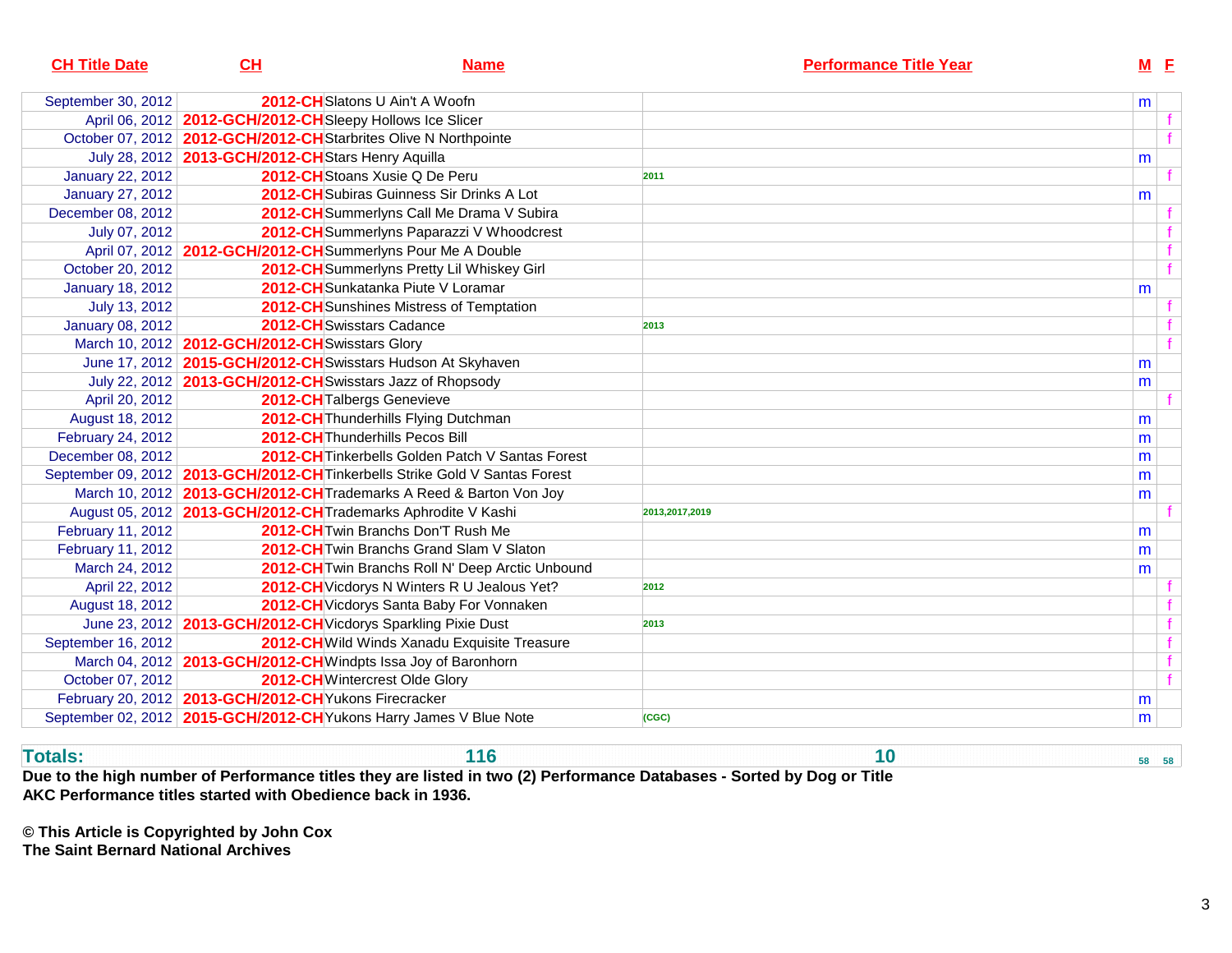## Saint Bernard AKC Grand Championship Titles For 2012

| <b>GCH Title Date</b>   | <b>CH Title Date</b> | CH                                         | <b>Name</b>                                                        | <b>Performance Title Year</b> |   | $M$ E        |
|-------------------------|----------------------|--------------------------------------------|--------------------------------------------------------------------|-------------------------------|---|--------------|
| March 17, 2012          | March 03, 2012       | 2012-GCH/2012-CHAksalas Peyton             |                                                                    | 2014                          | m |              |
| November 03, 2012       | May 29, 2012         | 2012-GCH/2012-CH Alpine Mtns Patches       |                                                                    |                               |   | f            |
| August 26, 2012         | January 08, 2012     |                                            | 2012-GCH/2012-CHBelle Isles Cookie V Cretan                        | 2014                          | m |              |
| May 28, 2012            | May 09, 2010         | 2012-GCH/2010-CHCache Retreat Bells Echo   |                                                                    |                               |   |              |
| May 03, 2012            | January 28, 2012     |                                            | 2012-GCH/2012-CHCache Retreat Lake Superior V Scanda               |                               | m |              |
| March 29, 2012          | September 15, 2011   | 2012-GCH/2011-CHCornerstones O Henry       |                                                                    |                               | m |              |
| November 03, 2012       | May 30, 2011         | 2012-GCH/2011-CHEamon Ard Ri O'Connor      |                                                                    |                               | m |              |
| April 29, 2012          | March 15, 2012       | 2012-GCH/2012-CH Gliddens Lady Isabella    |                                                                    |                               |   |              |
| March 08, 2012          | June 21, 2008        |                                            | 2012-GCH/2008-CH Howeranch Hidalgo V Tinkerbell                    |                               | m |              |
| <b>January 19, 2012</b> | May 22, 2011         |                                            | 2012-GCH/2011-CH Jamelles Bravehearted V Divine                    |                               | m |              |
| June 10, 2012           | September 12, 2011   | 2012-GCH/2011-CH Jamelles Play It Maestro  |                                                                    |                               | m |              |
| July 20, 2012           | October 23, 2011     | 2012-GCH/2011-CH Kings Mill Young At Heart |                                                                    | 2010,2013                     | m |              |
| October 21, 2012        | May 29, 2010         | 2012-GCH/2010-CH Kryskara Fools Gold       |                                                                    | 2016                          |   | $\mathbf{f}$ |
| June 17, 2012           | October 22, 2011     | 2012-GCH/2011-CHLasquites Denver V Lucas   |                                                                    |                               | m |              |
| February 17, 2012       | November 08, 2009    |                                            | 2012-GCH/2009-CHL asquites Jersey Jo Franklin                      |                               | m |              |
| August 05, 2012         | March 16, 2012       | 2012-GCH/2012-CHLasquites Victor Zephyr    |                                                                    |                               | m |              |
| May 20, 2012            | October 09, 2011     | 2012-GCH/2011-CHMahoganys Domino Effect    |                                                                    |                               |   |              |
| March 16, 2012          | October 29, 2011     | 2012-GCH/2011-CHMahoganys Show Stopper     |                                                                    |                               | m |              |
| August 12, 2012         | June 26, 2011        |                                            | 2012-GCH/2011-CHMtn Home Linus Stoan V Lasquite                    | 2011                          | m |              |
| January 15, 2012        | September 14, 2011   |                                            | 2012-GCH/2011-CHOpdykes Your Place Or Mine                         |                               |   |              |
| July 07, 2012           | April 27, 2012       |                                            | 2012-GCH/2012-CHRevilos Liquid Asset From Redside                  |                               | m |              |
| October 21, 2012        | July 07, 2012        |                                            | 2012-GCH/2012-CH Royaltys The Marshall of Freedom                  |                               | m |              |
| May 19, 2012            | June 27, 2009        |                                            | 2012-GCH/2009-CH Shadow Mtn Playboy Atlarge Reema                  | 2011, 2012, 2013, 2014        | m |              |
| February 05, 2012       | October 08, 2005     | 2012-GCH/2005-CHSkydancers Anne Bonny      |                                                                    |                               |   | f            |
| February 05, 2012       | November 28, 2010    |                                            | 2012-GCH/2010-CHSkydancers Zenyatta V Szajda                       |                               |   | f            |
| August 23, 2012         | April 06, 2012       | 2012-GCH/2012-CH Sleepy Hollows Ice Slicer |                                                                    |                               |   | f            |
| November 25, 2012       | October 07, 2012     |                                            | 2012-GCH/2012-CH Starbrites Olive N Northpointe                    |                               |   | f            |
| May 20, 2012            | January 22, 2011     |                                            | 2012-GCH/2011-CHStoans Unstoppable of Veva                         |                               |   | f            |
| July 01, 2012           | October 23, 2011     | 2012-GCH/2011-CHStoans Xabu De Peru        |                                                                    |                               | m |              |
| June 09, 2012           | July 10, 2011        |                                            | 2012-GCH/2011-CHStoans Xena Anne De Peru                           | 2011, 2012, 2013              |   |              |
| August 19, 2012         | April 07, 2012       |                                            | 2012-GCH/2012-CH Summerlyns Pour Me A Double                       |                               |   | f            |
| May 12, 2012            | October 14, 2011     |                                            | 2012-GCH/2011-CH Sunshines Little Lady of Romance                  |                               |   | $\mathbf{f}$ |
| June 17, 2012           | October 16, 2011     | 2012-GCH/2011-CH Swisstars Dandy-Lion      |                                                                    |                               | m |              |
| July 22, 2012           | March 10, 2012       | 2012-GCH/2012-CHSwisstars Glory            |                                                                    |                               |   |              |
| February 11, 2012       | July 31, 2011        | 2012-GCH/2011-CHTalbergs Gunther           |                                                                    |                               | m |              |
| <b>January 28, 2012</b> |                      |                                            | May 27, 2011   2012-GCH/2011-CH Twin Branchs Red Bull of Empty Keg |                               | m |              |

**Totals:**

**36 7 21 15** 

**© This Article is Copyrighted by John Cox**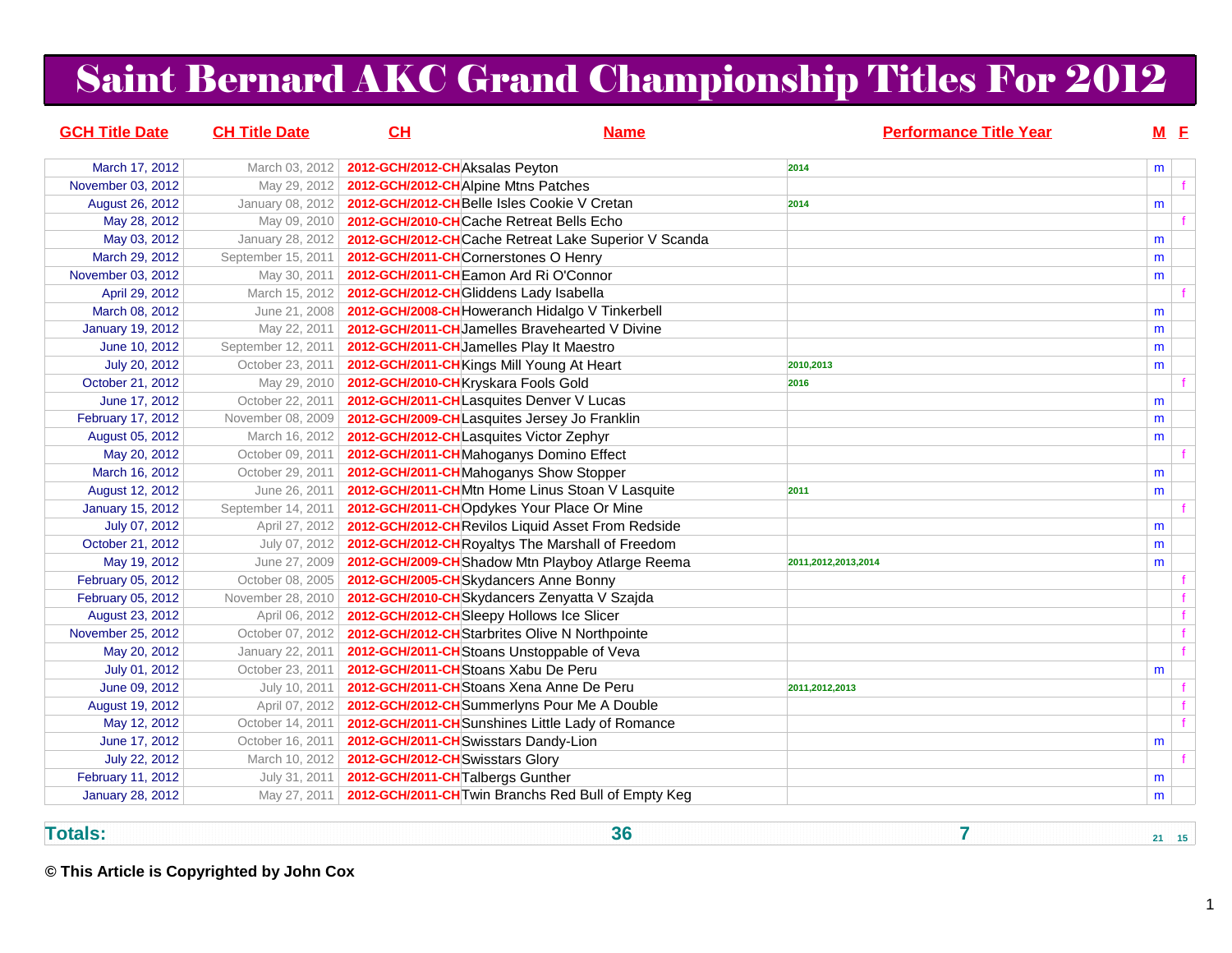### Saint Bernard AKC Grand Championship Level Titles For 2013

| <b>CH Title Date</b> |                         | <b>GCH Title Date GCH Level Date</b> | <b>GCH Level</b> | <b>Name</b>                           | <b>Performance Title Year</b> | $M$ E          |                |
|----------------------|-------------------------|--------------------------------------|------------------|---------------------------------------|-------------------------------|----------------|----------------|
| (1) Bronze           |                         |                                      |                  |                                       |                               |                |                |
| January 08, 2012     | <b>August 26, 2012</b>  | May 26, 2013                         | (1) Bronze       | Belle Isles Cookie V Cretan           | 2014                          | m              |                |
| September 15, 2011   | March 29, 2012          | February 07, 2013                    | $(1)$ Bronze     | Cornerstones O Henry                  |                               | m              |                |
| March 17, 2011       | November 05, 2011       | May 25, 2013                         | (1) Bronze       | Eastgates Rag Doll                    |                               |                |                |
| October 09, 2011     | May 20, 2012            | November 02, 2013                    | $(1)$ Bronze     | Mahoganys Domino Effect               |                               |                |                |
| October 29, 2011     | March 16, 2012          | July 28, 2013                        | $(1)$ Bronze     | Mahoganys Show Stopper                |                               | m              |                |
| September 14, 2011   | <b>January 15, 2012</b> | September 23, 2013                   | (1) Bronze       | Opdykes Your Place Or Mine            |                               |                |                |
| April 27, 2012       | July 07, 2012           | <b>February 24, 2013</b>             | $(1)$ Bronze     | Revilos Liquid Asset From Redside     |                               | m              |                |
| November 28, 2010    | February 05, 2012       | May 25, 2013                         | $(1)$ Bronze     | Skydancers Zenyatta V Szajda          |                               |                |                |
| April 06, 2012       | August 23, 2012         | March 24, 2013                       | $(1)$ Bronze     | Sleepy Hollows Ice Slicer             |                               |                |                |
| October 07, 2012     | November 25, 2012       | May 25, 2013                         | $(1)$ Bronze     | <b>Starbrites Olive N Northpointe</b> |                               |                |                |
| July 31, 2011        | February 11, 2012       | July 14, 2013                        | (1) Bronze       | Talbergs Gunther                      |                               | m              |                |
| <b>Totals:</b>       |                         |                                      |                  | 11                                    |                               | 5 <sup>1</sup> | 61             |
| (2) Silver           |                         |                                      |                  |                                       |                               |                |                |
| March 15, 2012       | April 29, 2012          | March 16, 2013                       | (2) Silver       | Gliddens Lady Isabella                |                               |                |                |
| April 27, 2012       | July 07, 2012           | September 01, 2013                   | (2) Silver       | Revilos Liquid Asset From Redside     |                               | m              |                |
| May 27, 2011         | <b>January 28, 2012</b> | August 31, 2013                      | (2) Silver       | Twin Branchs Red Bull of Empty Keg    |                               | m              |                |
| <b>Totals:</b>       |                         |                                      |                  |                                       | $\bf{0}$                      | $\overline{2}$ | $\overline{1}$ |
|                      |                         |                                      |                  |                                       |                               |                |                |

| лтаг |
|------|
|------|

**Bronze Level 100 Points Silver Level 200 Points Gold Level 400 PointsPlatinum Level 800 Points**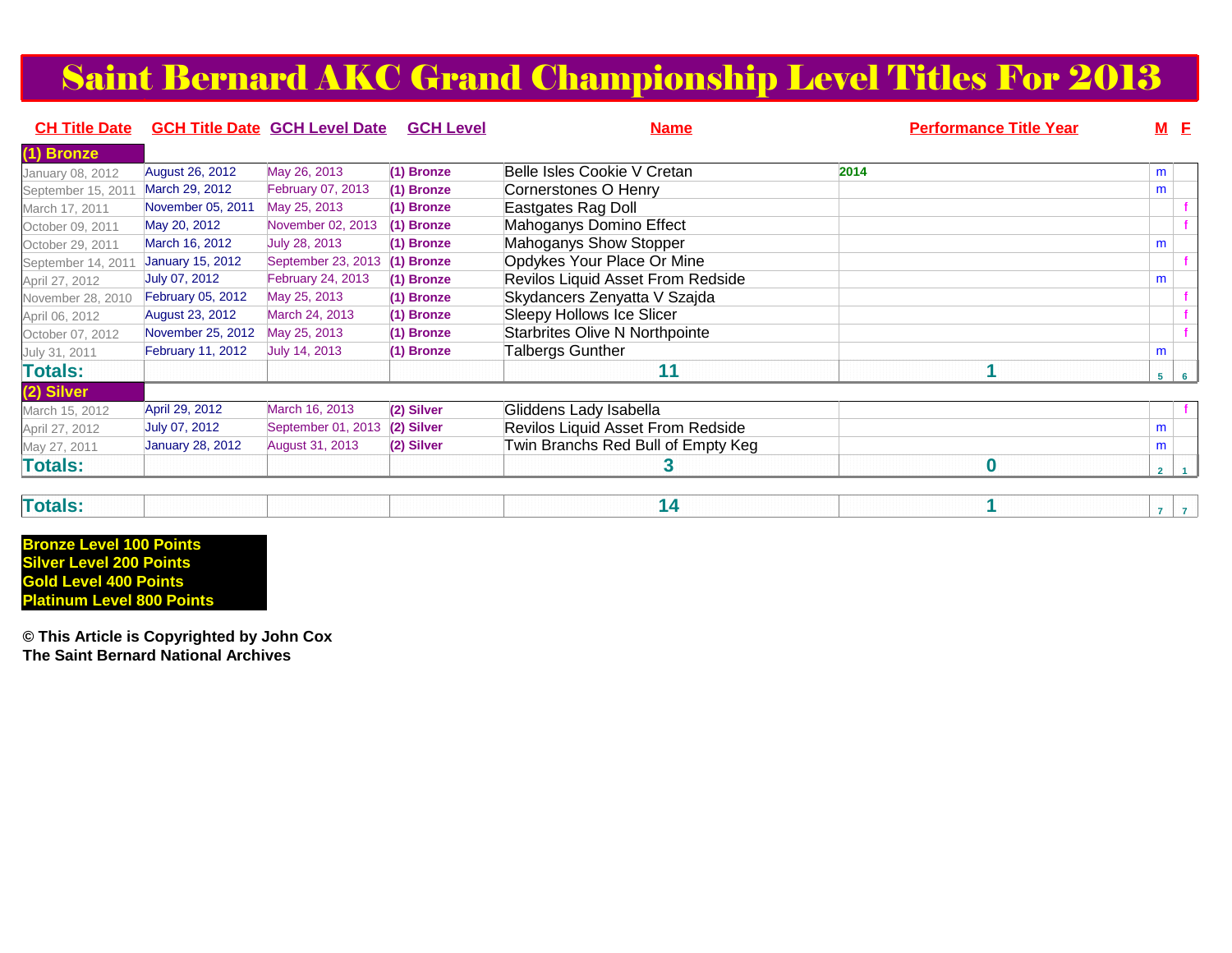### Saint Bernard AKC Performance Titles For 2012

| <b>CH</b><br><b>AJP</b>        | <b>Name</b>                                       | <b>Titles</b> | <b>Date</b>               | M        | E              |
|--------------------------------|---------------------------------------------------|---------------|---------------------------|----------|----------------|
| 2012                           |                                                   |               |                           |          |                |
|                                | Shadow Mtn Quidditch V Vicdory                    | <b>AJP</b>    | <b>February 04, 2012</b>  |          |                |
| $\bf{0}$<br><b>AXP</b><br>2012 | 1                                                 | 1             |                           | $\bf{0}$ |                |
|                                | Shadow Mtn Quidditch V Vicdory                    | <b>AXP</b>    | <b>February 05, 2012</b>  |          |                |
|                                | 2013/14/15/16-PACH4 Snowy Pines Hummer            | <b>AXP</b>    | <b>October 28, 2012</b>   | m        |                |
|                                | <b>Snowy Pines Tundra</b>                         | <b>AXP</b>    | <b>January 01, 2012</b>   |          | f              |
| 1<br>BN<br>2012                | $\overline{\mathbf{3}}$                           | 3             |                           | 1        | 2 <sup>7</sup> |
|                                | Alpine Mtns Danc'N With The Starz                 | <b>BN</b>     | <b>February 11, 2012</b>  | m        |                |
|                                | Fremonts One In A Million                         | <b>BN</b>     | September 16, 2012        |          |                |
|                                | Ikes Legacy Hector                                | <b>BN</b>     | <b>October 06, 2012</b>   | m        |                |
|                                | Kings Mill Jezzabelle                             | <b>BN</b>     | <b>December 28, 2012</b>  |          |                |
|                                | Reema Amazn Promis V Shadow Mtn                   | <b>BN</b>     | <b>August 25, 2012</b>    |          |                |
|                                | 2012-GCH/2009-CHShadow Mtn Playboy Atlarge Reema  | <b>BN</b>     | <b>November 04, 2012</b>  | m        |                |
|                                | 2012-CH Showme Anheuser Busch                     | <b>BN</b>     | <b>October 06, 2012</b>   |          |                |
|                                | <b>Stars Fortuitous Sequence of Events</b>        | <b>BN</b>     | <b>September 16, 2012</b> | m        |                |
|                                | 2012-GCH/2011-CHStoans Xena Anne De Peru          | <b>BN</b>     | <b>January 21, 2012</b>   |          | f.             |
|                                | 2011-GCH/2010-CH Vicdorys Pretty In Pink Diamonds | <b>BN</b>     | <b>January 19, 2012</b>   |          |                |
| 4<br>CD<br>2012                | 10                                                | 10            |                           | 4        | 6              |
|                                | Alpine Mtns Danc'N With The Starz                 | <b>CD</b>     | <b>July 28, 2012</b>      | m        |                |
|                                | Brandy                                            | <b>CD</b>     | <b>January 29, 2012</b>   |          |                |
|                                | Otis Horen Welker                                 | <b>CD</b>     | <b>November 30, 2012</b>  | m        |                |
|                                | Reema Amazn Promis V Shadow Mtn                   | <b>CD</b>     | <b>August 25, 2012</b>    |          | f.             |
|                                | <b>SGT. Peppers Doctor Robert</b>                 | <b>CD</b>     | <b>June 02, 2012</b>      | m        |                |
|                                | 2012-CH Vicdorys N Winters R U Jealous Yet?       | <b>CD</b>     | <b>March 10, 2012</b>     |          |                |
| 1<br><b>CDX</b><br>2012        | 6                                                 | 6             |                           | 3        | 3 <sup>1</sup> |
|                                | Shadow Mtn Playit Again V Reema                   | <b>CDX</b>    | <b>July 20, 2012</b>      |          |                |
| $\bf{0}$<br>GN                 | 1                                                 | 1             |                           | 0        |                |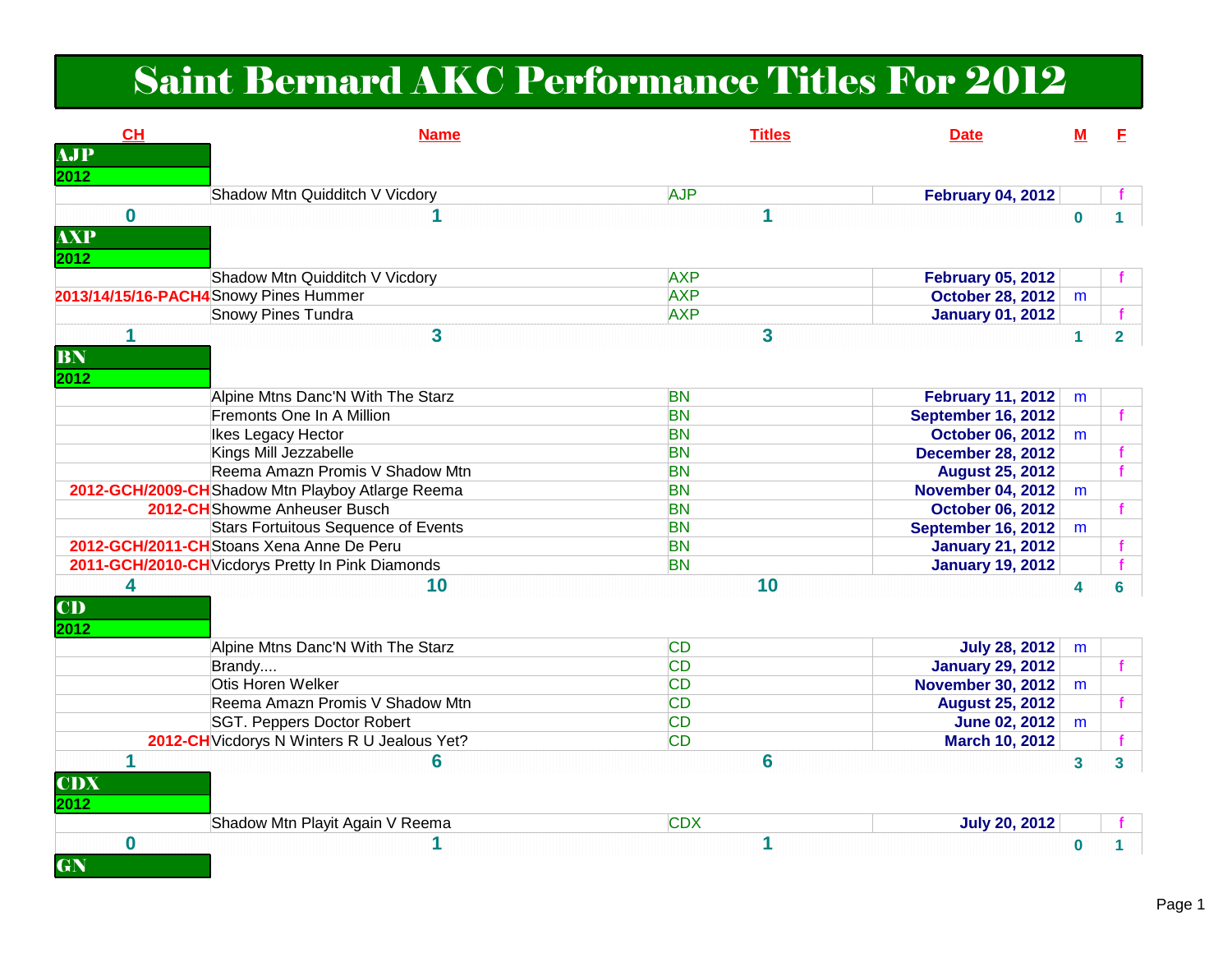| CH<br>2012               | <b>Name</b>                            | <b>Titles</b>           | <b>Date</b>               | $\underline{\mathsf{M}}$ | E              |
|--------------------------|----------------------------------------|-------------------------|---------------------------|--------------------------|----------------|
|                          | Howe Ranch Golden Sam-R-I              | <b>GN</b>               | September 28, 2012        | m                        |                |
|                          | Shadow Mtn Playit Again V Reema        | <b>GN</b>               | <b>July 21, 2012</b>      |                          |                |
| $\bf{0}$                 | $\mathbf 2$                            | $\overline{2}$          |                           | $\mathbf{1}$             | 1              |
| <b>MJP</b><br>2012       |                                        |                         |                           |                          |                |
|                          | 2013/14/15/16-PACH4 Snowy Pines Hummer | <b>MJP</b>              | <b>February 20, 2012</b>  | m                        |                |
| 1                        | 1                                      | 1                       |                           | $\mathbf{1}$             | 0              |
| MJP <sub>2</sub><br>2012 |                                        |                         |                           |                          |                |
|                          | 2013/14/15/16-PACH4 Snowy Pines Hummer | MJP <sub>2</sub>        | <b>December 30, 2012</b>  | m                        |                |
| 1                        | 1                                      | 1                       |                           | $\mathbf{1}$             | $\mathbf{0}$   |
| OFP<br>2012              |                                        |                         |                           |                          |                |
|                          | <b>Snowy Pines Tundra</b>              | <b>OFP</b>              | <b>October 14, 2012</b>   |                          |                |
| $\mathbf 0$              | 1                                      | 1                       |                           | $\bf{0}$                 |                |
| RA<br>2012               |                                        |                         |                           |                          |                |
|                          | Alpine Mtns Danc'N With The Starz      | <b>RA</b>               | <b>June 09, 2012</b>      | m                        |                |
|                          | 2011-CHKashis Captain Jack             | <b>RA</b>               | <b>December 09, 2012</b>  | m                        |                |
|                          | Kings Mill Jezzabelle                  | <b>RA</b>               | <b>November 23, 2012</b>  |                          |                |
|                          | Reema Amazn Promis V Shadow Mtn        | <b>RA</b>               | May 27, 2012              |                          | f              |
|                          | Shadow Mtn Playit Again V Reema        | <b>RA</b>               | <b>January 14, 2012</b>   |                          |                |
| 1<br><b>RAE</b><br>2012  | 5                                      | 5                       |                           | $\overline{2}$           | 3 <sup>1</sup> |
|                          | Howe Ranch Golden Sam-R-I              | <b>RAE</b>              | <b>October 28, 2012</b>   | m                        |                |
| $\mathbf{0}$             | 1                                      | 1                       |                           | $\mathbf{1}$             | $\mathbf{0}$   |
| RAE <sub>2</sub><br>2012 |                                        |                         |                           |                          |                |
|                          | Roberts A B Normal                     | RAE <sub>2</sub>        | April 15, 2012            | m                        |                |
|                          | Shadow Mtn Quidditch V Vicdory         | RAE <sub>2</sub>        | March 22, 2012            |                          | f.             |
|                          | 2013/14/15/16-PACH4 Snowy Pines Hummer | RAE <sub>2</sub>        | <b>September 25, 2012</b> | m                        |                |
| 1                        | $\overline{\mathbf{3}}$                | $\overline{\mathbf{3}}$ |                           | $\overline{2}$           | $\mathbf 1$    |
| RAE <sub>3</sub><br>2012 |                                        |                         |                           |                          |                |
|                          | Shadow Mtn Quidditch V Vicdory         | RAE <sub>3</sub>        | <b>October 22, 2012</b>   |                          |                |
| $\bf{0}$<br><b>RE</b>    | 1                                      | 1                       |                           | $\mathbf{0}$             | 1              |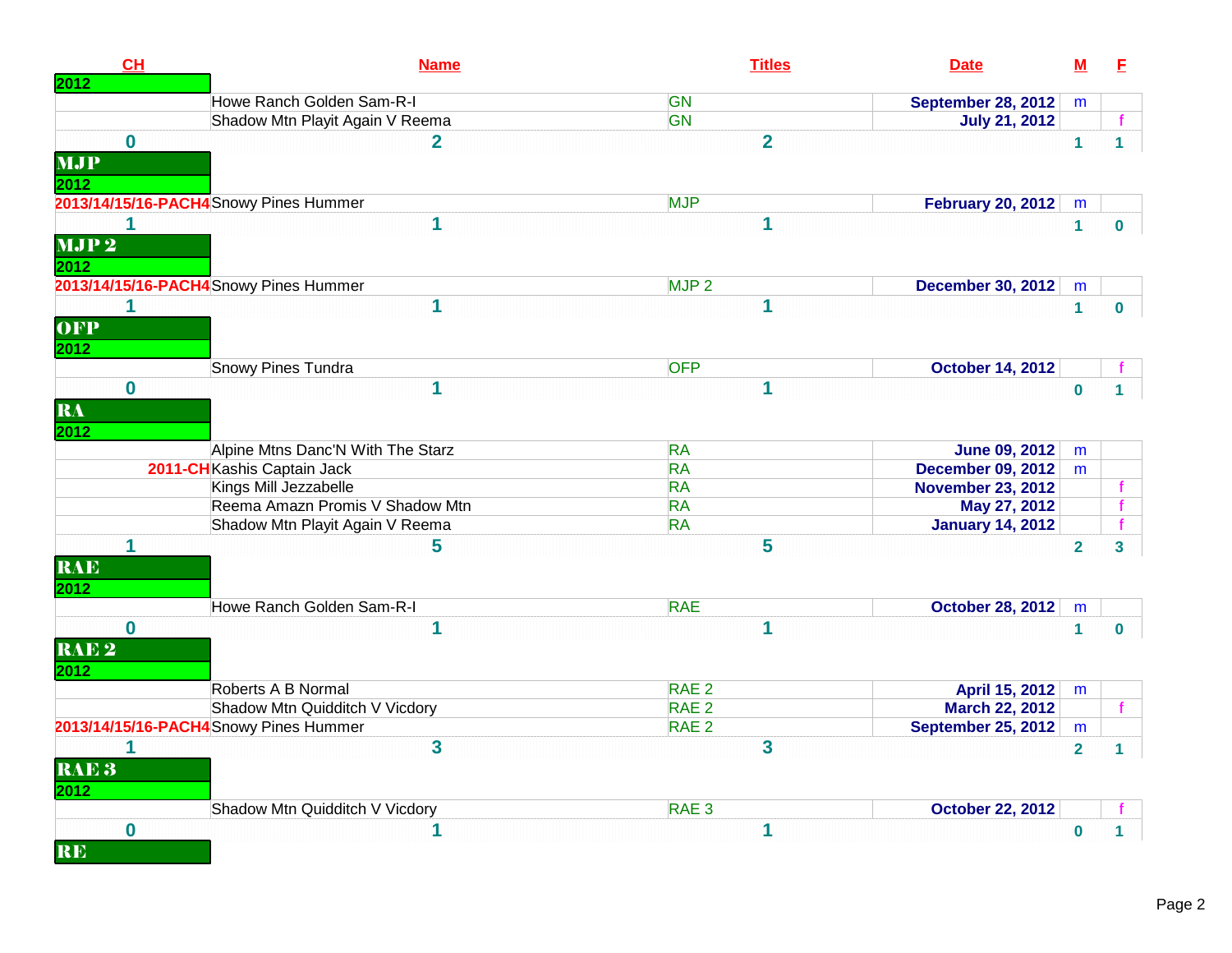| CH                      | <b>Name</b>                                 | <b>Titles</b>  | <b>Date</b>               | <u>M</u>     | E              |
|-------------------------|---------------------------------------------|----------------|---------------------------|--------------|----------------|
| 2012                    |                                             |                |                           |              |                |
|                         | Alpine Mtns Danc'N With The Starz           | <b>RE</b>      | <b>July 29, 2012</b>      | m            |                |
|                         | Kings Mill Jezzabelle                       | <b>RE</b>      | <b>December 28, 2012</b>  |              |                |
|                         | Shadow Mtn Playit Again V Reema             | <b>RE</b>      | May 20, 2012              |              |                |
| $\mathbf 0$             | 3                                           | 3              |                           |              | $\overline{2}$ |
| RN                      |                                             |                |                           |              |                |
| 2012                    |                                             |                |                           |              |                |
|                         | Cache Retreat Sky Walker H-N                | <b>RN</b>      | March 31, 2012            |              |                |
|                         | Fremonts One In A Million                   | <b>RN</b>      | <b>April 01, 2012</b>     |              |                |
|                         | 2010-GCH/2008-CH Jamelles Aristocrat V Elba | <b>RN</b>      | <b>July 07, 2012</b>      | m            |                |
|                         | Jamelles Porsche Is Going Places            | <b>RN</b>      | <b>August 25, 2012</b>    |              |                |
|                         | Kings Mill Jezzabelle                       | <b>RN</b>      | <b>September 08, 2012</b> |              |                |
|                         | Scratch & Dents Soldier of Fortune          | <b>RN</b>      | <b>October 28, 2012</b>   | m            |                |
|                         | SGT. Peppers Wanna Be Your Man              | <b>RN</b>      | <b>February 03, 2012</b>  | m            |                |
|                         | 2012-CHShowme Anheuser Busch                | <b>RN</b>      | <b>January 14, 2012</b>   |              |                |
| $\overline{2}$          | 8                                           | 8              |                           | $\mathbf{3}$ | 5              |
| ThD                     |                                             |                |                           |              |                |
| 2012                    |                                             |                |                           |              |                |
|                         | Dianes Markus of Portmeirion                | <b>ThD</b>     | <b>March 21, 2012</b>     | m            |                |
|                         | <b>Revilos Gratitude</b>                    | <b>ThD</b>     | <b>August 26, 2012</b>    | m            |                |
| $\bf{0}$                | $\overline{2}$                              | $\overline{2}$ |                           | $\mathbf{2}$ | $\mathbf 0$    |
| $\overline{\mathbf{U}}$ |                                             |                |                           |              |                |
| 2012                    |                                             |                |                           |              |                |
|                         | Stoans One Hit Wonder of Yixy               | <b>UD</b>      | <b>June 24, 2012</b>      |              |                |
|                         |                                             |                |                           | m            |                |
| $\bf{0}$                |                                             |                |                           | 1            | 0              |
| <b>Overall Summary:</b> |                                             |                |                           |              |                |
| 12                      | 50                                          | 50             |                           | 23           | 27             |

**Due to the high number of Performance titles they are listed in two (2) Performance Databases - Sorted by Dog or TitleAKC Performance titles started with Obedience back in 1936.**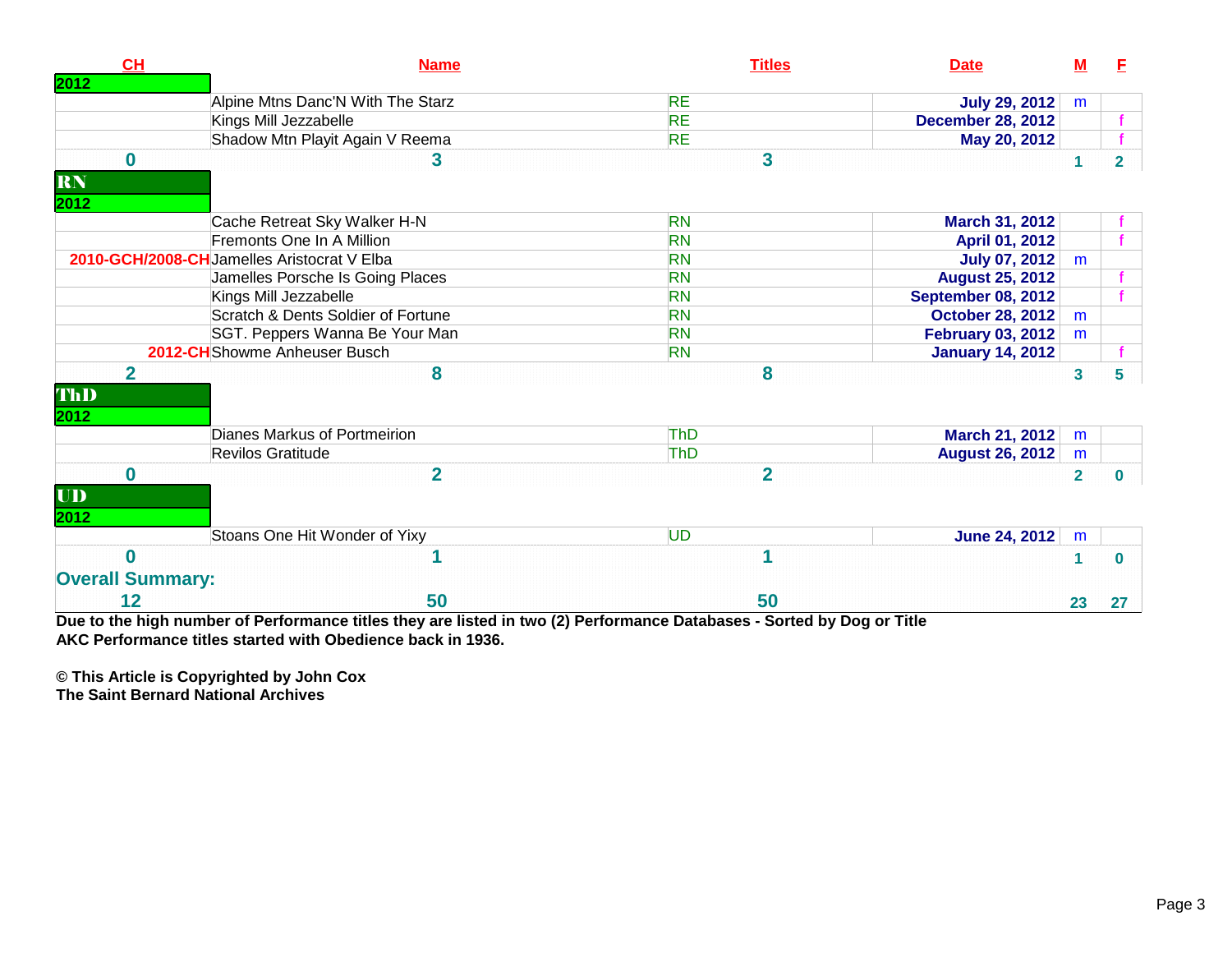### Saint Bernard Club of America's Working Dog Titles For 2012

| CL<br><b>Name</b>                         |                                                 | <b>SBCA Performance Titles</b> | <b>Date</b>        | $M$ | Е                       |
|-------------------------------------------|-------------------------------------------------|--------------------------------|--------------------|-----|-------------------------|
| $\overline{(\mathbf{l})}$ WP              |                                                 |                                |                    |     |                         |
|                                           | 2013-GCH/2011-CHChaparrals Deja-Vu of Kings Row | <b>WP-2012</b>                 | April 26, 2012     | m   |                         |
|                                           | 2013-CH Loramars Full Speed Ahead               | <b>WP-2012</b>                 | September 27, 2012 | m   |                         |
|                                           | 2012-CH Revilos Lets Go Bo Redside              | <b>WP-2012</b>                 | September 27, 2012 | m   |                         |
|                                           | 2012-CH Stoans Xusie Q De Peru                  | <b>WP-2012</b>                 | October 13, 2012   |     | f                       |
|                                           | 2012-CH Vicdorys Santa Baby For Vonnaken        | <b>WP-2012</b>                 | October 13, 2012   |     | $\mathbf{f}$            |
|                                           | Vicdorys Simplon Bern V Sherick                 | <b>WP-2012</b>                 | September 24, 2012 | m   |                         |
|                                           | 2010-GCH/2010-CHWintercrest Joy to The World    | <b>WP-2012</b>                 | April 26, 2012     |     |                         |
| <b>Title Summary:</b>                     |                                                 | 7                              |                    | 4   | $\overline{\mathbf{3}}$ |
| $(2)$ WPX                                 |                                                 |                                |                    |     |                         |
| 2014-GCH/2013-CH Blue Collars Karbon Copy |                                                 | <b>WPX-2012</b>                | March 18, 2012     | m   |                         |
|                                           | 2014-GCH/2013-CHBlue Collars Kiss An Angel      | <b>WPX-2012</b>                | May 05, 2012       |     |                         |
|                                           | Loramars El D'Argo                              | <b>WPX-2012</b>                | September 23, 2012 | m   |                         |
|                                           | 2012-GCH/2011-CHMtn Home Linus Stoan V Lasquite | <b>WPX-2012</b>                | March 17, 2012     |     |                         |
|                                           | Northpointes Havin' a Ball                      | <b>WPX-2012</b>                | September 27, 2012 | m   |                         |
|                                           | Roberts A B Normal                              | <b>WPX-2012</b>                | September 27, 2012 | m   |                         |
|                                           | 2012-CH Scandias Elmas Heezedoorn               | <b>WPX-2012</b>                | September 23, 2012 |     |                         |
|                                           | Shadow Mtn Quidditch V Vicdory                  | <b>WPX-2012</b>                | September 23, 2012 |     |                         |
|                                           | 2011-CH Shericks Darling Little Girl            | <b>WPX-2012</b>                | August 04, 2012    |     |                         |
|                                           | <b>Silver Lakes Mufasa</b>                      | <b>WPX-2012</b>                | July 04, 2012      | m   |                         |
|                                           | 2010-GCH/2010-CHWintercrest Joy to The World    | <b>WPX-2012</b>                | September 27, 2012 |     |                         |
| <b>Title Summary:</b>                     |                                                 | 11                             |                    | 5   | 6                       |
| $(3)$ WPS                                 |                                                 |                                |                    |     |                         |
| 2014-GCH/2013-CH Blue Collars Karbon Copy |                                                 | <b>WPS-2012</b>                | July 01, 2012      | m   |                         |
|                                           | 2014-GCH/2013-CHBlue Collars Kiss An Angel      | <b>WPS-2012</b>                | September 16, 2012 |     | $\mathbf{f}$            |
|                                           | Loramars El D'Argo                              | <b>WPS-2012</b>                | October 13, 2012   | m   |                         |
|                                           | 2008-CHMistihil Lord Luva Duck                  | <b>WPS-2012</b>                | August 04, 2012    |     |                         |
|                                           | Mistihil Mystique                               | <b>WPS-2012</b>                | August 04, 2012    |     |                         |
|                                           | 2013-GCH/2011-CHMontana Mtns Mystery of Life    | <b>WPS-2012</b>                | March 18, 2012     | m   |                         |
|                                           | 2011-GCH/2011-CHWinters Brooks & Dunn V Vicdory | <b>WPS-2012</b>                | August 04, 2012    |     |                         |
| <b>Title Summary:</b>                     |                                                 | 7                              |                    | 3   | 4                       |

**Title Summary:7 3 4** 

| DD                 |  |                |                                 |
|--------------------|--|----------------|---------------------------------|
| ⊦Alucian<br>Subira |  | <b>DD-2012</b> | 0010<br>- Santamhar 28 Stu<br>. |
|                    |  |                |                                 |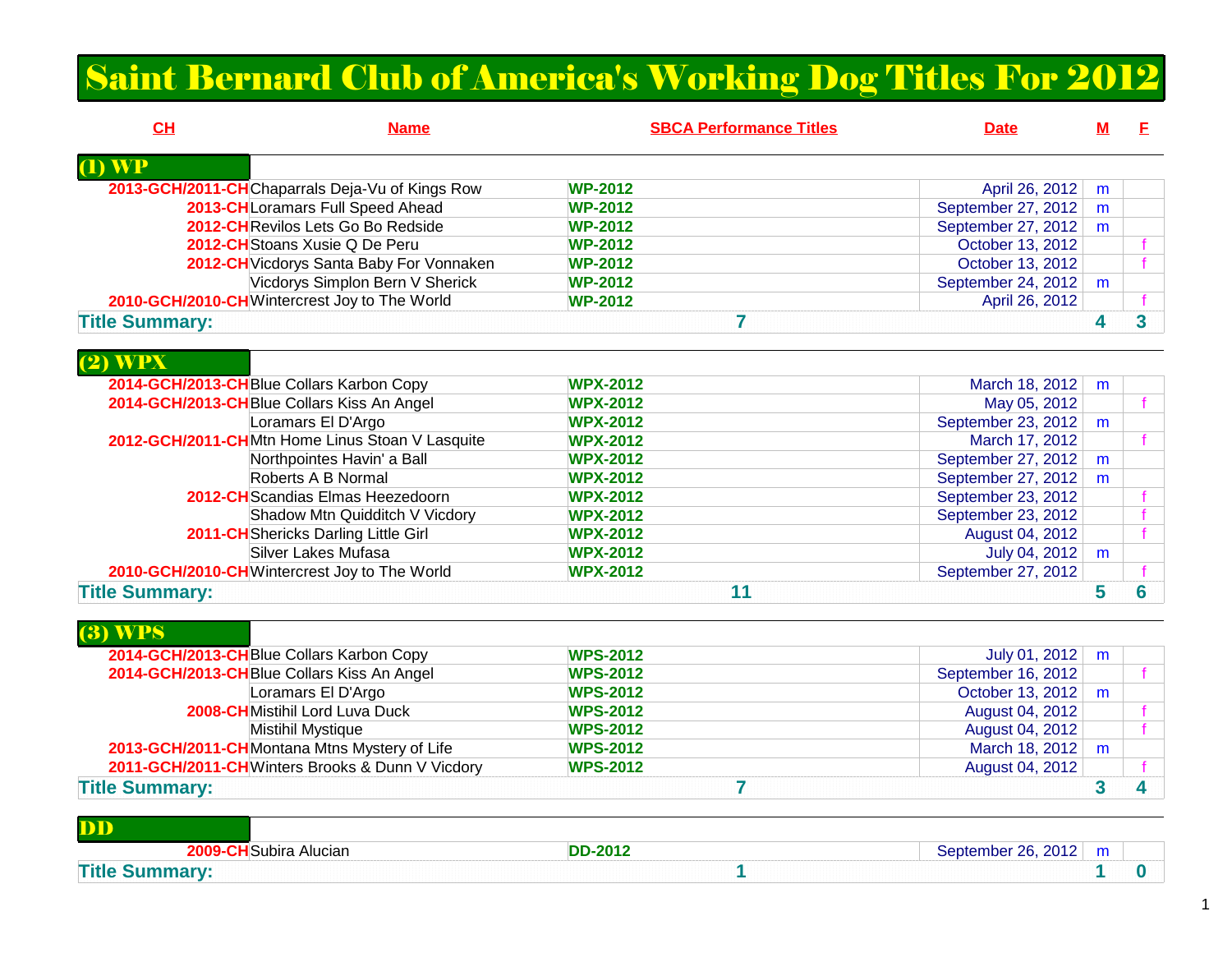| - -<br>. . | ----<br><b>Titles</b><br>mence<br>. | . |  |
|------------|-------------------------------------|---|--|
|            |                                     |   |  |

| DDX2                   |                                           |                  |                         |    |
|------------------------|-------------------------------------------|------------------|-------------------------|----|
|                        | Snowy Pines Tundra                        | <b>DDX2-2012</b> | September 26, 2012      |    |
| <b>Title Summary:</b>  |                                           |                  |                         |    |
| <b>NDD</b>             |                                           |                  |                         |    |
|                        | 2007-CH Subira Needless To Say            | <b>NDD-2012</b>  | September 26, 2012<br>m |    |
| <b>Title Summary:</b>  |                                           |                  |                         |    |
| <b>WDCH</b>            |                                           |                  |                         |    |
|                        | 2012-WDCH Shadow Mtn Playit Again V Reema | <b>WDCH-2012</b> | July 20, 2012           |    |
| <b>Title Summary:</b>  |                                           |                  |                         |    |
| <b>Overall Totals:</b> |                                           | 29               | 14                      | 15 |

**© This Article is Copyrighted by John Cox The Saint Bernard National Archives**

**M F**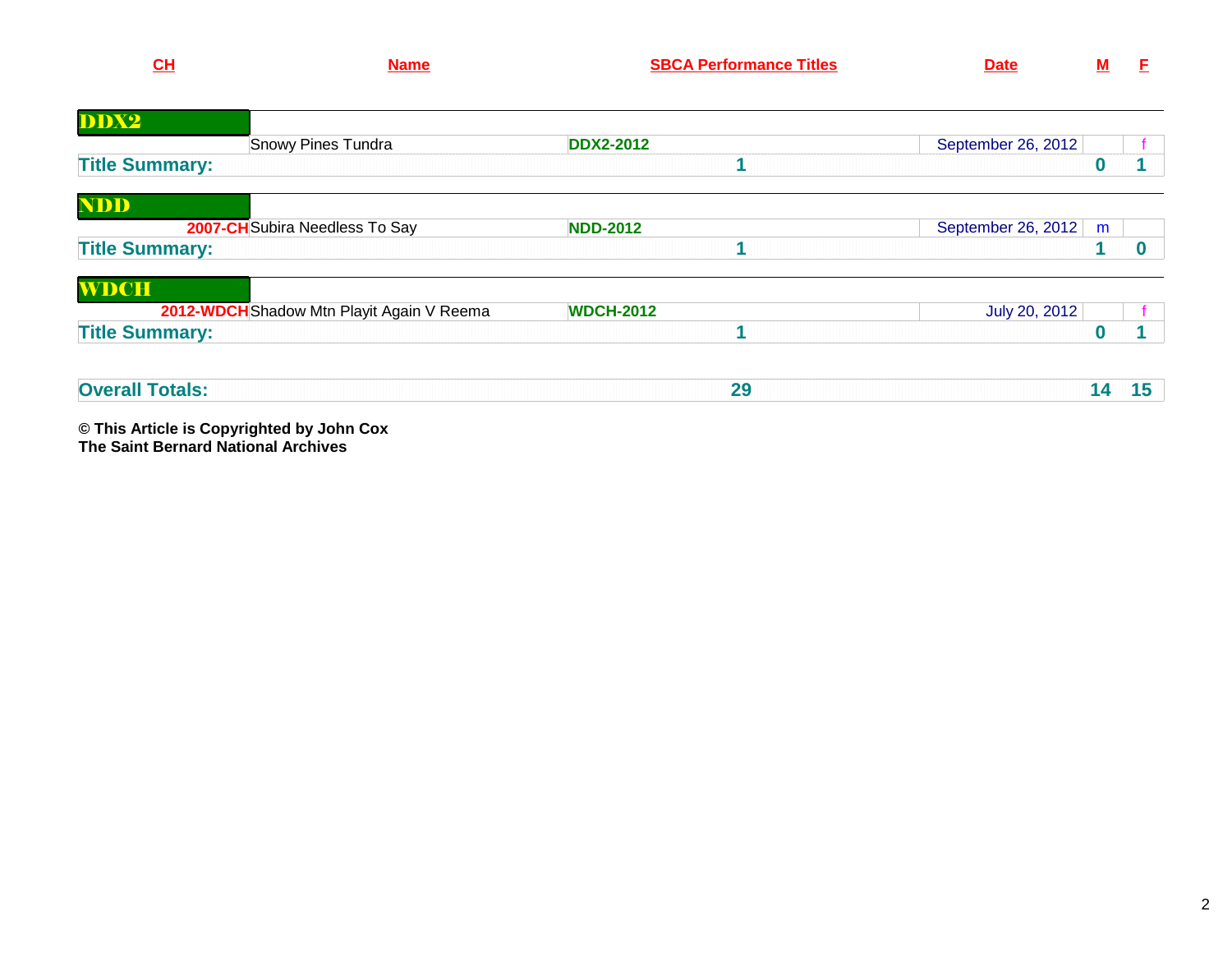## Saint Bernard Sires of AKC Titled Get For 2012

| CH                                       | <b>Sire</b>                               | CH                               | Dam                                            | CL                                              | Get                                                    | <b>Performance Title Year</b> | $M$ E |              |
|------------------------------------------|-------------------------------------------|----------------------------------|------------------------------------------------|-------------------------------------------------|--------------------------------------------------------|-------------------------------|-------|--------------|
| <b>CH</b> Aksalas Arie                   |                                           |                                  | <b>CH</b> Jamelles In The Nic of Time          | 2010-GCH/2008-CH Jamelles Aristocrat V Elba     |                                                        | (CGC), 2012, 2013             | m     |              |
| <b>CH</b> Almshaus Ghost Busters         |                                           |                                  | <b>CH</b> Dilettantes Partner-N-Crime          |                                                 | 2012-CH Dilettantes Something To Talk About            |                               |       |              |
|                                          | Arctic Unbounds Snowy Moose Tracks        |                                  | Twin Branchs Wolf Sea Arctic Unbound           |                                                 | 2012-CH Twin Branchs Roll N' Deep Arctic Unbound       |                               | m     |              |
| <b>GCHB</b> Barnyards Apache of Figowi   |                                           |                                  | Barnyards Figament of Figowi                   |                                                 | 2012-CH Barnyards Apache Warrior                       |                               | m     |              |
| <b>GCHB</b> Barnyards Apache of Figowi   |                                           |                                  | Barnyards Zoey of Wahine                       |                                                 | 2013-GCH/2012-CH Barnyards Apache Brave Frito Bandito  |                               | m     |              |
| <b>Beatys Pride</b>                      |                                           | <b>Beatys Chesney</b>            |                                                |                                                 | 2012-CH Wild Winds Xanadu Exquisite Treasure           |                               |       | $\mathbf{f}$ |
| Belle Isles Burton                       |                                           |                                  | <b>CH</b> Blue Valleys Bailey You'Re The One   | 2013-GCH/2012-CH Ramblewoods Aces Wild          |                                                        |                               | m     |              |
|                                          | <b>CH</b> Benbarons Outlaw of Iceman      |                                  | <b>CH</b> Skydancers Chandelle                 | 2012-GCH/2005-CH Skydancers Anne Bonny          |                                                        |                               |       | f            |
|                                          | Benbarons Ustinov of Eddie                |                                  | Carmen It's Destiny: Princess                  |                                                 | 2012-CHCarmen It's Predestined To Be                   |                               |       | f.           |
| <b>CH</b> Berics Hans Solo               |                                           |                                  | Imperials Sweet Smelling                       | 2012-CH Berics Laureate Imperial                |                                                        |                               | m     |              |
| <b>CH</b> Berics Torin Naomhan           |                                           |                                  | <b>GCH</b> Berics Rosalita V Gordon            | 2013-GCH/2012-CH Gordons Working On A Dream     |                                                        |                               |       | f            |
| <b>CH</b> Cache Retreat Big Piney        |                                           |                                  | <b>CH</b> Cache Retreat Spice Girl             |                                                 | 2012-CH Cache Retreat Frosting On The Cake             |                               |       | f            |
| <b>CH</b> Cache Retreat Big Piney        |                                           |                                  | Cache Retreat Without Doubt                    |                                                 | 2012-CHCache Retreat Absentee Ballot                   |                               |       | f.           |
| <b>CH</b> Cache Retreat Perry            |                                           |                                  | <b>CH</b> Cache Retreat Silver Bells           | 2012-GCH/2010-CHCache Retreat Bells Echo        |                                                        |                               |       | f            |
| <b>GCH</b> Cache Retreat Taxman          |                                           |                                  | <b>GCH</b> Kryskara Aces Are Wild              | 2012-GCH/2010-CH Kryskara Fools Gold            |                                                        | 2016                          |       | f            |
| <b>GCH</b> Cache Retreat Taxman          |                                           |                                  | <b>GCH</b> Kryskara Aces Are Wild              |                                                 | 2012-CH Kryskara Dazzle of Skyhaven                    |                               |       | f            |
| <b>GCH</b> Cache Retreat Taxman          |                                           | <b>GCH</b> Swisstars Brown Sugar |                                                | 2013-GCH/2012-CH Swisstars Jazz of Rhopsody     |                                                        |                               | m     |              |
|                                          | <b>CH</b> Cache Retreats Snow Ranger      |                                  | Thunderhills Dancn At Da Savoy                 |                                                 | 2012-CH Thunderhills Flying Dutchman                   |                               | m     |              |
|                                          | <b>CH</b> Eastgates Remember The Knight   |                                  | <b>CH</b> Benbarons Tinker of Yondo            |                                                 | 2014-GCH/2012-CH Excaliburs Sir Lancelot of Copper Mtn |                               | m     |              |
| <b>CH</b> Ebenezer Van Rijn              |                                           |                                  | <b>CH</b> Evanna Van 'T Hof Ten Eynder         |                                                 | 2012-CH Dillons Road Tripp To Woodhaven                |                               | m     |              |
| <b>CH</b> Ebenezer Van Rijn              |                                           |                                  | <b>CH</b> Jamelles Americas Arrow              | 2012-GCH/2011-CH Jamelles Play It Maestro       |                                                        |                               | m     |              |
| <b>CH</b> Ebenezer Van Rijn              |                                           | <b>CH</b> Melon City Edith       |                                                | 2012-CH Melon City Tasha                        |                                                        |                               |       |              |
| <b>CH</b> Friar Bucks The Bishop         |                                           |                                  | Cache Retreat Fremont Trinka                   |                                                 | Fremonts One In A Million                              | 2012,2013                     |       | $\mathbf{f}$ |
|                                          | <b>CH</b> Gameboy Van 'T Hof Ter Quinni   |                                  | Opdykes One Night Stand                        | 2012-GCH/2011-CHOpdykes Your Place Or Mine      |                                                        |                               |       | f            |
|                                          | <b>CH</b> Godsgift Bogus For Diamonds     |                                  | <b>CH</b> Diamonds Hold Your Torch At Sensands |                                                 | 2012-CH Nandos Vigilante Justice of Sensands           |                               | m     |              |
| <b>CH</b> Golden Heart Main Event        |                                           | <b>CH</b> Stars Carrousel        |                                                | 2013-GCH/2012-CH Stars Henry Aquilla            |                                                        |                               | m     |              |
| <b>CH</b> Golden Heart Mr. Magoo         |                                           |                                  | <b>CH</b> Midnitesun Patches of Gold           |                                                 | 2012-CH Midnitesun Nite At The Roxbury                 |                               |       | f            |
|                                          | <b>CH</b> Hamlet Van 'T Hof Ten Eynder    |                                  | <b>CH</b> Godsgift Delightfully Devine         |                                                 | 2012-CH Godsgift From Woodhaven                        |                               |       | f            |
|                                          | <b>CH</b> Hamlet Van 'T Hof Ten Eynder    |                                  | <b>CH</b> Godsgift Delightfully Devine         | 2012-CH Godsgift Kaleb                          |                                                        |                               | m     |              |
|                                          | <b>CH</b> Hamlet Van 'T Hof Ten Eynder    | <b>CH</b> Trademarks Willimina   |                                                | 2013-GCH/2012-CH Trademarks Aphrodite V Kashi   |                                                        | 2013,2017,2019                |       | f            |
|                                          | <b>CH</b> Hamlet Van 'T Hof Ten Eynder    | <b>CH</b> Trademarks Willimina   |                                                |                                                 | 2013-GCH/2012-CH Trademarks A Reed & Barton Von Joy    |                               | m     |              |
|                                          | <b>CH</b> Hamlet Van 'T Hof Ten Eynder    | <b>CH</b> Windpts Bianca         |                                                | 2013-GCH/2012-CH Windpts Issa Joy of Baronhorn  |                                                        |                               |       | f            |
|                                          | Helmers Vikingfjord To Schwarzwald        |                                  | <b>CH</b> Destinys Summer Time Fun             |                                                 | 2012-CH Destinys Fun In The Sun At Schwarzwald         |                               |       | f            |
|                                          | <b>CH</b> High Chateaus Peracles II       | <b>CH</b> Scandias Freya         |                                                |                                                 | 2012-CH Captains Sophie V Cornerstone                  |                               |       | $\mathbf{f}$ |
|                                          | <b>GCH</b> Howeranch Hidalgo V Tinkerbell |                                  | <b>CH</b> Benbarons Quinte of Eddie            |                                                 | 2012-CH Cooper Mtns Hambone V Hidalgo                  |                               | m     |              |
|                                          | <b>GCH</b> Howeranch Hidalgo V Tinkerbell |                                  | <b>CH</b> Benbarons Quinte of Eddie            |                                                 | 2012-CH Copper Mtns Chien De Monastere                 |                               |       |              |
| <b>GCH</b> Jamelles Camelot              |                                           |                                  | <b>CH</b> Jamelles Deja Vu V Knollridge        |                                                 | 2012-CH Jamelles American Patriot                      |                               | m     |              |
| <b>GCH</b> Jamelles Camelot              |                                           |                                  | <b>CH</b> Jamelles Deja Vu V Knollridge        | 2012-GCH/2011-CH Jamelles Bravehearted V Divine |                                                        |                               | m     |              |
| <b>GCH</b> Jamelles Play It Maestro      |                                           |                                  | <b>CH</b> Jamelles Front Page News             | 2013-GCH/2012-CH Jamelles Peyton Place          |                                                        |                               |       | f            |
| <b>GCH</b> Jamelles Play It Maestro      |                                           |                                  | <b>CH</b> Jamelles Madison Avenue V Knollridge |                                                 | Jamelles Porsche Is Going Places                       | 2012,2013                     |       | f.           |
| <b>GCH</b> Jamelles Play It Maestro      |                                           |                                  | Jamelles U R My Destiny                        |                                                 | 2012-CH Jamelles Gershwin V Johnson Farms              |                               | m     |              |
| Kings Mill Korbel                        |                                           | <b>CH</b> Kings Mill Indira      |                                                | 2012-GCH/2011-CH Kings Mill Young At Heart      |                                                        | 2010,2013                     | m     |              |
| <b>GCH</b> Kings Mill Lombardi           |                                           |                                  | <b>CH</b> Cache Retreat Someone Like U         |                                                 | 2012-CH Moondance Highway 61 Revisited Dylan           |                               | m     |              |
| <b>GCH</b> Kings Row Icon                |                                           |                                  | <b>CH</b> Wintercrest Bizzie Signal            | 2012-CH Wintercrest Olde Glory                  |                                                        |                               |       |              |
| <b>GCHB</b> Kryskara Joker V Blue Valley |                                           |                                  | <b>GCH</b> Swisstars Acting Out Lea            | 2015-GCH/2012-CH Swisstars Hudson At Skyhaven   |                                                        |                               | m     |              |
|                                          | <b>CH</b> Lasquites Preston V Lucas       |                                  | Precious Wild Jaz Von Daisy                    |                                                 | 2012-CH Precious Pups Roxie Wild Isabella V Daisy      |                               |       |              |
|                                          | Lasquites Zephyr V Orlando                |                                  | Lasquites Geena Mist                           | 2012-GCH/2012-CHLasquites Victor Zephyr         |                                                        |                               | m     |              |
| Lil Jons Bruce Wayne                     |                                           | Lil Jons Schyler                 |                                                | 2012-CH Jerichos Blanca                         |                                                        |                               |       | f.           |
|                                          | <b>CH</b> Mahoganys Lasting Impression    |                                  | <b>CH</b> Benbarons Veronica of Eddie          | 2012-GCH/2011-CH Mahoganys Domino Effect        |                                                        |                               |       | f.           |
|                                          | <b>CH</b> Mahoganys Lasting Impression    |                                  | <b>CH</b> Benbarons Veronica of Eddie          |                                                 | 2012-CH Mahoganys Just-In-Kase Amy V Charlie           |                               |       |              |
|                                          | <b>CH</b> Mahoganys Lasting Impression    |                                  | <b>CH</b> Benbarons Veronica of Eddie          |                                                 | 2012-CH Mahoganys Leading Man                          |                               | m     |              |
|                                          | <b>CH</b> Mahoganys Lasting Impression    |                                  | <b>CH</b> Benbarons Veronica of Eddie          | 2012-GCH/2011-CH Mahoganys Show Stopper         |                                                        |                               | m     |              |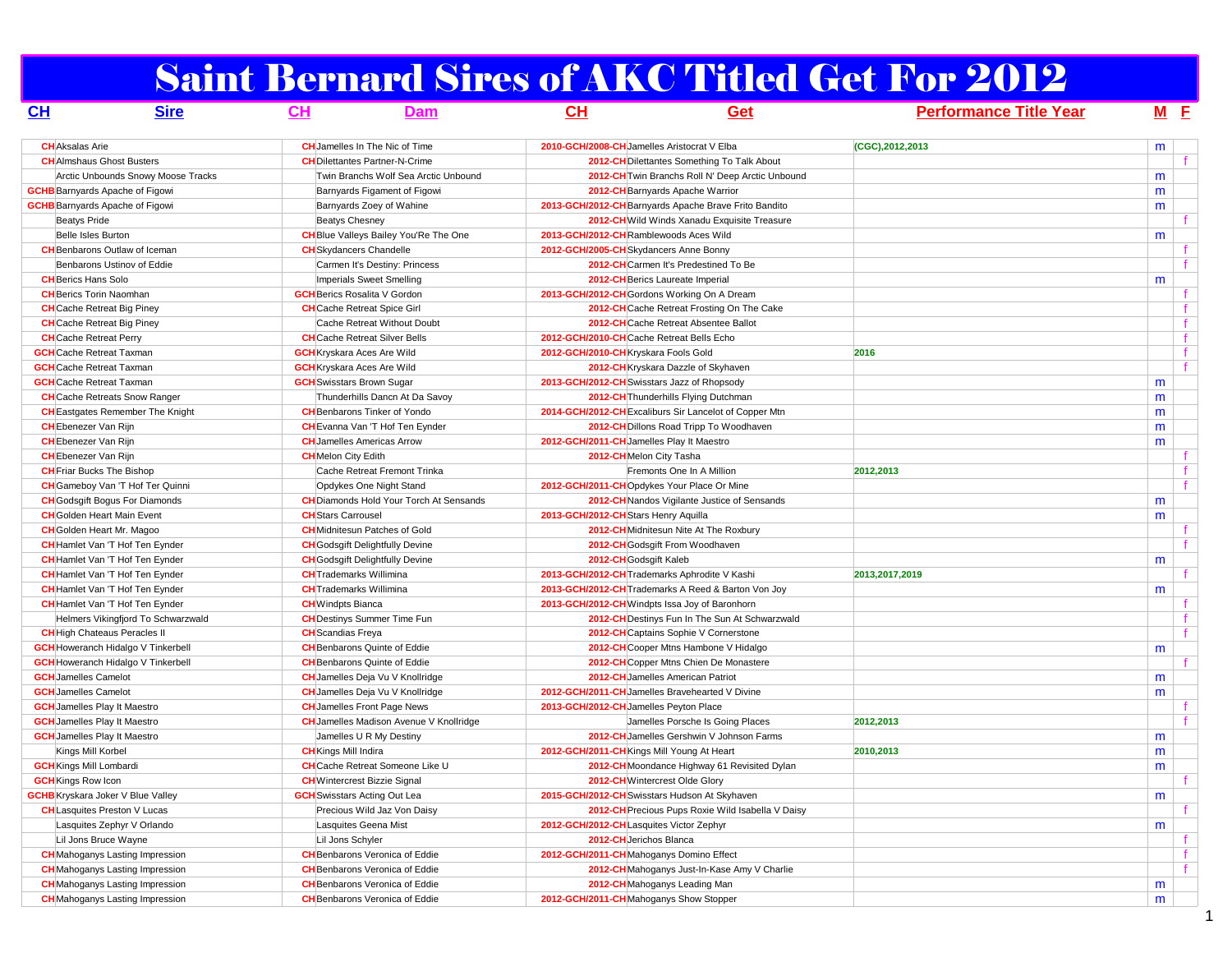| $\mathbf{C}$ H                                                               | <b>Sire</b>                                      | <u>CH</u>                                | Dam                                             | $\mathbf{C}$ H                     | <b>Get</b>                                               | <b>Performance Title Year</b> |   | M E          |
|------------------------------------------------------------------------------|--------------------------------------------------|------------------------------------------|-------------------------------------------------|------------------------------------|----------------------------------------------------------|-------------------------------|---|--------------|
|                                                                              | <b>CH</b> Mammoth Sts Harvard House              | <b>CH</b> Casa Las Joyas Caliente Mammth |                                                 |                                    | 2012-CH Mammoth Sts Scarletts Gone With The Wind         |                               |   |              |
| <b>CH</b> Mee-Noi V D Elizieeshof                                            |                                                  | <b>GCH</b> Swisstars Acting Out Lea      |                                                 |                                    | 2012-GCH/2011-CH Swisstars Dandy-Lion                    |                               | m |              |
| <b>GCH</b> Melon City Capone                                                 |                                                  |                                          | <b>CH</b> Windpts Em Tinkin Around At Alpinemtn | 2013-GCH/2012-CHAlpine Mtn Romulus |                                                          |                               | m |              |
| <b>GCHB</b> Mickey III                                                       |                                                  | Royaltys All Ice Princess                |                                                 |                                    | 2012-CH Royaltys All Goffed Up                           |                               | m |              |
| <b>GCHB</b> Mickey III                                                       |                                                  | <b>CH</b> Royaltys Shadow of Smokey      |                                                 |                                    | Ikes Legacy Hector                                       | 2012, 2013, 2014, 2016        | m |              |
| <b>GCHB</b> Mickey III                                                       |                                                  | <b>CH</b> Royaltys Shadow of Smokey      |                                                 |                                    | 2012-GCH/2012-CH Royaltys The Marshall of Freedom        |                               | m |              |
|                                                                              | <b>CH</b> Midnitesun Wildthng O' Goldnhrt        | <b>CH</b> Gold Rushs Auto See Me Shine   |                                                 |                                    | 2012-CH Midnitesun Likes It Spicy O' Goldrush            |                               |   |              |
|                                                                              | <b>CH</b> Montana Mtns G'N S Supreme             | Montana Mtns Hustler                     |                                                 |                                    | 2012-CH Montana Mtns Life Is Good                        |                               |   |              |
|                                                                              | Montana Mtns Missouri Outlaw                     |                                          | Montana Mtns Summer Wind Dancer                 |                                    | 2012-CH Montana Mtns Reflections Dance N Canuck          |                               | m |              |
|                                                                              |                                                  |                                          |                                                 |                                    | 2012-GCH/2009-CHLasquites Jersey Jo Franklin             |                               | m |              |
| <b>CH</b> New Sage Lucas li Lasquite                                         |                                                  | Lasquites Geena Mist                     |                                                 |                                    | 2012-GCH/2011-CHLasquites Denver V Lucas                 |                               | m |              |
| <b>CH</b> New Sage Lucas li Lasquite                                         |                                                  | Lasquites Litany Garland                 |                                                 |                                    |                                                          |                               | m |              |
| <b>CH</b> New Sage Lucas li Lasquite<br><b>CH</b> New Sage Lucas li Lasquite |                                                  |                                          | Revilos You R Cherrished Smrset                 |                                    | 2012-CH Redsides Easy Rider V Revilo                     |                               | m |              |
|                                                                              |                                                  |                                          | Revilos You R Cherrished Smrset                 |                                    | 2012-CHRedsides Eclipse From Revilo                      |                               |   |              |
| <b>CH</b> New Sage Lucas li Lasquite                                         |                                                  |                                          | Revilos You R Cherrished Smrset                 |                                    | 2012-CH Redsides Eligible Bachelor V Revilo              |                               | m |              |
| <b>CH</b> New Sage Lucas li Lasquite                                         |                                                  |                                          | Revilos You R Cherrished Smrset                 |                                    | 2013-GCH/2012-CHRevilos Lets Go Bo Redside               |                               | m |              |
| <b>CH</b> New Sage Lucas li Lasquite                                         |                                                  |                                          | Revilos You R Cherrished Smrset                 |                                    | 2012-GCH/2012-CHRevilos Liquid Asset From Redside        |                               | m |              |
|                                                                              | New Sage Nacho Ordinary Guy                      | Lasquites L E V Orlando                  |                                                 |                                    | 2012-CHLasquites Cannon Y Stoan                          |                               | m |              |
| <b>CH</b> New Sage The Right Stuff                                           |                                                  | <b>CH</b> Point Judith Calamity Jane     |                                                 |                                    | 2012-CH Pevas Gift of Peace V Point Judith               |                               | m |              |
| <b>CH</b> Okisko St. Nicholas of Dare                                        |                                                  | Cache Retreat Coquina Beach              |                                                 |                                    | 2012-CH Dares Direct Hit V Golden Skys                   |                               |   | f.           |
| <b>GCH</b> Opdykes Drives Me To Drink                                        |                                                  | <b>CH</b> Cache Retreat Rebas Platinum   |                                                 |                                    | 2013-GCH/2012-CHCache Retreat Power Drive                |                               | m |              |
| <b>GCH</b> Opdykes Drives Me To Drink                                        |                                                  | Opdykes One Night Stand                  |                                                 |                                    | 2015-GCH/2012-CHOpdykes Please Drink Responsibly         |                               | m |              |
| <b>GCH</b> Opdykes Drives Me To Drink                                        |                                                  | <b>CH</b> Talbergs Best Wishes V Lacasa  |                                                 |                                    | 2012-CH Talbergs Genevieve                               |                               |   |              |
| <b>GCH</b> Opdykes Drives Me To Drink                                        |                                                  | <b>CH</b> Talbergs Best Wishes V Lacasa  |                                                 | 2012-GCH/2011-CH Talbergs Gunther  |                                                          |                               | m |              |
|                                                                              | <b>CH</b> Opdykes Magic Mtn Outa Detox           | Gorda San Walvor                         |                                                 |                                    | 2012-CH Scandias China Doll Heezedoorn                   |                               |   | f            |
| <b>CH</b> Opdykes Sleep Disorder                                             |                                                  | <b>CH</b> Sleepyhollows Bailys Comet     |                                                 |                                    | 2012-GCH/2012-CH Sleepy Hollows Ice Slicer               |                               |   | $\mathbf{f}$ |
| Opdykes Under Arrest                                                         |                                                  | <b>CH</b> Opdykes A Little Bit Tipsy     |                                                 |                                    | 2012-CH Ridgewoods Change of Heart                       |                               |   | $\mathbf{f}$ |
|                                                                              | Rama Jamas Show Me The Money                     | Cretans Amberboch Gold                   |                                                 |                                    | Scratch & Dents Soldier of Fortune                       | 2012.2013.2014                | m |              |
|                                                                              | Revilos Christopher Robin                        | <b>CH</b> Revilos Quinella               |                                                 |                                    | 2018-GCH/2012-CH Revilos Medicine Man Redside Shadow Mtn |                               | m |              |
|                                                                              | <b>CH</b> Revilos Desperado From Redside         | Revilos Under The Tuscan Sun             |                                                 |                                    | Revilos Gratitude                                        | 2012,2014,2015                | m |              |
|                                                                              | <b>CH</b> Rf Call My Bluff At Rolling Thunder    |                                          | <b>CH</b> Empty Kegs Ashlee of Twin Branch      |                                    | 2012-CH Empty Kegs Gotta Monster Rush Twin Branch        |                               | m |              |
| <b>CH</b> Ridgewoods Magnum                                                  |                                                  | <b>CH</b> Ridgewoods Emmiline V Saintail |                                                 |                                    | 2012-CH Ridgewoods Good Girl Gone Wild                   |                               |   | f.           |
|                                                                              | Rolling Thunder Banyon Bay V Starlight           | Swisstars Astral Star Vada               |                                                 | 2012-GCH/2012-CH Swisstars Glory   |                                                          |                               |   | f            |
|                                                                              | <b>CH</b> Rolling Thunder Banyon Bay V Starlight |                                          | Vicki Victoria V Cottonwood Creek               |                                    | 2012-CHCottonwood Creeks Tutti Frutti                    | 2013                          |   | f            |
| Rufus T. Frise                                                               |                                                  | Greta Anne Frise                         |                                                 |                                    | 2012-GCH/2011-CHEamon Ard Ri O'Connor                    |                               | m |              |
| <b>CH</b> Saviours Bogo A-Go-Go                                              |                                                  | <b>CH</b> Saviours Risky Bevinsky        |                                                 |                                    | 2012-CH Saviours Berger The Ham                          |                               | m |              |
|                                                                              | <b>CH</b> Saviours Roll Da Bunko Dice            | Halo St. Bada Bing V Scandia             |                                                 |                                    | 2012-CH Halo St Lady Gaga                                |                               |   | f            |
|                                                                              | <b>CH</b> Saviours Roll Da Bunko Dice            | Halo St. Bada Bing V Scandia             |                                                 |                                    | 2012-CH Halo St. Azc Brown                               |                               | m |              |
| <b>CH</b> Saviours Roll Da Bunko Dice                                        |                                                  | Halo St. Bada Bing V Scandia             |                                                 |                                    | 2012-CH Halo St. Lady Antebellum                         |                               |   | f            |
| <b>CH</b> Scandias Eli                                                       |                                                  | <b>CH</b> Showme Ramz Cheerleader        |                                                 |                                    | 2012-CH Showme Anheuser Busch                            | 2012,2013                     |   |              |
| Scandias Eros                                                                |                                                  | Belle Isles Casandra                     |                                                 |                                    | 2012-GCH/2012-CH Belle Isles Cookie V Cretan             | 2014                          | m |              |
| Scandias Eros                                                                |                                                  | Fire Mtns Almost An Angel                |                                                 |                                    | Alpine Mtns Danc'N With The Starz                        | 2011,2012,2013,2016           | m |              |
|                                                                              | Scandias This I Promise You                      | <b>CH</b> Cache Retreat Simon Sez        |                                                 |                                    | 2012-GCH/2012-CHCache Retreat Lake Superior V Scanda     |                               | m |              |
|                                                                              | Scandias This I Promise You                      | Scandias Annika                          |                                                 |                                    | 2016-GCH/2012-CH Scandias Elmas Heezedoorn               |                               |   |              |
| <b>CH</b> Scandias Thor                                                      |                                                  | Heezedoorns Lime Lollypop                |                                                 |                                    | 2012-CH Scandias Bonfire Heezedoorn                      |                               | m |              |
| <b>CH</b> Serpentinas Rogue V Star                                           |                                                  | <b>CH</b> Stars Carrousel                |                                                 |                                    | Stars Fortuitous Sequence of Events                      | 2007.2008.2012                | m |              |
|                                                                              | <b>CH</b> Shadow Mtn Cosmos A Big Bang           | Shadow Mtn In The Zone                   |                                                 |                                    | Shadow Mtn Playit Again V Reema                          | 2009,2010,2011,2012,2013,2014 |   |              |
|                                                                              | <b>CH</b> Shadow Mtn Cosmos A Big Bang           | Shadow Mtn In The Zone                   |                                                 |                                    | Reema Amazn Promis V Shadow Mtn                          | 2011,2012                     |   | f            |
|                                                                              | <b>CH</b> Shadow Mtn Cosmos A Big Bang           | Shadow Mtn In The Zone                   |                                                 |                                    | 2012-GCH/2009-CH Shadow Mtn Playboy Atlarge Reema        | 2011,2012,2013,2014           | m |              |
| Shericks Liquid Gold                                                         |                                                  | <b>CH</b> Vicdorys Leilani of Loramar    |                                                 |                                    | 2013-GCH/2012-CH Vicdorys Sparkling Pixie Dust           | 2013                          |   | f            |
| Shericks Liquid Gold                                                         |                                                  | <b>CH</b> Vicdorys Leilani of Loramar    |                                                 |                                    | 2012-CH Vicdorys Santa Baby For Vonnaken                 |                               |   | f            |
|                                                                              | <b>CH</b> Skydancers Goindotcom V Stoan          | Benbarons Ultra of Eddie                 |                                                 |                                    | 2012-GCH/2010-CH Skydancers Zenyatta V Szajda            |                               |   | f.           |
| <b>CH</b> Slatons Artful Move                                                |                                                  |                                          | Slatons Candian Clipr Napoleo                   |                                    | 2012-CH Slatons Touched By Grace                         |                               |   | f            |
|                                                                              | Slatons Benson Piece of The Action               | Gracey Lou Misty Blu                     |                                                 |                                    | 2011-CH Kashis Captain Jack                              | 2011,2012,2013                | m |              |
| <b>CH</b> Slatons Laser Lite Show                                            |                                                  |                                          | Majerus's Mystic Not'N But A Heartache          |                                    | 2012-GCH/2012-CH Gliddens Lady Isabella                  |                               |   | f            |
| <b>CH</b> Slatons Laser Lite Show                                            |                                                  |                                          | Majerus's Mystic Not'N But A Heartache          |                                    | 2012-CH Gliddens White Lite-N-ing                        |                               | m |              |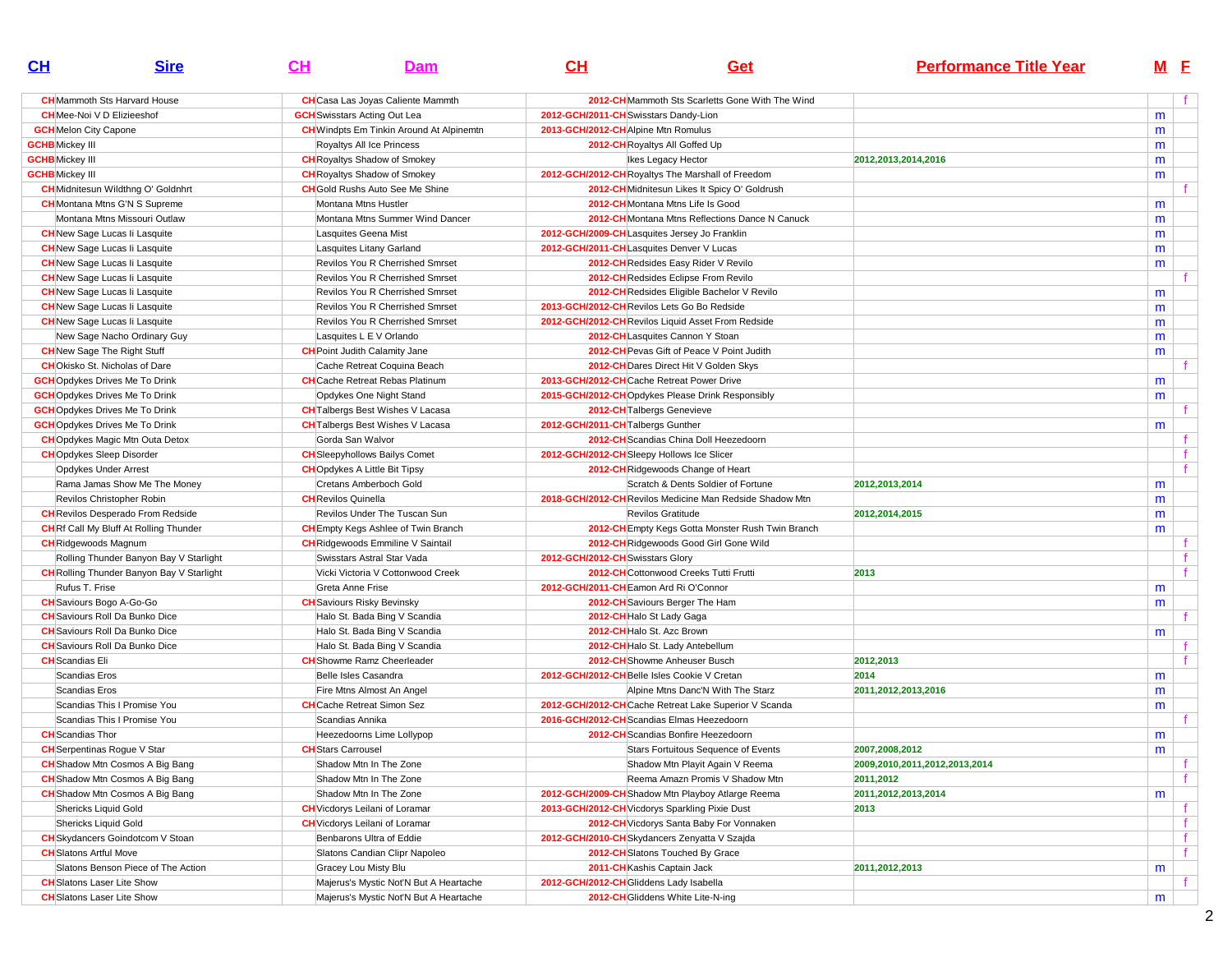| CL                                 | <b>Sire</b>                                    | CH | Dam                                         | CH                                     | Get                                                      | <b>Performance Title Year</b>                          | M <sub>E</sub> |    |
|------------------------------------|------------------------------------------------|----|---------------------------------------------|----------------------------------------|----------------------------------------------------------|--------------------------------------------------------|----------------|----|
|                                    | <b>CH</b> Slatons Piece of The Action          |    | <b>CH</b> Martignys Tashkas Kennel          |                                        | 2012-CH Move A Mountain Isabella                         |                                                        |                |    |
| <b>CH</b> Slatons Ready Aim Fire   |                                                |    | Krystal Aint So Lite                        |                                        | 2012-CH Dankas Brandy You'Re A Fine Girl                 |                                                        |                | f  |
| <b>CH</b> Slatons Ready Aim Fire   |                                                |    | Twin Branchs Top O' The Morning             |                                        | 2012-CH Twin Branchs Grand Slam V Slaton                 |                                                        | m              |    |
|                                    | Southern Comforts Big Bubba                    |    | Southern Comforts Dixie                     |                                        | Dianes Markus of Portmeirion                             | 2012                                                   | m              |    |
|                                    | <b>CH</b> Stoans K A Schroeder De La Dawn      |    | <b>CH</b> Lasquites Rowan V Hans            |                                        | 2012-GCH/2011-CHMtn Home Linus Stoan V Lasquite          | 2011                                                   | m              |    |
| <b>GCHB</b> Stoans Rupert of Oz    |                                                |    | <b>GCH</b> Mtn Home Peppermint Patty Stoan  |                                        | 2012-CH Stoans Xusie Q De Peru                           | 2011                                                   |                |    |
| <b>GCHB</b> Stoans Rupert of Oz    |                                                |    | <b>GCH</b> Mtn Home Peppermint Patty Stoan  |                                        | 2012-GCH/2011-CH Stoans Xena Anne De Peru                | 2011,2012,2013                                         |                |    |
| <b>GCHB</b> Stoans Rupert of Oz    |                                                |    | <b>GCH</b> Mtn Home Peppermint Patty Stoan  |                                        | 2012-GCH/2011-CH Stoans Xabu De Peru                     |                                                        | m              |    |
|                                    | <b>CH</b> Stoans Viliant Bart of Mica          |    | <b>CH</b> Stoans Lasquites Veronica C Stoan |                                        | 2012-GCH/2011-CH Stoans Unstoppable of Veva              |                                                        |                |    |
|                                    | Stoans Yitzhak of T'Ace                        |    | <b>CH</b> Stoans Xynthia De Jez             |                                        | Stoans One Hit Wonder of Yixy                            | 2010,2012                                              | m              |    |
| <b>CH</b> Subira Sir Goliath       |                                                |    | <b>CH</b> Subira Bebe                       |                                        | 2012-CH Subiras Guinness Sir Drinks A Lot                |                                                        | m              |    |
| <b>CH</b> Summerlyns Lucius        |                                                |    | Jamelles U R My Destiny                     |                                        | 2013-GCH/2012-CH Jamelles Happy Birthday Mrpresident     |                                                        |                |    |
| <b>CH</b> Summerlyns Lucius        |                                                |    | Jamelles U R My Destiny                     |                                        | 2012-CH Jamelles Strike Up The Band                      |                                                        | m              |    |
| <b>CH</b> Summerlyns Lucius        |                                                |    | <b>CH</b> Kings Mill Yazmine                |                                        | 2012-CH Kings Mill Dax                                   |                                                        | m              |    |
| <b>CH</b> Summerlyns Lucius        |                                                |    | Mountain Hghs Haley of Subira               |                                        | 2012-CH Summerlyns Call Me Drama V Subira                |                                                        |                | f. |
| <b>CH</b> Summerlyns Lucius        |                                                |    | <b>GCH</b> Shericks Diamond Rio Del Vicdory |                                        | 2012-CH Vicdorys N Winters R U Jealous Yet?              | 2012                                                   |                | f  |
| <b>CH</b> Summerlyns Lucius        |                                                |    | <b>Whoodcrest Sonador</b>                   |                                        | 2012-CH Summerlyns Paparazzi V Whoodcrest                |                                                        |                | f  |
| <b>CH</b> Summerlyns Lucius        |                                                |    | <b>CH</b> Yukons What A Doll                | 2013-GCH/2012-CH Yukons Firecracker    |                                                          |                                                        | m              |    |
|                                    | <b>CH</b> Sunkatanka Gros Ventre V Star        |    | <b>CH</b> Shericks Duchess of Loramar       |                                        | 2012-CH Sunkatanka Piute V Loramar                       |                                                        | m              |    |
|                                    | <b>CH</b> Sunshines Mystical Thor              |    | Lasquites Dobonnet                          |                                        | 2012-GCH/2011-CH Sunshines Little Lady of Romance        |                                                        |                | f. |
|                                    | <b>CH</b> Sunshines Mystical Thor              |    | Lasquites Dobonnet                          |                                        | 2012-CH Sunshines Mistress of Temptation                 |                                                        |                | Ť. |
|                                    | Thunderhills Bronco Preston Rhoads             |    | Thunderhills Dancn At Da Savoy              |                                        | 2012-CH Thunderhills Pecos Bill                          |                                                        | m              |    |
|                                    | <b>CH</b> Tinkerbells Coachs Dundee            |    | Howes A Mistletoe Kiss                      |                                        | 2012-GCH/2008-CH Howeranch Hidalgo V Tinkerbell          |                                                        | m              |    |
| <b>GCHB</b> Tinkerbells Solid Gold |                                                |    | Dundees Sparkling Cowgirl                   |                                        | 2012-CH Tinkerbells Golden Patch V Santas Forest         |                                                        | m              |    |
| <b>GCHB</b> Tinkerbells Solid Gold |                                                |    | Dundees Sparkling Cowgirl                   |                                        | 2013-GCH/2012-CH Tinkerbells Strike Gold V Santas Forest |                                                        | m              |    |
| <b>GCHB</b> Tinkerbells Solid Gold |                                                |    | Howes Bellonas Breath                       |                                        | Howe Ranch Golden Sam-R-I                                | 2011,2012,2014,2016,2017                               | m              |    |
|                                    | <b>CH</b> Trademarks Masquerade At Twin Branch |    | <b>CH</b> Countrysides American Freedom     |                                        | 2012-CH Countrysides American Trademark                  |                                                        | m              |    |
|                                    | <b>CH</b> Tuckers XLNT Adventure Too           |    | Shericks Dancin Delilah of Angels Gate      | 2013-GCH/2012-CH Shericks Fassli       |                                                          |                                                        |                |    |
|                                    | <b>CH</b> Twin Branchs George Brett            |    | <b>CH</b> Twin Branchs Rush Hour            |                                        | 2012-CH Twin Branchs Don'T Rush Me                       |                                                        | m              |    |
|                                    | Twin Branchs Say Hey Kid                       |    | Twin Branchs She's All That                 |                                        | 2012-CHRhines Rainbow Over Swisstar                      |                                                        |                |    |
|                                    | Twin Branchs Shillelagh O'Pinevalley           |    | Twin Branchs Top O' The Morning             |                                        | 2012-GCH/2011-CH Twin Branchs Red Bull of Empty Keg      |                                                        | m              |    |
| Unknown                            |                                                |    | Unknown                                     | 2013/14/15/16-PACH4 Snowy Pines Hummer |                                                          | 2006,2007,2008,2010,2011,2012,2013,2014,2015,2016,2017 | m              |    |
| Unknown                            |                                                |    | Unknown                                     |                                        | Snowy Pines Tundra                                       | 2008,2009,2010,2011,2012,2013,2014,2015,2017           |                |    |
| Unknown                            |                                                |    | Unknown                                     |                                        | Roberts A B Normal                                       | 2010, 2011, 2012, 2013, 2014                           | m              |    |
| Unknown                            |                                                |    | Unknown                                     |                                        | SGT. Peppers Doctor Robert                               | 2011,2012,2013,2014                                    | m              |    |
| Unknown                            |                                                |    | Unknown                                     |                                        | Brandy                                                   | 2012                                                   |                |    |
| Unknown                            |                                                |    | Unknown                                     |                                        | Otis Horen Welker                                        | 2012                                                   | m              |    |
| Unknown                            |                                                |    | Unknown                                     |                                        | SGT. Peppers Wanna Be Your Man                           | 2012, 2013, 2015                                       | m              |    |
| <b>GCH</b> Vicdorys Julius Ceasar  |                                                |    | Shadow Mtn I'm In Heaven Vic                |                                        | Shadow Mtn Quidditch V Vicdory                           | 2009,2010,2011,2012,2013,2014,2017,2018                |                | Ť. |
| <b>GCH</b> Vicdorys Julius Ceasar  |                                                |    | <b>GCH</b> Slatons Odds In R Favor          |                                        | 2012-CH Slatons U Ain't A Woofn                          |                                                        | m              |    |
| <b>CH</b> Vicdorys Los Banditos    |                                                |    | <b>CH</b> Stoans Jeul of Vicdory            |                                        | 2011-GCH/2010-CH Vicdorys Pretty In Pink Diamonds        | 2011,2012,2014,2015,2016,2017,2020                     |                | f. |
|                                    | <b>CH</b> Westhaven Bee-Yond Reproach          |    | Swisstars Astral Star Vada                  |                                        | 2012-CH Swisstars Cadance                                | 2013                                                   |                | f  |
| Whoodcrest 502                     |                                                |    | <b>CH</b> Summerlyns Mystery                |                                        | 2012-GCH/2012-CH Summerlyns Pour Me A Double             |                                                        |                |    |
| Whoodcrest 502                     |                                                |    | <b>CH</b> Summerlyns Mystery                |                                        | 2012-CH Summerlyns Pretty Lil Whiskey Girl               |                                                        |                |    |
|                                    | <b>CH</b> Wild Wests Tell The Truth            |    | Cache Retreat Tornado Warning               |                                        | Cache Retreat Sky Walker H-N                             | 2012, 2013, 2015                                       |                | f  |
|                                    | <b>CH</b> Wild Wests Tell The Truth            |    | <b>CH</b> Cornerstones White Zinfandel      |                                        | 2012-CH Cornerstones Winter Storm                        |                                                        |                | t. |
|                                    | <b>CH</b> Wild Wests Tell The Truth            |    | <b>CH</b> Scandias Freya                    |                                        | 2014-GCH/2012-CH Cornerstones Chasing Time               |                                                        |                | f  |
|                                    | <b>CH</b> Wild Wests Tell The Truth            |    | <b>CH</b> Scandias Freya                    |                                        | 2012-CH Cornerstones Feature Presentation                |                                                        |                | f  |
|                                    | <b>CH</b> Wild Wests Tell The Truth            |    | <b>CH</b> Scandias Freya                    |                                        | 2012-GCH/2011-CH Cornerstones O Henry                    |                                                        | m              |    |
|                                    | <b>CH</b> Wild Wests Two Beer Limit            |    | <b>CH</b> Opdykes Off The Deep End          |                                        | 2012-CHOpdykes Sleep Disorder                            |                                                        | m              |    |
|                                    | <b>CH</b> Windpts Epic Bubba At Alpine Mtn     |    | Windpts Fabulous Nana At Alpine Mtn         |                                        | 2012-GCH/2012-CH Alpine Mtns Patches                     |                                                        |                | f  |
|                                    | <b>GCH</b> Windpts Eyesonme V Starbrite        |    | Kings Mill Ysabel Starbrite                 |                                        | 2012-GCH/2012-CH Starbrites Olive N Northpointe          |                                                        |                | f  |
|                                    | <b>CH</b> Wintercrest Speeddail To Daily       |    | <b>CH</b> Skydancers Dot Com V Stoan        |                                        | 2012-CH Skydancers Designated Driver                     |                                                        | m              |    |
| <b>CH</b> Wito Van Rijn            |                                                |    | Kings Mill Yoko                             |                                        | 2012-CH Kings Mill Zeppelin                              |                                                        | m              |    |
| <b>CH</b> Wito Van Rijn            |                                                |    | Melon City Lizzy V Kings Mill               |                                        | Kings Mill Jezzabelle                                    | (CGC), 2012, 2013, 2017                                |                |    |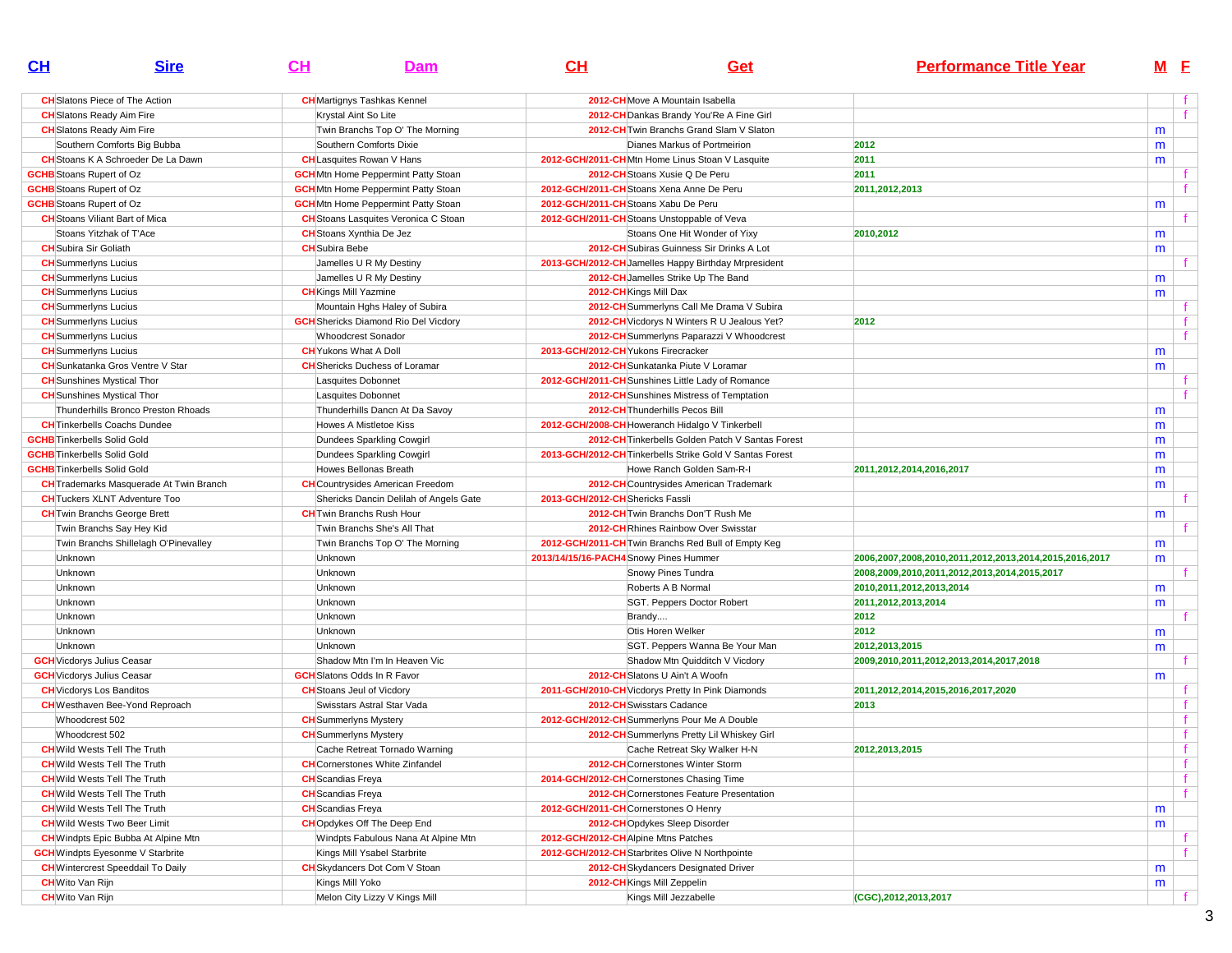|                                 |                                       |                                |                                                 | <b>Performance Title Year</b> |  |
|---------------------------------|---------------------------------------|--------------------------------|-------------------------------------------------|-------------------------------|--|
| Woodhavens Dante                | <b>CH</b> Adelheids Bellamie V Aksala | 2012-GCH/2012-CHAksalas Pevton |                                                 | 2014                          |  |
| Woodhavens I Am Legend V Cretan | Godsgift Lady Barison V Indy          |                                | 2012-CHGliddens Messin With Perfekchun          |                               |  |
| <b>GCH</b> Yukons Firecracker   | <sup>V</sup> ukons Caitlin            |                                | 2015-GCH/2012-CH Yukons Harry James V Blue Note | (CGC)                         |  |

| готян    |  |   |  |   |   |                      | . |   |   |  |  |  |
|----------|--|---|--|---|---|----------------------|---|---|---|--|--|--|
| ________ |  | . |  | . | . | $\sim$ $\sim$ $\sim$ |   | . | . |  |  |  |

**Due to the high number of Performance titles they are listed in two (2) Performance Databases - Sorted by Dog or TitleAKC Performance titles started with Obedience back in 1936.**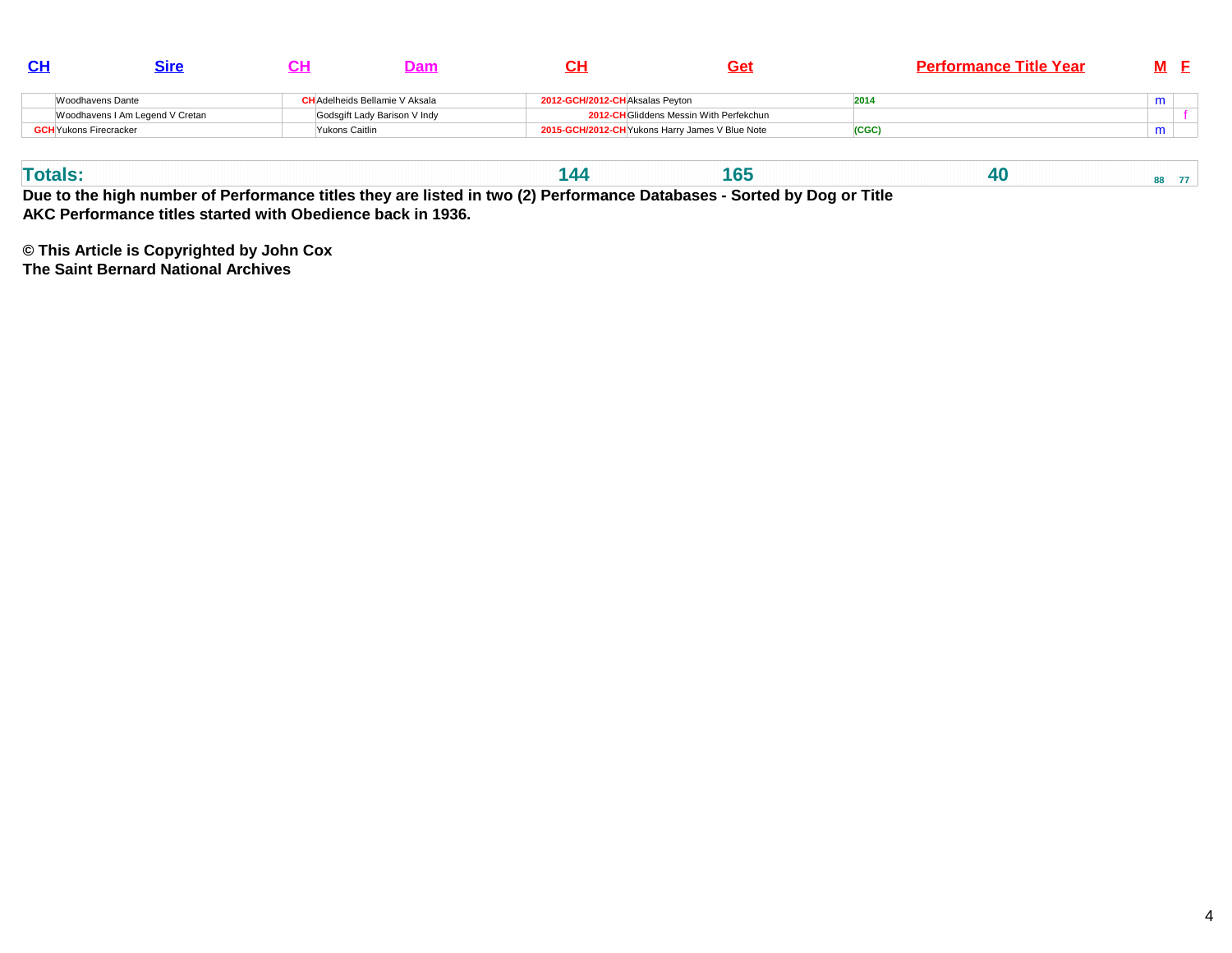### Saint Bernard Dams of AKC Titled Get For 2012

| <u>CH</u>                           | Dam                                            | <b>CH</b><br><b>Sire</b>                       | <u>CH</u>                                                | Get                                               | <b>Performance Title Year</b> |   | M E          |
|-------------------------------------|------------------------------------------------|------------------------------------------------|----------------------------------------------------------|---------------------------------------------------|-------------------------------|---|--------------|
|                                     | <b>CH</b> Adelheids Bellamie V Aksala          | <b>Woodhavens Dante</b>                        | 2012-GCH/2012-CH Aksalas Peyton                          |                                                   | 2014                          | m |              |
|                                     | Barnyards Figament of Figowi                   | <b>GCHB</b> Barnyards Apache of Figowi         | 2012-CH Barnyards Apache Warrior                         |                                                   |                               | m |              |
|                                     | Barnyards Zoey of Wahine                       | <b>GCHB</b> Barnyards Apache of Figowi         | 2013-GCH/2012-CH Barnyards Apache Brave Frito Bandito    |                                                   |                               | m |              |
| <b>Beatys Chesney</b>               |                                                | <b>Beatys Pride</b>                            | 2012-CH Wild Winds Xanadu Exquisite Treasure             |                                                   |                               |   |              |
| Belle Isles Casandra                |                                                | Scandias Eros                                  | 2012-GCH/2012-CH Belle Isles Cookie V Cretan             |                                                   | 2014                          | m |              |
|                                     | <b>CH</b> Benbarons Quinte of Eddie            | <b>GCH</b> Howeranch Hidalgo V Tinkerbell      | 2012-CHCooper Mtns Hambone V Hidalgo                     |                                                   |                               | m |              |
|                                     | <b>CH</b> Benbarons Quinte of Eddie            | <b>GCH</b> Howeranch Hidalgo V Tinkerbell      | 2012-CH Copper Mtns Chien De Monastere                   |                                                   |                               |   |              |
|                                     | <b>CH</b> Benbarons Tinker of Yondo            | <b>CH</b> Eastgates Remember The Knight        | 2014-GCH/2012-CH Excaliburs Sir Lancelot of Copper Mtn   |                                                   |                               | m |              |
|                                     | Benbarons Ultra of Eddie                       | <b>CH</b> Skydancers Goindotcom V Stoan        | 2012-GCH/2010-CH Skydancers Zenyatta V Szajda            |                                                   |                               |   | f            |
|                                     | <b>CH</b> Benbarons Veronica of Eddie          | <b>CH</b> Mahoganys Lasting Impression         | 2012-GCH/2011-CH Mahoganys Domino Effect                 |                                                   |                               |   | $\mathbf{f}$ |
|                                     | <b>CH</b> Benbarons Veronica of Eddie          | <b>CH</b> Mahoganys Lasting Impression         | 2012-CH Mahoganys Just-In-Kase Amy V Charlie             |                                                   |                               |   | $\mathbf{f}$ |
|                                     | <b>CH</b> Benbarons Veronica of Eddie          | <b>CH</b> Mahoganys Lasting Impression         | 2012-CH Mahoganys Leading Man                            |                                                   |                               | m |              |
|                                     | <b>CH</b> Benbarons Veronica of Eddie          | <b>CH</b> Mahoganys Lasting Impression         | 2012-GCH/2011-CH Mahoganys Show Stopper                  |                                                   |                               | m |              |
| <b>GCH</b> Berics Rosalita V Gordon |                                                | <b>CH</b> Berics Torin Naomhan                 | 2013-GCH/2012-CH Gordons Working On A Dream              |                                                   |                               |   | f.           |
|                                     | <b>CH</b> Blue Valleys Bailey You'Re The One   | Belle Isles Burton                             | 2013-GCH/2012-CH Ramblewoods Aces Wild                   |                                                   |                               | m |              |
|                                     | Cache Retreat Coquina Beach                    | <b>CHO</b> kisko St. Nicholas of Dare          | 2012-CH Dares Direct Hit V Golden Skys                   |                                                   |                               |   |              |
|                                     | Cache Retreat Fremont Trinka                   | <b>CH</b> Friar Bucks The Bishop               | Fremonts One In A Million                                |                                                   | 2012,2013                     |   | $\mathbf{f}$ |
|                                     | <b>CH</b> Cache Retreat Rebas Platinum         | <b>GCH</b> Opdykes Drives Me To Drink          | 2013-GCH/2012-CHCache Retreat Power Drive                |                                                   |                               | m |              |
|                                     | <b>CH</b> Cache Retreat Silver Bells           | <b>CH</b> Cache Retreat Perry                  | 2012-GCH/2010-CHCache Retreat Bells Echo                 |                                                   |                               |   |              |
|                                     | <b>CH</b> Cache Retreat Simon Sez              | Scandias This I Promise You                    | 2012-GCH/2012-CHCache Retreat Lake Superior V Scanda     |                                                   |                               | m |              |
|                                     | <b>CH</b> Cache Retreat Someone Like U         | <b>GCH</b> Kings Mill Lombardi                 | 2012-CH Moondance Highway 61 Revisited Dylan             |                                                   |                               | m |              |
| <b>CH</b> Cache Retreat Spice Girl  |                                                | <b>CH</b> Cache Retreat Big Piney              | 2012-CH Cache Retreat Frosting On The Cake               |                                                   |                               |   | f            |
|                                     | Cache Retreat Tornado Warning                  | <b>CH</b> Wild Wests Tell The Truth            | Cache Retreat Sky Walker H-N                             |                                                   | 2012, 2013, 2015              |   | $\mathbf{f}$ |
|                                     | Cache Retreat Without Doubt                    | <b>CH</b> Cache Retreat Big Piney              | 2012-CHCache Retreat Absentee Ballot                     |                                                   |                               |   | $\mathbf{f}$ |
|                                     | Carmen It's Destiny: Princess                  | Benbarons Ustinov of Eddie                     | 2012-CH Carmen It's Predestined To Be                    |                                                   |                               |   | $\mathbf{f}$ |
|                                     | <b>CH</b> Casa Las Joyas Caliente Mammth       | <b>CH</b> Mammoth Sts Harvard House            |                                                          | 2012-CH Mammoth Sts Scarletts Gone With The Wind  |                               |   | f            |
|                                     | <b>CH</b> Cornerstones White Zinfandel         | <b>CH</b> Wild Wests Tell The Truth            | 2012-CHCornerstones Winter Storm                         |                                                   |                               |   | $\mathbf{f}$ |
|                                     | <b>CH</b> Countrysides American Freedom        | <b>CH</b> Trademarks Masquerade At Twin Branch | 2012-CH Countrysides American Trademark                  |                                                   |                               | m |              |
|                                     | Cretans Amberboch Gold                         | Rama Jamas Show Me The Money                   |                                                          | Scratch & Dents Soldier of Fortune                | 2012,2013,2014                | m |              |
|                                     | <b>CH</b> Destinys Summer Time Fun             | Helmers Vikingfjord To Schwarzwald             | 2012-CH Destinys Fun In The Sun At Schwarzwald           |                                                   |                               |   | f.           |
|                                     | <b>CH</b> Diamonds Hold Your Torch At Sensands | <b>CH</b> Godsgift Bogus For Diamonds          | 2012-CH Nandos Vigilante Justice of Sensands             |                                                   |                               | m |              |
|                                     | <b>CH</b> Dilettantes Partner-N-Crime          | <b>CH</b> AImshaus Ghost Busters               | 2012-CH Dilettantes Something To Talk About              |                                                   |                               |   |              |
|                                     | Dundees Sparkling Cowgirl                      | <b>GCHB</b> Tinkerbells Solid Gold             |                                                          | 2012-CH Tinkerbells Golden Patch V Santas Forest  |                               | m |              |
|                                     | Dundees Sparkling Cowgirl                      | <b>GCHB</b> Tinkerbells Solid Gold             | 2013-GCH/2012-CH Tinkerbells Strike Gold V Santas Forest |                                                   |                               | m |              |
|                                     | <b>CH</b> Empty Kegs Ashlee of Twin Branch     | <b>CH</b> Rf Call My Bluff At Rolling Thunder  |                                                          | 2012-CH Empty Kegs Gotta Monster Rush Twin Branch |                               | m |              |
|                                     | <b>CH</b> Evanna Van 'T Hof Ten Eynder         | <b>CH</b> Ebenezer Van Rijn                    | 2012-CH Dillons Road Tripp To Woodhaven                  |                                                   |                               | m |              |
|                                     | Fire Mtns Almost An Angel                      | Scandias Eros                                  |                                                          | Alpine Mtns Danc'N With The Starz                 | 2011,2012,2013,2016           | m |              |
|                                     | <b>CH</b> Godsgift Delightfully Devine         | <b>CH</b> Hamlet Van 'T Hof Ten Eynder         | 2012-CH Godsgift From Woodhaven                          |                                                   |                               |   | f.           |
|                                     | <b>CH</b> Godsgift Delightfully Devine         | <b>CH</b> Hamlet Van 'T Hof Ten Eynder         | 2012-CH Godsgift Kaleb                                   |                                                   |                               | m |              |
|                                     | Godsgift Lady Barison V Indy                   | Woodhavens I Am Legend V Cretan                | 2012-CH Gliddens Messin With Perfekchun                  |                                                   |                               |   | f            |
|                                     | <b>CH</b> Gold Rushs Auto See Me Shine         | <b>CH</b> Midnitesun Wildthng O' Goldnhrt      | 2012-CH Midnitesun Likes It Spicy O' Goldrush            |                                                   |                               |   | $\mathbf{f}$ |
| Gorda San Walvor                    |                                                | <b>CH</b> Opdykes Magic Mtn Outa Detox         | 2012-CH Scandias China Doll Heezedoorn                   |                                                   |                               |   | $\mathbf{f}$ |
| Gracey Lou Misty Blu                |                                                | Slatons Benson Piece of The Action             | 2011-CH Kashis Captain Jack                              |                                                   | 2011,2012,2013                | m |              |
| Greta Anne Frise                    |                                                | Rufus T. Frise                                 | 2012-GCH/2011-CH Eamon Ard Ri O'Connor                   |                                                   |                               | m |              |
|                                     | Halo St. Bada Bing V Scandia                   | <b>CH</b> Saviours Roll Da Bunko Dice          | 2012-CH Halo St Lady Gaga                                |                                                   |                               |   | $\mathbf{f}$ |
|                                     | Halo St. Bada Bing V Scandia                   | <b>CH</b> Saviours Roll Da Bunko Dice          | 2012-CH Halo St. Azc Brown                               |                                                   |                               | m |              |
|                                     | Halo St. Bada Bing V Scandia                   | <b>CH</b> Saviours Roll Da Bunko Dice          | 2012-CH Halo St. Lady Antebellum                         |                                                   |                               |   |              |
|                                     | Heezedoorns Lime Lollypop                      | <b>CH</b> Scandias Thor                        | 2012-CH Scandias Bonfire Heezedoorn                      |                                                   |                               | m |              |
|                                     | Howes A Mistletoe Kiss                         | <b>CH</b> Tinkerbells Coachs Dundee            | 2012-GCH/2008-CH Howeranch Hidalgo V Tinkerbell          |                                                   |                               | m |              |
|                                     | Howes Bellonas Breath                          | <b>GCHB</b> Tinkerbells Solid Gold             | Howe Ranch Golden Sam-R-I                                |                                                   | 2011,2012,2014,2016,2017      | m |              |
|                                     | Imperials Sweet Smelling                       | <b>CH</b> Berics Hans Solo                     | 2012-CH Berics Laureate Imperial                         |                                                   |                               | m |              |
| <b>CH</b> Jamelles Americas Arrow   |                                                | <b>CH</b> Ebenezer Van Riin                    | 2012-GCH/2011-CH Jamelles Play It Maestro                |                                                   |                               | m |              |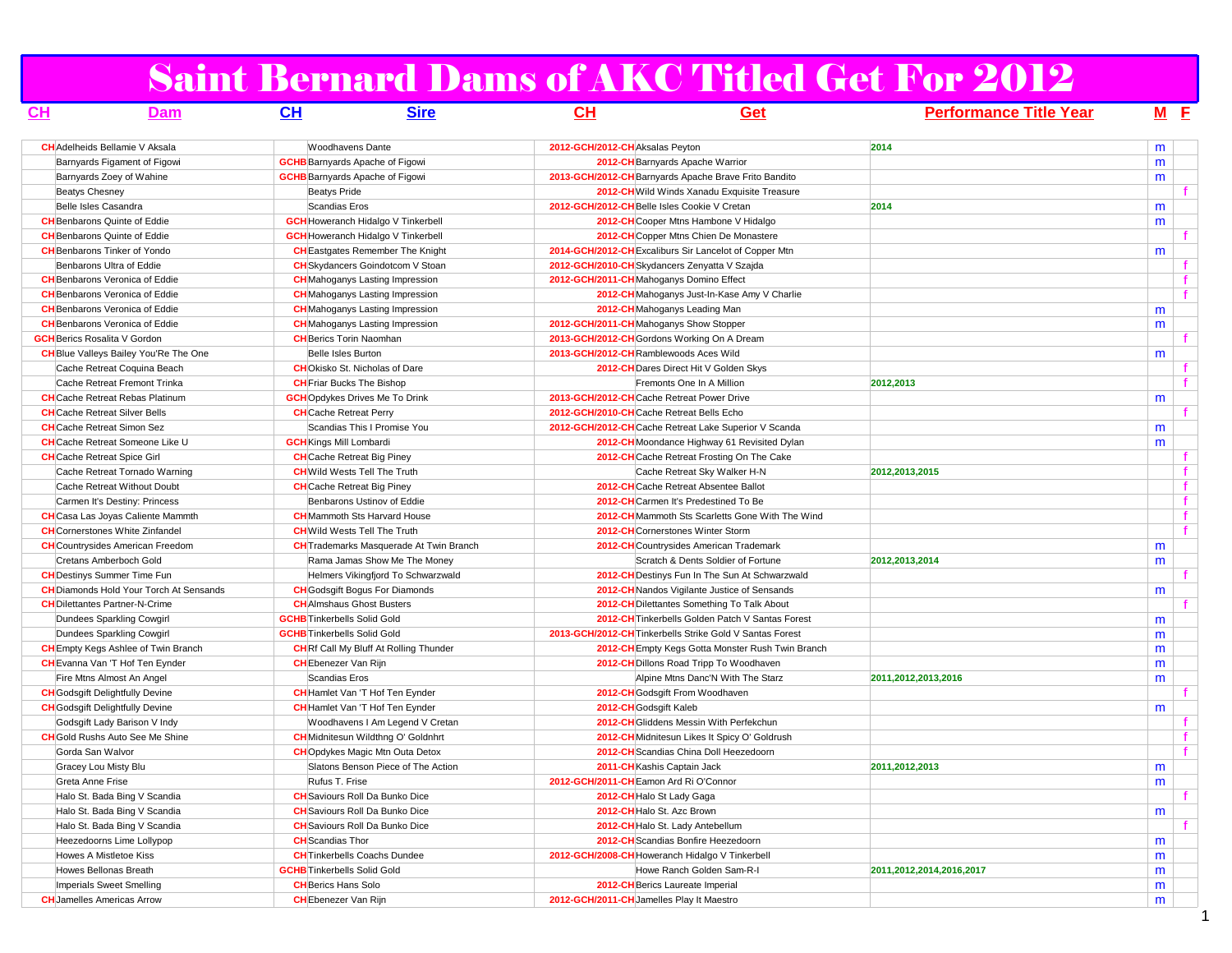| CL                          | Dam                                                                | CH                                                                           | <b>Sire</b>                               | CH | Get                                                                                            | <b>Performance Title Year</b> |        | M <sub>E</sub> |
|-----------------------------|--------------------------------------------------------------------|------------------------------------------------------------------------------|-------------------------------------------|----|------------------------------------------------------------------------------------------------|-------------------------------|--------|----------------|
|                             | <b>CH</b> Jamelles Deja Vu V Knollridge                            | <b>GCH</b> Jamelles Camelot                                                  |                                           |    | 2012-CH Jamelles American Patriot                                                              |                               | m      |                |
|                             | <b>CH</b> Jamelles Deja Vu V Knollridge                            | <b>GCH</b> Jamelles Camelot                                                  |                                           |    | 2012-GCH/2011-CH Jamelles Bravehearted V Divine                                                |                               | m      |                |
|                             | <b>CH</b> Jamelles Front Page News                                 | <b>GCH</b> Jamelles Play It Maestro                                          |                                           |    | 2013-GCH/2012-CH Jamelles Peyton Place                                                         |                               |        |                |
|                             | <b>CH</b> Jamelles In The Nic of Time                              | <b>CH</b> Aksalas Arie                                                       |                                           |    | 2010-GCH/2008-CH Jamelles Aristocrat V Elba                                                    | (CGC), 2012, 2013             | m      |                |
|                             | <b>CH</b> Jamelles Madison Avenue V Knollridge                     | <b>GCH</b> Jamelles Play It Maestro                                          |                                           |    | Jamelles Porsche Is Going Places                                                               | 2012,2013                     |        |                |
|                             | Jamelles U R My Destiny                                            | <b>GCH</b> Jamelles Play It Maestro                                          |                                           |    | 2012-CH Jamelles Gershwin V Johnson Farms                                                      |                               | m      |                |
|                             | Jamelles U R My Destiny                                            | <b>CH</b> Summerlyns Lucius                                                  |                                           |    | 2013-GCH/2012-CH Jamelles Happy Birthday Mrpresident                                           |                               |        |                |
|                             | Jamelles U R My Destiny                                            | <b>CH</b> Summerlyns Lucius                                                  |                                           |    | 2012-CH Jamelles Strike Up The Band                                                            |                               | m      |                |
| <b>CH</b> Kings Mill Indira |                                                                    | Kings Mill Korbel                                                            |                                           |    | 2012-GCH/2011-CH Kings Mill Young At Heart                                                     | 2010,2013                     | m      |                |
|                             | <b>CH</b> Kings Mill Yazmine                                       | <b>CH</b> Summerlyns Lucius                                                  |                                           |    | 2012-CH Kings Mill Dax                                                                         |                               | m      |                |
| Kings Mill Yoko             |                                                                    | <b>CH</b> Wito Van Rijn                                                      |                                           |    | 2012-CH Kings Mill Zeppelin                                                                    |                               | m      |                |
|                             | Kings Mill Ysabel Starbrite                                        | <b>GCH</b> Windpts Eyesonme V Starbrite                                      |                                           |    | 2012-GCH/2012-CH Starbrites Olive N Northpointe                                                |                               |        |                |
|                             | <b>GCH</b> Kryskara Aces Are Wild                                  | <b>GCH</b> Cache Retreat Taxman                                              |                                           |    | 2012-CH Kryskara Dazzle of Skyhaven                                                            |                               |        | $\mathbf{f}$   |
|                             | <b>GCH</b> Kryskara Aces Are Wild                                  | <b>GCH</b> Cache Retreat Taxman                                              |                                           |    | 2012-GCH/2010-CH Kryskara Fools Gold                                                           | 2016                          |        | f.             |
|                             | Krystal Aint So Lite                                               | <b>CH</b> Slatons Ready Aim Fire                                             |                                           |    | 2012-CH Dankas Brandy You'Re A Fine Girl                                                       |                               |        | $\mathbf{f}$   |
|                             | Lasquites Dobonnet                                                 | <b>CH</b> Sunshines Mystical Thor                                            |                                           |    | 2012-GCH/2011-CH Sunshines Little Lady of Romance                                              |                               |        | $\mathbf{f}$   |
|                             | Lasquites Dobonnet                                                 | <b>CH</b> Sunshines Mystical Thor                                            |                                           |    | 2012-CH Sunshines Mistress of Temptation                                                       |                               |        | $\mathbf{f}$   |
|                             | Lasquites Geena Mist                                               |                                                                              | Lasquites Zephyr V Orlando                |    | 2012-GCH/2012-CHLasquites Victor Zephyr                                                        |                               |        |                |
|                             | Lasquites Geena Mist                                               | <b>CH</b> New Sage Lucas li Lasquite                                         |                                           |    | 2012-GCH/2009-CHLasquites Jersey Jo Franklin                                                   |                               | m      |                |
|                             | Lasquites L E V Orlando                                            |                                                                              | New Sage Nacho Ordinary Guy               |    | 2012-CH Lasquites Cannon Y Stoan                                                               |                               | m<br>m |                |
|                             | Lasquites Litany Garland                                           | <b>CH</b> New Sage Lucas li Lasquite                                         |                                           |    | 2012-GCH/2011-CHLasquites Denver V Lucas                                                       |                               | m      |                |
|                             | <b>CH</b> Lasquites Rowan V Hans                                   |                                                                              | <b>CH</b> Stoans K A Schroeder De La Dawn |    | 2012-GCH/2011-CHMtn Home Linus Stoan V Lasquite                                                | 2011                          |        |                |
|                             | Lil Jons Schyler                                                   | Lil Jons Bruce Wayne                                                         |                                           |    | 2012-CH Jerichos Blanca                                                                        |                               | m      |                |
|                             |                                                                    | <b>CH</b> Slatons Laser Lite Show                                            |                                           |    | 2012-GCH/2012-CH Gliddens Lady Isabella                                                        |                               |        |                |
|                             | Majerus's Mystic Not'N But A Heartache                             | <b>CH</b> Slatons Laser Lite Show                                            |                                           |    | 2012-CH Gliddens White Lite-N-ing                                                              |                               |        |                |
|                             | Majerus's Mystic Not'N But A Heartache                             | <b>CH</b> Slatons Piece of The Action                                        |                                           |    | 2012-CHMove A Mountain Isabella                                                                |                               | m      | $\mathbf{f}$   |
|                             | <b>CH</b> Martignys Tashkas Kennel                                 | <b>CH</b> Ebenezer Van Rijn                                                  |                                           |    |                                                                                                |                               |        | f.             |
| <b>CH</b> Melon City Edith  |                                                                    |                                                                              |                                           |    | 2012-CH Melon City Tasha                                                                       |                               |        | $\mathbf{f}$   |
|                             | Melon City Lizzy V Kings Mill                                      | <b>CH</b> Wito Van Rijn                                                      |                                           |    | Kings Mill Jezzabelle                                                                          | (CGC), 2012, 2013, 2017       |        | $\mathbf{f}$   |
|                             | <b>CH</b> Midnitesun Patches of Gold<br>Montana Mtns Hustler       | <b>CH</b> Golden Heart Mr. Magoo                                             |                                           |    | 2012-CH Midnitesun Nite At The Roxbury<br>2012-CH Montana Mtns Life Is Good                    |                               |        |                |
|                             |                                                                    |                                                                              | <b>CH</b> Montana Mtns G'N S Supreme      |    |                                                                                                |                               | m      |                |
|                             | Montana Mtns Summer Wind Dancer                                    |                                                                              | Montana Mtns Missouri Outlaw              |    | 2012-CH Montana Mtns Reflections Dance N Canuck                                                |                               | m      | f.             |
|                             | Mountain Hghs Haley of Subira                                      | <b>CH</b> Summerlyns Lucius                                                  |                                           |    | 2012-CH Summerlyns Call Me Drama V Subira<br>2012-GCH/2011-CH Stoans Xabu De Peru              |                               |        |                |
|                             | <b>GCH</b> Mtn Home Peppermint Patty Stoan                         | <b>GCHB</b> Stoans Rupert of Oz<br><b>GCHB</b> Stoans Rupert of Oz           |                                           |    | 2012-GCH/2011-CH Stoans Xena Anne De Peru                                                      |                               | m      |                |
|                             | <b>GCH</b> Mtn Home Peppermint Patty Stoan                         |                                                                              |                                           |    |                                                                                                | 2011,2012,2013                |        |                |
|                             | <b>GCH</b> Mtn Home Peppermint Patty Stoan                         | <b>GCHB</b> Stoans Rupert of Oz                                              |                                           |    | 2012-CH Stoans Xusie Q De Peru                                                                 | 2011                          |        |                |
|                             | <b>CH</b> Opdykes A Little Bit Tipsy                               | Opdykes Under Arrest                                                         |                                           |    | 2012-CH Ridgewoods Change of Heart                                                             |                               |        |                |
|                             | <b>CH</b> Opdykes Off The Deep End                                 | <b>CH</b> Wild Wests Two Beer Limit                                          |                                           |    | 2012-CHOpdykes Sleep Disorder                                                                  |                               | m      |                |
|                             | Opdykes One Night Stand                                            |                                                                              | <b>CH</b> Gameboy Van 'T Hof Ter Quinni   |    | 2012-GCH/2011-CHOpdykes Your Place Or Mine                                                     |                               |        |                |
|                             | Opdykes One Night Stand<br><b>CH</b> Point Judith Calamity Jane    | <b>GCH</b> Opdykes Drives Me To Drink<br><b>CH</b> New Sage The Right Stuff  |                                           |    | 2015-GCH/2012-CHOpdykes Please Drink Responsibly<br>2012-CH Pevas Gift of Peace V Point Judith |                               | m      |                |
|                             | Precious Wild Jaz Von Daisy                                        | <b>CH</b> Lasquites Preston V Lucas                                          |                                           |    | 2012-CH Precious Pups Roxie Wild Isabella V Daisy                                              |                               | m      |                |
| <b>CH</b> Revilos Quinella  |                                                                    |                                                                              |                                           |    | 2018-GCH/2012-CH Revilos Medicine Man Redside Shadow Mtn                                       |                               |        |                |
|                             | Revilos Under The Tuscan Sun                                       | Revilos Christopher Robin                                                    |                                           |    | Revilos Gratitude                                                                              |                               | m      |                |
|                             | Revilos You R Cherrished Smrset                                    | <b>CH</b> New Sage Lucas li Lasquite                                         | <b>CH</b> Revilos Desperado From Redside  |    | 2012-CH Redsides Easy Rider V Revilo                                                           | 2012,2014,2015                | m      |                |
|                             | <b>Revilos You R Cherrished Smrset</b>                             |                                                                              |                                           |    | 2012-CH Redsides Eclipse From Revilo                                                           |                               | m      |                |
|                             |                                                                    | <b>CH</b> New Sage Lucas li Lasquite                                         |                                           |    |                                                                                                |                               |        |                |
|                             | Revilos You R Cherrished Smrset<br>Revilos You R Cherrished Smrset | <b>CH</b> New Sage Lucas li Lasquite                                         |                                           |    | 2012-CH Redsides Eligible Bachelor V Revilo<br>2013-GCH/2012-CHRevilos Lets Go Bo Redside      |                               | m      |                |
|                             | Revilos You R Cherrished Smrset                                    | <b>CH</b> New Sage Lucas li Lasquite<br><b>CH</b> New Sage Lucas li Lasquite |                                           |    | 2012-GCH/2012-CH Revilos Liquid Asset From Redside                                             |                               | m      |                |
|                             |                                                                    |                                                                              |                                           |    |                                                                                                |                               | m      |                |
|                             | <b>CH</b> Ridgewoods Emmiline V Saintail                           | <b>CH</b> Ridgewoods Magnum<br><b>GCHB</b> Mickey III                        |                                           |    | 2012-CH Ridgewoods Good Girl Gone Wild                                                         |                               |        |                |
|                             | Royaltys All Ice Princess                                          |                                                                              |                                           |    | 2012-CH Royaltys All Goffed Up                                                                 |                               | m      |                |
|                             | <b>CH</b> Royaltys Shadow of Smokey                                | <b>GCHB</b> Mickey III                                                       |                                           |    | Ikes Legacy Hector<br>2012-GCH/2012-CHRoyaltys The Marshall of Freedom                         | 2012, 2013, 2014, 2016        | m      |                |
|                             | <b>CH</b> Royaltys Shadow of Smokey                                | <b>GCHB</b> Mickey III<br><b>CH</b> Saviours Bogo A-Go-Go                    |                                           |    | 2012-CH Saviours Berger The Ham                                                                |                               | m      |                |
|                             | <b>CH</b> Saviours Risky Bevinsky<br>Scandias Annika               |                                                                              | Scandias This I Promise You               |    | 2016-GCH/2012-CH Scandias Elmas Heezedoorn                                                     |                               | m      |                |
| <b>CH</b> Scandias Freya    |                                                                    | <b>CH</b> High Chateaus Peracles II                                          |                                           |    | 2012-CH Captains Sophie V Cornerstone                                                          |                               |        | Ť.<br>f.       |
|                             |                                                                    |                                                                              |                                           |    |                                                                                                |                               |        |                |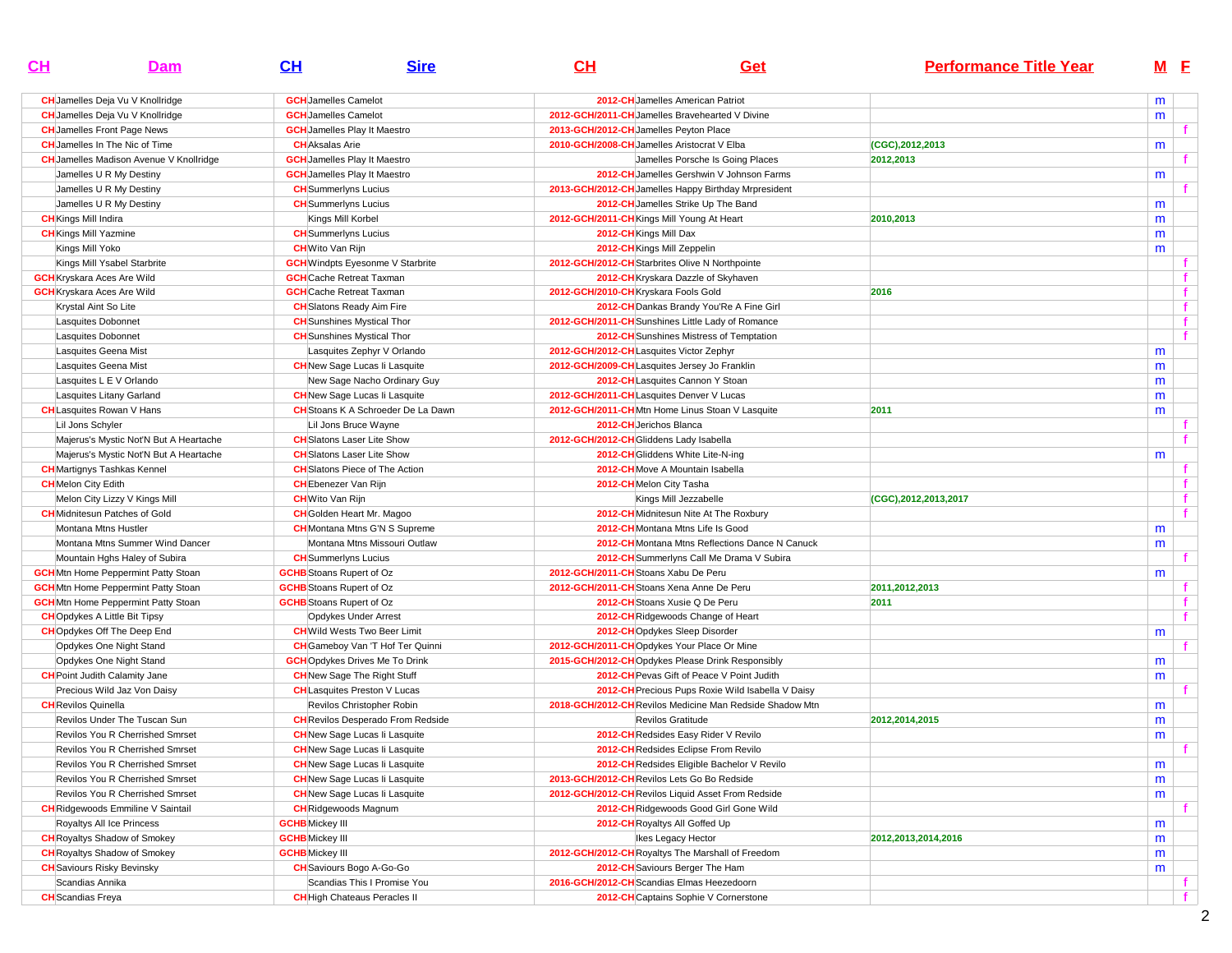| $\mathbf{C}$ H                        | Dam                                             | CH                                | <b>Sire</b>                                      | CH                                | Get                                                 | <b>Performance Title Year</b>                          |   | M <sub>E</sub> |
|---------------------------------------|-------------------------------------------------|-----------------------------------|--------------------------------------------------|-----------------------------------|-----------------------------------------------------|--------------------------------------------------------|---|----------------|
| <b>CH</b> Scandias Freya              |                                                 |                                   | <b>CH</b> Wild Wests Tell The Truth              |                                   | 2014-GCH/2012-CH Cornerstones Chasing Time          |                                                        |   | f              |
| <b>CH</b> Scandias Freya              |                                                 |                                   | <b>CH</b> Wild Wests Tell The Truth              |                                   | 2012-CH Cornerstones Feature Presentation           |                                                        |   | f              |
| <b>CH</b> Scandias Freya              |                                                 |                                   | <b>CH</b> Wild Wests Tell The Truth              |                                   | 2012-GCH/2011-CHCornerstones O Henry                |                                                        | m |                |
|                                       | Shadow Mtn I'm In Heaven Vic                    | <b>GCH</b> Vicdorys Julius Ceasar |                                                  |                                   | Shadow Mtn Quidditch V Vicdory                      | 2009.2010.2011.2012.2013.2014.2017.2018                |   | f.             |
| Shadow Mtn In The Zone                |                                                 |                                   | <b>CH</b> Shadow Mtn Cosmos A Big Bang           |                                   | Reema Amazn Promis V Shadow Mtn                     | 2011,2012                                              |   | $\mathbf{f}$   |
| Shadow Mtn In The Zone                |                                                 |                                   | <b>CH</b> Shadow Mtn Cosmos A Big Bang           |                                   | 2012-GCH/2009-CH Shadow Mtn Playboy Atlarge Reema   | 2011,2012,2013,2014                                    | m |                |
| Shadow Mtn In The Zone                |                                                 |                                   | <b>CH</b> Shadow Mtn Cosmos A Big Bang           |                                   | Shadow Mtn Playit Again V Reema                     | 2009,2010,2011,2012,2013,2014                          |   | f              |
|                                       | Shericks Dancin Delilah of Angels Gate          |                                   | <b>CH</b> Tuckers XLNT Adventure Too             | 2013-GCH/2012-CH Shericks Fassli  |                                                     |                                                        |   | f              |
|                                       | <b>GCH</b> Shericks Diamond Rio Del Vicdory     | <b>CH</b> Summerlyns Lucius       |                                                  |                                   | 2012-CH Vicdorys N Winters R U Jealous Yet?         | 2012                                                   |   | f              |
|                                       | <b>CH</b> Shericks Duchess of Loramar           |                                   | <b>CH</b> Sunkatanka Gros Ventre V Star          |                                   | 2012-CH Sunkatanka Piute V Loramar                  |                                                        | m |                |
| <b>CH</b> Showme Ramz Cheerleader     |                                                 | <b>CH</b> Scandias Eli            |                                                  |                                   | 2012-CH Showme Anheuser Busch                       | 2012,2013                                              |   | f              |
| <b>CH</b> Skydancers Chandelle        |                                                 |                                   | <b>CH</b> Benbarons Outlaw of Iceman             |                                   | 2012-GCH/2005-CH Skydancers Anne Bonny              |                                                        |   | $\mathbf f$    |
|                                       | <b>CH</b> Skydancers Dot Com V Stoan            |                                   | <b>CH</b> Wintercrest Speeddail To Daily         |                                   | 2012-CH Skydancers Designated Driver                |                                                        | m |                |
|                                       | Slatons Candian Clipr Napoleo                   | <b>CH</b> Slatons Artful Move     |                                                  |                                   | 2012-CH Slatons Touched By Grace                    |                                                        |   | f.             |
| <b>GCH</b> Slatons Odds In R Favor    |                                                 | <b>GCH</b> Vicdorys Julius Ceasar |                                                  |                                   | 2012-CH Slatons U Ain't A Woofn                     |                                                        | m |                |
| <b>CH</b> Sleepyhollows Bailys Comet  |                                                 |                                   | <b>CHO</b> pdykes Sleep Disorder                 |                                   | 2012-GCH/2012-CH Sleepy Hollows Ice Slicer          |                                                        |   |                |
| Southern Comforts Dixie               |                                                 |                                   | Southern Comforts Big Bubba                      |                                   | Dianes Markus of Portmeirion                        | 2012                                                   | m |                |
| <b>CH</b> Stars Carrousel             |                                                 |                                   | <b>CH</b> Golden Heart Main Event                |                                   | 2013-GCH/2012-CH Stars Henry Aquilla                |                                                        | m |                |
| <b>CH</b> Stars Carrousel             |                                                 |                                   | <b>CH</b> Serpentinas Rogue V Star               |                                   | Stars Fortuitous Sequence of Events                 | 2007.2008.2012                                         | m |                |
| <b>CH</b> Stoans Jeul of Vicdory      |                                                 | <b>CH</b> Vicdorys Los Banditos   |                                                  |                                   | 2011-GCH/2010-CH Vicdorys Pretty In Pink Diamonds   | 2011,2012,2014,2015,2016,2017,2020                     |   | f              |
|                                       | <b>CH</b> Stoans Lasquites Veronica C Stoan     |                                   | <b>CH</b> Stoans Viliant Bart of Mica            |                                   | 2012-GCH/2011-CH Stoans Unstoppable of Veva         |                                                        |   | $\mathbf{f}$   |
| <b>CH</b> Stoans Xynthia De Jez       |                                                 |                                   | Stoans Yitzhak of T'Ace                          |                                   | Stoans One Hit Wonder of Yixy                       | 2010,2012                                              | m |                |
| <b>CH</b> Subira Bebe                 |                                                 | <b>CH</b> Subira Sir Goliath      |                                                  |                                   | 2012-CH Subiras Guinness Sir Drinks A Lot           |                                                        | m |                |
| <b>CH</b> Summerlyns Mystery          |                                                 | Whoodcrest 502                    |                                                  |                                   | 2012-GCH/2012-CH Summerlyns Pour Me A Double        |                                                        |   | f              |
| <b>CH</b> Summerlyns Mystery          |                                                 | Whoodcrest 502                    |                                                  |                                   | 2012-CH Summerlyns Pretty Lil Whiskey Girl          |                                                        |   |                |
| <b>GCH</b> Swisstars Acting Out Lea   |                                                 |                                   | <b>GCHB</b> Kryskara Joker V Blue Valley         |                                   | 2015-GCH/2012-CH Swisstars Hudson At Skyhaven       |                                                        | m |                |
| <b>GCH</b> Swisstars Acting Out Lea   |                                                 |                                   | <b>CH</b> Mee-Noi V D Elizieeshof                |                                   | 2012-GCH/2011-CH Swisstars Dandy-Lion               |                                                        | m |                |
|                                       | Swisstars Astral Star Vada                      |                                   | Rolling Thunder Banyon Bay V Starlight           | 2012-GCH/2012-CH Swisstars Glory  |                                                     |                                                        |   | f.             |
|                                       | Swisstars Astral Star Vada                      |                                   | <b>CH</b> Westhaven Bee-Yond Reproach            |                                   | 2012-CH Swisstars Cadance                           | 2013                                                   |   | f              |
| <b>GCH</b> Swisstars Brown Sugar      |                                                 | <b>GCH</b> Cache Retreat Taxman   |                                                  |                                   | 2013-GCH/2012-CH Swisstars Jazz of Rhopsody         |                                                        | m |                |
|                                       | <b>CH</b> Talbergs Best Wishes V Lacasa         |                                   | <b>GCH</b> Opdykes Drives Me To Drink            |                                   | 2012-CH Talbergs Genevieve                          |                                                        |   |                |
|                                       | <b>CH</b> Talbergs Best Wishes V Lacasa         |                                   | <b>GCH</b> Opdykes Drives Me To Drink            | 2012-GCH/2011-CH Talbergs Gunther |                                                     |                                                        | m |                |
|                                       | Thunderhills Dancn At Da Savoy                  |                                   | <b>CH</b> Cache Retreats Snow Ranger             |                                   | 2012-CH Thunderhills Flying Dutchman                |                                                        | m |                |
|                                       | Thunderhills Dancn At Da Savoy                  |                                   | Thunderhills Bronco Preston Rhoads               |                                   | 2012-CH Thunderhills Pecos Bill                     |                                                        | m |                |
| <b>CH</b> Trademarks Willimina        |                                                 |                                   | <b>CH</b> Hamlet Van 'T Hof Ten Eynder           |                                   | 2013-GCH/2012-CH Trademarks A Reed & Barton Von Joy |                                                        | m |                |
| <b>CH</b> Trademarks Willimina        |                                                 |                                   | <b>CH</b> Hamlet Van 'T Hof Ten Eynder           |                                   | 2013-GCH/2012-CH Trademarks Aphrodite V Kashi       | 2013,2017,2019                                         |   |                |
| <b>CH</b> Twin Branchs Rush Hour      |                                                 |                                   | <b>CH</b> Twin Branchs George Brett              |                                   | 2012-CH Twin Branchs Don'T Rush Me                  |                                                        | m |                |
|                                       | Twin Branchs She's All That                     |                                   | Twin Branchs Say Hey Kid                         |                                   | 2012-CHRhines Rainbow Over Swisstar                 |                                                        |   |                |
|                                       | Twin Branchs Top O' The Morning                 |                                   | <b>CH</b> Slatons Ready Aim Fire                 |                                   | 2012-CH Twin Branchs Grand Slam V Slaton            |                                                        | m |                |
|                                       | Twin Branchs Top O' The Morning                 |                                   | Twin Branchs Shillelagh O'Pinevalley             |                                   | 2012-GCH/2011-CH Twin Branchs Red Bull of Empty Keg |                                                        | m |                |
|                                       | Twin Branchs Wolf Sea Arctic Unbound            |                                   | Arctic Unbounds Snowy Moose Tracks               |                                   | 2012-CH Twin Branchs Roll N' Deep Arctic Unbound    |                                                        | m |                |
| Unknown                               |                                                 | Unknown                           |                                                  |                                   | Brandy                                              | 2012                                                   |   |                |
| Unknown                               |                                                 | Unknown                           |                                                  |                                   | Otis Horen Welker                                   | 2012                                                   | m |                |
| Unknown                               |                                                 | Unknown                           |                                                  |                                   | Roberts A B Normal                                  | 2010, 2011, 2012, 2013, 2014                           | m |                |
| Unknown                               |                                                 | Unknown                           |                                                  |                                   | SGT. Peppers Doctor Robert                          | 2011,2012,2013,2014                                    | m |                |
| Unknown                               |                                                 | Unknown                           |                                                  |                                   | SGT. Peppers Wanna Be Your Man                      | 2012, 2013, 2015                                       | m |                |
| Unknown                               |                                                 | Unknown                           |                                                  |                                   | 2013/14/15/16-PACH4 Snowy Pines Hummer              | 2006,2007,2008,2010,2011,2012,2013,2014,2015,2016,2017 | m |                |
| Unknown                               |                                                 | Unknown                           |                                                  |                                   | Snowy Pines Tundra                                  | 2008,2009,2010,2011,2012,2013,2014,2015,2017           |   | f.             |
| <b>CH</b> Vicdorys Leilani of Loramar |                                                 |                                   | Shericks Liquid Gold                             |                                   | 2012-CH Vicdorys Santa Baby For Vonnaken            |                                                        |   | f              |
| <b>CH</b> Vicdorys Leilani of Loramar |                                                 |                                   | Shericks Liquid Gold                             |                                   | 2013-GCH/2012-CH Vicdorys Sparkling Pixie Dust      | 2013                                                   |   | f              |
|                                       | Vicki Victoria V Cottonwood Creek               |                                   | <b>CH</b> Rolling Thunder Banyon Bay V Starlight |                                   | 2012-CH Cottonwood Creeks Tutti Frutti              | 2013                                                   |   | f              |
| Whoodcrest Sonador                    |                                                 | <b>CH</b> Summerlyns Lucius       |                                                  |                                   | 2012-CH Summerlyns Paparazzi V Whoodcrest           |                                                        |   | f              |
| <b>CH</b> Windpts Bianca              |                                                 |                                   | <b>CH</b> Hamlet Van 'T Hof Ten Eynder           |                                   | 2013-GCH/2012-CH Windpts Issa Joy of Baronhorn      |                                                        |   | f              |
|                                       | <b>CH</b> Windpts Em Tinkin Around At Alpinemtn | <b>GCH</b> Melon City Capone      |                                                  |                                   | 2013-GCH/2012-CHAlpine Mtn Romulus                  |                                                        | m |                |
|                                       | Windpts Fabulous Nana At Alpine Mtn             |                                   | <b>CH</b> Windpts Epic Bubba At Alpine Mtn       |                                   | 2012-GCH/2012-CHAlpine Mtns Patches                 |                                                        |   | f.             |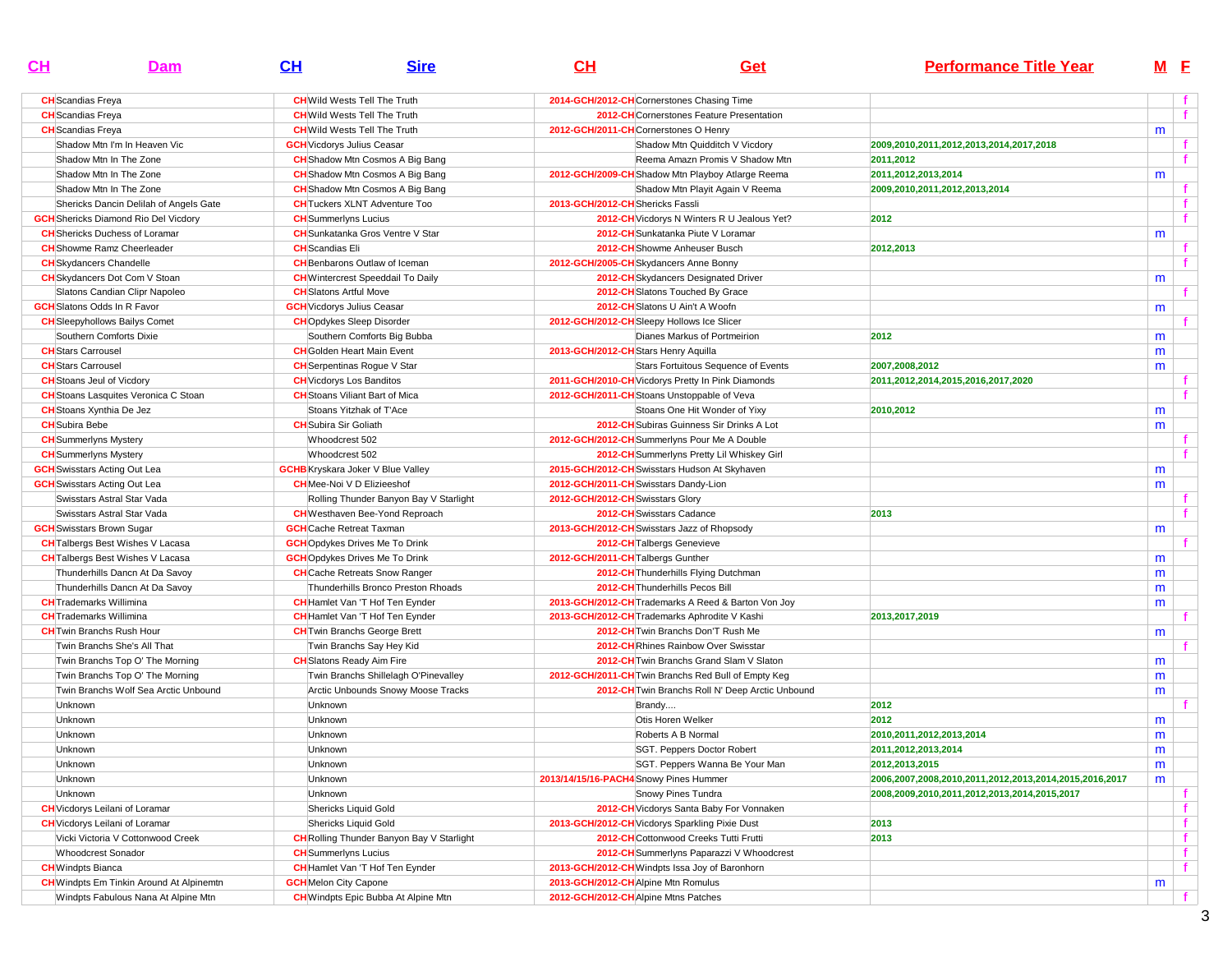|                                     | 5Ir                           | Ge.                                             | <b>Performance Title Year</b> |   |  |
|-------------------------------------|-------------------------------|-------------------------------------------------|-------------------------------|---|--|
| <b>CH</b> Wintercrest Bizzie Signal | <b>GCH</b> Kings Row Icon     | 2012-CH Wintercrest Olde Glory                  |                               |   |  |
| Yukons Caitlin                      | <b>GCH</b> Yukons Firecracker | 2015-GCH/2012-CH Yukons Harry James V Blue Note | (CGC                          | m |  |
| <b>CH</b> Yukons What A Doll        | <b>CH</b> Summerlyns Lucius   | 2013-GCH/2012-CH Yukons Firecracker             |                               | m |  |

**Due to the high number of Performance titles they are listed in two (2) Performance Databases - Sorted by Dog or TitleAKC Performance titles started with Obedience back in 1936.**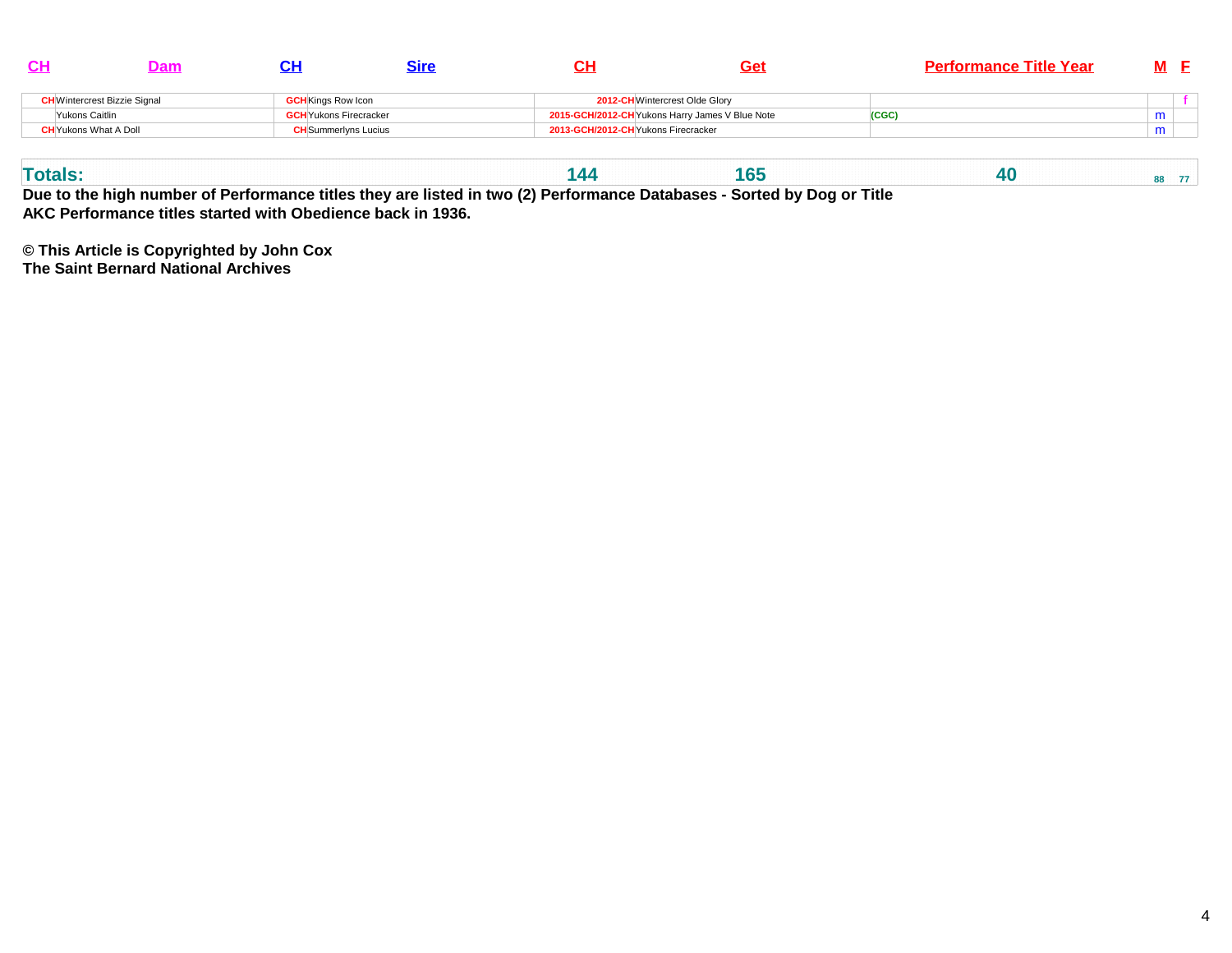### Saint Bernard AKC Best In Show Wins For 2012

| <u>CH</u>            | <b>Name</b>                            | <b>AKC Performance Titles</b> | <b>Date</b> | <b>Show</b>                                      |    |                |   | # of P. BIS # BIS Comp. M E |   |  |
|----------------------|----------------------------------------|-------------------------------|-------------|--------------------------------------------------|----|----------------|---|-----------------------------|---|--|
|                      | <b>GCHP Jamelles Aristocrat V Elba</b> |                               |             |                                                  |    |                |   |                             | m |  |
|                      |                                        | <b>RN CGC</b>                 |             | January 17, 2013 Annapolis KC, MD                | 84 | <b>BIS</b>     | 3 | 606                         |   |  |
|                      |                                        | <b>RN CGC</b>                 |             | February 23, 2013 Ochlockonee River KC of FL, FL |    | $92$ BIS       | 4 | 566                         |   |  |
|                      |                                        | <b>RN CGC</b>                 |             | May 06, 2013 Trenton KC, NJ                      |    | <b>101 BIS</b> | 5 | 787                         |   |  |
| <b>Dog's Totals:</b> |                                        |                               |             |                                                  |    |                |   | 1,959                       |   |  |
|                      |                                        |                               |             |                                                  |    |                |   |                             |   |  |

| and the second control of the second<br>птак |  |  |  |  |
|----------------------------------------------|--|--|--|--|
|                                              |  |  |  |  |

**# of P. = Number of placements in Group at the time of the BIS winComp. = Number of dogs in competition at the show**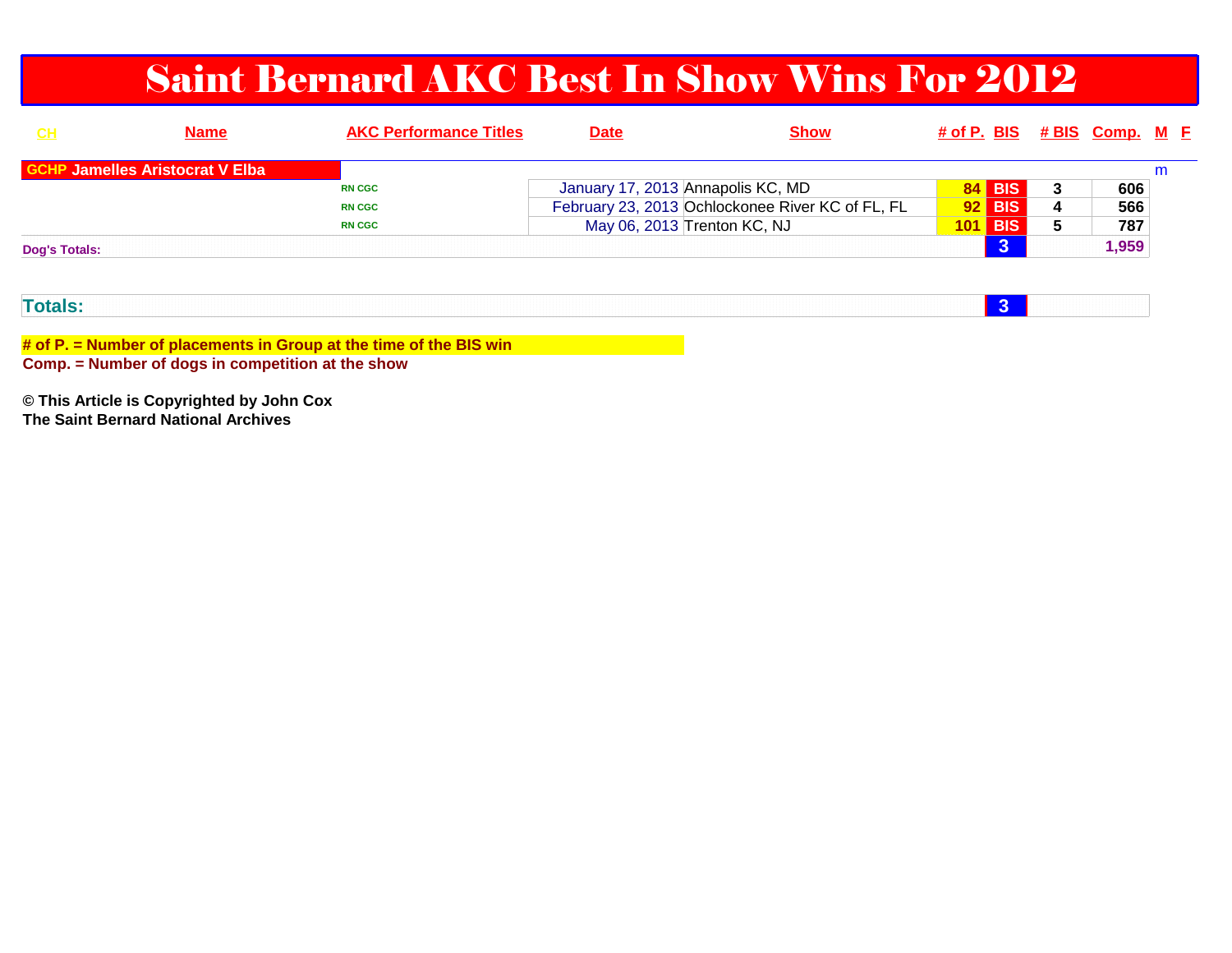### Saint Bernard AKC Group Placements For 2012

| CH                         | <b>Name</b>                                      | <b>AKC Titles M E</b> | <b>Date</b> | <b>Show</b>                                 | $\perp$        | 2            | $\overline{3}$          |                | 4 # of P. BIS RBIS Comp.                |                |             |
|----------------------------|--------------------------------------------------|-----------------------|-------------|---------------------------------------------|----------------|--------------|-------------------------|----------------|-----------------------------------------|----------------|-------------|
| <b>GCHG Aksalas Peyton</b> |                                                  | m                     |             |                                             |                |              |                         |                |                                         |                |             |
| <b>CGC</b>                 |                                                  |                       |             | February 18, 2012 Maryland KC, MD           |                |              |                         | 4              | $\mathbf{1}$                            |                |             |
| <b>CGC</b>                 |                                                  |                       |             | March 03, 2012 Connecticut River WGA, MA    |                |              | 3                       |                | $\overline{2}$                          |                |             |
| <b>CGC</b>                 |                                                  |                       |             | March 04, 2012 Connecticut River WGA, MA    |                |              | 3                       |                | $\overline{3}$                          |                |             |
| <b>CGC</b>                 |                                                  |                       |             | March 18, 2012 Delaware County KC, PA       |                |              |                         | 4              | $\overline{4}$                          |                |             |
| <b>CGC</b>                 |                                                  |                       |             | March 23, 2012 New Brunswick KC, NJ         |                |              |                         | 4              | $\overline{5}$                          |                |             |
| <b>Dog's Totals:</b>       |                                                  |                       |             | 5                                           | $\bf{0}$       | $\mathbf{0}$ | 2 <sup>1</sup>          | 3              | $\overline{5}$<br>$\mathbf{0}$          | $\mathbf{0}$   | $\bf{0}$    |
|                            | <b>GCH Benbarons Vinnie of Eddie</b>             | m                     |             |                                             |                |              |                         |                |                                         |                |             |
|                            |                                                  |                       |             | March 10, 2012 Columbia Missouri KC, MO     |                |              | 3                       |                | 8                                       |                |             |
| <b>Dog's Totals:</b>       |                                                  |                       |             | 1                                           | $\bf{0}$       | $\bf{0}$     | $\overline{\mathbf{1}}$ | $\mathbf 0$    | 1.<br>$\overline{0}$                    | $\overline{0}$ | $\bf{0}$    |
|                            | <b>GCHB Cache Retreat Bells Echo</b>             |                       |             |                                             |                |              |                         |                |                                         |                |             |
|                            |                                                  |                       |             | September 02, 2012 Danville Illinois KC, IL |                |              | 3                       |                | 1                                       |                |             |
| <b>Dog's Totals:</b>       |                                                  |                       |             |                                             | $\mathbf{0}$   | $\mathbf{0}$ | $\overline{\mathbf{1}}$ | $\mathbf 0$    | $\blacksquare$<br>$\mathbf{0}$          | $\mathbf{0}$   | $\mathbf 0$ |
|                            | <b>GCH Cache Retreat Lake Superior V Scandia</b> | m                     |             |                                             |                |              |                         |                |                                         |                |             |
|                            |                                                  |                       |             | February 18, 2012 Plum Creek KC, CO         |                |              |                         | 4              | $\mathbf 1$                             |                |             |
|                            |                                                  |                       |             | May 19, 2012 Mount Ogden KC, UT             |                |              |                         | 4              | $\overline{2}$                          |                |             |
| <b>Dog's Totals:</b>       |                                                  |                       |             | $\overline{\mathbf{2}}$                     | $\mathbf{0}$   | $\mathbf{0}$ | $\overline{\mathbf{0}}$ | $\overline{2}$ | $\overline{2}$<br>$\overline{0}$        | $\mathbf{0}$   | $\bf{0}$    |
|                            | <b>Eminence Escape</b>                           | m                     |             |                                             |                |              |                         |                |                                         |                |             |
|                            |                                                  |                       |             | April 29, 2012 Valley Isle KC of Maui, HI   |                |              |                         | 4              | $\mathbf 1$                             |                |             |
| <b>Dog's Totals:</b>       |                                                  |                       |             | 1                                           | $\overline{0}$ | $\mathbf{0}$ | $\overline{\mathbf{0}}$ | 1              | $\mathbf{1}$<br>$\overline{0}$          | $\overline{0}$ | $\mathbf 0$ |
|                            | <b>GCHG Gliddens Lady Isabella</b>               |                       |             |                                             |                |              |                         |                |                                         |                |             |
|                            |                                                  |                       |             | June 30, 2012 Dayton KC, OH                 |                |              | 3                       |                | 1                                       |                |             |
|                            |                                                  |                       |             | August 11, 2012 Lorain county KC, OH        |                |              | 3                       |                | $\overline{2}$                          |                |             |
|                            |                                                  |                       |             | August 26, 2012 Western Reserve KC, OH      |                |              | 3                       |                | $\overline{3}$                          |                |             |
|                            |                                                  |                       |             | November 25, 2012 Agathon KC, OH            |                |              |                         | 4              | 4                                       |                |             |
| <b>Dog's Totals:</b>       |                                                  |                       |             | 4                                           | $\mathbf{0}$   | $\mathbf{0}$ | $\overline{\mathbf{3}}$ | $\mathbf 1$    | $\overline{\mathbf{4}}$<br>$\mathbf{0}$ | $\mathbf{0}$   | $\mathbf 0$ |
|                            | <b>GCHP Jamelles Aristocrat V Elba</b>           | m                     |             |                                             |                |              |                         |                |                                         |                |             |
|                            |                                                  |                       |             | January 07, 2012 Clemson KC, SC             |                |              | 3                       |                | 38                                      |                |             |
|                            |                                                  |                       |             | January 19, 2012 Annapolis KC, MD           |                |              | 3                       |                | 39                                      |                |             |
|                            |                                                  |                       |             | January 20, 2012 Carroll KC, MD             |                |              |                         | 4              | 40                                      |                |             |
|                            |                                                  |                       |             | May 07, 2012 Trenton KC, NJ                 |                |              |                         | 4              | 41                                      |                |             |
|                            |                                                  |                       |             | May 12, 2012 St. Hubert KC, CT              |                |              | 3                       |                | 42                                      |                |             |
|                            |                                                  |                       |             | May 25, 2012 Warren County KC of Ohio, OH   |                |              | 3                       |                | 43                                      |                |             |
|                            |                                                  |                       |             | May 26, 2012 Warren County KC of Ohio, OH   | $\mathbf 1$    |              |                         |                | 44                                      |                |             |
|                            |                                                  |                       |             | May 27, 2012 Cincinnati KC, OH              | $\mathbf 1$    |              |                         |                | 45                                      |                |             |
|                            |                                                  |                       |             |                                             |                |              |                         |                | 46                                      |                |             |
|                            |                                                  |                       |             | May 28, 2012 Cincinnati KC, OH              | $\mathbf{1}$   |              |                         |                | 47                                      |                |             |
|                            |                                                  |                       |             | June 21, 2012 South Hills KC, PA            |                | $\mathbf{2}$ |                         |                |                                         |                |             |
|                            |                                                  |                       |             | June 24, 2012 Mountaineer KC, PA            |                | $\mathbf{2}$ |                         |                | 48                                      |                |             |
| <b>RN</b>                  |                                                  |                       |             | July 07, 2012 Farmington Valley KC, PA      |                |              | 3                       |                | 49                                      |                |             |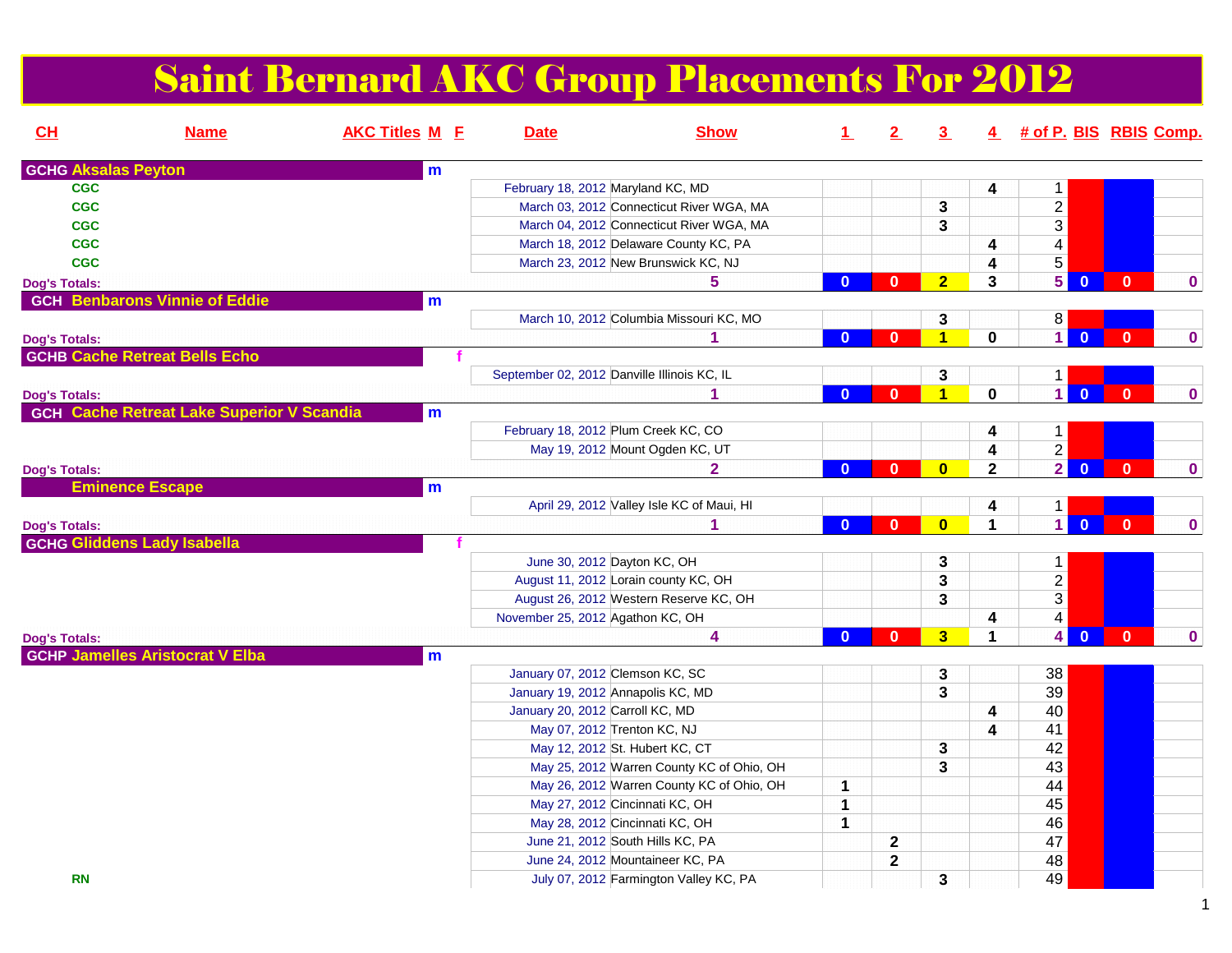| CL                   | <u>Name</u>                                | <b>AKC Titles M E</b> | <b>Date</b>                            | <b>Show</b>                                  | $\perp$                 | 2              | $\overline{3}$ |              | 4 # of P. BIS RBIS Comp. |                      |              |             |
|----------------------|--------------------------------------------|-----------------------|----------------------------------------|----------------------------------------------|-------------------------|----------------|----------------|--------------|--------------------------|----------------------|--------------|-------------|
| <b>RN</b>            |                                            |                       | July 08, 2012 Holyoke KC, PA           |                                              |                         |                |                | 4            | 50                       |                      |              |             |
| <b>RN</b>            |                                            |                       |                                        | July 14, 2012 Shawnee KC, VA                 | 1                       |                |                |              | 51                       |                      |              |             |
| <b>RN</b>            |                                            |                       |                                        | July 15, 2012 Shawnee KC, VA                 | 1                       |                |                |              | 52                       |                      |              |             |
| <b>RN</b>            |                                            |                       | August 12, 2012 Harrisburg KC, PA      |                                              |                         |                |                | 4            | 53                       |                      |              |             |
| <b>RN</b>            |                                            |                       |                                        | August 18, 2012 St. Clairsville Ohio KC, OH  |                         |                | 3              |              | 54                       |                      |              |             |
| <b>RN</b>            |                                            |                       |                                        | August 23, 2012 Manhattan Kansas KC, KS      | 1                       |                |                |              | $\overline{55}$          |                      |              |             |
| <b>RN</b>            |                                            |                       | August 24, 2012 Topeka KC, KS          |                                              |                         |                | 3              |              | 56                       |                      |              |             |
| <b>RN</b>            |                                            |                       | August 26, 2012 Topeka KC, KS          |                                              |                         |                | 3              |              | $\overline{57}$          |                      |              |             |
| <b>RN</b>            |                                            |                       | September 01, 2012 Newton KC, NJ       |                                              |                         | $\mathbf{2}$   |                |              | 58                       |                      |              |             |
| <b>RN</b>            |                                            |                       |                                        | September 03, 2012 Schooleys Mountain KC, NJ | $\mathbf 1$             |                |                |              | 59                       |                      |              |             |
| <b>RN</b>            |                                            |                       | September 16, 2012 Berks County KC, PA |                                              |                         |                |                | 4            | 60                       |                      |              |             |
| <b>RN</b>            |                                            |                       | October 04, 2012 Hatboro DC, PA        |                                              |                         | $\mathbf{2}$   |                |              | 61                       |                      |              |             |
| <b>RN</b>            |                                            |                       | October 05, 2012 Hatboro DC, PA        |                                              | 1                       |                |                |              | 62                       | <b>BIS</b>           |              | 1623        |
| <b>RN</b>            |                                            |                       |                                        | October 06, 2012 Fort Steuben KA, PA         | $\mathbf{1}$            |                |                |              | 63                       |                      |              |             |
| <b>RN</b>            |                                            |                       |                                        | October 19, 2012 Glouchester County KC, NJ   | $\mathbf 1$             |                |                |              | 64                       |                      |              |             |
| <b>RN</b>            |                                            |                       | October 20, 2012 Glouchester KC, NJ    |                                              | 1                       |                |                |              | 65                       |                      |              |             |
| <b>RN</b>            |                                            |                       |                                        | November 03, 2012 Back Mountain KC, PA       | 1                       |                |                |              | 66                       |                      |              |             |
| <b>RN</b>            |                                            |                       |                                        | November 04, 2012 Back Mountain KC, PA       |                         |                | 3              |              | 67                       |                      |              |             |
| <b>RN</b>            |                                            |                       | November 07, 2012 Talbot KC, MD        |                                              | 1                       |                |                |              | 68                       |                      |              |             |
| <b>RN</b>            |                                            |                       | November 08, 2012 Talbot KC, MD        |                                              | 1                       |                |                |              | 69                       |                      |              |             |
| <b>RN</b>            |                                            |                       |                                        | November 09, 2012 Salisbury Maryland KC, MD  |                         | $\mathbf{2}$   |                |              | 70                       |                      |              |             |
| <b>RN</b>            |                                            |                       |                                        | November 10, 2012 Salisbury Maryland KC, MD  | 1                       |                |                |              | $\overline{71}$          |                      |              |             |
| <b>RN</b>            |                                            |                       | November 11, 2012 Mispillion KC, MD    |                                              |                         | $\mathbf{2}$   |                |              | 72                       |                      |              |             |
| <b>RN</b>            |                                            |                       | November 15, 2012 Sandusky KC, OH      |                                              | 1                       |                |                |              | $\overline{73}$          |                      |              |             |
| <b>RN</b>            |                                            |                       | November 18, 2012 Central Ohio KC, OH  |                                              |                         | $\mathbf{2}$   |                |              | 74                       |                      |              |             |
| <b>RN</b>            |                                            |                       | November 22, 2012 Holyoke KC, MA       |                                              |                         | $\mathbf{2}$   |                |              | $\overline{75}$          |                      |              |             |
| <b>RN</b>            |                                            |                       |                                        | November 24, 2012 South Windsor KC, MA       |                         |                | 3              |              | $\overline{76}$          |                      |              |             |
| <b>RN</b>            |                                            |                       | November 25, 2012 Springfield KC, MA   |                                              |                         |                | 3              |              | $\overline{77}$          |                      |              |             |
| <b>RN CGC</b>        |                                            |                       |                                        | December 02, 2012 Worchester County KC, MA   |                         | $\mathbf{2}$   |                |              | 78                       |                      |              |             |
| <b>RN CGC</b>        |                                            |                       |                                        | December 13, 2012 Richland County KC, OH     | 1                       |                |                |              | 79                       |                      |              |             |
| <b>Dog's Totals:</b> | <b>GCHB Jamelles Bravehearted V Divine</b> | m                     |                                        | 42                                           | 17                      | $9\phantom{.}$ | 11             | 5            | 42                       | $\blacktriangleleft$ | $\mathbf{0}$ | 1623        |
|                      |                                            |                       |                                        | March 31, 2012 Chintimini KC, OR             |                         | 2              |                |              | 1                        |                      |              |             |
|                      |                                            |                       |                                        | April 01, 2012 Chintimini KC, OR             |                         |                |                | 4            |                          |                      |              |             |
|                      |                                            |                       |                                        | May 05, 2012 Olympia DFA, WA                 |                         |                | 3              |              | $\frac{2}{3}$            |                      |              |             |
|                      |                                            |                       |                                        | May 28, 2012 Coeur d' Alene DF, ID           |                         |                |                | 4            | 4                        |                      |              |             |
|                      |                                            |                       |                                        | June 23, 2012 Clackamas KC, OR               |                         | $\mathbf 2$    |                |              | $\overline{5}$           |                      |              |             |
|                      |                                            |                       |                                        | July 22, 2012 Portland KC, OR                |                         |                | 3              |              | $6\,$                    |                      |              |             |
| <b>Dog's Totals:</b> |                                            |                       |                                        | $6\phantom{1}6$                              | $\mathbf{0}$            | $\overline{2}$ | $\overline{2}$ | $\mathbf{2}$ | $6 \mid$                 | $\overline{0}$       | $\mathbf{0}$ | $\bf{0}$    |
|                      | <b>GCH Jamelles Peyton Place</b>           |                       |                                        |                                              |                         |                |                |              |                          |                      |              |             |
|                      |                                            |                       |                                        | May 25, 2012 Antelope Valley KC, CA          |                         |                |                | 4            | 1                        |                      |              |             |
|                      |                                            |                       |                                        | 1                                            | $\overline{\mathbf{0}}$ | $\bf{0}$       | $\bullet$      | 1            | $\mathbf{1}$             | $\mathbf{0}$         | $\mathbf{0}$ | $\mathbf 0$ |
| <b>Dog's Totals:</b> |                                            |                       |                                        |                                              |                         |                |                |              |                          |                      |              |             |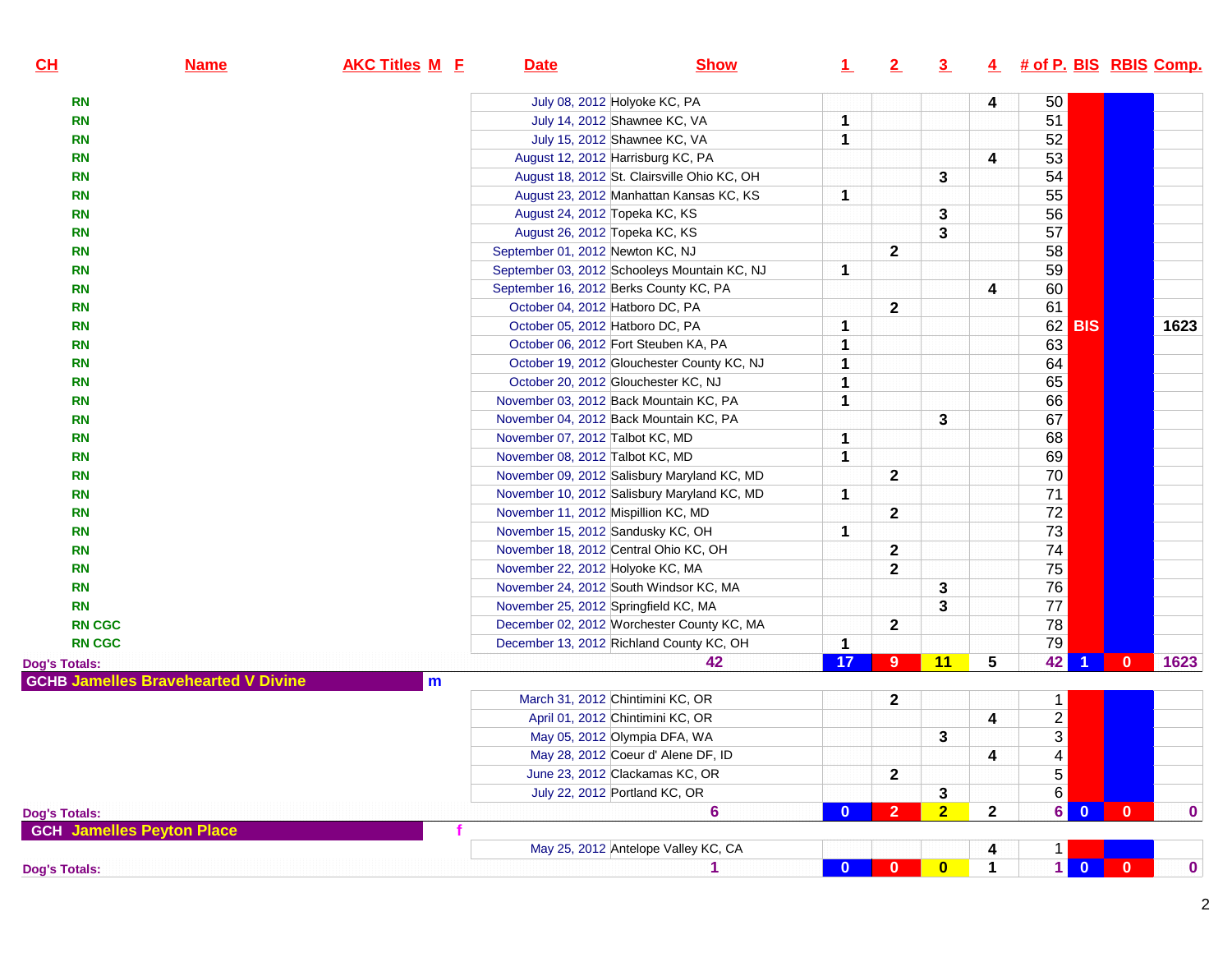| CH                        | <b>Name</b>                                | <b>AKC Titles M E</b> | <b>Date</b>                           | <b>Show</b>                                    |                         | $2\overline{ }$ | 3 <sub>2</sub>          |              | 4 # of P. BIS RBIS Comp.                  |              |             |
|---------------------------|--------------------------------------------|-----------------------|---------------------------------------|------------------------------------------------|-------------------------|-----------------|-------------------------|--------------|-------------------------------------------|--------------|-------------|
| <b>CH</b>                 | <b>Jamelles Play It Maestro</b>            | m                     |                                       |                                                |                         |                 |                         |              |                                           |              |             |
|                           |                                            |                       |                                       | April 08, 2012 Arrowhead KC, AZ                |                         |                 |                         | 4            | 1                                         |              |             |
|                           |                                            |                       |                                       | June 30, 2012 Lost Coast KC of California, CA  |                         |                 |                         | 4            | $\overline{c}$                            |              |             |
|                           |                                            |                       |                                       | July 01, 2012 Lost Coast KC of California, CA  |                         |                 | 3                       |              | $\overline{3}$                            |              |             |
| <b>Dog's Totals:</b>      |                                            |                       |                                       | 3                                              | $\mathbf{0}$            | $\mathbf{0}$    | $\blacktriangleleft$    | $\mathbf{2}$ | 3 <sup>1</sup><br>$\overline{\mathbf{0}}$ | $\mathbf{0}$ | $\bf{0}$    |
|                           | <b>GCHB Lasquites Denver V Lucas</b>       | m                     |                                       |                                                |                         |                 |                         |              |                                           |              |             |
|                           |                                            |                       | October 28, 2012 Vancouver KC, WA     |                                                |                         |                 |                         | 4            | 1                                         |              |             |
|                           |                                            |                       | November 10, 2012 Wine Country KC, CA |                                                | 1                       |                 |                         |              | $\overline{c}$                            |              |             |
|                           |                                            |                       | November 11, 2012 Wine Country KC, CA |                                                | 1                       |                 |                         |              | 3                                         |              |             |
|                           |                                            |                       |                                       | November 18, 2012 Whidbey Island KC, WA        | 1                       |                 |                         |              | 4                                         |              |             |
| <b>Dog's Totals:</b>      |                                            |                       |                                       | 4                                              | $\overline{\mathbf{3}}$ | $\mathbf{0}$    | $\mathbf{0}$            | $\mathbf 1$  | 4 <br>$\overline{0}$                      | $\mathbf{0}$ | $\bf{0}$    |
|                           | <b>GCHB Mahoganys Show Stopper</b>         | m                     |                                       |                                                |                         |                 |                         |              |                                           |              |             |
|                           |                                            |                       |                                       | April 05, 2012 Tuscaloosa KC, AL               |                         | $\mathbf 2$     |                         |              | 1                                         |              |             |
|                           |                                            |                       |                                       | May 19, 2012 Greater Kingsport KC, TN          |                         | $\mathbf 2$     |                         |              | $\overline{c}$                            |              |             |
|                           |                                            |                       |                                       | May 20, 2012 Greater Kingsport KC, TN          |                         |                 |                         | 4            | 3                                         |              |             |
|                           |                                            |                       |                                       | June 17, 2012 Western Carolina DFA, NC         |                         |                 | 3                       |              | 4                                         |              |             |
|                           |                                            |                       | November 10, 2012 Huntsville KC, AL   |                                                |                         | $\mathbf{2}$    |                         |              | 5                                         |              |             |
| <b>Dog's Totals:</b>      |                                            |                       |                                       | 5                                              | $\bf{0}$                | 3               | $\overline{\mathbf{1}}$ | 1            | 5 <br>$\overline{0}$                      | $\mathbf{0}$ | $\bf{0}$    |
|                           | <b>GCHB Opdykes Your Place Or Mine?</b>    |                       |                                       |                                                |                         |                 |                         |              |                                           |              |             |
|                           |                                            |                       | January 13, 2012 KC of Buffalo, NY    |                                                |                         | $\mathbf{2}$    |                         |              | $\mathbf{1}$                              |              |             |
|                           |                                            |                       | January 15, 2012 Ashtabula KC, NY     |                                                |                         |                 | 3                       |              | $\overline{2}$                            |              |             |
| <b>Dog's Totals:</b>      |                                            |                       |                                       | $\mathbf{2}$                                   | $\bf{0}$                |                 | $\blacktriangleleft$    | 0            | 2 <sup>1</sup><br>$\overline{\mathbf{0}}$ | $\mathbf{0}$ | $\bf{0}$    |
|                           | <b>Redsides Eligible Bachelor V Revilo</b> | m                     |                                       |                                                |                         |                 |                         |              |                                           |              |             |
|                           |                                            |                       | November 15, 2012 Umpqua KC, OR       |                                                |                         |                 | 3                       |              | 1                                         |              |             |
| <b>Dog's Totals:</b>      |                                            |                       |                                       | 1                                              | $\mathbf{0}$            | <sup>0</sup>    | $\blacktriangleleft$    | $\mathbf 0$  | $\vert$ 1<br>$\mathbf{0}$                 | $\mathbf{0}$ | $\bf{0}$    |
|                           | <b>GCH Skydancers Kiss Me Im Irish</b>     |                       |                                       |                                                |                         |                 |                         |              |                                           |              |             |
|                           |                                            |                       |                                       | September 08, 2012 Carroll County KC of NH, NH |                         |                 | 3                       |              | $\mathbf{1}$                              |              |             |
| <b>Dog's Totals:</b>      |                                            |                       |                                       |                                                | $\mathbf{0}$            | $\mathbf{0}$    | $\overline{\mathbf{1}}$ | $\mathbf 0$  | $\vert$ 1<br>$\mathbf{0}$                 | $\mathbf{0}$ | $\bf{0}$    |
|                           | <b>GCHS Sleepy Hollows Ice Slicer</b>      |                       |                                       |                                                |                         |                 |                         |              |                                           |              |             |
|                           |                                            |                       | April 15, 2012 Terry All KC, CO       |                                                |                         |                 | 3                       |              | 1                                         |              |             |
|                           |                                            |                       | May 28, 2012 Laramie KC, WY           |                                                |                         |                 |                         | 4            | $\overline{2}$                            |              |             |
| <b>Dog's Totals:</b>      |                                            |                       |                                       | $\overline{2}$                                 | $\mathbf{0}$            | $\mathbf{0}$    | $\blacktriangleleft$    | $\mathbf 1$  | $\overline{2}$<br>$\overline{\mathbf{0}}$ | $\mathbf{0}$ | $\bf{0}$    |
|                           | <b>GCH Summerlyns Pour Me A Double</b>     |                       |                                       |                                                |                         |                 |                         |              |                                           |              |             |
|                           |                                            |                       | August 19, 2012 Reno KC, NV           |                                                |                         |                 | 3                       |              | 1                                         |              |             |
|                           |                                            |                       | September 01, 2012 Cabrillo KC, CA    |                                                |                         | $\mathbf{2}$    |                         |              | $\overline{2}$                            |              |             |
| <b>Dog's Totals:</b>      |                                            |                       |                                       | $\overline{2}$                                 | $\mathbf{0}$            |                 | $\blacktriangleleft$    | $\mathbf 0$  | $2 \ 0$                                   | $\mathbf{0}$ | 0           |
| <b>CH</b>                 | <b>Sunshines Little Lady of Romance</b>    |                       |                                       |                                                |                         |                 |                         |              |                                           |              |             |
|                           |                                            |                       |                                       | April 21, 2012 North Arkansas KC, AR           |                         | $\mathbf{2}$    |                         |              | 1                                         |              |             |
|                           |                                            |                       |                                       | April 22, 2012 North Arkansas KC, AR           |                         |                 | 3                       |              | $\overline{c}$                            |              |             |
|                           |                                            |                       |                                       | October 07, 2012 NW Arkansas KC, AR            |                         |                 |                         | 4            | 3                                         |              |             |
| <b>Dog's Totals:</b>      |                                            |                       |                                       | 3                                              | $\mathbf{0}$            |                 | $\overline{\mathbf{1}}$ | 1            | 3 <sup>1</sup><br>$\mathbf{0}$            | $\mathbf{0}$ | $\mathbf 0$ |
| <b>CH</b> Swisstars Glory |                                            |                       |                                       |                                                |                         |                 |                         |              |                                           |              |             |
|                           |                                            |                       | April 14, 2012 Austin KC, TX          |                                                |                         |                 | 3                       |              | $\mathbf 1$                               |              |             |

 $\overline{3}$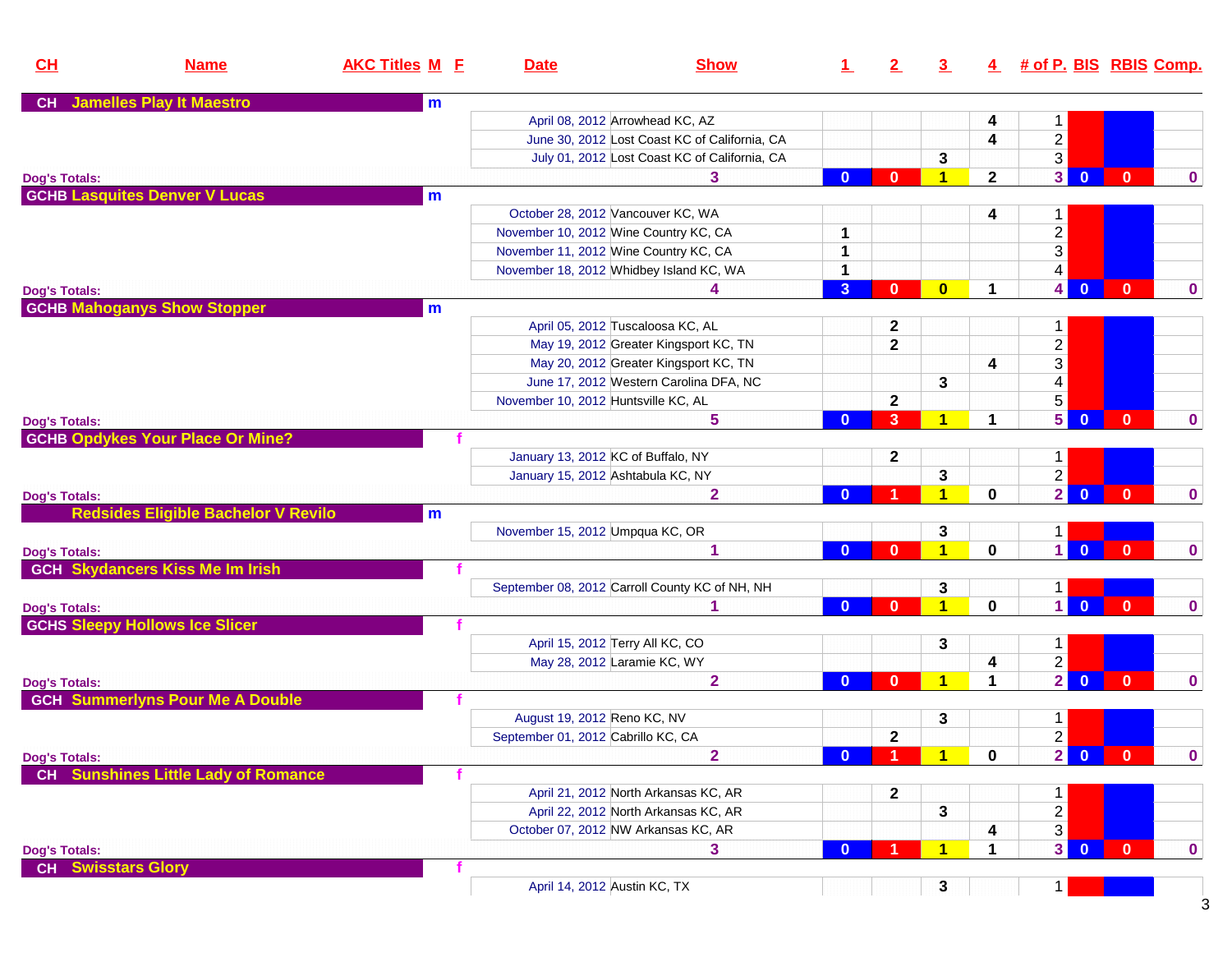| CL                           | <b>Name</b>                                        | <b>AKC Titles M E</b> | <b>Date</b>                                  | <b>Show</b>                           |              | $\mathbf{2}$ | 3              | 4           | # of P. BIS RBIS Comp. |                |              |             |
|------------------------------|----------------------------------------------------|-----------------------|----------------------------------------------|---------------------------------------|--------------|--------------|----------------|-------------|------------------------|----------------|--------------|-------------|
|                              |                                                    |                       | May 12, 2012 Denton KC, TX                   |                                       |              |              | 3              |             | $\overline{c}$         |                |              |             |
| <b>Dog's Totals:</b>         |                                                    |                       |                                              | $\overline{2}$                        | $\mathbf{0}$ |              | $\overline{2}$ | $\bf{0}$    | 2                      | $\mathbf{0}$   | $\mathbf{0}$ | $\mathbf 0$ |
| <b>CH</b>                    | <b>Tinkerbells Strike The Gold V Santas Forest</b> | m                     |                                              |                                       |              |              |                |             |                        |                |              |             |
|                              |                                                    |                       | November 16, 2012 Umpqua KC, OR              |                                       |              |              |                | 4           | 26                     |                |              |             |
| <b>Dog's Totals:</b>         |                                                    |                       |                                              |                                       | $\mathbf{0}$ | $\bf{0}$     | $\bf{0}$       |             | 1                      | $\overline{0}$ | $\mathbf{0}$ | $\mathbf 0$ |
|                              | <b>GCHB Vicdorys Sparkling Pixie Dust</b>          |                       |                                              |                                       |              |              |                |             |                        |                |              |             |
|                              |                                                    |                       |                                              | July 21, 2012 Portland KC, OR         |              |              | 3              |             |                        |                |              |             |
| <b>Dog's Totals:</b>         |                                                    |                       |                                              |                                       | $\mathbf{0}$ | 0            | 1              | $\mathbf 0$ | 1                      | $\overline{0}$ | $\mathbf{0}$ | $\mathbf 0$ |
| <b>GCHB Windpts Blossom</b>  |                                                    |                       |                                              |                                       |              |              |                |             |                        |                |              |             |
|                              |                                                    |                       |                                              | June 03, 2012 Southern Indiana KC, IN |              |              | 3              |             |                        |                |              |             |
| <b>Dog's Totals:</b>         |                                                    |                       |                                              |                                       | $\bf{0}$     |              |                | $\bf{0}$    | и                      | $\overline{0}$ | $\mathbf{0}$ | $\bf{0}$    |
|                              | <b>GCHB Windpts Issa Joy of Baronhorn</b>          |                       |                                              |                                       |              |              |                |             |                        |                |              |             |
|                              |                                                    |                       | September 01, 2012 Danveille Illinois KC, IL |                                       |              |              | 3              |             |                        |                |              |             |
| <b>Dog's Totals:</b>         |                                                    |                       |                                              |                                       | $\mathbf{0}$ | n            | 4              | $\bf{0}$    | $\overline{1}$         | $\overline{0}$ | $\mathbf{0}$ | $\mathbf 0$ |
|                              | <b>GCHB Yukons Easy Trooper</b>                    | m                     |                                              |                                       |              |              |                |             |                        |                |              |             |
| <b>RN</b>                    |                                                    |                       | August 25, 2012 Mensona KC, CA               |                                       |              |              | 3              |             | 5                      |                |              |             |
| <b>RN</b>                    |                                                    |                       | August 26, 2012 Mensona KC, CA               |                                       |              |              |                | 4           | 6                      |                |              |             |
| <b>Dog's Totals:</b>         |                                                    |                       |                                              | $\overline{2}$                        | $\mathbf{0}$ |              |                |             | $\overline{2}$         | $\Omega$       | $\mathbf{0}$ | $\mathbf 0$ |
| <b>Overall Group Totals:</b> |                                                    |                       |                                              | 94                                    | 20           | 17           | 34             | 23          |                        |                | $\mathbf{0}$ |             |
|                              | # of $P =$ Number of placements in Group           |                       |                                              |                                       |              |              |                |             |                        |                |              |             |

**# of P. = Number of placements in Group Comp. = Number of dogs in competition at the show**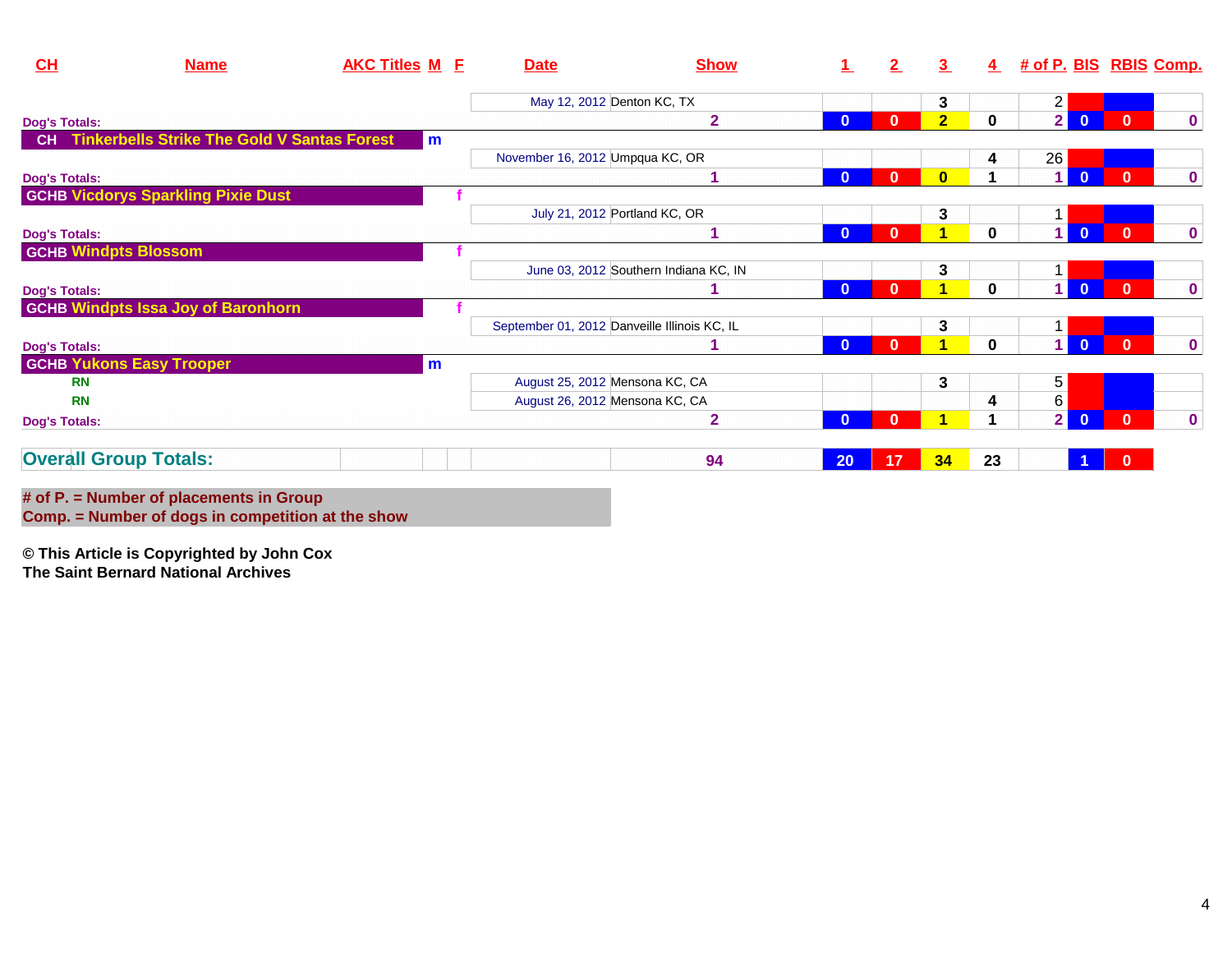## Saint Bernard AKC \*NOHS\* Group Placements For 2012

| CL                   | <b>Name</b>                                                                                                                                                                                                                   | <b>AKC Titles M F</b> |   | <b>Date</b>                            | <b>Show</b>                                  |              | 2            | $\overline{3}$ | 4            | # of P. BIS RBIS |          |              |
|----------------------|-------------------------------------------------------------------------------------------------------------------------------------------------------------------------------------------------------------------------------|-----------------------|---|----------------------------------------|----------------------------------------------|--------------|--------------|----------------|--------------|------------------|----------|--------------|
| CH                   | <b>Bishops Castle Cadbury</b>                                                                                                                                                                                                 |                       | m |                                        |                                              |              |              |                |              |                  |          |              |
|                      |                                                                                                                                                                                                                               |                       |   |                                        | November 10, 2012 Cypress Creek KC of TX, TX |              | $\mathbf{2}$ |                |              |                  |          |              |
| <b>Dog's Totals:</b> |                                                                                                                                                                                                                               |                       |   |                                        |                                              | $\bf{0}$     |              | $\bf{0}$       | $\mathbf{0}$ |                  |          |              |
|                      | <b>Grand Bays Hook Line &amp; Sinker</b>                                                                                                                                                                                      |                       |   |                                        |                                              |              |              |                |              |                  |          |              |
|                      |                                                                                                                                                                                                                               |                       |   | May 08, 2012 Mobile KC, MA             |                                              |              |              | 3              |              |                  |          |              |
| <b>Dog's Totals:</b> |                                                                                                                                                                                                                               |                       |   |                                        |                                              | $\bf{0}$     | $\bf{0}$     |                | $\bf{0}$     |                  | $\Omega$ | $\mathbf{0}$ |
| CH                   | <b>Stoans A-Zaelea V Slaton</b>                                                                                                                                                                                               |                       |   |                                        |                                              |              |              |                |              |                  |          |              |
|                      |                                                                                                                                                                                                                               |                       |   | December 01, 2012 Ingham County KC, MI |                                              |              |              |                | 4            |                  |          |              |
| <b>Dog's Totals:</b> |                                                                                                                                                                                                                               |                       |   |                                        |                                              | $\bf{0}$     | $\bf{0}$     | $\bf{0}$       |              |                  |          |              |
| <b>GCH</b>           | <b>Yukons Firecracker</b>                                                                                                                                                                                                     |                       | m |                                        |                                              |              |              |                |              |                  |          |              |
|                      |                                                                                                                                                                                                                               |                       |   | September 02, 2012 Gold Country KC, CA |                                              |              |              |                | 4            |                  |          |              |
| <b>Dog's Totals:</b> |                                                                                                                                                                                                                               |                       |   |                                        |                                              | $\Omega$     |              | 0              |              |                  |          |              |
|                      | <b>Overall Group Totals:</b>                                                                                                                                                                                                  |                       |   |                                        | 4                                            | $\mathbf{0}$ |              |                | $\mathbf{2}$ |                  |          |              |
|                      | the company of the company of the company of the company of the company of the company of the company of the company of the company of the company of the company of the company of the company of the company of the company |                       |   |                                        |                                              |              |              |                |              |                  |          |              |

**# of P. = Number of placements in GroupComp. = Number of dogs in competition at the show**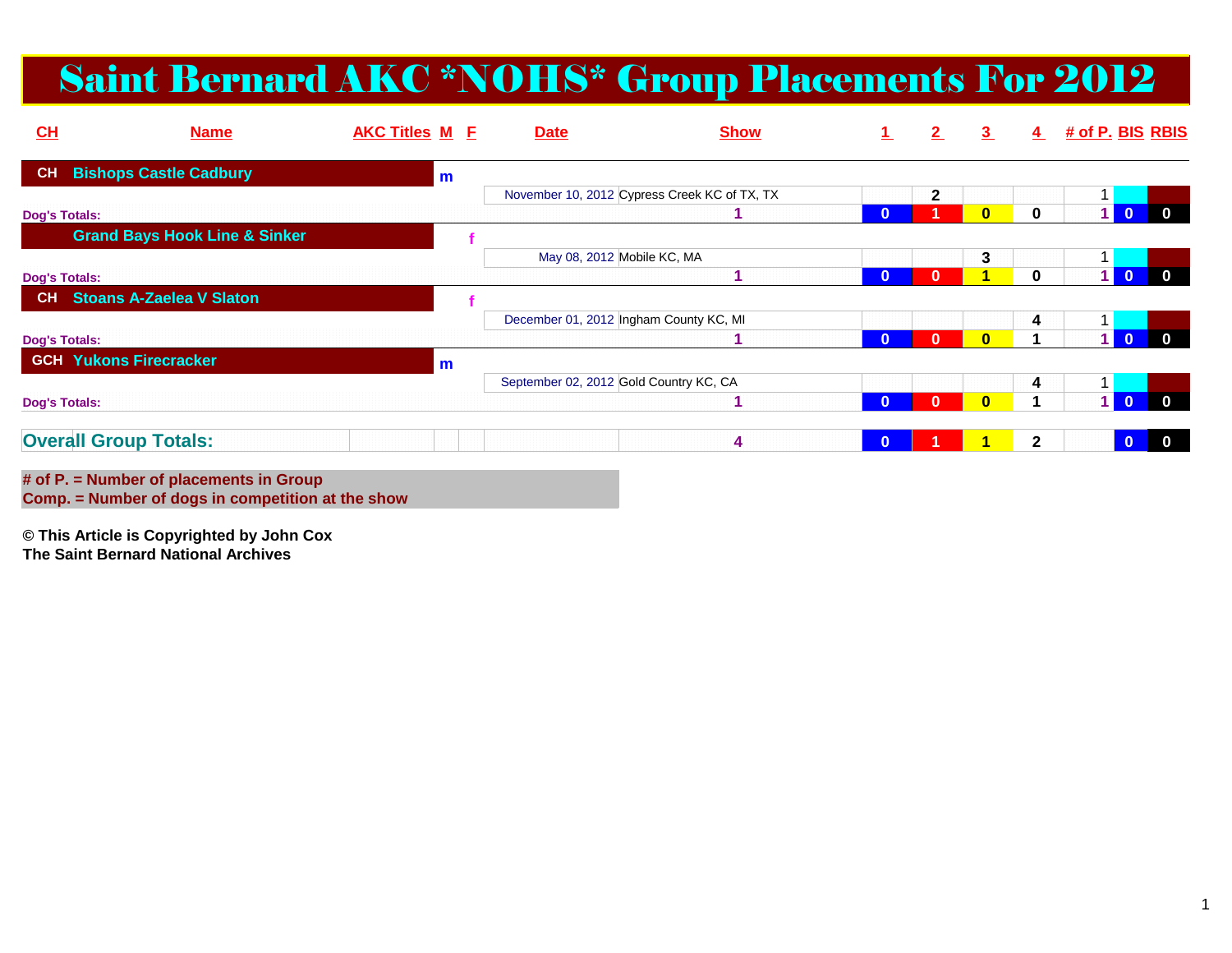# Saint Bernard Specialty Show Wins For 2012

| CH            | <b>Name</b>                                            | MЕ  | <b>AKC Titles</b> | <b>Date</b> | <b>Show</b>                                    |                      | <b>BOB BOS W COMP. HIT</b> |                         |     |              | $\top$      |
|---------------|--------------------------------------------------------|-----|-------------------|-------------|------------------------------------------------|----------------------|----------------------------|-------------------------|-----|--------------|-------------|
|               | <b>Independent Specialty Shows, Trials &amp; Tests</b> |     |                   |             |                                                |                      |                            |                         |     |              |             |
|               | <b>GCHG Aksalas Peyton</b>                             | lm. |                   |             |                                                |                      |                            |                         |     |              |             |
|               |                                                        |     |                   |             | March 16, 2012 Middle Atlantic SBC, PA         | <b>BOB</b>           |                            | $\overline{2}$          | 19  |              |             |
|               |                                                        |     |                   |             | March 17, 2012 Middle Atlantic SBC, PA         | <b>BOB</b>           |                            | $\overline{3}$          | 21  |              |             |
| Dog's totals: |                                                        |     |                   |             |                                                | $\overline{2}$       | $\mathbf{0}$               | $\overline{\mathbf{2}}$ | 40  | $\mathbf{0}$ | $\bf{0}$    |
| CH            | <b>Alpine Mtn Romulus</b>                              | m   |                   |             |                                                |                      |                            |                         |     |              |             |
|               |                                                        |     |                   |             | June 08, 2012 Northern Colorado SBC, CO        | <b>BOB</b>           |                            | $\mathbf{1}$            | 8   |              |             |
| Dog's totals: |                                                        |     |                   |             |                                                | $\blacktriangleleft$ | $\mathbf{0}$               | $\blacktriangleleft$    | 8   |              | $\bf{0}$    |
|               | <b>GCHS</b> Alta Vistas Billion Kilowatt               | m   |                   |             |                                                |                      |                            |                         |     |              |             |
|               | <b>CD RN</b>                                           |     |                   |             | April 06, 2012 SBC of Southern California, CA  | <b>BOB</b>           |                            | 54                      | 37  |              |             |
|               | <b>CD RN</b>                                           |     |                   |             | April 07, 2012 SBC of Southern California, CA  | <b>BOB</b>           |                            | 55                      | 21  |              |             |
|               | <b>CD RN</b>                                           |     |                   |             | April 08, 2012 Orange Coast SBF, CA            |                      | <b>BOS 56</b>              |                         | 28  |              |             |
|               | <b>CD RN</b>                                           |     |                   |             | September 26, 2012 SBC of America Regional, UT |                      | <b>BOS 57</b>              |                         | 96  |              |             |
| Dog's totals: |                                                        |     |                   |             |                                                | $\overline{2}$       | $\overline{2}$             | $\overline{4}$          | 182 | n.           | $\bf{0}$    |
| CH            | <b>Amberdees Haley of Silvercrown</b>                  |     |                   |             |                                                |                      |                            |                         |     |              |             |
|               |                                                        |     |                   |             | April 06, 2012 SBC of Southern California, CA  |                      | <b>BOS</b>                 | $\blacksquare$ 1        | 37  |              |             |
|               |                                                        |     |                   |             | April 07, 2012 Orange Coast SBF, CA            |                      | <b>BOS</b> 2               |                         | 33  |              |             |
| Dog's totals: |                                                        |     |                   |             |                                                | $\Omega$             | $\overline{2}$             | $\overline{2}$          | 70  |              | $\bf{0}$    |
| <b>GCH</b>    | <b>Cache Retreat Lake Superior V Scandia</b>           |     |                   |             |                                                |                      |                            |                         |     |              |             |
|               |                                                        |     |                   |             | June 08, 2012 Northern Colorado SBC, CO        | <b>BOB</b>           |                            | $\mathbf{1}$            | 8   |              |             |
| Dog's totals: |                                                        |     |                   |             |                                                |                      | $\mathbf{0}$               | $\blacktriangleleft$    | 8   | $\mathbf{0}$ | $\bf{0}$    |
|               | <b>Cornerstones Chasing Time</b>                       |     |                   |             |                                                |                      |                            |                         |     |              |             |
|               |                                                        |     |                   |             | March 17, 2012 Middle Atlantic SBC, PA         |                      | BOS <sub>1</sub>           |                         | 21  |              |             |
| Dog's totals: |                                                        |     |                   |             |                                                | $\Omega$             |                            | $\blacktriangleleft$    | 21  | $\mathbf{0}$ | $\mathbf 0$ |
|               | <b>GCHB</b> Cornerstones O Henry                       | m.  |                   |             |                                                |                      |                            |                         |     |              |             |
|               |                                                        |     |                   |             | April 06, 2012 Northern Illinois SBC, IL       | <b>BOB</b>           |                            | $\overline{2}$          | 15  |              |             |
|               |                                                        |     |                   |             | April 06, 2012 Northern Illinois SBC, IL       | <b>BOB</b>           |                            | $\overline{1}$          | 24  |              |             |
|               |                                                        |     |                   |             | April 07, 2012 Greater Milwaukee SBC, WI       | <b>BOB</b>           |                            | 3                       | 22  |              |             |
|               |                                                        |     |                   |             | April 07, 2012 Greater Milwaukee SBC, WI       |                      | <b>BOS</b>                 | $\overline{4}$          | 23  |              |             |
|               |                                                        |     |                   |             | April 20, 2012 Greater Washington SBC, MD      | <b>BOB</b>           |                            | 5                       | 34  |              |             |
|               |                                                        |     |                   |             | May 05, 2012 New England SBC, MA               | <b>BOB</b>           |                            | 6                       | 28  |              |             |
|               |                                                        |     |                   |             | September 23, 2012 SBC of America Regional, UT |                      | <b>BOS</b>                 | $\overline{7}$          | 89  |              |             |
|               |                                                        |     |                   |             | December 16, 2012 Maumee Valley SBC, MI        | <b>BOB</b>           |                            | 8                       | 18  |              |             |
| Dog's totals: |                                                        |     |                   |             | 8                                              | 6                    | $\overline{2}$             | 8                       | 253 | $\Omega$     | $\bf{0}$    |
|               | <b>GCHG Gliddens Lady Isabella</b>                     |     |                   |             |                                                |                      |                            |                         |     |              |             |
|               |                                                        |     |                   |             | November 30, 2012 SBC of Greater Detroit, MI   | <b>BOB</b>           |                            | $\mathbf{1}$            | 16  |              |             |
|               |                                                        |     |                   |             | December 15, 2012 Maumee Valley SBC, MI        |                      | <b>BOS</b>                 | $\vert$ 2               | 19  |              |             |
|               |                                                        |     |                   |             | 2                                              |                      | $\blacktriangleleft$       | $\overline{\mathbf{2}}$ | 35  | $\mathbf{0}$ | $\mathbf 0$ |
| Dog's totals: |                                                        |     |                   |             |                                                |                      |                            |                         |     |              |             |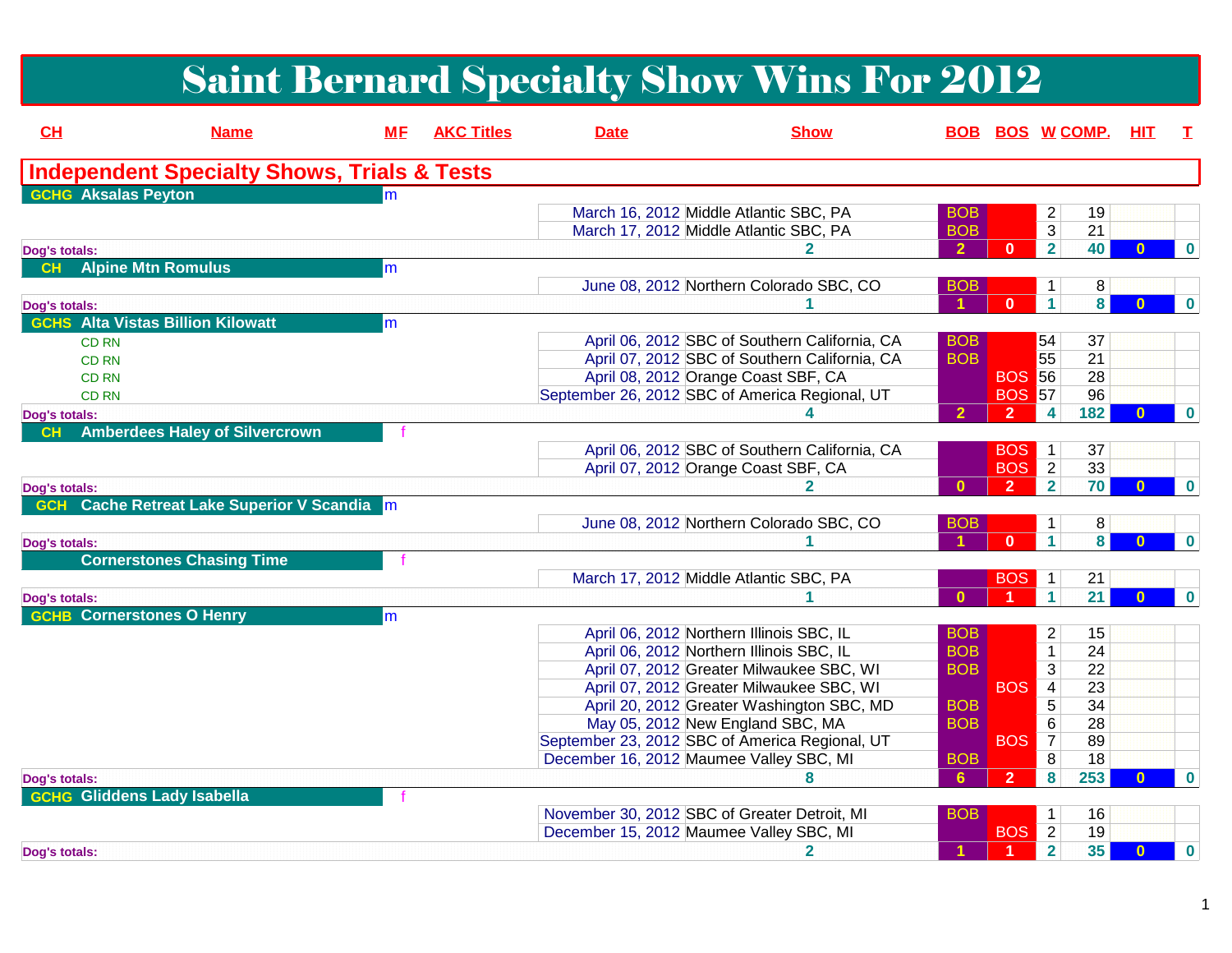| CH            | <b>Name</b>                                | <b>ME</b> | <b>AKC Titles</b> | <b>Date</b> | <b>Show</b>                                    |                | <b>BOB BOS W COMP.</b> |                |                 | <u>HIT</u>   | т           |
|---------------|--------------------------------------------|-----------|-------------------|-------------|------------------------------------------------|----------------|------------------------|----------------|-----------------|--------------|-------------|
| CH            | <b>Gliddens Messin With Purfekchun</b>     |           |                   |             |                                                |                |                        |                |                 |              |             |
|               |                                            |           |                   |             | May 06, 2012 Ohio SBC, OH                      |                | <b>BOS</b>             | $\mathbf{1}$   | 17              |              |             |
| Dog's totals: |                                            |           |                   |             |                                                | $\mathbf{0}$   | 1                      | 1              | 17              | $\mathbf{0}$ | $\bf{0}$    |
| <b>CH</b>     | <b>Gliddens White Lite-N-Ing</b>           | m         |                   |             |                                                |                |                        |                |                 |              |             |
|               |                                            |           |                   |             | May 05, 2012 Ohio SBC, OH                      |                | <b>BOS</b>             | $\mathbf 1$    | 17              |              |             |
| Dog's totals: |                                            |           |                   |             |                                                | $\mathbf{0}$   |                        | 1 <sup>1</sup> | 17              | $\Omega$     | $\bf{0}$    |
|               | <b>Howe Ranch Vera Godonkin</b>            |           |                   |             |                                                |                |                        |                |                 |              |             |
|               |                                            |           |                   |             | May 19, 2012 SBC of Southern Oregon, OR        |                | <b>BOS</b>             | 1              | 52              |              |             |
| Dog's totals: |                                            |           |                   |             |                                                | $\mathbf{0}$   |                        | 1 <sup>1</sup> | 52              | $\mathbf{0}$ | $\mathbf 0$ |
|               | <b>GCHP</b> Jamelles Aristocrat V Elba     | m         |                   |             |                                                |                |                        |                |                 |              |             |
|               |                                            |           |                   |             | May 05, 2012 New England SBC, MA               | <b>BOB</b>     |                        | 13             | 28              |              |             |
|               |                                            |           |                   |             | May 26, 2012 Greater Cincinnati SBC, OH        | <b>BOB</b>     |                        | 14             | 13              |              |             |
|               |                                            |           |                   |             | May 27, 2012 Greater Cincinnati SBC, OH        | <b>BOB</b>     |                        | 15             | 14              |              |             |
|               | <b>RN</b>                                  |           |                   |             | August 25, 2012 Heart of America SBC, KS       | <b>BOB</b>     |                        | 16             | 15              |              |             |
|               | <b>RN</b>                                  |           |                   |             | September 25, 2012 SBC of America Regional, UT | <b>BOB</b>     |                        | 17             | 100             |              |             |
|               | <b>RN</b>                                  |           |                   |             | October 07, 2012 Northern New Jersey SBC, NJ   | <b>BOB</b>     |                        | 18             | 22              |              |             |
|               | <b>RN</b>                                  |           |                   |             | October 07, 2012 Northern New Jersey SBC, NJ   | <b>BOB</b>     |                        | 19             | 23              |              |             |
|               | <b>RN CGC</b>                              |           |                   |             | December 15, 2012 Maumee Valley SBC, MI        | <b>BOB</b>     |                        | 20             | 19              |              |             |
| Dog's totals: |                                            |           |                   |             |                                                | 8              | $\bf{0}$               | 8              | 234             |              | $\mathbf 0$ |
|               | <b>GCHB</b> Jamelles Bravehearted V Divine | lm        |                   |             |                                                |                |                        |                |                 |              |             |
|               |                                            |           |                   |             | February 05, 2012 SBC of Puget Sound, WA       | <b>BOB</b>     |                        | $\mathbf{1}$   | 49              |              |             |
| Dog's totals: |                                            |           |                   |             |                                                |                | $\mathbf{0}$           | $\mathbf{1}$   | 49              | $\Omega$     | $\mathbf 0$ |
| CH            | <b>Jamelles Play It Maestro</b>            | m         |                   |             |                                                |                |                        |                |                 |              |             |
|               |                                            |           |                   |             | May 24, 2012 SBC of San Diego, CA              |                | <b>BOS</b>             | 2              | 10 <sup>1</sup> |              |             |
|               |                                            |           |                   |             | May 24, 2012 SBC of San Diego, CA              |                | <b>BOS</b>             | $\overline{3}$ | 10              |              |             |
| Dog's totals: |                                            |           |                   |             |                                                | $\mathbf{0}$   | $\overline{2}$         | $\overline{2}$ | 20 <sup>°</sup> | $\bf{0}$     | $\bf{0}$    |
| CH            | <b>Jamelles U Outabe In Pictures</b>       |           |                   |             |                                                |                |                        |                |                 |              |             |
|               |                                            |           |                   |             | May 24, 2012 SBC of San Diego, CA              | <b>BOB</b>     |                        | 39             | 10              |              |             |
|               |                                            |           |                   |             | May 24, 2012 SBC of San Diego, CA              | <b>BOB</b>     |                        | 40             | 10              |              |             |
| Dog's totals: |                                            |           |                   |             | 2                                              | $\overline{2}$ | $\mathbf{0}$           | $\overline{2}$ | 20 <sup>°</sup> | $\bf{0}$     | $\mathbf 0$ |
| CH            | <b>Kryskara Aces Are Wild</b>              |           |                   |             |                                                |                |                        |                |                 |              |             |
|               |                                            |           |                   |             | March 02, 2012 SBC of Greater St. Louis, MO    |                | <b>BOS</b>             | 6              | 24              |              |             |
|               |                                            |           |                   |             | March 02, 2012 SBC of Greater St. Louis, MO    |                | <b>BOS</b>             | $\overline{5}$ | 27              |              |             |
| Dog's totals: |                                            |           |                   |             | $\mathbf{2}$                                   | $\mathbf{0}$   | $\overline{2}$         | $\overline{2}$ | 51              | $\bf{0}$     | $\bf{0}$    |
|               | <b>GCHB</b> Lasquites Denver V Lucas       | m         |                   |             |                                                |                |                        |                |                 |              |             |
|               |                                            |           |                   |             | April 26, 2012 SBC of Greater San Jose, CA     | <b>BOB</b>     |                        | $\overline{2}$ | 41              |              |             |
|               |                                            |           |                   |             | April 27, 2012 SBC of Pacific Coast, CA        | <b>BOB</b>     |                        | 3              | 42              |              |             |
|               |                                            |           |                   |             | May 20, 2012 SBC of Southern Oregon, OR        | <b>BOB</b>     |                        | 4              | 49              |              |             |
|               |                                            |           |                   |             | June 17, 2012 SBC of Puget Sound, WA           | <b>BOB</b>     |                        | 5              | 37              |              |             |
|               |                                            |           |                   |             | September 27, 2012 SBC of America #74/39 UT    | <b>BOB</b>     |                        | 6              | 137             |              |             |
|               |                                            |           |                   |             | October 20, 2012 SBC of Pacific Coast, CA      | <b>BOB</b>     |                        | $\overline{7}$ | 23              |              |             |
|               |                                            |           |                   |             | November 09, 2012 SBC of Greater San Jose, CA  | <b>BOB</b>     |                        | 8              | 19              |              |             |
| Dog's totals: |                                            |           |                   |             |                                                | $\overline{7}$ | $\mathbf{0}$           | $\overline{7}$ | 348             | $\bf{0}$     | $\bf{0}$    |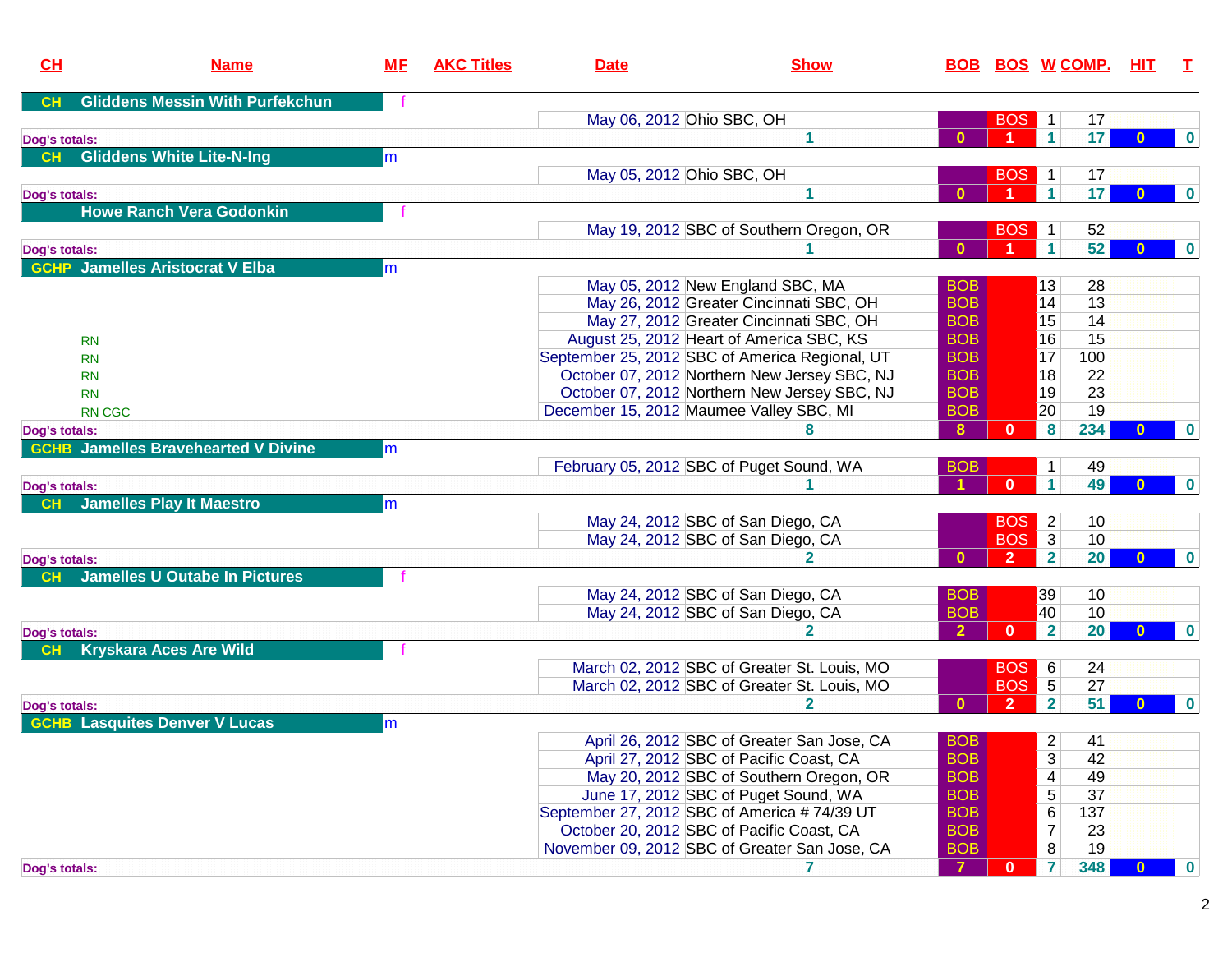| <b>Mahoganys Domino Effect</b><br><b>GCHB</b><br>$\overline{2}$<br>October 07, 2012 Northern New Jersey SBC, NJ<br><b>BOS</b><br>22<br>$\overline{\mathbf{3}}$<br>October 07, 2012 Northern New Jersey SBC, NJ<br><b>BOS</b><br>23<br>45<br>$\overline{2}$<br>$\overline{2}$<br>$\mathbf{0}$<br>$\mathbf{0}$<br>$\bf{0}$<br>Dog's totals:<br><b>Melon City Jersey</b><br>June 08, 2012 Greater Twin Cities SBC, MN<br>8<br><b>BOB</b><br>1<br>8 <sup>1</sup><br>$\mathbf{0}$<br>$\mathbf{1}$<br>$\mathbf 0$<br>$\mathbf{0}$<br>Dog's totals:<br><b>Midnitesun Worthy All Honor Tar Ghee</b><br><b>BOS</b><br>8<br>July 27, 2012 SBC of Alaska, AK<br>$\mathbf{1}$<br>$\overline{\mathbf{8}}$<br>$\mathbf 1$<br>$\bf{0}$<br>$\mathbf{0}$<br>$\mathbf{0}$<br>Dog's totals:<br><b>Montana Mtns Mystery of Life</b><br><b>GCH</b><br>m<br>June 08, 2012 Greater Twin Cities SBC, MN<br><b>BOS</b><br>$\mathbf{1}$<br>8<br>8 <sup>1</sup><br>$\mathbf{1}$<br>$\bf{0}$<br>$\bf{0}$<br>$\Omega$<br>Dog's totals:<br><b>Opdykes Sweet Sassy Sarsparilla</b><br>34<br>April 20, 2012 Greater Washington SBC, MD<br><b>BOS</b><br>$\mathbf 1$<br>$\overline{2}$<br>May 05, 2012 New England SBC, MA<br><b>BOS</b><br>28<br>$\overline{2}$<br>$\overline{2}$<br>62<br>$\bf{0}$<br>$\bf{0}$<br>$\bf{0}$<br>Dog's totals:<br><b>GCHB Opdykes Your Place Or Mine?</b><br>February 11, 2012 Central Indiana KC, IN<br><b>BOB</b><br>4<br>27<br>$\overline{5}$<br>26<br>February 12, 2012 Central Indiana KC, IN<br><b>BOS</b><br>$6\,$<br>April 06, 2012 Northern Illinois SBC, IL<br>15<br><b>BOS</b><br>$\overline{7}$<br>April 06, 2012 Northern Illinois SBC, IL<br><b>BOS</b><br>24<br>April 07, 2012 Greater Milwaukee SBC, WI<br>8<br>22<br><b>BOB</b><br>April 07, 2012 Greater Milwaukee SBC, WI<br>9<br>23<br><b>BOS</b><br>September 23, 2012 SBC of America Regional, UT<br>89<br>10 <sup>1</sup><br><b>BOB</b><br> 11 <br>94<br>September 24, 2012 SBC of America Regional, UT<br><b>BOB</b><br>96<br>September 26, 2012 SBC of America Regional, UT<br><b>BOB</b><br>12<br>September 27, 2012 SBC of America #74/39 UT<br><b>BOS 13</b><br>137<br><b>BOS 13</b><br>18<br>December 16, 2012 Maumee Valley SBC, MI<br>5 <sub>5</sub><br>571<br>11<br>11<br>$6^{\circ}$<br>$\bf{0}$<br>$\mathbf{0}$<br>Dog's totals:<br><b>GCHG Revilos Liquid Asset From Redside</b><br>$\mathsf{Im}$<br>April 28, 2012 Sacramento Sierra SBC, CA<br><b>BOB</b><br>50<br>$\mathbf{1}$<br>$\overline{2}$<br>April 29, 2012 Sacramento Sierra SBC, CA<br><b>BOB</b><br>42<br>$\overline{3}$<br><b>BOB</b><br>July 20, 2012 Willamette Valley SBC, OR<br>28<br>4<br>24<br>July 20, 2012 Willamette Valley SBC, OR<br><b>BOB</b><br>4<br>$\mathbf{0}$<br>144<br>$\overline{4}$<br>$\boldsymbol{0}$<br>$\mathbf{0}$<br>4<br>Dog's totals:<br><b>Sandrimars April Ice V Revilo</b><br><b>GCH</b><br>July 20, 2012 Willamette Valley SBC, OR<br>28<br><b>BOS</b><br>$\mathbf{1}$<br>$\overline{2}$<br>July 20, 2012 Willamette Valley SBC, OR<br>24<br><b>BOS</b><br>$\overline{2}$<br>52<br>$\overline{2}$<br>$\bf{0}$<br>$\bf{0}$<br>$\bf{0}$<br>Dog's totals:<br><b>Shadow Mtn Playboy Atlarge Reema</b><br><b>GCH</b><br>lm<br>May 19, 2012 SBC of Southern Oregon, OR<br><b>BOB</b><br>52<br>1<br><b>RN</b><br>$\vert$ 1<br>52 <br>$\mathbf{0}$<br>$\blacktriangleleft$<br>$\boldsymbol{0}$<br>$\bf{0}$<br>Dog's totals: | CL | <b>Name</b> | <u>МF</u> | <b>AKC Titles</b> | <b>Date</b> | <b>Show</b> |  | <u>BOB BOS W COMP.</u> | HIT. | $\mathbf{T}$ |
|-----------------------------------------------------------------------------------------------------------------------------------------------------------------------------------------------------------------------------------------------------------------------------------------------------------------------------------------------------------------------------------------------------------------------------------------------------------------------------------------------------------------------------------------------------------------------------------------------------------------------------------------------------------------------------------------------------------------------------------------------------------------------------------------------------------------------------------------------------------------------------------------------------------------------------------------------------------------------------------------------------------------------------------------------------------------------------------------------------------------------------------------------------------------------------------------------------------------------------------------------------------------------------------------------------------------------------------------------------------------------------------------------------------------------------------------------------------------------------------------------------------------------------------------------------------------------------------------------------------------------------------------------------------------------------------------------------------------------------------------------------------------------------------------------------------------------------------------------------------------------------------------------------------------------------------------------------------------------------------------------------------------------------------------------------------------------------------------------------------------------------------------------------------------------------------------------------------------------------------------------------------------------------------------------------------------------------------------------------------------------------------------------------------------------------------------------------------------------------------------------------------------------------------------------------------------------------------------------------------------------------------------------------------------------------------------------------------------------------------------------------------------------------------------------------------------------------------------------------------------------------------------------------------------------------------------------------------------------------------------------------------------------------------------------------------------------------------------------------------------------------------------------------------------------------------------------------------------------------------------------------------------------------------------------------------------------------------------------------------------------------------------------------|----|-------------|-----------|-------------------|-------------|-------------|--|------------------------|------|--------------|
|                                                                                                                                                                                                                                                                                                                                                                                                                                                                                                                                                                                                                                                                                                                                                                                                                                                                                                                                                                                                                                                                                                                                                                                                                                                                                                                                                                                                                                                                                                                                                                                                                                                                                                                                                                                                                                                                                                                                                                                                                                                                                                                                                                                                                                                                                                                                                                                                                                                                                                                                                                                                                                                                                                                                                                                                                                                                                                                                                                                                                                                                                                                                                                                                                                                                                                                                                                                                     |    |             |           |                   |             |             |  |                        |      |              |
|                                                                                                                                                                                                                                                                                                                                                                                                                                                                                                                                                                                                                                                                                                                                                                                                                                                                                                                                                                                                                                                                                                                                                                                                                                                                                                                                                                                                                                                                                                                                                                                                                                                                                                                                                                                                                                                                                                                                                                                                                                                                                                                                                                                                                                                                                                                                                                                                                                                                                                                                                                                                                                                                                                                                                                                                                                                                                                                                                                                                                                                                                                                                                                                                                                                                                                                                                                                                     |    |             |           |                   |             |             |  |                        |      |              |
|                                                                                                                                                                                                                                                                                                                                                                                                                                                                                                                                                                                                                                                                                                                                                                                                                                                                                                                                                                                                                                                                                                                                                                                                                                                                                                                                                                                                                                                                                                                                                                                                                                                                                                                                                                                                                                                                                                                                                                                                                                                                                                                                                                                                                                                                                                                                                                                                                                                                                                                                                                                                                                                                                                                                                                                                                                                                                                                                                                                                                                                                                                                                                                                                                                                                                                                                                                                                     |    |             |           |                   |             |             |  |                        |      |              |
|                                                                                                                                                                                                                                                                                                                                                                                                                                                                                                                                                                                                                                                                                                                                                                                                                                                                                                                                                                                                                                                                                                                                                                                                                                                                                                                                                                                                                                                                                                                                                                                                                                                                                                                                                                                                                                                                                                                                                                                                                                                                                                                                                                                                                                                                                                                                                                                                                                                                                                                                                                                                                                                                                                                                                                                                                                                                                                                                                                                                                                                                                                                                                                                                                                                                                                                                                                                                     |    |             |           |                   |             |             |  |                        |      |              |
|                                                                                                                                                                                                                                                                                                                                                                                                                                                                                                                                                                                                                                                                                                                                                                                                                                                                                                                                                                                                                                                                                                                                                                                                                                                                                                                                                                                                                                                                                                                                                                                                                                                                                                                                                                                                                                                                                                                                                                                                                                                                                                                                                                                                                                                                                                                                                                                                                                                                                                                                                                                                                                                                                                                                                                                                                                                                                                                                                                                                                                                                                                                                                                                                                                                                                                                                                                                                     |    |             |           |                   |             |             |  |                        |      |              |
|                                                                                                                                                                                                                                                                                                                                                                                                                                                                                                                                                                                                                                                                                                                                                                                                                                                                                                                                                                                                                                                                                                                                                                                                                                                                                                                                                                                                                                                                                                                                                                                                                                                                                                                                                                                                                                                                                                                                                                                                                                                                                                                                                                                                                                                                                                                                                                                                                                                                                                                                                                                                                                                                                                                                                                                                                                                                                                                                                                                                                                                                                                                                                                                                                                                                                                                                                                                                     |    |             |           |                   |             |             |  |                        |      |              |
|                                                                                                                                                                                                                                                                                                                                                                                                                                                                                                                                                                                                                                                                                                                                                                                                                                                                                                                                                                                                                                                                                                                                                                                                                                                                                                                                                                                                                                                                                                                                                                                                                                                                                                                                                                                                                                                                                                                                                                                                                                                                                                                                                                                                                                                                                                                                                                                                                                                                                                                                                                                                                                                                                                                                                                                                                                                                                                                                                                                                                                                                                                                                                                                                                                                                                                                                                                                                     |    |             |           |                   |             |             |  |                        |      |              |
|                                                                                                                                                                                                                                                                                                                                                                                                                                                                                                                                                                                                                                                                                                                                                                                                                                                                                                                                                                                                                                                                                                                                                                                                                                                                                                                                                                                                                                                                                                                                                                                                                                                                                                                                                                                                                                                                                                                                                                                                                                                                                                                                                                                                                                                                                                                                                                                                                                                                                                                                                                                                                                                                                                                                                                                                                                                                                                                                                                                                                                                                                                                                                                                                                                                                                                                                                                                                     |    |             |           |                   |             |             |  |                        |      |              |
|                                                                                                                                                                                                                                                                                                                                                                                                                                                                                                                                                                                                                                                                                                                                                                                                                                                                                                                                                                                                                                                                                                                                                                                                                                                                                                                                                                                                                                                                                                                                                                                                                                                                                                                                                                                                                                                                                                                                                                                                                                                                                                                                                                                                                                                                                                                                                                                                                                                                                                                                                                                                                                                                                                                                                                                                                                                                                                                                                                                                                                                                                                                                                                                                                                                                                                                                                                                                     |    |             |           |                   |             |             |  |                        |      |              |
|                                                                                                                                                                                                                                                                                                                                                                                                                                                                                                                                                                                                                                                                                                                                                                                                                                                                                                                                                                                                                                                                                                                                                                                                                                                                                                                                                                                                                                                                                                                                                                                                                                                                                                                                                                                                                                                                                                                                                                                                                                                                                                                                                                                                                                                                                                                                                                                                                                                                                                                                                                                                                                                                                                                                                                                                                                                                                                                                                                                                                                                                                                                                                                                                                                                                                                                                                                                                     |    |             |           |                   |             |             |  |                        |      |              |
|                                                                                                                                                                                                                                                                                                                                                                                                                                                                                                                                                                                                                                                                                                                                                                                                                                                                                                                                                                                                                                                                                                                                                                                                                                                                                                                                                                                                                                                                                                                                                                                                                                                                                                                                                                                                                                                                                                                                                                                                                                                                                                                                                                                                                                                                                                                                                                                                                                                                                                                                                                                                                                                                                                                                                                                                                                                                                                                                                                                                                                                                                                                                                                                                                                                                                                                                                                                                     |    |             |           |                   |             |             |  |                        |      |              |
|                                                                                                                                                                                                                                                                                                                                                                                                                                                                                                                                                                                                                                                                                                                                                                                                                                                                                                                                                                                                                                                                                                                                                                                                                                                                                                                                                                                                                                                                                                                                                                                                                                                                                                                                                                                                                                                                                                                                                                                                                                                                                                                                                                                                                                                                                                                                                                                                                                                                                                                                                                                                                                                                                                                                                                                                                                                                                                                                                                                                                                                                                                                                                                                                                                                                                                                                                                                                     |    |             |           |                   |             |             |  |                        |      |              |
|                                                                                                                                                                                                                                                                                                                                                                                                                                                                                                                                                                                                                                                                                                                                                                                                                                                                                                                                                                                                                                                                                                                                                                                                                                                                                                                                                                                                                                                                                                                                                                                                                                                                                                                                                                                                                                                                                                                                                                                                                                                                                                                                                                                                                                                                                                                                                                                                                                                                                                                                                                                                                                                                                                                                                                                                                                                                                                                                                                                                                                                                                                                                                                                                                                                                                                                                                                                                     |    |             |           |                   |             |             |  |                        |      |              |
|                                                                                                                                                                                                                                                                                                                                                                                                                                                                                                                                                                                                                                                                                                                                                                                                                                                                                                                                                                                                                                                                                                                                                                                                                                                                                                                                                                                                                                                                                                                                                                                                                                                                                                                                                                                                                                                                                                                                                                                                                                                                                                                                                                                                                                                                                                                                                                                                                                                                                                                                                                                                                                                                                                                                                                                                                                                                                                                                                                                                                                                                                                                                                                                                                                                                                                                                                                                                     |    |             |           |                   |             |             |  |                        |      |              |
|                                                                                                                                                                                                                                                                                                                                                                                                                                                                                                                                                                                                                                                                                                                                                                                                                                                                                                                                                                                                                                                                                                                                                                                                                                                                                                                                                                                                                                                                                                                                                                                                                                                                                                                                                                                                                                                                                                                                                                                                                                                                                                                                                                                                                                                                                                                                                                                                                                                                                                                                                                                                                                                                                                                                                                                                                                                                                                                                                                                                                                                                                                                                                                                                                                                                                                                                                                                                     |    |             |           |                   |             |             |  |                        |      |              |
|                                                                                                                                                                                                                                                                                                                                                                                                                                                                                                                                                                                                                                                                                                                                                                                                                                                                                                                                                                                                                                                                                                                                                                                                                                                                                                                                                                                                                                                                                                                                                                                                                                                                                                                                                                                                                                                                                                                                                                                                                                                                                                                                                                                                                                                                                                                                                                                                                                                                                                                                                                                                                                                                                                                                                                                                                                                                                                                                                                                                                                                                                                                                                                                                                                                                                                                                                                                                     |    |             |           |                   |             |             |  |                        |      |              |
|                                                                                                                                                                                                                                                                                                                                                                                                                                                                                                                                                                                                                                                                                                                                                                                                                                                                                                                                                                                                                                                                                                                                                                                                                                                                                                                                                                                                                                                                                                                                                                                                                                                                                                                                                                                                                                                                                                                                                                                                                                                                                                                                                                                                                                                                                                                                                                                                                                                                                                                                                                                                                                                                                                                                                                                                                                                                                                                                                                                                                                                                                                                                                                                                                                                                                                                                                                                                     |    |             |           |                   |             |             |  |                        |      |              |
|                                                                                                                                                                                                                                                                                                                                                                                                                                                                                                                                                                                                                                                                                                                                                                                                                                                                                                                                                                                                                                                                                                                                                                                                                                                                                                                                                                                                                                                                                                                                                                                                                                                                                                                                                                                                                                                                                                                                                                                                                                                                                                                                                                                                                                                                                                                                                                                                                                                                                                                                                                                                                                                                                                                                                                                                                                                                                                                                                                                                                                                                                                                                                                                                                                                                                                                                                                                                     |    |             |           |                   |             |             |  |                        |      |              |
|                                                                                                                                                                                                                                                                                                                                                                                                                                                                                                                                                                                                                                                                                                                                                                                                                                                                                                                                                                                                                                                                                                                                                                                                                                                                                                                                                                                                                                                                                                                                                                                                                                                                                                                                                                                                                                                                                                                                                                                                                                                                                                                                                                                                                                                                                                                                                                                                                                                                                                                                                                                                                                                                                                                                                                                                                                                                                                                                                                                                                                                                                                                                                                                                                                                                                                                                                                                                     |    |             |           |                   |             |             |  |                        |      |              |
|                                                                                                                                                                                                                                                                                                                                                                                                                                                                                                                                                                                                                                                                                                                                                                                                                                                                                                                                                                                                                                                                                                                                                                                                                                                                                                                                                                                                                                                                                                                                                                                                                                                                                                                                                                                                                                                                                                                                                                                                                                                                                                                                                                                                                                                                                                                                                                                                                                                                                                                                                                                                                                                                                                                                                                                                                                                                                                                                                                                                                                                                                                                                                                                                                                                                                                                                                                                                     |    |             |           |                   |             |             |  |                        |      |              |
|                                                                                                                                                                                                                                                                                                                                                                                                                                                                                                                                                                                                                                                                                                                                                                                                                                                                                                                                                                                                                                                                                                                                                                                                                                                                                                                                                                                                                                                                                                                                                                                                                                                                                                                                                                                                                                                                                                                                                                                                                                                                                                                                                                                                                                                                                                                                                                                                                                                                                                                                                                                                                                                                                                                                                                                                                                                                                                                                                                                                                                                                                                                                                                                                                                                                                                                                                                                                     |    |             |           |                   |             |             |  |                        |      |              |
|                                                                                                                                                                                                                                                                                                                                                                                                                                                                                                                                                                                                                                                                                                                                                                                                                                                                                                                                                                                                                                                                                                                                                                                                                                                                                                                                                                                                                                                                                                                                                                                                                                                                                                                                                                                                                                                                                                                                                                                                                                                                                                                                                                                                                                                                                                                                                                                                                                                                                                                                                                                                                                                                                                                                                                                                                                                                                                                                                                                                                                                                                                                                                                                                                                                                                                                                                                                                     |    |             |           |                   |             |             |  |                        |      |              |
|                                                                                                                                                                                                                                                                                                                                                                                                                                                                                                                                                                                                                                                                                                                                                                                                                                                                                                                                                                                                                                                                                                                                                                                                                                                                                                                                                                                                                                                                                                                                                                                                                                                                                                                                                                                                                                                                                                                                                                                                                                                                                                                                                                                                                                                                                                                                                                                                                                                                                                                                                                                                                                                                                                                                                                                                                                                                                                                                                                                                                                                                                                                                                                                                                                                                                                                                                                                                     |    |             |           |                   |             |             |  |                        |      |              |
|                                                                                                                                                                                                                                                                                                                                                                                                                                                                                                                                                                                                                                                                                                                                                                                                                                                                                                                                                                                                                                                                                                                                                                                                                                                                                                                                                                                                                                                                                                                                                                                                                                                                                                                                                                                                                                                                                                                                                                                                                                                                                                                                                                                                                                                                                                                                                                                                                                                                                                                                                                                                                                                                                                                                                                                                                                                                                                                                                                                                                                                                                                                                                                                                                                                                                                                                                                                                     |    |             |           |                   |             |             |  |                        |      |              |
|                                                                                                                                                                                                                                                                                                                                                                                                                                                                                                                                                                                                                                                                                                                                                                                                                                                                                                                                                                                                                                                                                                                                                                                                                                                                                                                                                                                                                                                                                                                                                                                                                                                                                                                                                                                                                                                                                                                                                                                                                                                                                                                                                                                                                                                                                                                                                                                                                                                                                                                                                                                                                                                                                                                                                                                                                                                                                                                                                                                                                                                                                                                                                                                                                                                                                                                                                                                                     |    |             |           |                   |             |             |  |                        |      |              |
|                                                                                                                                                                                                                                                                                                                                                                                                                                                                                                                                                                                                                                                                                                                                                                                                                                                                                                                                                                                                                                                                                                                                                                                                                                                                                                                                                                                                                                                                                                                                                                                                                                                                                                                                                                                                                                                                                                                                                                                                                                                                                                                                                                                                                                                                                                                                                                                                                                                                                                                                                                                                                                                                                                                                                                                                                                                                                                                                                                                                                                                                                                                                                                                                                                                                                                                                                                                                     |    |             |           |                   |             |             |  |                        |      |              |
|                                                                                                                                                                                                                                                                                                                                                                                                                                                                                                                                                                                                                                                                                                                                                                                                                                                                                                                                                                                                                                                                                                                                                                                                                                                                                                                                                                                                                                                                                                                                                                                                                                                                                                                                                                                                                                                                                                                                                                                                                                                                                                                                                                                                                                                                                                                                                                                                                                                                                                                                                                                                                                                                                                                                                                                                                                                                                                                                                                                                                                                                                                                                                                                                                                                                                                                                                                                                     |    |             |           |                   |             |             |  |                        |      |              |
|                                                                                                                                                                                                                                                                                                                                                                                                                                                                                                                                                                                                                                                                                                                                                                                                                                                                                                                                                                                                                                                                                                                                                                                                                                                                                                                                                                                                                                                                                                                                                                                                                                                                                                                                                                                                                                                                                                                                                                                                                                                                                                                                                                                                                                                                                                                                                                                                                                                                                                                                                                                                                                                                                                                                                                                                                                                                                                                                                                                                                                                                                                                                                                                                                                                                                                                                                                                                     |    |             |           |                   |             |             |  |                        |      |              |
|                                                                                                                                                                                                                                                                                                                                                                                                                                                                                                                                                                                                                                                                                                                                                                                                                                                                                                                                                                                                                                                                                                                                                                                                                                                                                                                                                                                                                                                                                                                                                                                                                                                                                                                                                                                                                                                                                                                                                                                                                                                                                                                                                                                                                                                                                                                                                                                                                                                                                                                                                                                                                                                                                                                                                                                                                                                                                                                                                                                                                                                                                                                                                                                                                                                                                                                                                                                                     |    |             |           |                   |             |             |  |                        |      |              |
|                                                                                                                                                                                                                                                                                                                                                                                                                                                                                                                                                                                                                                                                                                                                                                                                                                                                                                                                                                                                                                                                                                                                                                                                                                                                                                                                                                                                                                                                                                                                                                                                                                                                                                                                                                                                                                                                                                                                                                                                                                                                                                                                                                                                                                                                                                                                                                                                                                                                                                                                                                                                                                                                                                                                                                                                                                                                                                                                                                                                                                                                                                                                                                                                                                                                                                                                                                                                     |    |             |           |                   |             |             |  |                        |      |              |
|                                                                                                                                                                                                                                                                                                                                                                                                                                                                                                                                                                                                                                                                                                                                                                                                                                                                                                                                                                                                                                                                                                                                                                                                                                                                                                                                                                                                                                                                                                                                                                                                                                                                                                                                                                                                                                                                                                                                                                                                                                                                                                                                                                                                                                                                                                                                                                                                                                                                                                                                                                                                                                                                                                                                                                                                                                                                                                                                                                                                                                                                                                                                                                                                                                                                                                                                                                                                     |    |             |           |                   |             |             |  |                        |      |              |
|                                                                                                                                                                                                                                                                                                                                                                                                                                                                                                                                                                                                                                                                                                                                                                                                                                                                                                                                                                                                                                                                                                                                                                                                                                                                                                                                                                                                                                                                                                                                                                                                                                                                                                                                                                                                                                                                                                                                                                                                                                                                                                                                                                                                                                                                                                                                                                                                                                                                                                                                                                                                                                                                                                                                                                                                                                                                                                                                                                                                                                                                                                                                                                                                                                                                                                                                                                                                     |    |             |           |                   |             |             |  |                        |      |              |
|                                                                                                                                                                                                                                                                                                                                                                                                                                                                                                                                                                                                                                                                                                                                                                                                                                                                                                                                                                                                                                                                                                                                                                                                                                                                                                                                                                                                                                                                                                                                                                                                                                                                                                                                                                                                                                                                                                                                                                                                                                                                                                                                                                                                                                                                                                                                                                                                                                                                                                                                                                                                                                                                                                                                                                                                                                                                                                                                                                                                                                                                                                                                                                                                                                                                                                                                                                                                     |    |             |           |                   |             |             |  |                        |      |              |
|                                                                                                                                                                                                                                                                                                                                                                                                                                                                                                                                                                                                                                                                                                                                                                                                                                                                                                                                                                                                                                                                                                                                                                                                                                                                                                                                                                                                                                                                                                                                                                                                                                                                                                                                                                                                                                                                                                                                                                                                                                                                                                                                                                                                                                                                                                                                                                                                                                                                                                                                                                                                                                                                                                                                                                                                                                                                                                                                                                                                                                                                                                                                                                                                                                                                                                                                                                                                     |    |             |           |                   |             |             |  |                        |      |              |
|                                                                                                                                                                                                                                                                                                                                                                                                                                                                                                                                                                                                                                                                                                                                                                                                                                                                                                                                                                                                                                                                                                                                                                                                                                                                                                                                                                                                                                                                                                                                                                                                                                                                                                                                                                                                                                                                                                                                                                                                                                                                                                                                                                                                                                                                                                                                                                                                                                                                                                                                                                                                                                                                                                                                                                                                                                                                                                                                                                                                                                                                                                                                                                                                                                                                                                                                                                                                     |    |             |           |                   |             |             |  |                        |      |              |
|                                                                                                                                                                                                                                                                                                                                                                                                                                                                                                                                                                                                                                                                                                                                                                                                                                                                                                                                                                                                                                                                                                                                                                                                                                                                                                                                                                                                                                                                                                                                                                                                                                                                                                                                                                                                                                                                                                                                                                                                                                                                                                                                                                                                                                                                                                                                                                                                                                                                                                                                                                                                                                                                                                                                                                                                                                                                                                                                                                                                                                                                                                                                                                                                                                                                                                                                                                                                     |    |             |           |                   |             |             |  |                        |      |              |
|                                                                                                                                                                                                                                                                                                                                                                                                                                                                                                                                                                                                                                                                                                                                                                                                                                                                                                                                                                                                                                                                                                                                                                                                                                                                                                                                                                                                                                                                                                                                                                                                                                                                                                                                                                                                                                                                                                                                                                                                                                                                                                                                                                                                                                                                                                                                                                                                                                                                                                                                                                                                                                                                                                                                                                                                                                                                                                                                                                                                                                                                                                                                                                                                                                                                                                                                                                                                     |    |             |           |                   |             |             |  |                        |      |              |
|                                                                                                                                                                                                                                                                                                                                                                                                                                                                                                                                                                                                                                                                                                                                                                                                                                                                                                                                                                                                                                                                                                                                                                                                                                                                                                                                                                                                                                                                                                                                                                                                                                                                                                                                                                                                                                                                                                                                                                                                                                                                                                                                                                                                                                                                                                                                                                                                                                                                                                                                                                                                                                                                                                                                                                                                                                                                                                                                                                                                                                                                                                                                                                                                                                                                                                                                                                                                     |    |             |           |                   |             |             |  |                        |      |              |
|                                                                                                                                                                                                                                                                                                                                                                                                                                                                                                                                                                                                                                                                                                                                                                                                                                                                                                                                                                                                                                                                                                                                                                                                                                                                                                                                                                                                                                                                                                                                                                                                                                                                                                                                                                                                                                                                                                                                                                                                                                                                                                                                                                                                                                                                                                                                                                                                                                                                                                                                                                                                                                                                                                                                                                                                                                                                                                                                                                                                                                                                                                                                                                                                                                                                                                                                                                                                     |    |             |           |                   |             |             |  |                        |      |              |
|                                                                                                                                                                                                                                                                                                                                                                                                                                                                                                                                                                                                                                                                                                                                                                                                                                                                                                                                                                                                                                                                                                                                                                                                                                                                                                                                                                                                                                                                                                                                                                                                                                                                                                                                                                                                                                                                                                                                                                                                                                                                                                                                                                                                                                                                                                                                                                                                                                                                                                                                                                                                                                                                                                                                                                                                                                                                                                                                                                                                                                                                                                                                                                                                                                                                                                                                                                                                     |    |             |           |                   |             |             |  |                        |      |              |
|                                                                                                                                                                                                                                                                                                                                                                                                                                                                                                                                                                                                                                                                                                                                                                                                                                                                                                                                                                                                                                                                                                                                                                                                                                                                                                                                                                                                                                                                                                                                                                                                                                                                                                                                                                                                                                                                                                                                                                                                                                                                                                                                                                                                                                                                                                                                                                                                                                                                                                                                                                                                                                                                                                                                                                                                                                                                                                                                                                                                                                                                                                                                                                                                                                                                                                                                                                                                     |    |             |           |                   |             |             |  |                        |      |              |
|                                                                                                                                                                                                                                                                                                                                                                                                                                                                                                                                                                                                                                                                                                                                                                                                                                                                                                                                                                                                                                                                                                                                                                                                                                                                                                                                                                                                                                                                                                                                                                                                                                                                                                                                                                                                                                                                                                                                                                                                                                                                                                                                                                                                                                                                                                                                                                                                                                                                                                                                                                                                                                                                                                                                                                                                                                                                                                                                                                                                                                                                                                                                                                                                                                                                                                                                                                                                     |    |             |           |                   |             |             |  |                        |      |              |
|                                                                                                                                                                                                                                                                                                                                                                                                                                                                                                                                                                                                                                                                                                                                                                                                                                                                                                                                                                                                                                                                                                                                                                                                                                                                                                                                                                                                                                                                                                                                                                                                                                                                                                                                                                                                                                                                                                                                                                                                                                                                                                                                                                                                                                                                                                                                                                                                                                                                                                                                                                                                                                                                                                                                                                                                                                                                                                                                                                                                                                                                                                                                                                                                                                                                                                                                                                                                     |    |             |           |                   |             |             |  |                        |      |              |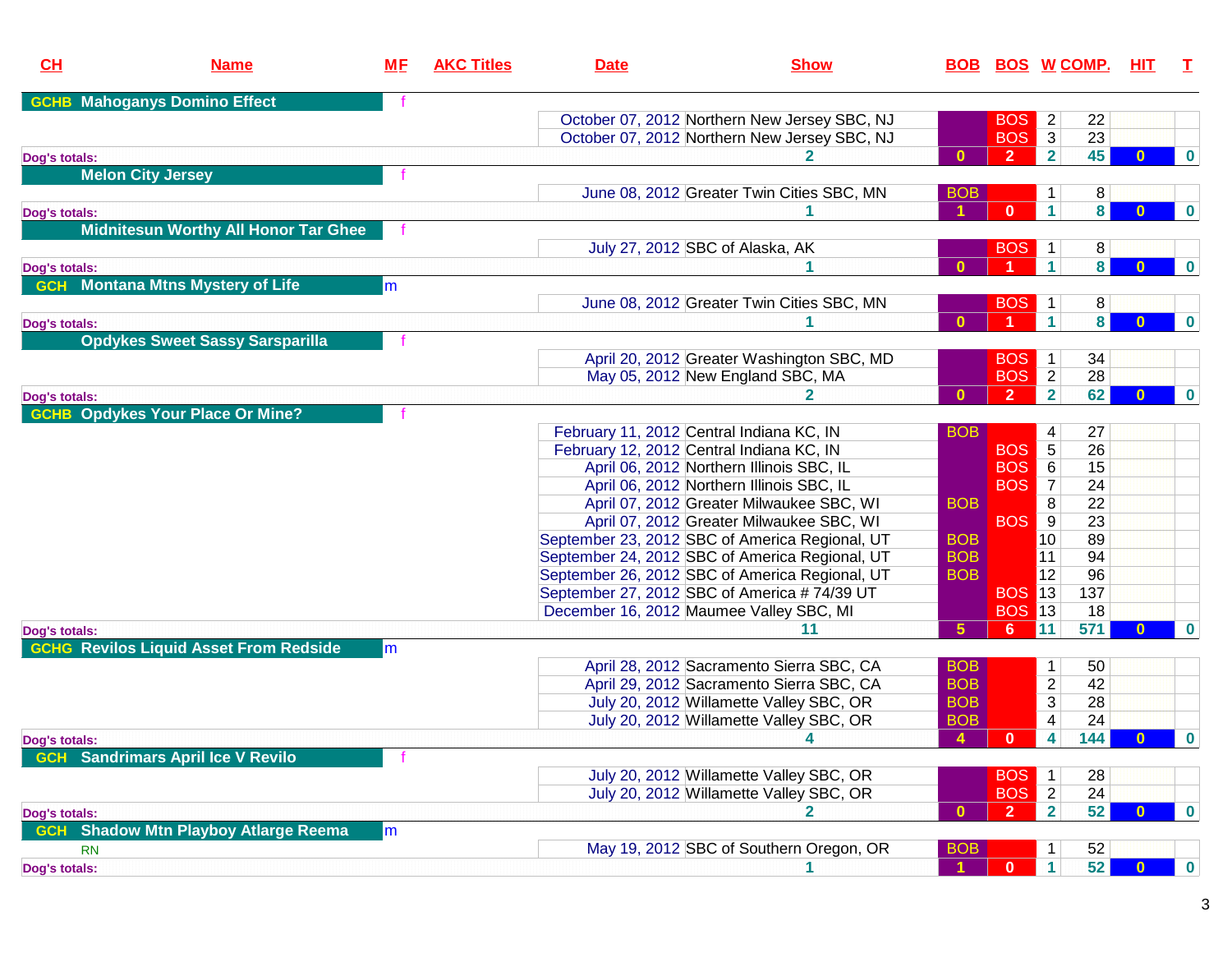| CL                  | <b>Name</b>                                | <u>МF</u> | <b>AKC Titles</b> | <b>Date</b> | <b>Show</b>                                    |              |                |                      | <u>BOB BOS W COMP.</u> | HIT.         | $\top$   |
|---------------------|--------------------------------------------|-----------|-------------------|-------------|------------------------------------------------|--------------|----------------|----------------------|------------------------|--------------|----------|
|                     | <b>GCHB Skydancers Zenyatta V Szajda</b>   |           |                   |             |                                                |              |                |                      |                        |              |          |
|                     |                                            |           |                   |             | March 16, 2012 Middle Atlantic SBC, PA         |              | <b>BOS</b>     | $\overline{1}$       | 19                     |              |          |
| Dog's totals:       |                                            |           |                   |             |                                                | $\mathbf{0}$ |                | $\mathbf{1}$         | 19                     | $\Omega$     | $\bf{0}$ |
|                     | <b>GCHS</b> Sleepy Hollows Ice Slicer      |           |                   |             |                                                |              |                |                      |                        |              |          |
|                     |                                            |           |                   |             | June 08, 2012 Northern Colorado SBC, CO        |              | <b>BOS</b>     | $\overline{1}$       | 8                      |              |          |
|                     |                                            |           |                   |             | June 08, 2012 Northern Colorado SBC, CO        |              | <b>BOS</b>     | $\overline{2}$       | 8                      |              |          |
|                     |                                            |           |                   |             | August 24, 2012 Heart of America SBC, KS       | <b>BOB</b>   |                | 3                    | 15                     |              |          |
|                     |                                            |           |                   |             | August 25, 2012 Heart of America SBC, KS       |              | <b>BOS</b>     | 4                    | 15                     |              |          |
| Dog's totals:       |                                            |           |                   |             |                                                |              | 3              | 4                    | 46                     |              | $\bf{0}$ |
| CH                  | <b>Snodens New Day Dawning V Sirius</b>    |           |                   |             |                                                |              |                |                      |                        |              |          |
|                     |                                            |           |                   |             | May 05, 2012 New England SBC, MA               |              | <b>BOS</b>     | $\overline{1}$       | 28                     |              |          |
| Dog's totals:       |                                            |           |                   |             |                                                | $\Omega$     |                | $\blacktriangleleft$ | 28                     | $\mathbf{0}$ | $\bf{0}$ |
|                     | <b>GCHS</b> Starbrites Olive V Northpointe |           |                   |             |                                                |              |                |                      |                        |              |          |
|                     |                                            |           |                   |             | October 26, 2012 SBC of Greater Atlanta, GA    |              | <b>BOS</b>     | $\overline{2}$       | 23                     |              |          |
|                     |                                            |           |                   |             | October 27, 2012 SBC of Greater Atlanta, GA    |              | <b>BOS</b>     | $\overline{1}$       | 20                     |              |          |
| Dog's totals:       |                                            |           |                   |             |                                                | $\Omega$     | $\overline{2}$ | $\overline{2}$       | 43                     | $\bf{0}$     | $\bf{0}$ |
| CH                  | <b>Stoans Unstoppable of Veva</b>          |           |                   |             |                                                |              |                |                      |                        |              |          |
|                     |                                            |           |                   |             | February 05, 2012 SBC of Puget Sound, WA       |              | <b>BOS</b>     | $\overline{1}$       | 49                     |              |          |
|                     |                                            |           |                   |             |                                                | $\Omega$     |                | $\blacktriangleleft$ | 49                     | $\Omega$     | $\bf{0}$ |
| Dog's totals:<br>CH | <b>Stoans Xena Anne De Peru</b>            |           |                   |             |                                                |              |                |                      |                        |              |          |
|                     |                                            |           |                   |             | June 17, 2012 SBC of Puget Sound, WA           |              | <b>BOS</b>     | $\overline{2}$       | 37                     |              |          |
| <b>BN RN</b>        |                                            |           |                   |             |                                                | $\Omega$     |                | $\blacktriangleleft$ | 37                     | $\Omega$     | $\bf{0}$ |
| Dog's totals:       |                                            |           |                   |             |                                                |              |                |                      |                        |              |          |
| CH                  | <b>Summerlyns Lucius</b>                   | lm        |                   |             |                                                |              |                |                      |                        |              |          |
|                     |                                            |           |                   |             | April 07, 2012 Orange Coast SBF, CA            | <b>BOB</b>   |                | 9                    | 33                     |              |          |
| Dog's totals:       |                                            |           |                   |             |                                                |              | $\mathbf{0}$   | $\mathbf{1}$         | 33                     |              | $\bf{0}$ |
|                     | <b>GCH</b> Summerlyns Pour Me A Double     |           |                   |             |                                                |              |                |                      |                        |              |          |
|                     |                                            |           |                   |             | April 07, 2012 SBC of Southern California, CA  |              | <b>BOS</b>     | $\overline{1}$       | 21                     |              |          |
|                     |                                            |           |                   |             | April 08, 2012 Orange Coast SBF, CA            | <b>BOB</b>   |                | $\overline{2}$       | 28                     |              |          |
|                     |                                            |           |                   |             | April 28, 2012 Sacramento Sierra SBC, CA       |              | <b>BOS</b>     | $\overline{3}$       | 50                     |              |          |
|                     |                                            |           |                   |             | April 29, 2012 Sacramento Sierra SBC, CA       |              | <b>BOS</b>     | 4                    | 42                     |              |          |
|                     |                                            |           |                   |             | September 25, 2012 SBC of America Regional, UT |              | <b>BOS</b>     | $5\phantom{.0}$      | 100                    |              |          |
|                     |                                            |           |                   |             | October 20, 2012 SBC of Pacific Coast, CA      |              | <b>BOS</b>     | $\,6$                | 23                     |              |          |
| Dog's totals:       |                                            |           |                   |             | 6                                              |              | $\sqrt{5}$     | 6                    | 264                    | 0            | $\bf{0}$ |
| <b>CH</b>           | <b>Sunshines Little Lady of Romance</b>    |           |                   |             |                                                |              |                |                      |                        |              |          |
|                     |                                            |           |                   |             | March 23, 2012 North Texas SBC, TX             |              | BOS            | $\overline{1}$       | 23                     |              |          |
| Dog's totals:       |                                            |           |                   |             |                                                | $\mathbf{0}$ | - 1            | $\mathbf{1}$         | 23                     | $\Omega$     | $\bf{0}$ |
|                     | <b>Swisstars Glory</b>                     |           |                   |             |                                                |              |                |                      |                        |              |          |
|                     |                                            |           |                   |             | October 12, 2012 North Texas SBC, TX           |              | <b>BOS</b>     | $\overline{1}$       | 22                     |              |          |
| Dog's totals:       |                                            |           |                   |             |                                                | $\bf{0}$     |                | $\mathbf{1}$         | 22                     | $\Omega$     | $\bf{0}$ |
|                     | <b>GCHB Talbergs Gunther</b>               | m         |                   |             |                                                |              |                |                      |                        |              |          |
|                     |                                            |           |                   |             | April 20, 2012 Greater Washington SBC, MD      | <b>BOB</b>   |                | $\mathbf{1}$         | 31                     |              |          |
|                     |                                            |           |                   |             | September 24, 2012 SBC of America Regional, UT |              | <b>BOS</b>     | $\overline{2}$       | 94                     |              |          |
|                     |                                            |           |                   |             | October 26, 2012 SBC of Greater Atlanta, GA    | <b>BOB</b>   |                | $\overline{3}$       | 23                     |              |          |
|                     |                                            |           |                   |             |                                                |              |                |                      |                        |              |          |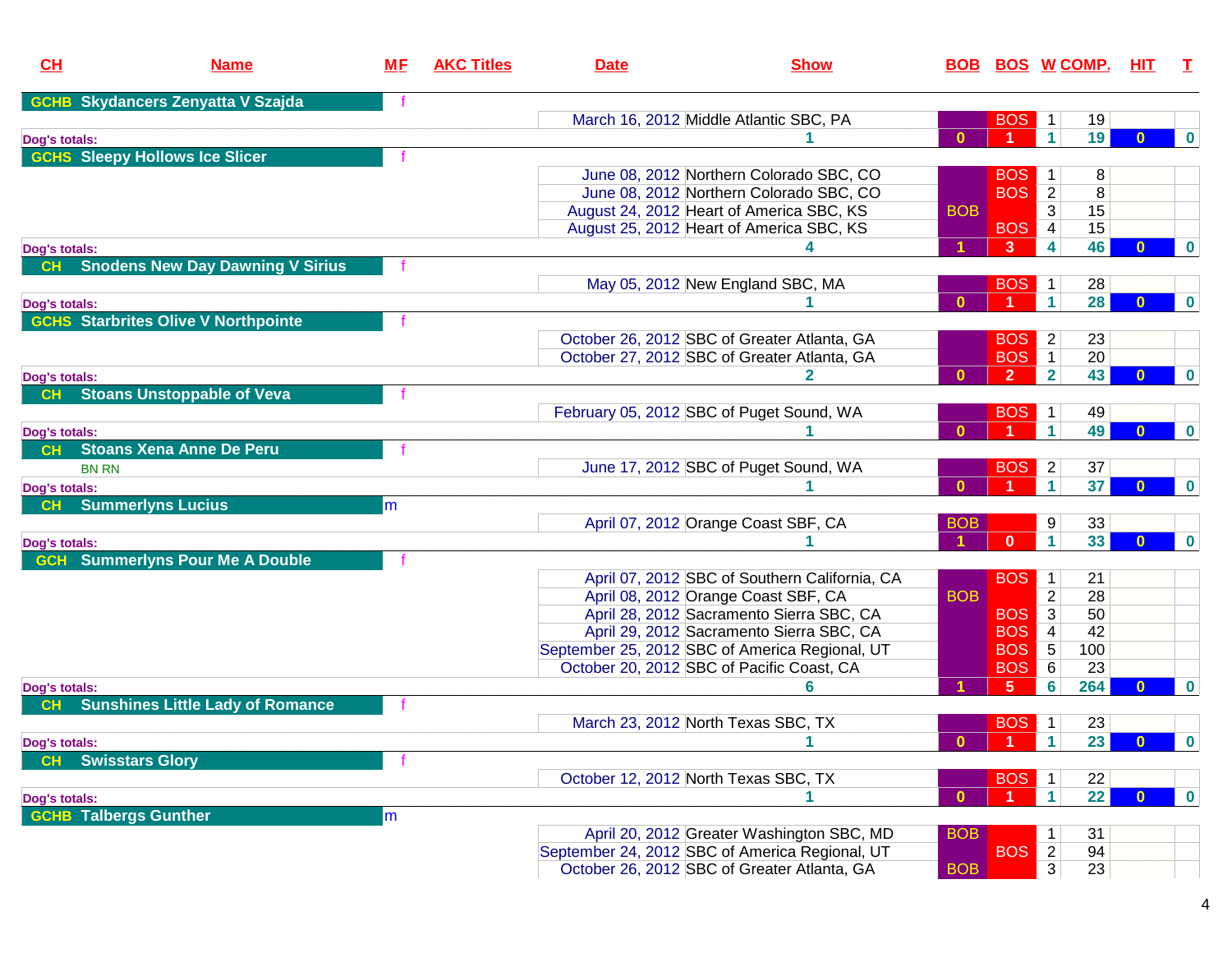| CH                            | <b>Name</b>                                            | <u>MF</u> | <b>AKC Titles</b> | <b>Date</b>               | <b>Show</b>                                   | <b>BOB</b>       | <u>BOS W COMP.</u> |                          |     | ніт           | т                |
|-------------------------------|--------------------------------------------------------|-----------|-------------------|---------------------------|-----------------------------------------------|------------------|--------------------|--------------------------|-----|---------------|------------------|
| Dog's totals:                 |                                                        |           |                   |                           | 3                                             |                  |                    | 3 <sup>1</sup>           | 148 |               | $\bf{0}$         |
| <b>GCHB</b> Trademarks Zephan |                                                        | m         |                   |                           |                                               |                  |                    |                          |     |               |                  |
|                               |                                                        |           |                   |                           | March 02, 2012 SBC of Greater St. Louis, MO   | <b>BOB</b>       |                    | 5                        | 24  |               |                  |
|                               |                                                        |           |                   | May 06, 2012 Ohio SBC, OH |                                               | <b>BOB</b>       |                    | 6                        | 17  |               |                  |
|                               |                                                        |           |                   |                           | October 27, 2012 SBC of Greater Atlanta, GA   | <b>BOB</b>       |                    | $\overline{7}$           | 20  |               |                  |
|                               |                                                        |           |                   |                           | November 30, 2012 SBC of Greater Detroit, MI  |                  | <b>BOS</b>         | 8                        | 16  |               |                  |
| Dog's totals:                 |                                                        |           |                   |                           |                                               | $\mathbf{3}$     |                    | 4                        | 77  | $\mathbf{0}$  | $\bf{0}$         |
|                               | <b>Wildhair Tanquery</b>                               | lm        |                   |                           |                                               |                  |                    |                          |     |               |                  |
|                               |                                                        |           |                   |                           | June 08, 2012 Greater Twin Cities SBC, MN     | <b>BOB</b>       |                    | 1                        | 8   |               |                  |
| Dog's totals:                 |                                                        |           |                   |                           |                                               |                  | $\mathbf{0}$       | $\mathbf{1}$             | 8   | $\mathbf{0}$  | $\boldsymbol{0}$ |
| <b>GCHB Windpts Blossom</b>   |                                                        |           |                   |                           |                                               |                  |                    |                          |     |               |                  |
|                               |                                                        |           |                   |                           | April 20, 2012 Greater Washington SBC, MD     |                  | <b>BOS</b>         | 6                        | 31  |               |                  |
|                               |                                                        |           |                   | May 05, 2012 Ohio SBC, OH |                                               | <b>BOB</b>       |                    | 7                        | 17  |               |                  |
|                               |                                                        |           |                   |                           | May 26, 2012 Greater Cincinnati SBC, OH       |                  | <b>BOS</b>         | 8                        | 13  |               |                  |
|                               |                                                        |           |                   |                           | May 27, 2012 Greater Cincinnati SBC, OH       |                  | <b>BOS</b>         | 9                        | 14  |               |                  |
|                               |                                                        |           |                   |                           | June 08, 2012 Greater Twin Cities SBC, MN     |                  | <b>BOS 10</b>      |                          | 8   |               |                  |
| Dog's totals:                 |                                                        |           |                   |                           |                                               |                  | $\mathbf{A}$       | 5                        | 83  | $\Omega$      | $\bf{0}$         |
| <b>GCH</b>                    | <b>Windpts Giovanni</b>                                | m         |                   |                           |                                               |                  |                    |                          |     |               |                  |
|                               |                                                        |           |                   |                           | February 11, 2012 Central Indiana KC, IN      |                  | <b>BOS</b>         | $\overline{2}$           | 27  |               |                  |
|                               |                                                        |           |                   |                           | February 12, 2012 Central Indiana KC, IN      | <b>BOB</b>       |                    | 3                        | 26  |               |                  |
|                               |                                                        |           |                   |                           | March 02, 2012 SBC of Greater St. Louis, MO   | <b>BOB</b>       |                    | $\overline{\mathcal{A}}$ | 27  |               |                  |
|                               |                                                        |           |                   |                           | March 23, 2012 North Texas SBC, TX            | <b>BOB</b>       |                    | 5                        | 23  |               |                  |
|                               |                                                        |           |                   |                           | August 24, 2012 Heart of America SBC, KS      |                  | <b>BOS</b>         | 6                        | 15  |               |                  |
|                               |                                                        |           |                   |                           |                                               |                  |                    | $\overline{7}$           |     |               |                  |
|                               |                                                        |           |                   |                           | October 12, 2012 North Texas SBC, TX          | <b>BOB</b>       |                    |                          | 22  |               |                  |
| Dog's totals:                 |                                                        |           |                   |                           | 6                                             | $\blacktriangle$ | $\overline{2}$     | 6                        | 140 | $\Omega$      | $\bf{0}$         |
|                               | <b>GCHB Winter Brooks &amp; Dunn V Vicdory</b>         |           |                   |                           |                                               |                  |                    |                          |     |               |                  |
| <b>RN</b>                     |                                                        |           |                   |                           | April 26, 2012 SBC of Greater San Jose, CA    |                  | <b>BOS</b>         | $\overline{2}$           | 41  |               |                  |
| Dog's totals:                 |                                                        |           |                   |                           |                                               | $\mathbf{0}$     |                    | $\mathbf{1}$             | 41  | $\Omega$      | $\bf{0}$         |
|                               | <b>GCHS Wintercrest Joy To The World</b>               |           |                   |                           |                                               |                  |                    |                          |     |               |                  |
|                               |                                                        |           |                   |                           | April 27, 2012 SBC of Pacific Coast, CA       |                  | <b>BOS</b>         | 6                        | 42  |               |                  |
|                               |                                                        |           |                   |                           | November 09, 2012 SBC of Greater San Jose, CA |                  | <b>BOS</b>         | $\overline{7}$           | 19  |               |                  |
| Dog's totals:                 |                                                        |           |                   |                           | $\mathbf{2}$                                  | $\bf{0}$         | $\overline{2}$     | $\overline{2}$           | 61  | 0             | $\bf{0}$         |
|                               | <b>GCHB Winters Brooks &amp; Dunn V Vicdory</b>        |           |                   |                           |                                               |                  |                    |                          |     |               |                  |
| <b>RA</b>                     |                                                        |           |                   |                           | May 20, 2012 SBC of Southern Oregon, OR       |                  | <b>BOS</b>         | $\mathbf{3}$             | 49  |               |                  |
| Dog's totals:                 |                                                        |           |                   |                           |                                               | $\Omega$         |                    | $\blacktriangleleft$     | 49  | $\mathbf{0}$  | $\bf{0}$         |
|                               | <b>World Tops Monxar V Godsgift</b>                    | lm        |                   |                           |                                               |                  |                    |                          |     |               |                  |
|                               |                                                        |           |                   |                           | July 27, 2012 SBC of Alaska, AK               | <b>BOB</b>       |                    | 1                        | 8   |               |                  |
| Dog's totals:                 |                                                        |           |                   |                           |                                               |                  | $\mathbf{0}$       | $\mathbf{1}$             | 8   | $\bf{0}$      | $\bf{0}$         |
|                               | <b>Independent Specialty Shows, Trials &amp; Tests</b> |           |                   |                           |                                               |                  |                    |                          |     |               |                  |
|                               | Reema Amazn Promis V Shadow Mtn                        |           |                   |                           |                                               |                  |                    |                          |     |               |                  |
| <b>RA</b>                     |                                                        |           |                   |                           | May 24, 2012 SBC of San Diego, CA             |                  |                    |                          |     | <b>NA 179</b> | $\overline{1}$   |
| Dog's totals:                 |                                                        |           |                   |                           |                                               | $\mathbf{0}$     | $\bullet$          | $\mathbf 0$              | 0   |               | $\mathbf{1}$     |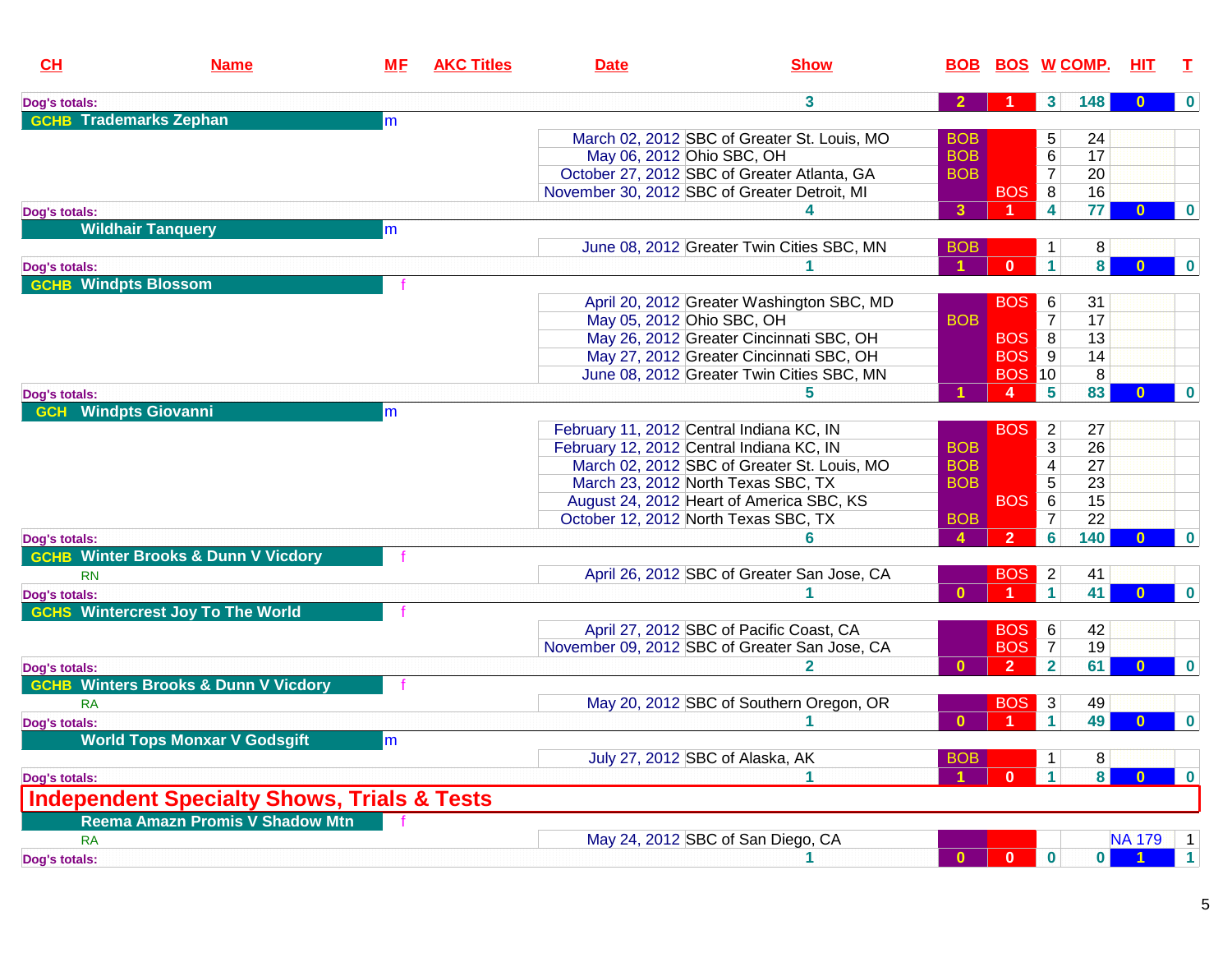| CL            | <b>Name</b>                                | <u>МF</u> | <b>AKC Titles</b> | <b>Date</b> | <b>Show</b>                                    |          |          | <b>BOB BOS W COMP.</b>   | <b>HIT</b>     | $\top$       |
|---------------|--------------------------------------------|-----------|-------------------|-------------|------------------------------------------------|----------|----------|--------------------------|----------------|--------------|
|               | <b>Shadow Mtn Playit Again V Reema</b>     |           |                   |             |                                                |          |          |                          |                |              |
|               | <b>CDX GN RE TD</b>                        |           |                   |             | September 24, 2012 SBC of America Regional, UT |          |          |                          | OB 195 2       |              |
|               | CDX GN TD RE                               |           |                   |             | September 28, 2012 SBC of America #74/39 UT    |          |          |                          | OB 195.5 3     |              |
| Dog's totals: |                                            |           |                   |             |                                                |          |          | $\mathbf{0}$             |                | $\mathsf{Z}$ |
|               | <b>Snowy Pines Hummer</b>                  | m         |                   |             |                                                |          |          |                          |                |              |
|               | CD GN GO VER RAE OAP MXP XFP               |           |                   |             | April 27, 2012 SBC of Pacific Coast, CA        |          |          |                          | OB 188.5 2     |              |
| Dog's totals: |                                            |           |                   |             |                                                | $\bf{0}$ | $\bf{0}$ | $\bf{0}$<br>0            |                |              |
|               | <b>Stoans One Hit Wonder of Yixy</b>       | m         |                   |             |                                                |          |          |                          |                |              |
|               | <b>CDX RN TD</b>                           |           |                   |             | May 19, 2012 SBC of Southern Oregon, OR        |          |          |                          | <b>UA 185</b>  | $\vert$ 1    |
|               | UD RN TD                                   |           |                   |             | September 25, 2012 SBC of America Regional, UT |          |          |                          | OB 195.5 2     |              |
| Dog's totals: |                                            |           |                   |             |                                                | 0        |          | $\Omega$<br>$\mathbf{0}$ |                | $\vert$ 2    |
|               | <b>Vicdorys N Winters R U Jealous Yet?</b> |           |                   |             |                                                |          |          |                          |                |              |
|               |                                            |           |                   |             | February 05, 2012 SBC of Puget Sound, WA       |          |          |                          | NB 179.5 1     |              |
| Dog's totals: |                                            |           |                   |             |                                                |          |          | $\bf{0}$                 |                |              |
|               | <b>Overall totals:</b>                     |           |                   |             |                                                | 57       | 57       |                          | $\overline{7}$ |              |
|               | <b>BOS was first awarded in 1942</b>       |           |                   |             |                                                |          |          |                          |                |              |

 **There were NO National Specialties in 1944, 1945, 1947 & 1962 W = Number of BOB/BOS win at independent specialty showsComp. = Number of dogs in competition at the show T = Number of HIT win at independent specialty trials\* = AKC Rescinded award**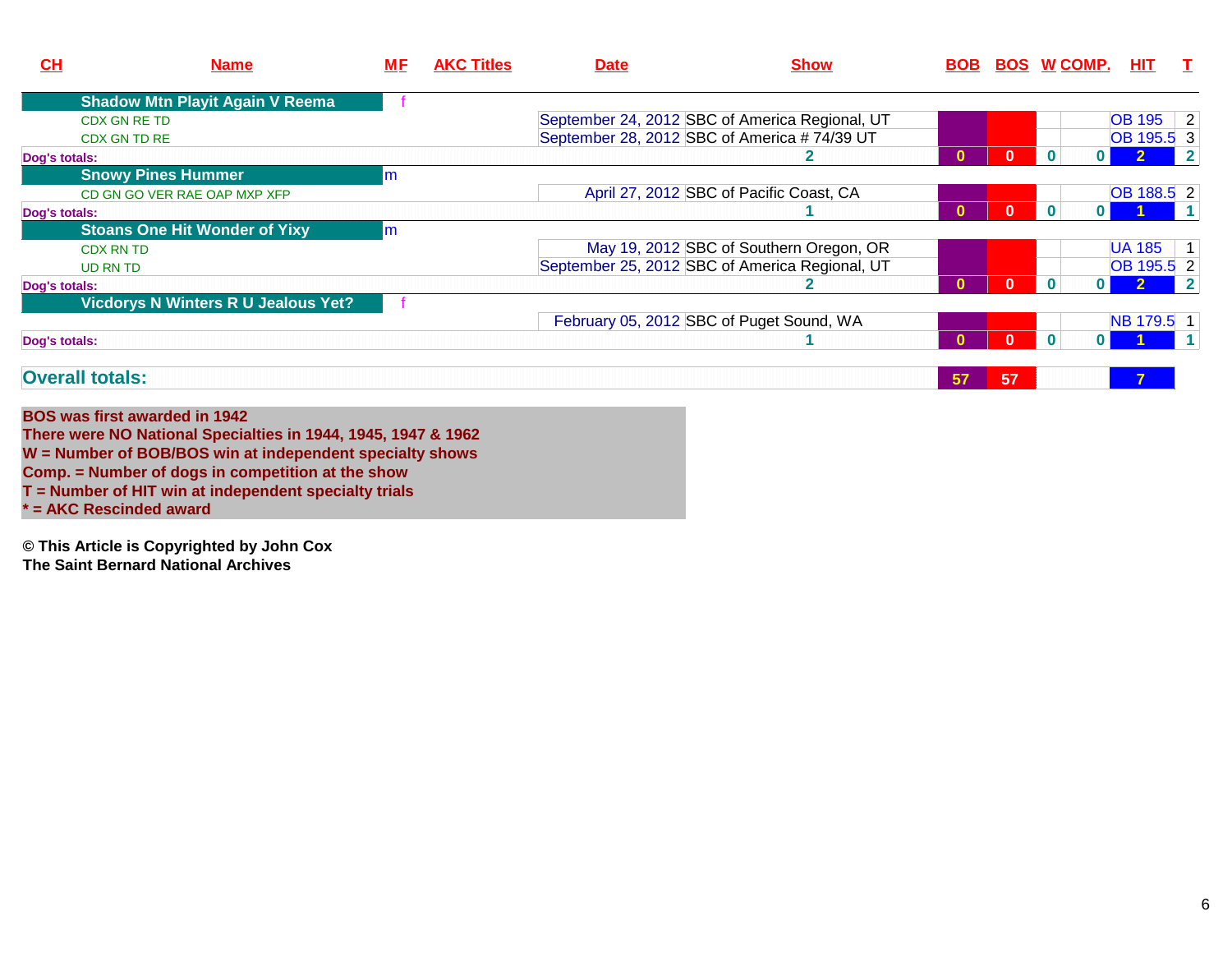# Saint Bernard AKC High In Trial Breakdown For 2012

| CH             | <b>AKC Performance Titles</b>                                                                          | <b>Date</b> | <b>Trial</b>                                   | $NA$         | <b>NB</b>  | <u>OA</u>  | <b>OB</b> | <u>UA</u>     | UB         | HIT.                 |              |   |                         |                      |              |
|----------------|--------------------------------------------------------------------------------------------------------|-------------|------------------------------------------------|--------------|------------|------------|-----------|---------------|------------|----------------------|--------------|---|-------------------------|----------------------|--------------|
|                | <b>Reema Amazn Promis V Shadow Mtn</b>                                                                 |             |                                                |              |            |            |           |               |            |                      |              |   |                         |                      |              |
| <b>Novice</b>  | <b>RA</b>                                                                                              |             | May 24, 2012 SBC of San Diego, CA              | 179.00       |            |            |           |               |            | $\blacktriangleleft$ |              |   | И.                      |                      |              |
|                | High In Trial summary and type of show breakdowns:                                                     |             |                                                |              |            |            |           |               |            | $\blacktriangleleft$ | $\mathbf{0}$ |   | $\blacktriangleleft$    | $\Omega$             |              |
|                | <b>Shadow Mtn Playit Again V Reema</b>                                                                 |             |                                                |              |            |            |           |               |            |                      |              |   |                         |                      |              |
| <b>Open</b>    |                                                                                                        |             |                                                |              |            |            |           |               |            |                      |              |   |                         |                      |              |
|                | <b>CDX GN RE TD</b>                                                                                    |             | September 24, 2012 SBC of America Regional, UT |              |            |            | 195.00    |               |            | $\overline{4}$       |              |   | $\overline{2}$          | 7                    |              |
|                | <b>CDX GN RE TD</b>                                                                                    |             | September 28, 2012 SBC of America UT #74/39/8  |              |            |            | 195.50    |               |            | 5                    |              |   | з                       | 8                    |              |
|                | High In Trial summary and type of show breakdowns:                                                     |             | 2                                              |              |            |            |           |               |            | $\overline{2}$       |              |   | $\overline{2}$          | $\overline{2}$       |              |
|                | <b>Snowy Pines Hummer</b>                                                                              |             |                                                |              |            |            |           |               |            |                      |              |   |                         |                      |              |
| <b>Open</b>    |                                                                                                        |             |                                                |              |            |            |           |               |            |                      |              |   |                         |                      |              |
|                | <b>UD GN GO VER RAE OAP MJP XFP</b>                                                                    |             | April 27, 2012 SBC of Pacific Coast, CA        |              |            |            | 188.50    |               |            | $\overline{2}$       |              |   | $\mathbf{2}$            | 16                   |              |
|                | High In Trial summary and type of show breakdowns:                                                     |             |                                                |              |            |            |           |               |            | $\blacktriangleleft$ | $\bf{0}$     | n |                         |                      | l m          |
|                | <b>Stoans One Hit Wonder of Yixy</b>                                                                   |             |                                                |              |            |            |           |               |            |                      |              |   |                         |                      |              |
| <b>Open</b>    |                                                                                                        |             |                                                |              |            |            |           |               |            |                      |              |   |                         |                      |              |
|                | <b>UD RN TD</b>                                                                                        |             | September 25, 2012 SBC of America Regional, UT |              |            |            | 195.50    |               |            | $\overline{2}$       |              |   | $\overline{\mathbf{2}}$ | 8                    |              |
|                | High In Trial summary and type of show breakdowns:                                                     |             |                                                |              |            |            |           |               |            |                      | $\Omega$     |   |                         |                      | l m          |
| <b>Utility</b> |                                                                                                        |             |                                                |              |            |            |           |               |            |                      |              |   |                         |                      |              |
|                | <b>CDX RN TD</b>                                                                                       |             | May 19, 2012 SBC of Southern Oregon, OR        |              |            |            |           | 185.00        |            | $\blacktriangleleft$ |              |   | 1                       | 5                    |              |
|                | High In Trial summary and type of show breakdowns:                                                     |             |                                                |              |            |            |           |               |            |                      | $\mathbf{0}$ |   |                         | $\blacktriangleleft$ | $\mathsf{m}$ |
|                | <b>Vicdorys N Winters R U Jealous Yet?</b>                                                             |             |                                                |              |            |            |           |               |            |                      |              |   |                         |                      |              |
| <b>Novice</b>  |                                                                                                        |             | February 05, 2012 SBC of Puget Sound, WA       | 179.50       |            |            |           |               |            | $\mathbf{1}$         |              |   |                         |                      |              |
|                | High In Trial summary and type of show breakdowns:                                                     |             | 1                                              |              |            |            |           |               |            |                      |              |   |                         |                      |              |
|                |                                                                                                        |             |                                                |              |            |            |           |               |            |                      |              |   |                         |                      |              |
|                | Overall class score averages and type of show breakdowns:                                              |             |                                                | 179.25       | <b>ERR</b> | <b>ERR</b> |           | 193.63 185.00 | <b>ERR</b> | <b>7</b>             | $\bf{0}$     |   |                         |                      |              |
|                | Overall number of qualifying scores in each class:                                                     |             | 7                                              | $\mathbf{2}$ | 0          | 0          | 4         |               | 0          |                      |              |   |                         |                      |              |
|                |                                                                                                        |             |                                                |              |            |            |           |               |            |                      |              |   |                         |                      |              |
|                | <b>HIT = Total Number of High In Trials</b>                                                            |             |                                                |              |            |            |           |               |            |                      |              |   |                         |                      |              |
|                | HIT = Number of High in Trials in Novice, Open or Utility                                              |             |                                                |              |            |            |           |               |            |                      |              |   |                         |                      |              |
|                | *Code* A = All Breed Trial; N = SBC of America's Trial; S = Saint Bernard Independent Specialty        |             |                                                |              |            |            |           |               |            |                      |              |   |                         |                      |              |
|                | # = Number of Qualifying Scores in the Classes of Open and/or Utility at the time of the High In Trial |             |                                                |              |            |            |           |               |            |                      |              |   |                         |                      |              |
|                |                                                                                                        |             |                                                |              |            |            |           |               |            |                      |              |   |                         |                      |              |

**Obedience Scores changed to current system in 1948. Prior to 1948 the scoring system was different.**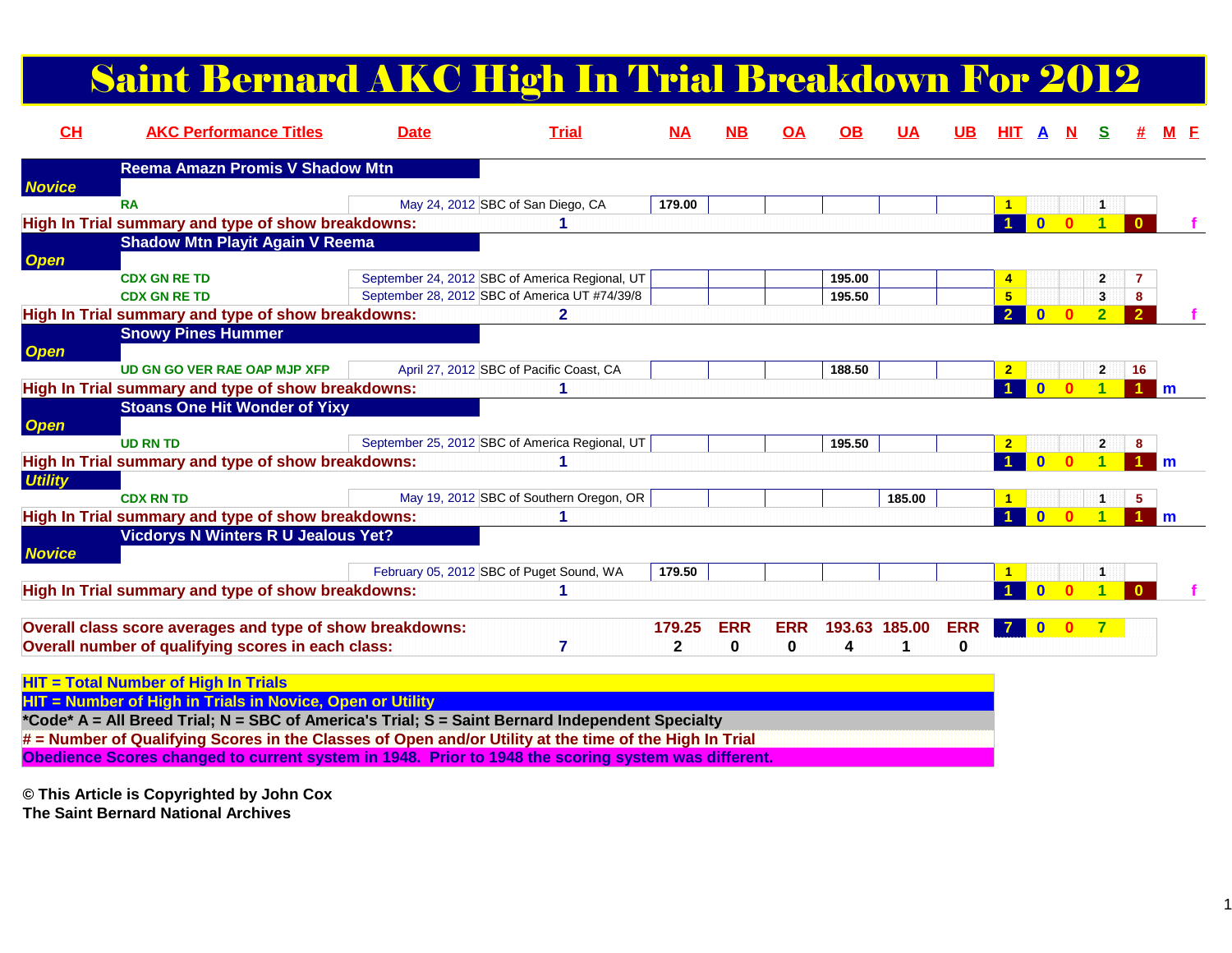### Saint Bernard AKC Obedience Trials & Tracking Tests For 2012

| CH            | <b>AKC Performance Titles</b>                     | <b>Date</b>                                   | <b>Trial or Test</b>                                | <b>Track</b> | <b>NA</b>    | NВ          | ΟA         | OΒ         | <u>UA</u>   | <b>UB</b>   |                      |              |                         |              |                         | 1st 2nd 3rd 4th UDX HIT M F |
|---------------|---------------------------------------------------|-----------------------------------------------|-----------------------------------------------------|--------------|--------------|-------------|------------|------------|-------------|-------------|----------------------|--------------|-------------------------|--------------|-------------------------|-----------------------------|
|               | Albin                                             |                                               |                                                     |              |              |             |            |            |             |             |                      |              |                         |              |                         |                             |
| <b>Novice</b> |                                                   |                                               | March 24, 2012 Greater Racine KC, WI                |              | 177.50       |             |            |            |             |             |                      |              |                         |              |                         |                             |
|               | <b>BN RN</b><br><b>BN RN</b>                      | May 04, 2012 Badger KC, WI                    |                                                     |              | 178.50       |             |            |            |             |             |                      | $\mathbf{2}$ |                         |              |                         |                             |
|               | <b>CD BN RE</b>                                   | July 28, 2012 Waukesha KC, WI                 |                                                     |              | 171.50       |             |            |            |             |             |                      |              |                         |              |                         |                             |
|               | <b>Class score averages and placement totals:</b> |                                               |                                                     |              | 175.83       | <b>ERR</b>  | <b>ERR</b> | <b>ERR</b> | <b>ERR</b>  | <b>ERR</b>  | $\bf{0}$             |              | $\overline{\mathbf{0}}$ | $\mathbf 0$  | $\overline{\mathbf{0}}$ | $\mathbf{0}$                |
|               | Number of times qualifying and in each class:     |                                               | 3                                                   | $\bf{0}$     | 3            | $\mathbf 0$ | 0          | 0          | 0           | $\mathbf 0$ |                      |              |                         |              |                         | $\mathsf{m}$                |
|               | <u>Brandy</u>                                     |                                               |                                                     |              |              |             |            |            |             |             |                      |              |                         |              |                         |                             |
| <b>Novice</b> |                                                   |                                               |                                                     |              |              |             |            |            |             |             |                      |              |                         |              |                         |                             |
|               |                                                   | January 26, 2012 Nashville DTC, TN            |                                                     |              |              | 185.50      |            |            |             |             |                      |              |                         |              |                         |                             |
|               | CD                                                | January 29, 2012 Nashville DTC, TN            |                                                     |              |              | 175.00      |            |            |             |             |                      |              |                         | 4            |                         |                             |
|               | <b>Class score averages and placement totals:</b> |                                               |                                                     |              | ERR          | 180.25      | <b>ERR</b> | <b>ERR</b> | <b>ERR</b>  | <b>ERR</b>  | $\mathbf{0}$         | $\mathbf{0}$ | $\overline{\mathbf{0}}$ | $\mathbf 1$  | $\overline{0}$          | $\mathbf{0}$                |
|               | Number of times qualifying and in each class:     |                                               | $\mathbf{2}$                                        | $\bf{0}$     | 0            | $\mathbf 2$ | 0          | 0          | $\mathbf 0$ | $\pmb{0}$   |                      |              |                         |              |                         |                             |
|               | 2011-CHKashis Captain,                            |                                               |                                                     |              |              |             |            |            |             |             |                      |              |                         |              |                         |                             |
| <b>Novice</b> |                                                   |                                               |                                                     |              |              |             |            |            |             |             |                      |              |                         |              |                         |                             |
|               | <b>2011-CHBN RN</b>                               | October 06, 2012 Ann Arbor DTC, MI            |                                                     |              | 172.00       |             |            |            |             |             |                      | $\mathbf{2}$ |                         |              |                         |                             |
|               | <b>2011-CHBN RN</b>                               | November 24, 2012 Toledo KC, OH               |                                                     |              | 172.50       |             |            |            |             |             |                      |              | 3                       |              |                         |                             |
|               | <b>Class score averages and placement totals:</b> |                                               |                                                     |              | 172.25       | <b>ERR</b>  | <b>ERR</b> | <b>ERR</b> | <b>ERR</b>  | <b>ERR</b>  | $\bf{0}$             |              | $\overline{\mathbf{1}}$ | $\mathbf 0$  | $\mathbf{0}$            | $\mathbf{0}$                |
|               | Number of times qualifying and in each class:     |                                               | $\mathbf 2$                                         | $\bf{0}$     | $\mathbf{2}$ | $\bf{0}$    | 0          | 0          | $\bf{0}$    | $\mathbf 0$ |                      |              |                         |              |                         | $\mathbf{m}$                |
|               | <b>Otis Horen Welker</b>                          |                                               |                                                     |              |              |             |            |            |             |             |                      |              |                         |              |                         |                             |
| <b>Novice</b> |                                                   |                                               |                                                     |              |              |             |            |            |             |             |                      |              |                         |              |                         |                             |
|               |                                                   |                                               | September 12, 2012 Doberman Pinscher Club of MO, MO |              |              | 185.50      |            |            |             |             |                      |              | 3                       |              |                         |                             |
|               |                                                   | October 13, 2012 Mound City OTC, MO           |                                                     |              |              | 186.50      |            |            |             |             |                      |              |                         |              |                         |                             |
|               | <b>CD</b>                                         |                                               | November 30, 2012 Dachshund Coub of St. Louis, MO   |              |              | 190.50      |            |            |             |             | $\mathbf{1}$         |              |                         |              |                         |                             |
|               | <b>Class score averages and placement totals:</b> |                                               |                                                     |              | <b>ERR</b>   | 187.50      | <b>ERR</b> | <b>ERR</b> | <b>ERR</b>  | <b>ERR</b>  | $\blacktriangleleft$ | $\mathbf{0}$ | $\overline{1}$          | $\mathbf{0}$ | $\mathbf{0}$            | $\mathbf{0}$                |
|               | Number of times qualifying and in each class:     |                                               | 3                                                   | 0            | 0            | 3           | 0          | 0          | $\mathbf 0$ | 0           |                      |              |                         |              |                         | m                           |
|               | Reema Amazn Promis                                |                                               |                                                     |              |              |             |            |            |             |             |                      |              |                         |              |                         |                             |
| <b>Novice</b> |                                                   |                                               |                                                     |              |              |             |            |            |             |             |                      |              |                         |              |                         |                             |
|               | <b>RA</b>                                         |                                               | May 24, 2012 SBC of San Diego, CA                   |              | 179.00       |             |            |            |             |             | 1                    |              |                         |              |                         |                             |
|               | <b>RA</b>                                         | July 07, 2012 Coos KC, OR                     |                                                     |              | 182.00       |             |            |            |             |             | $\mathbf{1}$         |              |                         |              |                         |                             |
|               | <b>CD BN RA</b>                                   | August 25, 2012 Mensona KC, CA                |                                                     |              | 172.00       |             |            |            |             |             |                      |              |                         |              |                         |                             |
|               | <b>CD BN RA</b>                                   | September 28, 2012 SBC of America UT #74/39/8 |                                                     |              | 172.00       |             |            |            |             |             | $\mathbf{1}$         |              |                         |              |                         |                             |
|               | <b>Class score averages and placement totals:</b> |                                               |                                                     |              | 176.25       | <b>ERR</b>  | <b>ERR</b> | <b>ERR</b> | <b>ERR</b>  | <b>ERR</b>  | 3 <sup>1</sup>       | $\mathbf{0}$ | $\overline{\mathbf{0}}$ | $\mathbf{0}$ | $\bullet$               | $\blacktriangleleft$        |
|               | Number of times qualifying and in each class:     |                                               | 4                                                   | $\bf{0}$     | 4            | $\bf{0}$    | 0          | 0          | $\bf{0}$    | 0           |                      |              |                         |              |                         |                             |
|               | GT. Peppers Docto                                 |                                               |                                                     |              |              |             |            |            |             |             |                      |              |                         |              |                         |                             |
| <b>Novice</b> |                                                   |                                               |                                                     |              |              |             |            |            |             |             |                      |              |                         |              |                         |                             |
|               | <b>BN RN</b>                                      | February 19, 2012 Spartanburg KC, SC          |                                                     |              |              | 186.50      |            |            |             |             |                      |              |                         |              |                         |                             |
|               | <b>BN RN</b>                                      | April 12, 2012 Valdosta KC, GA                |                                                     |              |              | 192.50      |            |            |             |             | $\mathbf{1}$         |              |                         |              |                         |                             |
|               | <b>CD BN RN</b>                                   |                                               | June 02, 2012 Sawnee Mountain KC of GA, GA          |              |              | 189.50      |            |            |             |             |                      |              |                         |              |                         |                             |
|               | <b>CD BN RN</b>                                   |                                               | June 03, 2012 Sawnee Mountain KC of GA, GA          |              |              | 191.50      |            |            |             |             |                      |              | 3                       |              |                         |                             |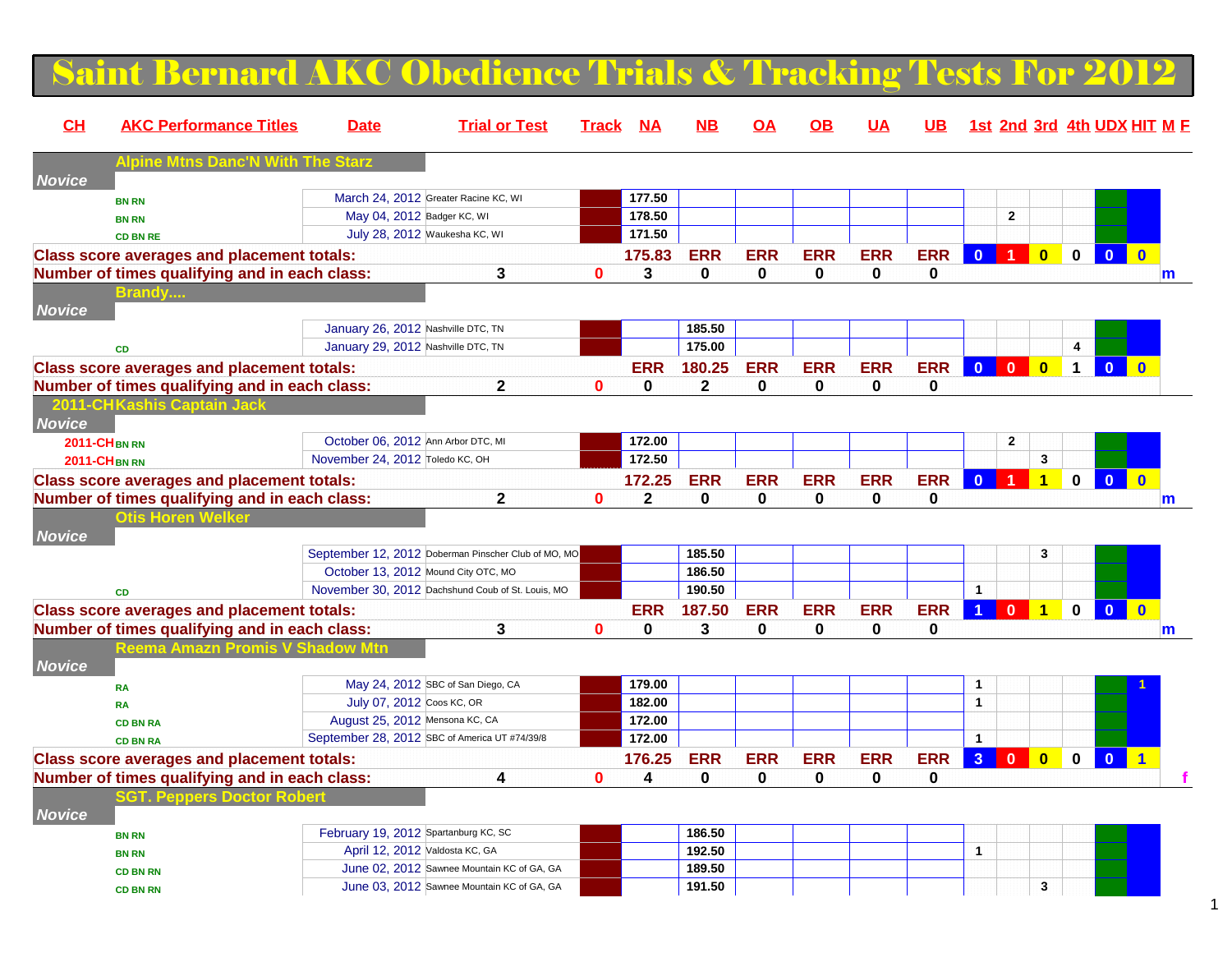|                                                                                                                              |            |                |                |                |             |                                                                    | 1st 2nd 3rd 4th UDX HIT M F |  |
|------------------------------------------------------------------------------------------------------------------------------|------------|----------------|----------------|----------------|-------------|--------------------------------------------------------------------|-----------------------------|--|
| July 21, 2012 Four Paw Agility Club of N. GA, GA<br>190.00<br><b>CD BN RN</b>                                                |            |                |                |                |             |                                                                    |                             |  |
| August 23, 2012 Griffin Georgia KC, GA<br>187.50<br><b>CD BN RN</b>                                                          |            |                |                | 3              |             |                                                                    |                             |  |
| October 21, 2012 Newnan KC, GA<br>194.50<br><b>CD BN RN</b>                                                                  |            | $\mathbf{1}$   |                |                |             |                                                                    |                             |  |
| <b>ERR</b><br><b>Class score averages and placement totals:</b><br>190.29<br><b>ERR</b><br><b>ERR</b><br><b>ERR</b>          | <b>ERR</b> | $\overline{2}$ | $\bf{0}$       | 2 <sup>7</sup> | $\mathbf 0$ | $\Omega$                                                           |                             |  |
| $\overline{7}$<br>$\overline{7}$<br>$\mathbf{0}$<br>0<br>0<br>Number of times qualifying and in each class:<br>$\bf{0}$<br>0 | 0          |                |                |                |             |                                                                    | m                           |  |
| 2012-GCHShadow Mtn Playboy Atlarge Reema                                                                                     |            |                |                |                |             |                                                                    |                             |  |
| <b>Novice</b>                                                                                                                |            |                |                |                |             |                                                                    |                             |  |
| September 24, 2012 SBC of America Regional, UT<br>176.00<br><b>2012-GCHRN</b>                                                |            | 1              |                |                |             |                                                                    |                             |  |
| September 25, 2012 SBC of America Regional, UT<br>177.00<br><b>2012-GCHRN</b>                                                |            | $\mathbf{1}$   |                |                |             |                                                                    |                             |  |
| 176.50<br><b>ERR</b><br><b>ERR</b><br><b>ERR</b><br><b>Class score averages and placement totals:</b><br><b>ERR</b>          | <b>ERR</b> | $\overline{2}$ | $\mathbf{0}$   | $\bullet$      | $\mathbf 0$ | $\mathbf{0}$                                                       |                             |  |
| $\mathbf{2}$<br>0<br>0<br>0<br>Number of times qualifying and in each class:<br>$\mathbf{0}$<br>2<br>0                       | 0          |                |                |                |             |                                                                    | m                           |  |
| <b>Shadow Mtn Playit Again V Reema</b><br>Open                                                                               |            |                |                |                |             |                                                                    |                             |  |
| 195.50<br>April 22, 2012 Chief Solano KC, CA<br><b>CD RA TD</b>                                                              |            | 1              |                |                |             |                                                                    |                             |  |
| 195.50<br>May 06, 2012 Mission Trail Poodle Club, CA<br><b>CD RE TD</b>                                                      |            | $\mathbf{1}$   |                |                |             |                                                                    |                             |  |
| July 20, 2012 Truckee Meadows DTC, CA<br>193.50<br><b>CDX RE TD</b>                                                          |            | $\mathbf{1}$   |                |                |             |                                                                    |                             |  |
| July 21, 2012 Truckee Meadows DTC, CA<br>195.00<br><b>CDX GN RE TD</b>                                                       |            | $\mathbf{1}$   |                |                |             |                                                                    |                             |  |
| 192.00<br>August 17, 2012 Reno KC, NV<br><b>CDX GN RE TD</b>                                                                 |            |                |                |                |             |                                                                    |                             |  |
| 194.50<br>August 26, 2012 Mensona KC, CA<br><b>CDX GN RE TD</b>                                                              |            |                |                | 3              |             |                                                                    |                             |  |
| September 24, 2012 SBC of America Regional, UT<br>195.00<br><b>CDX GN RE TD</b>                                              |            | 1              |                |                |             |                                                                    |                             |  |
| September 28, 2012 SBC of America UT #74/39/8<br>195.50<br><b>CDX GN RE TD</b>                                               |            | $\mathbf{1}$   |                |                |             |                                                                    |                             |  |
| November 25, 2012 San Joaquin KC, CA<br>194.00<br><b>CDX GN RE TD</b>                                                        |            |                |                |                |             |                                                                    |                             |  |
| <b>ERR</b><br>194.20<br><b>ERR</b><br><b>Class score averages and placement totals:</b><br><b>ERR</b><br>194.88              | <b>ERR</b> | $6-1$          | $\bullet$      | $\overline{1}$ | $\mathbf 0$ | $\mathbf{0}$                                                       | $\overline{2}$              |  |
| 5<br>Number of times qualifying and in each class:<br>9<br>$\mathbf 0$<br>0<br>0<br>0<br>4                                   | 0          |                |                |                |             |                                                                    |                             |  |
| <b>Snowy Pines Hummer</b><br><b>Open</b>                                                                                     |            |                |                |                |             |                                                                    |                             |  |
| 188.50<br>April 27, 2012 SBC of Pacific Coast, CA<br>UD GN GO VER RAE OAP MJP XFP                                            |            | 1              |                |                |             |                                                                    |                             |  |
| 179.50<br>May 31, 2012 Butte County KC, CA<br>UD GN GO VER RAE OAP MJP XFP                                                   |            |                |                |                |             |                                                                    |                             |  |
| 192.00<br>June 03, 2012 Shasta KC, CA<br>UD GN GO VER RAE OAP MJP XFP                                                        |            |                |                |                |             |                                                                    |                             |  |
| August 17, 2012 Reno KC, NV<br>186.50<br>UD GN GO VER RAE OAP MJP XFP                                                        |            |                |                |                |             |                                                                    |                             |  |
| 187.00<br>August 17, 2012 Reno KC, NV<br>UD GN GO VER RAE OAP MJP XFP                                                        |            |                |                |                |             |                                                                    |                             |  |
| 186.00<br>September 25, 2012 SBC of America Regional, UT<br>UD GN GO VER RAE2 OAP MJP XFP                                    |            |                | $\mathbf{2}$   |                |             |                                                                    |                             |  |
| September 28, 2012 SBC of America UT #74/39/8<br>189.50<br>UD GN GO VER RAE2 OAP MJP XFP                                     |            |                | $\mathbf{2}$   |                |             |                                                                    |                             |  |
| <b>ERR</b><br>187.00<br><b>ERR</b><br><b>ERR</b><br><b>ERR</b><br><b>Class score averages and placement totals:</b>          | <b>ERR</b> |                | $\overline{2}$ | $\mathbf{0}$   | $\mathbf 0$ | $\mathbf{0}$                                                       | $\overline{\mathbf{1}}$     |  |
| Number of times qualifying and in each class:<br>7<br>0<br>0<br>0<br>7<br>0<br>$\mathbf{0}$                                  | 0          |                |                |                |             |                                                                    | m                           |  |
| <b>Snowy Pines Tundra</b><br><b>Open</b>                                                                                     |            |                |                |                |             |                                                                    |                             |  |
| 187.50<br>May 31, 2012 Butte County KC, CA<br>CD GN RE AXP AJP NFP                                                           |            |                |                | 3              |             |                                                                    |                             |  |
| <b>ERR</b><br><b>ERR</b><br><b>ERR</b><br><b>ERR</b><br>187.50<br><b>Class score averages and placement totals:</b>          | <b>ERR</b> |                | 0 0 1 0        |                |             | $\begin{array}{ c c c c c }\n\hline\n0 & 0 \\ \hline\n\end{array}$ |                             |  |
| Number of times qualifying and in each class:<br>0<br>$\bf{0}$<br>0<br>$\pmb{0}$<br>1<br>$\mathbf 0$<br>1                    | 0          |                |                |                |             |                                                                    |                             |  |
| <b>Stars Fortuitous Sequence of Events</b><br><b>Novice</b>                                                                  |            |                |                |                |             |                                                                    |                             |  |
| April 27, 2012 SBC of Pacific Coast, CA<br>183.50<br><b>RN</b>                                                               |            | $\mathbf{1}$   |                |                |             |                                                                    |                             |  |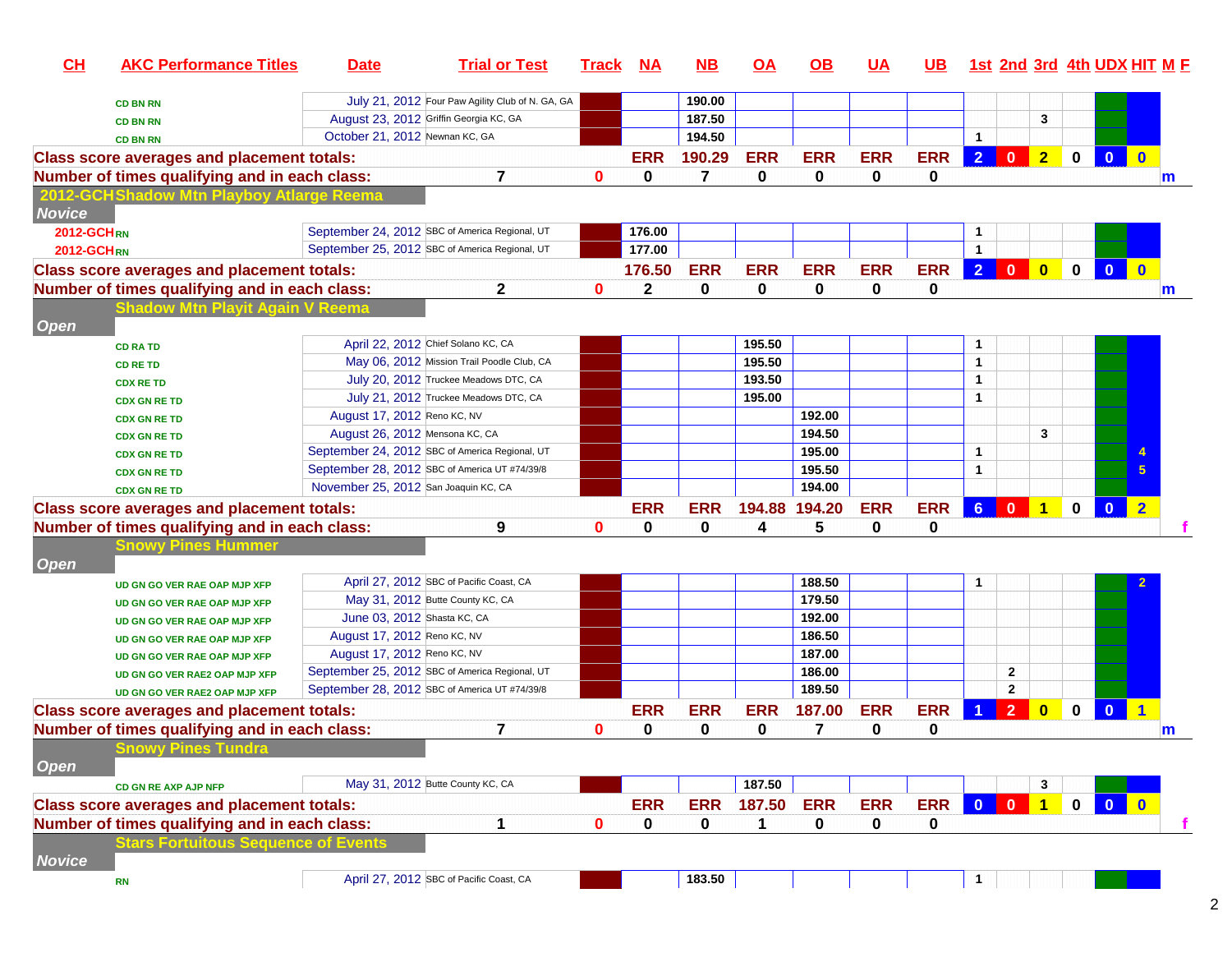| CL             | <b>AKC Performance Titles</b>                                                                       | <b>Date</b>                            | <b>Trial or Test</b>                           | Track        | <b>NA</b>  | <b>NB</b>  | OA         | <u>OB</u>   | <u>UA</u>   | <b>UB</b>          |                      | 1st 2nd 3rd 4th UDX HIT M E |                                                                    |                         |                |                         |   |
|----------------|-----------------------------------------------------------------------------------------------------|----------------------------------------|------------------------------------------------|--------------|------------|------------|------------|-------------|-------------|--------------------|----------------------|-----------------------------|--------------------------------------------------------------------|-------------------------|----------------|-------------------------|---|
|                | <b>Class score averages and placement totals:</b>                                                   |                                        |                                                |              | <b>ERR</b> | 183.50     | <b>ERR</b> | <b>ERR</b>  | <b>ERR</b>  | <b>ERR</b>         | $\blacktriangleleft$ |                             | $\begin{array}{ c c c c c }\n\hline\n0 & 0 \\ \hline\n\end{array}$ | $\overline{\mathbf{0}}$ | $\overline{0}$ | $\mathbf{0}$            |   |
|                | Number of times qualifying and in each class:                                                       |                                        | 1                                              | $\mathbf{0}$ | $\bf{0}$   | 1          | 0          | $\mathbf 0$ | $\mathbf 0$ | 0                  |                      |                             |                                                                    |                         |                |                         | m |
|                | toans One Hit Wonder of Yix                                                                         |                                        |                                                |              |            |            |            |             |             |                    |                      |                             |                                                                    |                         |                |                         |   |
| <b>Open</b>    |                                                                                                     |                                        |                                                |              |            |            |            |             |             |                    |                      |                             |                                                                    |                         |                |                         |   |
|                | <b>UD RN TD</b>                                                                                     | August 25, 2012 Mensona KC, CA         |                                                |              |            |            |            | 181.50      |             |                    |                      |                             |                                                                    |                         |                |                         |   |
|                | <b>UD RN TD</b>                                                                                     |                                        | September 25, 2012 SBC of America Regional, UT |              |            |            |            | 195.50      |             |                    | $\mathbf{1}$         |                             |                                                                    |                         |                |                         |   |
|                | <b>UD RN TD</b>                                                                                     | November 24, 2012 Golden Valley KC, CA |                                                |              |            |            |            | 189.50      |             |                    |                      |                             |                                                                    |                         | $\overline{2}$ |                         |   |
|                | <b>Class score averages and placement totals:</b>                                                   |                                        |                                                |              | <b>ERR</b> | <b>ERR</b> | <b>ERR</b> | 188.83      | <b>ERR</b>  | <b>ERR</b>         |                      | $\mathbf{0}$                | $\mathbf{0}$                                                       | $\mathbf 0$             | $\overline{2}$ |                         |   |
|                | Number of times qualifying and in each class:                                                       |                                        | 3                                              | $\bf{0}$     | $\bf{0}$   | 0          | 0          | 3           | 0           | 0                  |                      |                             |                                                                    |                         |                |                         | m |
| <b>Utility</b> |                                                                                                     |                                        |                                                |              |            |            |            |             |             |                    |                      |                             |                                                                    |                         |                |                         |   |
|                | <b>CDX RN TD</b>                                                                                    |                                        | April 27, 2012 SBC of Pacific Coast, CA        |              |            |            |            |             | 179.50      |                    | $\mathbf 1$          |                             |                                                                    |                         |                |                         |   |
|                | <b>CDX RN TD</b>                                                                                    |                                        | May 19, 2012 SBC of Southern Oregon, OR        |              |            |            |            |             | 185.00      |                    | $\mathbf{1}$         |                             |                                                                    |                         |                |                         |   |
|                | <b>UD RN TD</b>                                                                                     |                                        | June 24, 2012 Deep Peninsula DTC, CA           |              |            |            |            |             | 194.50      |                    |                      |                             | 3                                                                  |                         |                |                         |   |
|                | <b>UD RN TD</b>                                                                                     |                                        | September 25, 2012 SBC of America Regional, UT |              |            |            |            |             |             | 179.00             | $\mathbf{1}$         |                             |                                                                    |                         |                |                         |   |
|                | <b>UD RN TD</b>                                                                                     |                                        | October 19, 2012 Skyline DF of San Mateo, CA   |              |            |            |            |             |             | 189.00             |                      |                             |                                                                    |                         |                |                         |   |
|                | <b>UD RN TD</b>                                                                                     | November 24, 2012 Golden Valley KC, CA |                                                |              |            |            |            |             |             | 184.50             |                      |                             |                                                                    |                         | $\overline{2}$ |                         |   |
|                | <b>Class score averages and placement totals:</b>                                                   |                                        |                                                |              | <b>ERR</b> | <b>ERR</b> | <b>ERR</b> | <b>ERR</b>  | 186.33      | 184.17             | 3 <sup>2</sup>       | $\mathbf{0}$                | $\blacktriangleleft$                                               | $\mathbf 0$             | $\overline{2}$ | $\blacksquare$          |   |
|                | Number of times qualifying and in each class:                                                       |                                        | 6                                              | $\mathbf 0$  | 0          | 0          | 0          | 0           | 3           | 3                  |                      |                             |                                                                    |                         |                |                         | m |
|                | Vicdorys N Winters R U Jealous Yet?                                                                 |                                        |                                                |              |            |            |            |             |             |                    |                      |                             |                                                                    |                         |                |                         |   |
| <b>Novice</b>  |                                                                                                     |                                        |                                                |              |            |            |            |             |             |                    |                      |                             |                                                                    |                         |                |                         |   |
|                |                                                                                                     | January 14, 2012 Sammamish KC, WA      |                                                |              | 174.50     |            |            |             |             |                    |                      |                             |                                                                    |                         |                |                         |   |
|                |                                                                                                     |                                        | February 05, 2012 SBC of Puget Sound, WA       |              | 179.50     |            |            |             |             |                    | $\mathbf{1}$         |                             |                                                                    |                         |                |                         |   |
|                | <b>CD</b>                                                                                           | March 10, 2012 Seattle KC, WA          |                                                |              | 177.00     |            |            |             |             |                    |                      |                             |                                                                    | 4                       |                |                         |   |
|                | <b>Class score averages and placement totals:</b>                                                   |                                        |                                                |              | 177.00     | <b>ERR</b> | <b>ERR</b> | <b>ERR</b>  | <b>ERR</b>  | <b>ERR</b>         | $\overline{1}$       | $\mathbf{0}$                | $\overline{\mathbf{0}}$                                            | $\mathbf 1$             | $\overline{0}$ |                         |   |
|                | Number of times qualifying and in each class:                                                       |                                        | 3                                              | $\bf{0}$     | 3          | $\bf{0}$   | $\bf{0}$   | $\mathbf 0$ | 0           | 0                  |                      |                             |                                                                    |                         |                |                         |   |
|                |                                                                                                     |                                        |                                                |              |            |            |            |             |             |                    |                      |                             |                                                                    |                         |                |                         |   |
|                | Overall class averages and placement totals:                                                        |                                        |                                                |              | 175.79     | 187.58     | 193.40     | 189.77      |             | 186.33 184.17 21 4 |                      |                             | $\overline{\phantom{a}}$ 7                                         | $\mathbf{2}$            |                | $\overline{\mathbf{z}}$ |   |
|                | <b>Overall qualifying scores:</b>                                                                   |                                        | 53                                             | $\mathbf 0$  | 14         | 13         | 5          | 15          | 3           | 3                  |                      |                             |                                                                    |                         |                |                         |   |
|                |                                                                                                     |                                        |                                                |              |            |            |            |             |             |                    |                      |                             |                                                                    |                         |                |                         |   |
|                | Obedience Scores changed to current system in 1948. Prior to 1948 the scoring system was different. |                                        |                                                |              |            |            |            |             |             |                    |                      |                             |                                                                    |                         |                |                         |   |
|                | The Maximum Early Scores were: Novice 100 points, Open 250 points & Utility 400 points.             |                                        |                                                |              |            |            |            |             |             |                    |                      |                             |                                                                    |                         |                |                         |   |
|                | <b>Early Titles required ONLY TWO qualifying scores.</b>                                            |                                        |                                                |              |            |            |            |             |             |                    |                      |                             |                                                                    |                         |                |                         |   |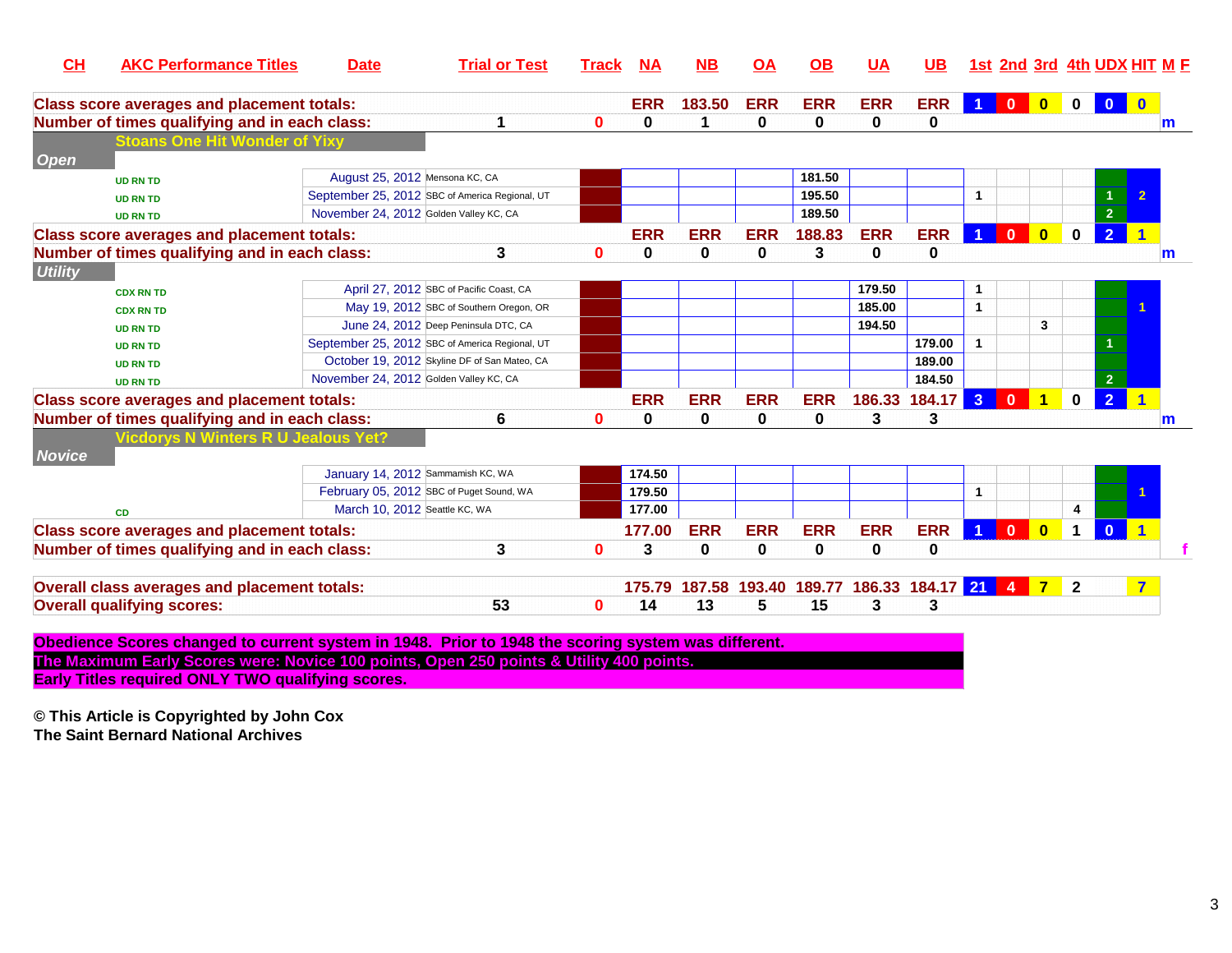# Saint Bernard AKC Novice {CD} Obedience Scores For 2012

| <b>Alpine Mtns Danc'N With The Starz</b><br><b>BN RN</b><br>March 24, 2012 Greater Racine KC, WI<br>177.50<br><b>BN RN</b><br>May 04, 2012 Badger KC, WI<br>178.50<br>$\mathbf 2$<br><b>CD BN RE</b><br>July 28, 2012 Waukesha KC, WI<br>171.50<br><b>Class score averages and placement totals:</b><br>175.83<br><b>ERR</b><br>$\mathbf{0}$<br>$\overline{0}$<br>$\bf{0}$<br>$\mathbf{0}$<br>$\mathbf{0}$<br>$\bf{0}$<br>$\Omega$<br>Number of times qualifying and in each class:<br>3<br>0<br>3<br>m<br>Brandy<br>January 26, 2012 Nashville DTC, TN<br>185.50<br>175.00<br>January 29, 2012 Nashville DTC, TN<br><b>CD</b><br>4<br>180.25<br>$\overline{\mathbf{0}}$<br>$\mathbf{0}$<br>$\overline{\mathbf{0}}$<br><b>Class score averages and placement totals:</b><br><b>ERR</b><br>$\blacktriangleleft$<br>n<br>$\mathbf{0}$<br>$\overline{2}$<br>Number of times qualifying and in each class:<br>$\bf{0}$<br>$\mathbf{2}$<br>2011-CHKashis Captain Jack<br><b>2011-CHBN RN</b><br>October 06, 2012 Ann Arbor DTC, MI<br>$\mathbf 2$<br>172.00<br>2011-CHBN RN<br>172.50<br>$\mathbf{3}$<br>November 24, 2012 Toledo KC, OH<br><b>Class score averages and placement totals:</b><br><b>ERR</b><br>172.25<br>$\bf{0}$<br>$\mathbf{0}$<br>$\mathbf 0$<br>$\mathbf{0}$<br>$\mathbf{0}$<br>n<br>Number of times qualifying and in each class:<br>$\overline{2}$<br>$\mathbf{2}$<br>0<br>m<br><b>Otis Horen Welker</b><br>September 12, 2012 Doberman Pinscher Club of MO, MO<br>185.50<br>3<br>October 13, 2012 Mound City OTC, MO<br>186.50<br>November 30, 2012 Dachshund Coub of St. Louis, MO<br>190.50<br>$\mathbf{1}$<br><b>CD</b><br>187.50 1 0 1<br><b>Class score averages and placement totals:</b><br><b>ERR</b><br>$\mathbf 0$<br>$\mathbf{0}$<br>$\bf{0}$<br>$\mathbf{0}$<br>Λ<br>Number of times qualifying and in each class:<br>3<br>3<br>0<br>m<br>Reema Amazn Promis V Shadow Mtn<br>May 24, 2012 SBC of San Diego, CA<br><b>RA</b><br>179.00<br>$\mathbf{1}$<br>$\overline{\mathbf{1}}$<br>July 07, 2012 Coos KC, OR<br>182.00<br><b>RA</b><br>$\mathbf{1}$<br>August 25, 2012 Mensona KC, CA<br>172.00<br><b>CD BN RA</b><br><b>CD BN RA</b><br>September 28, 2012 SBC of America UT #74/39/8<br>172.00<br>$\mathbf{1}$<br>$\overline{3}$<br><b>ERR</b><br>176.25<br>$\mathbf{0}$<br>$\overline{0}$<br>$\Omega$<br><b>Class score averages and placement totals:</b><br>$\mathbf{0}$<br>n<br>1<br>0<br>Number of times qualifying and in each class:<br>4<br>4<br><b>SGT. Peppers Doctor Robert</b><br>February 19, 2012 Spartanburg KC, SC<br><b>BN RN</b><br>186.50<br>April 12, 2012 Valdosta KC, GA<br>192.50<br><b>BN RN</b><br>$\mathbf{1}$<br>June 02, 2012 Sawnee Mountain KC of GA, GA<br>189.50<br><b>CD BN RN</b><br>June 03, 2012 Sawnee Mountain KC of GA, GA<br>191.50<br>3<br><b>CD BN RN</b><br>July 21, 2012 Four Paw Agility Club of N. GA, GA<br><b>CD BN RN</b><br>190.00<br>August 23, 2012 Griffin Georgia KC, GA<br>187.50<br><b>CD BN RN</b><br>3<br>October 21, 2012 Newnan KC, GA<br><b>CD BN RN</b><br>194.50<br>$\mathbf{1}$<br>$\overline{2}$<br><b>ERR</b><br>190.29<br>$\overline{2}$<br><b>Class score averages and placement totals:</b><br>$\Omega$<br>$\bf{0}$<br>$\mathbf{0}$<br>$\mathbf{0}$<br>$\bf{0}$<br>O | CH | <b>AKC Performance Titles</b> | <b>Date</b> | <b>Trial</b> | ΝA | NB. |  |  | 1st 2nd 3rd 4th HIT A | N. | S. |  |
|----------------------------------------------------------------------------------------------------------------------------------------------------------------------------------------------------------------------------------------------------------------------------------------------------------------------------------------------------------------------------------------------------------------------------------------------------------------------------------------------------------------------------------------------------------------------------------------------------------------------------------------------------------------------------------------------------------------------------------------------------------------------------------------------------------------------------------------------------------------------------------------------------------------------------------------------------------------------------------------------------------------------------------------------------------------------------------------------------------------------------------------------------------------------------------------------------------------------------------------------------------------------------------------------------------------------------------------------------------------------------------------------------------------------------------------------------------------------------------------------------------------------------------------------------------------------------------------------------------------------------------------------------------------------------------------------------------------------------------------------------------------------------------------------------------------------------------------------------------------------------------------------------------------------------------------------------------------------------------------------------------------------------------------------------------------------------------------------------------------------------------------------------------------------------------------------------------------------------------------------------------------------------------------------------------------------------------------------------------------------------------------------------------------------------------------------------------------------------------------------------------------------------------------------------------------------------------------------------------------------------------------------------------------------------------------------------------------------------------------------------------------------------------------------------------------------------------------------------------------------------------------------------------------------------------------------------------------------------------------------------------------------------------------------------------------------------------------------------------------------------------------------------------------------------------------------------------------------------------------------------------------------------|----|-------------------------------|-------------|--------------|----|-----|--|--|-----------------------|----|----|--|
|                                                                                                                                                                                                                                                                                                                                                                                                                                                                                                                                                                                                                                                                                                                                                                                                                                                                                                                                                                                                                                                                                                                                                                                                                                                                                                                                                                                                                                                                                                                                                                                                                                                                                                                                                                                                                                                                                                                                                                                                                                                                                                                                                                                                                                                                                                                                                                                                                                                                                                                                                                                                                                                                                                                                                                                                                                                                                                                                                                                                                                                                                                                                                                                                                                                                            |    |                               |             |              |    |     |  |  |                       |    |    |  |
|                                                                                                                                                                                                                                                                                                                                                                                                                                                                                                                                                                                                                                                                                                                                                                                                                                                                                                                                                                                                                                                                                                                                                                                                                                                                                                                                                                                                                                                                                                                                                                                                                                                                                                                                                                                                                                                                                                                                                                                                                                                                                                                                                                                                                                                                                                                                                                                                                                                                                                                                                                                                                                                                                                                                                                                                                                                                                                                                                                                                                                                                                                                                                                                                                                                                            |    |                               |             |              |    |     |  |  |                       |    |    |  |
|                                                                                                                                                                                                                                                                                                                                                                                                                                                                                                                                                                                                                                                                                                                                                                                                                                                                                                                                                                                                                                                                                                                                                                                                                                                                                                                                                                                                                                                                                                                                                                                                                                                                                                                                                                                                                                                                                                                                                                                                                                                                                                                                                                                                                                                                                                                                                                                                                                                                                                                                                                                                                                                                                                                                                                                                                                                                                                                                                                                                                                                                                                                                                                                                                                                                            |    |                               |             |              |    |     |  |  |                       |    |    |  |
|                                                                                                                                                                                                                                                                                                                                                                                                                                                                                                                                                                                                                                                                                                                                                                                                                                                                                                                                                                                                                                                                                                                                                                                                                                                                                                                                                                                                                                                                                                                                                                                                                                                                                                                                                                                                                                                                                                                                                                                                                                                                                                                                                                                                                                                                                                                                                                                                                                                                                                                                                                                                                                                                                                                                                                                                                                                                                                                                                                                                                                                                                                                                                                                                                                                                            |    |                               |             |              |    |     |  |  |                       |    |    |  |
|                                                                                                                                                                                                                                                                                                                                                                                                                                                                                                                                                                                                                                                                                                                                                                                                                                                                                                                                                                                                                                                                                                                                                                                                                                                                                                                                                                                                                                                                                                                                                                                                                                                                                                                                                                                                                                                                                                                                                                                                                                                                                                                                                                                                                                                                                                                                                                                                                                                                                                                                                                                                                                                                                                                                                                                                                                                                                                                                                                                                                                                                                                                                                                                                                                                                            |    |                               |             |              |    |     |  |  |                       |    |    |  |
|                                                                                                                                                                                                                                                                                                                                                                                                                                                                                                                                                                                                                                                                                                                                                                                                                                                                                                                                                                                                                                                                                                                                                                                                                                                                                                                                                                                                                                                                                                                                                                                                                                                                                                                                                                                                                                                                                                                                                                                                                                                                                                                                                                                                                                                                                                                                                                                                                                                                                                                                                                                                                                                                                                                                                                                                                                                                                                                                                                                                                                                                                                                                                                                                                                                                            |    |                               |             |              |    |     |  |  |                       |    |    |  |
|                                                                                                                                                                                                                                                                                                                                                                                                                                                                                                                                                                                                                                                                                                                                                                                                                                                                                                                                                                                                                                                                                                                                                                                                                                                                                                                                                                                                                                                                                                                                                                                                                                                                                                                                                                                                                                                                                                                                                                                                                                                                                                                                                                                                                                                                                                                                                                                                                                                                                                                                                                                                                                                                                                                                                                                                                                                                                                                                                                                                                                                                                                                                                                                                                                                                            |    |                               |             |              |    |     |  |  |                       |    |    |  |
|                                                                                                                                                                                                                                                                                                                                                                                                                                                                                                                                                                                                                                                                                                                                                                                                                                                                                                                                                                                                                                                                                                                                                                                                                                                                                                                                                                                                                                                                                                                                                                                                                                                                                                                                                                                                                                                                                                                                                                                                                                                                                                                                                                                                                                                                                                                                                                                                                                                                                                                                                                                                                                                                                                                                                                                                                                                                                                                                                                                                                                                                                                                                                                                                                                                                            |    |                               |             |              |    |     |  |  |                       |    |    |  |
|                                                                                                                                                                                                                                                                                                                                                                                                                                                                                                                                                                                                                                                                                                                                                                                                                                                                                                                                                                                                                                                                                                                                                                                                                                                                                                                                                                                                                                                                                                                                                                                                                                                                                                                                                                                                                                                                                                                                                                                                                                                                                                                                                                                                                                                                                                                                                                                                                                                                                                                                                                                                                                                                                                                                                                                                                                                                                                                                                                                                                                                                                                                                                                                                                                                                            |    |                               |             |              |    |     |  |  |                       |    |    |  |
|                                                                                                                                                                                                                                                                                                                                                                                                                                                                                                                                                                                                                                                                                                                                                                                                                                                                                                                                                                                                                                                                                                                                                                                                                                                                                                                                                                                                                                                                                                                                                                                                                                                                                                                                                                                                                                                                                                                                                                                                                                                                                                                                                                                                                                                                                                                                                                                                                                                                                                                                                                                                                                                                                                                                                                                                                                                                                                                                                                                                                                                                                                                                                                                                                                                                            |    |                               |             |              |    |     |  |  |                       |    |    |  |
|                                                                                                                                                                                                                                                                                                                                                                                                                                                                                                                                                                                                                                                                                                                                                                                                                                                                                                                                                                                                                                                                                                                                                                                                                                                                                                                                                                                                                                                                                                                                                                                                                                                                                                                                                                                                                                                                                                                                                                                                                                                                                                                                                                                                                                                                                                                                                                                                                                                                                                                                                                                                                                                                                                                                                                                                                                                                                                                                                                                                                                                                                                                                                                                                                                                                            |    |                               |             |              |    |     |  |  |                       |    |    |  |
|                                                                                                                                                                                                                                                                                                                                                                                                                                                                                                                                                                                                                                                                                                                                                                                                                                                                                                                                                                                                                                                                                                                                                                                                                                                                                                                                                                                                                                                                                                                                                                                                                                                                                                                                                                                                                                                                                                                                                                                                                                                                                                                                                                                                                                                                                                                                                                                                                                                                                                                                                                                                                                                                                                                                                                                                                                                                                                                                                                                                                                                                                                                                                                                                                                                                            |    |                               |             |              |    |     |  |  |                       |    |    |  |
|                                                                                                                                                                                                                                                                                                                                                                                                                                                                                                                                                                                                                                                                                                                                                                                                                                                                                                                                                                                                                                                                                                                                                                                                                                                                                                                                                                                                                                                                                                                                                                                                                                                                                                                                                                                                                                                                                                                                                                                                                                                                                                                                                                                                                                                                                                                                                                                                                                                                                                                                                                                                                                                                                                                                                                                                                                                                                                                                                                                                                                                                                                                                                                                                                                                                            |    |                               |             |              |    |     |  |  |                       |    |    |  |
|                                                                                                                                                                                                                                                                                                                                                                                                                                                                                                                                                                                                                                                                                                                                                                                                                                                                                                                                                                                                                                                                                                                                                                                                                                                                                                                                                                                                                                                                                                                                                                                                                                                                                                                                                                                                                                                                                                                                                                                                                                                                                                                                                                                                                                                                                                                                                                                                                                                                                                                                                                                                                                                                                                                                                                                                                                                                                                                                                                                                                                                                                                                                                                                                                                                                            |    |                               |             |              |    |     |  |  |                       |    |    |  |
|                                                                                                                                                                                                                                                                                                                                                                                                                                                                                                                                                                                                                                                                                                                                                                                                                                                                                                                                                                                                                                                                                                                                                                                                                                                                                                                                                                                                                                                                                                                                                                                                                                                                                                                                                                                                                                                                                                                                                                                                                                                                                                                                                                                                                                                                                                                                                                                                                                                                                                                                                                                                                                                                                                                                                                                                                                                                                                                                                                                                                                                                                                                                                                                                                                                                            |    |                               |             |              |    |     |  |  |                       |    |    |  |
|                                                                                                                                                                                                                                                                                                                                                                                                                                                                                                                                                                                                                                                                                                                                                                                                                                                                                                                                                                                                                                                                                                                                                                                                                                                                                                                                                                                                                                                                                                                                                                                                                                                                                                                                                                                                                                                                                                                                                                                                                                                                                                                                                                                                                                                                                                                                                                                                                                                                                                                                                                                                                                                                                                                                                                                                                                                                                                                                                                                                                                                                                                                                                                                                                                                                            |    |                               |             |              |    |     |  |  |                       |    |    |  |
|                                                                                                                                                                                                                                                                                                                                                                                                                                                                                                                                                                                                                                                                                                                                                                                                                                                                                                                                                                                                                                                                                                                                                                                                                                                                                                                                                                                                                                                                                                                                                                                                                                                                                                                                                                                                                                                                                                                                                                                                                                                                                                                                                                                                                                                                                                                                                                                                                                                                                                                                                                                                                                                                                                                                                                                                                                                                                                                                                                                                                                                                                                                                                                                                                                                                            |    |                               |             |              |    |     |  |  |                       |    |    |  |
|                                                                                                                                                                                                                                                                                                                                                                                                                                                                                                                                                                                                                                                                                                                                                                                                                                                                                                                                                                                                                                                                                                                                                                                                                                                                                                                                                                                                                                                                                                                                                                                                                                                                                                                                                                                                                                                                                                                                                                                                                                                                                                                                                                                                                                                                                                                                                                                                                                                                                                                                                                                                                                                                                                                                                                                                                                                                                                                                                                                                                                                                                                                                                                                                                                                                            |    |                               |             |              |    |     |  |  |                       |    |    |  |
|                                                                                                                                                                                                                                                                                                                                                                                                                                                                                                                                                                                                                                                                                                                                                                                                                                                                                                                                                                                                                                                                                                                                                                                                                                                                                                                                                                                                                                                                                                                                                                                                                                                                                                                                                                                                                                                                                                                                                                                                                                                                                                                                                                                                                                                                                                                                                                                                                                                                                                                                                                                                                                                                                                                                                                                                                                                                                                                                                                                                                                                                                                                                                                                                                                                                            |    |                               |             |              |    |     |  |  |                       |    |    |  |
|                                                                                                                                                                                                                                                                                                                                                                                                                                                                                                                                                                                                                                                                                                                                                                                                                                                                                                                                                                                                                                                                                                                                                                                                                                                                                                                                                                                                                                                                                                                                                                                                                                                                                                                                                                                                                                                                                                                                                                                                                                                                                                                                                                                                                                                                                                                                                                                                                                                                                                                                                                                                                                                                                                                                                                                                                                                                                                                                                                                                                                                                                                                                                                                                                                                                            |    |                               |             |              |    |     |  |  |                       |    |    |  |
|                                                                                                                                                                                                                                                                                                                                                                                                                                                                                                                                                                                                                                                                                                                                                                                                                                                                                                                                                                                                                                                                                                                                                                                                                                                                                                                                                                                                                                                                                                                                                                                                                                                                                                                                                                                                                                                                                                                                                                                                                                                                                                                                                                                                                                                                                                                                                                                                                                                                                                                                                                                                                                                                                                                                                                                                                                                                                                                                                                                                                                                                                                                                                                                                                                                                            |    |                               |             |              |    |     |  |  |                       |    |    |  |
|                                                                                                                                                                                                                                                                                                                                                                                                                                                                                                                                                                                                                                                                                                                                                                                                                                                                                                                                                                                                                                                                                                                                                                                                                                                                                                                                                                                                                                                                                                                                                                                                                                                                                                                                                                                                                                                                                                                                                                                                                                                                                                                                                                                                                                                                                                                                                                                                                                                                                                                                                                                                                                                                                                                                                                                                                                                                                                                                                                                                                                                                                                                                                                                                                                                                            |    |                               |             |              |    |     |  |  |                       |    |    |  |
|                                                                                                                                                                                                                                                                                                                                                                                                                                                                                                                                                                                                                                                                                                                                                                                                                                                                                                                                                                                                                                                                                                                                                                                                                                                                                                                                                                                                                                                                                                                                                                                                                                                                                                                                                                                                                                                                                                                                                                                                                                                                                                                                                                                                                                                                                                                                                                                                                                                                                                                                                                                                                                                                                                                                                                                                                                                                                                                                                                                                                                                                                                                                                                                                                                                                            |    |                               |             |              |    |     |  |  |                       |    |    |  |
|                                                                                                                                                                                                                                                                                                                                                                                                                                                                                                                                                                                                                                                                                                                                                                                                                                                                                                                                                                                                                                                                                                                                                                                                                                                                                                                                                                                                                                                                                                                                                                                                                                                                                                                                                                                                                                                                                                                                                                                                                                                                                                                                                                                                                                                                                                                                                                                                                                                                                                                                                                                                                                                                                                                                                                                                                                                                                                                                                                                                                                                                                                                                                                                                                                                                            |    |                               |             |              |    |     |  |  |                       |    |    |  |
|                                                                                                                                                                                                                                                                                                                                                                                                                                                                                                                                                                                                                                                                                                                                                                                                                                                                                                                                                                                                                                                                                                                                                                                                                                                                                                                                                                                                                                                                                                                                                                                                                                                                                                                                                                                                                                                                                                                                                                                                                                                                                                                                                                                                                                                                                                                                                                                                                                                                                                                                                                                                                                                                                                                                                                                                                                                                                                                                                                                                                                                                                                                                                                                                                                                                            |    |                               |             |              |    |     |  |  |                       |    |    |  |
|                                                                                                                                                                                                                                                                                                                                                                                                                                                                                                                                                                                                                                                                                                                                                                                                                                                                                                                                                                                                                                                                                                                                                                                                                                                                                                                                                                                                                                                                                                                                                                                                                                                                                                                                                                                                                                                                                                                                                                                                                                                                                                                                                                                                                                                                                                                                                                                                                                                                                                                                                                                                                                                                                                                                                                                                                                                                                                                                                                                                                                                                                                                                                                                                                                                                            |    |                               |             |              |    |     |  |  |                       |    |    |  |
|                                                                                                                                                                                                                                                                                                                                                                                                                                                                                                                                                                                                                                                                                                                                                                                                                                                                                                                                                                                                                                                                                                                                                                                                                                                                                                                                                                                                                                                                                                                                                                                                                                                                                                                                                                                                                                                                                                                                                                                                                                                                                                                                                                                                                                                                                                                                                                                                                                                                                                                                                                                                                                                                                                                                                                                                                                                                                                                                                                                                                                                                                                                                                                                                                                                                            |    |                               |             |              |    |     |  |  |                       |    |    |  |
|                                                                                                                                                                                                                                                                                                                                                                                                                                                                                                                                                                                                                                                                                                                                                                                                                                                                                                                                                                                                                                                                                                                                                                                                                                                                                                                                                                                                                                                                                                                                                                                                                                                                                                                                                                                                                                                                                                                                                                                                                                                                                                                                                                                                                                                                                                                                                                                                                                                                                                                                                                                                                                                                                                                                                                                                                                                                                                                                                                                                                                                                                                                                                                                                                                                                            |    |                               |             |              |    |     |  |  |                       |    |    |  |
|                                                                                                                                                                                                                                                                                                                                                                                                                                                                                                                                                                                                                                                                                                                                                                                                                                                                                                                                                                                                                                                                                                                                                                                                                                                                                                                                                                                                                                                                                                                                                                                                                                                                                                                                                                                                                                                                                                                                                                                                                                                                                                                                                                                                                                                                                                                                                                                                                                                                                                                                                                                                                                                                                                                                                                                                                                                                                                                                                                                                                                                                                                                                                                                                                                                                            |    |                               |             |              |    |     |  |  |                       |    |    |  |
|                                                                                                                                                                                                                                                                                                                                                                                                                                                                                                                                                                                                                                                                                                                                                                                                                                                                                                                                                                                                                                                                                                                                                                                                                                                                                                                                                                                                                                                                                                                                                                                                                                                                                                                                                                                                                                                                                                                                                                                                                                                                                                                                                                                                                                                                                                                                                                                                                                                                                                                                                                                                                                                                                                                                                                                                                                                                                                                                                                                                                                                                                                                                                                                                                                                                            |    |                               |             |              |    |     |  |  |                       |    |    |  |
|                                                                                                                                                                                                                                                                                                                                                                                                                                                                                                                                                                                                                                                                                                                                                                                                                                                                                                                                                                                                                                                                                                                                                                                                                                                                                                                                                                                                                                                                                                                                                                                                                                                                                                                                                                                                                                                                                                                                                                                                                                                                                                                                                                                                                                                                                                                                                                                                                                                                                                                                                                                                                                                                                                                                                                                                                                                                                                                                                                                                                                                                                                                                                                                                                                                                            |    |                               |             |              |    |     |  |  |                       |    |    |  |
|                                                                                                                                                                                                                                                                                                                                                                                                                                                                                                                                                                                                                                                                                                                                                                                                                                                                                                                                                                                                                                                                                                                                                                                                                                                                                                                                                                                                                                                                                                                                                                                                                                                                                                                                                                                                                                                                                                                                                                                                                                                                                                                                                                                                                                                                                                                                                                                                                                                                                                                                                                                                                                                                                                                                                                                                                                                                                                                                                                                                                                                                                                                                                                                                                                                                            |    |                               |             |              |    |     |  |  |                       |    |    |  |
|                                                                                                                                                                                                                                                                                                                                                                                                                                                                                                                                                                                                                                                                                                                                                                                                                                                                                                                                                                                                                                                                                                                                                                                                                                                                                                                                                                                                                                                                                                                                                                                                                                                                                                                                                                                                                                                                                                                                                                                                                                                                                                                                                                                                                                                                                                                                                                                                                                                                                                                                                                                                                                                                                                                                                                                                                                                                                                                                                                                                                                                                                                                                                                                                                                                                            |    |                               |             |              |    |     |  |  |                       |    |    |  |
|                                                                                                                                                                                                                                                                                                                                                                                                                                                                                                                                                                                                                                                                                                                                                                                                                                                                                                                                                                                                                                                                                                                                                                                                                                                                                                                                                                                                                                                                                                                                                                                                                                                                                                                                                                                                                                                                                                                                                                                                                                                                                                                                                                                                                                                                                                                                                                                                                                                                                                                                                                                                                                                                                                                                                                                                                                                                                                                                                                                                                                                                                                                                                                                                                                                                            |    |                               |             |              |    |     |  |  |                       |    |    |  |
|                                                                                                                                                                                                                                                                                                                                                                                                                                                                                                                                                                                                                                                                                                                                                                                                                                                                                                                                                                                                                                                                                                                                                                                                                                                                                                                                                                                                                                                                                                                                                                                                                                                                                                                                                                                                                                                                                                                                                                                                                                                                                                                                                                                                                                                                                                                                                                                                                                                                                                                                                                                                                                                                                                                                                                                                                                                                                                                                                                                                                                                                                                                                                                                                                                                                            |    |                               |             |              |    |     |  |  |                       |    |    |  |
|                                                                                                                                                                                                                                                                                                                                                                                                                                                                                                                                                                                                                                                                                                                                                                                                                                                                                                                                                                                                                                                                                                                                                                                                                                                                                                                                                                                                                                                                                                                                                                                                                                                                                                                                                                                                                                                                                                                                                                                                                                                                                                                                                                                                                                                                                                                                                                                                                                                                                                                                                                                                                                                                                                                                                                                                                                                                                                                                                                                                                                                                                                                                                                                                                                                                            |    |                               |             |              |    |     |  |  |                       |    |    |  |
|                                                                                                                                                                                                                                                                                                                                                                                                                                                                                                                                                                                                                                                                                                                                                                                                                                                                                                                                                                                                                                                                                                                                                                                                                                                                                                                                                                                                                                                                                                                                                                                                                                                                                                                                                                                                                                                                                                                                                                                                                                                                                                                                                                                                                                                                                                                                                                                                                                                                                                                                                                                                                                                                                                                                                                                                                                                                                                                                                                                                                                                                                                                                                                                                                                                                            |    |                               |             |              |    |     |  |  |                       |    |    |  |
|                                                                                                                                                                                                                                                                                                                                                                                                                                                                                                                                                                                                                                                                                                                                                                                                                                                                                                                                                                                                                                                                                                                                                                                                                                                                                                                                                                                                                                                                                                                                                                                                                                                                                                                                                                                                                                                                                                                                                                                                                                                                                                                                                                                                                                                                                                                                                                                                                                                                                                                                                                                                                                                                                                                                                                                                                                                                                                                                                                                                                                                                                                                                                                                                                                                                            |    |                               |             |              |    |     |  |  |                       |    |    |  |
| $\overline{\mathbf{r}}$<br>0<br>7<br>Number of times qualifying and in each class:<br>$\mathsf{m}$                                                                                                                                                                                                                                                                                                                                                                                                                                                                                                                                                                                                                                                                                                                                                                                                                                                                                                                                                                                                                                                                                                                                                                                                                                                                                                                                                                                                                                                                                                                                                                                                                                                                                                                                                                                                                                                                                                                                                                                                                                                                                                                                                                                                                                                                                                                                                                                                                                                                                                                                                                                                                                                                                                                                                                                                                                                                                                                                                                                                                                                                                                                                                                         |    |                               |             |              |    |     |  |  |                       |    |    |  |

1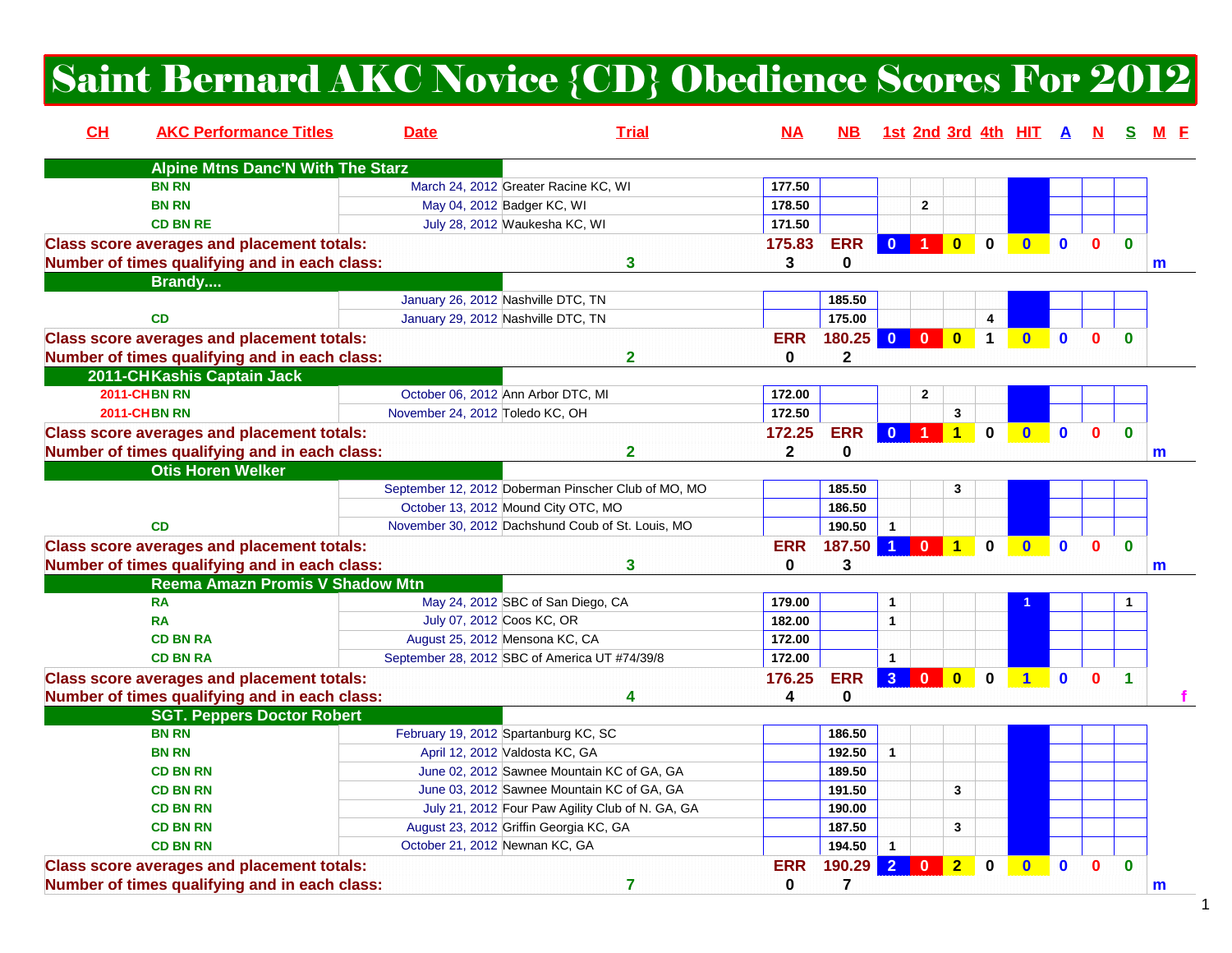| CH                | <b>AKC Performance Titles</b>                                                                      | <b>Date</b>                   | Trial                                                                                                                                                                                         | $\overline{\mathbf{NA}}$ | NB.             |                |                         |                         |              | <u>1st 2nd 3rd 4th HIT</u> | A            |              |              |              |
|-------------------|----------------------------------------------------------------------------------------------------|-------------------------------|-----------------------------------------------------------------------------------------------------------------------------------------------------------------------------------------------|--------------------------|-----------------|----------------|-------------------------|-------------------------|--------------|----------------------------|--------------|--------------|--------------|--------------|
|                   | 2012-GCHShadow Mtn Playboy Atlarge Reema                                                           |                               |                                                                                                                                                                                               |                          |                 |                |                         |                         |              |                            |              |              |              |              |
| <b>2012-GCHRN</b> |                                                                                                    |                               | September 24, 2012 SBC of America Regional, UT                                                                                                                                                | 176.00                   |                 | 1              |                         |                         |              |                            |              |              |              |              |
| <b>2012-GCHRN</b> |                                                                                                    |                               | September 25, 2012 SBC of America Regional, UT                                                                                                                                                | 177.00                   |                 | $\mathbf{1}$   |                         |                         |              |                            |              |              |              |              |
|                   | <b>Class score averages and placement totals:</b><br>Number of times qualifying and in each class: |                               | 2                                                                                                                                                                                             | 176.50<br>$\mathbf{2}$   | <b>ERR</b><br>0 | 2 <sup>1</sup> | $\overline{\mathbf{0}}$ | $\overline{\mathbf{0}}$ | $\mathbf 0$  | $\bf{0}$                   | $\mathbf{0}$ | $\Omega$     | $\mathbf{0}$ | m            |
|                   | <b>Stars Fortuitous Sequence of Events</b>                                                         |                               |                                                                                                                                                                                               |                          |                 |                |                         |                         |              |                            |              |              |              |              |
|                   | <b>RN</b>                                                                                          |                               | April 27, 2012 SBC of Pacific Coast, CA                                                                                                                                                       |                          | 183.50          |                |                         |                         |              |                            |              |              |              |              |
|                   | <b>Class score averages and placement totals:</b><br>Number of times qualifying and in each class: |                               |                                                                                                                                                                                               | <b>ERR</b><br>$\bf{0}$   | 183.50          |                | $\mathbf{0}$            | $\mathbf{0}$            | $\mathbf{0}$ |                            | $\mathbf{0}$ |              | $\bf{0}$     | $\mathsf{m}$ |
|                   | <b>Vicdorys N Winters R U Jealous Yet?</b>                                                         |                               |                                                                                                                                                                                               |                          |                 |                |                         |                         |              |                            |              |              |              |              |
|                   |                                                                                                    |                               | January 14, 2012 Sammamish KC, WA                                                                                                                                                             | 174.50                   |                 |                |                         |                         |              |                            |              |              |              |              |
|                   |                                                                                                    |                               | February 05, 2012 SBC of Puget Sound, WA                                                                                                                                                      | 179.50                   |                 | $\mathbf{1}$   |                         |                         |              |                            |              |              | 1            |              |
|                   | CD                                                                                                 | March 10, 2012 Seattle KC, WA |                                                                                                                                                                                               | 177.00                   |                 |                |                         |                         | 4            |                            |              |              |              |              |
|                   | <b>Class score averages and placement totals:</b><br>Number of times qualifying and in each class: |                               | 3                                                                                                                                                                                             | 177.00<br>3              | <b>ERR</b><br>0 |                | $\mathbf{0}$            | $\bf{0}$                |              |                            | $\mathbf{0}$ | <sup>0</sup> |              |              |
|                   | <b>Overall class averages and placement totals:</b>                                                |                               |                                                                                                                                                                                               | 175.79                   | 187.58 10 2     |                |                         | $\overline{4}$          | $\mathbf{2}$ | $\mathbf{2}$               | $\mathbf 0$  | 0            | $\mathbf{2}$ |              |
|                   | <b>Overall qualifying scores:</b>                                                                  |                               | 27                                                                                                                                                                                            | 14                       | 13              |                |                         |                         |              |                            |              |              |              |              |
|                   | The HIT (High In Trial) total reflects ONLY the HITs from the Novice Classes.                      |                               | *Code* A = All Breed Trial; N = SBC of America's Trial; S = Saint Bernard Independent Specialty<br>The Dog may have earned other HITs from the Open or Utility not shown on the Novice Report |                          |                 |                |                         |                         |              |                            |              |              |              |              |
|                   |                                                                                                    |                               | Obedience Scores changed to current system in 1948. Prior to 1948 the scoring system was different.                                                                                           |                          |                 |                |                         |                         |              |                            |              |              |              |              |
|                   | The Maximum Early Scores were: Novice 100 points, Open 250 points & Utility 400 points.            |                               |                                                                                                                                                                                               |                          |                 |                |                         |                         |              |                            |              |              |              |              |

**Early Titles required ONLY TWO qualifying scores.**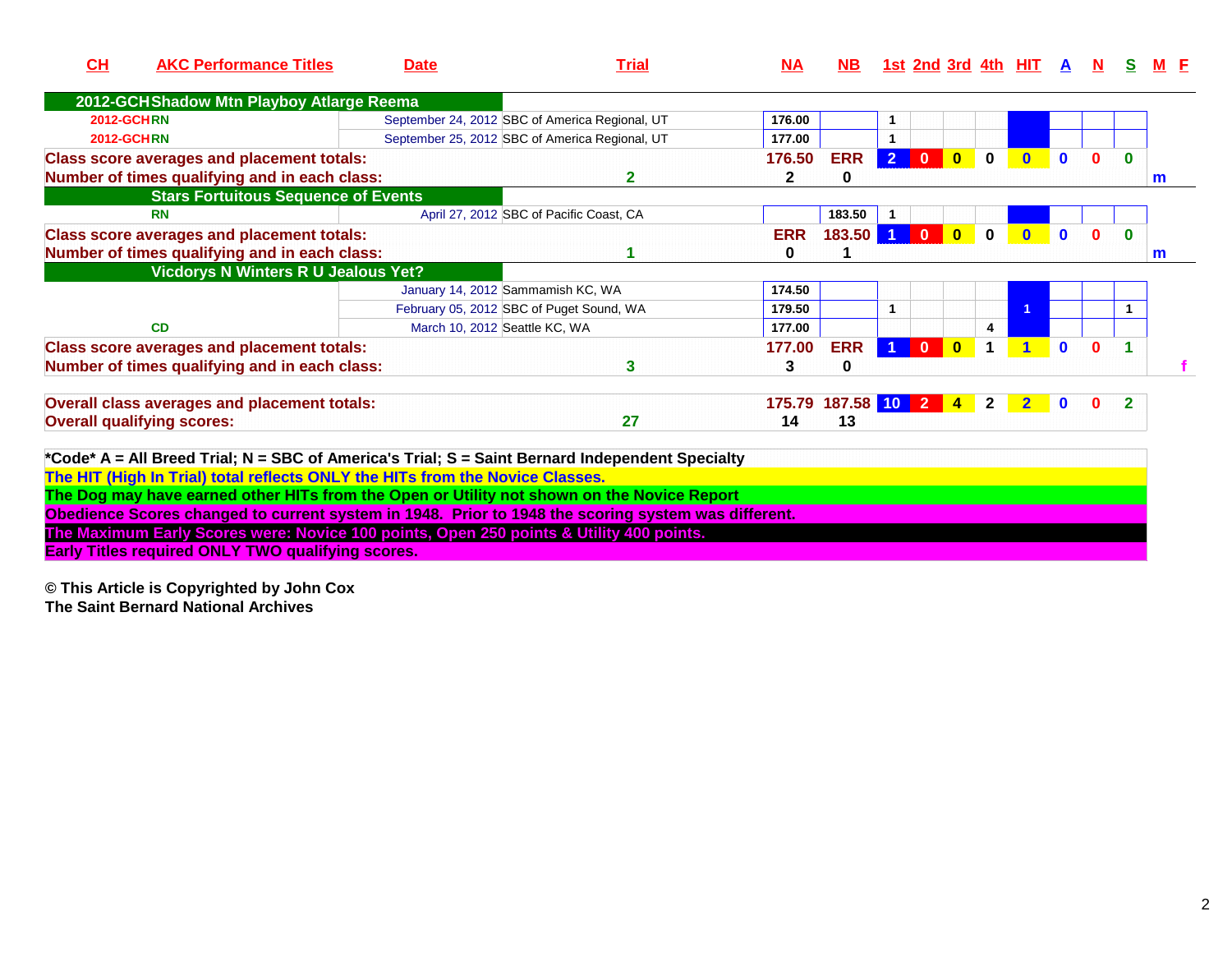# Saint Bernard AKC Open {CDX} Obedience Scores For 2012

| CL | <b>AKC Performance Titles</b>                       | <b>Date</b>                 | <b>Trial</b>                                   | OA         | OB.            |              |                |                |              |                         |                         |                         |                |                      | 1st 2nd 3rd 4th UDX HIT A N S M F |
|----|-----------------------------------------------------|-----------------------------|------------------------------------------------|------------|----------------|--------------|----------------|----------------|--------------|-------------------------|-------------------------|-------------------------|----------------|----------------------|-----------------------------------|
|    | <b>Shadow Mtn Playit Again V Reema</b>              |                             |                                                |            |                |              |                |                |              |                         |                         |                         |                |                      |                                   |
|    | <b>CD RATD</b>                                      |                             | April 22, 2012 Chief Solano KC, CA             | 195.50     |                | 1            |                |                |              |                         |                         |                         |                |                      |                                   |
|    | <b>CD RE TD</b>                                     |                             | May 06, 2012 Mission Trail Poodle Club, CA     | 195.50     |                | $\mathbf{1}$ |                |                |              |                         |                         |                         |                |                      |                                   |
|    | <b>CDX RE TD</b>                                    |                             | July 20, 2012 Truckee Meadows DTC, CA          | 193.50     |                | $\mathbf{1}$ |                |                |              |                         |                         |                         |                |                      |                                   |
|    | <b>CDX GN RE TD</b>                                 |                             | July 21, 2012 Truckee Meadows DTC, CA          | 195.00     |                | $\mathbf{1}$ |                |                |              |                         |                         |                         |                |                      |                                   |
|    | <b>CDX GN RE TD</b>                                 | August 17, 2012 Reno KC, NV |                                                |            | 192.00         |              |                |                |              |                         |                         |                         |                |                      |                                   |
|    | <b>CDX GN RE TD</b>                                 |                             | August 26, 2012 Mensona KC, CA                 |            | 194.50         |              |                | 3              |              |                         |                         |                         |                |                      |                                   |
|    | <b>CDX GN RE TD</b>                                 |                             | September 24, 2012 SBC of America Regional, UT |            | 195.00         | $\mathbf{1}$ |                |                |              |                         |                         |                         |                | $\mathbf{2}$         |                                   |
|    | <b>CDX GN RE TD</b>                                 |                             | September 28, 2012 SBC of America UT #74/39/8  |            | 195.50         | $\mathbf{1}$ |                |                |              |                         | 5                       |                         |                | $\mathbf{3}$         |                                   |
|    | <b>CDX GN RE TD</b>                                 |                             | November 25, 2012 San Joaquin KC, CA           |            | 194.00         |              |                |                |              |                         |                         |                         |                |                      |                                   |
|    | <b>Class score averages and placement totals:</b>   |                             |                                                |            | 194.88 194.20  | $6^{\circ}$  | $\bf{0}$       | 1              | $\bf{0}$     | $\mathbf{0}$            | $\overline{2}$          | $\mathbf{0}$            | $\mathbf{0}$   | $\overline{2}$       |                                   |
|    | Number of times qualifying and in each class:       |                             | 9                                              | 4          | 5              |              |                |                |              |                         |                         |                         |                |                      |                                   |
|    | <b>Snowy Pines Hummer</b>                           |                             |                                                |            |                |              |                |                |              |                         |                         |                         |                |                      |                                   |
|    | <b>UD GN GO VER RAE OAP MJP XFP</b>                 |                             | April 27, 2012 SBC of Pacific Coast, CA        |            | 188.50         | 1            |                |                |              |                         |                         |                         |                | $\overline{2}$       |                                   |
|    | <b>UD GN GO VER RAE OAP MJP XFP</b>                 |                             | May 31, 2012 Butte County KC, CA               |            | 179.50         |              |                |                |              |                         |                         |                         |                |                      |                                   |
|    | <b>UD GN GO VER RAE OAP MJP XFP</b>                 |                             | June 03, 2012 Shasta KC, CA                    |            | 192.00         |              |                |                |              |                         |                         |                         |                |                      |                                   |
|    | UD GN GO VER RAE OAP MJP XFP                        | August 17, 2012 Reno KC, NV |                                                |            | 186.50         |              |                |                |              |                         |                         |                         |                |                      |                                   |
|    | <b>UD GN GO VER RAE OAP MJP XFP</b>                 | August 17, 2012 Reno KC, NV |                                                |            | 187.00         |              |                |                |              |                         |                         |                         |                |                      |                                   |
|    | UD GN GO VER RAE2 OAP MJP XFP                       |                             | September 25, 2012 SBC of America Regional, UT |            | 186.00         |              | $\mathbf{2}$   |                |              |                         |                         |                         |                |                      |                                   |
|    | UD GN GO VER RAE2 OAP MJP XFP                       |                             | September 28, 2012 SBC of America UT #74/39/8  |            | 189.50         |              | $\overline{2}$ |                |              |                         |                         |                         |                |                      |                                   |
|    | <b>Class score averages and placement totals:</b>   |                             |                                                | <b>ERR</b> | 187.00         |              | $\overline{2}$ | $\bf{0}$       | $\mathbf{0}$ | $\overline{\mathbf{0}}$ | 100                     |                         |                | $\blacktriangleleft$ |                                   |
|    | Number of times qualifying and in each class:       |                             | $\overline{7}$                                 | $\bf{0}$   | $\overline{7}$ |              |                |                |              |                         |                         |                         |                |                      | m                                 |
|    | <b>Snowy Pines Tundra</b>                           |                             |                                                |            |                |              |                |                |              |                         |                         |                         |                |                      |                                   |
|    | CD GN RE AXP AJP NFP                                |                             | May 31, 2012 Butte County KC, CA               | 187.50     |                |              |                | 3              |              |                         |                         |                         |                |                      |                                   |
|    | <b>Class score averages and placement totals:</b>   |                             |                                                | 187.50     | <b>ERR</b>     | $\mathbf{0}$ | $\bf{0}$       |                | $\mathbf{0}$ | $\mathbf{0}$            | $\overline{\mathbf{0}}$ | $\overline{\mathbf{0}}$ | $\overline{0}$ | $\Omega$             |                                   |
|    | Number of times qualifying and in each class:       |                             |                                                | 1          | 0              |              |                |                |              |                         |                         |                         |                |                      |                                   |
|    | <b>Stoans One Hit Wonder of Yixy</b>                |                             |                                                |            |                |              |                |                |              |                         |                         |                         |                |                      |                                   |
|    | <b>UD RN TD</b>                                     |                             | August 25, 2012 Mensona KC, CA                 |            | 181.50         |              |                |                |              |                         |                         |                         |                |                      |                                   |
|    | <b>UD RN TD</b>                                     |                             | September 25, 2012 SBC of America Regional, UT |            | 195.50         | $\mathbf{1}$ |                |                |              |                         |                         |                         |                | $\mathbf{2}$         |                                   |
|    | <b>UD RN TD</b>                                     |                             | November 24, 2012 Golden Valley KC, CA         |            | 189.50         |              |                |                |              | $\overline{2}$          |                         |                         |                |                      |                                   |
|    | <b>Class score averages and placement totals:</b>   |                             |                                                | <b>ERR</b> | 188.83         |              | $\mathbf{0}$   | $\bf{0}$       | n.           | $\overline{2}$          | $1$ 0                   |                         | $\mathbf{0}$   | $\blacktriangleleft$ |                                   |
|    | Number of times qualifying and in each class:       |                             | 3                                              | 0          | 3              |              |                |                |              |                         |                         |                         |                |                      | m                                 |
|    | <b>Overall class averages and placement totals:</b> |                             |                                                | 193.40     | 189.77         |              | $8$ 2          | 2 <sub>1</sub> | $\bf{0}$     | $\overline{2}$          |                         | $\bf{0}$                | $\mathbf{0}$   |                      |                                   |
|    | <b>Overall qualifying scores:</b>                   |                             | 20                                             | 5          | 15             |              |                |                |              |                         |                         |                         |                |                      |                                   |

**\*Code\* A = All Breed Trial; N = SBC of America's Trial; S = Saint Bernard Independent SpecialtyThe HIT (High In Trial) total reflects ONLY the HITs from the Open Classes.**

**The Dog may have earned other HITs from the Novice or Utility Classes not shown on the Open Report**

**Obedience Scores changed to current system in 1948. Prior to 1948 the scoring system was different.**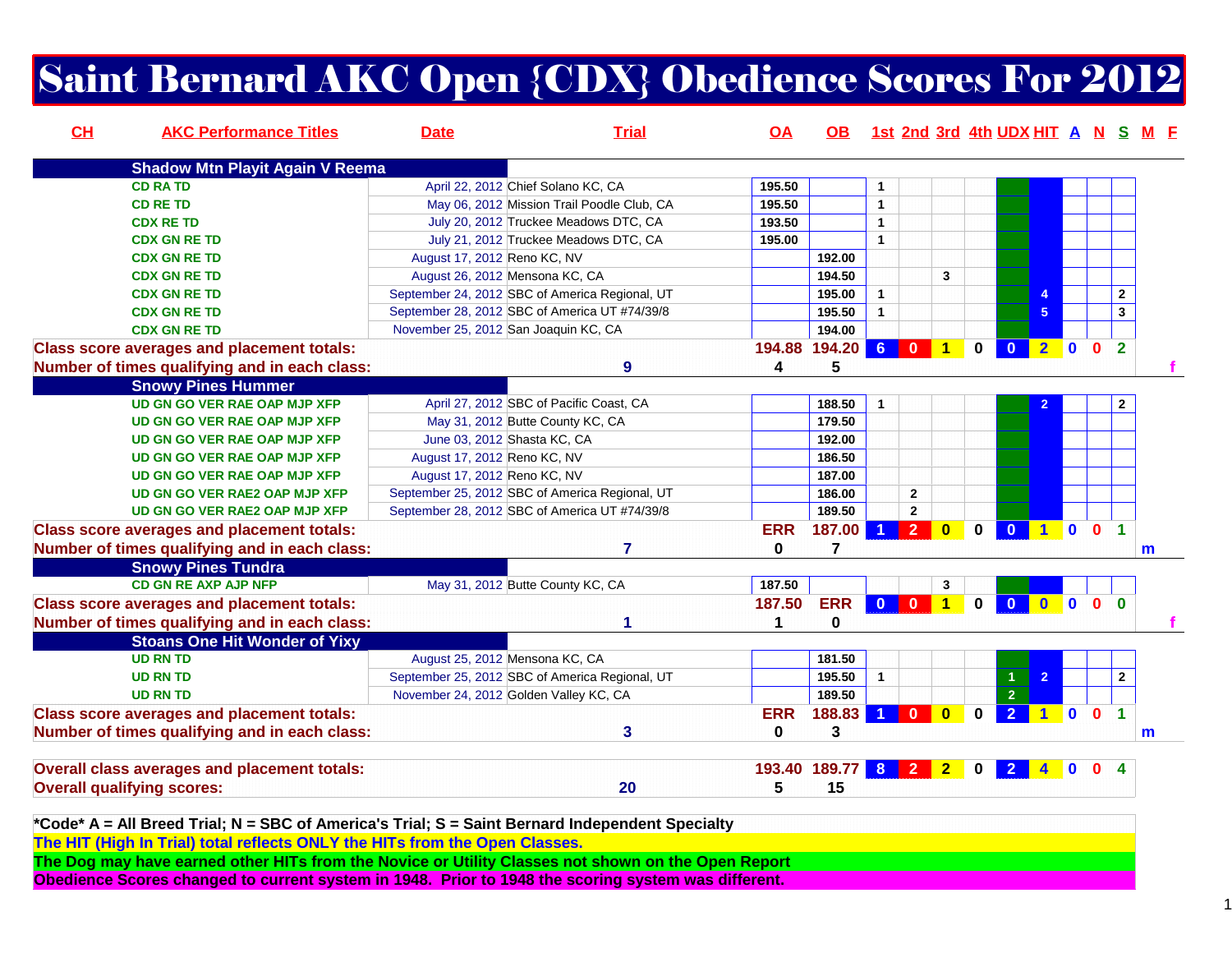# Saint Bernard AKC Utility {UD} Obedience Scores For 2012

| CH | <b>AKC Performance Titles</b>                                                                      | <b>Date</b> | Trial                                          | <b>UA</b> | UB.                 |           |              |              | <u>1st 2nd 3rd 4th UDX HIT A N</u> |              |                | <u>s</u> | M F |  |
|----|----------------------------------------------------------------------------------------------------|-------------|------------------------------------------------|-----------|---------------------|-----------|--------------|--------------|------------------------------------|--------------|----------------|----------|-----|--|
|    | <b>Stoans One Hit Wonder of Yixy</b>                                                               |             |                                                |           |                     |           |              |              |                                    |              |                |          |     |  |
|    | <b>CDX RN TD</b>                                                                                   |             | April 27, 2012 SBC of Pacific Coast, CA        | 179.50    |                     |           |              |              |                                    |              |                |          |     |  |
|    | <b>CDX RN TD</b>                                                                                   |             | May 19, 2012 SBC of Southern Oregon, OR        | 185.00    |                     |           |              |              |                                    |              |                |          |     |  |
|    | <b>UD RN TD</b>                                                                                    |             | June 24, 2012 Deep Peninsula DTC, CA           | 194.50    |                     |           | 3            |              |                                    |              |                |          |     |  |
|    | <b>UD RN TD</b>                                                                                    |             | September 25, 2012 SBC of America Regional, UT |           | 179.00              |           |              |              |                                    |              |                |          |     |  |
|    | <b>UD RN TD</b>                                                                                    |             | October 19, 2012 Skyline DF of San Mateo, CA   |           | 189.00              |           |              |              |                                    |              |                |          |     |  |
|    | <b>UD RN TD</b>                                                                                    |             | November 24, 2012 Golden Valley KC, CA         |           | 184.50              |           |              |              | 2 <sup>1</sup>                     |              |                |          |     |  |
|    | <b>Class score averages and placement totals:</b>                                                  |             |                                                |           | 186.33 184.17 3     | $\bullet$ | $\mathbf{1}$ | $\mathbf 0$  | $\mathbf{2}$                       | $\mathbf{0}$ | $\mathbf{0}$   |          |     |  |
|    | Number of times qualifying and in each class:                                                      |             | 6                                              | 3         | 3                   |           |              |              |                                    |              |                |          | m   |  |
|    | Overall class averages and placement totals:                                                       |             |                                                |           | 186.33 184.17 3 0 1 |           |              | $\mathbf{0}$ | $\overline{\mathbf{2}}$            | <b>O</b>     | 0 <sub>1</sub> |          |     |  |
|    | <b>Overall qualifying scores:</b>                                                                  |             | 6                                              | 3         | 3                   |           |              |              |                                    |              |                |          |     |  |
|    | *Code* A = All Breed Trial; N = SBC of America's Trial; S = Saint Bernard Independent Specialty    |             |                                                |           |                     |           |              |              |                                    |              |                |          |     |  |
|    | The HIT (High In Trial) total reflects ONLY the HITs from the Utility Classes.                     |             |                                                |           |                     |           |              |              |                                    |              |                |          |     |  |
|    | The Dog may have earned other HITs from the Novice or Open Classes not shown on the Utility Report |             |                                                |           |                     |           |              |              |                                    |              |                |          |     |  |
|    | Al a Paula Araba al concelto comente coton la 4040. Balante 4040 the capalance coton               |             |                                                |           |                     |           |              |              |                                    |              |                |          |     |  |

**Obedience Scores changed to current system in 1948. Prior to 1948 the scoring system was different.**

**The Maximum Early Scores were: Novice 100 points, Open 250 points & Utility 400 points.**

**Early Titles required ONLY TWO qualifying scores.**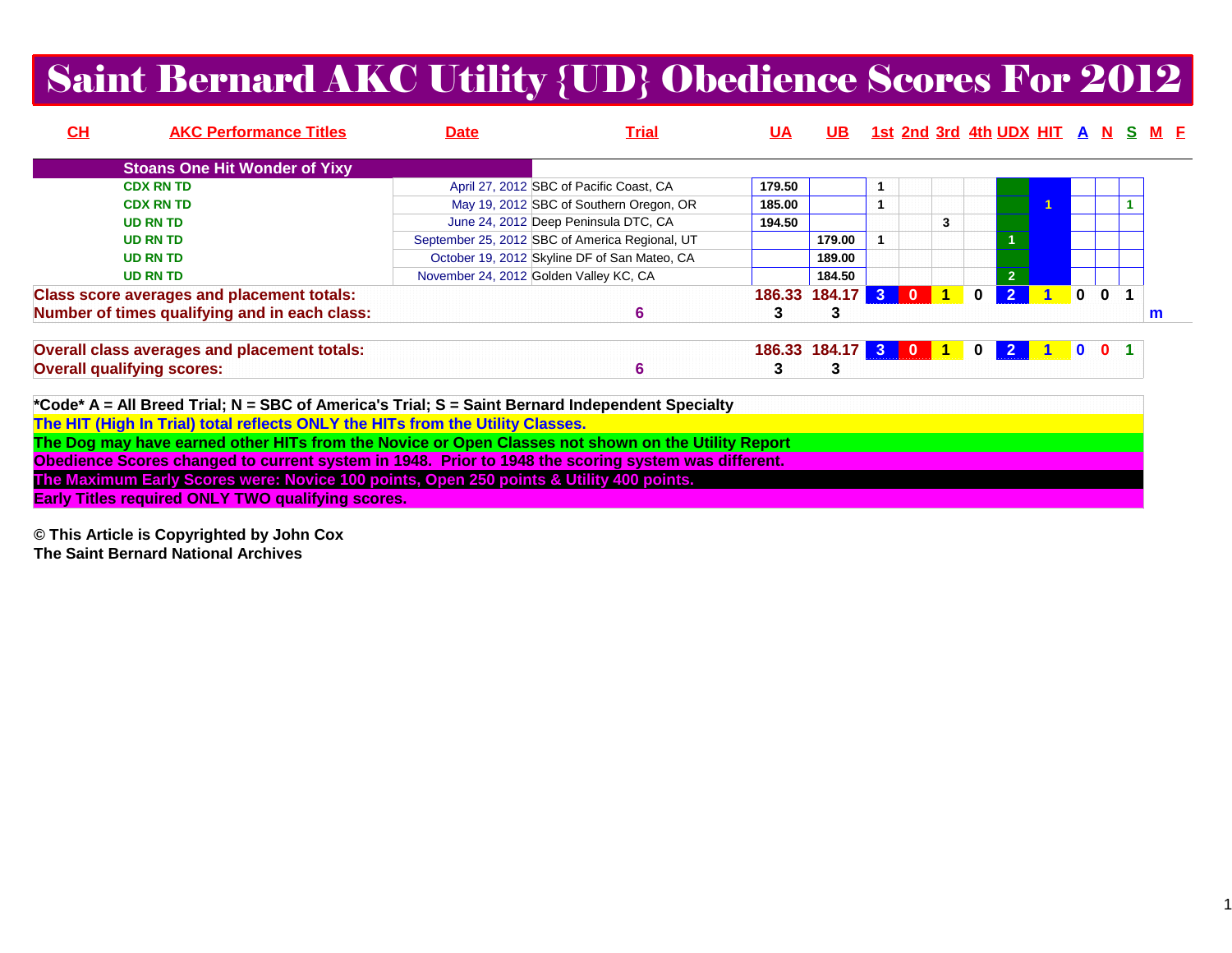### Saint Bernard AKC Utility Dog Excellent {UDX} Scores For 2012

| <u>СН</u> | <b>AKC Performance Titles</b>                                      | <b>Date</b> | <u>Trial</u>                                   | OВ     | UА         | UB.              |  |                                                   |                         |                |               |  | <u>1st 2nd 3rd 4th HIT A N S UDXM F</u> |
|-----------|--------------------------------------------------------------------|-------------|------------------------------------------------|--------|------------|------------------|--|---------------------------------------------------|-------------------------|----------------|---------------|--|-----------------------------------------|
|           | <b>Stoans One Hit Wonder of Yixy</b>                               |             |                                                |        |            |                  |  |                                                   |                         |                |               |  |                                         |
|           | <b>UD RN TD</b>                                                    |             | September 25, 2012 SBC of America Regional, UT | 195.50 |            |                  |  |                                                   |                         |                |               |  |                                         |
|           | <b>UD RN TD</b>                                                    |             | September 25, 2012 SBC of America Regional, UT |        |            | 179.00           |  |                                                   |                         |                |               |  |                                         |
|           | <b>UD RN TD</b>                                                    |             | November 24, 2012 Golden Valley KC, CA         | 189.50 |            |                  |  |                                                   |                         |                |               |  | ാ                                       |
|           | <b>UD RN TD</b>                                                    |             | November 24, 2012 Golden Valley KC, CA         |        |            | 184.50           |  |                                                   |                         |                |               |  | $\overline{2}$                          |
|           | <b>Class score averages, placements and Combined Score totals:</b> |             |                                                | 192.50 | <b>ERR</b> | 181.75 2 0       |  | $\overline{\phantom{0}}$ $\overline{\phantom{0}}$ | $\overline{\mathbf{0}}$ | $\blacksquare$ | $\mathbf{0}$  |  |                                         |
|           | Overall class score averages and placement totals:                 |             |                                                |        |            | 181.75 2 0 0 0 1 |  |                                                   |                         |                | $0 \t 0 \t 1$ |  |                                         |
|           | Overall number of qualifying scores in each class:                 |             |                                                |        |            | ົ                |  |                                                   |                         |                |               |  |                                         |

**The UDX title was first introduced in 1994. The UDX report reflects ALL Saint Bernards who have earned Combined Scores from the Open & Utility classes. Prior to the UDX title the Hall of Fame was awarding a Plateau of Excellence for each 10 Combined Scores retroactive to the first year of Obedience in 1936.\*Code\* A = All Breed Trial; N = SBC of America's Trial; S = Saint Bernard Independent SpecialtyThe HIT (High In Trial) total reflects ONLY the HITs from the Open and Utility Classes.**

**The Dog may have earned other HITs from the Novice Classes not shown on the UDX Report**

**Obedience Scores changed to current system in 1948. Prior to 1948 the scoring system was different.**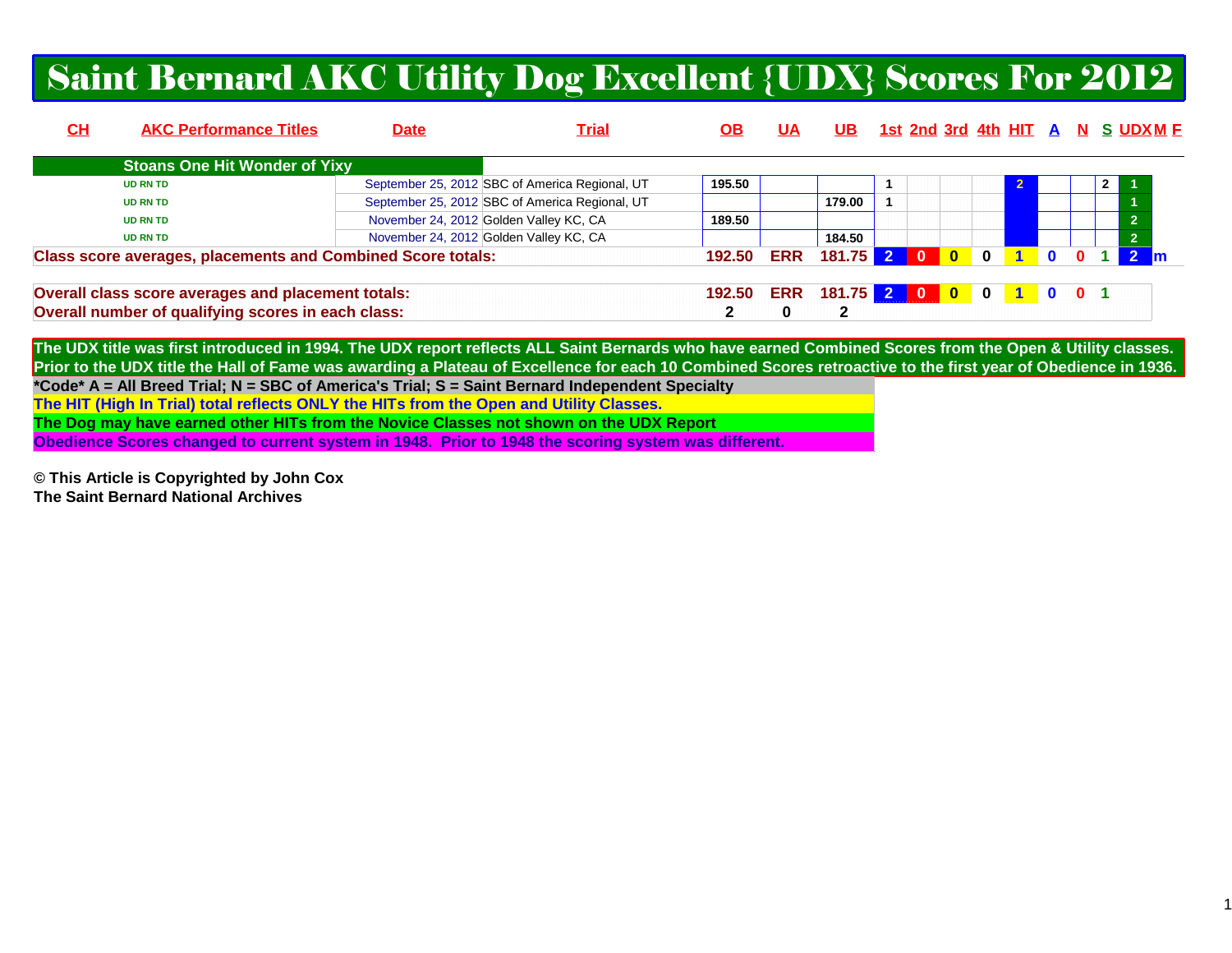# Saint Bernard AKC Advanced Scores {Open/Utility} For 2012

| <b>Shadow Mtn Playit Again V Reema</b><br>April 22, 2012 Chief Solano KC, CA<br>195.50<br><b>CD RA TD</b><br>May 06, 2012 Mission Trail Poodle Club, CA<br>195.50<br><b>CD RE TD</b><br>July 20, 2012 Truckee Meadows DTC, CA<br>193.50<br><b>CDX RE TD</b><br>July 21, 2012 Truckee Meadows DTC, CA<br>195.00<br><b>CDX GN RE TD</b><br>August 17, 2012 Reno KC, NV<br>192.00<br><b>CDX GN RE TD</b><br>194.50<br>August 26, 2012 Mensona KC, CA<br><b>CDX GN RE TD</b><br>September 24, 2012 SBC of America Regional, UT<br>195.00<br>$\mathbf 2$<br><b>CDX GN RE TD</b><br>4<br>September 28, 2012 SBC of America UT #74/39/8<br>195.50<br>$\overline{\mathbf{3}}$<br>5<br><b>CDX GN RE TD</b><br>194.00<br>November 25, 2012 San Joaquin KC, CA<br><b>CDX GN RE TD</b><br><b>ERR</b><br><b>ERR 2</b><br><b>ERR</b><br>$\overline{2}$<br>194.88<br>194.20<br>$\mathbf{0}$<br>$\mathbf{0}$<br><b>Class score averages and placement totals:</b><br>9<br>9<br>0<br>$\mathbf 0$<br>Number of times qualifying in each class:<br>4<br>5<br><b>Snowy Pines Hummer</b><br>April 27, 2012 SBC of Pacific Coast, CA<br>188.50<br>UD GN GO VER RAE OAP MJP XFP<br>$\mathbf{2}$<br>16<br>$\overline{2}$<br>179.50<br>17<br>May 31, 2012 Butte County KC, CA<br>UD GN GO VER RAE OAP MJP XFP<br>June 03, 2012 Shasta KC, CA<br>192.00<br>18<br>UD GN GO VER RAE OAP MJP XFP<br>186.50<br>August 17, 2012 Reno KC, NV<br>19<br>UD GN GO VER RAE OAP MJP XFP<br>August 17, 2012 Reno KC, NV<br>187.00<br>20<br>UD GN GO VER RAE OAP MJP XFP<br>September 25, 2012 SBC of America Regional, UT<br>186.00<br>21<br>UD GN GO VER RAE2 OAP MJP XFP<br>189.50<br>September 28, 2012 SBC of America UT #74/39/8<br>22<br>UD GN GO VER RAE2 OAP MJP XFP<br><b>ERR</b><br>187.00<br><b>ERR</b><br><b>ERR</b><br><b>ERR</b><br>$\mathbf{0}$<br>$\mathbf{0}$<br>$\blacktriangleleft$<br><b>Class score averages and placement totals:</b><br>$\blacksquare$<br>$\overline{7}$<br>Number of times qualifying in each class:<br>0<br>0<br>0<br>7<br>m<br><b>Snowy Pines Tundra</b><br>CD GN RE AXP AJP NFP<br>May 31, 2012 Butte County KC, CA<br>187.50<br><b>ERR</b><br><b>ERR</b><br>ERR ERR 0<br>$\bullet$<br>$\mathbf{0}$<br><b>Class score averages and placement totals:</b><br>187.50<br>$\mathbf{0}$<br>0<br>0<br>0<br>Number of times qualifying in each class:<br>$\mathbf 1$<br><b>Stoans One Hit Wonder of Yixy</b><br><b>CDX RN TD</b><br>April 27, 2012 SBC of Pacific Coast, CA<br>179.50<br>185.00<br>May 19, 2012 SBC of Southern Oregon, OR<br><b>CDX RN TD</b><br>1<br>$\mathbf{1}$<br>194.50<br>June 24, 2012 Deep Peninsula DTC, CA<br><b>UD RN TD</b><br>181.50<br>August 25, 2012 Mensona KC, CA<br><b>UD RN TD</b><br>September 25, 2012 SBC of America Regional, UT<br>195.50<br>$\mathbf{1}$<br>$\overline{2}$<br>$\mathbf{2}$<br><b>UD RN TD</b><br>$\overline{1}$<br>September 25, 2012 SBC of America Regional, UT<br>179.00<br><b>UD RN TD</b><br>9<br>October 19, 2012 Skyline DF of San Mateo, CA<br>189.00<br><b>UD RN TD</b><br>10<br>November 24, 2012 Golden Valley KC, CA<br>189.50<br>$\overline{2}$<br><b>UD RN TD</b><br>11<br>2 <sup>1</sup><br>November 24, 2012 Golden Valley KC, CA<br>184.50<br><b>UD RN TD</b><br>12<br><b>ERR</b><br>188.83 186.33 184.17<br>$\overline{2}$<br>$\overline{2}$<br><b>Class score averages and placement totals:</b><br>$\overline{2}$<br>$\mathbf{0}$<br>$\mathbf{0}$<br>9<br>$\mathbf 0$<br>3<br>3<br>3<br>Number of times qualifying in each class:<br>9<br>m<br>189.77 186.33 184.17<br>Overall class score averages and placement totals:<br>193.40<br>$5\phantom{1}$<br>n<br>5<br>Overall number of times qualifying in each class:<br>26<br>15<br>3<br>3 | CH | <b>AKC Performance Titles</b> | <b>Date</b> | <b>Trial</b> | OA | OB. | UA | UB. | <u>UDX HIT A N S</u> |  |  | <b>#</b> | $M$ $E$ |
|-------------------------------------------------------------------------------------------------------------------------------------------------------------------------------------------------------------------------------------------------------------------------------------------------------------------------------------------------------------------------------------------------------------------------------------------------------------------------------------------------------------------------------------------------------------------------------------------------------------------------------------------------------------------------------------------------------------------------------------------------------------------------------------------------------------------------------------------------------------------------------------------------------------------------------------------------------------------------------------------------------------------------------------------------------------------------------------------------------------------------------------------------------------------------------------------------------------------------------------------------------------------------------------------------------------------------------------------------------------------------------------------------------------------------------------------------------------------------------------------------------------------------------------------------------------------------------------------------------------------------------------------------------------------------------------------------------------------------------------------------------------------------------------------------------------------------------------------------------------------------------------------------------------------------------------------------------------------------------------------------------------------------------------------------------------------------------------------------------------------------------------------------------------------------------------------------------------------------------------------------------------------------------------------------------------------------------------------------------------------------------------------------------------------------------------------------------------------------------------------------------------------------------------------------------------------------------------------------------------------------------------------------------------------------------------------------------------------------------------------------------------------------------------------------------------------------------------------------------------------------------------------------------------------------------------------------------------------------------------------------------------------------------------------------------------------------------------------------------------------------------------------------------------------------------------------------------------------------------------------------------------------------------------------------------------------------------------------------------------------------------------------------------------------------------------------------------------------------------------------------------------------------------------------------------------------------------------------------------------------------------------------------------------------------------------------------------------------------|----|-------------------------------|-------------|--------------|----|-----|----|-----|----------------------|--|--|----------|---------|
|                                                                                                                                                                                                                                                                                                                                                                                                                                                                                                                                                                                                                                                                                                                                                                                                                                                                                                                                                                                                                                                                                                                                                                                                                                                                                                                                                                                                                                                                                                                                                                                                                                                                                                                                                                                                                                                                                                                                                                                                                                                                                                                                                                                                                                                                                                                                                                                                                                                                                                                                                                                                                                                                                                                                                                                                                                                                                                                                                                                                                                                                                                                                                                                                                                                                                                                                                                                                                                                                                                                                                                                                                                                                                                                         |    |                               |             |              |    |     |    |     |                      |  |  |          |         |
|                                                                                                                                                                                                                                                                                                                                                                                                                                                                                                                                                                                                                                                                                                                                                                                                                                                                                                                                                                                                                                                                                                                                                                                                                                                                                                                                                                                                                                                                                                                                                                                                                                                                                                                                                                                                                                                                                                                                                                                                                                                                                                                                                                                                                                                                                                                                                                                                                                                                                                                                                                                                                                                                                                                                                                                                                                                                                                                                                                                                                                                                                                                                                                                                                                                                                                                                                                                                                                                                                                                                                                                                                                                                                                                         |    |                               |             |              |    |     |    |     |                      |  |  |          |         |
|                                                                                                                                                                                                                                                                                                                                                                                                                                                                                                                                                                                                                                                                                                                                                                                                                                                                                                                                                                                                                                                                                                                                                                                                                                                                                                                                                                                                                                                                                                                                                                                                                                                                                                                                                                                                                                                                                                                                                                                                                                                                                                                                                                                                                                                                                                                                                                                                                                                                                                                                                                                                                                                                                                                                                                                                                                                                                                                                                                                                                                                                                                                                                                                                                                                                                                                                                                                                                                                                                                                                                                                                                                                                                                                         |    |                               |             |              |    |     |    |     |                      |  |  |          |         |
|                                                                                                                                                                                                                                                                                                                                                                                                                                                                                                                                                                                                                                                                                                                                                                                                                                                                                                                                                                                                                                                                                                                                                                                                                                                                                                                                                                                                                                                                                                                                                                                                                                                                                                                                                                                                                                                                                                                                                                                                                                                                                                                                                                                                                                                                                                                                                                                                                                                                                                                                                                                                                                                                                                                                                                                                                                                                                                                                                                                                                                                                                                                                                                                                                                                                                                                                                                                                                                                                                                                                                                                                                                                                                                                         |    |                               |             |              |    |     |    |     |                      |  |  |          |         |
|                                                                                                                                                                                                                                                                                                                                                                                                                                                                                                                                                                                                                                                                                                                                                                                                                                                                                                                                                                                                                                                                                                                                                                                                                                                                                                                                                                                                                                                                                                                                                                                                                                                                                                                                                                                                                                                                                                                                                                                                                                                                                                                                                                                                                                                                                                                                                                                                                                                                                                                                                                                                                                                                                                                                                                                                                                                                                                                                                                                                                                                                                                                                                                                                                                                                                                                                                                                                                                                                                                                                                                                                                                                                                                                         |    |                               |             |              |    |     |    |     |                      |  |  |          |         |
|                                                                                                                                                                                                                                                                                                                                                                                                                                                                                                                                                                                                                                                                                                                                                                                                                                                                                                                                                                                                                                                                                                                                                                                                                                                                                                                                                                                                                                                                                                                                                                                                                                                                                                                                                                                                                                                                                                                                                                                                                                                                                                                                                                                                                                                                                                                                                                                                                                                                                                                                                                                                                                                                                                                                                                                                                                                                                                                                                                                                                                                                                                                                                                                                                                                                                                                                                                                                                                                                                                                                                                                                                                                                                                                         |    |                               |             |              |    |     |    |     |                      |  |  |          |         |
|                                                                                                                                                                                                                                                                                                                                                                                                                                                                                                                                                                                                                                                                                                                                                                                                                                                                                                                                                                                                                                                                                                                                                                                                                                                                                                                                                                                                                                                                                                                                                                                                                                                                                                                                                                                                                                                                                                                                                                                                                                                                                                                                                                                                                                                                                                                                                                                                                                                                                                                                                                                                                                                                                                                                                                                                                                                                                                                                                                                                                                                                                                                                                                                                                                                                                                                                                                                                                                                                                                                                                                                                                                                                                                                         |    |                               |             |              |    |     |    |     |                      |  |  |          |         |
|                                                                                                                                                                                                                                                                                                                                                                                                                                                                                                                                                                                                                                                                                                                                                                                                                                                                                                                                                                                                                                                                                                                                                                                                                                                                                                                                                                                                                                                                                                                                                                                                                                                                                                                                                                                                                                                                                                                                                                                                                                                                                                                                                                                                                                                                                                                                                                                                                                                                                                                                                                                                                                                                                                                                                                                                                                                                                                                                                                                                                                                                                                                                                                                                                                                                                                                                                                                                                                                                                                                                                                                                                                                                                                                         |    |                               |             |              |    |     |    |     |                      |  |  |          |         |
|                                                                                                                                                                                                                                                                                                                                                                                                                                                                                                                                                                                                                                                                                                                                                                                                                                                                                                                                                                                                                                                                                                                                                                                                                                                                                                                                                                                                                                                                                                                                                                                                                                                                                                                                                                                                                                                                                                                                                                                                                                                                                                                                                                                                                                                                                                                                                                                                                                                                                                                                                                                                                                                                                                                                                                                                                                                                                                                                                                                                                                                                                                                                                                                                                                                                                                                                                                                                                                                                                                                                                                                                                                                                                                                         |    |                               |             |              |    |     |    |     |                      |  |  |          |         |
|                                                                                                                                                                                                                                                                                                                                                                                                                                                                                                                                                                                                                                                                                                                                                                                                                                                                                                                                                                                                                                                                                                                                                                                                                                                                                                                                                                                                                                                                                                                                                                                                                                                                                                                                                                                                                                                                                                                                                                                                                                                                                                                                                                                                                                                                                                                                                                                                                                                                                                                                                                                                                                                                                                                                                                                                                                                                                                                                                                                                                                                                                                                                                                                                                                                                                                                                                                                                                                                                                                                                                                                                                                                                                                                         |    |                               |             |              |    |     |    |     |                      |  |  |          |         |
|                                                                                                                                                                                                                                                                                                                                                                                                                                                                                                                                                                                                                                                                                                                                                                                                                                                                                                                                                                                                                                                                                                                                                                                                                                                                                                                                                                                                                                                                                                                                                                                                                                                                                                                                                                                                                                                                                                                                                                                                                                                                                                                                                                                                                                                                                                                                                                                                                                                                                                                                                                                                                                                                                                                                                                                                                                                                                                                                                                                                                                                                                                                                                                                                                                                                                                                                                                                                                                                                                                                                                                                                                                                                                                                         |    |                               |             |              |    |     |    |     |                      |  |  |          |         |
|                                                                                                                                                                                                                                                                                                                                                                                                                                                                                                                                                                                                                                                                                                                                                                                                                                                                                                                                                                                                                                                                                                                                                                                                                                                                                                                                                                                                                                                                                                                                                                                                                                                                                                                                                                                                                                                                                                                                                                                                                                                                                                                                                                                                                                                                                                                                                                                                                                                                                                                                                                                                                                                                                                                                                                                                                                                                                                                                                                                                                                                                                                                                                                                                                                                                                                                                                                                                                                                                                                                                                                                                                                                                                                                         |    |                               |             |              |    |     |    |     |                      |  |  |          |         |
|                                                                                                                                                                                                                                                                                                                                                                                                                                                                                                                                                                                                                                                                                                                                                                                                                                                                                                                                                                                                                                                                                                                                                                                                                                                                                                                                                                                                                                                                                                                                                                                                                                                                                                                                                                                                                                                                                                                                                                                                                                                                                                                                                                                                                                                                                                                                                                                                                                                                                                                                                                                                                                                                                                                                                                                                                                                                                                                                                                                                                                                                                                                                                                                                                                                                                                                                                                                                                                                                                                                                                                                                                                                                                                                         |    |                               |             |              |    |     |    |     |                      |  |  |          |         |
|                                                                                                                                                                                                                                                                                                                                                                                                                                                                                                                                                                                                                                                                                                                                                                                                                                                                                                                                                                                                                                                                                                                                                                                                                                                                                                                                                                                                                                                                                                                                                                                                                                                                                                                                                                                                                                                                                                                                                                                                                                                                                                                                                                                                                                                                                                                                                                                                                                                                                                                                                                                                                                                                                                                                                                                                                                                                                                                                                                                                                                                                                                                                                                                                                                                                                                                                                                                                                                                                                                                                                                                                                                                                                                                         |    |                               |             |              |    |     |    |     |                      |  |  |          |         |
|                                                                                                                                                                                                                                                                                                                                                                                                                                                                                                                                                                                                                                                                                                                                                                                                                                                                                                                                                                                                                                                                                                                                                                                                                                                                                                                                                                                                                                                                                                                                                                                                                                                                                                                                                                                                                                                                                                                                                                                                                                                                                                                                                                                                                                                                                                                                                                                                                                                                                                                                                                                                                                                                                                                                                                                                                                                                                                                                                                                                                                                                                                                                                                                                                                                                                                                                                                                                                                                                                                                                                                                                                                                                                                                         |    |                               |             |              |    |     |    |     |                      |  |  |          |         |
|                                                                                                                                                                                                                                                                                                                                                                                                                                                                                                                                                                                                                                                                                                                                                                                                                                                                                                                                                                                                                                                                                                                                                                                                                                                                                                                                                                                                                                                                                                                                                                                                                                                                                                                                                                                                                                                                                                                                                                                                                                                                                                                                                                                                                                                                                                                                                                                                                                                                                                                                                                                                                                                                                                                                                                                                                                                                                                                                                                                                                                                                                                                                                                                                                                                                                                                                                                                                                                                                                                                                                                                                                                                                                                                         |    |                               |             |              |    |     |    |     |                      |  |  |          |         |
|                                                                                                                                                                                                                                                                                                                                                                                                                                                                                                                                                                                                                                                                                                                                                                                                                                                                                                                                                                                                                                                                                                                                                                                                                                                                                                                                                                                                                                                                                                                                                                                                                                                                                                                                                                                                                                                                                                                                                                                                                                                                                                                                                                                                                                                                                                                                                                                                                                                                                                                                                                                                                                                                                                                                                                                                                                                                                                                                                                                                                                                                                                                                                                                                                                                                                                                                                                                                                                                                                                                                                                                                                                                                                                                         |    |                               |             |              |    |     |    |     |                      |  |  |          |         |
|                                                                                                                                                                                                                                                                                                                                                                                                                                                                                                                                                                                                                                                                                                                                                                                                                                                                                                                                                                                                                                                                                                                                                                                                                                                                                                                                                                                                                                                                                                                                                                                                                                                                                                                                                                                                                                                                                                                                                                                                                                                                                                                                                                                                                                                                                                                                                                                                                                                                                                                                                                                                                                                                                                                                                                                                                                                                                                                                                                                                                                                                                                                                                                                                                                                                                                                                                                                                                                                                                                                                                                                                                                                                                                                         |    |                               |             |              |    |     |    |     |                      |  |  |          |         |
|                                                                                                                                                                                                                                                                                                                                                                                                                                                                                                                                                                                                                                                                                                                                                                                                                                                                                                                                                                                                                                                                                                                                                                                                                                                                                                                                                                                                                                                                                                                                                                                                                                                                                                                                                                                                                                                                                                                                                                                                                                                                                                                                                                                                                                                                                                                                                                                                                                                                                                                                                                                                                                                                                                                                                                                                                                                                                                                                                                                                                                                                                                                                                                                                                                                                                                                                                                                                                                                                                                                                                                                                                                                                                                                         |    |                               |             |              |    |     |    |     |                      |  |  |          |         |
|                                                                                                                                                                                                                                                                                                                                                                                                                                                                                                                                                                                                                                                                                                                                                                                                                                                                                                                                                                                                                                                                                                                                                                                                                                                                                                                                                                                                                                                                                                                                                                                                                                                                                                                                                                                                                                                                                                                                                                                                                                                                                                                                                                                                                                                                                                                                                                                                                                                                                                                                                                                                                                                                                                                                                                                                                                                                                                                                                                                                                                                                                                                                                                                                                                                                                                                                                                                                                                                                                                                                                                                                                                                                                                                         |    |                               |             |              |    |     |    |     |                      |  |  |          |         |
|                                                                                                                                                                                                                                                                                                                                                                                                                                                                                                                                                                                                                                                                                                                                                                                                                                                                                                                                                                                                                                                                                                                                                                                                                                                                                                                                                                                                                                                                                                                                                                                                                                                                                                                                                                                                                                                                                                                                                                                                                                                                                                                                                                                                                                                                                                                                                                                                                                                                                                                                                                                                                                                                                                                                                                                                                                                                                                                                                                                                                                                                                                                                                                                                                                                                                                                                                                                                                                                                                                                                                                                                                                                                                                                         |    |                               |             |              |    |     |    |     |                      |  |  |          |         |
|                                                                                                                                                                                                                                                                                                                                                                                                                                                                                                                                                                                                                                                                                                                                                                                                                                                                                                                                                                                                                                                                                                                                                                                                                                                                                                                                                                                                                                                                                                                                                                                                                                                                                                                                                                                                                                                                                                                                                                                                                                                                                                                                                                                                                                                                                                                                                                                                                                                                                                                                                                                                                                                                                                                                                                                                                                                                                                                                                                                                                                                                                                                                                                                                                                                                                                                                                                                                                                                                                                                                                                                                                                                                                                                         |    |                               |             |              |    |     |    |     |                      |  |  |          |         |
|                                                                                                                                                                                                                                                                                                                                                                                                                                                                                                                                                                                                                                                                                                                                                                                                                                                                                                                                                                                                                                                                                                                                                                                                                                                                                                                                                                                                                                                                                                                                                                                                                                                                                                                                                                                                                                                                                                                                                                                                                                                                                                                                                                                                                                                                                                                                                                                                                                                                                                                                                                                                                                                                                                                                                                                                                                                                                                                                                                                                                                                                                                                                                                                                                                                                                                                                                                                                                                                                                                                                                                                                                                                                                                                         |    |                               |             |              |    |     |    |     |                      |  |  |          |         |
|                                                                                                                                                                                                                                                                                                                                                                                                                                                                                                                                                                                                                                                                                                                                                                                                                                                                                                                                                                                                                                                                                                                                                                                                                                                                                                                                                                                                                                                                                                                                                                                                                                                                                                                                                                                                                                                                                                                                                                                                                                                                                                                                                                                                                                                                                                                                                                                                                                                                                                                                                                                                                                                                                                                                                                                                                                                                                                                                                                                                                                                                                                                                                                                                                                                                                                                                                                                                                                                                                                                                                                                                                                                                                                                         |    |                               |             |              |    |     |    |     |                      |  |  |          |         |
|                                                                                                                                                                                                                                                                                                                                                                                                                                                                                                                                                                                                                                                                                                                                                                                                                                                                                                                                                                                                                                                                                                                                                                                                                                                                                                                                                                                                                                                                                                                                                                                                                                                                                                                                                                                                                                                                                                                                                                                                                                                                                                                                                                                                                                                                                                                                                                                                                                                                                                                                                                                                                                                                                                                                                                                                                                                                                                                                                                                                                                                                                                                                                                                                                                                                                                                                                                                                                                                                                                                                                                                                                                                                                                                         |    |                               |             |              |    |     |    |     |                      |  |  |          |         |
|                                                                                                                                                                                                                                                                                                                                                                                                                                                                                                                                                                                                                                                                                                                                                                                                                                                                                                                                                                                                                                                                                                                                                                                                                                                                                                                                                                                                                                                                                                                                                                                                                                                                                                                                                                                                                                                                                                                                                                                                                                                                                                                                                                                                                                                                                                                                                                                                                                                                                                                                                                                                                                                                                                                                                                                                                                                                                                                                                                                                                                                                                                                                                                                                                                                                                                                                                                                                                                                                                                                                                                                                                                                                                                                         |    |                               |             |              |    |     |    |     |                      |  |  |          |         |
|                                                                                                                                                                                                                                                                                                                                                                                                                                                                                                                                                                                                                                                                                                                                                                                                                                                                                                                                                                                                                                                                                                                                                                                                                                                                                                                                                                                                                                                                                                                                                                                                                                                                                                                                                                                                                                                                                                                                                                                                                                                                                                                                                                                                                                                                                                                                                                                                                                                                                                                                                                                                                                                                                                                                                                                                                                                                                                                                                                                                                                                                                                                                                                                                                                                                                                                                                                                                                                                                                                                                                                                                                                                                                                                         |    |                               |             |              |    |     |    |     |                      |  |  |          |         |
|                                                                                                                                                                                                                                                                                                                                                                                                                                                                                                                                                                                                                                                                                                                                                                                                                                                                                                                                                                                                                                                                                                                                                                                                                                                                                                                                                                                                                                                                                                                                                                                                                                                                                                                                                                                                                                                                                                                                                                                                                                                                                                                                                                                                                                                                                                                                                                                                                                                                                                                                                                                                                                                                                                                                                                                                                                                                                                                                                                                                                                                                                                                                                                                                                                                                                                                                                                                                                                                                                                                                                                                                                                                                                                                         |    |                               |             |              |    |     |    |     |                      |  |  |          |         |
|                                                                                                                                                                                                                                                                                                                                                                                                                                                                                                                                                                                                                                                                                                                                                                                                                                                                                                                                                                                                                                                                                                                                                                                                                                                                                                                                                                                                                                                                                                                                                                                                                                                                                                                                                                                                                                                                                                                                                                                                                                                                                                                                                                                                                                                                                                                                                                                                                                                                                                                                                                                                                                                                                                                                                                                                                                                                                                                                                                                                                                                                                                                                                                                                                                                                                                                                                                                                                                                                                                                                                                                                                                                                                                                         |    |                               |             |              |    |     |    |     |                      |  |  |          |         |
|                                                                                                                                                                                                                                                                                                                                                                                                                                                                                                                                                                                                                                                                                                                                                                                                                                                                                                                                                                                                                                                                                                                                                                                                                                                                                                                                                                                                                                                                                                                                                                                                                                                                                                                                                                                                                                                                                                                                                                                                                                                                                                                                                                                                                                                                                                                                                                                                                                                                                                                                                                                                                                                                                                                                                                                                                                                                                                                                                                                                                                                                                                                                                                                                                                                                                                                                                                                                                                                                                                                                                                                                                                                                                                                         |    |                               |             |              |    |     |    |     |                      |  |  |          |         |
|                                                                                                                                                                                                                                                                                                                                                                                                                                                                                                                                                                                                                                                                                                                                                                                                                                                                                                                                                                                                                                                                                                                                                                                                                                                                                                                                                                                                                                                                                                                                                                                                                                                                                                                                                                                                                                                                                                                                                                                                                                                                                                                                                                                                                                                                                                                                                                                                                                                                                                                                                                                                                                                                                                                                                                                                                                                                                                                                                                                                                                                                                                                                                                                                                                                                                                                                                                                                                                                                                                                                                                                                                                                                                                                         |    |                               |             |              |    |     |    |     |                      |  |  |          |         |
|                                                                                                                                                                                                                                                                                                                                                                                                                                                                                                                                                                                                                                                                                                                                                                                                                                                                                                                                                                                                                                                                                                                                                                                                                                                                                                                                                                                                                                                                                                                                                                                                                                                                                                                                                                                                                                                                                                                                                                                                                                                                                                                                                                                                                                                                                                                                                                                                                                                                                                                                                                                                                                                                                                                                                                                                                                                                                                                                                                                                                                                                                                                                                                                                                                                                                                                                                                                                                                                                                                                                                                                                                                                                                                                         |    |                               |             |              |    |     |    |     |                      |  |  |          |         |
|                                                                                                                                                                                                                                                                                                                                                                                                                                                                                                                                                                                                                                                                                                                                                                                                                                                                                                                                                                                                                                                                                                                                                                                                                                                                                                                                                                                                                                                                                                                                                                                                                                                                                                                                                                                                                                                                                                                                                                                                                                                                                                                                                                                                                                                                                                                                                                                                                                                                                                                                                                                                                                                                                                                                                                                                                                                                                                                                                                                                                                                                                                                                                                                                                                                                                                                                                                                                                                                                                                                                                                                                                                                                                                                         |    |                               |             |              |    |     |    |     |                      |  |  |          |         |
|                                                                                                                                                                                                                                                                                                                                                                                                                                                                                                                                                                                                                                                                                                                                                                                                                                                                                                                                                                                                                                                                                                                                                                                                                                                                                                                                                                                                                                                                                                                                                                                                                                                                                                                                                                                                                                                                                                                                                                                                                                                                                                                                                                                                                                                                                                                                                                                                                                                                                                                                                                                                                                                                                                                                                                                                                                                                                                                                                                                                                                                                                                                                                                                                                                                                                                                                                                                                                                                                                                                                                                                                                                                                                                                         |    |                               |             |              |    |     |    |     |                      |  |  |          |         |
|                                                                                                                                                                                                                                                                                                                                                                                                                                                                                                                                                                                                                                                                                                                                                                                                                                                                                                                                                                                                                                                                                                                                                                                                                                                                                                                                                                                                                                                                                                                                                                                                                                                                                                                                                                                                                                                                                                                                                                                                                                                                                                                                                                                                                                                                                                                                                                                                                                                                                                                                                                                                                                                                                                                                                                                                                                                                                                                                                                                                                                                                                                                                                                                                                                                                                                                                                                                                                                                                                                                                                                                                                                                                                                                         |    |                               |             |              |    |     |    |     |                      |  |  |          |         |
|                                                                                                                                                                                                                                                                                                                                                                                                                                                                                                                                                                                                                                                                                                                                                                                                                                                                                                                                                                                                                                                                                                                                                                                                                                                                                                                                                                                                                                                                                                                                                                                                                                                                                                                                                                                                                                                                                                                                                                                                                                                                                                                                                                                                                                                                                                                                                                                                                                                                                                                                                                                                                                                                                                                                                                                                                                                                                                                                                                                                                                                                                                                                                                                                                                                                                                                                                                                                                                                                                                                                                                                                                                                                                                                         |    |                               |             |              |    |     |    |     |                      |  |  |          |         |
|                                                                                                                                                                                                                                                                                                                                                                                                                                                                                                                                                                                                                                                                                                                                                                                                                                                                                                                                                                                                                                                                                                                                                                                                                                                                                                                                                                                                                                                                                                                                                                                                                                                                                                                                                                                                                                                                                                                                                                                                                                                                                                                                                                                                                                                                                                                                                                                                                                                                                                                                                                                                                                                                                                                                                                                                                                                                                                                                                                                                                                                                                                                                                                                                                                                                                                                                                                                                                                                                                                                                                                                                                                                                                                                         |    |                               |             |              |    |     |    |     |                      |  |  |          |         |
|                                                                                                                                                                                                                                                                                                                                                                                                                                                                                                                                                                                                                                                                                                                                                                                                                                                                                                                                                                                                                                                                                                                                                                                                                                                                                                                                                                                                                                                                                                                                                                                                                                                                                                                                                                                                                                                                                                                                                                                                                                                                                                                                                                                                                                                                                                                                                                                                                                                                                                                                                                                                                                                                                                                                                                                                                                                                                                                                                                                                                                                                                                                                                                                                                                                                                                                                                                                                                                                                                                                                                                                                                                                                                                                         |    |                               |             |              |    |     |    |     |                      |  |  |          |         |
|                                                                                                                                                                                                                                                                                                                                                                                                                                                                                                                                                                                                                                                                                                                                                                                                                                                                                                                                                                                                                                                                                                                                                                                                                                                                                                                                                                                                                                                                                                                                                                                                                                                                                                                                                                                                                                                                                                                                                                                                                                                                                                                                                                                                                                                                                                                                                                                                                                                                                                                                                                                                                                                                                                                                                                                                                                                                                                                                                                                                                                                                                                                                                                                                                                                                                                                                                                                                                                                                                                                                                                                                                                                                                                                         |    |                               |             |              |    |     |    |     |                      |  |  |          |         |
|                                                                                                                                                                                                                                                                                                                                                                                                                                                                                                                                                                                                                                                                                                                                                                                                                                                                                                                                                                                                                                                                                                                                                                                                                                                                                                                                                                                                                                                                                                                                                                                                                                                                                                                                                                                                                                                                                                                                                                                                                                                                                                                                                                                                                                                                                                                                                                                                                                                                                                                                                                                                                                                                                                                                                                                                                                                                                                                                                                                                                                                                                                                                                                                                                                                                                                                                                                                                                                                                                                                                                                                                                                                                                                                         |    |                               |             |              |    |     |    |     |                      |  |  |          |         |
|                                                                                                                                                                                                                                                                                                                                                                                                                                                                                                                                                                                                                                                                                                                                                                                                                                                                                                                                                                                                                                                                                                                                                                                                                                                                                                                                                                                                                                                                                                                                                                                                                                                                                                                                                                                                                                                                                                                                                                                                                                                                                                                                                                                                                                                                                                                                                                                                                                                                                                                                                                                                                                                                                                                                                                                                                                                                                                                                                                                                                                                                                                                                                                                                                                                                                                                                                                                                                                                                                                                                                                                                                                                                                                                         |    |                               |             |              |    |     |    |     |                      |  |  |          |         |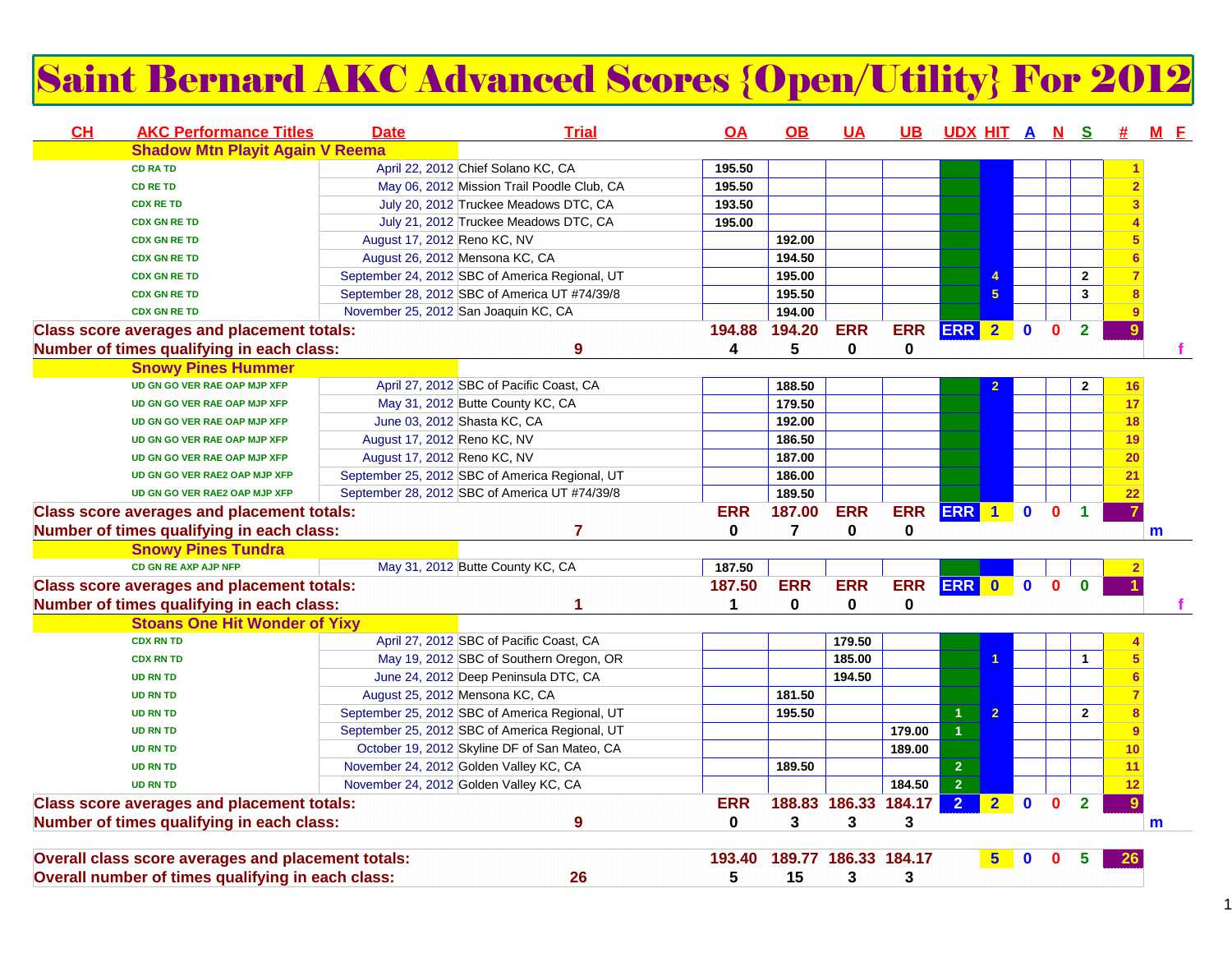| <b>AKC Performance Titles</b> | <b>Date</b> | <u>Trial</u>                                             | ΟA                                                                                                                                                                  | <b>OB</b>                                                                                                                                                                                  | <b>UA</b>                                                                                                                                                                                                 |  |  |  |                        |
|-------------------------------|-------------|----------------------------------------------------------|---------------------------------------------------------------------------------------------------------------------------------------------------------------------|--------------------------------------------------------------------------------------------------------------------------------------------------------------------------------------------|-----------------------------------------------------------------------------------------------------------------------------------------------------------------------------------------------------------|--|--|--|------------------------|
|                               |             |                                                          |                                                                                                                                                                     |                                                                                                                                                                                            |                                                                                                                                                                                                           |  |  |  |                        |
|                               |             |                                                          |                                                                                                                                                                     |                                                                                                                                                                                            |                                                                                                                                                                                                           |  |  |  |                        |
|                               |             |                                                          |                                                                                                                                                                     |                                                                                                                                                                                            |                                                                                                                                                                                                           |  |  |  |                        |
|                               |             |                                                          |                                                                                                                                                                     |                                                                                                                                                                                            |                                                                                                                                                                                                           |  |  |  |                        |
|                               |             |                                                          |                                                                                                                                                                     |                                                                                                                                                                                            |                                                                                                                                                                                                           |  |  |  |                        |
|                               |             |                                                          |                                                                                                                                                                     |                                                                                                                                                                                            |                                                                                                                                                                                                           |  |  |  |                        |
|                               |             |                                                          |                                                                                                                                                                     |                                                                                                                                                                                            |                                                                                                                                                                                                           |  |  |  |                        |
|                               |             |                                                          |                                                                                                                                                                     |                                                                                                                                                                                            |                                                                                                                                                                                                           |  |  |  |                        |
|                               |             | <b>Early Titles required ONLY TWO qualifying scores.</b> | # = Number of Qualifying Scores in the Classes of Open and/or Utility<br>The HIT (High In Trial) total reflects ONLY the HITs from the Open and/or Utility Classes. | *Code* A = All Breed Trial; N = SBC of America's Trial; S = Saint Bernard Independent Specialty<br>The Maximum Early Scores were: Novice 100 points, Open 250 points & Utility 400 points. | The Dog may have earned other HITs from the Novice Classes not shown on the Advanced Scores Report<br>Obedience Scores changed to current system in 1948. Prior to 1948 the scoring system was different. |  |  |  | <u>UBUDXHITAN S#ME</u> |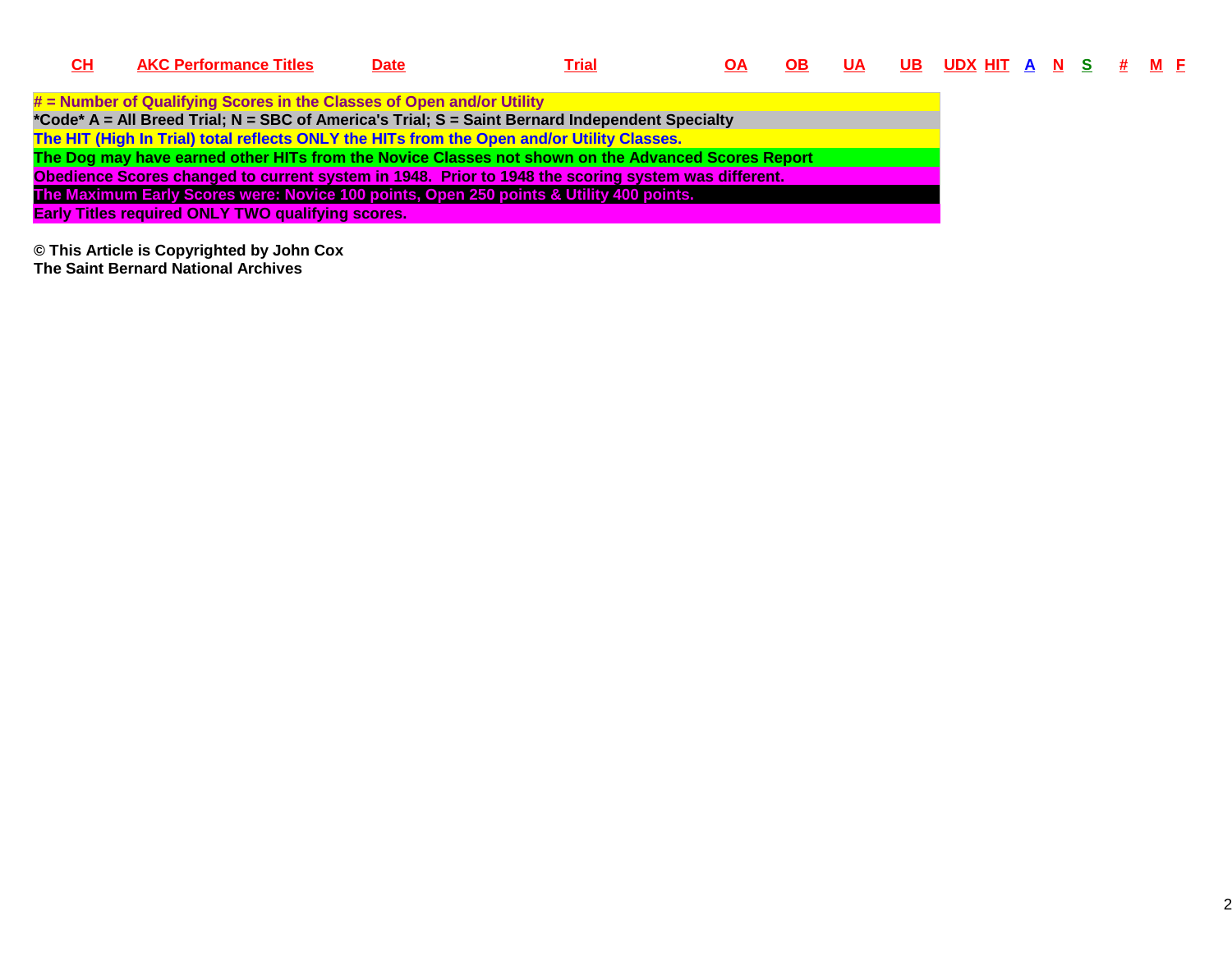### Saint Bernard Summary of AKC Obedience Optional Titling Classes of:

### Beginner Novice, Graduate Novice, Graduate Open & Versatility For 2012

| CL        | <b>AKC Performance Titles</b>                     | <b>Date</b>                        | <b>Trial</b>                                   | BN A         | <b>BNB</b>  | GN           | GO           | <b>VER</b> |                |                |                         | <u>1st 2nd 3rd 4th M F</u> |  |
|-----------|---------------------------------------------------|------------------------------------|------------------------------------------------|--------------|-------------|--------------|--------------|------------|----------------|----------------|-------------------------|----------------------------|--|
| <b>BN</b> | Alpine Mtns Danc'N                                |                                    |                                                |              |             |              |              |            |                |                |                         |                            |  |
|           | <b>RN</b>                                         |                                    | January 07, 2012 Western Waukesha County TC, V | 194.00       |             |              |              |            | $\mathbf{1}$   |                |                         |                            |  |
|           | <b>BN RN</b>                                      |                                    | February 11, 2012 Sheboygan DTC, WI            | 191.50       |             |              |              |            | $\mathbf{1}$   |                |                         |                            |  |
|           | <b>BN RN</b>                                      |                                    | February 11, 2012 Sheboygan DTC, WI            | 195.00       |             |              |              |            | $\mathbf{1}$   |                |                         |                            |  |
|           | <b>Class score averages and placement totals:</b> |                                    |                                                | 193.50       | <b>ERR</b>  | <b>ERR</b>   | <b>ERR</b>   | <b>ERR</b> | 3 <sup>2</sup> | $\bf{0}$       | $\overline{\mathbf{0}}$ | $\bf{0}$                   |  |
|           | Number of times qualifying and in each class:     |                                    | 3                                              | 3            | 0           | $\mathbf 0$  | 0            | 0          |                |                |                         | m                          |  |
|           | <b>Fremonts One In A Million</b>                  |                                    |                                                |              |             |              |              |            |                |                |                         |                            |  |
| <b>BN</b> |                                                   |                                    |                                                |              |             |              |              |            |                |                |                         |                            |  |
|           |                                                   |                                    | March 29, 2012 North Country KC, NY            |              | 183.00      |              |              |            |                |                |                         |                            |  |
|           |                                                   |                                    | March 30, 2012 Central New York KC, NY         |              | 183.50      |              |              |            |                |                |                         |                            |  |
|           | <b>BN</b>                                         |                                    | September 16, 2012 Berks County KC, PA         |              | 176.50      |              |              |            |                |                | 3                       |                            |  |
|           | <b>Class score averages and placement totals:</b> |                                    |                                                | <b>ERR</b>   | 181.00      | <b>ERR</b>   | <b>ERR</b>   | <b>ERR</b> | $\mathbf{0}$   | $\mathbf{0}$   | $\overline{1}$          | $\mathbf{0}$               |  |
|           | Number of times qualifying and in each class:     |                                    | 3                                              | $\mathbf{0}$ | 3           | $\mathbf{0}$ | 0            | 0          |                |                |                         |                            |  |
|           | <u> Howe Ranch Golden Sam-R-l</u>                 |                                    |                                                |              |             |              |              |            |                |                |                         |                            |  |
| GN        |                                                   |                                    |                                                |              |             |              |              |            |                |                |                         |                            |  |
|           | <b>BN RN</b>                                      | January 22, 2012 Tualatin KC, OR   |                                                |              |             | 181.50       |              |            |                | $\overline{2}$ |                         |                            |  |
|           | <b>BN RN</b>                                      |                                    | February 26, 2012 McKenzie Cascade DF, OR      |              |             | 170.00       |              |            |                |                |                         |                            |  |
|           | <b>BN GN RN</b>                                   | September 28, 2012 Richland KC, WA |                                                |              |             | 185.00       |              |            | $\overline{1}$ |                |                         |                            |  |
|           | <b>Class score averages and placement totals:</b> |                                    |                                                | <b>ERR</b>   | <b>ERR</b>  | 178.83       | <b>ERR</b>   | <b>ERR</b> |                |                | $\overline{\mathbf{0}}$ | $\mathbf 0$                |  |
|           | Number of times qualifying and in each class:     |                                    | 3                                              | 0            | $\mathbf 0$ | 3            | 0            | 0          |                |                |                         | $\mathsf{m}$               |  |
|           | <b>kes Legacy Hector</b>                          |                                    |                                                |              |             |              |              |            |                |                |                         |                            |  |
| <b>BN</b> |                                                   |                                    |                                                |              |             |              |              |            |                |                |                         |                            |  |
|           |                                                   |                                    | September 08, 2012 Clermont County KC, OH      |              | 193.50      |              |              |            |                |                | 3                       |                            |  |
|           |                                                   |                                    | September 09, 2012 Clermont County KC, OH      |              | 195.00      |              |              |            | $\mathbf{1}$   |                |                         |                            |  |
|           | <b>BN</b>                                         |                                    | October 06, 2012 Hamilton DTC, OH              |              | 187.50      |              |              |            |                |                |                         |                            |  |
|           | <b>Class score averages and placement totals:</b> |                                    |                                                | <b>ERR</b>   | 192.00      | <b>ERR</b>   | <b>ERR</b>   | <b>ERR</b> |                | $\overline{0}$ | $\overline{1}$          | $\bf{0}$                   |  |
|           | Number of times qualifying and in each class:     |                                    | 3                                              | $\mathbf{0}$ | 3           | $\mathbf{0}$ | $\mathbf{0}$ | 0          |                |                |                         |                            |  |
|           | <b>Kings Mill Jezzabelle</b>                      |                                    |                                                |              |             |              |              |            |                |                |                         |                            |  |
| <b>BN</b> |                                                   |                                    |                                                |              |             |              |              |            |                |                |                         |                            |  |
|           | <b>RN</b>                                         |                                    | November 24, 2012 Western Waukesha County DTC, |              | 191.00      |              |              |            |                |                |                         |                            |  |
|           | <b>RA</b>                                         |                                    | November 25, 2012 Western Waukesha County DTC, |              | 195.00      |              |              |            |                |                | 3                       |                            |  |
|           | <b>BN RE</b>                                      | December 28, 2012 Cudahy KC, WI    |                                                |              | 191.00      |              |              |            |                |                | 3                       |                            |  |
|           | <b>Class score averages and placement totals:</b> |                                    |                                                | <b>ERR</b>   | 192.33      | <b>ERR</b>   | <b>ERR</b>   | <b>ERR</b> | $\mathbf{0}$   | $\overline{0}$ | $\overline{2}$          | $\mathbf 0$                |  |
|           | Number of times qualifying and in each class:     |                                    | 3                                              | 0            | 3           | $\bf{0}$     | 0            | 0          |                |                |                         |                            |  |
|           | <b>Reema Amazn Promis V Shadow Mtn</b>            |                                    |                                                |              |             |              |              |            |                |                |                         |                            |  |
| <b>BN</b> |                                                   |                                    |                                                |              |             |              |              |            |                |                |                         |                            |  |
|           | <b>RA</b>                                         |                                    | May 24, 2012 SBC of San Diego, CA              | 187.00       |             |              |              |            |                |                |                         |                            |  |
|           |                                                   |                                    |                                                |              |             |              |              |            |                |                |                         |                            |  |

1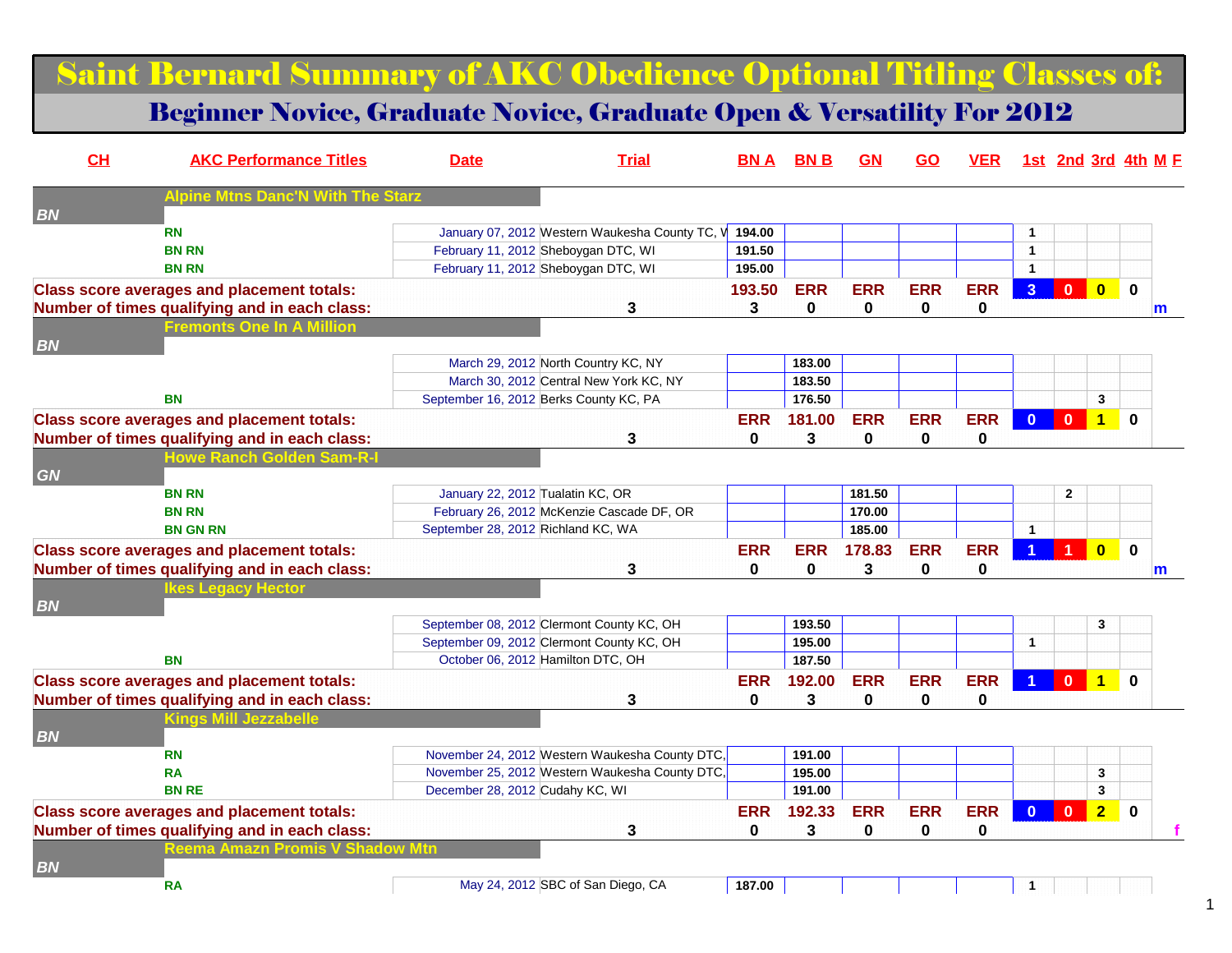| CL                                   | <b>AKC Performance Titles</b>                                                          | <b>Date</b>                                                                                       |                                            | <b>Trial</b> | BN A         | <b>BNB</b>       | <b>GN</b>  | <b>GO</b>    | <b>VER</b> |                      | <u>1st 2nd 3rd 4th M F</u> |                                                                    |              |   |
|--------------------------------------|----------------------------------------------------------------------------------------|---------------------------------------------------------------------------------------------------|--------------------------------------------|--------------|--------------|------------------|------------|--------------|------------|----------------------|----------------------------|--------------------------------------------------------------------|--------------|---|
|                                      | <b>CD BN RA</b>                                                                        | August 25, 2012 Mensona KC, CA                                                                    |                                            |              | 172.00       |                  |            |              |            |                      |                            |                                                                    |              |   |
|                                      | <b>Class score averages and placement totals:</b>                                      |                                                                                                   |                                            |              | 179.50       | <b>ERR</b>       | <b>ERR</b> | <b>ERR</b>   | <b>ERR</b> | $\blacktriangleleft$ |                            | $\begin{array}{ c c c c c }\n\hline\n0&\mathbf{0}\n\end{array}$    | $\bf{0}$     |   |
|                                      | Number of times qualifying and in each class:                                          |                                                                                                   |                                            | 2            | $\mathbf{2}$ | 0                | 0          | 0            | 0          |                      |                            |                                                                    |              |   |
|                                      | <b>Roberts A B Normal</b>                                                              |                                                                                                   |                                            |              |              |                  |            |              |            |                      |                            |                                                                    |              |   |
| <b>GO</b>                            |                                                                                        |                                                                                                   |                                            |              |              |                  |            |              |            |                      |                            |                                                                    |              |   |
|                                      | <b>CDX RAE2</b>                                                                        |                                                                                                   | April 13, 2012 Bartlesville KC, OK         |              |              |                  |            | 195.50       |            | 1                    |                            |                                                                    |              |   |
|                                      | <b>CDX RAE2</b>                                                                        | August 11, 2012 Oklahoma City OTC, OK                                                             |                                            |              |              |                  |            | 189.00       |            | $\blacktriangleleft$ |                            |                                                                    |              |   |
|                                      | <b>Class score averages and placement totals:</b>                                      |                                                                                                   |                                            |              | <b>ERR</b>   | <b>ERR</b>       | <b>ERR</b> | 192.25       | <b>ERR</b> | $\overline{2}$       | $\mathbf{0}$               | $\overline{0}$                                                     | $\mathbf{0}$ |   |
|                                      | Number of times qualifying and in each class:                                          |                                                                                                   |                                            | $\mathbf{2}$ | 0            | 0                | 0          | $\mathbf{2}$ | 0          |                      |                            |                                                                    |              | m |
|                                      | <b>Scratch &amp; Dent's Soldier of Fortune</b>                                         |                                                                                                   |                                            |              |              |                  |            |              |            |                      |                            |                                                                    |              |   |
| <b>BN</b>                            |                                                                                        |                                                                                                   |                                            |              |              |                  |            |              |            |                      |                            |                                                                    |              |   |
|                                      |                                                                                        | October 28, 2012 Oshkosh KC, WI                                                                   |                                            |              | 179.00       |                  |            |              |            |                      | $\mathbf{2}$               |                                                                    |              |   |
|                                      | <b>Class score averages and placement totals:</b>                                      |                                                                                                   |                                            |              | 179.00       | <b>ERR</b>       | <b>ERR</b> | <b>ERR</b>   | <b>ERR</b> | $\Omega$             |                            | $\Omega$                                                           | $\bf{0}$     |   |
|                                      | Number of times qualifying and in each class:                                          |                                                                                                   |                                            |              |              | 0                | 0          | 0            | 0          |                      |                            |                                                                    |              |   |
|                                      | GT. Peppers Wanna Be Your Man                                                          |                                                                                                   |                                            |              |              |                  |            |              |            |                      |                            |                                                                    |              |   |
| <b>BN</b>                            |                                                                                        |                                                                                                   |                                            |              |              |                  |            |              |            |                      |                            |                                                                    |              |   |
|                                      |                                                                                        |                                                                                                   | June 02, 2012 Sawnee Mountain KC of GA, GA |              |              | 188.00           |            |              |            |                      |                            |                                                                    |              |   |
|                                      |                                                                                        |                                                                                                   | June 03, 2012 Sawnee Mountain KC of GA, GA |              |              | 193.50           |            |              |            |                      |                            |                                                                    |              |   |
|                                      | <b>Class score averages and placement totals:</b>                                      |                                                                                                   |                                            |              | <b>ERR</b>   | 190.75           | <b>ERR</b> | <b>ERR</b>   | <b>ERR</b> | $\Omega$             | $\mathbf{0}$               | $\overline{0}$                                                     | $\bf{0}$     |   |
|                                      | Number of times qualifying and in each class:                                          |                                                                                                   |                                            | 2            | 0            | $\mathbf{2}$     | 0          | 0            | 0          |                      |                            |                                                                    |              | m |
|                                      | 2012-GCH/CHShadow Mtn Playboy Atlarge Reema                                            |                                                                                                   |                                            |              |              |                  |            |              |            |                      |                            |                                                                    |              |   |
| <b>BN</b>                            |                                                                                        |                                                                                                   |                                            |              |              |                  |            |              |            |                      |                            |                                                                    |              |   |
| 2012-GCH/CHRN                        |                                                                                        | October 20, 2012 SBC of Pacific Coast, CA                                                         |                                            |              | 193.50       |                  |            |              |            | -1                   |                            |                                                                    |              |   |
| 2012-GCH/CHRN                        |                                                                                        | November 03, 2012 Southern Oregon KC, OR                                                          |                                            |              | 190.50       |                  |            |              |            | $\mathbf{1}$         |                            |                                                                    |              |   |
| 2012-GCH/CHBN RN                     |                                                                                        | November 04, 2012 Southern Oregon KC, OR                                                          |                                            |              | 192.00       |                  |            |              |            | $\blacktriangleleft$ |                            |                                                                    |              |   |
|                                      | <b>Class score averages and placement totals:</b>                                      |                                                                                                   |                                            |              | 192.00       | <b>ERR</b>       | <b>ERR</b> | <b>ERR</b>   | <b>ERR</b> | 3                    | $\mathbf{0}$               | $\mathbf{0}$                                                       | $\mathbf{0}$ |   |
|                                      | Number of times qualifying and in each class:                                          |                                                                                                   |                                            | 3            | 3            | 0                | 0          | 0            | 0          |                      |                            |                                                                    |              | m |
|                                      | hadow Mtn Playit Again Sam                                                             |                                                                                                   |                                            |              |              |                  |            |              |            |                      |                            |                                                                    |              |   |
| <b>GN</b>                            |                                                                                        |                                                                                                   |                                            |              |              |                  |            |              |            |                      |                            |                                                                    |              |   |
|                                      | <b>CDX GN RN TD</b>                                                                    |                                                                                                   | July 21, 2012 Truckee Meadows DTC, NV      |              |              |                  | 197.50     |              |            | $\mathbf{1}$         |                            |                                                                    |              |   |
|                                      | <b>Class score averages and placement totals:</b>                                      |                                                                                                   |                                            |              | <b>ERR</b>   | <b>ERR</b>       | 197.50     | <b>ERR</b>   | <b>ERR</b> |                      | $\mathbf{0}$               | $\mathbf{0}$                                                       | $\mathbf{0}$ |   |
|                                      | Number of times qualifying and in each class:                                          |                                                                                                   |                                            |              | 0            | 0                | 1          | 0            | 0          |                      |                            |                                                                    |              |   |
|                                      | 2012-CHShowme Anheuser Busch                                                           |                                                                                                   |                                            |              |              |                  |            |              |            |                      |                            |                                                                    |              |   |
| <b>BN</b>                            |                                                                                        |                                                                                                   |                                            |              |              |                  |            |              |            |                      |                            |                                                                    |              |   |
| <b>2012-CHRN</b><br><b>2012-CHRN</b> |                                                                                        | August 12, 2012 Jeferson County KC of MO, MO                                                      |                                            |              |              | 185.00           |            |              |            |                      |                            |                                                                    |              |   |
|                                      | <b>2012-CHBN RN</b>                                                                    | September 28, 2012 SBC of America #74/39/8 UT<br>October 06, 2012 Newfoundland Club of America, M |                                            |              |              | 190.00<br>193.00 |            |              |            | 1<br>$\overline{1}$  |                            |                                                                    |              |   |
|                                      |                                                                                        |                                                                                                   |                                            |              |              |                  |            |              |            |                      |                            |                                                                    |              |   |
|                                      | <b>Class score averages and placement totals:</b>                                      |                                                                                                   |                                            |              | <b>ERR</b>   | 189.33           | <b>ERR</b> | <b>ERR</b>   | <b>ERR</b> | $\overline{2}$       |                            | $\begin{array}{ c c c c c }\n\hline\n0 & 0 \\ \hline\n\end{array}$ | $\mathbf{0}$ |   |
|                                      | Number of times qualifying and in each class:<br><b>ars Fortuitous Sequence Events</b> |                                                                                                   |                                            | 3            | 0            | 3                | 0          | 0            | 0          |                      |                            |                                                                    |              |   |
|                                      |                                                                                        |                                                                                                   |                                            |              |              |                  |            |              |            |                      |                            |                                                                    |              |   |
| <b>BN</b>                            | <b>RN</b>                                                                              | September 24, 2012 SBC of America Regional, UT                                                    |                                            |              |              | 187.00           |            |              |            | -1                   |                            |                                                                    |              |   |
|                                      |                                                                                        |                                                                                                   |                                            |              |              |                  |            |              |            |                      |                            |                                                                    |              |   |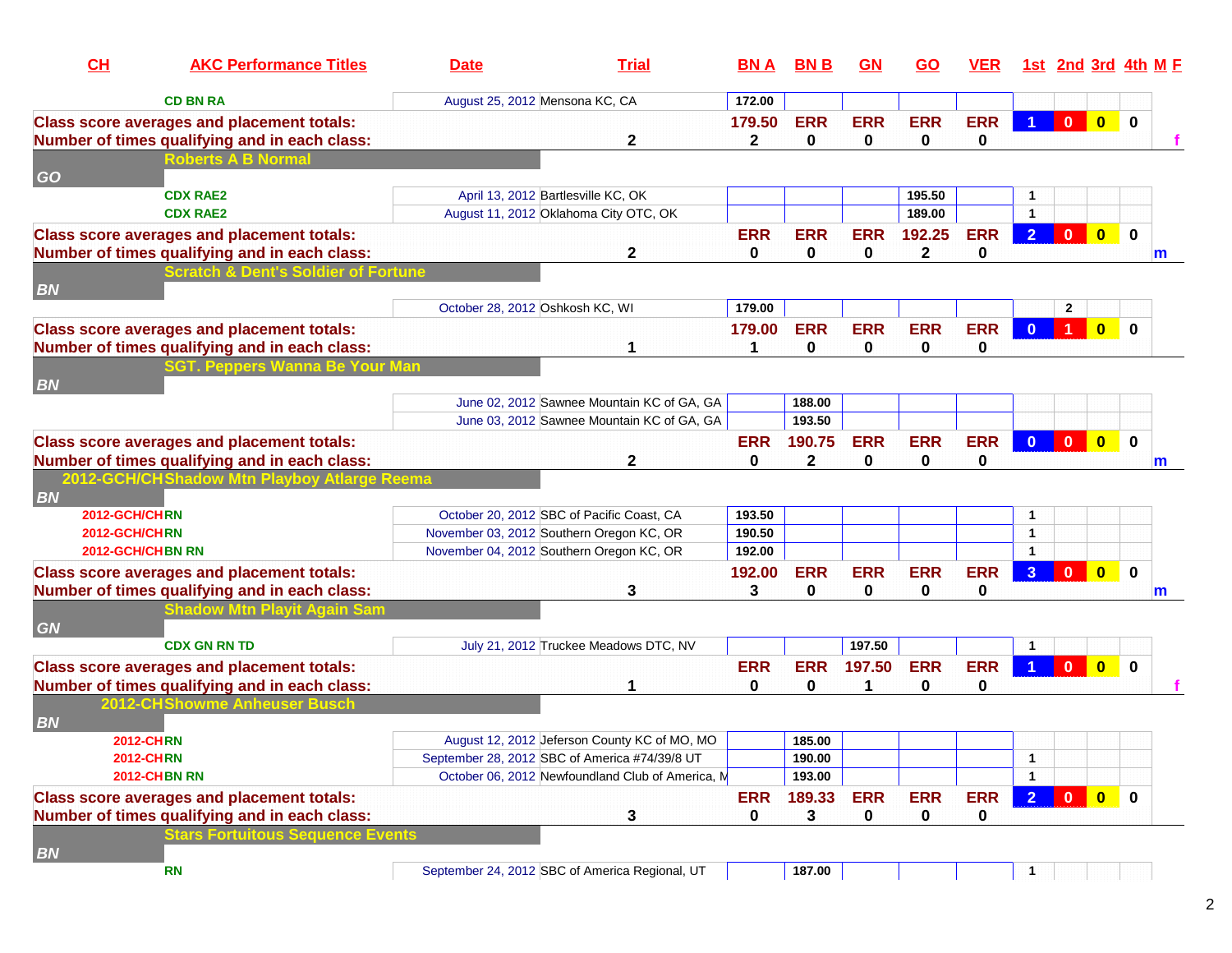| <b>Date</b> |                                             |                                                                             | <b>BNA</b>                                                                                                                                                                                                                       | <b>BNB</b>      | <b>GN</b>                            | <b>GO</b>                  | <b>VER</b>                                  |                        |                |                         |                             |
|-------------|---------------------------------------------|-----------------------------------------------------------------------------|----------------------------------------------------------------------------------------------------------------------------------------------------------------------------------------------------------------------------------|-----------------|--------------------------------------|----------------------------|---------------------------------------------|------------------------|----------------|-------------------------|-----------------------------|
|             |                                             |                                                                             |                                                                                                                                                                                                                                  | 187.00          |                                      |                            |                                             |                        | $\overline{2}$ |                         |                             |
|             | $\mathbf{2}$                                |                                                                             | <b>ERR</b><br>0                                                                                                                                                                                                                  | 187.00<br>2     | <b>ERR</b><br>0                      | <b>ERR</b><br><sup>0</sup> | <b>ERR</b><br>0                             |                        |                | $\bf{0}$                | $\bf{0}$                    |
|             |                                             |                                                                             |                                                                                                                                                                                                                                  |                 |                                      |                            |                                             |                        |                |                         |                             |
|             |                                             |                                                                             | 186.00                                                                                                                                                                                                                           |                 |                                      |                            |                                             |                        |                |                         |                             |
|             |                                             |                                                                             | 186.00                                                                                                                                                                                                                           | <b>ERR</b><br>0 | <b>ERR</b><br>0                      | <b>ERR</b><br>0            | <b>ERR</b><br>0                             |                        | $\overline{0}$ | $\bf{0}$                | $\bf{0}$<br>$\mathsf{m}$    |
|             |                                             |                                                                             |                                                                                                                                                                                                                                  |                 |                                      |                            |                                             |                        |                |                         |                             |
|             |                                             |                                                                             |                                                                                                                                                                                                                                  | 187.50          |                                      |                            |                                             |                        |                |                         |                             |
|             |                                             |                                                                             | <b>ERR</b><br>0                                                                                                                                                                                                                  | 187.50          | <b>ERR</b><br>0                      | <b>ERR</b><br>0            | <b>ERR</b><br>0                             | $\overline{0}$         | $\mathbf{0}$   | $\overline{\mathbf{0}}$ | $\mathbf 0$                 |
|             |                                             |                                                                             |                                                                                                                                                                                                                                  |                 |                                      |                            |                                             |                        |                |                         |                             |
|             |                                             |                                                                             |                                                                                                                                                                                                                                  | 185.00          |                                      |                            |                                             |                        |                |                         |                             |
|             |                                             |                                                                             | <b>ERR</b><br>0                                                                                                                                                                                                                  | 185.00<br>1     | <b>ERR</b><br>0                      | <b>ERR</b><br>0            | <b>ERR</b><br>0                             |                        | $\bf{0}$       | $\bf{0}$                | $\bf{0}$                    |
|             |                                             |                                                                             |                                                                                                                                                                                                                                  |                 |                                      |                            |                                             |                        |                |                         |                             |
|             |                                             |                                                                             | 185.50                                                                                                                                                                                                                           |                 |                                      |                            |                                             |                        | $\mathbf{2}$   |                         |                             |
|             |                                             |                                                                             | 185.50                                                                                                                                                                                                                           |                 |                                      |                            |                                             |                        |                |                         |                             |
|             |                                             |                                                                             |                                                                                                                                                                                                                                  |                 |                                      |                            |                                             |                        |                |                         |                             |
|             | 3                                           |                                                                             | 3                                                                                                                                                                                                                                | 0               | 0                                    | 0                          | 0                                           |                        |                |                         | $\bf{0}$                    |
|             |                                             |                                                                             |                                                                                                                                                                                                                                  | 188.44          |                                      |                            | <b>ERR</b>                                  | 18                     |                |                         |                             |
|             | 2011-GCH/CHVicdorys Pretty In Pink Diamonds | January 21, 2012 Portland DOC, OR<br>January 19, 2012 Tualatin KC, OR<br>37 | <b>Trial</b><br>September 28, 2012 SBC of America #74/39/8<br>June 17, 2012 SBC of Puget Sound, WA<br>June 17, 2012 SBC of Puget Sound, WA<br>January 18, 2012 Mount Rainier WDC, OR<br>February 05, 2012 SBC of Puget Sound, WA | 187.00<br>13    | <b>ERR</b><br>186.00<br>187.58<br>18 | <b>ERR</b><br>4            | <b>ERR</b><br>183.50 192.25<br>$\mathbf{2}$ | <b>ERR</b><br>$\bf{0}$ | 1st.<br>1      |                         | 2nd 3rd 4th M F<br>$\bf{0}$ |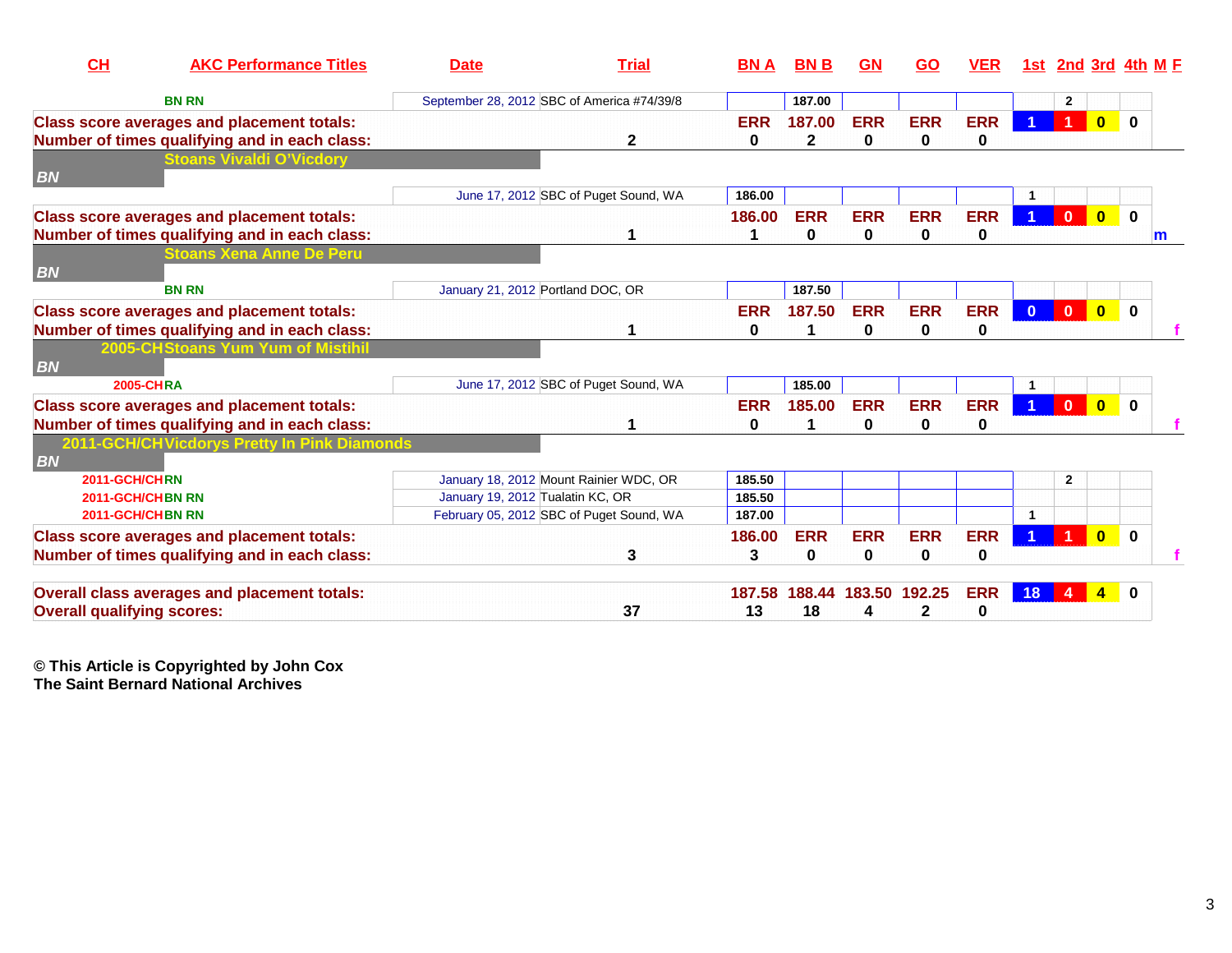### Saint Bernard Beginner Novice {BN} Obedience Scores For 2012

| CH | <b>AKC Performance Titles</b>                     | <b>Date</b>                            | <b>Trial</b>                                      | <b>BNA</b>   | BN B 1st 2nd 3rd 4th M F |                |             |                |             |              |
|----|---------------------------------------------------|----------------------------------------|---------------------------------------------------|--------------|--------------------------|----------------|-------------|----------------|-------------|--------------|
|    | <b>Alpine Mtns Danc'N With The Starz</b>          |                                        |                                                   |              |                          |                |             |                |             |              |
|    | <b>RN</b>                                         |                                        | January 07, 2012 Western Waukesha County TC, WI   | 194.00       |                          | 1              |             |                |             |              |
|    | <b>BN RN</b>                                      |                                        | February 11, 2012 Sheboygan DTC, WI               | 191.50       |                          | 1              |             |                |             |              |
|    | <b>BN RN</b>                                      |                                        | February 11, 2012 Sheboygan DTC, WI               | 195.00       |                          | $\mathbf{1}$   |             |                |             |              |
|    | <b>Class score averages and placement totals:</b> |                                        |                                                   | 193.50       | <b>ERR</b>               | 3 <sup>1</sup> | $\bf{0}$    | $\mathbf{0}$   | $\mathbf 0$ |              |
|    | Number of times qualifying and in each class:     |                                        | 3                                                 | 3            | 0                        |                |             |                |             | $\mathsf{m}$ |
|    | <b>Fremonts One In A Million</b>                  |                                        |                                                   |              |                          |                |             |                |             |              |
|    |                                                   |                                        | March 29, 2012 North Country KC, NY               |              | 183.00                   |                |             |                |             |              |
|    |                                                   |                                        | March 30, 2012 Central New York KC, NY            |              | 183.50                   |                |             |                |             |              |
|    | BN                                                | September 16, 2012 Berks County KC, PA |                                                   |              | 176.50                   |                |             | $\mathbf{3}$   |             |              |
|    | <b>Class score averages and placement totals:</b> |                                        |                                                   | <b>ERR</b>   | 181.00                   | $\Omega$       | $\Omega$    | 1              | $\bf{0}$    |              |
|    | Number of times qualifying and in each class:     |                                        | 3                                                 | $\mathbf{0}$ | 3                        |                |             |                |             |              |
|    | <b>Ikes Legacy Hector</b>                         |                                        |                                                   |              |                          |                |             |                |             |              |
|    |                                                   |                                        | September 08, 2012 Clermont County KC, OH         |              | 193.50                   |                |             | 3              |             |              |
|    |                                                   |                                        | September 09, 2012 Clermont County KC, OH         |              | 195.00                   | $\mathbf{1}$   |             |                |             |              |
|    | <b>BN</b>                                         | October 06, 2012 Hamilton DTC, OH      |                                                   |              | 187.50                   |                |             |                |             |              |
|    | <b>Class score averages and placement totals:</b> |                                        |                                                   | <b>ERR</b>   | 192.00                   |                | O           | 1              | $\bf{0}$    |              |
|    | Number of times qualifying and in each class:     |                                        | 3                                                 | 0            | 3                        |                |             |                |             |              |
|    | <b>Kings Mill Jezzabelle</b>                      |                                        |                                                   |              |                          |                |             |                |             |              |
|    | <b>RN</b>                                         |                                        | November 24, 2012 Western Waukesha County DTC, WI |              | 191.00                   |                |             |                |             |              |
|    | <b>RA</b>                                         |                                        | November 25, 2012 Western Waukesha County DTC, WI |              | 195.00                   |                |             | 3              |             |              |
|    | <b>BN RE</b>                                      | December 28, 2012 Cudahy KC, WI        |                                                   |              | 191.00                   |                |             | 3              |             |              |
|    | <b>Class score averages and placement totals:</b> |                                        |                                                   | <b>ERR</b>   | 192.33                   | $\Omega$       | ŋ           | $\overline{2}$ | $\bf{0}$    |              |
|    | Number of times qualifying and in each class:     |                                        | 3                                                 | 0            | 3                        |                |             |                |             |              |
|    | <b>Reema Amazn Promis V Shadow Mtn</b>            |                                        |                                                   |              |                          |                |             |                |             |              |
|    | <b>RA</b>                                         |                                        | May 24, 2012 SBC of San Diego, CA                 | 187.00       |                          | 1              |             |                |             |              |
|    | <b>CD BN RA</b>                                   | August 25, 2012 Mensona KC, CA         |                                                   | 172.00       |                          |                |             |                |             |              |
|    | <b>Class score averages and placement totals:</b> |                                        |                                                   | 179.50       | <b>ERR</b>               |                | $\bf{0}$    | $\mathbf{0}$   | $\mathbf 0$ |              |
|    | Number of times qualifying and in each class:     |                                        | $\mathbf{2}$                                      | $\mathbf{2}$ | 0                        |                |             |                |             |              |
|    | <b>Scratch &amp; Dent's Soldier of Fortune</b>    |                                        |                                                   |              |                          |                |             |                |             |              |
|    |                                                   | October 28, 2012 Oshkosh KC, WI        |                                                   | 179.00       |                          |                | $\mathbf 2$ |                |             |              |
|    | <b>Class score averages and placement totals:</b> |                                        |                                                   | 179.00       | <b>ERR</b>               | $\Omega$       |             | $\mathbf{0}$   | $\bf{0}$    |              |
|    | Number of times qualifying and in each class:     |                                        |                                                   | $\mathbf 1$  | 0                        |                |             |                |             |              |
|    | <b>SGT. Peppers Wanna Be Your Man</b>             |                                        |                                                   |              |                          |                |             |                |             |              |
|    |                                                   |                                        | June 02, 2012 Sawnee Mountain KC of GA, GA        |              | 188.00                   |                |             |                |             |              |
|    |                                                   |                                        |                                                   |              |                          |                |             |                |             |              |
|    |                                                   |                                        | June 03, 2012 Sawnee Mountain KC of GA, GA        | <b>ERR</b>   | 193.50                   |                |             |                |             |              |
|    | <b>Class score averages and placement totals:</b> |                                        |                                                   |              | 190.75                   | $\Omega$       | 0           | 0              | $\bf{0}$    |              |
|    | Number of times qualifying and in each class:     |                                        | $\overline{2}$                                    | 0            | $\mathbf 2$              |                |             |                |             | m            |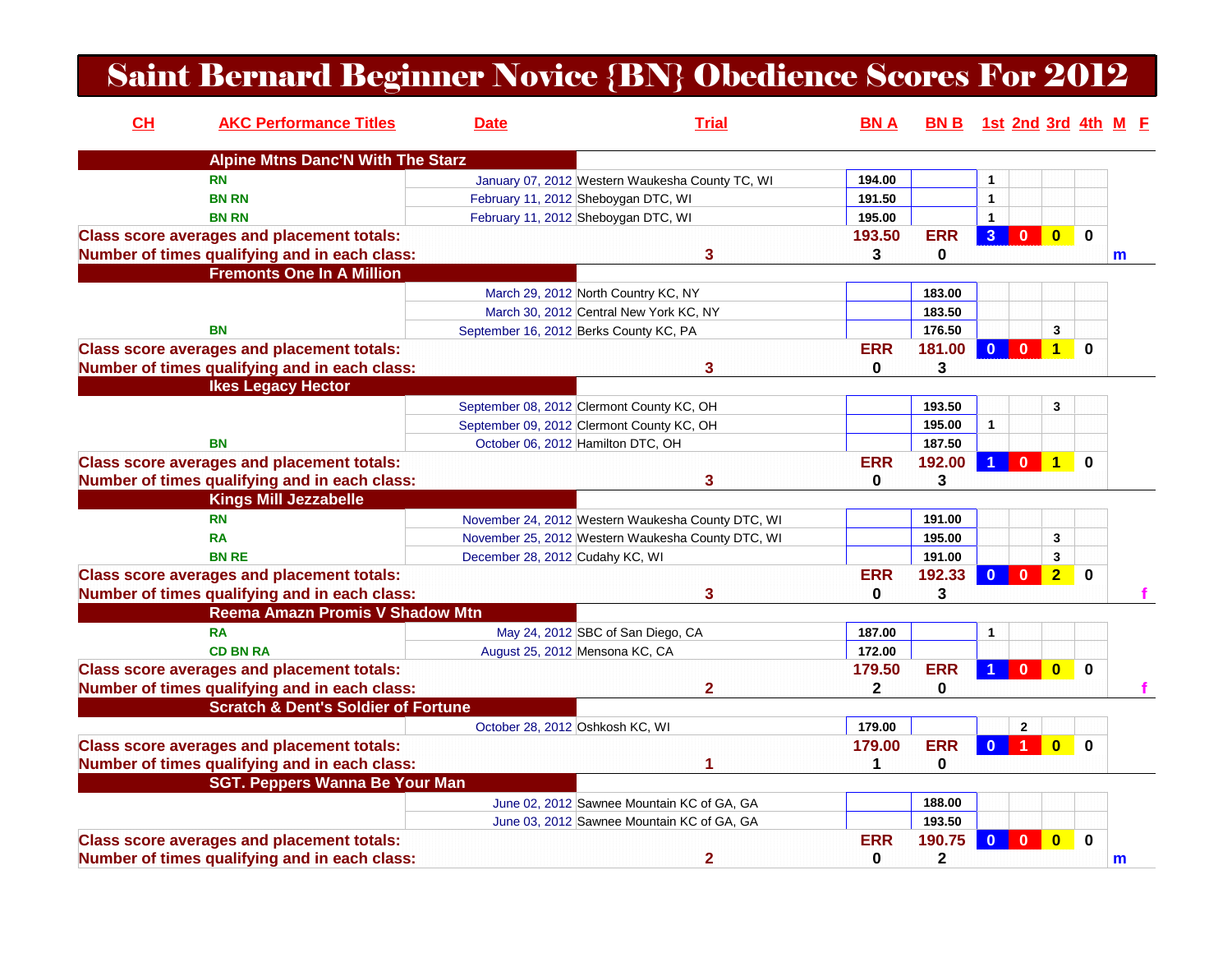| CH                                | <b>AKC Performance Titles</b>                       | <b>Date</b>                       | <b>Trial</b>                                      | <b>BNA</b>  | <b>BNB</b>  |                |                |                |             | 1st 2nd 3rd 4th M E |
|-----------------------------------|-----------------------------------------------------|-----------------------------------|---------------------------------------------------|-------------|-------------|----------------|----------------|----------------|-------------|---------------------|
|                                   | 2012-GCH/CH Shadow Mtn Playboy Atlarge Reema        |                                   |                                                   |             |             |                |                |                |             |                     |
| 2012-GCH/CHRN                     |                                                     |                                   | October 20, 2012 SBC of Pacific Coast, CA         | 193.50      |             | $\mathbf{1}$   |                |                |             |                     |
| 2012-GCH/CHRN                     |                                                     |                                   | November 03, 2012 Southern Oregon KC, OR          | 190.50      |             | $\mathbf{1}$   |                |                |             |                     |
|                                   | 2012-GCH/CHBN RN                                    |                                   | November 04, 2012 Southern Oregon KC, OR          | 192.00      |             | $\mathbf{1}$   |                |                |             |                     |
|                                   | <b>Class score averages and placement totals:</b>   |                                   |                                                   | 192.00      | <b>ERR</b>  | 3 <sup>1</sup> | $\bf{0}$       | $\bf{0}$       | 0           |                     |
|                                   | Number of times qualifying and in each class:       |                                   | 3                                                 | 3           | 0           |                |                |                |             | m                   |
|                                   | 2012-CHShowme Anheuser Busch                        |                                   |                                                   |             |             |                |                |                |             |                     |
|                                   | <b>2012-CHRN</b>                                    |                                   | August 12, 2012 Jeferson County KC of MO, MO      |             | 185.00      |                |                |                |             |                     |
|                                   | <b>2012-CHRN</b>                                    |                                   | September 28, 2012 SBC of America #74/39/8 UT     |             | 190.00      | $\mathbf{1}$   |                |                |             |                     |
|                                   | <b>2012-CHBN RN</b>                                 |                                   | October 06, 2012 Newfoundland Club of America, MO |             | 193.00      | $\mathbf{1}$   |                |                |             |                     |
|                                   | <b>Class score averages and placement totals:</b>   |                                   |                                                   | <b>ERR</b>  | 189.33      | 2 <sup>7</sup> | $\mathbf{0}$   | $\mathbf{0}$   | $\bf{0}$    |                     |
|                                   | Number of times qualifying and in each class:       |                                   | 3                                                 | 0           | 3           |                |                |                |             |                     |
|                                   | <b>Stars Fortuitous Sequence Events</b>             |                                   |                                                   |             |             |                |                |                |             |                     |
|                                   | <b>RN</b>                                           |                                   | September 24, 2012 SBC of America Regional, UT    |             | 187.00      | $\mathbf{1}$   |                |                |             |                     |
|                                   | <b>BN RN</b>                                        |                                   | September 28, 2012 SBC of America #74/39/8        |             | 187.00      |                | $\overline{2}$ |                |             |                     |
|                                   | <b>Class score averages and placement totals:</b>   |                                   |                                                   | <b>ERR</b>  | 187.00      |                |                | $\overline{0}$ | $\bf{0}$    |                     |
|                                   | Number of times qualifying and in each class:       |                                   | $\mathbf{2}$                                      | $\mathbf 0$ | $\mathbf 2$ |                |                |                |             |                     |
|                                   | <b>Stoans Vivaldi O'Vicdory</b>                     |                                   |                                                   |             |             |                |                |                |             |                     |
|                                   |                                                     |                                   | June 17, 2012 SBC of Puget Sound, WA              | 186.00      |             | $\mathbf{1}$   |                |                |             |                     |
|                                   | <b>Class score averages and placement totals:</b>   |                                   |                                                   | 186.00      | <b>ERR</b>  |                | $\mathbf{0}$   | $\bf{0}$       | 0           |                     |
|                                   | Number of times qualifying and in each class:       |                                   | 1                                                 | 1           | 0           |                |                |                |             | m                   |
|                                   | <b>Stoans Xena Anne De Peru</b>                     |                                   |                                                   |             |             |                |                |                |             |                     |
|                                   | <b>BN RN</b>                                        | January 21, 2012 Portland DOC, OR |                                                   |             | 187.50      |                |                |                |             |                     |
|                                   | <b>Class score averages and placement totals:</b>   |                                   |                                                   | <b>ERR</b>  | 187.50      | $\mathbf{0}$   | $\mathbf{0}$   | $\overline{0}$ | $\mathbf 0$ |                     |
|                                   | Number of times qualifying and in each class:       |                                   | 1                                                 | $\mathbf 0$ | 1           |                |                |                |             |                     |
|                                   | 2005-CHStoans Yum Yum of Mistihil                   |                                   |                                                   |             |             |                |                |                |             |                     |
|                                   | <b>2005-CHRA</b>                                    |                                   | June 17, 2012 SBC of Puget Sound, WA              |             | 185.00      | -1             |                |                |             |                     |
|                                   | <b>Class score averages and placement totals:</b>   |                                   |                                                   | <b>ERR</b>  | 185.00      |                | $\mathbf{0}$   | $\mathbf{0}$   | $\bf{0}$    |                     |
|                                   | Number of times qualifying and in each class:       |                                   |                                                   | 0           | 1           |                |                |                |             |                     |
|                                   | 2011-GCH/CH Vicdorys Pretty In Pink Diamonds        |                                   |                                                   |             |             |                |                |                |             |                     |
| 2011-GCH/CHRN                     |                                                     |                                   | January 18, 2012 Mount Rainier WDC, OR            | 185.50      |             |                | $\mathbf{2}$   |                |             |                     |
|                                   | 2011-GCH/CHBN RN                                    | January 19, 2012 Tualatin KC, OR  |                                                   | 185.50      |             |                |                |                |             |                     |
|                                   | 2011-GCH/CHBN RN                                    |                                   | February 05, 2012 SBC of Puget Sound, WA          | 187.00      |             | $\mathbf{1}$   |                |                |             |                     |
|                                   | <b>Class score averages and placement totals:</b>   |                                   |                                                   | 186.00      | <b>ERR</b>  |                |                | $\bf{0}$       | $\bf{0}$    |                     |
|                                   | Number of times qualifying and in each class:       |                                   | 3                                                 | 3           | 0           |                |                |                |             |                     |
|                                   | <b>Overall class averages and placement totals:</b> |                                   |                                                   | 187.58      | 188.44      | 14             |                |                | 0           |                     |
| <b>Overall qualifying scores:</b> |                                                     |                                   | 31                                                | 13          | 18          |                |                |                |             |                     |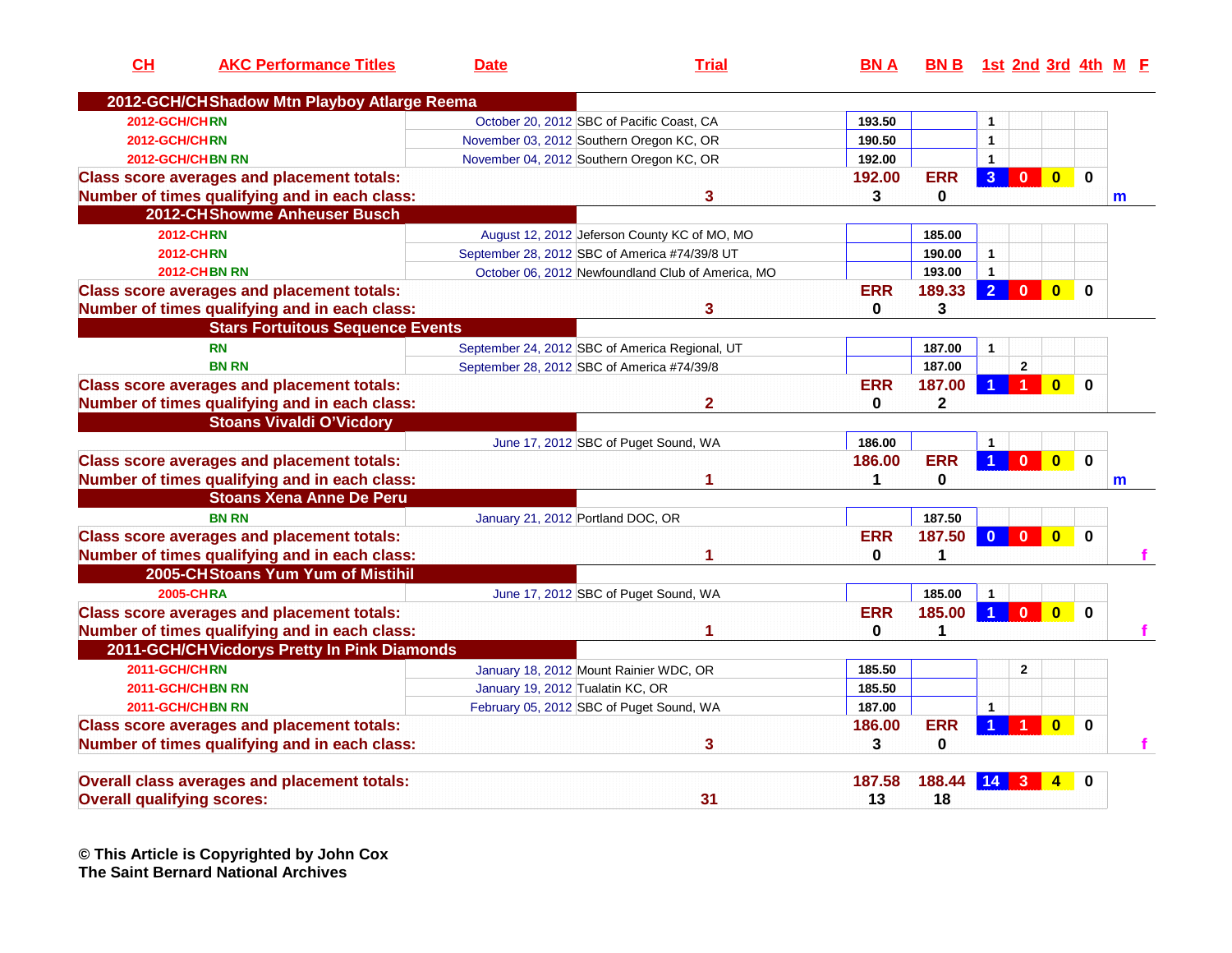### Saint Bernard AKC Graduate Novice {GN} Obedience Scores For 2012

| $CH$ | <b>AKC Performance Titles</b>                     | <b>Date</b>                        | <b>Trial</b>                              | GΝ     |              | 1st 2nd 3rd 4th M E |          |   |  |
|------|---------------------------------------------------|------------------------------------|-------------------------------------------|--------|--------------|---------------------|----------|---|--|
|      | <b>Howe Ranch Golden Sam-R-I</b>                  |                                    |                                           |        |              |                     |          |   |  |
|      | <b>BN RN</b>                                      | January 22, 2012 Tualatin KC, OR   |                                           | 181.50 | $\mathbf{2}$ |                     |          |   |  |
|      | <b>BN RN</b>                                      |                                    | February 26, 2012 McKenzie Cascade DF, OR | 170.00 |              |                     |          |   |  |
|      | <b>BN GN RN</b>                                   | September 28, 2012 Richland KC, WA |                                           | 185.00 |              |                     |          |   |  |
|      | <b>Class score averages and placement totals:</b> |                                    |                                           | 178.83 |              | $\bf{0}$            | $\bf{0}$ |   |  |
|      | Number of times qualifying and in each class:     |                                    |                                           |        |              |                     |          | m |  |
|      | <b>Shadow Mtn Playit Again Sam</b>                |                                    |                                           |        |              |                     |          |   |  |
|      | <b>CDX GN RN TD</b>                               |                                    | July 21, 2012 Truckee Meadows DTC, NV     | 197.50 |              |                     |          |   |  |
|      | <b>Class score averages and placement totals:</b> |                                    |                                           | 197.50 | $\mathbf{0}$ | $\mathbf{0}$        | $\bf{0}$ |   |  |
|      | Number of times qualifying and in each class:     |                                    |                                           |        |              |                     |          |   |  |
|      | Overall class averages and placement totals:      |                                    |                                           | 183.50 |              | $\bf{0}$            | 0        |   |  |
|      | <b>Overall qualifying scores:</b>                 |                                    |                                           |        |              |                     |          |   |  |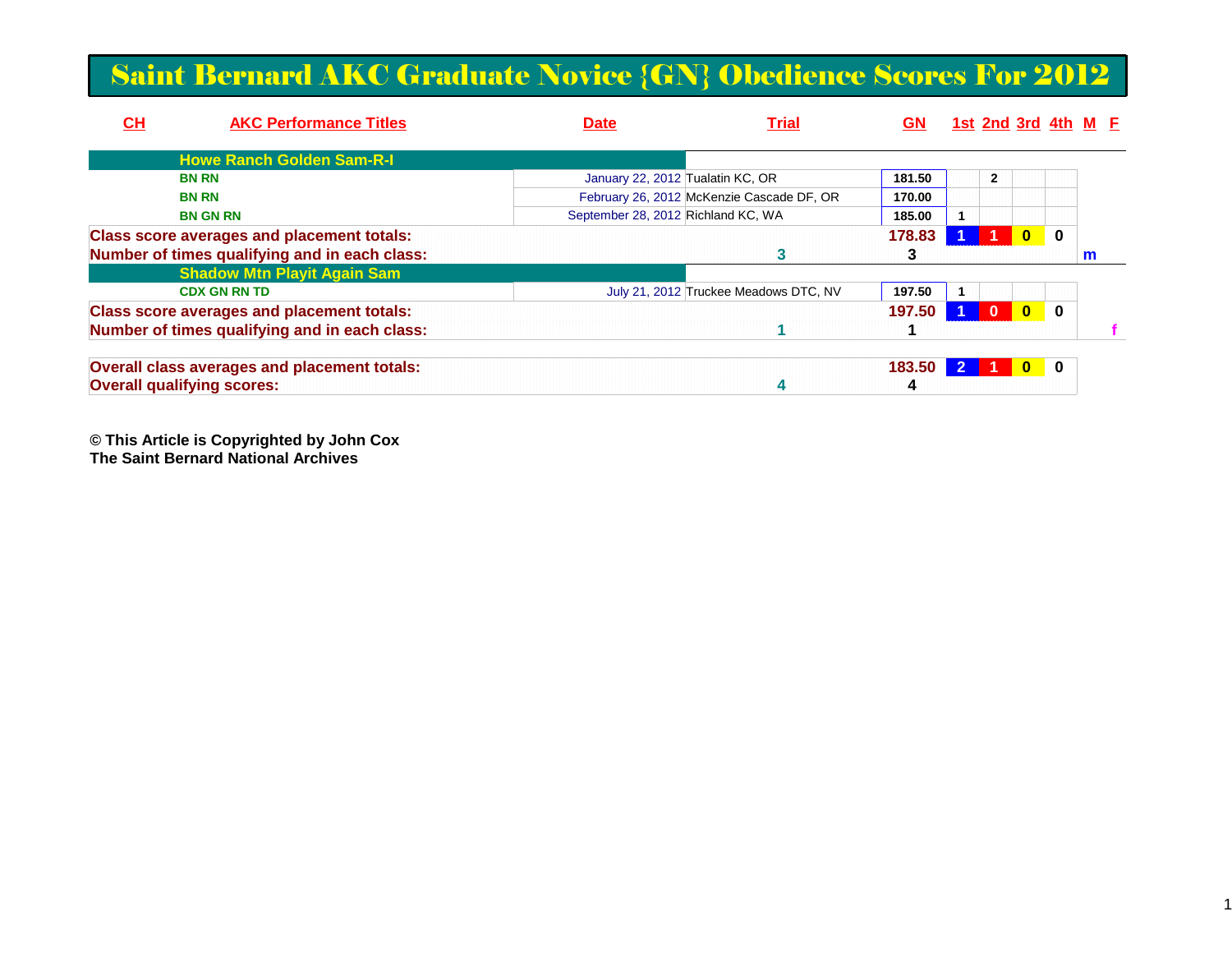### Saint Bernard AKC Graduate Open {GO} Obedience Scores For 2012

| <u>СН</u><br><b>AKC Performance Titles</b>          | Date | <u>Trial</u>                          | GO.    |            | <u>1st 2nd 3rd 4th M F</u> |          |          |   |  |
|-----------------------------------------------------|------|---------------------------------------|--------|------------|----------------------------|----------|----------|---|--|
| <b>Roberts A B Normal</b>                           |      |                                       |        |            |                            |          |          |   |  |
| <b>CDX RAE2</b>                                     |      | April 13, 2012 Bartlesville KC, OK    | 195.50 |            |                            |          |          |   |  |
| <b>CDX RAE2</b>                                     |      | August 11, 2012 Oklahoma City OTC, OK | 189.00 |            |                            |          |          |   |  |
| <b>Class score averages and placement totals:</b>   |      |                                       | 192.25 |            | $\Omega$                   | $\bf{0}$ | $\bf{0}$ |   |  |
| Number of times qualifying and in each class:       |      |                                       |        |            |                            |          |          | m |  |
| <b>Overall class averages and placement totals:</b> |      |                                       | 192.25 | $\sqrt{2}$ | - റ                        | l 0      | 0        |   |  |
| <b>Overall qualifying scores:</b>                   |      |                                       |        |            |                            |          |          |   |  |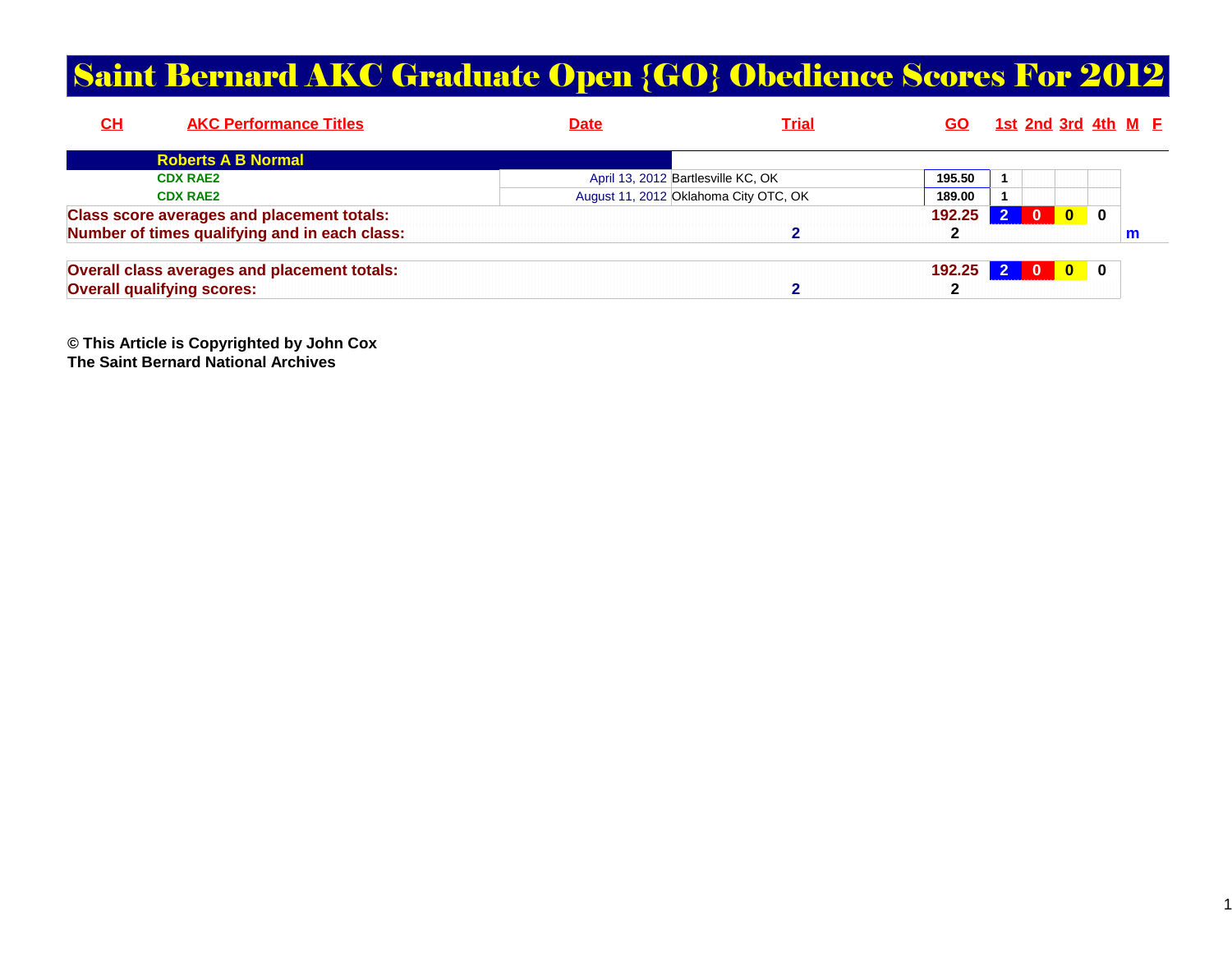# Saint Bernard Summary of AKC Rally Trials For 2012

| CH                     | <b>AKC Performance Titles</b>                 | <b>Date</b>                              | <b>Trial</b>                                    |                            |     |                           |                 |                         |                 |                         |              |                         | RN-ARN-BRA-ARA-BRE-ARE-B 1st 2nd 3rd 4th RAE M F |
|------------------------|-----------------------------------------------|------------------------------------------|-------------------------------------------------|----------------------------|-----|---------------------------|-----------------|-------------------------|-----------------|-------------------------|--------------|-------------------------|--------------------------------------------------|
|                        | <b>Alpine Mtns Danc'N With The Starz</b>      |                                          |                                                 |                            |     |                           |                 |                         |                 |                         |              |                         |                                                  |
| (2) Advanced           |                                               |                                          |                                                 |                            |     |                           |                 |                         |                 |                         |              |                         |                                                  |
| <b>RN-2011</b>         |                                               |                                          | April 21, 2012 Fond du Lac County KC, WI        |                            |     |                           | 70              |                         |                 |                         |              |                         |                                                  |
| <b>BN/RN-2011</b>      |                                               |                                          | May 05, 2012 Janesville Beloit KC, WI           |                            |     |                           | 83              |                         |                 |                         |              |                         |                                                  |
|                        | BN/RN-2011/RA-2012                            |                                          | June 09, 2012 Milwaukee DTC, WI                 |                            |     |                           | 88              |                         |                 |                         |              |                         |                                                  |
|                        | CD BN/RN-2011/RA,RE-2012                      | December 30, 2012 Cudahy KC, WI          |                                                 |                            |     |                           | $\overline{71}$ |                         |                 |                         |              |                         |                                                  |
| <b>Summary:</b>        |                                               |                                          |                                                 | <b>ERR ERR ERR</b>         |     |                           |                 | <b>78 ERR ERR 0 0 0</b> |                 |                         |              | $\overline{\mathbf{0}}$ | $0$ ERR                                          |
|                        | Number of times qualifying and in each class: |                                          | 4                                               | 0                          | 0   | 0                         | 4               | $\mathbf 0$             | $\mathbf 0$     |                         |              |                         |                                                  |
| (3) Excellent          |                                               |                                          |                                                 |                            |     |                           |                 |                         |                 |                         |              |                         |                                                  |
|                        | BN/RN-2011/RA-2012                            |                                          | June 10, 2012 Milwaukee DTC, WI                 |                            |     |                           |                 |                         | 70              |                         |              |                         |                                                  |
|                        | BN/RN-2011/RA-2012                            |                                          | June 23, 2012 Greater Milwaukee Poodle Club, WI |                            |     |                           |                 |                         | 79              |                         |              |                         |                                                  |
|                        | CD BN/RN-2011/RA,RE-2012                      |                                          | July 29, 2012 Waukesha KC, WI                   |                            |     |                           |                 |                         | $\overline{70}$ |                         |              |                         |                                                  |
| <b>Summary:</b>        |                                               |                                          |                                                 | <b>ERR ERR ERR ERR ERR</b> |     |                           |                 |                         | 73              | $\mathbf{0}$            | $\mathbf{0}$ | $\bullet$               | 0 ERR                                            |
|                        | Number of times qualifying and in each class: |                                          | 3                                               | 0                          | 0   | 0                         | 0               | $\bf{0}$                | 3               |                         |              |                         |                                                  |
| (4) Advanced Excellent |                                               |                                          |                                                 |                            |     |                           |                 |                         |                 |                         |              |                         |                                                  |
|                        | CD BN/RN-2011/RA,RE-2012                      | October 06, 2012 Sheboygan DTC, WI       |                                                 |                            |     |                           | 79              |                         |                 |                         |              |                         |                                                  |
|                        | CD BN/RN-2011/RA,RE-2012                      | October 06, 2012 Sheboygan DTC, WI       |                                                 |                            |     |                           |                 |                         | 74              |                         |              |                         | $\blacktriangleleft$                             |
|                        | CD BN/RN-2011/RA,RE-2012                      |                                          | November 23, 2012 Western Waukesha DTC, WI      |                            |     |                           | 91              |                         |                 |                         |              |                         | $\overline{2}$                                   |
|                        | CD BN/RN-2011/RA, RE-2012                     |                                          | November 23, 2012 Western Waukesha DTC, WI      |                            |     |                           |                 |                         | 82              |                         |              |                         | $\overline{2}$                                   |
|                        | CD BN/RN-2011/RA,RE-2012                      |                                          | November 23, 2012 Western Waukesha DTC, WI      |                            |     |                           | 96              |                         |                 |                         |              |                         | $\mathbf{3}$                                     |
|                        | CD BN/RN-2011/RA,RE-2012                      |                                          | November 23, 2012 Western Waukesha DTC, WI      |                            |     |                           |                 |                         | 86              |                         |              |                         | $\overline{\mathbf{3}}$                          |
|                        | CD BN/RN-2011/RA,RE-2012                      | December 28, 2012 Cudahy KC, WI          |                                                 |                            |     |                           | 92              |                         |                 |                         |              |                         | 4<br>4                                           |
|                        | CD BN/RN-2011/RA,RE-2012                      | December 28, 2012 Cudahy KC, WI          |                                                 |                            |     |                           |                 |                         | 83              |                         |              |                         | $\overline{4}$                                   |
|                        | CD BN/RN-2011/RA,RE-2012                      | December 29, 2012 Cudahy KC, WI          |                                                 |                            |     |                           | 91              |                         |                 |                         |              |                         | $\overline{\mathbf{5}}$                          |
|                        | CD BN/RN-2011/RA,RE-2012                      | December 29, 2012 Cudahy KC, WI          |                                                 |                            |     |                           |                 |                         | 85              |                         |              |                         | $\overline{\mathbf{5}}$                          |
|                        | CD BN/RN-2011/RA,RE-2012                      | December 29, 2012 Cudahy KC, WI          |                                                 |                            |     |                           | 73              |                         |                 |                         |              |                         | $6\phantom{a}$                                   |
|                        | CD BN/RN-2011/RA,RE-2012                      | December 29, 2012 Cudahy KC, WI          |                                                 |                            |     |                           |                 |                         | $\overline{75}$ |                         |              |                         | $6\phantom{a}$                                   |
| <b>Summary:</b>        |                                               |                                          |                                                 | <b>ERR ERR ERR</b>         |     |                           |                 | <b>87 ERR</b>           | 81              | $\overline{\mathbf{0}}$ | $\mathbf{0}$ | $\bullet$               | 6 <sup>1</sup><br>$\overline{1}$                 |
|                        | Number of times qualifying and in each class: |                                          | 12                                              | $\mathbf{0}$               | 0   | 0                         | 6               | 0                       | 6               |                         |              |                         |                                                  |
|                        | <b>Cache Retreat-Sky Walker H-N</b>           |                                          |                                                 |                            |     |                           |                 |                         |                 |                         |              |                         |                                                  |
| (1) Novice             |                                               |                                          |                                                 |                            |     |                           |                 |                         |                 |                         |              |                         |                                                  |
|                        |                                               | February 11, 2012 Central Indiana KC, IN |                                                 |                            | 74  |                           |                 |                         |                 |                         |              |                         |                                                  |
|                        |                                               | February 12, 2012 Hoosier KC, IN         |                                                 |                            | 82  |                           |                 |                         |                 |                         |              |                         |                                                  |
|                        | <b>ThD CGC RN-2012</b>                        |                                          | March 31, 2012 German Shepherd DC of C. IN, IN  |                            | 94  |                           |                 |                         |                 |                         |              | 3                       |                                                  |
|                        | <b>ThD CGC RN-2012</b>                        |                                          | April 01, 2012 German Shepherd DC of C. IN, IN  |                            | 100 |                           |                 |                         |                 |                         |              | 3                       |                                                  |
| <b>Summary:</b>        |                                               |                                          |                                                 | <b>ERR</b>                 |     | <b>88 ERR ERR ERR ERR</b> |                 |                         |                 | $\bullet$               | $\mathbf{0}$ | $\overline{2}$          | $0$ ERR                                          |
|                        | Number of times qualifying and in each class: |                                          | 4                                               | 0                          | 4   | 0                         | 0               | 0                       | $\bf{0}$        |                         |              |                         |                                                  |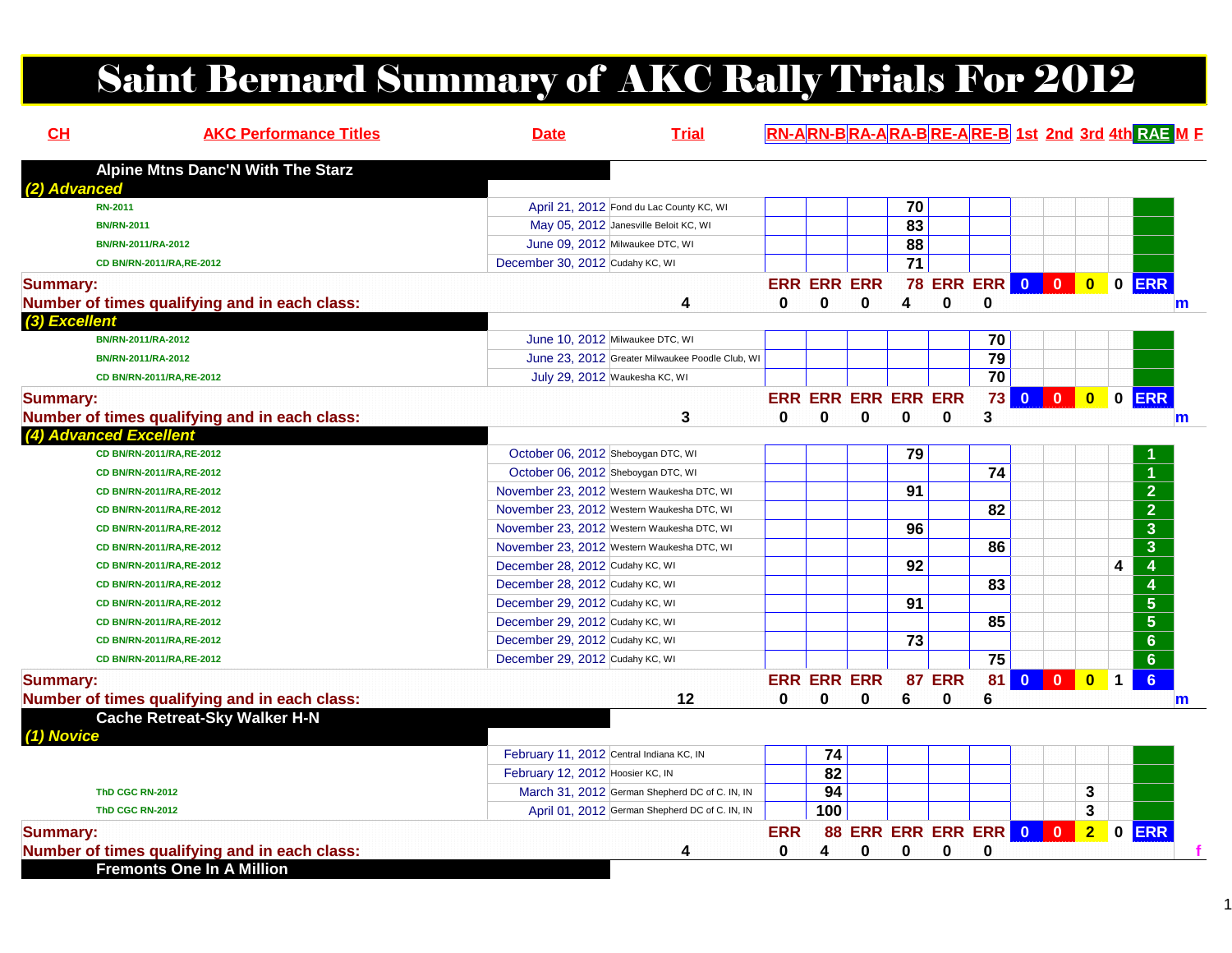| CL                     | <b>AKC Performance Titles</b>                 | <b>Date</b>                                | <b>Trial</b>                               |              |                    |   |     |               |                          |   |                |                | RN-ARN-BRA-ARA-BRE-ARE-B 1st 2nd 3rd 4th RAE M E |   |
|------------------------|-----------------------------------------------|--------------------------------------------|--------------------------------------------|--------------|--------------------|---|-----|---------------|--------------------------|---|----------------|----------------|--------------------------------------------------|---|
| (1) Novice             |                                               |                                            |                                            |              |                    |   |     |               |                          |   |                |                |                                                  |   |
|                        |                                               | March 29, 2012 North Country KC, NY        |                                            |              | 96                 |   |     |               |                          |   |                |                |                                                  |   |
|                        |                                               |                                            | March 30, 2012 Central New York KC, NY     |              | 97                 |   |     |               |                          |   |                |                |                                                  |   |
| <b>RN-2012</b>         |                                               |                                            | April 01, 2012 Finger Lakes KC, NY         |              | 95                 |   |     |               |                          |   |                |                |                                                  |   |
| <b>Summary:</b>        |                                               |                                            |                                            | <b>ERR</b>   |                    |   |     |               | 96 ERR ERR ERR ERR 0 0   |   |                | $\bullet$      | 0 ERR                                            |   |
|                        | Number of times qualifying and in each class: |                                            | 3                                          | 0            | 3                  | 0 | 0   | 0             | 0                        |   |                |                |                                                  |   |
|                        | <b>Howe Ranch Golden Sam-R-I</b>              |                                            |                                            |              |                    |   |     |               |                          |   |                |                |                                                  |   |
| (4) Advanced Excellent |                                               |                                            |                                            |              |                    |   |     |               |                          |   |                |                |                                                  |   |
|                        | CD BN/RN, RA, RE-2011                         | August 17, 2012 Reno KC, NV                |                                            |              |                    |   | 79  |               |                          |   |                |                |                                                  |   |
|                        | CD BN/RN, RA, RE-2011                         | August 17, 2012 Reno KC, NV                |                                            |              |                    |   |     |               | 85                       |   |                |                |                                                  |   |
|                        | CD BN/RN, RA, RE-2011                         | August 17, 2012 Reno KC, NV                |                                            |              |                    |   | 97  |               |                          |   |                |                | $\overline{2}$                                   |   |
|                        | CD BN/RN, RA, RE-2011                         | August 17, 2012 Reno KC, NV                |                                            |              |                    |   |     |               | 77                       |   |                |                | $\frac{1}{2}$ $\frac{3}{3}$                      |   |
|                        | CD BN GN/RN, RA, RE-2011                      | September 01, 2012 Longview Kelso KC, WA   |                                            |              |                    |   | 87  |               |                          |   |                |                |                                                  |   |
|                        | CD BN GN/RN, RA, RE-2011                      | September 01, 2012 Longview Kelso KC, WA   |                                            |              |                    |   |     |               | 70                       |   |                |                |                                                  |   |
|                        | CD BN GN/RN, RA, RE-2011                      | September 29, 2012 Columbia Basin DTC, WA  |                                            |              |                    |   | 90  |               |                          |   |                |                | $\overline{4}$                                   |   |
|                        | CD BN GN/RN, RA, RE-2011                      | September 29, 2012 Columbia Basin DTC, WA  |                                            |              |                    |   |     |               | 77                       |   |                |                | $\frac{4}{5}$                                    |   |
|                        | CD BN GN/RN, RA, RE-2011                      | September 30, 2012 Columbia Basin DTC, WA  |                                            |              |                    |   | 90  |               |                          |   |                |                |                                                  |   |
|                        | CD BN GN/RN, RA, RE-2011                      | September 30, 2012 Columbia Basin DTC, WA  |                                            |              |                    |   |     |               | 81                       |   |                |                | $\overline{\overline{\mathbf{5}}}$               |   |
|                        | CD BN GN/RN, RA, RE-2011                      |                                            | October 12, 2012 Idaho Capital City KC, ID |              |                    |   | 96  |               |                          |   |                |                | $\overline{6}$<br>4                              |   |
|                        | CD BN GN/RN, RA, RE-2011                      | October 12, 2012 Idaho Capital City KC, ID |                                            |              |                    |   |     |               | 74                       |   |                |                | $\overline{6}$                                   |   |
|                        | CD BN GN/RN, RA, RE-2011                      | October 13, 2012 Lizard Butte KC, ID       |                                            |              |                    |   | 98  |               |                          |   | $\mathbf{2}$   |                | $\overline{7}$                                   |   |
|                        | CD BN GN/RN, RA, RE-2011                      | October 13, 2012 Lizard Butte KC, ID       |                                            |              |                    |   |     |               | 91                       |   | $\mathbf{2}$   |                | $\overline{7}$                                   |   |
|                        | CD BN GN/RN, RA, RE-2011                      | October 14, 2012 Lizard Butte KC, ID       |                                            |              |                    |   | 77  |               |                          | 1 |                |                | $\overline{\mathbf{8}}$                          |   |
|                        | CD BN GN/RN, RA, RE-2011                      | October 14, 2012 Lizard Butte KC, ID       |                                            |              |                    |   |     |               | 98                       | 1 |                |                | $\overline{\mathbf{8}}$                          |   |
|                        | CD BN GN/RN, RA, RE-2011                      | October 27, 2012 Vancouver KC, WA          |                                            |              |                    |   | 100 |               |                          |   |                |                | 9 <sup>°</sup><br>4                              |   |
|                        | CD BN GN/RN, RA, RE-2011                      | October 27, 2012 Vancouver KC, WA          |                                            |              |                    |   |     |               | 86                       |   |                |                | $\overline{9}$                                   |   |
|                        | CD BN GN/RN, RA, RE-2011/RAE-2012             | October 28, 2012 Vancouver KC, WA          |                                            |              |                    |   | 95  |               |                          |   |                |                | $\overline{10}$                                  |   |
|                        | CD BN GN/RN, RA, RE-2011/RAE-2012             | October 28, 2012 Vancouver KC, WA          |                                            |              |                    |   |     |               | 83                       |   |                |                | $\overline{10}$                                  |   |
| <b>Summary:</b>        |                                               |                                            |                                            |              | <b>ERR ERR ERR</b> |   |     | <b>91 ERR</b> | 82                       |   | $2$ 2          | $\bullet$      | 10<br>$\overline{2}$                             |   |
|                        | Number of times qualifying and in each class: |                                            | 20                                         | 0            | 0                  | 0 | 10  | 0             | 10                       |   |                |                |                                                  | m |
| (1) Novice             | <b>Howe Ranch Korbel Gold</b>                 |                                            |                                            |              |                    |   |     |               |                          |   |                |                |                                                  |   |
|                        |                                               | November 16, 2012 Umpqua KC, OR            |                                            | 90           |                    |   |     |               |                          |   |                | 3              |                                                  |   |
|                        |                                               | November 17, 2012 Rogue Valley KC, OR      |                                            | 94           |                    |   |     |               |                          |   |                |                | 4                                                |   |
| <b>Summary:</b>        |                                               |                                            |                                            |              |                    |   |     |               | 92 ERR ERR ERR ERR ERR 0 |   | $\blacksquare$ | $\overline{1}$ | 1 ERR                                            |   |
|                        | Number of times qualifying and in each class: |                                            | $\mathbf{2}$                               | $\mathbf{2}$ | $\mathbf 0$        | 0 | 0   | 0             | $\mathbf 0$              |   |                |                |                                                  |   |
| (1) Novice             | 2010-GCHJamelles Aristocrat V Elba            |                                            |                                            |              |                    |   |     |               |                          |   |                |                |                                                  |   |
| 2010-GCHRN-2012        |                                               | July 04, 2012 Holyoke KC, MA               |                                            |              | 70                 |   |     |               |                          |   |                |                |                                                  |   |
| 2010-GCHRN-2012        |                                               | July 05, 2012 Holyoke KC, MA               |                                            |              | 85                 |   |     |               |                          |   |                |                |                                                  |   |
| 2010-GCHRN-2012        |                                               | July 07, 2012 Holyoke KC, MA               |                                            |              | 72                 |   |     |               |                          |   |                |                |                                                  |   |
| <b>Summary:</b>        |                                               |                                            |                                            | <b>ERR</b>   |                    |   |     |               |                          |   |                |                | 76 ERR ERR ERR ERR 0 0 0 0 ERR                   |   |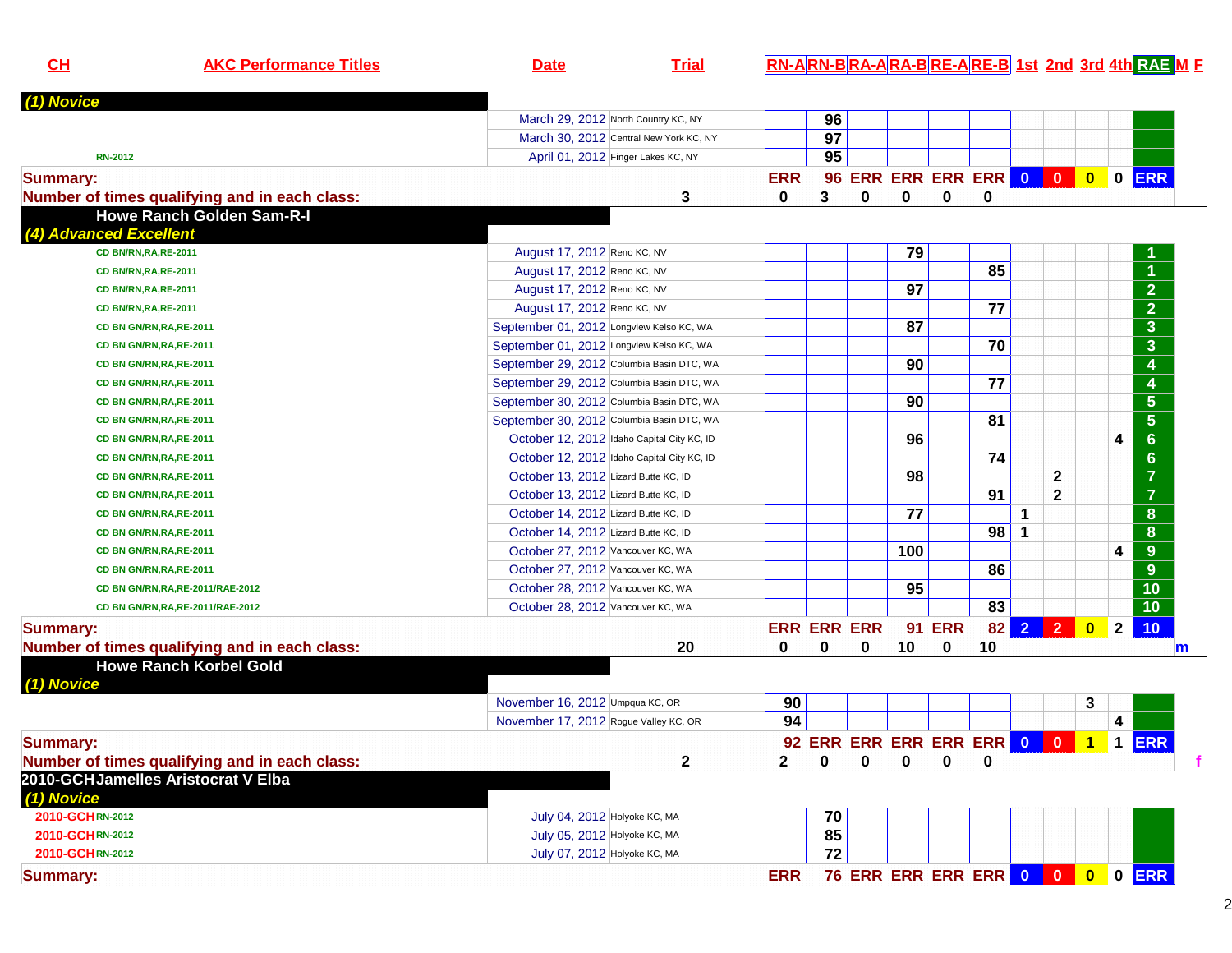| CH                     | <b>AKC Performance Titles</b>                                               | <b>Date</b>                                | <b>Trial</b>                                      |                    |             |                                 |             |             |                            |                |              |                         |              | RN-ARN-BRA-ARA-BRE-ARE-B 1st 2nd 3rd 4th RAE M E |              |
|------------------------|-----------------------------------------------------------------------------|--------------------------------------------|---------------------------------------------------|--------------------|-------------|---------------------------------|-------------|-------------|----------------------------|----------------|--------------|-------------------------|--------------|--------------------------------------------------|--------------|
|                        | Number of times qualifying and in each class:                               |                                            | 3                                                 | 0                  | 3           | 0                               |             | 0           | 0                          |                |              |                         |              |                                                  | m            |
|                        | <b>Jamelles Porsche Is Going Places</b>                                     |                                            |                                                   |                    |             |                                 |             |             |                            |                |              |                         |              |                                                  |              |
| (1) Novice             |                                                                             |                                            | July 07, 2012 Santa Maria KC, CA                  |                    |             |                                 |             |             |                            |                |              |                         |              |                                                  |              |
|                        |                                                                             |                                            |                                                   |                    | 83<br>85    |                                 |             |             |                            |                |              |                         |              |                                                  |              |
| <b>RN-2012</b>         |                                                                             |                                            | July 08, 2012 Ventura County DFA, CA              |                    | 88          |                                 |             |             |                            |                |              |                         |              |                                                  |              |
|                        |                                                                             | August 25, 2012 Santa Barbara KC, CA       |                                                   |                    |             |                                 |             |             |                            |                |              |                         |              |                                                  |              |
| <b>Summary:</b>        |                                                                             |                                            |                                                   | <b>ERR</b>         |             |                                 |             |             | 85 ERR ERR ERR ERR 0 0     |                |              | $\overline{\mathbf{0}}$ |              | 0 ERR                                            |              |
| (2) Advanced           | Number of times qualifying and in each class:<br>2011-CHKashis Captain Jack |                                            | 3                                                 | 0                  | 3           | 0                               | 0           | 0           | 0                          |                |              |                         |              |                                                  |              |
| 2011-CHRN-2011         |                                                                             | February 10, 2012 Hoosier KC, IN           |                                                   |                    |             |                                 | 81          |             |                            |                |              |                         | 4            |                                                  |              |
| 2011-CHRN-2011         |                                                                             |                                            | December 08, 2012 OTC of Greater Lansing, MI      |                    |             |                                 | 77          |             |                            |                | $\mathbf 2$  |                         |              |                                                  |              |
| 2011-CHRN-2011/RA-2012 |                                                                             |                                            | December 09, 2012 OTC of Greater Lansing, MI      |                    |             |                                 | 72          |             |                            |                |              |                         |              |                                                  |              |
| <b>Summary:</b>        |                                                                             |                                            |                                                   | <b>ERR ERR ERR</b> |             |                                 |             |             | <b>77 ERR ERR 0 1</b>      |                |              | $\bullet$               |              | 1 ERR                                            |              |
|                        | Number of times qualifying and in each class:                               |                                            | 3                                                 | 0                  | 0           | 0                               | 3           | 0           | 0                          |                |              |                         |              |                                                  |              |
|                        | <b>Kings Mills Jazzabelle</b>                                               |                                            |                                                   |                    |             |                                 |             |             |                            |                |              |                         |              |                                                  | $\mathsf{m}$ |
| (1) Novice             |                                                                             |                                            |                                                   |                    |             |                                 |             |             |                            |                |              |                         |              |                                                  |              |
|                        |                                                                             |                                            | August 10, 2012 K-9 OTC of Menomonee Falls, WI    |                    | 92          |                                 |             |             |                            |                | $\mathbf{2}$ |                         |              |                                                  |              |
|                        |                                                                             |                                            | August 11, 2012 K-9 OTC of Menomonee Falls, WI    |                    | 99          |                                 |             |             |                            | 1              |              |                         |              |                                                  |              |
|                        |                                                                             | September 08, 2012 Kenosha KC, WI          |                                                   |                    | 87          |                                 |             |             |                            |                |              |                         |              |                                                  |              |
| <b>RN-2012</b>         |                                                                             | September 15, 2012 Manitowoc County KC, WI |                                                   |                    | 93          |                                 |             |             |                            |                |              |                         |              |                                                  |              |
| <b>Summary:</b>        |                                                                             |                                            |                                                   | <b>ERR</b>         | 93          |                                 |             |             | <b>ERR ERR ERR ERR</b>     | $\overline{1}$ |              | $\mathbf{0}$            | $\mathbf 0$  | <b>ERR</b>                                       |              |
|                        | Number of times qualifying and in each class:                               |                                            | 4                                                 | 0                  | 4           | $\bf{0}$                        | 0           | 0           | $\bf{0}$                   |                |              |                         |              |                                                  |              |
| (2) Advanced           |                                                                             |                                            |                                                   |                    |             |                                 |             |             |                            |                |              |                         |              |                                                  |              |
| <b>RN-2012</b>         |                                                                             | October 06, 2012 Sheboygan DTC, WI         |                                                   |                    |             |                                 | 95          |             |                            |                | $\mathbf{2}$ |                         |              |                                                  |              |
| <b>RN-2012</b>         |                                                                             |                                            | November 23, 2012 Western Waukesha County DTC, WI |                    |             |                                 | 95          |             |                            |                |              |                         |              |                                                  |              |
| <b>RN,RA-2012</b>      |                                                                             |                                            | November 23, 2012 Western Waukesha County DTC, WI |                    |             |                                 | 85          |             |                            |                |              |                         |              |                                                  |              |
| <b>Summary:</b>        |                                                                             |                                            |                                                   | <b>ERR ERR ERR</b> |             |                                 |             |             | <b>92 ERR ERR 0</b>        |                |              | $\bf{0}$                | $\mathbf{0}$ | <b>ERR</b>                                       |              |
|                        | Number of times qualifying and in each class:                               |                                            | 3                                                 | 0                  | $\bf{0}$    | $\bf{0}$                        | 3           | $\bf{0}$    | $\bf{0}$                   |                |              |                         |              |                                                  |              |
| (3) Excellent          |                                                                             |                                            |                                                   |                    |             |                                 |             |             |                            |                |              |                         |              |                                                  |              |
| <b>RN,RA-2012</b>      |                                                                             | December 28, 2012 Cudahy KC, WI            |                                                   |                    |             |                                 |             |             | 90                         |                |              |                         |              |                                                  |              |
| <b>RN,RA-2012</b>      |                                                                             | December 29, 2012 Cudahy KC, WI            |                                                   |                    |             |                                 |             |             | 71                         |                |              |                         |              |                                                  |              |
|                        | <b>BN/RN,RA,RE-2012</b>                                                     | December 29, 2012 Cudahy KC, WI            |                                                   |                    |             |                                 |             |             | 71                         |                |              |                         |              |                                                  |              |
| <b>Summary:</b>        |                                                                             |                                            |                                                   |                    |             | <b>ERR ERR ERR ERR ERR</b>      |             |             |                            | $77$ 0         | $\mathbf{0}$ | $\overline{\mathbf{0}}$ | $\mathbf 0$  | <b>ERR</b>                                       |              |
|                        | Number of times qualifying and in each class:                               |                                            | 3                                                 | 0                  | $\mathbf 0$ | $\begin{matrix}0&0\end{matrix}$ |             | $\mathbf 0$ | 3                          |                |              |                         |              |                                                  |              |
|                        | Reema Amazn Promis V Shadow Mtn                                             |                                            |                                                   |                    |             |                                 |             |             |                            |                |              |                         |              |                                                  |              |
| (2) Advanced           |                                                                             |                                            |                                                   |                    |             |                                 |             |             |                            |                |              |                         |              |                                                  |              |
| <b>RN-2011</b>         |                                                                             |                                            | May 25, 2012 Antelope Valley KC, CA               |                    |             | 73                              |             |             |                            |                |              | 3                       |              |                                                  |              |
| <b>RN-2011</b>         |                                                                             |                                            | May 26, 2012 San Fernando KC, CA                  |                    |             | 74                              |             |             |                            |                |              |                         |              |                                                  |              |
| RN-2011/RA-2012        |                                                                             |                                            | May 27, 2012 San Gabriel Valley KC, CA            |                    |             | $\overline{70}$                 |             |             |                            |                |              | 3                       |              |                                                  |              |
| <b>Summary:</b>        |                                                                             |                                            |                                                   | <b>ERR ERR</b>     |             |                                 |             |             | 72 ERR ERR ERR 0 0 2 0 ERR |                |              |                         |              |                                                  |              |
|                        | Number of times qualifying and in each class:                               |                                            | 3                                                 | 0                  | 0           | 3                               | $\mathbf 0$ | $\mathbf 0$ | 0                          |                |              |                         |              |                                                  |              |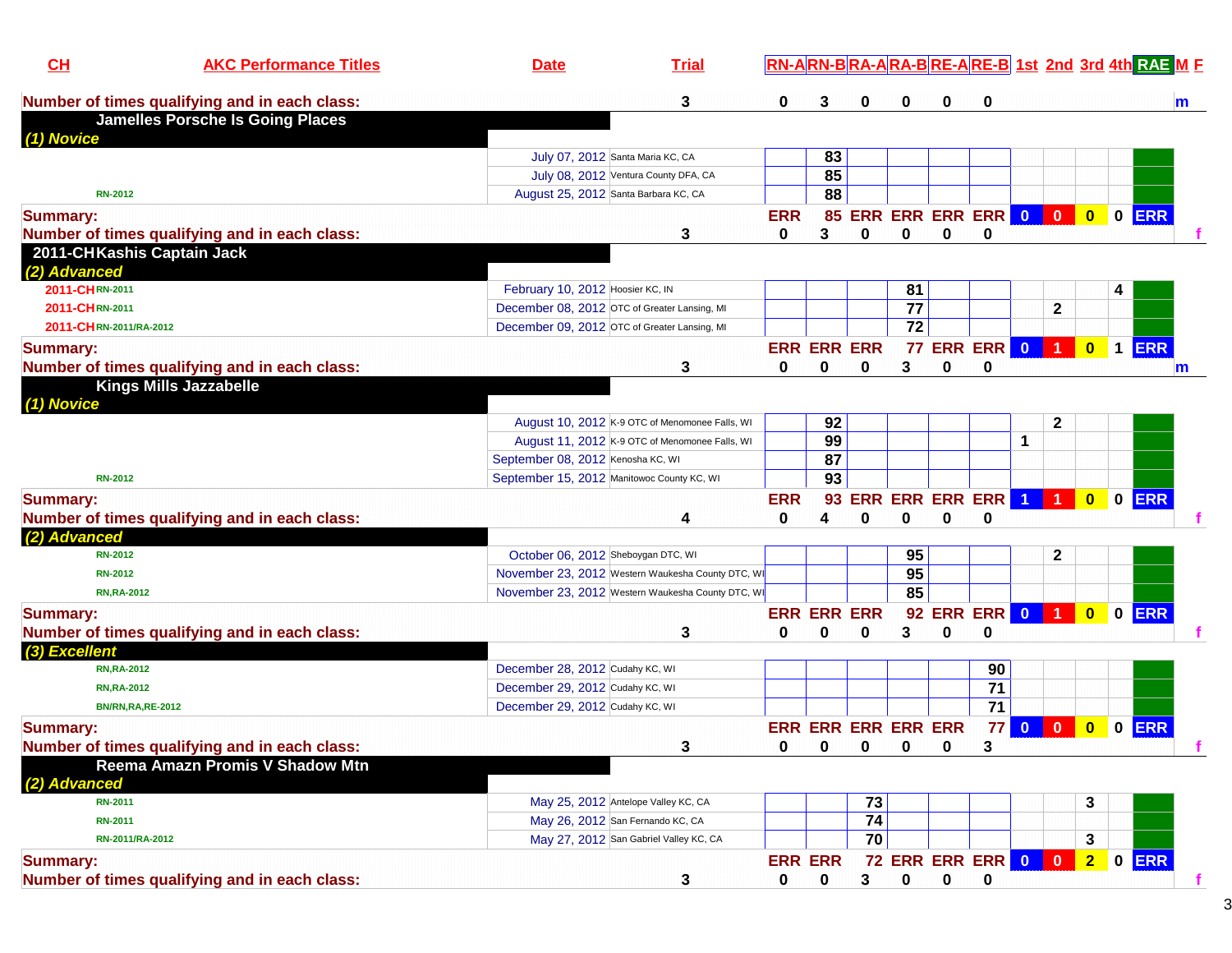| <b>Roaming Through The Snowflakes</b><br>(1) Novice<br>97<br>3<br>November 17, 2012 Rogue Valley KC, OR<br>95<br>$\overline{\mathbf{2}}$<br>November 18, 2012 Rogue Valley KC, OR<br>96 ERR ERR ERR ERR ERR 0 1<br>0 ERR<br>$\overline{1}$<br><b>Summary:</b><br>Number of times qualifying and in each class:<br>2<br>0<br>0<br>0<br>0<br>2<br>0<br>$\mathbf m$<br><b>Roberts A B Normal</b><br>(4) Advanced Excellent<br>April 01, 2012 Oklahoma City OTC, OK<br>100<br>CDX/RN,RA,RE-2010/RAE-2011<br>14<br>$\overline{14}$<br>86<br>April 01, 2012 Oklahoma City OTC, OK<br>CDX/RN,RA,RE-2010/RAE-2011<br>$\overline{15}$<br>100<br>3<br>April 06, 2012 Tulsa DTC, OK<br>CDX/RN,RA,RE-2010/RAE-2011<br>$\overline{15}$<br>98<br>$\mathbf 1$<br>April 06, 2012 Tulsa DTC, OK<br>CDX/RN,RA,RE-2010/RAE-2011<br>$\overline{16}$<br>96<br>3<br>April 06, 2012 Tulsa DTC, OK<br>CDX/RN,RA,RE-2010/RAE-2011<br>$\overline{16}$<br>97<br>$\overline{2}$<br>April 06, 2012 Tulsa DTC, OK<br>CDX/RN,RA,RE-2010/RAE-2011<br>$\overline{17}$<br>99<br>April 12, 2012 Bartlesville KC, OK<br>1<br>CDX/RN,RA,RE-2010/RAE-2011<br>$\overline{17}$<br>92<br>1<br>April 12, 2012 Bartlesville KC, OK<br>CDX/RN,RA,RE-2010/RAE-2011<br>$\overline{18}$<br>$\mathbf{2}$<br>93<br>April 13, 2012 Bartlesville KC, OK<br>CDX/RN,RA,RE-2010/RAE-2011<br>$\overline{18}$<br>$\mathbf{2}$<br>98<br>April 13, 2012 Bartlesville KC, OK<br>CDX/RN,RA,RE-2010/RAE-2011<br>$\overline{19}$<br>100<br>1<br>April 14, 2012 Northeast Oklahoma KC, OK<br>CDX/RN,RA,RE-2010/RAE-2011<br>19<br>95<br>2<br>April 14, 2012 Northeast Oklahoma KC, OK<br>CDX/RN, RA, RE-2010/RAE-2011<br>$\overline{20}$<br>$\mathbf 2$<br>99<br>April 15, 2012 Northeast Oklahoma KC, OK<br>CDX/RN,RA,RE-2010/RAE-2011/RAE2-2012<br>$\overline{20}$<br>84<br>$\mathbf{2}$<br>April 15, 2012 Northeast Oklahoma KC, OK<br>CDX/RN,RA,RE-2010/RAE-2011/RAE2-2012<br>$\overline{21}$<br>98<br>1<br>April 22, 2012 K-9 DTC of Ponca City, OK<br>CDX/RN,RA,RE-2010/RAE-2011/RAE2-2012<br>$\overline{21}$<br>98<br>April 22, 2012 K-9 DTC of Ponca City, OK<br>$\mathbf 1$<br>CDX/RN,RA,RE-2010/RAE-2011/RAE2-2012<br>$\overline{7}$<br>21<br><b>ERR ERR ERR</b><br>6 <sup>1</sup><br>$\overline{2}$<br><b>98 ERR</b><br>94<br>$\blacksquare$ 0<br><b>Summary:</b><br>Number of times qualifying and in each class:<br>0<br>16<br>0<br>0<br>$\bf{0}$<br>8<br>8<br>$\mathsf{m}$<br><b>Rock And Rolls Power of Love</b><br>(1) Novice<br>82<br>September 28, 2012 SBC of America Regional, UT<br>1<br>82 ERR ERR ERR ERR ERR 1 0 0 0 ERR<br><b>Summary:</b><br>$\bf{0}$<br>$\bf{0}$<br>Number of times qualifying and in each class:<br>0<br>0<br>0<br>1<br>1<br><b>Scratch &amp; Dents Soldier of Furtune</b><br>(1) Novice<br>3<br>October 07, 2012 Sheboygan DTC, WI<br>83<br>79<br>October 27, 2012 Oshkosh KC, WI<br>94<br>October 28, 2012 Oshkosh KC, WI<br>1<br><b>RN-2012</b><br>85 ERR ERR ERR ERR 1 0 1 0 ERR<br><b>ERR</b><br><b>Summary:</b><br>Number of times qualifying and in each class:<br>3<br>0<br>3<br>0<br>0<br>0<br>$\mathbf 0$<br>$\mathsf{m}$<br>SGT. Peppers Wanna Be Your Man<br>(1) Novice<br><b>RN-2012</b><br>February 03, 2012 Sawnee Mountain KC of GA, GA<br>99<br>1<br>99 ERR ERR ERR ERR 1<br>0 0 0 ERR<br><b>Summary:</b> | CL | <b>AKC Performance Titles</b> | <b>Date</b> | <b>Trial</b> |            |  |  |  |  | RN-ARN-BRA-ARA-BRE-ARE-B 1st 2nd 3rd 4th RAE M E |
|--------------------------------------------------------------------------------------------------------------------------------------------------------------------------------------------------------------------------------------------------------------------------------------------------------------------------------------------------------------------------------------------------------------------------------------------------------------------------------------------------------------------------------------------------------------------------------------------------------------------------------------------------------------------------------------------------------------------------------------------------------------------------------------------------------------------------------------------------------------------------------------------------------------------------------------------------------------------------------------------------------------------------------------------------------------------------------------------------------------------------------------------------------------------------------------------------------------------------------------------------------------------------------------------------------------------------------------------------------------------------------------------------------------------------------------------------------------------------------------------------------------------------------------------------------------------------------------------------------------------------------------------------------------------------------------------------------------------------------------------------------------------------------------------------------------------------------------------------------------------------------------------------------------------------------------------------------------------------------------------------------------------------------------------------------------------------------------------------------------------------------------------------------------------------------------------------------------------------------------------------------------------------------------------------------------------------------------------------------------------------------------------------------------------------------------------------------------------------------------------------------------------------------------------------------------------------------------------------------------------------------------------------------------------------------------------------------------------------------------------------------------------------------------------------------------------------------------------------------------------------------------------------------------------------------------------------------------------------------------------------------------------------------------------------------------------------------------------------------------------------------------------------------------------------------------------------------------------------------------------------------------------------------------------------------|----|-------------------------------|-------------|--------------|------------|--|--|--|--|--------------------------------------------------|
|                                                                                                                                                                                                                                                                                                                                                                                                                                                                                                                                                                                                                                                                                                                                                                                                                                                                                                                                                                                                                                                                                                                                                                                                                                                                                                                                                                                                                                                                                                                                                                                                                                                                                                                                                                                                                                                                                                                                                                                                                                                                                                                                                                                                                                                                                                                                                                                                                                                                                                                                                                                                                                                                                                                                                                                                                                                                                                                                                                                                                                                                                                                                                                                                                                                                                                        |    |                               |             |              |            |  |  |  |  |                                                  |
|                                                                                                                                                                                                                                                                                                                                                                                                                                                                                                                                                                                                                                                                                                                                                                                                                                                                                                                                                                                                                                                                                                                                                                                                                                                                                                                                                                                                                                                                                                                                                                                                                                                                                                                                                                                                                                                                                                                                                                                                                                                                                                                                                                                                                                                                                                                                                                                                                                                                                                                                                                                                                                                                                                                                                                                                                                                                                                                                                                                                                                                                                                                                                                                                                                                                                                        |    |                               |             |              |            |  |  |  |  |                                                  |
|                                                                                                                                                                                                                                                                                                                                                                                                                                                                                                                                                                                                                                                                                                                                                                                                                                                                                                                                                                                                                                                                                                                                                                                                                                                                                                                                                                                                                                                                                                                                                                                                                                                                                                                                                                                                                                                                                                                                                                                                                                                                                                                                                                                                                                                                                                                                                                                                                                                                                                                                                                                                                                                                                                                                                                                                                                                                                                                                                                                                                                                                                                                                                                                                                                                                                                        |    |                               |             |              |            |  |  |  |  |                                                  |
|                                                                                                                                                                                                                                                                                                                                                                                                                                                                                                                                                                                                                                                                                                                                                                                                                                                                                                                                                                                                                                                                                                                                                                                                                                                                                                                                                                                                                                                                                                                                                                                                                                                                                                                                                                                                                                                                                                                                                                                                                                                                                                                                                                                                                                                                                                                                                                                                                                                                                                                                                                                                                                                                                                                                                                                                                                                                                                                                                                                                                                                                                                                                                                                                                                                                                                        |    |                               |             |              |            |  |  |  |  |                                                  |
|                                                                                                                                                                                                                                                                                                                                                                                                                                                                                                                                                                                                                                                                                                                                                                                                                                                                                                                                                                                                                                                                                                                                                                                                                                                                                                                                                                                                                                                                                                                                                                                                                                                                                                                                                                                                                                                                                                                                                                                                                                                                                                                                                                                                                                                                                                                                                                                                                                                                                                                                                                                                                                                                                                                                                                                                                                                                                                                                                                                                                                                                                                                                                                                                                                                                                                        |    |                               |             |              |            |  |  |  |  |                                                  |
|                                                                                                                                                                                                                                                                                                                                                                                                                                                                                                                                                                                                                                                                                                                                                                                                                                                                                                                                                                                                                                                                                                                                                                                                                                                                                                                                                                                                                                                                                                                                                                                                                                                                                                                                                                                                                                                                                                                                                                                                                                                                                                                                                                                                                                                                                                                                                                                                                                                                                                                                                                                                                                                                                                                                                                                                                                                                                                                                                                                                                                                                                                                                                                                                                                                                                                        |    |                               |             |              |            |  |  |  |  |                                                  |
|                                                                                                                                                                                                                                                                                                                                                                                                                                                                                                                                                                                                                                                                                                                                                                                                                                                                                                                                                                                                                                                                                                                                                                                                                                                                                                                                                                                                                                                                                                                                                                                                                                                                                                                                                                                                                                                                                                                                                                                                                                                                                                                                                                                                                                                                                                                                                                                                                                                                                                                                                                                                                                                                                                                                                                                                                                                                                                                                                                                                                                                                                                                                                                                                                                                                                                        |    |                               |             |              |            |  |  |  |  |                                                  |
|                                                                                                                                                                                                                                                                                                                                                                                                                                                                                                                                                                                                                                                                                                                                                                                                                                                                                                                                                                                                                                                                                                                                                                                                                                                                                                                                                                                                                                                                                                                                                                                                                                                                                                                                                                                                                                                                                                                                                                                                                                                                                                                                                                                                                                                                                                                                                                                                                                                                                                                                                                                                                                                                                                                                                                                                                                                                                                                                                                                                                                                                                                                                                                                                                                                                                                        |    |                               |             |              |            |  |  |  |  |                                                  |
|                                                                                                                                                                                                                                                                                                                                                                                                                                                                                                                                                                                                                                                                                                                                                                                                                                                                                                                                                                                                                                                                                                                                                                                                                                                                                                                                                                                                                                                                                                                                                                                                                                                                                                                                                                                                                                                                                                                                                                                                                                                                                                                                                                                                                                                                                                                                                                                                                                                                                                                                                                                                                                                                                                                                                                                                                                                                                                                                                                                                                                                                                                                                                                                                                                                                                                        |    |                               |             |              |            |  |  |  |  |                                                  |
|                                                                                                                                                                                                                                                                                                                                                                                                                                                                                                                                                                                                                                                                                                                                                                                                                                                                                                                                                                                                                                                                                                                                                                                                                                                                                                                                                                                                                                                                                                                                                                                                                                                                                                                                                                                                                                                                                                                                                                                                                                                                                                                                                                                                                                                                                                                                                                                                                                                                                                                                                                                                                                                                                                                                                                                                                                                                                                                                                                                                                                                                                                                                                                                                                                                                                                        |    |                               |             |              |            |  |  |  |  |                                                  |
|                                                                                                                                                                                                                                                                                                                                                                                                                                                                                                                                                                                                                                                                                                                                                                                                                                                                                                                                                                                                                                                                                                                                                                                                                                                                                                                                                                                                                                                                                                                                                                                                                                                                                                                                                                                                                                                                                                                                                                                                                                                                                                                                                                                                                                                                                                                                                                                                                                                                                                                                                                                                                                                                                                                                                                                                                                                                                                                                                                                                                                                                                                                                                                                                                                                                                                        |    |                               |             |              |            |  |  |  |  |                                                  |
|                                                                                                                                                                                                                                                                                                                                                                                                                                                                                                                                                                                                                                                                                                                                                                                                                                                                                                                                                                                                                                                                                                                                                                                                                                                                                                                                                                                                                                                                                                                                                                                                                                                                                                                                                                                                                                                                                                                                                                                                                                                                                                                                                                                                                                                                                                                                                                                                                                                                                                                                                                                                                                                                                                                                                                                                                                                                                                                                                                                                                                                                                                                                                                                                                                                                                                        |    |                               |             |              |            |  |  |  |  |                                                  |
|                                                                                                                                                                                                                                                                                                                                                                                                                                                                                                                                                                                                                                                                                                                                                                                                                                                                                                                                                                                                                                                                                                                                                                                                                                                                                                                                                                                                                                                                                                                                                                                                                                                                                                                                                                                                                                                                                                                                                                                                                                                                                                                                                                                                                                                                                                                                                                                                                                                                                                                                                                                                                                                                                                                                                                                                                                                                                                                                                                                                                                                                                                                                                                                                                                                                                                        |    |                               |             |              |            |  |  |  |  |                                                  |
|                                                                                                                                                                                                                                                                                                                                                                                                                                                                                                                                                                                                                                                                                                                                                                                                                                                                                                                                                                                                                                                                                                                                                                                                                                                                                                                                                                                                                                                                                                                                                                                                                                                                                                                                                                                                                                                                                                                                                                                                                                                                                                                                                                                                                                                                                                                                                                                                                                                                                                                                                                                                                                                                                                                                                                                                                                                                                                                                                                                                                                                                                                                                                                                                                                                                                                        |    |                               |             |              |            |  |  |  |  |                                                  |
|                                                                                                                                                                                                                                                                                                                                                                                                                                                                                                                                                                                                                                                                                                                                                                                                                                                                                                                                                                                                                                                                                                                                                                                                                                                                                                                                                                                                                                                                                                                                                                                                                                                                                                                                                                                                                                                                                                                                                                                                                                                                                                                                                                                                                                                                                                                                                                                                                                                                                                                                                                                                                                                                                                                                                                                                                                                                                                                                                                                                                                                                                                                                                                                                                                                                                                        |    |                               |             |              |            |  |  |  |  |                                                  |
|                                                                                                                                                                                                                                                                                                                                                                                                                                                                                                                                                                                                                                                                                                                                                                                                                                                                                                                                                                                                                                                                                                                                                                                                                                                                                                                                                                                                                                                                                                                                                                                                                                                                                                                                                                                                                                                                                                                                                                                                                                                                                                                                                                                                                                                                                                                                                                                                                                                                                                                                                                                                                                                                                                                                                                                                                                                                                                                                                                                                                                                                                                                                                                                                                                                                                                        |    |                               |             |              |            |  |  |  |  |                                                  |
|                                                                                                                                                                                                                                                                                                                                                                                                                                                                                                                                                                                                                                                                                                                                                                                                                                                                                                                                                                                                                                                                                                                                                                                                                                                                                                                                                                                                                                                                                                                                                                                                                                                                                                                                                                                                                                                                                                                                                                                                                                                                                                                                                                                                                                                                                                                                                                                                                                                                                                                                                                                                                                                                                                                                                                                                                                                                                                                                                                                                                                                                                                                                                                                                                                                                                                        |    |                               |             |              |            |  |  |  |  |                                                  |
|                                                                                                                                                                                                                                                                                                                                                                                                                                                                                                                                                                                                                                                                                                                                                                                                                                                                                                                                                                                                                                                                                                                                                                                                                                                                                                                                                                                                                                                                                                                                                                                                                                                                                                                                                                                                                                                                                                                                                                                                                                                                                                                                                                                                                                                                                                                                                                                                                                                                                                                                                                                                                                                                                                                                                                                                                                                                                                                                                                                                                                                                                                                                                                                                                                                                                                        |    |                               |             |              |            |  |  |  |  |                                                  |
|                                                                                                                                                                                                                                                                                                                                                                                                                                                                                                                                                                                                                                                                                                                                                                                                                                                                                                                                                                                                                                                                                                                                                                                                                                                                                                                                                                                                                                                                                                                                                                                                                                                                                                                                                                                                                                                                                                                                                                                                                                                                                                                                                                                                                                                                                                                                                                                                                                                                                                                                                                                                                                                                                                                                                                                                                                                                                                                                                                                                                                                                                                                                                                                                                                                                                                        |    |                               |             |              |            |  |  |  |  |                                                  |
|                                                                                                                                                                                                                                                                                                                                                                                                                                                                                                                                                                                                                                                                                                                                                                                                                                                                                                                                                                                                                                                                                                                                                                                                                                                                                                                                                                                                                                                                                                                                                                                                                                                                                                                                                                                                                                                                                                                                                                                                                                                                                                                                                                                                                                                                                                                                                                                                                                                                                                                                                                                                                                                                                                                                                                                                                                                                                                                                                                                                                                                                                                                                                                                                                                                                                                        |    |                               |             |              |            |  |  |  |  |                                                  |
|                                                                                                                                                                                                                                                                                                                                                                                                                                                                                                                                                                                                                                                                                                                                                                                                                                                                                                                                                                                                                                                                                                                                                                                                                                                                                                                                                                                                                                                                                                                                                                                                                                                                                                                                                                                                                                                                                                                                                                                                                                                                                                                                                                                                                                                                                                                                                                                                                                                                                                                                                                                                                                                                                                                                                                                                                                                                                                                                                                                                                                                                                                                                                                                                                                                                                                        |    |                               |             |              |            |  |  |  |  |                                                  |
|                                                                                                                                                                                                                                                                                                                                                                                                                                                                                                                                                                                                                                                                                                                                                                                                                                                                                                                                                                                                                                                                                                                                                                                                                                                                                                                                                                                                                                                                                                                                                                                                                                                                                                                                                                                                                                                                                                                                                                                                                                                                                                                                                                                                                                                                                                                                                                                                                                                                                                                                                                                                                                                                                                                                                                                                                                                                                                                                                                                                                                                                                                                                                                                                                                                                                                        |    |                               |             |              |            |  |  |  |  |                                                  |
|                                                                                                                                                                                                                                                                                                                                                                                                                                                                                                                                                                                                                                                                                                                                                                                                                                                                                                                                                                                                                                                                                                                                                                                                                                                                                                                                                                                                                                                                                                                                                                                                                                                                                                                                                                                                                                                                                                                                                                                                                                                                                                                                                                                                                                                                                                                                                                                                                                                                                                                                                                                                                                                                                                                                                                                                                                                                                                                                                                                                                                                                                                                                                                                                                                                                                                        |    |                               |             |              |            |  |  |  |  |                                                  |
|                                                                                                                                                                                                                                                                                                                                                                                                                                                                                                                                                                                                                                                                                                                                                                                                                                                                                                                                                                                                                                                                                                                                                                                                                                                                                                                                                                                                                                                                                                                                                                                                                                                                                                                                                                                                                                                                                                                                                                                                                                                                                                                                                                                                                                                                                                                                                                                                                                                                                                                                                                                                                                                                                                                                                                                                                                                                                                                                                                                                                                                                                                                                                                                                                                                                                                        |    |                               |             |              |            |  |  |  |  |                                                  |
|                                                                                                                                                                                                                                                                                                                                                                                                                                                                                                                                                                                                                                                                                                                                                                                                                                                                                                                                                                                                                                                                                                                                                                                                                                                                                                                                                                                                                                                                                                                                                                                                                                                                                                                                                                                                                                                                                                                                                                                                                                                                                                                                                                                                                                                                                                                                                                                                                                                                                                                                                                                                                                                                                                                                                                                                                                                                                                                                                                                                                                                                                                                                                                                                                                                                                                        |    |                               |             |              |            |  |  |  |  |                                                  |
|                                                                                                                                                                                                                                                                                                                                                                                                                                                                                                                                                                                                                                                                                                                                                                                                                                                                                                                                                                                                                                                                                                                                                                                                                                                                                                                                                                                                                                                                                                                                                                                                                                                                                                                                                                                                                                                                                                                                                                                                                                                                                                                                                                                                                                                                                                                                                                                                                                                                                                                                                                                                                                                                                                                                                                                                                                                                                                                                                                                                                                                                                                                                                                                                                                                                                                        |    |                               |             |              |            |  |  |  |  |                                                  |
|                                                                                                                                                                                                                                                                                                                                                                                                                                                                                                                                                                                                                                                                                                                                                                                                                                                                                                                                                                                                                                                                                                                                                                                                                                                                                                                                                                                                                                                                                                                                                                                                                                                                                                                                                                                                                                                                                                                                                                                                                                                                                                                                                                                                                                                                                                                                                                                                                                                                                                                                                                                                                                                                                                                                                                                                                                                                                                                                                                                                                                                                                                                                                                                                                                                                                                        |    |                               |             |              |            |  |  |  |  |                                                  |
|                                                                                                                                                                                                                                                                                                                                                                                                                                                                                                                                                                                                                                                                                                                                                                                                                                                                                                                                                                                                                                                                                                                                                                                                                                                                                                                                                                                                                                                                                                                                                                                                                                                                                                                                                                                                                                                                                                                                                                                                                                                                                                                                                                                                                                                                                                                                                                                                                                                                                                                                                                                                                                                                                                                                                                                                                                                                                                                                                                                                                                                                                                                                                                                                                                                                                                        |    |                               |             |              |            |  |  |  |  |                                                  |
|                                                                                                                                                                                                                                                                                                                                                                                                                                                                                                                                                                                                                                                                                                                                                                                                                                                                                                                                                                                                                                                                                                                                                                                                                                                                                                                                                                                                                                                                                                                                                                                                                                                                                                                                                                                                                                                                                                                                                                                                                                                                                                                                                                                                                                                                                                                                                                                                                                                                                                                                                                                                                                                                                                                                                                                                                                                                                                                                                                                                                                                                                                                                                                                                                                                                                                        |    |                               |             |              |            |  |  |  |  |                                                  |
|                                                                                                                                                                                                                                                                                                                                                                                                                                                                                                                                                                                                                                                                                                                                                                                                                                                                                                                                                                                                                                                                                                                                                                                                                                                                                                                                                                                                                                                                                                                                                                                                                                                                                                                                                                                                                                                                                                                                                                                                                                                                                                                                                                                                                                                                                                                                                                                                                                                                                                                                                                                                                                                                                                                                                                                                                                                                                                                                                                                                                                                                                                                                                                                                                                                                                                        |    |                               |             |              |            |  |  |  |  |                                                  |
|                                                                                                                                                                                                                                                                                                                                                                                                                                                                                                                                                                                                                                                                                                                                                                                                                                                                                                                                                                                                                                                                                                                                                                                                                                                                                                                                                                                                                                                                                                                                                                                                                                                                                                                                                                                                                                                                                                                                                                                                                                                                                                                                                                                                                                                                                                                                                                                                                                                                                                                                                                                                                                                                                                                                                                                                                                                                                                                                                                                                                                                                                                                                                                                                                                                                                                        |    |                               |             |              |            |  |  |  |  |                                                  |
|                                                                                                                                                                                                                                                                                                                                                                                                                                                                                                                                                                                                                                                                                                                                                                                                                                                                                                                                                                                                                                                                                                                                                                                                                                                                                                                                                                                                                                                                                                                                                                                                                                                                                                                                                                                                                                                                                                                                                                                                                                                                                                                                                                                                                                                                                                                                                                                                                                                                                                                                                                                                                                                                                                                                                                                                                                                                                                                                                                                                                                                                                                                                                                                                                                                                                                        |    |                               |             |              |            |  |  |  |  |                                                  |
|                                                                                                                                                                                                                                                                                                                                                                                                                                                                                                                                                                                                                                                                                                                                                                                                                                                                                                                                                                                                                                                                                                                                                                                                                                                                                                                                                                                                                                                                                                                                                                                                                                                                                                                                                                                                                                                                                                                                                                                                                                                                                                                                                                                                                                                                                                                                                                                                                                                                                                                                                                                                                                                                                                                                                                                                                                                                                                                                                                                                                                                                                                                                                                                                                                                                                                        |    |                               |             |              |            |  |  |  |  |                                                  |
|                                                                                                                                                                                                                                                                                                                                                                                                                                                                                                                                                                                                                                                                                                                                                                                                                                                                                                                                                                                                                                                                                                                                                                                                                                                                                                                                                                                                                                                                                                                                                                                                                                                                                                                                                                                                                                                                                                                                                                                                                                                                                                                                                                                                                                                                                                                                                                                                                                                                                                                                                                                                                                                                                                                                                                                                                                                                                                                                                                                                                                                                                                                                                                                                                                                                                                        |    |                               |             |              |            |  |  |  |  |                                                  |
|                                                                                                                                                                                                                                                                                                                                                                                                                                                                                                                                                                                                                                                                                                                                                                                                                                                                                                                                                                                                                                                                                                                                                                                                                                                                                                                                                                                                                                                                                                                                                                                                                                                                                                                                                                                                                                                                                                                                                                                                                                                                                                                                                                                                                                                                                                                                                                                                                                                                                                                                                                                                                                                                                                                                                                                                                                                                                                                                                                                                                                                                                                                                                                                                                                                                                                        |    |                               |             |              |            |  |  |  |  |                                                  |
|                                                                                                                                                                                                                                                                                                                                                                                                                                                                                                                                                                                                                                                                                                                                                                                                                                                                                                                                                                                                                                                                                                                                                                                                                                                                                                                                                                                                                                                                                                                                                                                                                                                                                                                                                                                                                                                                                                                                                                                                                                                                                                                                                                                                                                                                                                                                                                                                                                                                                                                                                                                                                                                                                                                                                                                                                                                                                                                                                                                                                                                                                                                                                                                                                                                                                                        |    |                               |             |              |            |  |  |  |  |                                                  |
|                                                                                                                                                                                                                                                                                                                                                                                                                                                                                                                                                                                                                                                                                                                                                                                                                                                                                                                                                                                                                                                                                                                                                                                                                                                                                                                                                                                                                                                                                                                                                                                                                                                                                                                                                                                                                                                                                                                                                                                                                                                                                                                                                                                                                                                                                                                                                                                                                                                                                                                                                                                                                                                                                                                                                                                                                                                                                                                                                                                                                                                                                                                                                                                                                                                                                                        |    |                               |             |              |            |  |  |  |  |                                                  |
|                                                                                                                                                                                                                                                                                                                                                                                                                                                                                                                                                                                                                                                                                                                                                                                                                                                                                                                                                                                                                                                                                                                                                                                                                                                                                                                                                                                                                                                                                                                                                                                                                                                                                                                                                                                                                                                                                                                                                                                                                                                                                                                                                                                                                                                                                                                                                                                                                                                                                                                                                                                                                                                                                                                                                                                                                                                                                                                                                                                                                                                                                                                                                                                                                                                                                                        |    |                               |             |              |            |  |  |  |  |                                                  |
|                                                                                                                                                                                                                                                                                                                                                                                                                                                                                                                                                                                                                                                                                                                                                                                                                                                                                                                                                                                                                                                                                                                                                                                                                                                                                                                                                                                                                                                                                                                                                                                                                                                                                                                                                                                                                                                                                                                                                                                                                                                                                                                                                                                                                                                                                                                                                                                                                                                                                                                                                                                                                                                                                                                                                                                                                                                                                                                                                                                                                                                                                                                                                                                                                                                                                                        |    |                               |             |              |            |  |  |  |  |                                                  |
|                                                                                                                                                                                                                                                                                                                                                                                                                                                                                                                                                                                                                                                                                                                                                                                                                                                                                                                                                                                                                                                                                                                                                                                                                                                                                                                                                                                                                                                                                                                                                                                                                                                                                                                                                                                                                                                                                                                                                                                                                                                                                                                                                                                                                                                                                                                                                                                                                                                                                                                                                                                                                                                                                                                                                                                                                                                                                                                                                                                                                                                                                                                                                                                                                                                                                                        |    |                               |             |              |            |  |  |  |  |                                                  |
|                                                                                                                                                                                                                                                                                                                                                                                                                                                                                                                                                                                                                                                                                                                                                                                                                                                                                                                                                                                                                                                                                                                                                                                                                                                                                                                                                                                                                                                                                                                                                                                                                                                                                                                                                                                                                                                                                                                                                                                                                                                                                                                                                                                                                                                                                                                                                                                                                                                                                                                                                                                                                                                                                                                                                                                                                                                                                                                                                                                                                                                                                                                                                                                                                                                                                                        |    |                               |             |              | <b>ERR</b> |  |  |  |  |                                                  |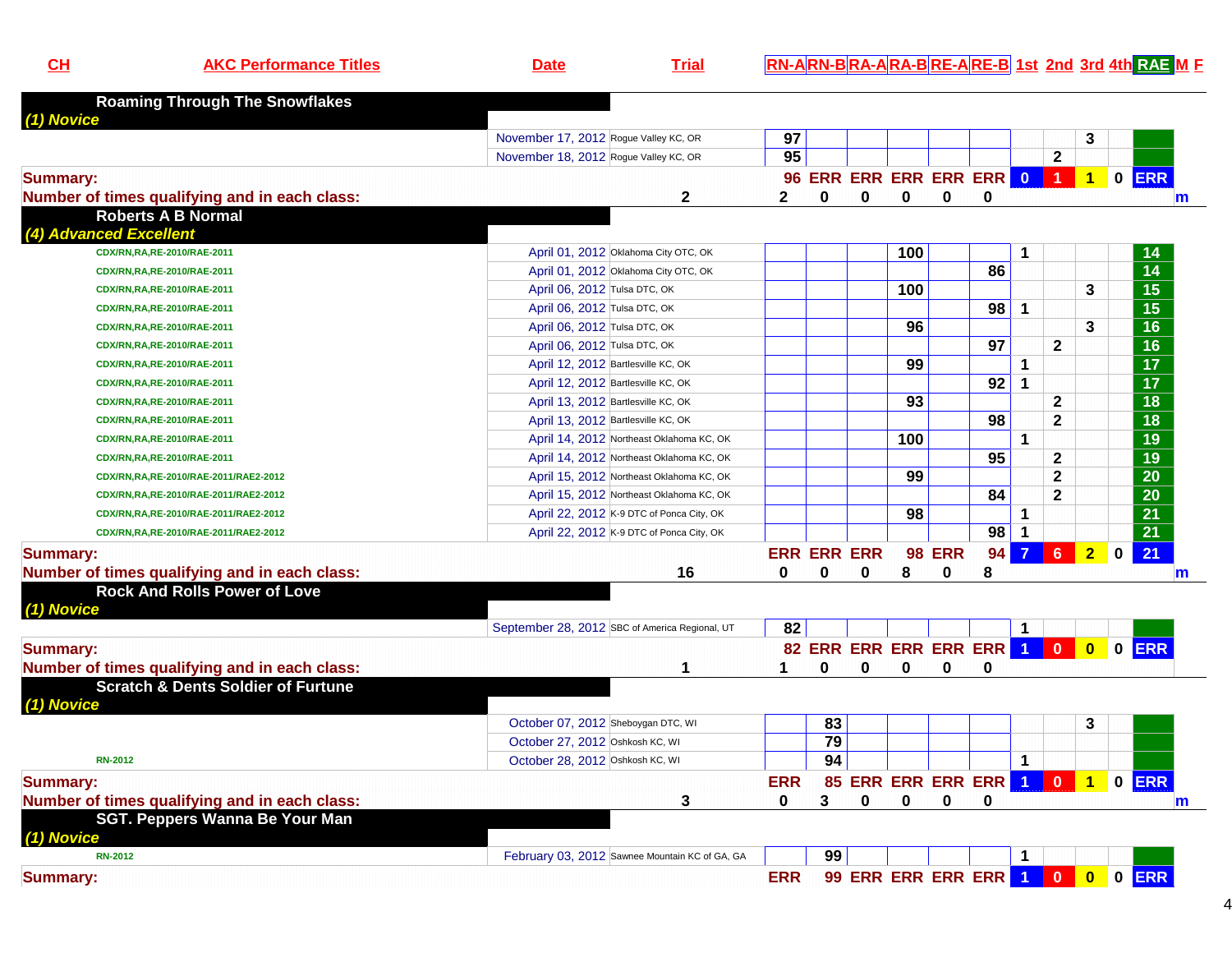| CL                     | <b>AKC Performance Titles</b>                      | <b>Date</b>                                    | <b>Trial</b> |                |                    |    |                            | RN-ARN-BRA-ARA-BRE-ARE-B 1st 2nd 3rd 4th RAE M F |     |                      |              |           |             |                                                |
|------------------------|----------------------------------------------------|------------------------------------------------|--------------|----------------|--------------------|----|----------------------------|--------------------------------------------------|-----|----------------------|--------------|-----------|-------------|------------------------------------------------|
|                        | Number of times qualifying and in each class:      |                                                | 1            | 0              | 1                  | 0  | 0                          | 0                                                | 0   |                      |              |           |             | m                                              |
| (2) Advanced           |                                                    |                                                |              |                |                    |    |                            |                                                  |     |                      |              |           |             |                                                |
| <b>RN-2012</b>         |                                                    | December 01, 2012 Sawnee Mountain KC of GA, GA |              |                |                    | 91 |                            |                                                  |     |                      |              |           |             |                                                |
| <b>Summary:</b>        |                                                    |                                                |              | <b>ERR ERR</b> |                    |    |                            | 91 ERR ERR ERR 1 0                               |     |                      |              |           |             | 0 0 ERR                                        |
|                        | Number of times qualifying and in each class:      |                                                | 1            | 0              | 0                  | 1  | 0                          | 0                                                | 0   |                      |              |           |             | $\mathsf{m}$                                   |
|                        | <b>Shadow Mtn Playit Again V Reema</b>             |                                                |              |                |                    |    |                            |                                                  |     |                      |              |           |             |                                                |
| (2) Advanced           |                                                    |                                                |              |                |                    |    |                            |                                                  |     |                      |              |           |             |                                                |
|                        | RN-2009/RA-2012                                    | January 14, 2012 San Francisco DTC, CA         |              |                |                    |    | 90                         |                                                  |     |                      |              |           |             |                                                |
|                        | CD,TD/RN-2009/RA-2012                              | April 27, 2012 SBC of Pacific Coast, CA        |              |                |                    |    | 99                         |                                                  |     | 1                    |              |           |             |                                                |
|                        | CD,TD/RN-2009/RA-2012                              | May 19, 2012 SBC of Southern Oregon, OR        |              |                |                    |    | 98                         |                                                  |     | 1                    |              |           |             |                                                |
|                        | CDX GN TD/RN-2009/RA,RE-2012                       | November 04, 2012 Vallejo DTC, CA              |              |                |                    |    |                            |                                                  | 96  | 1                    |              |           |             | 8                                              |
|                        | CDX GN TD/RN-2009/RA,RE-2012                       | November 25, 2012 San Joaquin KC, CA           |              |                |                    |    | 99                         |                                                  |     |                      |              | 3         |             |                                                |
| <b>Summary:</b>        |                                                    |                                                |              |                | <b>ERR ERR ERR</b> |    |                            | <b>97 ERR</b>                                    | 96  | 3 0                  |              | $\vert$ 1 | $\mathbf 0$ | $\boldsymbol{8}$                               |
|                        | Number of times qualifying and in each class:      |                                                | 5            | 0              | 0                  | 0  | 4                          | 0                                                | 1   |                      |              |           |             |                                                |
| (3) Excellent          |                                                    |                                                |              |                |                    |    |                            |                                                  |     |                      |              |           |             |                                                |
|                        | CD,TD/RN-2009/RA-2012                              | April 27, 2012 SBC of Pacific Coast, CA        |              |                |                    |    |                            |                                                  | 87  | 1                    |              |           |             |                                                |
|                        | CD,TD/RN-2009/RA-2012                              | May 19, 2012 SBC of Southern Oregon, OR        |              |                |                    |    |                            |                                                  | 87  | $\mathbf{1}$         |              |           |             |                                                |
| <b>Summary:</b>        |                                                    |                                                |              |                |                    |    | <b>ERR ERR ERR ERR ERR</b> |                                                  | 87  | 2 0                  |              | $\bullet$ |             | $0$ ERR                                        |
|                        | Number of times qualifying and in each class:      |                                                | $\mathbf{2}$ | 0              | 0                  | 0  | 0                          | 0                                                | 2   |                      |              |           |             |                                                |
| (4) Advanced Excellent |                                                    |                                                |              |                |                    |    |                            |                                                  |     |                      |              |           |             |                                                |
|                        | CD,TD/RN-2009/RA,RE-2012                           | May 20, 2012 SBC of Southern Oregon, OR        |              |                |                    |    | 98                         |                                                  |     | 1                    |              |           |             |                                                |
|                        | CD,TD/RN-2009/RA,RE-2012                           | May 20, 2012 SBC of Southern Oregon, OR        |              |                |                    |    |                            |                                                  | 88  | 1                    |              |           |             | $\blacktriangleleft$                           |
|                        | CDX GN TD/RN-2009/RA,RE-2012                       | August 17, 2012 Reno KC, NV                    |              |                |                    |    | 93                         |                                                  |     |                      | $\mathbf{2}$ |           |             |                                                |
|                        | CDX GN TD/RN-2009/RA,RE-2012                       | August 17, 2012 Reno KC, NV                    |              |                |                    |    |                            |                                                  | 88  |                      |              |           | 4           | $\frac{2}{2}$                                  |
|                        | CDX GN TD/RN-2009/RA,RE-2012                       | August 25, 2012 Mensona KC, CA                 |              |                |                    |    | 99                         |                                                  |     | 1                    |              |           |             | $\overline{\mathbf{3}}$                        |
|                        | CDX GN TD/RN-2009/RA,RE-2012                       | August 25, 2012 Mensona KC, CA                 |              |                |                    |    |                            |                                                  | 95  |                      | $\mathbf{2}$ |           |             | $\overline{\overline{3}}$                      |
|                        | CDX GN TD/RN-2009/RA,RE-2012                       | August 26, 2012 Mensona KC, CA                 |              |                |                    |    | 99                         |                                                  |     | 1                    |              |           |             | $\overline{\mathbf{4}}$                        |
|                        | CDX GN TD/RN-2009/RA,RE-2012                       | August 26, 2012 Mensona KC, CA                 |              |                |                    |    |                            |                                                  | 94  |                      | $\mathbf{2}$ |           |             | $\overline{\mathbf{4}}$                        |
|                        | CDX GN TD/RN-2009/RA,RE-2012                       | September 24, 2012 SBC of America Regional, UT |              |                |                    |    | 99                         |                                                  |     |                      | $\mathbf{2}$ |           |             | $\overline{\overline{\mathbf{5}}}$             |
|                        | CDX GN TD/RN-2009/RA,RE-2012                       | September 24, 2012 SBC of America Regional, UT |              |                |                    |    |                            |                                                  | 100 | 1                    |              |           |             | $\overline{\overline{\overline{\overline{5}}}$ |
|                        | CDX GN TD/RN-2009/RA,RE-2012                       | September 25, 2012 SBC of America Regional, UT |              |                |                    |    | 89                         |                                                  |     |                      |              | 3         |             | $\overline{6}$                                 |
|                        | CDX GN TD/RN-2009/RA,RE-2012                       | September 25, 2012 SBC of America Regional, UT |              |                |                    |    |                            |                                                  | 100 | 1                    |              |           |             | $\overline{6}$                                 |
|                        | CDX GN TD/RN-2009/RA,RE-2012                       | September 26, 2012 SBC of America #74/39/8 UT  |              |                |                    |    | 99                         |                                                  |     | 1                    |              |           |             | $\overline{7}$                                 |
|                        | CDX GN TD/RN-2009/RA,RE-2012                       | September 26, 2012 SBC of America #74/39/8 UT  |              |                |                    |    |                            |                                                  | 98  | 1                    |              |           |             | $\overline{7}$                                 |
|                        | CDX GN TD/RN-2009/RA,RE-2012                       | November 04, 2012 Vallejo DTC, CA              |              |                |                    |    | 99                         |                                                  |     | $\blacktriangleleft$ |              |           |             | $\overline{8}$                                 |
| <b>Summary:</b>        |                                                    |                                                |              |                | <b>ERR ERR ERR</b> |    |                            | <b>97 ERR</b>                                    |     |                      | 95 9 4 1     |           |             |                                                |
|                        | Number of times qualifying and in each class:      |                                                | 15           | 0              | 0                  | 0  | 8                          | $\mathbf 0$                                      | 7   |                      |              |           |             |                                                |
|                        | <b>Shadow Mtn Quidditch V Vicdory</b>              |                                                |              |                |                    |    |                            |                                                  |     |                      |              |           |             |                                                |
| (4) Advanced Excellent |                                                    |                                                |              |                |                    |    |                            |                                                  |     |                      |              |           |             |                                                |
|                        | CD, AXP, AJP, OFP/RN-2008/RA-2009/RE-2010/RAE-2011 | February 02, 2012 Norwegian Elkhound Assoc. CA |              |                |                    |    | 97                         |                                                  |     |                      |              |           | 4           | 18                                             |
|                        | CD, AXP, AJP, OFP/RN-2008/RA-2009/RE-2010/RAE-2011 | February 02, 2012 Norwegian Elkhound Assoc. CA |              |                |                    |    |                            |                                                  | 92  |                      |              |           | 4           | 18                                             |
|                        | CD, AXP, AJP, OFP/RN-2008/RA-2009/RE-2010/RAE-2011 | February 03, 2012 Fresno DTC, CA               |              |                |                    |    | 88                         |                                                  |     |                      |              |           |             | 19                                             |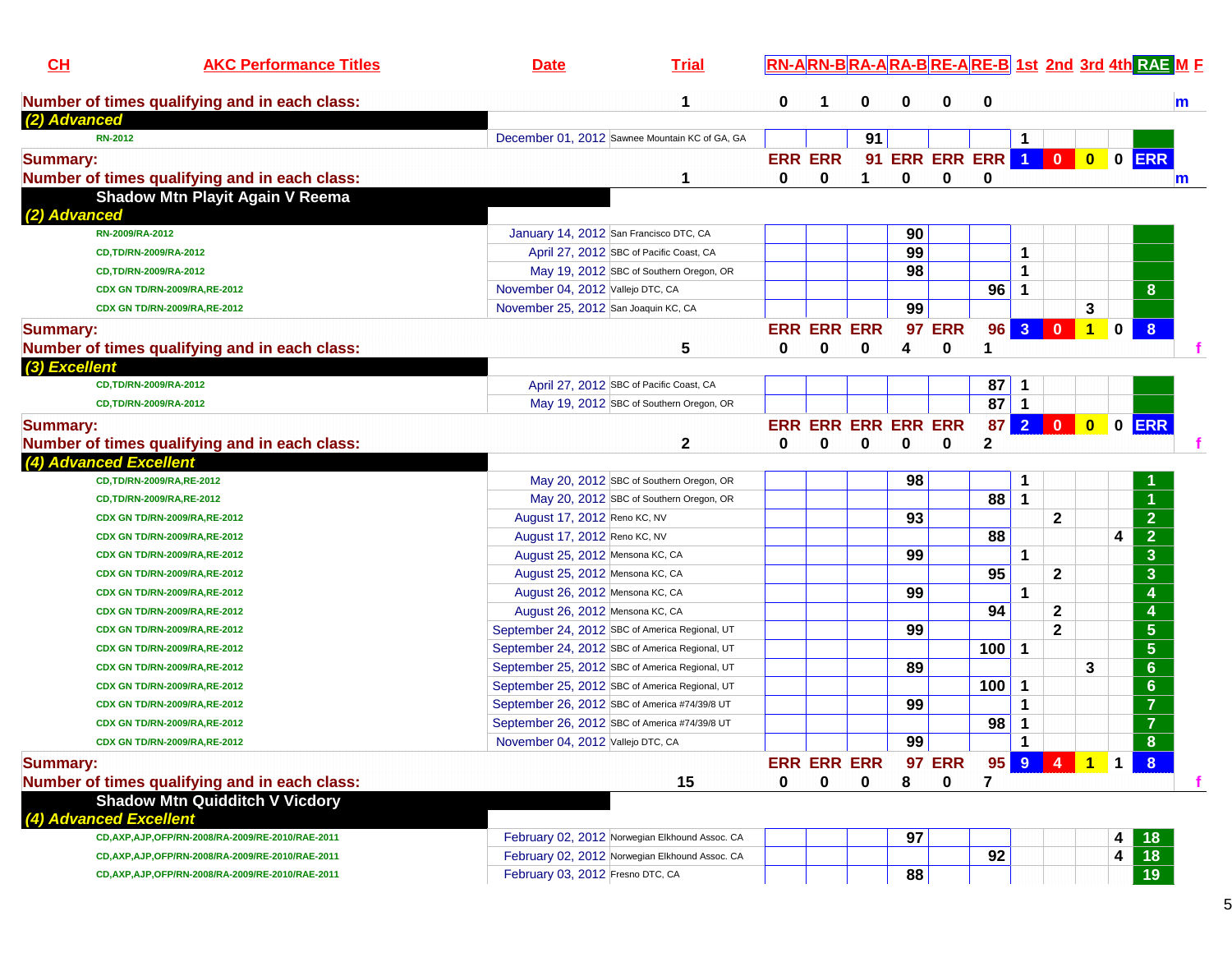**CH**

**AKC Performance Titles Date Trial RN-ARN-B RA-ARA-B RE-A RE-B 1st 2nd 3rd 4th RAE <sup>M</sup> <sup>F</sup>**

| CD, AXP, AJP, OFP/RN-2008/RA-2009/RE-2010/RAE-2011/RAE2-2012       | February 03, 2012 Fresno DTC, CA               |                    |                      |             |              |               | 94                                 |              |              |   |                         | 19              |
|--------------------------------------------------------------------|------------------------------------------------|--------------------|----------------------|-------------|--------------|---------------|------------------------------------|--------------|--------------|---|-------------------------|-----------------|
| CD, AXP, AJP, OFP/RN-2008/RA-2009/RE-2010/RAE-2011/RAE2-2012       | March 22, 2012 San Mateo KC, CA                |                    |                      |             | 98           |               |                                    |              |              |   |                         | 20              |
| CD, AXP, AJP, OFP/RN-2008/RA-2009/RE-2010/RAE-2011/RAE2-2012       | March 22, 2012 San Mateo KC, CA                |                    |                      |             |              |               | 97                                 |              |              |   |                         | $\overline{20}$ |
| CD, AXP, AJP, OFP/RN-2008/RA-2009/RE-2010/RAE-2011/RAE2-2012       | March 23, 2012 San Mateo KC, CA                |                    |                      |             | 91           |               |                                    |              |              |   |                         | $\overline{21}$ |
| CD, AXP, AJP, OFP/RN-2008/RA-2009/RE-2010/RAE-2011/RAE2-2012       | March 23, 2012 San Mateo KC, CA                |                    |                      |             |              |               | 87                                 |              |              |   |                         | $\overline{21}$ |
| CD, AXP, AJP, OFP/RN-2008/RA-2009/RE-2010/RAE-2011/RAE2-2012       | April 27, 2012 SBC of Pacific Coast, CA        |                    |                      |             | 92           |               |                                    |              |              | 3 |                         | $\overline{22}$ |
| CD, AXP, AJP, OFP/RN-2008/RA-2009/RE-2010/RAE-2011/RAE2-2012       | April 27, 2012 SBC of Pacific Coast, CA        |                    |                      |             |              |               | 77                                 |              |              | 3 |                         | $\overline{22}$ |
| CD, AXP, AJP, OFP/RN-2008/RA-2009/RE-2010/RAE-2011/RAE2-2012       | May 24, 2012 SBC of San Diego, CA              |                    |                      |             | 86           |               |                                    | 1            |              |   |                         | $\overline{23}$ |
| CD, AXP, AJP, OFP/RN-2008/RA-2009/RE-2010/RAE-2011/RAE2-2012       | May 24, 2012 SBC of San Diego, CA              |                    |                      |             |              |               | 79                                 | 1            |              |   |                         | $\overline{23}$ |
| CD, AXP, AJP, OFP/RN-2008/RA-2009/RE-2010/RAE-2011/RAE2-2012       | May 25, 2012 Antelope Valley KC, CA            |                    |                      |             | 85           |               |                                    |              |              |   | $\overline{\mathbf{4}}$ | $\overline{24}$ |
| CD, AXP, AJP, OFP/RN-2008/RA-2009/RE-2010/RAE-2011/RAE2-2012       | May 25, 2012 Antelope Valley KC, CA            |                    |                      |             |              |               | $\overline{77}$                    |              | $\mathbf{2}$ |   |                         | $\overline{24}$ |
| CD, AXP, AJP, OFP/RN-2008/RA-2009/RE-2010/RAE-2011/RAE2-2012       | May 26, 2012 San Fernando KC, CA               |                    |                      |             | 86           |               |                                    |              |              |   | $\overline{\mathbf{4}}$ | $\overline{25}$ |
| CD, AXP, AJP, OFP/RN-2008/RA-2009/RE-2010/RAE-2011/RAE2-2012       | May 26, 2012 San Fernando KC, CA               |                    |                      |             |              |               | 79                                 |              |              |   |                         | $\overline{25}$ |
| CD, AXP, AJP, OFP/RN-2008/RA-2009/RE-2010/RAE-2011/RAE2-2012       | July 15, 2012 Del Monte KC, CA                 |                    |                      |             | 78           |               |                                    |              |              |   |                         | $\overline{26}$ |
| CD, AXP, AJP, OFP/RN-2008/RA-2009/RE-2010/RAE-2011/RAE2-2012       | July 15, 2012 Del Monte KC, CA                 |                    |                      |             |              |               | 83                                 |              |              |   | 4                       | $\overline{26}$ |
| CD, AXP, AJP, OFP/RN-2008/RA-2009/RE-2010/RAE-2011/RAE2-2012       | August 25, 2012 Mensona KC, CA                 |                    |                      |             | 95           |               |                                    |              |              |   |                         | $\overline{27}$ |
| CD, AXP, AJP, OFP/RN-2008/RA-2009/RE-2010/RAE-2011/RAE2-2012       | August 25, 2012 Mensona KC, CA                 |                    |                      |             |              |               | 94                                 |              |              |   | 4                       | $\overline{27}$ |
| CD, AXP, AJP, OFP/RN-2008/RA-2009/RE-2010/RAE-2011/RAE2-2012       | August 26, 2012 Mensona KC, CA                 |                    |                      |             | 88           |               |                                    |              |              |   |                         | $\overline{28}$ |
| CD, AXP, AJP, OFP/RN-2008/RA-2009/RE-2010/RAE-2011/RAE2-2012       | August 26, 2012 Mensona KC, CA                 |                    |                      |             |              |               | 87                                 |              |              |   | 4                       | $\overline{28}$ |
| CD, AXP, AJP, OFP/RN-2008/RA-2009/RE-2010/RAE-2011/RAE2-2012       | October 21, 2012 Del Valle DC of Livermore, CA |                    |                      |             | 97           |               |                                    | 1            |              |   |                         | 29              |
| CD, AXP, AJP, OFP/RN-2008/RA-2009/RE-2010/RAE-2011/RAE2-2012       | October 21, 2012 Del Valle DC of Livermore, CA |                    |                      |             |              |               | 95                                 |              |              |   |                         | $\overline{29}$ |
| CD, AXP, AJP, OFP/RN-2008/RA-2009/RE-2010/RAE-2011/RAE2, RAE3-2012 | October 22, 2012 Del Valle DC of Livermore, CA |                    |                      |             | 96           |               |                                    |              |              |   |                         | 30              |
| CD, AXP, AJP, OFP/RN-2008/RA-2009/RE-2010/RAE-2011/RAE2, RAE3-2012 | October 22, 2012 Del Valle DC of Livermore, CA |                    |                      |             |              |               | 87                                 |              |              |   |                         | $\overline{30}$ |
| <b>Summary:</b>                                                    |                                                | <b>ERR ERR ERR</b> |                      |             |              | <b>91 ERR</b> |                                    |              | 87 3 1 2 7   |   |                         | 30              |
| Number of times qualifying and in each class:                      | 26                                             | 0                  | $\mathbf 0$          | $\mathbf 0$ | 13           | $\mathbf 0$   | 13                                 |              |              |   |                         |                 |
| <b>Showme Anheuser Busch</b>                                       |                                                |                    |                      |             |              |               |                                    |              |              |   |                         |                 |
| (1) Novice                                                         |                                                |                    |                      |             |              |               |                                    |              |              |   |                         |                 |
| <b>RN-2012</b>                                                     | January 14, 2012 N. St. Louis Co. OTC, MO      |                    | 78                   |             |              |               |                                    |              |              |   |                         |                 |
| Summary:                                                           |                                                | <b>ERR</b>         |                      |             |              |               | 78 ERR ERR ERR ERR 0 0 0 0 ERR     |              |              |   |                         |                 |
| Number of times qualifying and in each class:                      | 1                                              | $\mathbf{0}$       | $\blacktriangleleft$ | $\bf{0}$    | $\mathbf{0}$ | $\mathbf{0}$  | 0                                  |              |              |   |                         |                 |
| 2011-CHSkydancers Smooth Operator of Noble Creek                   |                                                |                    |                      |             |              |               |                                    |              |              |   |                         |                 |
| (1) Novice                                                         |                                                |                    |                      |             |              |               |                                    |              |              |   |                         |                 |
| 2011-CH                                                            | September 28, 2012 Wilmington KC, DE           | 82                 |                      |             |              |               |                                    |              |              | 3 |                         |                 |
| 2011-CH                                                            | November 11, 2012 Mispillion KC, MD            | 92                 |                      |             |              |               |                                    | $\mathbf{1}$ |              |   |                         |                 |
| <b>Summary:</b>                                                    |                                                |                    |                      |             |              |               | 87 ERR ERR ERR ERR ERR 1 0 1 0 ERR |              |              |   |                         |                 |
|                                                                    |                                                |                    |                      |             | $\mathbf 0$  |               |                                    |              |              |   |                         |                 |
| Number of times qualifying and in each class:                      | 2                                              | $\mathbf{2}$       | $\mathbf 0$          | 0           |              | 0             | 0                                  |              |              |   |                         |                 |
| <b>Snowy Pines Hummer</b><br>(4) Advanced Excellent                |                                                |                    |                      |             |              |               |                                    |              |              |   |                         |                 |
|                                                                    |                                                |                    |                      |             |              |               |                                    |              |              |   |                         |                 |
| UD, GN, GO, VER, OAP, MJP, XFP/RN, RA, RE-2007/RAE-2008            | April 27, 2012 SBC of Pacific Coast, CA        |                    |                      |             | 96           |               |                                    |              | $\mathbf 2$  |   |                         | 13              |
| UD, GN, GO, VER, OAP, MJP, XFP/RN, RA, RE-2007/RAE-2008            | April 27, 2012 SBC of Pacific Coast, CA        |                    |                      |             |              |               | 87                                 |              | $\mathbf{2}$ |   |                         | 13              |
| UD, GN, GO, VER, OAP, MJP, XFP/RN, RA, RE-2007/RAE-2008            | July 20, 2012 Truckee Meadows KC, NV           |                    |                      |             | 96           |               |                                    |              | $\mathbf{2}$ |   |                         | 14              |
| UD, GN, GO, VER, OAP, MJP, XFP/RN, RA, RE-2007/RAE-2008            | July 20, 2012 Truckee Meadows KC, NV           |                    |                      |             |              |               | 98                                 |              |              | 3 |                         | $\overline{14}$ |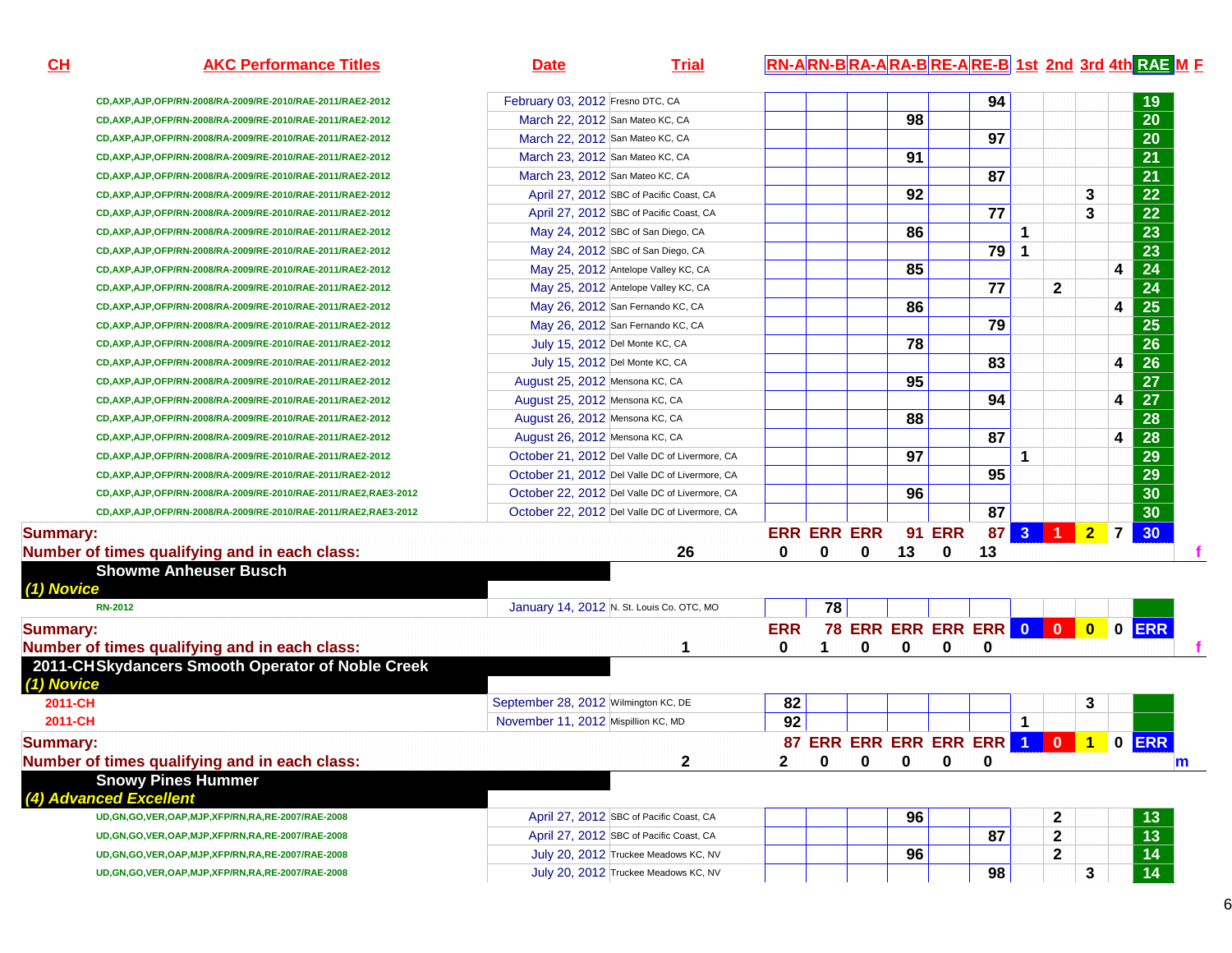| <u>СН</u>       | <b>AKC Performance Titles</b>                                                     | <b>Date</b>                             | <b>Trial</b>                                   |    |   |                            |     |               |                        |                |              |                 |                | <u>RN-ARN-BRA-ARA-BRE-ARE-B 1st_2nd_3rd 4th RAE M F</u> |
|-----------------|-----------------------------------------------------------------------------------|-----------------------------------------|------------------------------------------------|----|---|----------------------------|-----|---------------|------------------------|----------------|--------------|-----------------|----------------|---------------------------------------------------------|
|                 |                                                                                   |                                         |                                                |    |   |                            |     |               |                        |                |              |                 |                |                                                         |
|                 | UD, GN, GO, VER, OAP, MJP, XFP/RN, RA, RE-2007/RAE-2008                           |                                         | July 21, 2012 Truckee Meadows KC, NV           |    |   |                            | 96  |               |                        |                | $\mathbf{2}$ |                 |                | 15                                                      |
|                 | UD, GN, GO, VER, OAP, MJP, XFP/RN, RA, RE-2007/RAE-2008                           |                                         | July 21, 2012 Truckee Meadows KC, NV           |    |   |                            |     |               | 90                     |                | 2            |                 |                | 15                                                      |
|                 | UD, GN, GO, VER, OAP, MJP, XFP/RN, RA, RE-2007/RAE-2008                           |                                         | July 22, 2012 Truckee Meadows KC, NV           |    |   |                            | 100 |               |                        | 1              |              |                 |                | 16                                                      |
|                 | UD, GN, GO, VER, OAP, MJP, XFP/RN, RA, RE-2007/RAE-2008                           |                                         | July 22, 2012 Truckee Meadows KC, NV           |    |   |                            |     |               | 93                     |                |              |                 | 4              | 16                                                      |
|                 | UD, GN, GO, VER, OAP, MJP, XFP/RN, RA, RE-2007/RAE-2008                           | August 17, 2012 Reno KC, NV             |                                                |    |   |                            | 92  |               |                        |                |              |                 | 4              | 17                                                      |
|                 | UD, GN, GO, VER, OAP, MJP, XFP/RN, RA, RE-2007/RAE-2008                           | August 17, 2012 Reno KC, NV             |                                                |    |   |                            |     |               | 96                     | 1              |              |                 |                | 17                                                      |
|                 | UD, GN, GO, VER, OAP, MJP, XFP/RN, RA, RE-2007/RAE-2008                           | August 17, 2012 Reno KC, NV             |                                                |    |   |                            | 100 |               |                        | 1              |              |                 |                | 18                                                      |
|                 | UD, GN, GO, VER, OAP, MJP, XFP/RN, RA, RE-2007/RAE-2008                           | August 17, 2012 Reno KC, NV             |                                                |    |   |                            |     |               | 97                     |                |              | 3               |                | 18                                                      |
|                 | UD, GN, GO, VER, OAP, MJP, XFP/RN, RA, RE-2007/RAE-2008                           |                                         | September 24, 2012 SBC of America Regional, UT |    |   |                            | 99  |               |                        | 1              |              |                 |                | 19                                                      |
|                 | UD, GN, GO, VER, OAP, MJP, XFP/RN, RA, RE-2007/RAE-2008                           |                                         | September 24, 2012 SBC of America Regional, UT |    |   |                            |     |               | 97                     |                | $\mathbf{2}$ |                 |                | 19                                                      |
|                 | UD,GN,GO,VER,OAP,MJP,XFP/RN,RA,RE-2007/RAE-2008/RAE2-2012                         |                                         | September 25, 2012 SBC of America Regional, UT |    |   |                            | 99  |               |                        | 1              |              |                 |                | 20                                                      |
|                 | UD,GN,GO,VER,OAP,MJP,XFP/RN,RA,RE-2007/RAE-2008/RAE2-2012                         |                                         | September 25, 2012 SBC of America Regional, UT |    |   |                            |     |               | 99                     |                | $\mathbf{2}$ |                 |                | 20                                                      |
|                 | UD,GN,GO,VER,OAP,MJP,XFP/RN,RA,RE-2007/RAE-2008/RAE2-2012                         |                                         | September 26, 2012 SBC of America #74/39/8 UT  |    |   |                            | 96  |               |                        |                | $\mathbf 2$  |                 |                | 21                                                      |
|                 | UD,GN,GO,VER,OAP,MJP,XFP/RN,RA,RE-2007/RAE-2008/RAE2-2012                         |                                         | September 26, 2012 SBC of America #74/39/8 UT  |    |   |                            |     |               | 97                     |                | $\mathbf 2$  |                 |                | 21                                                      |
| <b>Summary:</b> |                                                                                   |                                         |                                                |    |   | <b>ERR ERR ERR</b>         |     | <b>97 ERR</b> | 95                     | $5\phantom{1}$ | 9            | 2 <sub>2</sub>  | $\overline{2}$ | 21                                                      |
|                 | Number of times qualifying and in each class:                                     |                                         | 18                                             | 0  | 0 | 0                          | 9   | 0             | 9                      |                |              |                 |                | $\mathsf{m}$                                            |
|                 | <b>Snowy Pines Tundra</b>                                                         |                                         |                                                |    |   |                            |     |               |                        |                |              |                 |                |                                                         |
|                 | (4) Advanced Excellent                                                            |                                         |                                                |    |   |                            |     |               |                        |                |              |                 |                |                                                         |
|                 | CD, GN, AXP, AJP, NFP/RN-2008/RA, RE-2009                                         |                                         | April 27, 2012 SBC of Pacific Coast, CA        |    |   |                            | 90  |               |                        |                |              |                 | 4              |                                                         |
|                 | CD,GN,AXP,AJP,NFP/RN-2008/RA,RE-2009                                              |                                         | April 27, 2012 SBC of Pacific Coast, CA        |    |   |                            |     |               | 72                     |                |              |                 | 4              |                                                         |
|                 | CD,GN,AXP,AJP,NFP/RN-2008/RA,RE-2009                                              |                                         | September 24, 2012 SBC of America Regional, UT |    |   |                            | 98  |               |                        |                |              | 3               |                | 2 <sup>1</sup>                                          |
|                 | CD,GN,AXP,AJP,NFP/RN-2008/RA,RE-2009                                              |                                         | September 24, 2012 SBC of America Regional, UT |    |   |                            |     |               | 85                     |                |              | 3               |                | $\overline{2}$                                          |
|                 | CD,GN,AXP,AJP,NFP/RN-2008/RA,RE-2009                                              |                                         | September 25, 2012 SBC of America Regional, UT |    |   |                            | 96  |               |                        |                | $\mathbf{2}$ |                 |                | $\overline{\mathbf{3}}$                                 |
|                 | CD,GN,AXP,AJP,NFP/RN-2008/RA,RE-2009                                              |                                         | September 25, 2012 SBC of America Regional, UT |    |   |                            |     |               | 89                     |                |              | 3               |                | $\overline{\mathbf{3}}$                                 |
|                 | CD,GN,AXP,AJP,NFP/RN-2008/RA,RE-2009                                              |                                         | September 26, 2012 SBC of America #74/39/8 UT  |    |   |                            | 93  |               |                        |                |              | 3               |                | 4                                                       |
|                 | CD,GN,AXP,AJP,NFP/RN-2008/RA,RE-2009                                              |                                         | September 26, 2012 SBC of America #74/39/8 UT  |    |   |                            |     |               | 92                     |                |              | 3               |                |                                                         |
|                 |                                                                                   |                                         |                                                |    |   | <b>ERR ERR ERR</b>         |     | <b>94 ERR</b> | 85                     | $\bf{0}$       |              | $5\overline{)}$ | $\overline{2}$ | $\overline{4}$                                          |
| <b>Summary:</b> |                                                                                   |                                         |                                                | 0  | 0 | 0                          | 4   | 0             |                        |                |              |                 |                |                                                         |
|                 | Number of times qualifying and in each class:<br>2012-GCHStoans Xena Anne De Peru |                                         | 8                                              |    |   |                            |     |               | 4                      |                |              |                 |                |                                                         |
| (2) Advanced    |                                                                                   |                                         |                                                |    |   |                            |     |               |                        |                |              |                 |                |                                                         |
|                 | 2012-GCH BN/RN-2011                                                               | January 21, 2012 Portland Dog OC, OR    |                                                |    |   |                            | 87  |               |                        |                |              |                 |                |                                                         |
|                 |                                                                                   |                                         |                                                |    |   |                            |     |               |                        |                |              |                 |                |                                                         |
| <b>Summary:</b> |                                                                                   |                                         |                                                |    |   | <b>ERR ERR ERR</b>         |     |               | 87 ERR ERR 0 0 0 0 ERR |                |              |                 |                |                                                         |
|                 | Number of times qualifying and in each class:                                     |                                         | 1                                              | 0  | 0 | 0                          | 1   | 0             | 0                      |                |              |                 |                |                                                         |
|                 | 2009-CHSubira Alucian                                                             |                                         |                                                |    |   |                            |     |               |                        |                |              |                 |                |                                                         |
| (3) Excellent   |                                                                                   |                                         |                                                |    |   |                            |     |               |                        |                |              |                 |                |                                                         |
|                 | 2009-CH CD/RN-2010/RA-2011                                                        |                                         | September 24, 2012 SBC of America Regional, UT |    |   |                            |     |               | $\overline{72}$        |                |              |                 | 4              |                                                         |
| <b>Summary:</b> |                                                                                   |                                         |                                                |    |   | <b>ERR ERR ERR ERR ERR</b> |     |               |                        |                | 72 0 0       | $\bullet$       |                | 1 ERR                                                   |
|                 | Number of times qualifying and in each class:                                     |                                         | 1                                              | 0  | 0 | 0                          | 0   | 0             | 1                      |                |              |                 |                | $\mathsf{m}$                                            |
|                 | 2013-GCHSwisstars Jazz of Rhopsody                                                |                                         |                                                |    |   |                            |     |               |                        |                |              |                 |                |                                                         |
| (1) Novice      |                                                                                   |                                         |                                                |    |   |                            |     |               |                        |                |              |                 |                |                                                         |
| 2013-GCH        |                                                                                   | December 08, 2012 Trinity Valley KC, TX |                                                | 74 |   |                            |     |               |                        |                |              |                 |                |                                                         |
| 2013-GCH        |                                                                                   | December 09, 2012 Greater Collin KC, TX |                                                | 93 |   |                            |     |               |                        |                |              |                 | 4              |                                                         |
|                 |                                                                                   |                                         |                                                |    |   |                            |     |               |                        |                |              |                 |                |                                                         |

7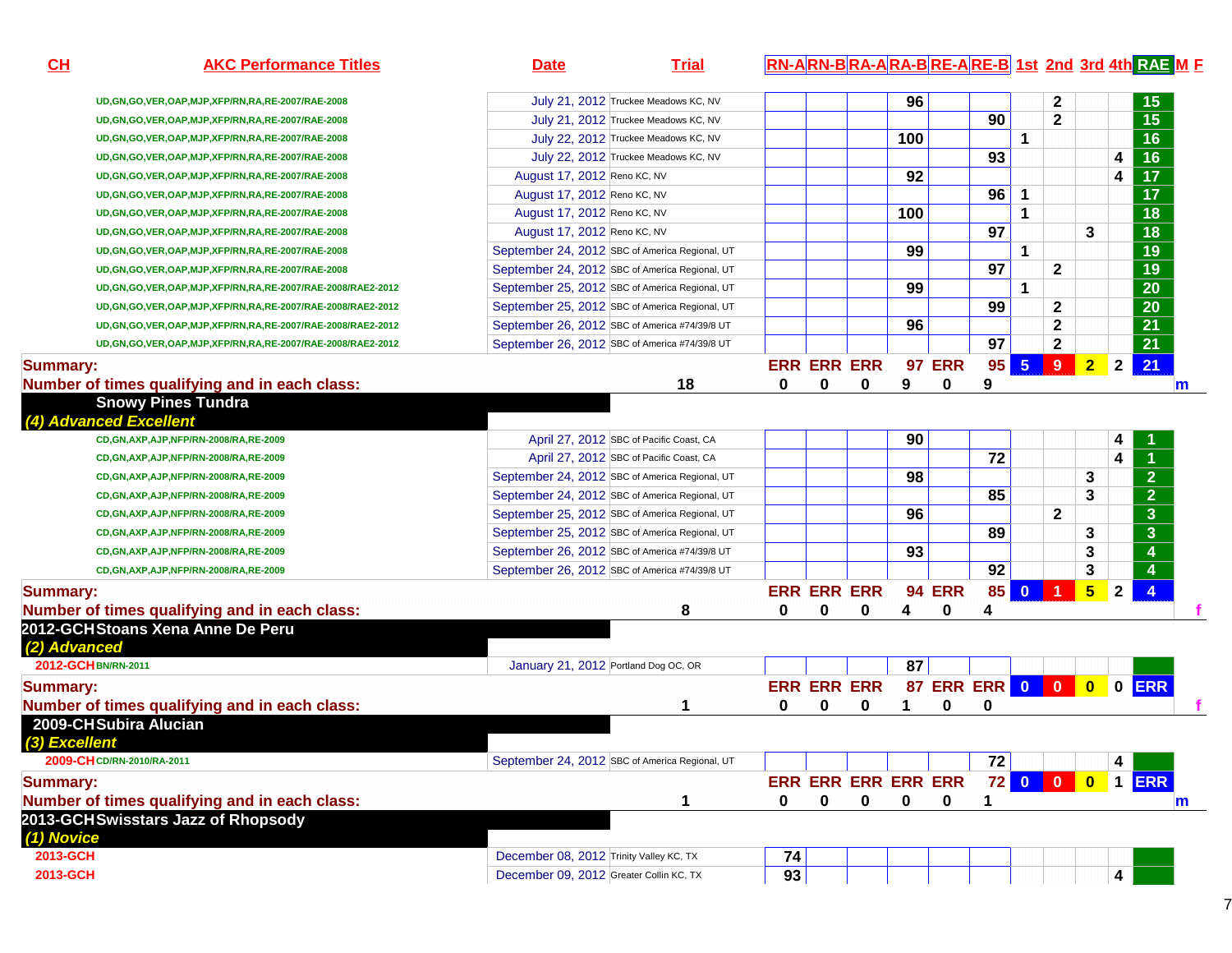| $CH$                      | <b>AKC Performance Titles</b>                         | <b>Date</b>                          | <b>Trial</b> | RN-ARN-BRA-ARA-BRE-ARE-B 1st 2nd 3rd 4th RAE M E |          |    |    |               |                            |  |                         |            |  |
|---------------------------|-------------------------------------------------------|--------------------------------------|--------------|--------------------------------------------------|----------|----|----|---------------|----------------------------|--|-------------------------|------------|--|
| <b>Summary:</b>           |                                                       |                                      |              |                                                  |          |    |    |               | 84 ERR ERR ERR ERR ERR 0 0 |  | $\overline{\mathbf{0}}$ | <b>ERR</b> |  |
|                           | Number of times qualifying and in each class:         |                                      |              | $\mathbf{2}$                                     | $\bf{0}$ | 0  | 0  | 0             | 0                          |  |                         |            |  |
| (1) Novice                | 2013-GCHVicdorys Sparkling Pixie Dust                 |                                      |              |                                                  |          |    |    |               |                            |  |                         |            |  |
| 2013-GCH                  |                                                       | June 17, 2012 SBC of Puget Sound, WA |              |                                                  | 70.      |    |    |               |                            |  |                         |            |  |
| <b>Summary:</b>           |                                                       |                                      |              | <b>ERR</b>                                       |          |    |    |               | 70 ERR ERR ERR ERR 1 0     |  |                         | 0 0 ERR    |  |
|                           | Number of times qualifying and in each class:         |                                      |              | 0                                                |          | 0  | 0  | $\mathbf{0}$  | $\bf{0}$                   |  |                         |            |  |
|                           | <b>Overall Class Averages &amp; Placement Totals:</b> |                                      |              | 89                                               | 87       | 77 |    | <b>92 ERR</b> |                            |  | 87 38 27 21 19          |            |  |
| <b>Qualifying Scores:</b> |                                                       |                                      | 176          | 9                                                | 23       | 4  | 73 | $\bf{0}$      | 67                         |  |                         |            |  |

In the case of a Saint Bernard Specialty holding an all-breed trial with their specialy, two (2) placements are possible. One for the specialty and one for the all-breed.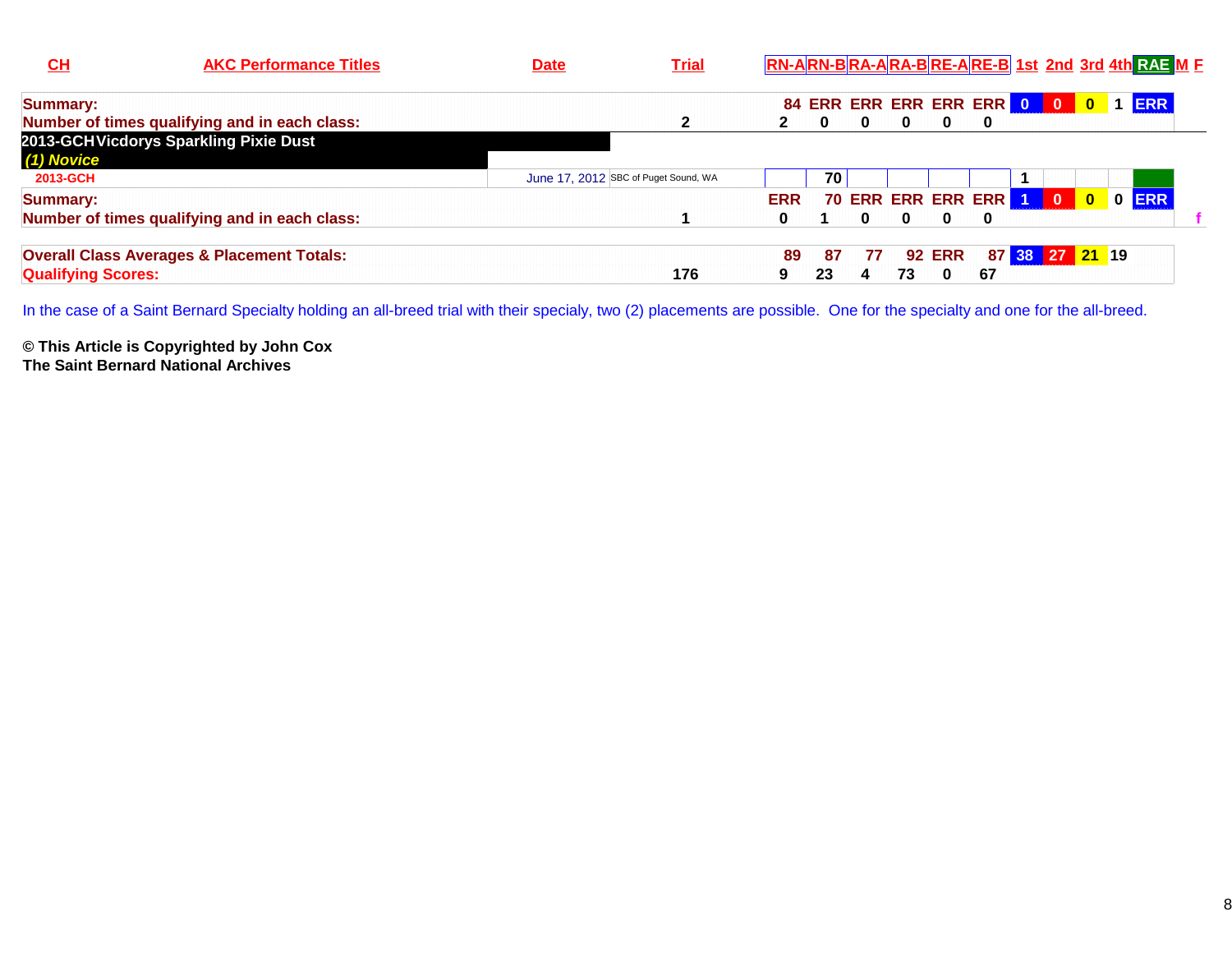### Saint Bernard Rally Novice {RN} Scores For 2012

| CH<br><b>AKC Performance Titles</b>                                                    | <b>Date</b>                       | <b>Trial</b>                                   | <b>RN-A</b> | RN-B 1st 2nd 3rd 4th M F |              |                |                                        |             |
|----------------------------------------------------------------------------------------|-----------------------------------|------------------------------------------------|-------------|--------------------------|--------------|----------------|----------------------------------------|-------------|
| <b>Cache Retreat-Sky Walker H-N</b>                                                    |                                   |                                                |             |                          |              |                |                                        |             |
|                                                                                        |                                   | February 11, 2012 Central Indiana KC, IN       |             | 74                       |              |                |                                        |             |
|                                                                                        | February 12, 2012 Hoosier KC, IN  |                                                |             | $\overline{82}$          |              |                |                                        |             |
| <b>ThD CGC RN-2012</b>                                                                 |                                   | March 31, 2012 German Shepherd DC of C. IN, IN |             | 94                       |              |                | 3                                      |             |
| <b>ThD CGC RN-2012</b>                                                                 |                                   | April 01, 2012 German Shepherd DC of C. IN, IN |             | 100                      |              |                | 3                                      |             |
| <b>Summary:</b>                                                                        |                                   |                                                | <b>ERR</b>  | 88                       |              | 0              | 2 <sub>2</sub><br>$\mathbf 0$          |             |
| Number of times qualifying and in each class:                                          |                                   |                                                | 0           | 4                        |              |                |                                        |             |
| <b>Fremonts One In A Million</b>                                                       |                                   |                                                |             |                          |              |                |                                        |             |
|                                                                                        |                                   | March 29, 2012 North Country KC, NY            |             | 96                       |              |                |                                        |             |
|                                                                                        |                                   | March 30, 2012 Central New York KC, NY         |             | 97                       |              |                |                                        |             |
| <b>RN-2012</b>                                                                         |                                   | April 01, 2012 Finger Lakes KC, NY             |             | $\overline{95}$          |              |                |                                        |             |
| <b>Summary:</b>                                                                        |                                   |                                                | <b>ERR</b>  | 96                       | $\Omega$     | $\mathbf{0}$   | $\overline{0}$                         | $\bf{0}$    |
| Number of times qualifying and in each class:                                          |                                   | 3                                              | 0           | 3                        |              |                |                                        |             |
| <b>Howe Ranch Korbel Gold</b>                                                          |                                   |                                                |             |                          |              |                |                                        |             |
|                                                                                        | November 16, 2012 Umpqua KC, OR   |                                                | 90          |                          |              |                | 3                                      |             |
|                                                                                        |                                   | November 17, 2012 Rogue Valley KC, OR          | 94          |                          |              |                |                                        | 4           |
| <b>Summary:</b>                                                                        |                                   |                                                | 92          | ERR 0                    |              | $\mathbf{0}$   | 1                                      | $\mathbf 1$ |
| Number of times qualifying and in each class:                                          |                                   | $\overline{2}$                                 | 2           | $\bf{0}$                 |              |                |                                        |             |
| 2010-GCHJamelles Aristocrat V Elba                                                     |                                   |                                                |             |                          |              |                |                                        |             |
| 2010-GCHRN-2012                                                                        |                                   | July 04, 2012 Holyoke KC, MA                   |             | 70                       |              |                |                                        |             |
| 2010-GCHRN-2012                                                                        |                                   | July 05, 2012 Holyoke KC, MA                   |             | 85                       |              |                |                                        |             |
| 2010-GCHRN-2012                                                                        |                                   | July 07, 2012 Holyoke KC, MA                   |             | $\overline{72}$          |              |                |                                        |             |
| <b>Summary:</b>                                                                        |                                   |                                                | <b>ERR</b>  | 76                       | $\mathbf{0}$ | $\mathbf{0}$   | $\overline{\mathbf{0}}$<br>$\mathbf 0$ |             |
| Number of times qualifying and in each class:                                          |                                   | 3                                              | 0           | 3                        |              |                |                                        | m           |
| <b>Jamelles Porsche Is Going Places</b>                                                |                                   |                                                |             |                          |              |                |                                        |             |
|                                                                                        |                                   | July 07, 2012 Santa Maria KC, CA               |             | 83                       |              |                |                                        |             |
|                                                                                        |                                   | July 08, 2012 Ventura County DFA, CA           |             | 85                       |              |                |                                        |             |
| <b>RN-2012</b>                                                                         |                                   | August 25, 2012 Santa Barbara KC, CA           |             | 88                       |              |                |                                        |             |
| <b>Summary:</b>                                                                        |                                   |                                                | <b>ERR</b>  | 85 <sup>1</sup>          | $\mathbf{0}$ | $\overline{0}$ | $\bullet$                              | $\mathbf 0$ |
| Number of times qualifying and in each class:                                          |                                   | 3                                              | 0           | 3                        |              |                |                                        |             |
| <b>Kings Mills Jazzabelle</b>                                                          |                                   |                                                |             |                          |              |                |                                        |             |
|                                                                                        |                                   | August 10, 2012 K-9 OTC of Menomonee Falls, WI |             | 92                       |              | $\mathbf{2}$   |                                        |             |
|                                                                                        |                                   | August 11, 2012 K-9 OTC of Menomonee Falls, WI |             | 99                       | $\mathbf{1}$ |                |                                        |             |
|                                                                                        | September 08, 2012 Kenosha KC, WI |                                                |             | 87                       |              |                |                                        |             |
| <b>RN-2012</b>                                                                         |                                   | September 15, 2012 Manitowoc County KC, WI     |             | 93                       |              |                |                                        |             |
| <b>Summary:</b>                                                                        |                                   |                                                | <b>ERR</b>  | 93                       |              |                | $\overline{\mathbf{0}}$<br>$\mathbf 0$ |             |
|                                                                                        |                                   |                                                | 0           | 4                        |              |                |                                        |             |
| Number of times qualifying and in each class:<br><b>Roaming Through The Snowflakes</b> |                                   |                                                |             |                          |              |                |                                        |             |
|                                                                                        |                                   | November 17, 2012 Rogue Valley KC, OR          | 97          |                          |              |                | 3                                      |             |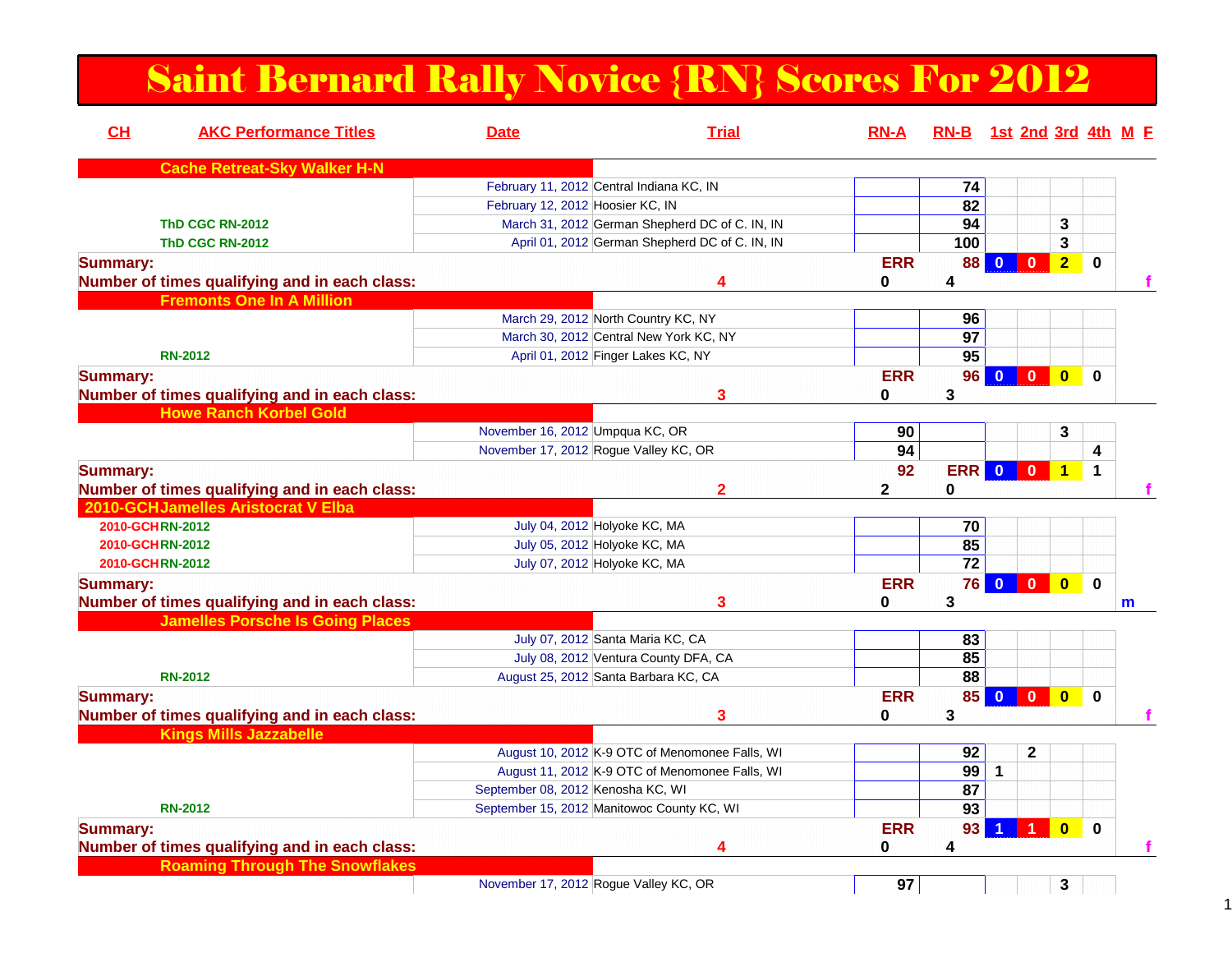| <b>AKC Performance Titles</b><br>CH                   | <b>Date</b>                             | <b>Trial</b>                                   | $RN-A$       | RN-B 1st 2nd 3rd 4th M F |                      |                      |                         |              |              |
|-------------------------------------------------------|-----------------------------------------|------------------------------------------------|--------------|--------------------------|----------------------|----------------------|-------------------------|--------------|--------------|
|                                                       |                                         | November 18, 2012 Rogue Valley KC, OR          | 95           |                          |                      | $\mathbf{2}$         |                         |              |              |
| <b>Summary:</b>                                       |                                         |                                                | 96           | <b>ERR</b>               | $\overline{0}$       | $\blacktriangleleft$ | $\blacksquare$ 1        | $\mathbf 0$  |              |
| Number of times qualifying and in each class:         |                                         | $\overline{2}$                                 | 2            | 0                        |                      |                      |                         |              | m            |
| <b>Rock And Rolls Power of Love</b>                   |                                         |                                                |              |                          |                      |                      |                         |              |              |
|                                                       |                                         | September 28, 2012 SBC of America Regional, UT | 82           |                          | 1                    |                      |                         |              |              |
| <b>Summary:</b>                                       |                                         |                                                | 82           | ERR                      | $\blacktriangleleft$ | $\mathbf{0}$         | $\overline{\mathbf{0}}$ | $\bf{0}$     |              |
| Number of times qualifying and in each class:         |                                         | 1                                              | 1            | $\mathbf 0$              |                      |                      |                         |              |              |
| <b>Scratch &amp; Dents Soldier of Furtune</b>         |                                         |                                                |              |                          |                      |                      |                         |              |              |
|                                                       |                                         | October 07, 2012 Sheboygan DTC, WI             |              | 83                       |                      |                      | 3                       |              |              |
|                                                       | October 27, 2012 Oshkosh KC, WI         |                                                |              | 79                       |                      |                      |                         |              |              |
| <b>RN-2012</b>                                        | October 28, 2012 Oshkosh KC, WI         |                                                |              | $94$ 1                   |                      |                      |                         |              |              |
| <b>Summary:</b>                                       |                                         |                                                | <b>ERR</b>   | 85                       |                      | $\mathbf{0}$         | $\mathbf{1}$            | $\bf{0}$     |              |
| Number of times qualifying and in each class:         |                                         | 3                                              | 0            | 3                        |                      |                      |                         |              | m            |
| <b>SGT. Peppers Wanna Be Your Man</b>                 |                                         |                                                |              |                          |                      |                      |                         |              |              |
| <b>RN-2012</b>                                        |                                         | February 03, 2012 Sawnee Mountain KC of GA, GA |              | $99$ 1                   |                      |                      |                         |              |              |
| <b>Summary:</b>                                       |                                         |                                                | <b>ERR</b>   | 99                       |                      | $\mathbf{0}$         | $\overline{\mathbf{0}}$ | $\mathbf 0$  |              |
| Number of times qualifying and in each class:         |                                         |                                                | 0            | 1                        |                      |                      |                         |              | m            |
| <b>Showme Anheuser Busch</b>                          |                                         |                                                |              |                          |                      |                      |                         |              |              |
| <b>RN-2012</b>                                        |                                         | January 14, 2012 N. St. Louis Co. OTC, MO      |              | 78                       |                      |                      |                         |              |              |
| <b>Summary:</b>                                       |                                         |                                                | <b>ERR</b>   | 78                       | $\overline{0}$       | $\bullet$            | $\overline{\mathbf{0}}$ | $\mathbf 0$  |              |
| Number of times qualifying and in each class:         |                                         | 1                                              | 0            | $\mathbf 1$              |                      |                      |                         |              |              |
| 2011-CHSkydancers Smooth Operator of Noble Creek      |                                         |                                                |              |                          |                      |                      |                         |              |              |
| 2011-CH                                               | September 28, 2012 Wilmington KC, DE    |                                                | 82           |                          |                      |                      | 3                       |              |              |
| 2011-CH                                               | November 11, 2012 Mispillion KC, MD     |                                                | 92           |                          | 1                    |                      |                         |              |              |
| <b>Summary:</b>                                       |                                         |                                                | 87           | <b>ERR</b>               | $\blacktriangleleft$ | $\mathbf{0}$         | 1 <sup>1</sup>          | $\mathbf 0$  |              |
| Number of times qualifying and in each class:         |                                         | $\overline{2}$                                 | 2            | 0                        |                      |                      |                         |              | $\mathsf{m}$ |
| 2013-GCHSwisstars Jazz of Rhopsody                    |                                         |                                                |              |                          |                      |                      |                         |              |              |
| 2013-GCH                                              | December 08, 2012 Trinity Valley KC, TX |                                                | 74           |                          |                      |                      |                         |              |              |
| 2013-GCH                                              |                                         | December 09, 2012 Greater Collin KC, TX        | 93           |                          |                      |                      |                         | 4            |              |
| <b>Summary:</b>                                       |                                         |                                                | 84           | <b>ERR</b>               | $\overline{0}$       | $\overline{0}$       | $\mathbf{0}$            | $\mathbf 1$  |              |
| Number of times qualifying and in each class:         |                                         | $\overline{2}$                                 | $\mathbf{2}$ | $\bf{0}$                 |                      |                      |                         |              |              |
| 2013-GCHVicdorys Sparkling Pixie Dust                 |                                         |                                                |              |                          |                      |                      |                         |              |              |
| 2013-GCH                                              |                                         | June 17, 2012 SBC of Puget Sound, WA           |              | $70$   1                 |                      |                      |                         |              |              |
| <b>Summary:</b>                                       |                                         |                                                | <b>ERR</b>   | 70                       | $\blacktriangleleft$ | $\mathbf{0}$         | $\overline{\mathbf{0}}$ | $\bf{0}$     |              |
| Number of times qualifying and in each class:         |                                         | 1                                              | 0            | 1                        |                      |                      |                         |              |              |
| <b>Overall Class Averages &amp; Placement Totals:</b> |                                         |                                                | 89           | 87                       | 6                    | $\mathbf{2}$         | $6\phantom{1}6$         | $\mathbf{2}$ |              |
| <b>Qualifying Scores:</b>                             |                                         | 32                                             | 9            | 23                       |                      |                      |                         |              |              |

In the case of a Saint Bernard Specialty holding an all-breed trial with their specialy, two (2) placements are possible. One for the specialty and one for the all-breed.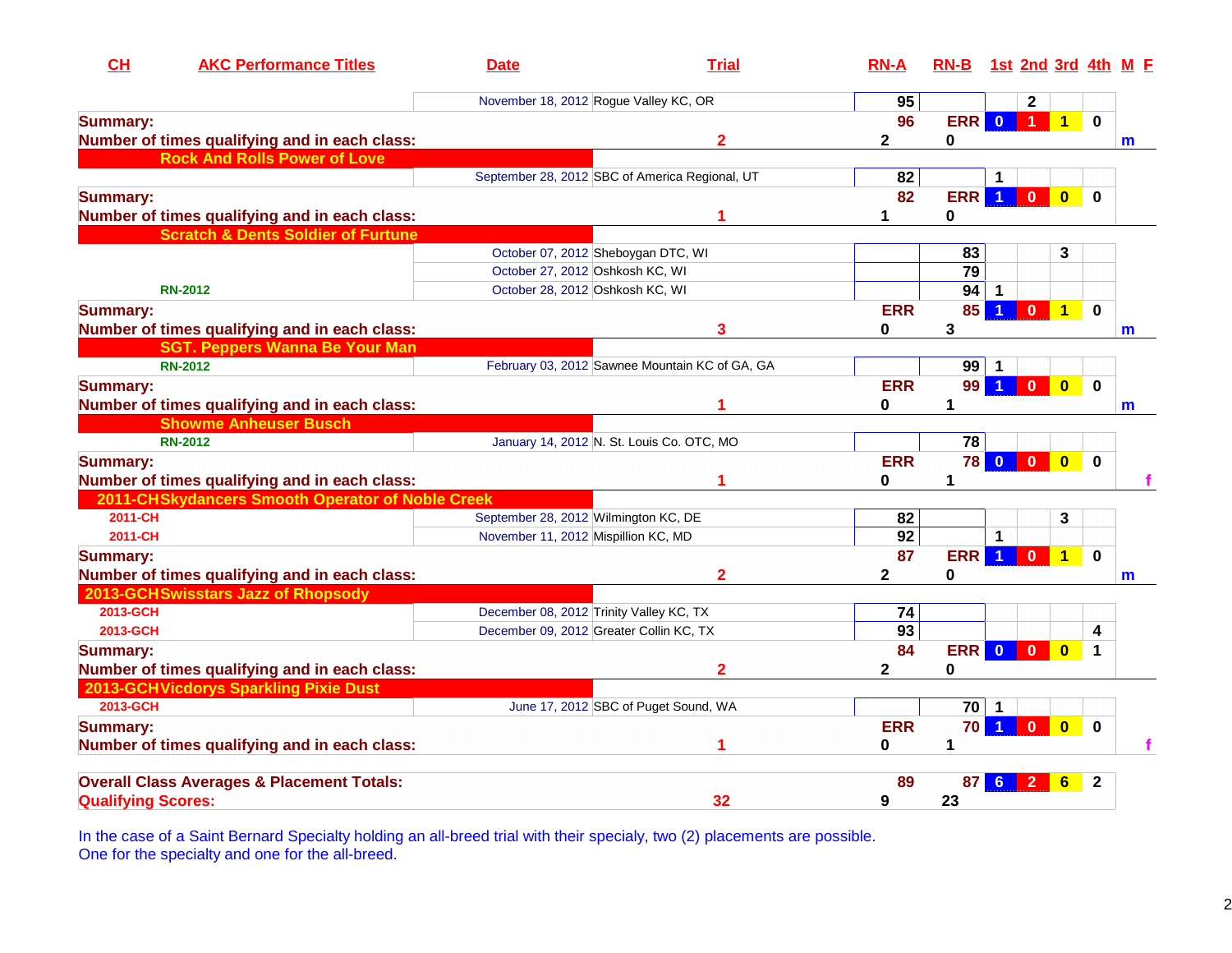# Saint Bernard Rally Advanced {RA} Scores For 2012

| CL              | <b>AKC Performance Titles</b>                                           | <b>Date</b>                      | <b>Trial</b>                                 | $RA-A$     | RA-B 1st 2nd 3rd 4th RAE M F |              |                         |                         |                                             |   |
|-----------------|-------------------------------------------------------------------------|----------------------------------|----------------------------------------------|------------|------------------------------|--------------|-------------------------|-------------------------|---------------------------------------------|---|
|                 | <b>Alpine Mtns Danc'N With The Starz</b>                                |                                  |                                              |            |                              |              |                         |                         |                                             |   |
| (2) Advanced    | <b>RN-2011</b>                                                          |                                  | April 21, 2012 Fond du Lac County KC, WI     |            | 70                           |              |                         |                         |                                             |   |
|                 | <b>BN/RN-2011</b>                                                       |                                  | May 05, 2012 Janesville Beloit KC, WI        |            | $\overline{83}$              |              |                         |                         |                                             |   |
|                 | BN/RN-2011/RA-2012                                                      |                                  | June 09, 2012 Milwaukee DTC, WI              |            | 88                           |              |                         |                         |                                             |   |
|                 | CD BN/RN-2011/RA, RE-2012                                               | December 30, 2012 Cudahy KC, WI  |                                              |            | $\overline{71}$              |              |                         |                         |                                             |   |
|                 |                                                                         |                                  |                                              | <b>ERR</b> |                              | 78 0 0       | $\overline{\mathbf{0}}$ | $\mathbf 0$             | <b>ERR</b>                                  |   |
| <b>Summary:</b> |                                                                         |                                  |                                              | $\bf{0}$   |                              |              |                         |                         |                                             |   |
|                 | Number of times qualifying and in each class:<br>(4) Advanced Excellent |                                  | 4                                            |            | 4                            |              |                         |                         |                                             | m |
|                 | CD BN/RN-2011/RA,RE-2012                                                |                                  |                                              |            | 79                           |              |                         |                         |                                             |   |
|                 |                                                                         |                                  | October 06, 2012 Sheboygan DTC, WI           |            | 91                           |              |                         |                         | $\overline{2}$                              |   |
|                 | CD BN/RN-2011/RA,RE-2012                                                |                                  | November 23, 2012 Western Waukesha DTC, WI   |            | 96                           |              |                         |                         | $\overline{\overline{3}}$                   |   |
|                 | CD BN/RN-2011/RA,RE-2012                                                |                                  | November 23, 2012 Western Waukesha DTC, WI   |            | $\overline{92}$              |              |                         | 4                       | $\overline{4}$                              |   |
|                 | CD BN/RN-2011/RA,RE-2012                                                | December 28, 2012 Cudahy KC, WI  |                                              |            | 91                           |              |                         |                         | $\overline{5}$                              |   |
|                 | CD BN/RN-2011/RA,RE-2012                                                | December 29, 2012 Cudahy KC, WI  |                                              |            | $\overline{73}$              |              |                         |                         |                                             |   |
|                 | CD BN/RN-2011/RA,RE-2012                                                | December 29, 2012 Cudahy KC, WI  |                                              |            |                              |              |                         |                         | $\overline{6}$                              |   |
| <b>Summary:</b> |                                                                         |                                  |                                              | <b>ERR</b> | 87 <sup>°</sup>              |              | $\bf{0}$                | $\mathbf 1$             | 6 <sup>1</sup>                              |   |
|                 | Number of times qualifying and in each class:                           |                                  | 6                                            | 0          | 6                            |              |                         |                         |                                             | m |
|                 | <b>Howe Ranch Golden Sam-R-I</b>                                        |                                  |                                              |            |                              |              |                         |                         |                                             |   |
|                 | (4) Advanced Excellent<br>CD BN/RN, RA, RE-2011                         |                                  |                                              |            |                              |              |                         |                         |                                             |   |
|                 |                                                                         | August 17, 2012 Reno KC, NV      |                                              |            | 79<br>$\overline{97}$        |              |                         |                         | 1                                           |   |
|                 | CD BN/RN, RA, RE-2011                                                   | August 17, 2012 Reno KC, NV      |                                              |            |                              |              |                         |                         | $\overline{2}$                              |   |
|                 | CD BN GN/RN, RA, RE-2011                                                |                                  | September 01, 2012 Longview Kelso KC, WA     |            | 87<br>90                     |              |                         |                         | $\overline{\overline{3}}$<br>$\overline{4}$ |   |
|                 | CD BN GN/RN, RA, RE-2011                                                |                                  | September 29, 2012 Columbia Basin DTC, WA    |            |                              |              |                         |                         |                                             |   |
|                 | CD BN GN/RN, RA, RE-2011                                                |                                  | September 30, 2012 Columbia Basin DTC, WA    |            | 90                           |              |                         |                         | $\overline{5}$                              |   |
|                 | CD BN GN/RN, RA, RE-2011                                                |                                  | October 12, 2012 Idaho Capital City KC, ID   |            | 96                           |              |                         | $\overline{\mathbf{4}}$ | $\overline{6}$                              |   |
|                 | CD BN GN/RN, RA, RE-2011                                                |                                  | October 13, 2012 Lizard Butte KC, ID         |            | $\overline{98}$              | $\mathbf{2}$ |                         |                         | $\overline{\mathbf{7}}$                     |   |
|                 | CD BN GN/RN, RA, RE-2011                                                |                                  | October 14, 2012 Lizard Butte KC, ID         |            | $\overline{77}$              | 1            |                         |                         | $\overline{\mathbf{8}}$                     |   |
|                 | CD BN GN/RN, RA, RE-2011                                                |                                  | October 27, 2012 Vancouver KC, WA            |            | 100                          |              |                         | 4                       | $\overline{9}$                              |   |
|                 | CD BN GN/RN, RA, RE-2011/RAE-2012                                       |                                  | October 28, 2012 Vancouver KC, WA            |            | 95                           |              |                         |                         | $\overline{10}$                             |   |
| <b>Summary:</b> |                                                                         |                                  |                                              | <b>ERR</b> | 91                           | 1            | $\bf{0}$                | $\mathbf{2}$            | 10                                          |   |
|                 | Number of times qualifying and in each class:                           |                                  | 10                                           | 0          | 10                           |              |                         |                         |                                             | m |
|                 | 2011-CHKashis Captain Jack                                              |                                  |                                              |            |                              |              |                         |                         |                                             |   |
| (2) Advanced    |                                                                         |                                  |                                              |            |                              |              |                         |                         |                                             |   |
|                 | 2011-CHRN-2011                                                          | February 10, 2012 Hoosier KC, IN |                                              |            | 81                           |              |                         | 4                       |                                             |   |
|                 | 2011-CHRN-2011                                                          |                                  | December 08, 2012 OTC of Greater Lansing, MI |            | 77                           | $\mathbf{2}$ |                         |                         |                                             |   |
|                 | 2011-CHRN-2011/RA-2012                                                  |                                  | December 09, 2012 OTC of Greater Lansing, MI |            | $\overline{72}$              |              |                         |                         |                                             |   |
| <b>Summary:</b> |                                                                         |                                  |                                              | <b>ERR</b> | 77                           | $0$ 1        | $\bf{0}$                | $\mathbf 1$             | <b>ERR</b>                                  |   |
|                 | Number of times qualifying and in each class:                           |                                  | 3                                            | 0          | 3                            |              |                         |                         |                                             | m |
|                 | <b>Kings Mills Jazzabelle</b>                                           |                                  |                                              |            |                              |              |                         |                         |                                             |   |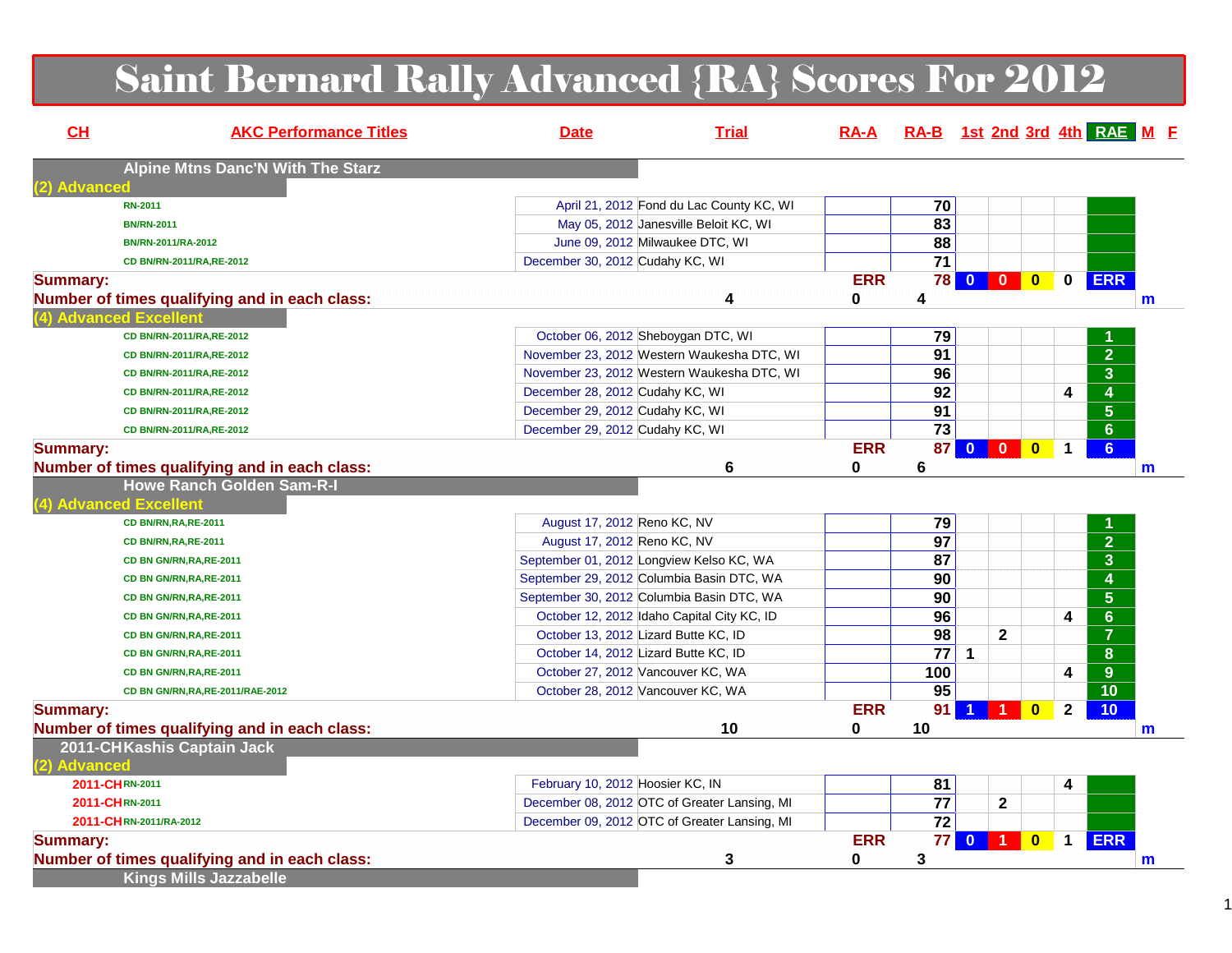| CH              | <b>AKC Performance Titles</b>                                              | <b>Date</b>                       | <b>Trial</b>                                   | $RA-A$     |                  |                      |                  |                         |             | RA-B 1st 2nd 3rd 4th RAE M F |    |
|-----------------|----------------------------------------------------------------------------|-----------------------------------|------------------------------------------------|------------|------------------|----------------------|------------------|-------------------------|-------------|------------------------------|----|
| <b>Advanced</b> |                                                                            |                                   |                                                |            |                  |                      |                  |                         |             |                              |    |
|                 | <b>RN-2012</b>                                                             |                                   | October 06, 2012 Sheboygan DTC, WI             |            | 95               |                      | $\mathbf{2}$     |                         |             |                              |    |
|                 | <b>RN-2012</b>                                                             |                                   | November 23, 2012 Western Waukesha County DTC, |            | 95               |                      |                  |                         |             |                              |    |
|                 | <b>RN, RA-2012</b>                                                         |                                   | November 23, 2012 Western Waukesha County DTC, |            | 85               |                      |                  |                         |             |                              |    |
| <b>Summary:</b> |                                                                            |                                   |                                                | <b>ERR</b> |                  | $92$ 0               | $\blacksquare$   | $\overline{\mathbf{0}}$ | $\mathbf 0$ | <b>ERR</b>                   |    |
|                 | Number of times qualifying and in each class:                              |                                   | 3                                              | 0          | 3                |                      |                  |                         |             |                              |    |
|                 | Reema Amazn Promis V Shadow Mtn                                            |                                   |                                                |            |                  |                      |                  |                         |             |                              |    |
| 2) Advanced     |                                                                            |                                   |                                                |            |                  |                      |                  |                         |             |                              |    |
|                 | <b>RN-2011</b>                                                             |                                   | May 25, 2012 Antelope Valley KC, CA            | 73         |                  |                      |                  | 3                       |             |                              |    |
|                 | <b>RN-2011</b>                                                             |                                   | May 26, 2012 San Fernando KC, CA               | 74         |                  |                      |                  |                         |             |                              |    |
|                 | RN-2011/RA-2012                                                            |                                   | May 27, 2012 San Gabriel Valley KC, CA         | 70         |                  |                      |                  | 3                       |             |                              |    |
| <b>Summary:</b> |                                                                            |                                   |                                                | 72         | <b>ERR 0 0 0</b> |                      |                  | $\overline{2}$          | $\mathbf 0$ | <b>ERR</b>                   |    |
|                 | Number of times qualifying and in each class:<br><b>Roberts A B Normal</b> |                                   | 3                                              | 3          | 0                |                      |                  |                         |             |                              |    |
|                 | 4) Advanced Excellent                                                      |                                   |                                                |            |                  |                      |                  |                         |             |                              |    |
|                 | CDX/RN,RA,RE-2010/RAE-2011                                                 |                                   | April 01, 2012 Oklahoma City OTC, OK           |            | 100              | $\mathbf 1$          |                  |                         |             | 14                           |    |
|                 | CDX/RN,RA,RE-2010/RAE-2011                                                 |                                   | April 06, 2012 Tulsa DTC, OK                   |            | 100              |                      |                  | 3                       |             | $\overline{15}$              |    |
|                 | CDX/RN,RA,RE-2010/RAE-2011                                                 |                                   | April 06, 2012 Tulsa DTC, OK                   |            | 96               |                      |                  | 3                       |             | 16                           |    |
|                 | CDX/RN,RA,RE-2010/RAE-2011                                                 |                                   | April 12, 2012 Bartlesville KC, OK             |            | 99               | $\mathbf 1$          |                  |                         |             | 17                           |    |
|                 | CDX/RN,RA,RE-2010/RAE-2011                                                 |                                   | April 13, 2012 Bartlesville KC, OK             |            | 93               |                      | $\mathbf{2}$     |                         |             | 18                           |    |
|                 | CDX/RN,RA,RE-2010/RAE-2011                                                 |                                   | April 14, 2012 Northeast Oklahoma KC, OK       |            | 100              | $\mathbf 1$          |                  |                         |             | 19                           |    |
|                 | CDX/RN,RA,RE-2010/RAE-2011/RAE2-2012                                       |                                   | April 15, 2012 Northeast Oklahoma KC, OK       |            | 99               |                      | $\mathbf{2}$     |                         |             | 20                           |    |
|                 | CDX/RN,RA,RE-2010/RAE-2011/RAE2-2012                                       |                                   | April 22, 2012 K-9 DTC of Ponca City, OK       |            | 98               | $\overline{1}$       |                  |                         |             | 21                           |    |
| <b>Summary:</b> |                                                                            |                                   |                                                | <b>ERR</b> | 98               | $\blacktriangleleft$ | $\vert$ 2        | $\overline{2}$          | 0           | 21                           |    |
|                 | Number of times qualifying and in each class:                              |                                   | 8                                              | 0          | 8                |                      |                  |                         |             |                              | m  |
|                 | <b>SGT. Peppers Wanna Be Your Man</b>                                      |                                   |                                                |            |                  |                      |                  |                         |             |                              |    |
| (2) Advanced    |                                                                            |                                   |                                                |            |                  |                      |                  |                         |             |                              |    |
|                 | <b>RN-2012</b>                                                             |                                   | December 01, 2012 Sawnee Mountain KC of GA, GA | 91         |                  | 1                    |                  |                         |             |                              |    |
| <b>Summary:</b> |                                                                            |                                   |                                                | 91         |                  |                      | <b>ERR 1 0 0</b> |                         | $\mathbf 0$ | <b>ERR</b>                   |    |
|                 | Number of times qualifying and in each class:                              |                                   | 1                                              | 1          | 0                |                      |                  |                         |             |                              | m  |
|                 | <b>Shadow Mtn Playit Again V Reema</b>                                     |                                   |                                                |            |                  |                      |                  |                         |             |                              |    |
| 2) Advance      |                                                                            |                                   |                                                |            |                  |                      |                  |                         |             |                              |    |
|                 | RN-2009/RA-2012                                                            |                                   | January 14, 2012 San Francisco DTC, CA         |            | 90               |                      |                  |                         |             |                              |    |
|                 | CD,TD/RN-2009/RA-2012                                                      |                                   | April 27, 2012 SBC of Pacific Coast, CA        |            | 99               | $\mathbf 1$          |                  |                         |             |                              |    |
|                 | CD,TD/RN-2009/RA-2012                                                      |                                   | May 19, 2012 SBC of Southern Oregon, OR        |            | 98               | $\mathbf 1$          |                  |                         |             |                              |    |
|                 | CDX GN TD/RN-2009/RA,RE-2012                                               | November 04, 2012 Vallejo DTC, CA |                                                |            |                  | 1                    |                  |                         |             | 8.                           |    |
|                 | CDX GN TD/RN-2009/RA,RE-2012                                               |                                   | November 25, 2012 San Joaquin KC, CA           |            | 99               |                      |                  | 3                       |             |                              |    |
| <b>Summary:</b> |                                                                            |                                   |                                                | <b>ERR</b> |                  | 97 3 0               |                  | $\blacksquare$ 1        | 0           | 8 <sup>1</sup>               |    |
|                 | Number of times qualifying and in each class:                              |                                   | 5                                              | 0          | 4                |                      |                  |                         |             |                              | Ť. |
|                 | <b>Advanced Excellent</b>                                                  |                                   |                                                |            |                  |                      |                  |                         |             |                              |    |
|                 | CD,TD/RN-2009/RA,RE-2012                                                   |                                   | May 20, 2012 SBC of Southern Oregon, OR        |            | 98               | 1                    |                  |                         |             |                              |    |
|                 | CDX GN TD/RN-2009/RA,RE-2012                                               | August 17, 2012 Reno KC, NV       |                                                |            | 93               |                      | $\mathbf{2}$     |                         |             | 2 <sup>1</sup>               |    |
|                 | CDX GN TD/RN-2009/RA,RE-2012                                               |                                   | August 25, 2012 Mensona KC, CA                 |            | 99               | 1                    |                  |                         |             | 3 <sup>1</sup>               |    |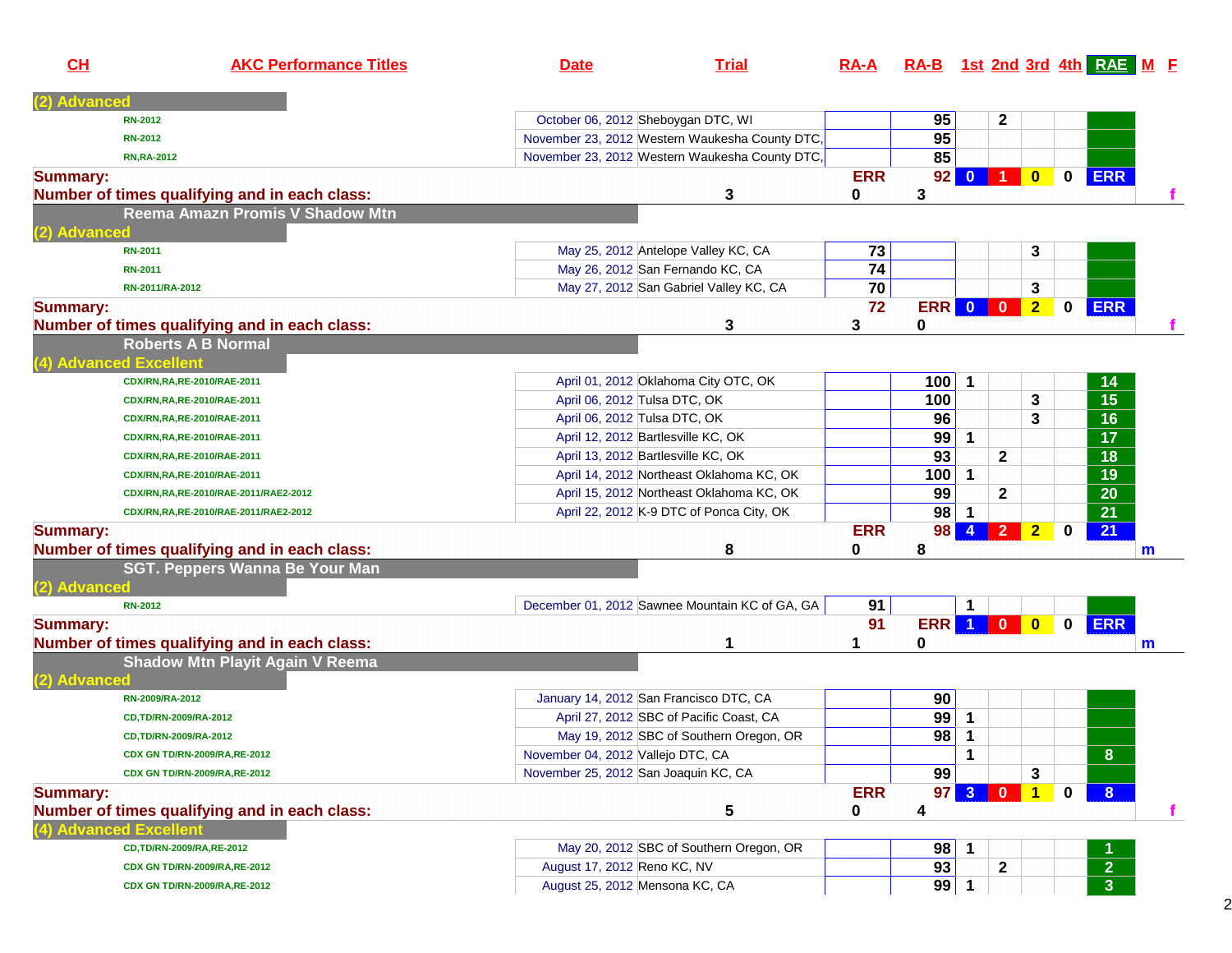| CH              | <b>AKC Performance Titles</b>                                      | <b>Date</b>                       | <b>Trial</b>                                   | <u>RA-A</u> | RA-B 1st 2nd 3rd 4th RAE M E |                |              |   |                |                 |   |
|-----------------|--------------------------------------------------------------------|-----------------------------------|------------------------------------------------|-------------|------------------------------|----------------|--------------|---|----------------|-----------------|---|
|                 | CDX GN TD/RN-2009/RA, RE-2012                                      | August 26, 2012 Mensona KC, CA    |                                                |             | 99                           | $\mathbf 1$    |              |   |                |                 |   |
|                 | CDX GN TD/RN-2009/RA,RE-2012                                       |                                   | September 24, 2012 SBC of America Regional, UT |             | 99                           |                | $\mathbf{2}$ |   |                | $5\phantom{.}$  |   |
|                 | CDX GN TD/RN-2009/RA,RE-2012                                       |                                   | September 25, 2012 SBC of America Regional, UT |             | 89                           |                |              | 3 |                | 6 <sup>°</sup>  |   |
|                 | CDX GN TD/RN-2009/RA,RE-2012                                       |                                   | September 26, 2012 SBC of America #74/39/8 UT  |             | 99                           | $\overline{1}$ |              |   |                | $\overline{7}$  |   |
|                 | CDX GN TD/RN-2009/RA,RE-2012                                       | November 04, 2012 Vallejo DTC, CA |                                                |             | 99                           | -1             |              |   |                | 8 <sup>°</sup>  |   |
| <b>Summary:</b> |                                                                    |                                   |                                                | <b>ERR</b>  | 97 <sup>1</sup>              | $5^{\circ}$    | $2 \mid 1$   |   | $\mathbf 0$    | 8               |   |
|                 | Number of times qualifying and in each class:                      |                                   | 8                                              | 0           | 8                            |                |              |   |                |                 |   |
|                 | <b>Shadow Mtn Quidditch V Vicdory</b>                              |                                   |                                                |             |                              |                |              |   |                |                 |   |
|                 | (4) Advanced Excellent                                             |                                   |                                                |             |                              |                |              |   |                |                 |   |
|                 | CD, AXP, AJP, OFP/RN-2008/RA-2009/RE-2010/RAE-2011                 |                                   | February 02, 2012 Norwegian Elkhound Assoc. CA |             | 97                           |                |              |   | 4              | 18              |   |
|                 | CD, AXP, AJP, OFP/RN-2008/RA-2009/RE-2010/RAE-2011                 | February 03, 2012 Fresno DTC, CA  |                                                |             | 88                           |                |              |   |                | 19              |   |
|                 | CD, AXP, AJP, OFP/RN-2008/RA-2009/RE-2010/RAE-2011/RAE2-2012       | March 22, 2012 San Mateo KC, CA   |                                                |             | 98                           |                |              |   |                | 20              |   |
|                 | CD, AXP, AJP, OFP/RN-2008/RA-2009/RE-2010/RAE-2011/RAE2-2012       | March 23, 2012 San Mateo KC, CA   |                                                |             | 91                           |                |              |   |                | 21              |   |
|                 | CD, AXP, AJP, OFP/RN-2008/RA-2009/RE-2010/RAE-2011/RAE2-2012       |                                   | April 27, 2012 SBC of Pacific Coast, CA        |             | 92                           |                |              | 3 |                | 22              |   |
|                 | CD, AXP, AJP, OFP/RN-2008/RA-2009/RE-2010/RAE-2011/RAE2-2012       |                                   | May 24, 2012 SBC of San Diego, CA              |             | 86                           | $\mathbf 1$    |              |   |                | 23              |   |
|                 | CD, AXP, AJP, OFP/RN-2008/RA-2009/RE-2010/RAE-2011/RAE2-2012       |                                   | May 25, 2012 Antelope Valley KC, CA            |             | 85                           |                |              |   | 4              | 24              |   |
|                 | CD, AXP, AJP, OFP/RN-2008/RA-2009/RE-2010/RAE-2011/RAE2-2012       |                                   | May 26, 2012 San Fernando KC, CA               |             | 86                           |                |              |   | 4              | $\overline{25}$ |   |
|                 | CD, AXP, AJP, OFP/RN-2008/RA-2009/RE-2010/RAE-2011/RAE2-2012       | July 15, 2012 Del Monte KC, CA    |                                                |             | $\overline{78}$              |                |              |   |                | 26              |   |
|                 | CD, AXP, AJP, OFP/RN-2008/RA-2009/RE-2010/RAE-2011/RAE2-2012       | August 25, 2012 Mensona KC, CA    |                                                |             | 95                           |                |              |   |                | 27              |   |
|                 | CD, AXP, AJP, OFP/RN-2008/RA-2009/RE-2010/RAE-2011/RAE2-2012       | August 26, 2012 Mensona KC, CA    |                                                |             | 88                           |                |              |   |                | 28              |   |
|                 | CD, AXP, AJP, OFP/RN-2008/RA-2009/RE-2010/RAE-2011/RAE2-2012       |                                   | October 21, 2012 Del Valle DC of Livermore, CA |             | 97                           | $\mathbf{1}$   |              |   |                | 29              |   |
|                 | CD, AXP, AJP, OFP/RN-2008/RA-2009/RE-2010/RAE-2011/RAE2, RAE3-2012 |                                   | October 22, 2012 Del Valle DC of Livermore, CA |             | 96                           |                |              |   |                | 30              |   |
| <b>Summary:</b> |                                                                    |                                   |                                                | <b>ERR</b>  | 91                           |                | $2 0 1$      |   | 3              | 30 <sub>o</sub> |   |
|                 | Number of times qualifying and in each class:                      |                                   | 13                                             | 0           | 13                           |                |              |   |                |                 |   |
|                 | <b>Snowy Pines Hummer</b>                                          |                                   |                                                |             |                              |                |              |   |                |                 |   |
|                 | 4) Advanced Excellent                                              |                                   |                                                |             |                              |                |              |   |                |                 |   |
|                 | UD, GN, GO, VER, OAP, MJP, XFP/RN, RA, RE-2007/RAE-2008            |                                   | April 27, 2012 SBC of Pacific Coast, CA        |             | 96                           |                | $\mathbf{2}$ |   |                | 13              |   |
|                 | UD, GN, GO, VER, OAP, MJP, XFP/RN, RA, RE-2007/RAE-2008            |                                   | July 20, 2012 Truckee Meadows KC, NV           |             | 96                           |                | $\mathbf{2}$ |   |                | 14              |   |
|                 | UD, GN, GO, VER, OAP, MJP, XFP/RN, RA, RE-2007/RAE-2008            |                                   | July 21, 2012 Truckee Meadows KC, NV           |             | 96                           |                | $\mathbf{2}$ |   |                | 15              |   |
|                 | UD, GN, GO, VER, OAP, MJP, XFP/RN, RA, RE-2007/RAE-2008            |                                   | July 22, 2012 Truckee Meadows KC, NV           |             | 100                          | $\mathbf 1$    |              |   |                | 16              |   |
|                 | UD, GN, GO, VER, OAP, MJP, XFP/RN, RA, RE-2007/RAE-2008            | August 17, 2012 Reno KC, NV       |                                                |             | 92                           |                |              |   | 4              | 17              |   |
|                 | UD, GN, GO, VER, OAP, MJP, XFP/RN, RA, RE-2007/RAE-2008            | August 17, 2012 Reno KC, NV       |                                                |             | 100                          | $\mathbf{1}$   |              |   |                | 18              |   |
|                 | UD, GN, GO, VER, OAP, MJP, XFP/RN, RA, RE-2007/RAE-2008            |                                   | September 24, 2012 SBC of America Regional, UT |             | 99                           | $\mathbf 1$    |              |   |                | 19              |   |
|                 | UD, GN, GO, VER, OAP, MJP, XFP/RN, RA, RE-2007/RAE-2008/RAE2-2012  |                                   | September 25, 2012 SBC of America Regional, UT |             | 99                           | 1              |              |   |                | 20              |   |
|                 | UD, GN, GO, VER, OAP, MJP, XFP/RN, RA, RE-2007/RAE-2008/RAE2-2012  |                                   | September 26, 2012 SBC of America #74/39/8 UT  |             | $\overline{96}$              |                | $\mathbf{2}$ |   |                | 21              |   |
| <b>Summary:</b> |                                                                    |                                   |                                                | <b>ERR</b>  |                              |                | 97 4 4 0     |   | $\blacksquare$ | 21              |   |
|                 | Number of times qualifying and in each class:                      |                                   | 9                                              | 0           | 9                            |                |              |   |                |                 | m |
|                 |                                                                    |                                   |                                                |             |                              |                |              |   |                |                 |   |
|                 |                                                                    |                                   |                                                |             |                              |                |              |   |                |                 |   |
|                 | <b>Snowy Pines Tundra</b><br>(4) Advanced Excellent                |                                   |                                                |             |                              |                |              |   |                |                 |   |
|                 | CD, GN, AXP, AJP, NFP/RN-2008/RA, RE-2009                          |                                   | April 27, 2012 SBC of Pacific Coast, CA        |             | 90                           |                |              |   | 4              |                 |   |
|                 | CD, GN, AXP, AJP, NFP/RN-2008/RA, RE-2009                          |                                   | September 24, 2012 SBC of America Regional, UT |             | 98                           |                |              | 3 |                | $\overline{2}$  |   |
|                 | CD, GN, AXP, AJP, NFP/RN-2008/RA, RE-2009                          |                                   | September 25, 2012 SBC of America Regional, UT |             | 96                           |                | $\mathbf{2}$ |   |                | $\mathbf{3}$    |   |

3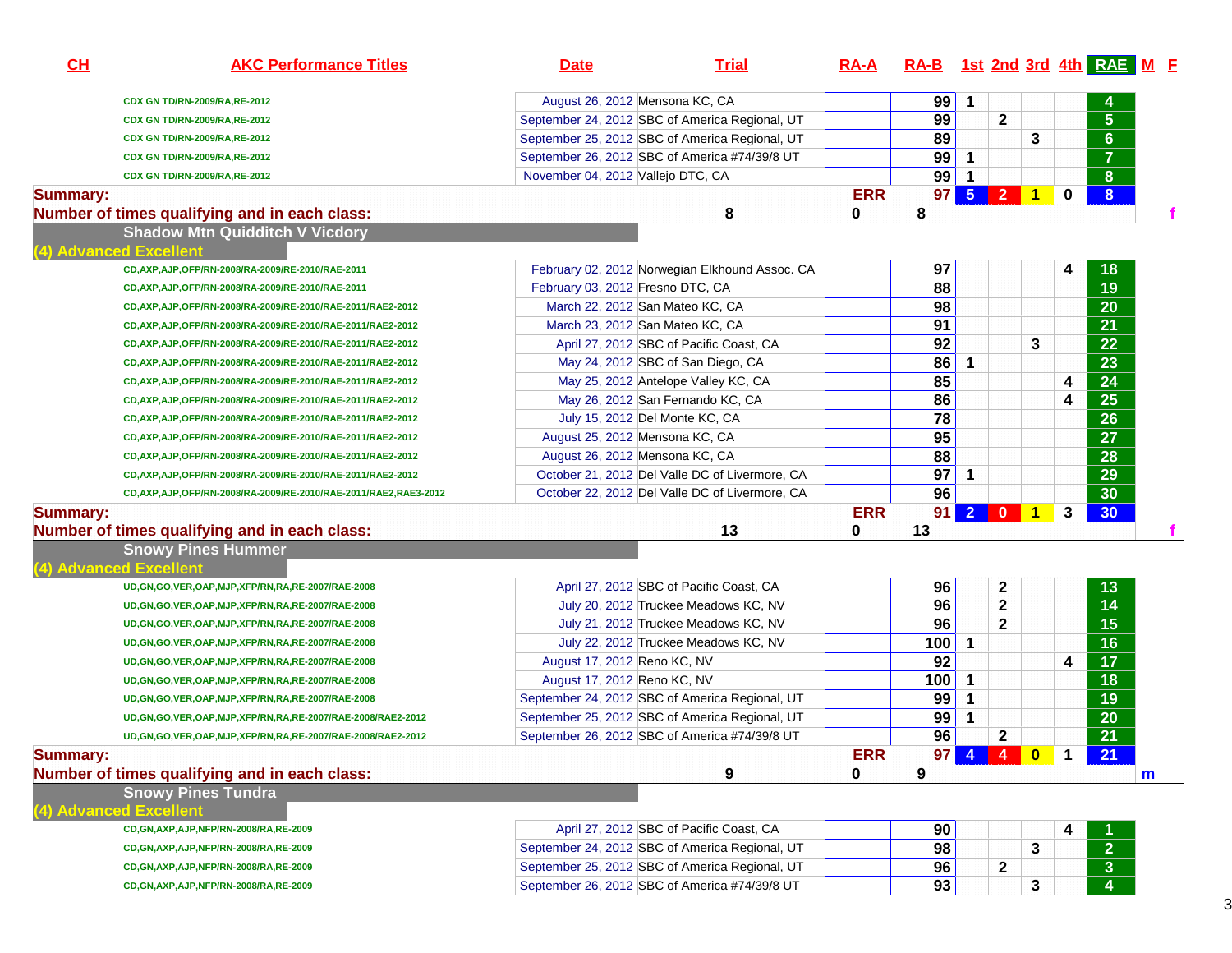| CH                        | <b>AKC Performance Titles</b>                         | <b>Date</b> | <b>Trial</b>                         | $RA-A$     |                 |          |              |          | RA-B 1st 2nd 3rd 4th RAE M E |  |
|---------------------------|-------------------------------------------------------|-------------|--------------------------------------|------------|-----------------|----------|--------------|----------|------------------------------|--|
| <b>Summary:</b>           |                                                       |             |                                      | <b>ERR</b> | 94 <sub>1</sub> | $\bf{0}$ |              |          |                              |  |
|                           | Number of times qualifying and in each class:         |             | 4                                    |            |                 |          |              |          |                              |  |
|                           | 2012-GCHStoans Xena Anne De Peru                      |             |                                      |            |                 |          |              |          |                              |  |
| (2) Advanced              |                                                       |             |                                      |            |                 |          |              |          |                              |  |
| 2012-GCH BN/RN-2011       |                                                       |             | January 21, 2012 Portland Dog OC, OR |            | 87              |          |              |          |                              |  |
| Summary:                  |                                                       |             |                                      | <b>ERR</b> | 87              | $\Omega$ | -0           | $\Omega$ | <b>ERR</b>                   |  |
|                           | Number of times qualifying and in each class:         |             |                                      |            |                 |          |              |          |                              |  |
|                           | <b>Overall Class Averages &amp; Placement Totals:</b> |             |                                      | 77         |                 |          | 92 20 12 9 9 |          |                              |  |
| <b>Qualifying Scores:</b> |                                                       |             | 78                                   |            | 73              |          |              |          |                              |  |

In the case of a Saint Bernard Specialty holding an all-breed trial with their specialy, two (2) placements are possible. One for the specialty and one for the all-breed.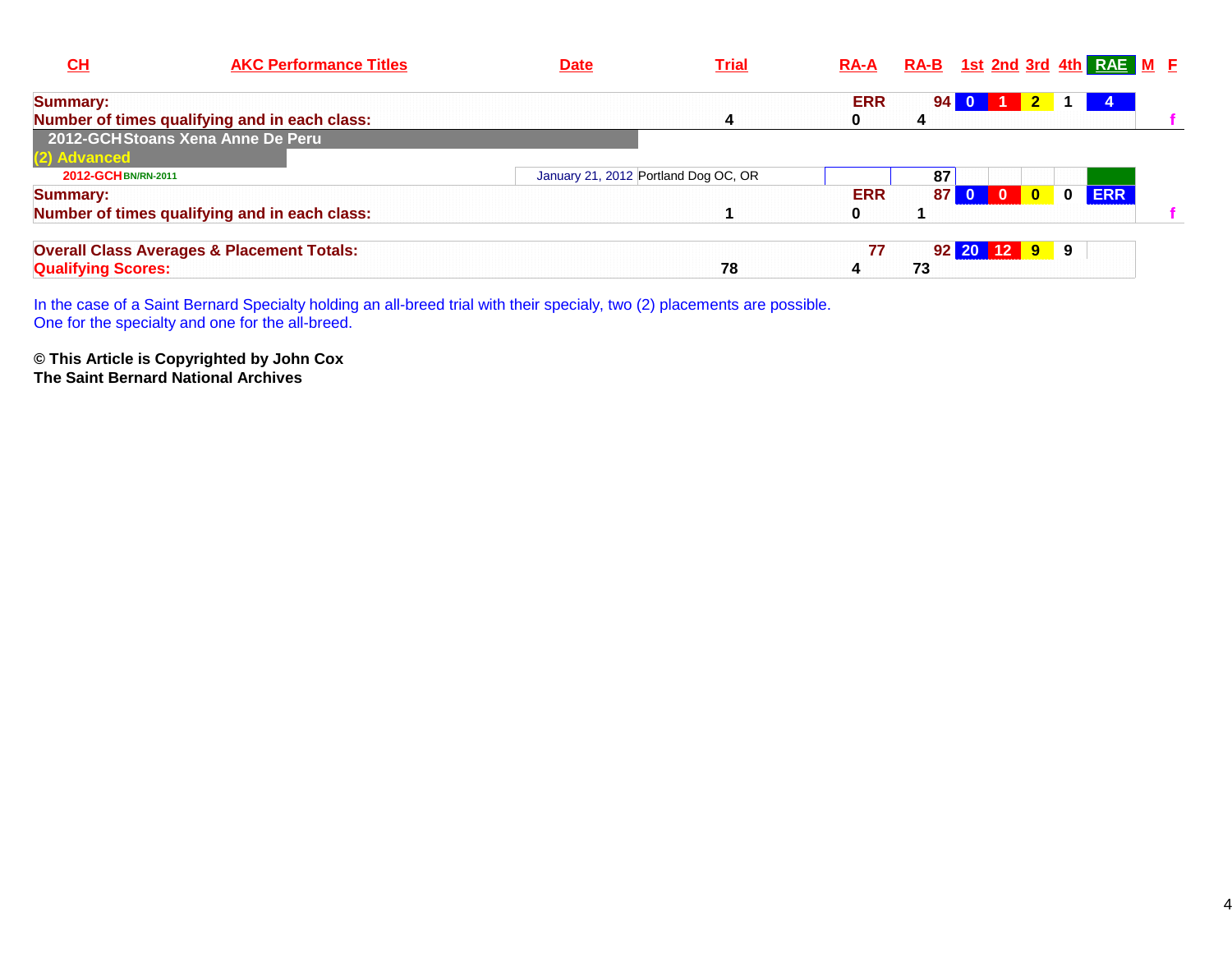# Saint Bernard Rally Excellent {RE} Scores For 2012

| CH              | <b>AKC Performance Titles</b>                 | <b>Date</b>                                | <b>Trial</b>                                    |            |                 |                         |                         |                         |              | RE-A RE-B 1st 2nd 3rd 4th RAE M F    |             |
|-----------------|-----------------------------------------------|--------------------------------------------|-------------------------------------------------|------------|-----------------|-------------------------|-------------------------|-------------------------|--------------|--------------------------------------|-------------|
|                 | <b>Alpine Mtns Danc'N With The Starz</b>      |                                            |                                                 |            |                 |                         |                         |                         |              |                                      |             |
| (3) Excellent   |                                               |                                            |                                                 |            |                 |                         |                         |                         |              |                                      |             |
|                 | BN/RN-2011/RA-2012                            | June 10, 2012 Milwaukee DTC, WI            |                                                 |            | 70              |                         |                         |                         |              |                                      |             |
|                 | BN/RN-2011/RA-2012                            |                                            | June 23, 2012 Greater Milwaukee Poodle Club, WI |            | $\overline{79}$ |                         |                         |                         |              |                                      |             |
|                 | CD BN/RN-2011/RA,RE-2012                      | July 29, 2012 Waukesha KC, WI              |                                                 |            | $\overline{70}$ |                         |                         |                         |              |                                      |             |
| <b>Summary:</b> |                                               |                                            |                                                 | <b>ERR</b> | 73 <sub>1</sub> | $\overline{\mathbf{0}}$ | $\mathbf{0}$            | $\bullet$               | $\mathbf{0}$ | <b>ERR</b>                           |             |
|                 | Number of times qualifying and in each class: |                                            | 3                                               | 0          | 3               |                         |                         |                         |              |                                      | $\mathbf m$ |
|                 | (4) Advanced Excellent                        |                                            |                                                 |            |                 |                         |                         |                         |              |                                      |             |
|                 | CD BN/RN-2011/RA,RE-2012                      | October 06, 2012 Sheboygan DTC, WI         |                                                 |            | 74              |                         |                         |                         |              |                                      |             |
|                 | CD BN/RN-2011/RA,RE-2012                      | November 23, 2012 Western Waukesha DTC, WI |                                                 |            | $\overline{82}$ |                         |                         |                         |              | $\overline{2}$                       |             |
|                 | CD BN/RN-2011/RA,RE-2012                      | November 23, 2012 Western Waukesha DTC, WI |                                                 |            | 86              |                         |                         |                         |              | 3                                    |             |
|                 | CD BN/RN-2011/RA,RE-2012                      | December 28, 2012 Cudahy KC, WI            |                                                 |            | 83              |                         |                         |                         |              | 4                                    |             |
|                 | CD BN/RN-2011/RA,RE-2012                      | December 29, 2012 Cudahy KC, WI            |                                                 |            | 85              |                         |                         |                         |              | $5\phantom{.0}$                      |             |
|                 | CD BN/RN-2011/RA,RE-2012                      | December 29, 2012 Cudahy KC, WI            |                                                 |            | $\overline{75}$ |                         |                         |                         |              | $6\phantom{a}$                       |             |
| <b>Summary:</b> |                                               |                                            |                                                 | <b>ERR</b> | 81              | $\bullet$               | $\overline{\mathbf{0}}$ | $\bullet$               | $\mathbf 0$  | 6 <sup>1</sup>                       |             |
|                 | Number of times qualifying and in each class: |                                            | 6                                               | 0          | 6               |                         |                         |                         |              |                                      | m           |
|                 | <b>Howe Ranch Golden Sam-R-I</b>              |                                            |                                                 |            |                 |                         |                         |                         |              |                                      |             |
|                 | (4) Advanced Excellent                        |                                            |                                                 |            |                 |                         |                         |                         |              |                                      |             |
|                 | CD BN/RN, RA, RE-2011                         | August 17, 2012 Reno KC, NV                |                                                 |            | 85              |                         |                         |                         |              |                                      |             |
|                 | CD BN/RN, RA, RE-2011                         | August 17, 2012 Reno KC, NV                |                                                 |            | 77              |                         |                         |                         |              | 2 <sup>1</sup>                       |             |
|                 | CD BN GN/RN, RA, RE-2011                      | September 01, 2012 Longview Kelso KC, WA   |                                                 |            | 70              |                         |                         |                         |              | $\mathbf{3}$                         |             |
|                 | CD BN GN/RN, RA, RE-2011                      | September 29, 2012 Columbia Basin DTC, WA  |                                                 |            | 77              |                         |                         |                         |              | 4                                    |             |
|                 | CD BN GN/RN, RA, RE-2011                      | September 30, 2012 Columbia Basin DTC, WA  |                                                 |            | $\overline{81}$ |                         |                         |                         |              | $\overline{\overline{\overline{5}}}$ |             |
|                 | CD BN GN/RN, RA, RE-2011                      | October 12, 2012 Idaho Capital City KC, ID |                                                 |            | $\overline{74}$ |                         |                         |                         |              | $\overline{6}$                       |             |
|                 | CD BN GN/RN, RA, RE-2011                      | October 13, 2012 Lizard Butte KC, ID       |                                                 |            | $\overline{91}$ |                         | $\mathbf{2}$            |                         |              | $\overline{7}$                       |             |
|                 | CD BN GN/RN, RA, RE-2011                      | October 14, 2012 Lizard Butte KC, ID       |                                                 |            | 98              | 1                       |                         |                         |              | 8                                    |             |
|                 | CD BN GN/RN, RA, RE-2011                      | October 27, 2012 Vancouver KC, WA          |                                                 |            | 86              |                         |                         |                         |              | 9 <sup>°</sup>                       |             |
|                 | CD BN GN/RN, RA, RE-2011/RAE-2012             | October 28, 2012 Vancouver KC, WA          |                                                 |            | 83              |                         |                         |                         |              | $\overline{10}$                      |             |
| <b>Summary:</b> |                                               |                                            |                                                 | <b>ERR</b> | 82              | $\blacktriangleleft$    | $\blacktriangleleft$    | $\mathbf{0}$            | 0            | 10                                   |             |
|                 | Number of times qualifying and in each class: |                                            | 10                                              | 0          | 10              |                         |                         |                         |              |                                      | m           |
|                 | <b>Kings Mills Jazzabelle</b>                 |                                            |                                                 |            |                 |                         |                         |                         |              |                                      |             |
| (3) Excellent   |                                               |                                            |                                                 |            |                 |                         |                         |                         |              |                                      |             |
|                 | <b>RN,RA-2012</b>                             | December 28, 2012 Cudahy KC, WI            |                                                 |            | 90              |                         |                         |                         |              |                                      |             |
|                 | <b>RN, RA-2012</b>                            | December 29, 2012 Cudahy KC, WI            |                                                 |            | 71              |                         |                         |                         |              |                                      |             |
|                 | <b>BN/RN, RA, RE-2012</b>                     | December 29, 2012 Cudahy KC, WI            |                                                 |            | 71              |                         |                         |                         |              |                                      |             |
| <b>Summary:</b> |                                               |                                            |                                                 | <b>ERR</b> | 77              |                         |                         | $\overline{\mathbf{0}}$ | 0            | <b>ERR</b>                           |             |
|                 | Number of times qualifying and in each class: |                                            | 3                                               | 0          | 3               |                         |                         |                         |              |                                      |             |
|                 | <b>Roberts A B Normal</b>                     |                                            |                                                 |            |                 |                         |                         |                         |              |                                      |             |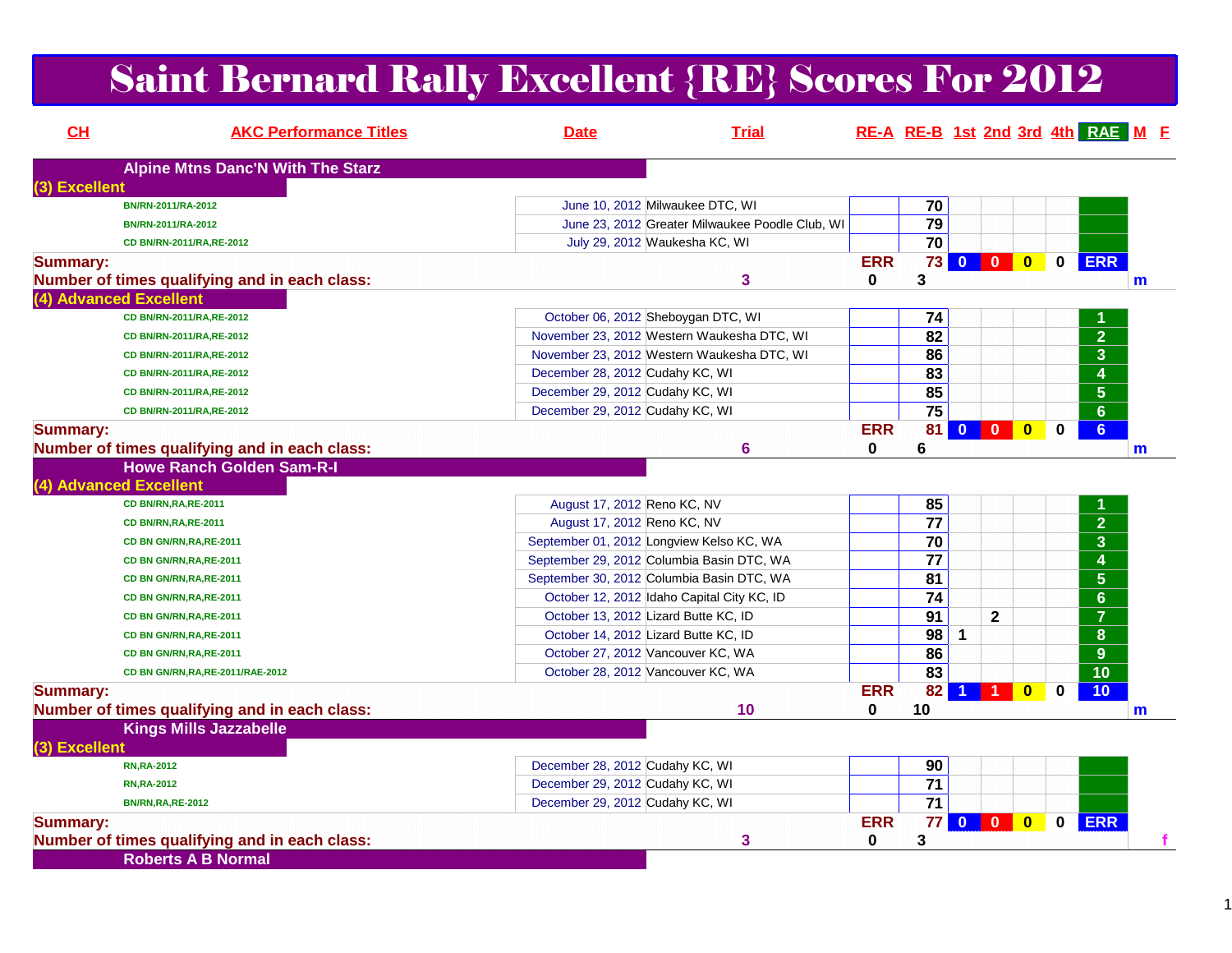| CH              | <b>AKC Performance Titles</b>                                | <b>Date</b>                       | <b>Trial</b>                                   |            |                 |                |                |                         |          | RE-A RE-B 1st 2nd 3rd 4th RAE M E |              |
|-----------------|--------------------------------------------------------------|-----------------------------------|------------------------------------------------|------------|-----------------|----------------|----------------|-------------------------|----------|-----------------------------------|--------------|
|                 | <b>Advanced Excellent</b>                                    |                                   |                                                |            |                 |                |                |                         |          |                                   |              |
|                 | CDX/RN,RA,RE-2010/RAE-2011                                   |                                   | April 01, 2012 Oklahoma City OTC, OK           |            | 86              |                |                |                         |          | 14                                |              |
|                 | CDX/RN,RA,RE-2010/RAE-2011                                   |                                   | April 06, 2012 Tulsa DTC, OK                   |            | 98              | $\mathbf{1}$   |                |                         |          | $\overline{15}$                   |              |
|                 | CDX/RN,RA,RE-2010/RAE-2011                                   |                                   | April 06, 2012 Tulsa DTC, OK                   |            | 97              |                | $\mathbf{2}$   |                         |          | 16                                |              |
|                 | CDX/RN,RA,RE-2010/RAE-2011                                   |                                   | April 12, 2012 Bartlesville KC, OK             |            | 92              | 1              |                |                         |          | 17                                |              |
|                 | CDX/RN,RA,RE-2010/RAE-2011                                   |                                   | April 13, 2012 Bartlesville KC, OK             |            | 98              |                | $\mathbf{2}$   |                         |          | 18                                |              |
|                 | CDX/RN,RA,RE-2010/RAE-2011                                   |                                   | April 14, 2012 Northeast Oklahoma KC, OK       |            | 95              |                | $\mathbf{2}$   |                         |          | 19                                |              |
|                 | CDX/RN,RA,RE-2010/RAE-2011/RAE2-2012                         |                                   | April 15, 2012 Northeast Oklahoma KC, OK       |            | 84              |                | $\mathbf{2}$   |                         |          | 20                                |              |
|                 | CDX/RN,RA,RE-2010/RAE-2011/RAE2-2012                         |                                   | April 22, 2012 K-9 DTC of Ponca City, OK       |            | 98              | $\mathbf 1$    |                |                         |          | 21                                |              |
| <b>Summary:</b> |                                                              |                                   |                                                | <b>ERR</b> | 94              | 3 <sup>2</sup> | 4              | $\bf{0}$                | 0        | 21                                |              |
|                 | Number of times qualifying and in each class:                |                                   | 8                                              | 0          | 8               |                |                |                         |          |                                   | $\mathsf{m}$ |
|                 | <b>Shadow Mtn Playit Again V Reema</b>                       |                                   |                                                |            |                 |                |                |                         |          |                                   |              |
| (2) Advanced    |                                                              |                                   |                                                |            |                 |                |                |                         |          |                                   |              |
|                 | CDX GN TD/RN-2009/RA,RE-2012                                 | November 04, 2012 Vallejo DTC, CA |                                                |            | $96$   1        |                |                |                         |          | 8                                 |              |
| <b>Summary:</b> |                                                              |                                   |                                                | <b>ERR</b> | 96              |                | $\mathbf{0}$   | $\overline{\mathbf{0}}$ | $\bf{0}$ | $\overline{8}$                    |              |
|                 | Number of times qualifying and in each class:                |                                   |                                                | 0          | 1               |                |                |                         |          |                                   | f            |
| (3) Excellent   |                                                              |                                   |                                                |            |                 |                |                |                         |          |                                   |              |
|                 | CD,TD/RN-2009/RA-2012                                        |                                   | April 27, 2012 SBC of Pacific Coast, CA        |            | 87              | -1             |                |                         |          |                                   |              |
|                 | CD,TD/RN-2009/RA-2012                                        |                                   | May 19, 2012 SBC of Southern Oregon, OR        |            | 87              | $\mathbf{1}$   |                |                         |          |                                   |              |
| <b>Summary:</b> |                                                              |                                   |                                                | <b>ERR</b> | 87              | 2 <sup>1</sup> | $\mathbf{0}$   | $\mathbf{0}$            | 0        | <b>ERR</b>                        |              |
|                 | Number of times qualifying and in each class:                |                                   | $\mathbf{2}$                                   | 0          | 2               |                |                |                         |          |                                   | f.           |
|                 | (4) Advanced Excellent                                       |                                   |                                                |            |                 |                |                |                         |          |                                   |              |
|                 | CD,TD/RN-2009/RA,RE-2012                                     |                                   | May 20, 2012 SBC of Southern Oregon, OR        |            | 88              |                |                |                         |          |                                   |              |
|                 | CDX GN TD/RN-2009/RA,RE-2012                                 | August 17, 2012 Reno KC, NV       |                                                |            | 88              |                |                |                         | 4        | $\overline{2}$                    |              |
|                 | CDX GN TD/RN-2009/RA,RE-2012                                 | August 25, 2012 Mensona KC, CA    |                                                |            | 95              |                | $\mathbf{2}$   |                         |          | $\overline{\mathbf{3}}$           |              |
|                 | CDX GN TD/RN-2009/RA,RE-2012                                 | August 26, 2012 Mensona KC, CA    |                                                |            | 94              |                | $\mathbf{2}$   |                         |          | $\overline{\mathbf{4}}$           |              |
|                 | CDX GN TD/RN-2009/RA,RE-2012                                 |                                   | September 24, 2012 SBC of America Regional, UT |            | 100             | 1              |                |                         |          | $\overline{\mathbf{5}}$           |              |
|                 | CDX GN TD/RN-2009/RA,RE-2012                                 |                                   | September 25, 2012 SBC of America Regional, UT |            | 100             | 1              |                |                         |          | $6\phantom{a}$                    |              |
|                 | CDX GN TD/RN-2009/RA,RE-2012                                 |                                   | September 26, 2012 SBC of America #74/39/8 UT  |            | 98              | $\mathbf 1$    |                |                         |          | $\overline{7}$                    |              |
| <b>Summary:</b> |                                                              |                                   |                                                | <b>ERR</b> | 95              | $\overline{4}$ | $\overline{2}$ | $\bf{0}$                | 1        | $\overline{7}$                    |              |
|                 | Number of times qualifying and in each class:                |                                   | 7                                              | 0          | 7               |                |                |                         |          |                                   |              |
|                 | <b>Shadow Mtn Quidditch V Vicdory</b>                        |                                   |                                                |            |                 |                |                |                         |          |                                   |              |
|                 | (4) Advanced Excellent                                       |                                   |                                                |            |                 |                |                |                         |          |                                   |              |
|                 | CD, AXP, AJP, OFP/RN-2008/RA-2009/RE-2010/RAE-2011           |                                   | February 02, 2012 Norwegian Elkhound Assoc. CA |            | 92              |                |                |                         | 4        | 18                                |              |
|                 | CD, AXP, AJP, OFP/RN-2008/RA-2009/RE-2010/RAE-2011/RAE2-2012 | February 03, 2012 Fresno DTC, CA  |                                                |            | 94              |                |                |                         |          | 19                                |              |
|                 | CD, AXP, AJP, OFP/RN-2008/RA-2009/RE-2010/RAE-2011/RAE2-2012 |                                   | March 22, 2012 San Mateo KC, CA                |            | $\overline{97}$ |                |                |                         |          | $\overline{20}$                   |              |
|                 | CD, AXP, AJP, OFP/RN-2008/RA-2009/RE-2010/RAE-2011/RAE2-2012 |                                   | March 23, 2012 San Mateo KC, CA                |            | 87              |                |                |                         |          | 21                                |              |
|                 | CD, AXP, AJP, OFP/RN-2008/RA-2009/RE-2010/RAE-2011/RAE2-2012 |                                   | April 27, 2012 SBC of Pacific Coast, CA        |            | 77              |                |                | 3                       |          | 22                                |              |
|                 | CD, AXP, AJP, OFP/RN-2008/RA-2009/RE-2010/RAE-2011/RAE2-2012 |                                   | May 24, 2012 SBC of San Diego, CA              |            | 79              | 1              |                |                         |          | 23                                |              |
|                 | CD, AXP, AJP, OFP/RN-2008/RA-2009/RE-2010/RAE-2011/RAE2-2012 |                                   | May 25, 2012 Antelope Valley KC, CA            |            | 77              |                | $\mathbf{2}$   |                         |          | 24                                |              |
|                 | CD, AXP, AJP, OFP/RN-2008/RA-2009/RE-2010/RAE-2011/RAE2-2012 |                                   | May 26, 2012 San Fernando KC, CA               |            | 79              |                |                |                         |          | 25                                |              |
|                 | CD, AXP, AJP, OFP/RN-2008/RA-2009/RE-2010/RAE-2011/RAE2-2012 |                                   | July 15, 2012 Del Monte KC, CA                 |            | 83              |                |                |                         | 4        | 26                                |              |
|                 | CD, AXP, AJP, OFP/RN-2008/RA-2009/RE-2010/RAE-2011/RAE2-2012 |                                   | August 25, 2012 Mensona KC, CA                 |            | 94              |                |                |                         | 4        | 27                                |              |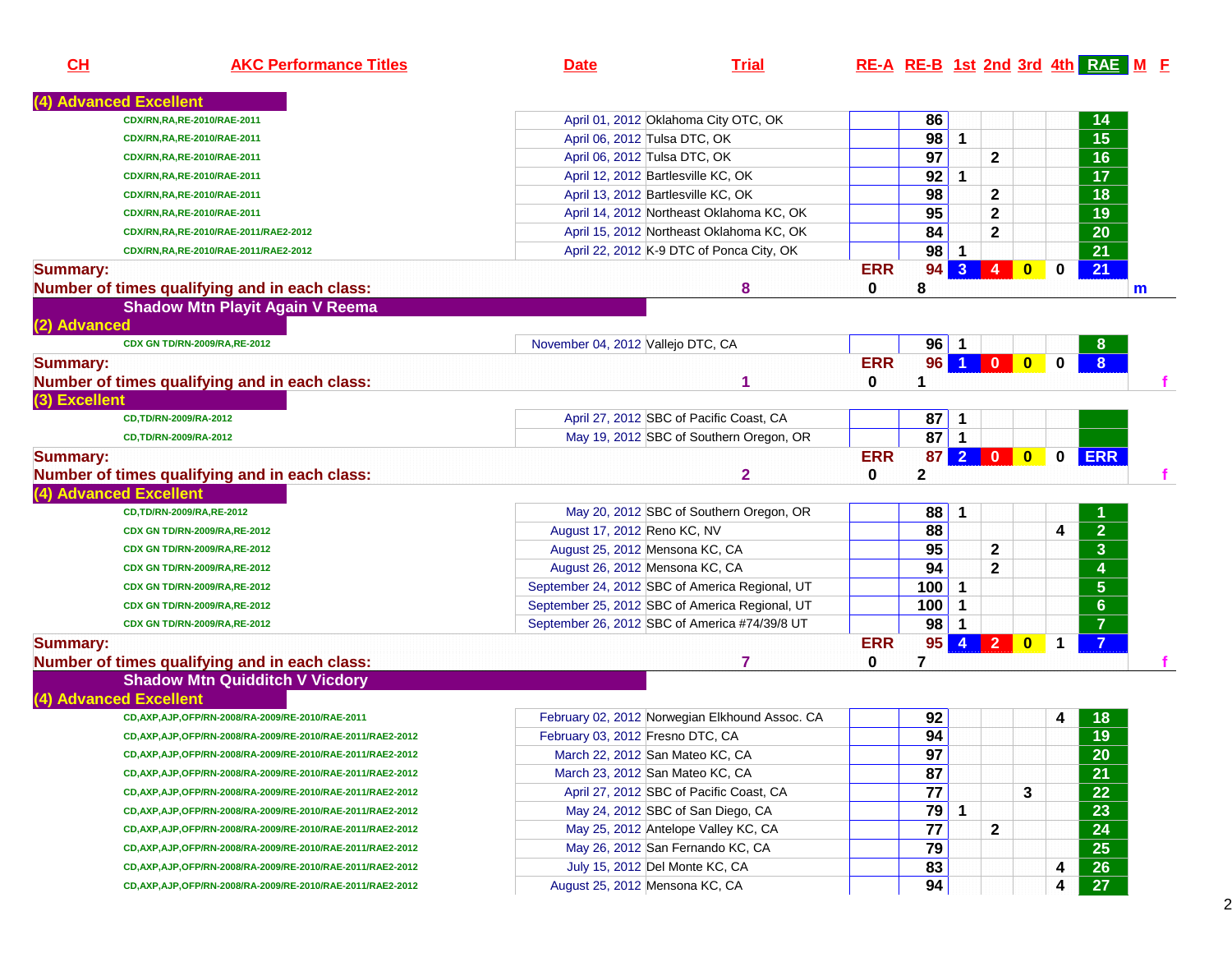| CH              | <b>AKC Performance Titles</b>                                      | <b>Date</b>                    | <b>Trial</b>                                   |                        |                 |           |                         |                |              | RE-A RE-B 1st 2nd 3rd 4th RAE M F |   |  |
|-----------------|--------------------------------------------------------------------|--------------------------------|------------------------------------------------|------------------------|-----------------|-----------|-------------------------|----------------|--------------|-----------------------------------|---|--|
|                 | CD, AXP, AJP, OFP/RN-2008/RA-2009/RE-2010/RAE-2011/RAE2-2012       | August 26, 2012 Mensona KC, CA |                                                |                        | 87              |           |                         |                | 4            | 28                                |   |  |
|                 | CD, AXP, AJP, OFP/RN-2008/RA-2009/RE-2010/RAE-2011/RAE2-2012       |                                | October 21, 2012 Del Valle DC of Livermore, CA |                        | 95              |           |                         |                |              | 29                                |   |  |
|                 | CD, AXP, AJP, OFP/RN-2008/RA-2009/RE-2010/RAE-2011/RAE2, RAE3-2012 |                                | October 22, 2012 Del Valle DC of Livermore, CA |                        | $\overline{87}$ |           |                         |                |              | $\overline{30}$                   |   |  |
| <b>Summary:</b> | Number of times qualifying and in each class:                      |                                | 13                                             | <b>ERR</b><br>$\bf{0}$ | 87<br>13        |           |                         | $\mathbf{1}$   | 4            | 30 <sub>o</sub>                   |   |  |
|                 | <b>Snowy Pines Hummer</b>                                          |                                |                                                |                        |                 |           |                         |                |              |                                   |   |  |
|                 | (4) Advanced Excellent                                             |                                |                                                |                        |                 |           |                         |                |              |                                   |   |  |
|                 | UD, GN, GO, VER, OAP, MJP, XFP/RN, RA, RE-2007/RAE-2008            |                                | April 27, 2012 SBC of Pacific Coast, CA        |                        | 87              |           | 2                       |                |              | 13                                |   |  |
|                 | UD, GN, GO, VER, OAP, MJP, XFP/RN, RA, RE-2007/RAE-2008            |                                | July 20, 2012 Truckee Meadows KC, NV           |                        | 98              |           |                         | 3              |              | 14                                |   |  |
|                 | UD, GN, GO, VER, OAP, MJP, XFP/RN, RA, RE-2007/RAE-2008            |                                | July 21, 2012 Truckee Meadows KC, NV           |                        | 90              |           | $\mathbf{2}$            |                |              | 15                                |   |  |
|                 | UD, GN, GO, VER, OAP, MJP, XFP/RN, RA, RE-2007/RAE-2008            |                                | July 22, 2012 Truckee Meadows KC, NV           |                        | 93              |           |                         |                | 4            | 16                                |   |  |
|                 | UD, GN, GO, VER, OAP, MJP, XFP/RN, RA, RE-2007/RAE-2008            | August 17, 2012 Reno KC, NV    |                                                |                        | 96              | 1         |                         |                |              | $\overline{17}$                   |   |  |
|                 | UD, GN, GO, VER, OAP, MJP, XFP/RN, RA, RE-2007/RAE-2008            | August 17, 2012 Reno KC, NV    |                                                |                        | 97              |           |                         | 3              |              | 18                                |   |  |
|                 | UD, GN, GO, VER, OAP, MJP, XFP/RN, RA, RE-2007/RAE-2008            |                                | September 24, 2012 SBC of America Regional, UT |                        | 97              |           | $\mathbf{2}$            |                |              | 19                                |   |  |
|                 | UD, GN, GO, VER, OAP, MJP, XFP/RN, RA, RE-2007/RAE-2008/RAE2-2012  |                                | September 25, 2012 SBC of America Regional, UT |                        | 99              |           | $\mathbf 2$             |                |              | 20                                |   |  |
|                 | UD, GN, GO, VER, OAP, MJP, XFP/RN, RA, RE-2007/RAE-2008/RAE2-2012  |                                | September 26, 2012 SBC of America #74/39/8 UT  |                        | $\overline{97}$ |           | $\mathbf 2$             |                |              | 21                                |   |  |
| <b>Summary:</b> | Number of times qualifying and in each class:                      |                                | 9                                              | <b>ERR</b><br>0        | 95<br>9         |           | 5 <sup>1</sup>          | 2 <sub>2</sub> | $\mathbf{1}$ | 21                                | m |  |
|                 | <b>Snowy Pines Tundra</b>                                          |                                |                                                |                        |                 |           |                         |                |              |                                   |   |  |
|                 | (4) Advanced Excellent                                             |                                |                                                |                        |                 |           |                         |                |              |                                   |   |  |
|                 | CD, GN, AXP, AJP, NFP/RN-2008/RA, RE-2009                          |                                | April 27, 2012 SBC of Pacific Coast, CA        |                        | 72              |           |                         |                | 4            |                                   |   |  |
|                 | CD, GN, AXP, AJP, NFP/RN-2008/RA, RE-2009                          |                                | September 24, 2012 SBC of America Regional, UT |                        | 85              |           |                         | 3              |              | $\overline{2}$                    |   |  |
|                 | CD, GN, AXP, AJP, NFP/RN-2008/RA, RE-2009                          |                                | September 25, 2012 SBC of America Regional, UT |                        | 89              |           |                         | 3              |              | $\overline{3}$                    |   |  |
|                 | CD, GN, AXP, AJP, NFP/RN-2008/RA, RE-2009                          |                                | September 26, 2012 SBC of America #74/39/8 UT  |                        | $\overline{92}$ |           |                         | 3              |              | $\overline{4}$                    |   |  |
| <b>Summary:</b> |                                                                    |                                |                                                | <b>ERR</b>             | 85 <sup>1</sup> | $\bullet$ | $\overline{\mathbf{0}}$ | 3 <sup>1</sup> | 1            | $\overline{\mathbf{4}}$           |   |  |
|                 | Number of times qualifying and in each class:                      |                                | 4                                              | $\Omega$               | 4               |           |                         |                |              |                                   |   |  |
|                 | 2009-CH Subira Alucian                                             |                                |                                                |                        |                 |           |                         |                |              |                                   |   |  |
| (3) Excellent   |                                                                    |                                |                                                |                        |                 |           |                         |                |              |                                   |   |  |
|                 | 2009-CH CD/RN-2010/RA-2011                                         |                                | September 24, 2012 SBC of America Regional, UT |                        | 72              |           |                         |                | 4            |                                   |   |  |
| <b>Summary:</b> |                                                                    |                                |                                                | <b>ERR</b>             |                 |           | 72 0 0 0                |                | $\mathbf 1$  | <b>ERR</b>                        |   |  |
|                 | Number of times qualifying and in each class:                      |                                | 1                                              | $\bf{0}$               | 1               |           |                         |                |              |                                   | m |  |
|                 | <b>Overall Class Averages &amp; Placement Totals:</b>              |                                |                                                | <b>ERR</b>             |                 |           | 87 13 13 6              |                | 8            |                                   |   |  |
|                 | <b>Qualifying Scores:</b>                                          |                                | 67                                             | 0                      | 67              |           |                         |                |              |                                   |   |  |

In the case of a Saint Bernard Specialty holding an all-breed trial with their specialy, two (2) placements are possible. One for the specialty and one for the all-breed.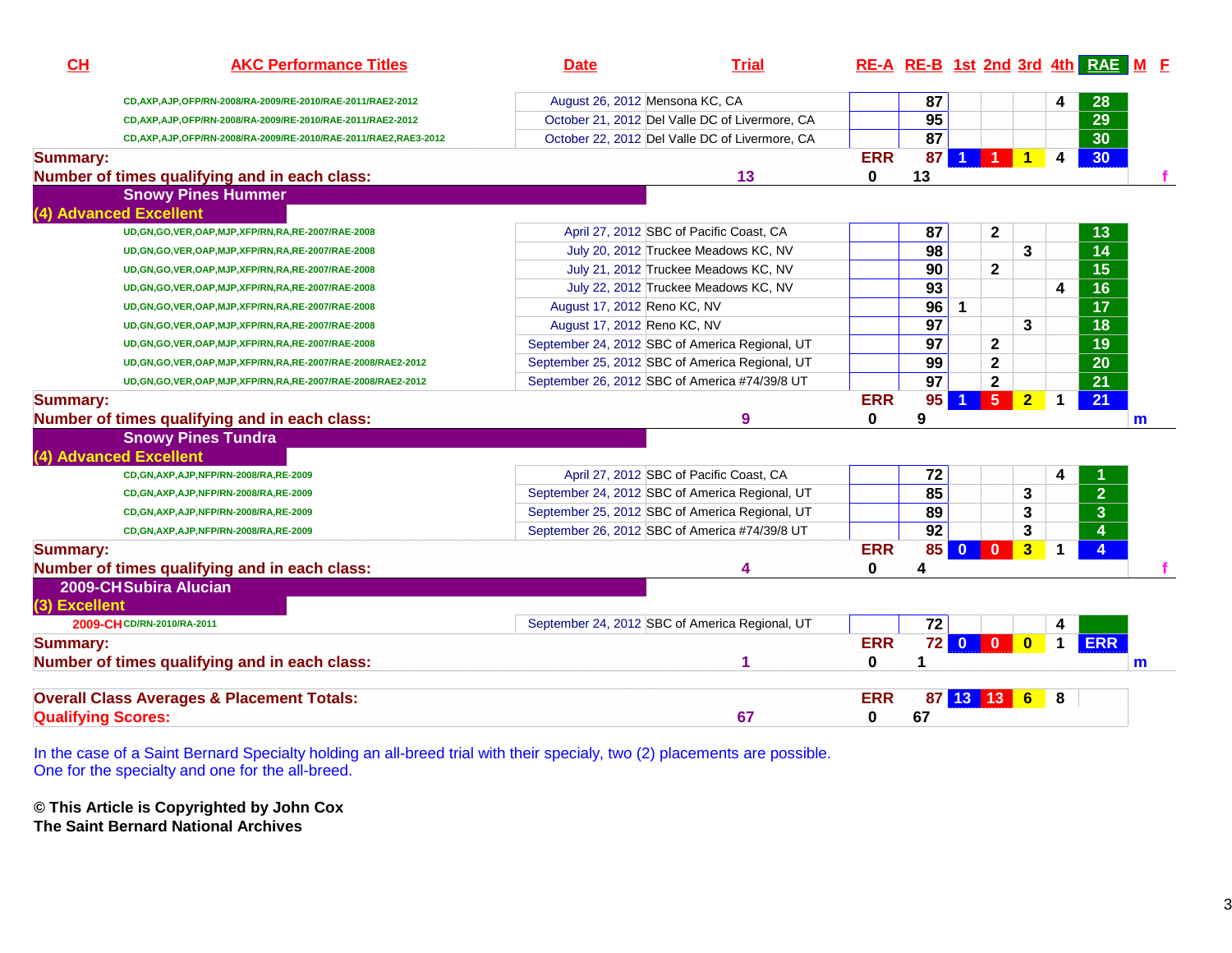## Saint Bernard Rally Advanced Excellent {RAE} For 2012

| CH              | <b>AKC Performance Titles</b>                 | <b>Date</b>                          | <b>Trial</b>                               |                 | RA-B RE-B 1st 2nd 3rd 4th RAE M F |              |              |           |              |                                    |
|-----------------|-----------------------------------------------|--------------------------------------|--------------------------------------------|-----------------|-----------------------------------|--------------|--------------|-----------|--------------|------------------------------------|
|                 | <b>Alpine Mtns Danc'N With The Starz</b>      |                                      |                                            |                 |                                   |              |              |           |              |                                    |
|                 | CD BN/RN-2011/RA,RE-2012                      |                                      | October 06, 2012 Sheboygan DTC, WI         | 79              |                                   |              |              |           |              |                                    |
|                 | CD BN/RN-2011/RA,RE-2012                      |                                      | October 06, 2012 Sheboygan DTC, WI         |                 | 74                                |              |              |           |              | $\overline{1}$                     |
|                 | CD BN/RN-2011/RA,RE-2012                      |                                      | November 23, 2012 Western Waukesha DTC, WI | 91              |                                   |              |              |           |              | $\overline{2}$                     |
|                 | CD BN/RN-2011/RA,RE-2012                      |                                      | November 23, 2012 Western Waukesha DTC, WI |                 | 82                                |              |              |           |              | $\overline{2}$                     |
|                 | CD BN/RN-2011/RA, RE-2012                     |                                      | November 23, 2012 Western Waukesha DTC, WI | 96              |                                   |              |              |           |              | $\overline{\mathbf{3}}$            |
|                 | CD BN/RN-2011/RA,RE-2012                      |                                      | November 23, 2012 Western Waukesha DTC, WI |                 | 86                                |              |              |           |              | $\overline{\mathbf{3}}$            |
|                 | CD BN/RN-2011/RA,RE-2012                      | December 28, 2012 Cudahy KC, WI      |                                            | 92              |                                   |              |              |           | 4            | 4                                  |
|                 | CD BN/RN-2011/RA,RE-2012                      | December 28, 2012 Cudahy KC, WI      |                                            |                 | 83                                |              |              |           |              | $\overline{\mathbf{4}}$            |
|                 | CD BN/RN-2011/RA,RE-2012                      | December 29, 2012 Cudahy KC, WI      |                                            | 91              |                                   |              |              |           |              | $\overline{5}$                     |
|                 | CD BN/RN-2011/RA,RE-2012                      | December 29, 2012 Cudahy KC, WI      |                                            |                 | 85                                |              |              |           |              | $\overline{5}$                     |
|                 | CD BN/RN-2011/RA, RE-2012                     | December 29, 2012 Cudahy KC, WI      |                                            | 73              |                                   |              |              |           |              | 6 <sup>1</sup>                     |
|                 | CD BN/RN-2011/RA,RE-2012                      | December 29, 2012 Cudahy KC, WI      |                                            |                 | 75                                |              |              |           |              | $\overline{6}$                     |
| <b>Summary:</b> |                                               |                                      |                                            | 87              | 81                                |              |              | $\bullet$ | $\mathbf 1$  | 6 <sup>1</sup>                     |
|                 | Number of times qualifying and in each class: |                                      | 12                                         | 6               | 6                                 |              |              |           |              |                                    |
|                 | <b>Howe Ranch Golden Sam-R-I</b>              |                                      |                                            |                 |                                   |              |              |           |              |                                    |
|                 | CD BN/RN, RA, RE-2011                         | August 17, 2012 Reno KC, NV          |                                            | 79              |                                   |              |              |           |              |                                    |
|                 | CD BN/RN, RA, RE-2011                         | August 17, 2012 Reno KC, NV          |                                            |                 | 85                                |              |              |           |              |                                    |
|                 | CD BN/RN, RA, RE-2011                         | August 17, 2012 Reno KC, NV          |                                            | 97              |                                   |              |              |           |              | $\overline{2}$                     |
|                 | CD BN/RN, RA, RE-2011                         | August 17, 2012 Reno KC, NV          |                                            |                 | 77                                |              |              |           |              | $\overline{2}$                     |
|                 | CD BN GN/RN, RA, RE-2011                      |                                      | September 01, 2012 Longview Kelso KC, WA   | 87              |                                   |              |              |           |              | $\overline{\mathbf{3}}$            |
|                 | CD BN GN/RN, RA, RE-2011                      |                                      | September 01, 2012 Longview Kelso KC, WA   |                 | 70                                |              |              |           |              | $\overline{\mathbf{3}}$            |
|                 | CD BN GN/RN, RA, RE-2011                      |                                      | September 29, 2012 Columbia Basin DTC, WA  | 90              |                                   |              |              |           |              | $\overline{4}$                     |
|                 | CD BN GN/RN, RA, RE-2011                      |                                      | September 29, 2012 Columbia Basin DTC, WA  |                 | 77                                |              |              |           |              | 4                                  |
|                 | CD BN GN/RN, RA, RE-2011                      |                                      | September 30, 2012 Columbia Basin DTC, WA  | 90              |                                   |              |              |           |              | $\overline{\overline{\mathbf{5}}}$ |
|                 | CD BN GN/RN, RA, RE-2011                      |                                      | September 30, 2012 Columbia Basin DTC, WA  |                 | 81                                |              |              |           |              | $\overline{5}$                     |
|                 | CD BN GN/RN, RA, RE-2011                      |                                      | October 12, 2012 Idaho Capital City KC, ID | 96              |                                   |              |              |           | 4            | $6\phantom{a}$                     |
|                 | CD BN GN/RN, RA, RE-2011                      |                                      | October 12, 2012 Idaho Capital City KC, ID |                 | 74                                |              |              |           |              | $\overline{6}$                     |
|                 | CD BN GN/RN, RA, RE-2011                      | October 13, 2012 Lizard Butte KC, ID |                                            | 98              |                                   |              | $\mathbf{2}$ |           |              | $\overline{7}$                     |
|                 | CD BN GN/RN, RA, RE-2011                      | October 13, 2012 Lizard Butte KC, ID |                                            |                 | 91                                |              | $\mathbf 2$  |           |              | $\overline{7}$                     |
|                 | CD BN GN/RN, RA, RE-2011                      | October 14, 2012 Lizard Butte KC, ID |                                            | $\overline{77}$ |                                   | $\mathbf{1}$ |              |           |              | $\overline{\mathbf{8}}$            |
|                 | CD BN GN/RN, RA, RE-2011                      | October 14, 2012 Lizard Butte KC, ID |                                            |                 | 98                                | $\mathbf 1$  |              |           |              | $\overline{\mathbf{8}}$            |
|                 | CD BN GN/RN, RA, RE-2011                      | October 27, 2012 Vancouver KC, WA    |                                            | 100             |                                   |              |              |           | 4            | $\overline{9}$                     |
|                 | CD BN GN/RN, RA, RE-2011                      | October 27, 2012 Vancouver KC, WA    |                                            |                 | 86                                |              |              |           |              | $\overline{9}$                     |
|                 | CD BN GN/RN, RA, RE-2011/RAE-2012             | October 28, 2012 Vancouver KC, WA    |                                            | 95              |                                   |              |              |           |              | $\overline{10}$                    |
|                 | CD BN GN/RN, RA, RE-2011/RAE-2012             | October 28, 2012 Vancouver KC, WA    |                                            |                 | 83                                |              |              |           |              | $\overline{10}$                    |
| <b>Summary:</b> | Number of times qualifying and in each class: |                                      | 20                                         | 91<br>10        | 10                                |              | 82 2 2 0     |           | $\mathbf{2}$ | 10 <sub>1</sub>                    |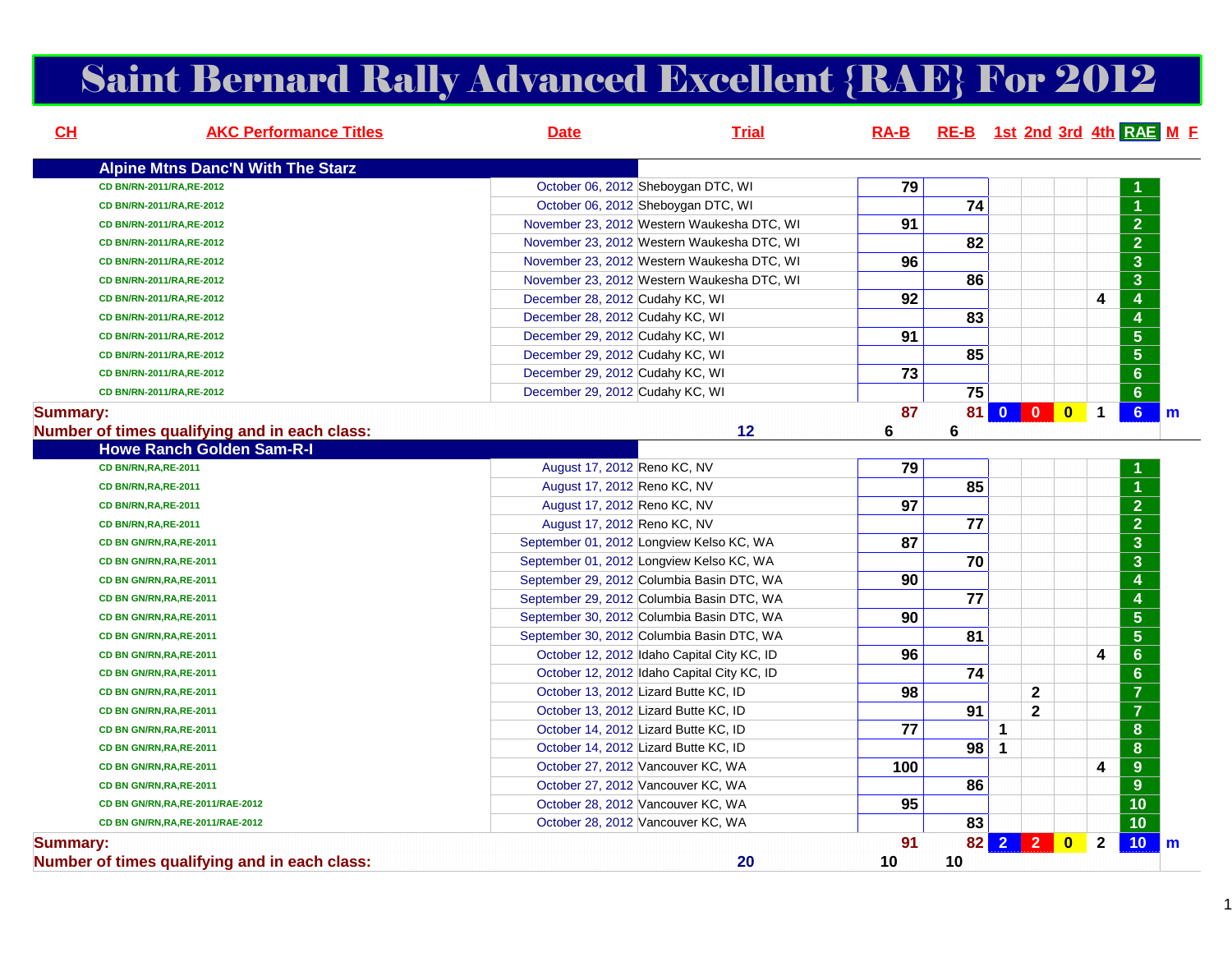| CL              | <b>AKC Performance Titles</b>                      | <b>Date</b>                       | <b>Trial</b>                                   | $RA-B$ |     |                |                |                |             | RE-B 1st 2nd 3rd 4th RAE M E |
|-----------------|----------------------------------------------------|-----------------------------------|------------------------------------------------|--------|-----|----------------|----------------|----------------|-------------|------------------------------|
|                 | <b>Roberts A B Normal</b>                          |                                   |                                                |        |     |                |                |                |             |                              |
|                 | CDX/RN,RA,RE-2010/RAE-2011                         |                                   | April 01, 2012 Oklahoma City OTC, OK           | 100    |     | 1              |                |                |             | 14                           |
|                 | CDX/RN,RA,RE-2010/RAE-2011                         |                                   | April 01, 2012 Oklahoma City OTC, OK           |        | 86  |                |                |                |             | 14                           |
|                 | CDX/RN,RA,RE-2010/RAE-2011                         |                                   | April 06, 2012 Tulsa DTC, OK                   | 100    |     |                |                | 3              |             | 15                           |
|                 | CDX/RN,RA,RE-2010/RAE-2011                         |                                   | April 06, 2012 Tulsa DTC, OK                   |        | 98  | $\mathbf{1}$   |                |                |             | 15                           |
|                 | CDX/RN,RA,RE-2010/RAE-2011                         |                                   | April 06, 2012 Tulsa DTC, OK                   | 96     |     |                |                | 3              |             | 16                           |
|                 | CDX/RN,RA,RE-2010/RAE-2011                         |                                   | April 06, 2012 Tulsa DTC, OK                   |        | 97  |                | $\mathbf{2}$   |                |             | 16                           |
|                 | CDX/RN,RA,RE-2010/RAE-2011                         |                                   | April 12, 2012 Bartlesville KC, OK             | 99     |     | 1              |                |                |             | 17                           |
|                 | CDX/RN,RA,RE-2010/RAE-2011                         |                                   | April 12, 2012 Bartlesville KC, OK             |        | 92  | $\mathbf 1$    |                |                |             | 17                           |
|                 | CDX/RN,RA,RE-2010/RAE-2011                         |                                   | April 13, 2012 Bartlesville KC, OK             | 93     |     |                | $\mathbf 2$    |                |             | 18                           |
|                 | CDX/RN,RA,RE-2010/RAE-2011                         |                                   | April 13, 2012 Bartlesville KC, OK             |        | 98  |                | $\mathbf{2}$   |                |             | 18                           |
|                 | CDX/RN,RA,RE-2010/RAE-2011                         |                                   | April 14, 2012 Northeast Oklahoma KC, OK       | 100    |     | $\mathbf 1$    |                |                |             | 19                           |
|                 | CDX/RN,RA,RE-2010/RAE-2011                         |                                   | April 14, 2012 Northeast Oklahoma KC, OK       |        | 95  |                | $\mathbf 2$    |                |             | 19                           |
|                 | CDX/RN,RA,RE-2010/RAE-2011/RAE2-2012               |                                   | April 15, 2012 Northeast Oklahoma KC, OK       | 99     |     |                | $\mathbf{2}$   |                |             | 20                           |
|                 | CDX/RN,RA,RE-2010/RAE-2011/RAE2-2012               |                                   | April 15, 2012 Northeast Oklahoma KC, OK       |        | 84  |                | $\mathbf{2}$   |                |             | 20                           |
|                 | CDX/RN,RA,RE-2010/RAE-2011/RAE2-2012               |                                   | April 22, 2012 K-9 DTC of Ponca City, OK       | 98     |     | 1              |                |                |             | 21                           |
|                 | CDX/RN,RA,RE-2010/RAE-2011/RAE2-2012               |                                   | April 22, 2012 K-9 DTC of Ponca City, OK       |        | 98  | $\mathbf{1}$   |                |                |             | 21                           |
| <b>Summary:</b> |                                                    |                                   |                                                | 98     | 94  | $\overline{7}$ | $6\phantom{1}$ | 2 <sub>2</sub> | $\mathbf 0$ | 21<br>$\mathsf{m}$           |
|                 | Number of times qualifying and in each class:      |                                   | 16                                             | 8      | 8   |                |                |                |             |                              |
|                 | <b>Shadow Mtn Playit Again V Reema</b>             |                                   |                                                |        |     |                |                |                |             |                              |
|                 | CD,TD/RN-2009/RA,RE-2012                           |                                   | May 20, 2012 SBC of Southern Oregon, OR        | 98     |     | 1              |                |                |             |                              |
|                 | CD,TD/RN-2009/RA,RE-2012                           |                                   | May 20, 2012 SBC of Southern Oregon, OR        |        | 88  | $\mathbf{1}$   |                |                |             | $\overline{\mathbf{1}}$      |
|                 | CDX GN TD/RN-2009/RA, RE-2012                      | August 17, 2012 Reno KC, NV       |                                                | 93     |     |                | $\mathbf{2}$   |                |             | $\overline{2}$               |
|                 | CDX GN TD/RN-2009/RA, RE-2012                      | August 17, 2012 Reno KC, NV       |                                                |        | 88  |                |                |                | 4           | $\overline{2}$               |
|                 | CDX GN TD/RN-2009/RA, RE-2012                      |                                   | August 25, 2012 Mensona KC, CA                 | 99     |     | $\mathbf{1}$   |                |                |             | $\overline{\mathbf{3}}$      |
|                 | CDX GN TD/RN-2009/RA, RE-2012                      |                                   | August 25, 2012 Mensona KC, CA                 |        | 95  |                | $\mathbf{2}$   |                |             | $\mathbf{3}$                 |
|                 | CDX GN TD/RN-2009/RA, RE-2012                      |                                   | August 26, 2012 Mensona KC, CA                 | 99     |     | $\mathbf{1}$   |                |                |             | 4                            |
|                 | CDX GN TD/RN-2009/RA, RE-2012                      |                                   | August 26, 2012 Mensona KC, CA                 |        | 94  |                | $\mathbf 2$    |                |             | 4                            |
|                 | CDX GN TD/RN-2009/RA, RE-2012                      |                                   | September 24, 2012 SBC of America Regional, UT | 99     |     |                | $\mathbf{2}$   |                |             | $\overline{\mathbf{5}}$      |
|                 | CDX GN TD/RN-2009/RA, RE-2012                      |                                   | September 24, 2012 SBC of America Regional, UT |        | 100 | $\mathbf 1$    |                |                |             | $\overline{\mathbf{5}}$      |
|                 | CDX GN TD/RN-2009/RA, RE-2012                      |                                   | September 25, 2012 SBC of America Regional, UT | 89     |     |                |                | 3              |             | $6\phantom{a}$               |
|                 | CDX GN TD/RN-2009/RA, RE-2012                      |                                   | September 25, 2012 SBC of America Regional, UT |        | 100 | 1              |                |                |             | $6\phantom{a}$               |
|                 | CDX GN TD/RN-2009/RA, RE-2012                      |                                   | September 26, 2012 SBC of America #74/39/8 UT  | 99     |     | 1              |                |                |             | $\overline{7}$               |
|                 | CDX GN TD/RN-2009/RA, RE-2012                      |                                   | September 26, 2012 SBC of America #74/39/8 UT  |        | 98  | 1              |                |                |             | $\overline{7}$               |
|                 | CDX GN TD/RN-2009/RA, RE-2012                      | November 04, 2012 Vallejo DTC, CA |                                                | 99     |     | 1              |                |                |             | 8                            |
|                 | CDX GN TD/RN-2009/RA, RE-2012                      | November 04, 2012 Vallejo DTC, CA |                                                |        |     | $96$   1       |                |                |             | 8                            |
| <b>Summary:</b> |                                                    |                                   |                                                | 97     |     |                | 95 10 4 1      |                | $\mathbf 1$ |                              |
|                 | Number of times qualifying and in each class:      |                                   | 16                                             | 8      | 8   |                |                |                |             |                              |
|                 | <b>Shadow Mtn Quidditch V Vicdory</b>              |                                   |                                                |        |     |                |                |                |             |                              |
|                 | CD, AXP, AJP, OFP/RN-2008/RA-2009/RE-2010/RAE-2011 |                                   | February 02, 2012 Norwegian Elkhound Assoc. CA | 97     |     |                |                |                | 4           | 18                           |
|                 | CD, AXP, AJP, OFP/RN-2008/RA-2009/RE-2010/RAE-2011 |                                   | February 02, 2012 Norwegian Elkhound Assoc. CA |        | 92  |                |                |                | 4           | $\overline{18}$              |
|                 | CD, AXP, AJP, OFP/RN-2008/RA-2009/RE-2010/RAE-2011 | February 03, 2012 Fresno DTC, CA  |                                                | 88     |     |                |                |                |             | $\overline{19}$              |

2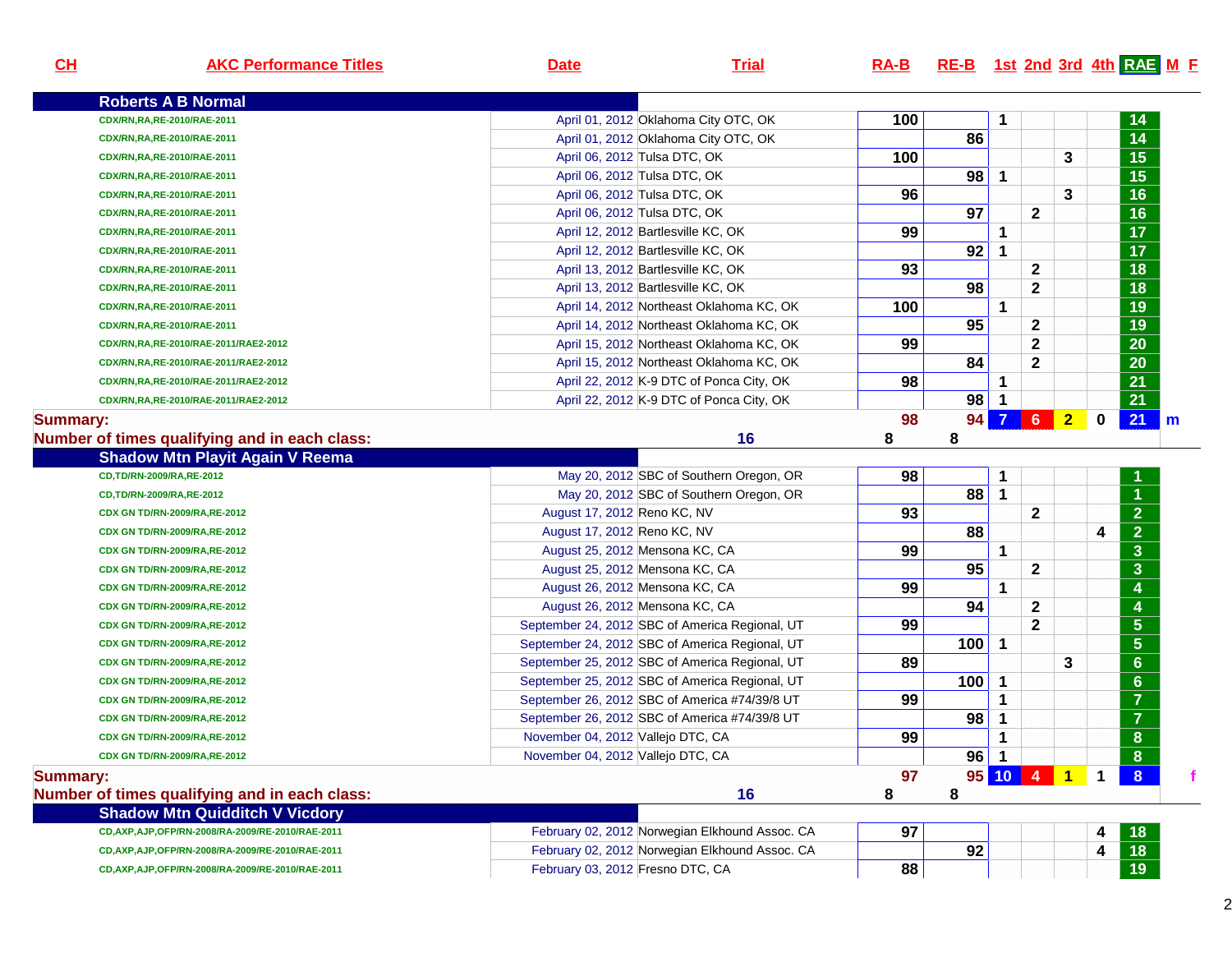| <u>н</u> | <b>AKC Performance Titles</b>                                      | <b>Date</b>                      | <b>Trial</b>                                   | $RA-B$ | RE-B 1st 2nd 3rd 4th RAE M F |              |             |                |                         |                 |  |
|----------|--------------------------------------------------------------------|----------------------------------|------------------------------------------------|--------|------------------------------|--------------|-------------|----------------|-------------------------|-----------------|--|
|          | CD, AXP, AJP, OFP/RN-2008/RA-2009/RE-2010/RAE-2011/RAE2-2012       | February 03, 2012 Fresno DTC, CA |                                                |        | 94                           |              |             |                |                         | 19              |  |
|          | CD, AXP, AJP, OFP/RN-2008/RA-2009/RE-2010/RAE-2011/RAE2-2012       |                                  | March 22, 2012 San Mateo KC, CA                | 98     |                              |              |             |                |                         | $\overline{20}$ |  |
|          | CD, AXP, AJP, OFP/RN-2008/RA-2009/RE-2010/RAE-2011/RAE2-2012       |                                  | March 22, 2012 San Mateo KC, CA                |        | 97                           |              |             |                |                         | 20              |  |
|          | CD, AXP, AJP, OFP/RN-2008/RA-2009/RE-2010/RAE-2011/RAE2-2012       |                                  | March 23, 2012 San Mateo KC, CA                | 91     |                              |              |             |                |                         | 21              |  |
|          | CD, AXP, AJP, OFP/RN-2008/RA-2009/RE-2010/RAE-2011/RAE2-2012       |                                  | March 23, 2012 San Mateo KC, CA                |        | 87                           |              |             |                |                         | 21              |  |
|          | CD, AXP, AJP, OFP/RN-2008/RA-2009/RE-2010/RAE-2011/RAE2-2012       |                                  | April 27, 2012 SBC of Pacific Coast, CA        | 92     |                              |              |             | 3              |                         | 22              |  |
|          | CD, AXP, AJP, OFP/RN-2008/RA-2009/RE-2010/RAE-2011/RAE2-2012       |                                  | April 27, 2012 SBC of Pacific Coast, CA        |        | $\overline{77}$              |              |             | 3              |                         | 22              |  |
|          | CD, AXP, AJP, OFP/RN-2008/RA-2009/RE-2010/RAE-2011/RAE2-2012       |                                  | May 24, 2012 SBC of San Diego, CA              | 86     |                              | 1            |             |                |                         | 23              |  |
|          | CD, AXP, AJP, OFP/RN-2008/RA-2009/RE-2010/RAE-2011/RAE2-2012       |                                  | May 24, 2012 SBC of San Diego, CA              |        | 79                           |              |             |                |                         | $\overline{23}$ |  |
|          | CD, AXP, AJP, OFP/RN-2008/RA-2009/RE-2010/RAE-2011/RAE2-2012       |                                  | May 25, 2012 Antelope Valley KC, CA            | 85     |                              |              |             |                | $\boldsymbol{4}$        | 24              |  |
|          | CD, AXP, AJP, OFP/RN-2008/RA-2009/RE-2010/RAE-2011/RAE2-2012       |                                  | May 25, 2012 Antelope Valley KC, CA            |        | 77                           |              | $\mathbf 2$ |                |                         | 24              |  |
|          | CD, AXP, AJP, OFP/RN-2008/RA-2009/RE-2010/RAE-2011/RAE2-2012       |                                  | May 26, 2012 San Fernando KC, CA               | 86     |                              |              |             |                | $\boldsymbol{4}$        | 25              |  |
|          | CD, AXP, AJP, OFP/RN-2008/RA-2009/RE-2010/RAE-2011/RAE2-2012       |                                  | May 26, 2012 San Fernando KC, CA               |        | 79                           |              |             |                |                         | 25              |  |
|          | CD, AXP, AJP, OFP/RN-2008/RA-2009/RE-2010/RAE-2011/RAE2-2012       |                                  | July 15, 2012 Del Monte KC, CA                 | 78     |                              |              |             |                |                         | 26              |  |
|          | CD, AXP, AJP, OFP/RN-2008/RA-2009/RE-2010/RAE-2011/RAE2-2012       |                                  | July 15, 2012 Del Monte KC, CA                 |        | 83                           |              |             |                | 4                       | 26              |  |
|          | CD, AXP, AJP, OFP/RN-2008/RA-2009/RE-2010/RAE-2011/RAE2-2012       |                                  | August 25, 2012 Mensona KC, CA                 | 95     |                              |              |             |                |                         | 27              |  |
|          | CD, AXP, AJP, OFP/RN-2008/RA-2009/RE-2010/RAE-2011/RAE2-2012       |                                  | August 25, 2012 Mensona KC, CA                 |        | 94                           |              |             |                | $\boldsymbol{4}$        | $\overline{27}$ |  |
|          | CD, AXP, AJP, OFP/RN-2008/RA-2009/RE-2010/RAE-2011/RAE2-2012       |                                  | August 26, 2012 Mensona KC, CA                 | 88     |                              |              |             |                |                         | 28              |  |
|          | CD, AXP, AJP, OFP/RN-2008/RA-2009/RE-2010/RAE-2011/RAE2-2012       |                                  | August 26, 2012 Mensona KC, CA                 |        | 87                           |              |             |                | $\overline{\mathbf{4}}$ | 28              |  |
|          | CD, AXP, AJP, OFP/RN-2008/RA-2009/RE-2010/RAE-2011/RAE2-2012       |                                  | October 21, 2012 Del Valle DC of Livermore, CA | 97     |                              | 1            |             |                |                         | 29              |  |
|          | CD, AXP, AJP, OFP/RN-2008/RA-2009/RE-2010/RAE-2011/RAE2-2012       |                                  | October 21, 2012 Del Valle DC of Livermore, CA |        | 95                           |              |             |                |                         | 29              |  |
|          | CD, AXP, AJP, OFP/RN-2008/RA-2009/RE-2010/RAE-2011/RAE2, RAE3-2012 |                                  | October 22, 2012 Del Valle DC of Livermore, CA | 96     |                              |              |             |                |                         | 30              |  |
|          | CD, AXP, AJP, OFP/RN-2008/RA-2009/RE-2010/RAE-2011/RAE2, RAE3-2012 |                                  | October 22, 2012 Del Valle DC of Livermore, CA |        | 87                           |              |             |                |                         | 30              |  |
| mary:    |                                                                    |                                  |                                                | 91     | 87                           | $\mathbf{3}$ | -1          | $\overline{2}$ | $\overline{7}$          | 30              |  |

#### **Summary:**

#### **Number of times qualifying and in each class:**

| of times qualifying and in each class:                            | 26<br>13                                             | 13 |              |   |   |                 |
|-------------------------------------------------------------------|------------------------------------------------------|----|--------------|---|---|-----------------|
| <b>Snowy Pines Hummer</b>                                         |                                                      |    |              |   |   |                 |
| UD, GN, GO, VER, OAP, MJP, XFP/RN, RA, RE-2007/RAE-2008           | 96<br>April 27, 2012 SBC of Pacific Coast, CA        |    | 2            |   |   | 13 <sub>1</sub> |
| UD, GN, GO, VER, OAP, MJP, XFP/RN, RA, RE-2007/RAE-2008           | April 27, 2012 SBC of Pacific Coast, CA              | 87 | $\mathbf{2}$ |   |   | 13              |
| UD, GN, GO, VER, OAP, MJP, XFP/RN, RA, RE-2007/RAE-2008           | 96<br>July 20, 2012 Truckee Meadows KC, NV           |    | 2            |   |   | 14              |
| UD, GN, GO, VER, OAP, MJP, XFP/RN, RA, RE-2007/RAE-2008           | July 20, 2012 Truckee Meadows KC, NV                 | 98 |              | 3 |   | 14              |
| UD, GN, GO, VER, OAP, MJP, XFP/RN, RA, RE-2007/RAE-2008           | 96<br>July 21, 2012 Truckee Meadows KC, NV           |    | $\mathbf{2}$ |   |   | 15 <sub>1</sub> |
| UD, GN, GO, VER, OAP, MJP, XFP/RN, RA, RE-2007/RAE-2008           | July 21, 2012 Truckee Meadows KC, NV                 | 90 | $\mathbf{2}$ |   |   | 15              |
| UD, GN, GO, VER, OAP, MJP, XFP/RN, RA, RE-2007/RAE-2008           | 100<br>July 22, 2012 Truckee Meadows KC, NV          |    |              |   |   | 16              |
| UD, GN, GO, VER, OAP, MJP, XFP/RN, RA, RE-2007/RAE-2008           | July 22, 2012 Truckee Meadows KC, NV                 | 93 |              |   | 4 | 16              |
| UD, GN, GO, VER, OAP, MJP, XFP/RN, RA, RE-2007/RAE-2008           | 92<br>August 17, 2012 Reno KC, NV                    |    |              |   | 4 | 17 <sub>2</sub> |
| UD, GN, GO, VER, OAP, MJP, XFP/RN, RA, RE-2007/RAE-2008           | August 17, 2012 Reno KC, NV                          | 96 |              |   |   | 17 <sub>2</sub> |
| UD, GN, GO, VER, OAP, MJP, XFP/RN, RA, RE-2007/RAE-2008           | 100<br>August 17, 2012 Reno KC, NV                   |    |              |   |   | 18              |
| UD, GN, GO, VER, OAP, MJP, XFP/RN, RA, RE-2007/RAE-2008           | August 17, 2012 Reno KC, NV                          | 97 |              | 3 |   | 18              |
| UD, GN, GO, VER, OAP, MJP, XFP/RN, RA, RE-2007/RAE-2008           | 99<br>September 24, 2012 SBC of America Regional, UT |    |              |   |   | 19              |
| UD, GN, GO, VER, OAP, MJP, XFP/RN, RA, RE-2007/RAE-2008           | September 24, 2012 SBC of America Regional, UT       | 97 | 2            |   |   | 19              |
| UD, GN, GO, VER, OAP, MJP, XFP/RN, RA, RE-2007/RAE-2008/RAE2-2012 | 99<br>September 25, 2012 SBC of America Regional, UT |    |              |   |   | 20              |
| UD, GN, GO, VER, OAP, MJP, XFP/RN, RA, RE-2007/RAE-2008/RAE2-2012 | September 25, 2012 SBC of America Regional, UT       | 99 | $\mathbf{2}$ |   |   | 20 <sub>2</sub> |

**CH**

**<sup>F</sup>**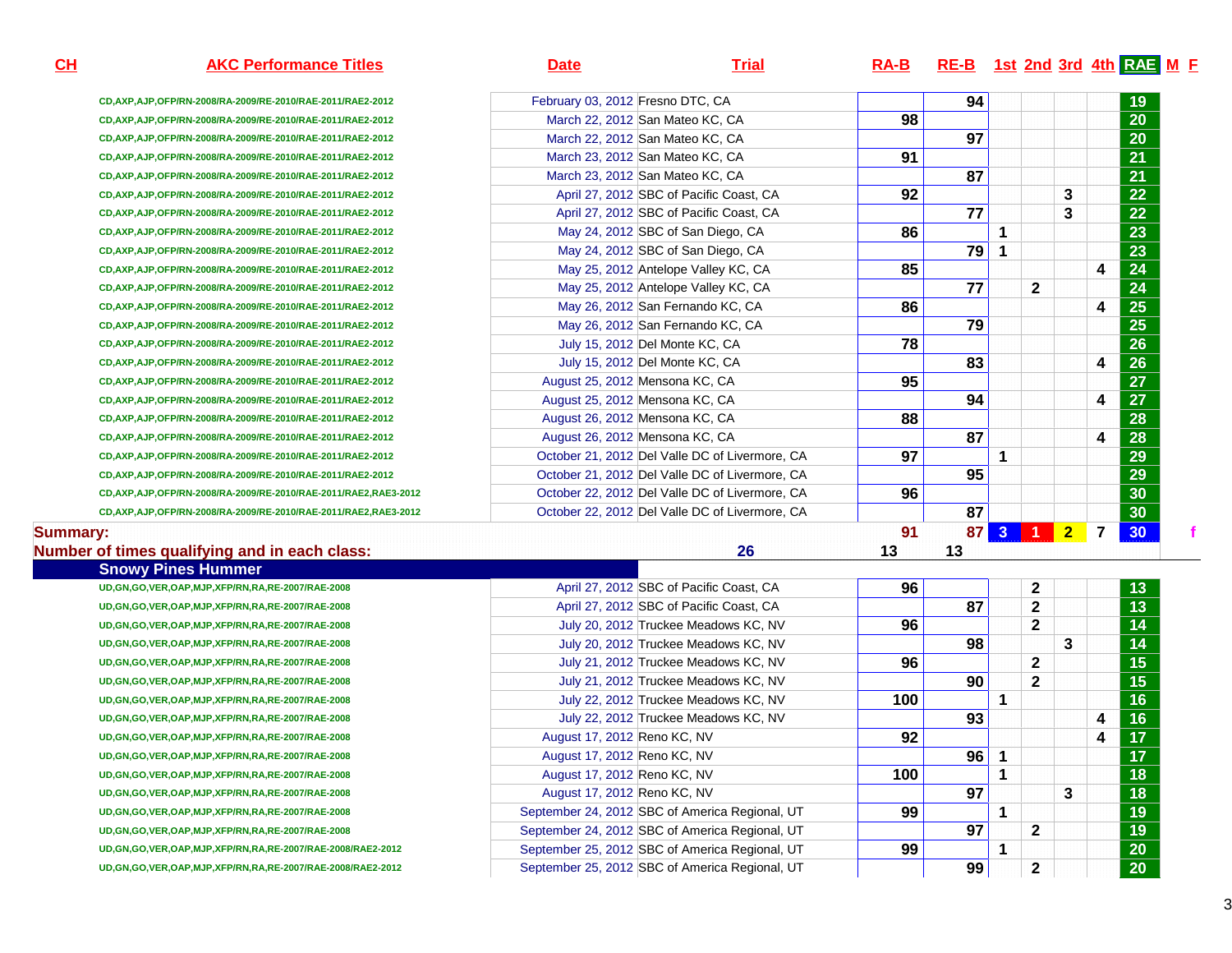| CL              | <b>AKC Performance Titles</b>                                     | <b>Date</b> | <b>Trial</b>                                   | <b>RA-B</b>     |    |                |                |                |                | <b>RE-B</b> 1st 2nd 3rd 4th RAE M E |   |
|-----------------|-------------------------------------------------------------------|-------------|------------------------------------------------|-----------------|----|----------------|----------------|----------------|----------------|-------------------------------------|---|
|                 | UD, GN, GO, VER, OAP, MJP, XFP/RN, RA, RE-2007/RAE-2008/RAE2-2012 |             | September 26, 2012 SBC of America #74/39/8 UT  | 96 <sub>1</sub> |    |                | $\mathbf{2}$   |                |                | 21                                  |   |
|                 | UD, GN, GO, VER, OAP, MJP, XFP/RN, RA, RE-2007/RAE-2008/RAE2-2012 |             | September 26, 2012 SBC of America #74/39/8 UT  |                 | 97 |                | $\mathbf{2}$   |                |                | 21                                  |   |
| <b>Summary:</b> |                                                                   |             |                                                | 97              | 95 | 5 <sub>5</sub> | 9              | $\overline{2}$ | $\mathbf{2}$   | 21                                  | m |
|                 | Number of times qualifying and in each class:                     |             | 18                                             | 9               | 9  |                |                |                |                |                                     |   |
|                 | <b>Snowy Pines Tundra</b>                                         |             |                                                |                 |    |                |                |                |                |                                     |   |
|                 | CD, GN, AXP, AJP, NFP/RN-2008/RA, RE-2009                         |             | April 27, 2012 SBC of Pacific Coast, CA        | 90              |    |                |                |                | 4              |                                     |   |
|                 | CD, GN, AXP, AJP, NFP/RN-2008/RA, RE-2009                         |             | April 27, 2012 SBC of Pacific Coast, CA        |                 | 72 |                |                |                | 4              |                                     |   |
|                 | CD, GN, AXP, AJP, NFP/RN-2008/RA, RE-2009                         |             | September 24, 2012 SBC of America Regional, UT | 98              |    |                |                | 3              |                | 2 <sup>1</sup>                      |   |
|                 | CD, GN, AXP, AJP, NFP/RN-2008/RA, RE-2009                         |             | September 24, 2012 SBC of America Regional, UT |                 | 85 |                |                | 3              |                | 2 <sub>1</sub>                      |   |
|                 | CD, GN, AXP, AJP, NFP/RN-2008/RA, RE-2009                         |             | September 25, 2012 SBC of America Regional, UT | 96              |    |                | $\mathbf{2}$   |                |                | $\mathbf{3}$                        |   |
|                 | CD, GN, AXP, AJP, NFP/RN-2008/RA, RE-2009                         |             | September 25, 2012 SBC of America Regional, UT |                 | 89 |                |                | 3              |                | $\mathbf{3}$                        |   |
|                 | CD, GN, AXP, AJP, NFP/RN-2008/RA, RE-2009                         |             | September 26, 2012 SBC of America #74/39/8 UT  | 93              |    |                |                | 3              |                | 4                                   |   |
|                 | CD, GN, AXP, AJP, NFP/RN-2008/RA, RE-2009                         |             | September 26, 2012 SBC of America #74/39/8 UT  |                 | 92 |                |                | 3              |                | 4                                   |   |
| <b>Summary:</b> |                                                                   |             |                                                | 94              | 85 | $\bf{0}$       |                | 5 <sup>5</sup> | $\overline{2}$ |                                     |   |
|                 | Number of times qualifying and in each class:                     |             | 8                                              |                 |    |                |                |                |                |                                     |   |
|                 | <b>Overall Class Averages &amp; Placement Totals:</b>             |             |                                                | 93              |    |                | 89 27 23 12 15 |                |                |                                     |   |
|                 | <b>Qualifying Scores:</b>                                         |             | 116                                            | 58              | 58 |                |                |                |                |                                     |   |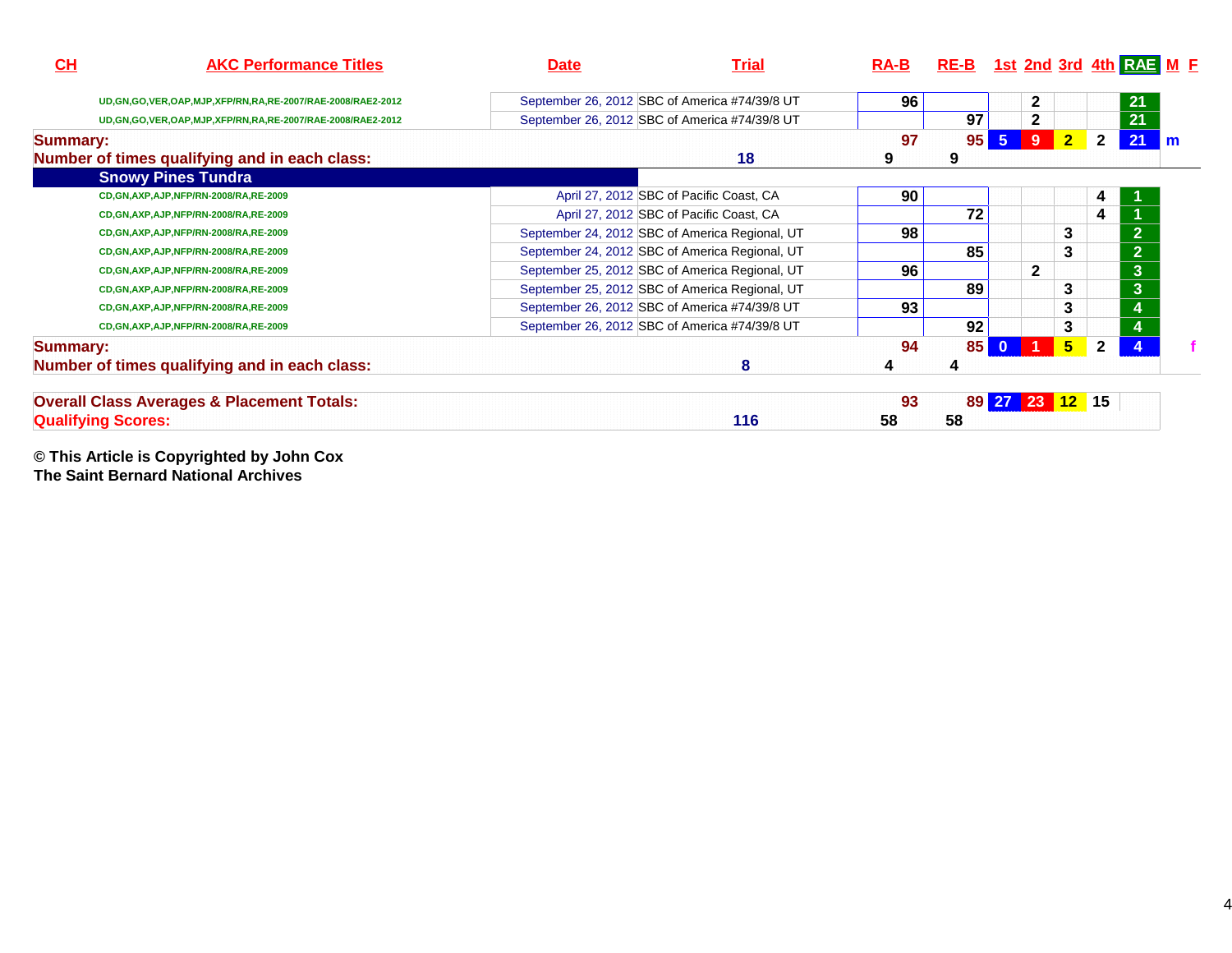### Saint Bernard Rally Scores {Advanced and/or Excellent} For 2012

| CL              | <b>AKC Performance Titles</b>                 | <b>Date</b>                     | <b>Trial</b>                                 | RA-ARA-BRE-ARE-B 1st 2nd 3rd 4th RAE # ME |                 |               |                 |   |                 |           |              |                         |                                    |             |
|-----------------|-----------------------------------------------|---------------------------------|----------------------------------------------|-------------------------------------------|-----------------|---------------|-----------------|---|-----------------|-----------|--------------|-------------------------|------------------------------------|-------------|
|                 | <b>Alpine Mtns Danc'N With The Starz</b>      |                                 |                                              |                                           |                 |               |                 |   |                 |           |              |                         |                                    |             |
|                 | <b>RN-2011</b>                                |                                 | April 21, 2012 Fond du Lac County KC, WI     |                                           | $\overline{70}$ |               |                 |   |                 |           |              |                         | 1                                  |             |
|                 | <b>BN/RN-2011</b>                             |                                 | May 05, 2012 Janesville Beloit KC, WI        |                                           | 83              |               |                 |   |                 |           |              |                         | $\overline{2}$                     |             |
|                 | BN/RN-2011/RA-2012                            |                                 | June 09, 2012 Milwaukee DTC, WI              |                                           | 88              |               |                 |   |                 |           |              |                         | $\overline{\overline{\mathbf{3}}}$ |             |
|                 | BN/RN-2011/RA-2012                            |                                 | June 10, 2012 Milwaukee DTC, WI              |                                           |                 |               | 70              |   |                 |           |              |                         | $\overline{\mathbf{4}}$            |             |
|                 | BN/RN-2011/RA-2012                            |                                 | June 23, 2012 Greater Milwaukee Poodle Club, |                                           |                 |               | 79              |   |                 |           |              |                         | $\overline{\mathbf{5}}$            |             |
|                 | CD BN/RN-2011/RA,RE-2012                      |                                 | July 29, 2012 Waukesha KC, WI                |                                           |                 |               | $\overline{70}$ |   |                 |           |              |                         | $6\phantom{a}$                     |             |
|                 | CD BN/RN-2011/RA,RE-2012                      |                                 | October 06, 2012 Sheboygan DTC, WI           |                                           | 79              |               |                 |   |                 |           |              | $\overline{1}$          | $\overline{7}$                     |             |
|                 | CD BN/RN-2011/RA,RE-2012                      |                                 | October 06, 2012 Sheboygan DTC, WI           |                                           |                 |               | $\overline{74}$ |   |                 |           |              | $\overline{1}$          | $\overline{\mathbf{8}}$            |             |
|                 | CD BN/RN-2011/RA,RE-2012                      |                                 | November 23, 2012 Western Waukesha DTC, WI   |                                           | 91              |               |                 |   |                 |           |              | $\overline{2}$          | 9                                  |             |
|                 | CD BN/RN-2011/RA,RE-2012                      |                                 | November 23, 2012 Western Waukesha DTC, WI   |                                           |                 |               | $\overline{82}$ |   |                 |           |              | $\overline{2}$          | 10                                 |             |
|                 | CD BN/RN-2011/RA,RE-2012                      |                                 | November 23, 2012 Western Waukesha DTC, WI   |                                           | 96              |               |                 |   |                 |           |              | 3                       | 11                                 |             |
|                 | CD BN/RN-2011/RA,RE-2012                      |                                 | November 23, 2012 Western Waukesha DTC, WI   |                                           |                 |               | 86              |   |                 |           |              | $\mathbf{3}$            | 12                                 |             |
|                 | CD BN/RN-2011/RA,RE-2012                      | December 28, 2012 Cudahy KC, WI |                                              |                                           | 92              |               |                 |   |                 |           | 4            | $\boldsymbol{4}$        | 13                                 |             |
|                 | CD BN/RN-2011/RA,RE-2012                      | December 28, 2012 Cudahy KC, WI |                                              |                                           |                 |               | 83              |   |                 |           |              | $\overline{4}$          | 14                                 |             |
|                 | CD BN/RN-2011/RA,RE-2012                      | December 29, 2012 Cudahy KC, WI |                                              |                                           | 91              |               |                 |   |                 |           |              | $\overline{5}$          | 15                                 |             |
|                 | CD BN/RN-2011/RA,RE-2012                      | December 29, 2012 Cudahy KC, WI |                                              |                                           |                 |               | 85              |   |                 |           |              | $5\phantom{a}$          | 16                                 |             |
|                 | CD BN/RN-2011/RA,RE-2012                      | December 29, 2012 Cudahy KC, WI |                                              |                                           | $\overline{73}$ |               |                 |   |                 |           |              | $6\phantom{1}$          | 17                                 |             |
|                 | CD BN/RN-2011/RA,RE-2012                      | December 29, 2012 Cudahy KC, WI |                                              |                                           |                 |               | 75              |   |                 |           |              | $6\phantom{1}$          | 18                                 |             |
|                 | CD BN/RN-2011/RA,RE-2012                      | December 30, 2012 Cudahy KC, WI |                                              |                                           | 71              |               |                 |   |                 |           |              |                         | 19                                 |             |
| <b>Summary:</b> |                                               |                                 |                                              | <b>ERR</b>                                |                 | <b>83 ERR</b> |                 |   | <b>78 0 0 0</b> | $\bullet$ | $\mathbf{1}$ | 6 <sup>°</sup>          | 19                                 |             |
|                 | Number of times qualifying and in each class: |                                 | 19                                           | $\mathbf{0}$                              | 10              | $\mathbf 0$   | 9               |   |                 |           |              |                         |                                    | $\mathbf m$ |
|                 | <b>Howe Ranch Golden Sam-R-I</b>              |                                 |                                              |                                           |                 |               |                 |   |                 |           |              |                         |                                    |             |
|                 | CD BN/RN, RA, RE-2011                         | August 17, 2012 Reno KC, NV     |                                              |                                           | 79              |               |                 |   |                 |           |              |                         | 8                                  |             |
|                 | CD BN/RN, RA, RE-2011                         | August 17, 2012 Reno KC, NV     |                                              |                                           |                 |               | 85              |   |                 |           |              | $\overline{1}$          | 9                                  |             |
|                 | CD BN/RN, RA, RE-2011                         | August 17, 2012 Reno KC, NV     |                                              |                                           | 97              |               |                 |   |                 |           |              | $\overline{2}$          | 10                                 |             |
|                 | CD BN/RN, RA, RE-2011                         | August 17, 2012 Reno KC, NV     |                                              |                                           |                 |               | 77              |   |                 |           |              | $\overline{2}$          | 11                                 |             |
|                 | CD BN GN/RN, RA, RE-2011                      |                                 | September 01, 2012 Longview Kelso KC, WA     |                                           | 87              |               |                 |   |                 |           |              | $\mathbf{3}$            | 12                                 |             |
|                 | CD BN GN/RN, RA, RE-2011                      |                                 | September 01, 2012 Longview Kelso KC, WA     |                                           |                 |               | 70              |   |                 |           |              | $\mathbf{3}$            | 13                                 |             |
|                 | CD BN GN/RN, RA, RE-2011                      |                                 | September 29, 2012 Columbia Basin DTC, WA    |                                           | 90              |               |                 |   |                 |           |              | $\overline{4}$          | 14                                 |             |
|                 | CD BN GN/RN, RA, RE-2011                      |                                 | September 29, 2012 Columbia Basin DTC, WA    |                                           |                 |               | 77              |   |                 |           |              | $\overline{4}$          | 15                                 |             |
|                 | CD BN GN/RN, RA, RE-2011                      |                                 | September 30, 2012 Columbia Basin DTC, WA    |                                           | 90              |               |                 |   |                 |           |              | $\overline{\mathbf{5}}$ | 16                                 |             |
|                 | CD BN GN/RN, RA, RE-2011                      |                                 | September 30, 2012 Columbia Basin DTC, WA    |                                           |                 |               | $\overline{81}$ |   |                 |           |              | $\overline{\mathbf{5}}$ | 17                                 |             |
|                 | CD BN GN/RN, RA, RE-2011                      |                                 | October 12, 2012 Idaho Capital City KC, ID   |                                           | 96              |               |                 |   |                 |           | 4            | $6\phantom{1}$          | 18                                 |             |
|                 | CD BN GN/RN, RA, RE-2011                      |                                 | October 12, 2012 Idaho Capital City KC, ID   |                                           |                 |               | 74              |   |                 |           |              | $6\phantom{1}$          | 19                                 |             |
|                 | CD BN GN/RN, RA, RE-2011                      |                                 | October 13, 2012 Lizard Butte KC, ID         |                                           | 98              |               |                 |   | $\mathbf 2$     |           |              | $\overline{7}$          | 20                                 |             |
|                 | CD BN GN/RN, RA, RE-2011                      |                                 | October 13, 2012 Lizard Butte KC, ID         |                                           |                 |               | 91              |   | $\mathbf{2}$    |           |              | $\overline{7}$          | 21                                 |             |
|                 | CD BN GN/RN, RA, RE-2011                      |                                 | October 14, 2012 Lizard Butte KC, ID         |                                           | 77              |               |                 | 1 |                 |           |              | $\boldsymbol{8}$        | $\overline{22}$                    |             |
|                 | CD BN GN/RN, RA, RE-2011                      |                                 | October 14, 2012 Lizard Butte KC, ID         |                                           |                 |               | $98$ 1          |   |                 |           |              | 8                       | 23                                 |             |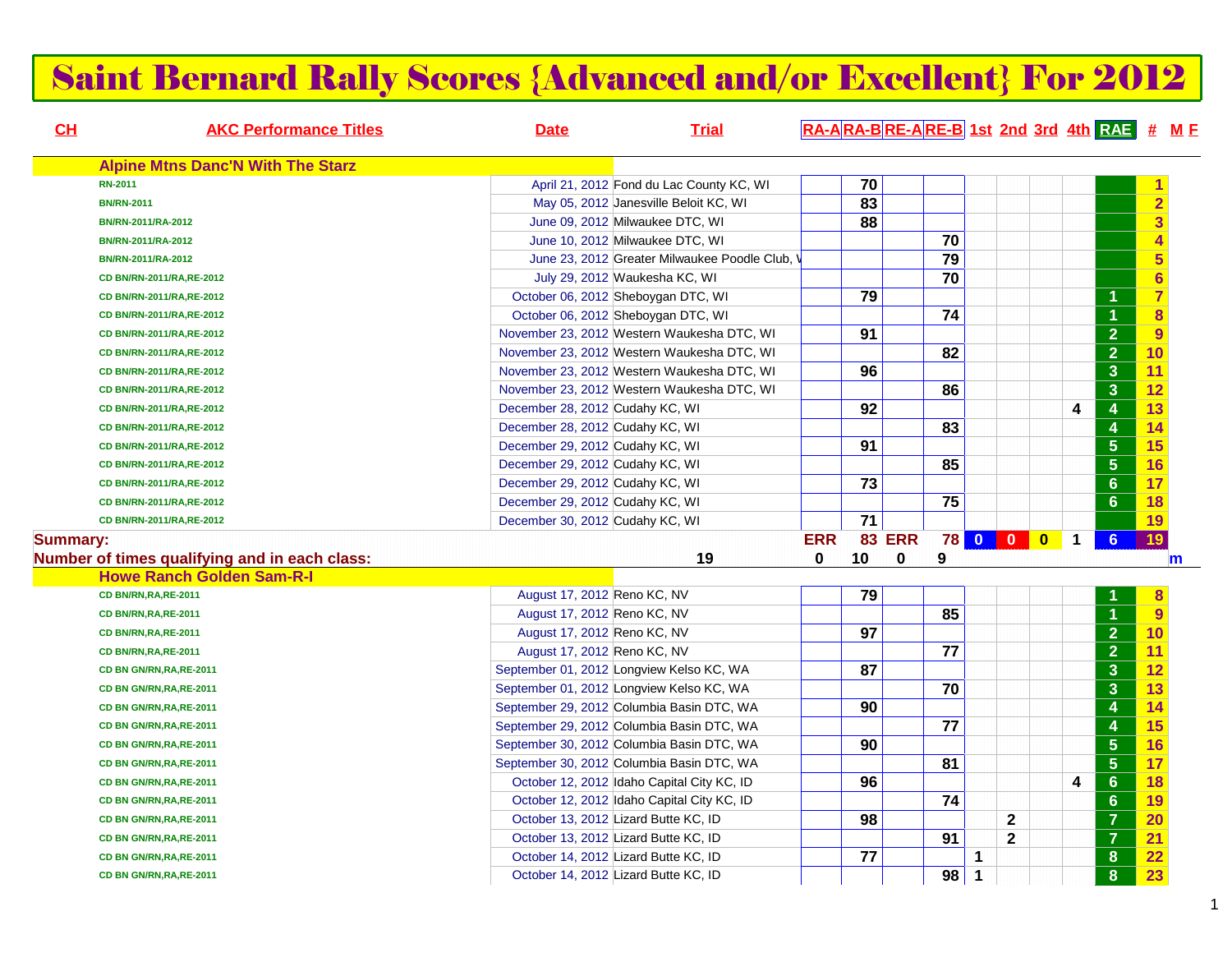| CH<br><b>AKC Performance Titles</b>           | <b>Date</b>                      | <b>Trial</b>                                   |            |                 |               |                           |             |              |                |              |                 | RA-ARA-BRE-ARE-B 1st 2nd 3rd 4th RAE # M F |
|-----------------------------------------------|----------------------------------|------------------------------------------------|------------|-----------------|---------------|---------------------------|-------------|--------------|----------------|--------------|-----------------|--------------------------------------------|
| CD BN GN/RN, RA, RE-2011                      |                                  | October 27, 2012 Vancouver KC, WA              |            | 100             |               |                           |             |              |                | 4            |                 | 24                                         |
| CD BN GN/RN, RA, RE-2011                      |                                  | October 27, 2012 Vancouver KC, WA              |            |                 |               | 86                        |             |              |                |              | 9               | 25                                         |
| CD BN GN/RN, RA, RE-2011/RAE-2012             |                                  | October 28, 2012 Vancouver KC, WA              |            | 95              |               |                           |             |              |                |              | 10              | 26                                         |
| CD BN GN/RN, RA, RE-2011/RAE-2012             |                                  | October 28, 2012 Vancouver KC, WA              |            |                 |               | 83                        |             |              |                |              | 10              | 27                                         |
| <b>Summary:</b>                               |                                  |                                                | <b>ERR</b> |                 | <b>91 ERR</b> |                           |             | 82 2 2 0     |                | $\mathbf{2}$ | 10              | 20                                         |
| Number of times qualifying and in each class: |                                  | 20                                             | 0          | 10              | 0             | 10                        |             |              |                |              |                 | $\mathbf m$                                |
| 2011-CHKashis Captain Jack                    |                                  |                                                |            |                 |               |                           |             |              |                |              |                 |                                            |
| 2011-CHRN-2011                                | February 10, 2012 Hoosier KC, IN |                                                |            | 81              |               |                           |             |              |                | 4            |                 |                                            |
| 2011-CHRN-2011                                |                                  | December 08, 2012 OTC of Greater Lansing, MI   |            | 77              |               |                           |             | $\mathbf{2}$ |                |              |                 | $\overline{\mathbf{2}}$                    |
| 2011-CHRN-2011/RA-2012                        |                                  | December 09, 2012 OTC of Greater Lansing, MI   |            | $\overline{72}$ |               |                           |             |              |                |              |                 | $\overline{\mathbf{3}}$                    |
| <b>Summary:</b>                               |                                  |                                                | <b>ERR</b> |                 |               | <b>77 ERR ERR 0 1 0</b>   |             |              |                | $\mathbf{1}$ | <b>ERR</b>      | 3 <sup>1</sup>                             |
| Number of times qualifying and in each class: |                                  | 3                                              | 0          | 3               | 0             | 0                         |             |              |                |              |                 | m                                          |
| <b>Kings Mills Jazzabelle</b>                 |                                  |                                                |            |                 |               |                           |             |              |                |              |                 |                                            |
| <b>RN-2012</b>                                |                                  | October 06, 2012 Sheboygan DTC, WI             |            | 95              |               |                           |             | 2            |                |              |                 |                                            |
| <b>RN-2012</b>                                |                                  | November 23, 2012 Western Waukesha County DTC, |            | 95              |               |                           |             |              |                |              |                 | $\overline{\mathbf{2}}$                    |
| <b>RN, RA-2012</b>                            |                                  | November 23, 2012 Western Waukesha County DTC, |            | 85              |               |                           |             |              |                |              |                 | $\overline{\mathbf{3}}$                    |
| <b>RN, RA-2012</b>                            | December 28, 2012 Cudahy KC, WI  |                                                |            |                 |               | 90                        |             |              |                |              |                 |                                            |
| <b>RN, RA-2012</b>                            | December 29, 2012 Cudahy KC, WI  |                                                |            |                 |               | $\overline{71}$           |             |              |                |              |                 | 5                                          |
| <b>BN/RN,RA,RE-2012</b>                       | December 29, 2012 Cudahy KC, WI  |                                                |            |                 |               | $\overline{71}$           |             |              |                |              |                 |                                            |
| <b>Summary:</b>                               |                                  |                                                | <b>ERR</b> |                 | <b>92 ERR</b> |                           |             | 77 0 1 0     |                | $\mathbf 0$  | <b>ERR</b>      | 6 <sup>1</sup>                             |
| Number of times qualifying and in each class: |                                  | 6                                              | 0          | 3               | 0             | 3                         |             |              |                |              |                 |                                            |
| <b>Reema Amazn Promis V Shadow Mtn</b>        |                                  |                                                |            |                 |               |                           |             |              |                |              |                 |                                            |
| <b>RN-2011</b>                                |                                  | May 25, 2012 Antelope Valley KC, CA            | 73         |                 |               |                           |             |              | 3              |              |                 |                                            |
| <b>RN-2011</b>                                |                                  | May 26, 2012 San Fernando KC, CA               | 74         |                 |               |                           |             |              |                |              |                 | $\overline{\mathbf{2}}$                    |
| RN-2011/RA-2012                               |                                  | May 27, 2012 San Gabriel Valley KC, CA         | 70         |                 |               |                           |             |              | 3              |              |                 | $\overline{\mathbf{3}}$                    |
| <b>Summary:</b>                               |                                  |                                                |            |                 |               | <b>72 ERR ERR ERR 0 0</b> |             |              | 2 <sub>2</sub> | $\mathbf 0$  | <b>ERR</b>      |                                            |
| Number of times qualifying and in each class: |                                  | 3                                              | 3          | 0               | 0             | 0                         |             |              |                |              |                 |                                            |
| <b>Roberts A B Normal</b>                     |                                  |                                                |            |                 |               |                           |             |              |                |              |                 |                                            |
| CDX/RN,RA,RE-2010/RAE-2011                    |                                  | April 01, 2012 Oklahoma City OTC, OK           |            | 100             |               |                           | 1           |              |                |              | 14              | 34                                         |
| CDX/RN,RA,RE-2010/RAE-2011                    |                                  | April 01, 2012 Oklahoma City OTC, OK           |            |                 |               | 86                        |             |              |                |              | $\overline{14}$ | 35                                         |
| CDX/RN,RA,RE-2010/RAE-2011                    |                                  | April 06, 2012 Tulsa DTC, OK                   |            | 100             |               |                           |             |              | 3              |              | 15              | 36                                         |
| CDX/RN,RA,RE-2010/RAE-2011                    |                                  | April 06, 2012 Tulsa DTC, OK                   |            |                 |               | 98                        | $\mathbf 1$ |              |                |              | 15              | 37                                         |
| CDX/RN,RA,RE-2010/RAE-2011                    |                                  | April 06, 2012 Tulsa DTC, OK                   |            | 96              |               |                           |             |              | 3              |              | 16              | 38                                         |
| CDX/RN,RA,RE-2010/RAE-2011                    |                                  | April 06, 2012 Tulsa DTC, OK                   |            |                 |               | 97                        |             | $\mathbf{2}$ |                |              | 16              | 39                                         |
| CDX/RN,RA,RE-2010/RAE-2011                    |                                  | April 12, 2012 Bartlesville KC, OK             |            | 99              |               |                           | 1           |              |                |              | $\overline{17}$ | 40                                         |
| CDX/RN,RA,RE-2010/RAE-2011                    |                                  | April 12, 2012 Bartlesville KC, OK             |            |                 |               | $92 \mid$                 | $\mathbf 1$ |              |                |              | 17              | 41                                         |
| CDX/RN,RA,RE-2010/RAE-2011                    |                                  | April 13, 2012 Bartlesville KC, OK             |            | 93              |               |                           |             | $\mathbf{2}$ |                |              | 18              | 42                                         |
| CDX/RN,RA,RE-2010/RAE-2011                    |                                  | April 13, 2012 Bartlesville KC, OK             |            |                 |               | 98                        |             | $\mathbf{2}$ |                |              | 18              | 43                                         |
| CDX/RN,RA,RE-2010/RAE-2011                    |                                  | April 14, 2012 Northeast Oklahoma KC, OK       |            | 100             |               |                           | 1           |              |                |              | 19              | 44                                         |
| CDX/RN,RA,RE-2010/RAE-2011                    |                                  | April 14, 2012 Northeast Oklahoma KC, OK       |            |                 |               | 95                        |             | $\mathbf{2}$ |                |              | 19              | 45                                         |
| CDX/RN,RA,RE-2010/RAE-2011/RAE2-2012          |                                  | April 15, 2012 Northeast Oklahoma KC, OK       |            | 99              |               |                           |             | $\mathbf 2$  |                |              | 20              | 46                                         |
| CDX/RN,RA,RE-2010/RAE-2011/RAE2-2012          |                                  | April 15, 2012 Northeast Oklahoma KC, OK       |            |                 |               | 84                        |             | $\mathbf{2}$ |                |              | 20              | 47                                         |
| CDX/RN,RA,RE-2010/RAE-2011/RAE2-2012          |                                  | April 22, 2012 K-9 DTC of Ponca City, OK       |            | 98              |               |                           | 1           |              |                |              | 21              | 48                                         |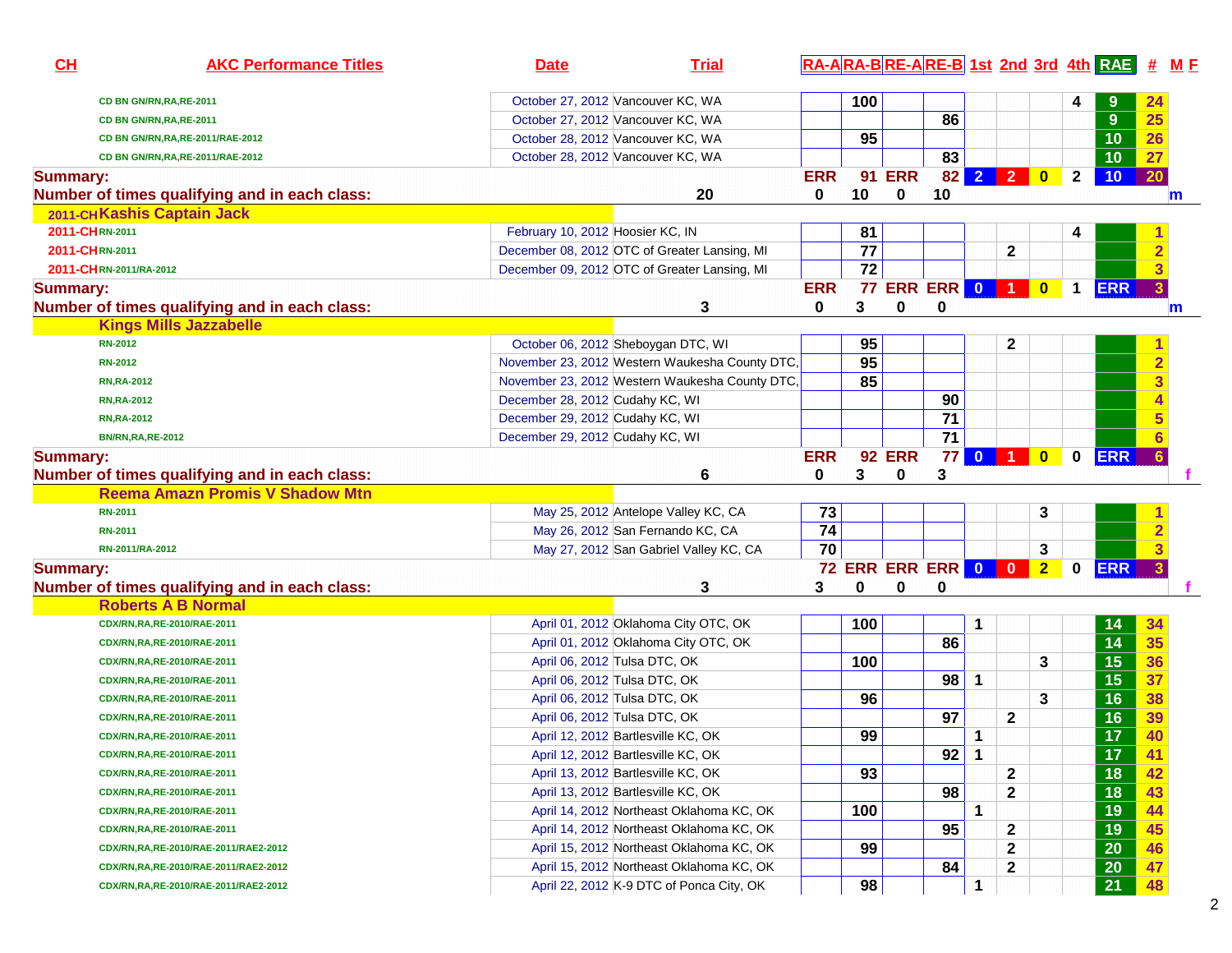| CL              | <b>AKC Performance Titles</b>                                | <b>Date</b>                       | <b>Trial</b>                                   |            |    |                      |          |                      |                |                |             | RA-ARA-BRE-ARE-B 1st 2nd 3rd 4th RAE # ME |                         |  |
|-----------------|--------------------------------------------------------------|-----------------------------------|------------------------------------------------|------------|----|----------------------|----------|----------------------|----------------|----------------|-------------|-------------------------------------------|-------------------------|--|
|                 | CDX/RN,RA,RE-2010/RAE-2011/RAE2-2012                         |                                   | April 22, 2012 K-9 DTC of Ponca City, OK       |            |    |                      | $98$   1 |                      |                |                |             | 21                                        | 49.                     |  |
| <b>Summary:</b> |                                                              |                                   |                                                | <b>ERR</b> |    | <b>98 ERR</b>        |          |                      | 94 7 6 2       |                | $\mathbf 0$ | 21                                        | 16                      |  |
|                 | Number of times qualifying and in each class:                |                                   | 16                                             | 0          | 8  | 0                    | 8        |                      |                |                |             |                                           | $\mathbf m$             |  |
|                 | <b>SGT. Peppers Wanna Be Your Man</b>                        |                                   |                                                |            |    |                      |          |                      |                |                |             |                                           |                         |  |
|                 | <b>RN-2012</b>                                               |                                   | December 01, 2012 Sawnee Mountain KC of GA, GA | 91         |    |                      |          | 1                    |                |                |             |                                           |                         |  |
| <b>Summary:</b> |                                                              |                                   |                                                |            |    | 91 ERR ERR ERR 1 0 0 |          |                      |                |                | $\mathbf 0$ | <b>ERR</b>                                |                         |  |
|                 | Number of times qualifying and in each class:                |                                   | 1                                              | 1          | 0  | 0                    | 0        |                      |                |                |             |                                           | $\mathbf m$             |  |
|                 | <b>Shadow Mtn Playit Again V Reema</b>                       |                                   |                                                |            |    |                      |          |                      |                |                |             |                                           |                         |  |
|                 | RN-2009/RA-2012                                              |                                   | January 14, 2012 San Francisco DTC, CA         |            | 90 |                      |          |                      |                |                |             |                                           | 3                       |  |
|                 | CD,TD/RN-2009/RA-2012                                        |                                   | April 27, 2012 SBC of Pacific Coast, CA        |            | 99 |                      |          | 1                    |                |                |             |                                           | 4                       |  |
|                 | CD,TD/RN-2009/RA-2012                                        |                                   | April 27, 2012 SBC of Pacific Coast, CA        |            |    |                      | 87       | 1                    |                |                |             |                                           | $\overline{\mathbf{5}}$ |  |
|                 | CD,TD/RN-2009/RA-2012                                        |                                   | May 19, 2012 SBC of Southern Oregon, OR        |            | 98 |                      |          | 1                    |                |                |             |                                           | $6 \,$                  |  |
|                 | CD,TD/RN-2009/RA-2012                                        |                                   | May 19, 2012 SBC of Southern Oregon, OR        |            |    |                      | 87       | 1                    |                |                |             |                                           | $\overline{7}$          |  |
|                 | CD,TD/RN-2009/RA,RE-2012                                     |                                   | May 20, 2012 SBC of Southern Oregon, OR        |            | 98 |                      |          | $\blacktriangleleft$ |                |                |             | 1                                         | $\overline{\mathbf{8}}$ |  |
|                 | CD,TD/RN-2009/RA,RE-2012                                     |                                   | May 20, 2012 SBC of Southern Oregon, OR        |            |    |                      | 88       | 1                    |                |                |             | 1                                         | $\overline{9}$          |  |
|                 | CDX GN TD/RN-2009/RA, RE-2012                                | August 17, 2012 Reno KC, NV       |                                                |            | 93 |                      |          |                      | $\mathbf 2$    |                |             | $\overline{2}$                            | 10                      |  |
|                 | CDX GN TD/RN-2009/RA,RE-2012                                 | August 17, 2012 Reno KC, NV       |                                                |            |    |                      | 88       |                      |                |                | 4           | $\overline{2}$                            | 11                      |  |
|                 | CDX GN TD/RN-2009/RA, RE-2012                                |                                   | August 25, 2012 Mensona KC, CA                 |            | 99 |                      |          | $\mathbf{1}$         |                |                |             | $\mathbf{3}$                              | 12                      |  |
|                 | CDX GN TD/RN-2009/RA, RE-2012                                |                                   | August 25, 2012 Mensona KC, CA                 |            |    |                      | 95       |                      | $\mathbf{2}$   |                |             | $\mathbf{3}$                              | 13                      |  |
|                 | CDX GN TD/RN-2009/RA, RE-2012                                |                                   | August 26, 2012 Mensona KC, CA                 |            | 99 |                      |          | 1                    |                |                |             | 4                                         | 14                      |  |
|                 | CDX GN TD/RN-2009/RA, RE-2012                                |                                   | August 26, 2012 Mensona KC, CA                 |            |    |                      | 94       |                      | $\mathbf{2}$   |                |             | $\boldsymbol{4}$                          | 15                      |  |
|                 | CDX GN TD/RN-2009/RA, RE-2012                                |                                   | September 24, 2012 SBC of America Regional, UT |            | 99 |                      |          |                      | $\overline{2}$ |                |             | $\overline{\mathbf{5}}$                   | 16                      |  |
|                 | CDX GN TD/RN-2009/RA, RE-2012                                |                                   | September 24, 2012 SBC of America Regional, UT |            |    |                      | 100      | $\mathbf 1$          |                |                |             | $\overline{\mathbf{5}}$                   | 17                      |  |
|                 | CDX GN TD/RN-2009/RA, RE-2012                                |                                   | September 25, 2012 SBC of America Regional, UT |            | 89 |                      |          |                      |                | 3              |             | $6\phantom{1}$                            | 18                      |  |
|                 | CDX GN TD/RN-2009/RA, RE-2012                                |                                   | September 25, 2012 SBC of America Regional, UT |            |    |                      | 100      | $\mathbf 1$          |                |                |             | $6\phantom{1}$                            | 19                      |  |
|                 | CDX GN TD/RN-2009/RA, RE-2012                                |                                   | September 26, 2012 SBC of America #74/39/8 UT  |            | 99 |                      |          | 1                    |                |                |             | $\overline{7}$                            | 20                      |  |
|                 | CDX GN TD/RN-2009/RA, RE-2012                                |                                   | September 26, 2012 SBC of America #74/39/8 UT  |            |    |                      | 98       | 1                    |                |                |             | $\overline{7}$                            | 21                      |  |
|                 | CDX GN TD/RN-2009/RA, RE-2012                                | November 04, 2012 Vallejo DTC, CA |                                                |            | 99 |                      |          | 1                    |                |                |             | 8                                         | 22                      |  |
|                 |                                                              | November 04, 2012 Vallejo DTC, CA |                                                |            |    |                      | 96       | 1                    |                |                |             | 8                                         | 23                      |  |
|                 | CDX GN TD/RN-2009/RA, RE-2012                                |                                   | November 25, 2012 San Joaquin KC, CA           |            | 99 |                      |          |                      |                | 3              |             |                                           | 24                      |  |
| <b>Summary:</b> | CDX GN TD/RN-2009/RA, RE-2012                                |                                   |                                                | <b>ERR</b> |    | <b>97 ERR</b>        |          |                      | $93$ 14 4      | 2 <sub>2</sub> | $\mathbf 1$ | 8                                         | 22                      |  |
|                 | Number of times qualifying and in each class:                |                                   | 22                                             | 0          | 12 | 0                    | 10       |                      |                |                |             |                                           |                         |  |
|                 | <b>Shadow Mtn Quidditch V Vicdory</b>                        |                                   |                                                |            |    |                      |          |                      |                |                |             |                                           |                         |  |
|                 |                                                              |                                   | February 02, 2012 Norwegian Elkhound Assoc. CA |            | 97 |                      |          |                      |                |                |             |                                           |                         |  |
|                 | CD, AXP, AJP, OFP/RN-2008/RA-2009/RE-2010/RAE-2011           |                                   | February 02, 2012 Norwegian Elkhound Assoc. CA |            |    |                      | 92       |                      |                |                | 4<br>4      | 18<br>$\overline{18}$                     | 42                      |  |
|                 | CD, AXP, AJP, OFP/RN-2008/RA-2009/RE-2010/RAE-2011           | February 03, 2012 Fresno DTC, CA  |                                                |            | 88 |                      |          |                      |                |                |             | $\overline{AB}$                           |                         |  |
|                 | CD, AXP, AJP, OFP/RN-2008/RA-2009/RE-2010/RAE-2011           |                                   |                                                |            |    |                      |          |                      |                |                |             | 19                                        | 43                      |  |
|                 | CD, AXP, AJP, OFP/RN-2008/RA-2009/RE-2010/RAE-2011/RAE2-2012 | February 03, 2012 Fresno DTC, CA  |                                                |            |    |                      | 94       |                      |                |                |             | 19<br>20                                  | 44                      |  |
|                 | CD, AXP, AJP, OFP/RN-2008/RA-2009/RE-2010/RAE-2011/RAE2-2012 |                                   | March 22, 2012 San Mateo KC, CA                |            | 98 |                      |          |                      |                |                |             |                                           | 45                      |  |
|                 | CD, AXP, AJP, OFP/RN-2008/RA-2009/RE-2010/RAE-2011/RAE2-2012 |                                   | March 22, 2012 San Mateo KC, CA                |            |    |                      | 97       |                      |                |                |             | 20                                        | 46                      |  |
|                 | CD, AXP, AJP, OFP/RN-2008/RA-2009/RE-2010/RAE-2011/RAE2-2012 |                                   | March 23, 2012 San Mateo KC, CA                |            | 91 |                      |          |                      |                |                |             | 21                                        | 47                      |  |
|                 | CD, AXP, AJP, OFP/RN-2008/RA-2009/RE-2010/RAE-2011/RAE2-2012 |                                   | March 23, 2012 San Mateo KC, CA                |            |    |                      | 87       |                      |                |                |             | 21                                        | 48                      |  |
|                 | CD, AXP, AJP, OFP/RN-2008/RA-2009/RE-2010/RAE-2011/RAE2-2012 |                                   | April 27, 2012 SBC of Pacific Coast, CA        |            | 92 |                      |          |                      |                | 3              |             | 22                                        | 49                      |  |
|                 | CD, AXP, AJP, OFP/RN-2008/RA-2009/RE-2010/RAE-2011/RAE2-2012 |                                   | April 27, 2012 SBC of Pacific Coast, CA        |            |    |                      | 77       |                      |                | 3              |             | 22                                        | 50                      |  |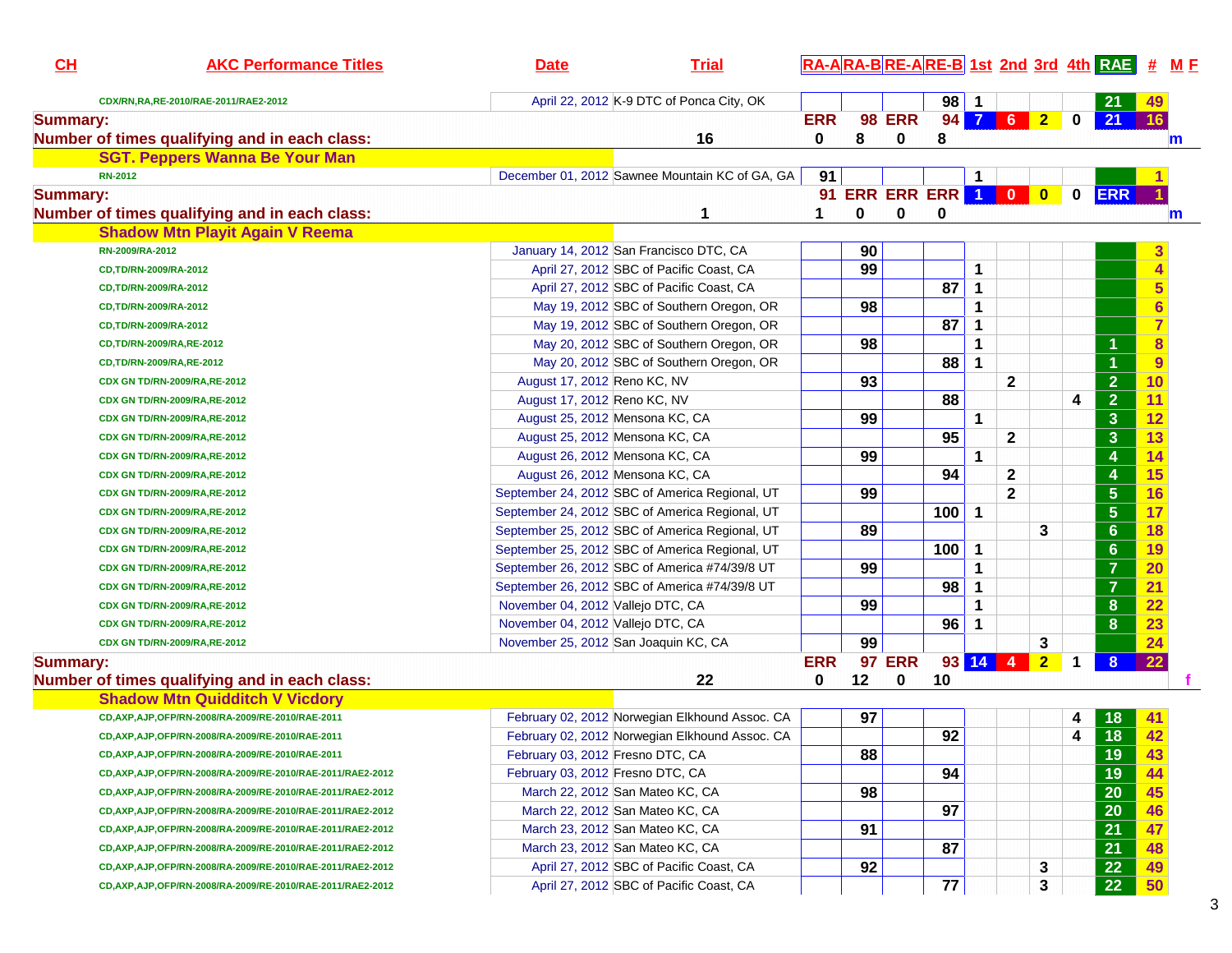**CD,AXP,AJP,OFP/RN-2008/RA-2009/RE-2010/RAE-2011/RAE2-2012CD,AXP,AJP,OFP/RN-2008/RA-2009/RE-2010/RAE-2011/RAE2-2012CD,AXP,AJP,OFP/RN-2008/RA-2009/RE-2010/RAE-2011/RAE2-2012**CD,AXP,A CD,AXP,A CD,AXP,A CD,AXP,A CD,AXP,A CD,AXP,A CD,AXP,A CD,AXP,A CD,AXP,A CD,AXP,A CD,AXP,A CD,AXP,A CD,AXP,A

#### **Summary:**

#### **Number of time**

#### **Summary:Number of time**

| Snowy Pines Tundra                        |                                                |    |    |  |  |
|-------------------------------------------|------------------------------------------------|----|----|--|--|
| CD,GN,AXP,AJP,NFP/RN-2008/RA,RE-2009      | April 27, 2012 SBC of Pacific Coast, CA        | 90 |    |  |  |
| CD, GN, AXP, AJP, NFP/RN-2008/RA, RE-2009 | April 27, 2012 SBC of Pacific Coast, CA        |    | 72 |  |  |
| CD,GN,AXP,AJP,NFP/RN-2008/RA,RE-2009      | September 24, 2012 SBC of America Regional, UT | 98 |    |  |  |

| , îtles<br><b>AK</b> | латс | <b>ria</b> | -AIRA-RIRF-<br>E-AIRE-BI 1st_2nd_3rd_4th RAI⊒L_# |
|----------------------|------|------------|--------------------------------------------------|
|                      |      |            |                                                  |

A **86 1 1 23 51** 

A 23 52

| :D,AXP,AJP,OFP/RN-2008/RA-2009/RE-2010/RAE-2011/RAE2-2012      |                             | May 25, 2012 Antelope Valley KC, CA            |            | 85  |               |                 |                |                         |                | 4              | $\overline{24}$ | 53 |
|----------------------------------------------------------------|-----------------------------|------------------------------------------------|------------|-----|---------------|-----------------|----------------|-------------------------|----------------|----------------|-----------------|----|
| :D,AXP,AJP,OFP/RN-2008/RA-2009/RE-2010/RAE-2011/RAE2-2012      |                             | May 25, 2012 Antelope Valley KC, CA            |            |     |               | $\overline{77}$ |                | $\mathbf{2}$            |                |                | $\overline{24}$ | 54 |
| :D,AXP,AJP,OFP/RN-2008/RA-2009/RE-2010/RAE-2011/RAE2-2012      |                             | May 26, 2012 San Fernando KC, CA               |            | 86  |               |                 |                |                         |                | 4              | 25              | 55 |
| :D,AXP,AJP,OFP/RN-2008/RA-2009/RE-2010/RAE-2011/RAE2-2012      |                             | May 26, 2012 San Fernando KC, CA               |            |     |               | $\overline{79}$ |                |                         |                |                | 25              | 56 |
| :D,AXP,AJP,OFP/RN-2008/RA-2009/RE-2010/RAE-2011/RAE2-2012      |                             | July 15, 2012 Del Monte KC, CA                 |            | 78  |               |                 |                |                         |                |                | 26              | 57 |
| :D,AXP,AJP,OFP/RN-2008/RA-2009/RE-2010/RAE-2011/RAE2-2012      |                             | July 15, 2012 Del Monte KC, CA                 |            |     |               | 83              |                |                         |                | 4              | 26              | 58 |
| :D,AXP,AJP,OFP/RN-2008/RA-2009/RE-2010/RAE-2011/RAE2-2012      |                             | August 25, 2012 Mensona KC, CA                 |            | 95  |               |                 |                |                         |                |                | 27              | 59 |
| :D,AXP,AJP,OFP/RN-2008/RA-2009/RE-2010/RAE-2011/RAE2-2012      |                             | August 25, 2012 Mensona KC, CA                 |            |     |               | 94              |                |                         |                | 4              | 27              | 60 |
| :D,AXP,AJP,OFP/RN-2008/RA-2009/RE-2010/RAE-2011/RAE2-2012      |                             | August 26, 2012 Mensona KC, CA                 |            | 88  |               |                 |                |                         |                |                | 28              | 61 |
| :D,AXP,AJP,OFP/RN-2008/RA-2009/RE-2010/RAE-2011/RAE2-2012      |                             | August 26, 2012 Mensona KC, CA                 |            |     |               | $\overline{87}$ |                |                         |                | 4              | 28              | 62 |
| :D,AXP,AJP,OFP/RN-2008/RA-2009/RE-2010/RAE-2011/RAE2-2012      |                             | October 21, 2012 Del Valle DC of Livermore, CA |            | 97  |               |                 | 1              |                         |                |                | 29              | 63 |
| :D,AXP,AJP,OFP/RN-2008/RA-2009/RE-2010/RAE-2011/RAE2-2012      |                             | October 21, 2012 Del Valle DC of Livermore, CA |            |     |               | 95              |                |                         |                |                | 29              | 64 |
| :D,AXP,AJP,OFP/RN-2008/RA-2009/RE-2010/RAE-2011/RAE2,RAE3-2012 |                             | October 22, 2012 Del Valle DC of Livermore, CA |            | 96  |               |                 |                |                         |                |                | 30              | 65 |
| :D,AXP,AJP,OFP/RN-2008/RA-2009/RE-2010/RAE-2011/RAE2,RAE3-2012 |                             | October 22, 2012 Del Valle DC of Livermore, CA |            |     |               | $\overline{87}$ |                |                         |                |                | 30              | 66 |
|                                                                |                             |                                                | <b>ERR</b> |     | <b>91 ERR</b> | 87              | 3 <sup>2</sup> | $\blacksquare$          | 2 <sup>1</sup> | $\overline{7}$ | 30 <sub>o</sub> | 26 |
| f times qualifying and in each class:                          |                             | 26                                             | $\bf{0}$   | 13  | $\bf{0}$      | 13              |                |                         |                |                |                 |    |
| <b>Snowy Pines Hummer</b>                                      |                             |                                                |            |     |               |                 |                |                         |                |                |                 |    |
| D,GN,GO,VER,OAP,MJP,XFP/RN,RA,RE-2007/RAE-2008                 |                             | April 27, 2012 SBC of Pacific Coast, CA        |            | 96  |               |                 |                | $\mathbf 2$             |                |                | 13              | 32 |
| D,GN,GO,VER,OAP,MJP,XFP/RN,RA,RE-2007/RAE-2008                 |                             | April 27, 2012 SBC of Pacific Coast, CA        |            |     |               | 87              |                | $\overline{\mathbf{2}}$ |                |                | 13              | 33 |
| D,GN,GO,VER,OAP,MJP,XFP/RN,RA,RE-2007/RAE-2008                 |                             | July 20, 2012 Truckee Meadows KC, NV           |            | 96  |               |                 |                | $\overline{2}$          |                |                | 14              | 34 |
| D,GN,GO,VER,OAP,MJP,XFP/RN,RA,RE-2007/RAE-2008                 |                             | July 20, 2012 Truckee Meadows KC, NV           |            |     |               | 98              |                |                         | 3              |                | 14              | 35 |
| D,GN,GO,VER,OAP,MJP,XFP/RN,RA,RE-2007/RAE-2008                 |                             | July 21, 2012 Truckee Meadows KC, NV           |            | 96  |               |                 |                | $\mathbf 2$             |                |                | 15              | 36 |
| D,GN,GO,VER,OAP,MJP,XFP/RN,RA,RE-2007/RAE-2008                 |                             | July 21, 2012 Truckee Meadows KC, NV           |            |     |               | 90              |                | $\mathbf{2}$            |                |                | 15              | 37 |
| D,GN,GO,VER,OAP,MJP,XFP/RN,RA,RE-2007/RAE-2008                 |                             | July 22, 2012 Truckee Meadows KC, NV           |            | 100 |               |                 | $\mathbf{1}$   |                         |                |                | 16              | 38 |
| D,GN,GO,VER,OAP,MJP,XFP/RN,RA,RE-2007/RAE-2008                 |                             | July 22, 2012 Truckee Meadows KC, NV           |            |     |               | 93              |                |                         |                | 4              | 16              | 39 |
| D,GN,GO,VER,OAP,MJP,XFP/RN,RA,RE-2007/RAE-2008                 | August 17, 2012 Reno KC, NV |                                                |            | 92  |               |                 |                |                         |                | 4              | 17              | 40 |
| D,GN,GO,VER,OAP,MJP,XFP/RN,RA,RE-2007/RAE-2008                 | August 17, 2012 Reno KC, NV |                                                |            |     |               | 96              | 1              |                         |                |                | 17              | 41 |
| D,GN,GO,VER,OAP,MJP,XFP/RN,RA,RE-2007/RAE-2008                 | August 17, 2012 Reno KC, NV |                                                |            | 100 |               |                 | 1              |                         |                |                | 18              | 42 |
| D,GN,GO,VER,OAP,MJP,XFP/RN,RA,RE-2007/RAE-2008                 | August 17, 2012 Reno KC, NV |                                                |            |     |               | 97              |                |                         | 3              |                | 18              | 43 |
| D,GN,GO,VER,OAP,MJP,XFP/RN,RA,RE-2007/RAE-2008                 |                             | September 24, 2012 SBC of America Regional, UT |            | 99  |               |                 | 1              |                         |                |                | 19              | 44 |
| D,GN,GO,VER,OAP,MJP,XFP/RN,RA,RE-2007/RAE-2008                 |                             | September 24, 2012 SBC of America Regional, UT |            |     |               | 97              |                | $\mathbf{2}$            |                |                | 19              | 45 |
| D,GN,GO,VER,OAP,MJP,XFP/RN,RA,RE-2007/RAE-2008/RAE2-2012       |                             | September 25, 2012 SBC of America Regional, UT |            | 99  |               |                 | 1              |                         |                |                | 20              | 46 |
| D,GN,GO,VER,OAP,MJP,XFP/RN,RA,RE-2007/RAE-2008/RAE2-2012       |                             | September 25, 2012 SBC of America Regional, UT |            |     |               | 99              |                | 2                       |                |                | 20              | 47 |
| D,GN,GO,VER,OAP,MJP,XFP/RN,RA,RE-2007/RAE-2008/RAE2-2012       |                             | September 26, 2012 SBC of America #74/39/8 UT  |            | 96  |               |                 |                | $\mathbf 2$             |                |                | 21              | 48 |
| D,GN,GO,VER,OAP,MJP,XFP/RN,RA,RE-2007/RAE-2008/RAE2-2012       |                             | September 26, 2012 SBC of America #74/39/8 UT  |            |     |               | 97              |                | $\mathbf{2}$            |                |                | 21              | 49 |
|                                                                |                             |                                                |            |     |               |                 |                |                         |                |                |                 |    |
|                                                                |                             |                                                | <b>ERR</b> |     | <b>97 ERR</b> | 95              | 5 <sub>5</sub> | 9                       | $\overline{2}$ | $\mathbf{2}$   | 21              | 18 |

May 24, 2012 SBC of San Diego, CA

May 24, 2012 SBC of San Diego, CA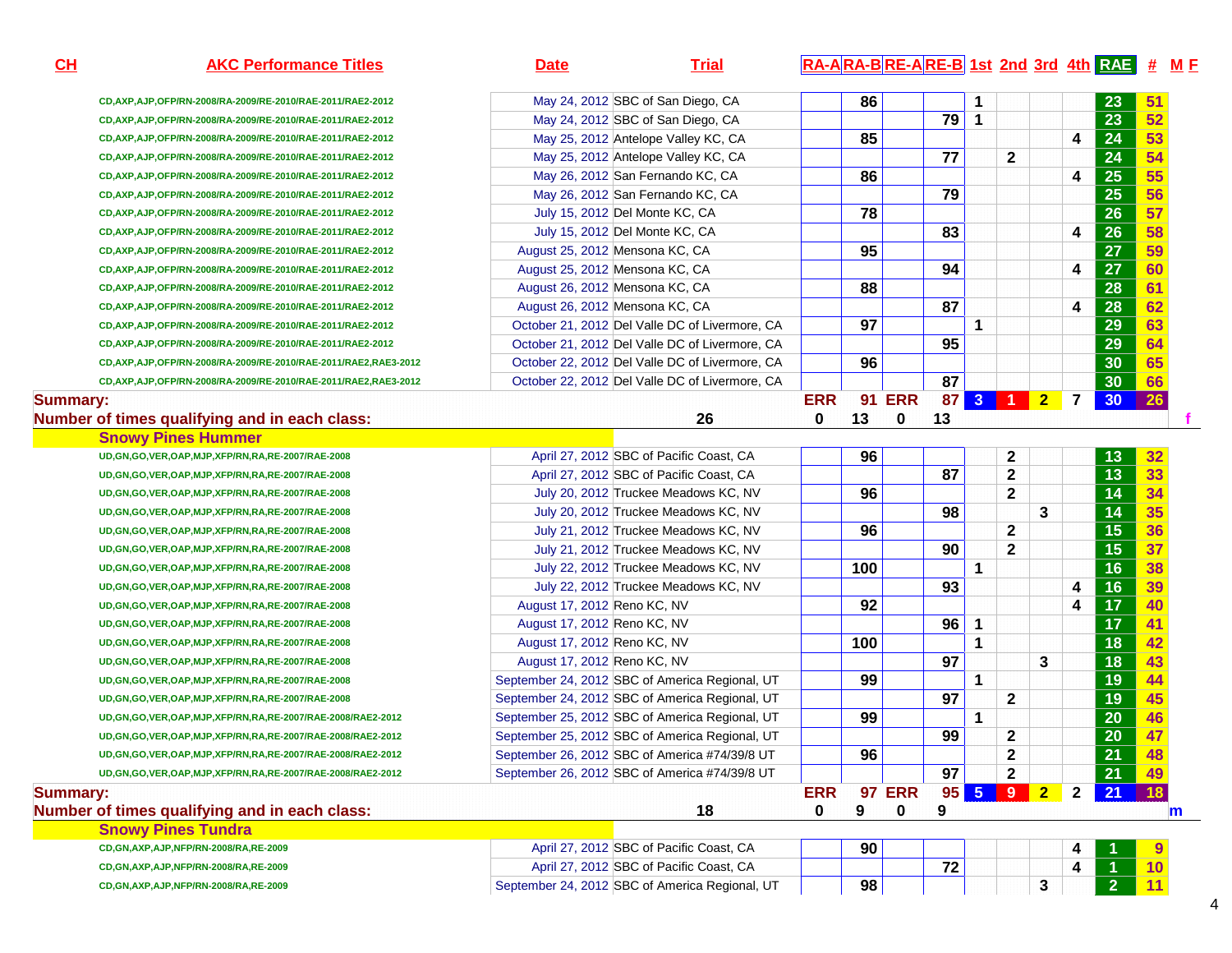| CL                         | <b>AKC Performance Titles</b>                                | <b>Date</b> | <b>Trial</b>                                   |            |                    |                  |                 |              |                |                         |              | RA-ARA-BRE-ARE-B 1st 2nd 3rd 4th RAE | #   | <u>M F</u> |
|----------------------------|--------------------------------------------------------------|-------------|------------------------------------------------|------------|--------------------|------------------|-----------------|--------------|----------------|-------------------------|--------------|--------------------------------------|-----|------------|
|                            | CD, GN, AXP, AJP, NFP/RN-2008/RA, RE-2009                    |             | September 24, 2012 SBC of America Regional, UT |            |                    |                  | 85              |              |                | 3                       |              | $\mathbf{2}$                         |     |            |
|                            | CD, GN, AXP, AJP, NFP/RN-2008/RA, RE-2009                    |             | September 25, 2012 SBC of America Regional, UT |            | 96                 |                  |                 |              | $\mathbf{2}$   |                         |              | 3 <sup>1</sup>                       |     |            |
|                            | CD, GN, AXP, AJP, NFP/RN-2008/RA, RE-2009                    |             | September 25, 2012 SBC of America Regional, UT |            |                    |                  | 89              |              |                | 3                       |              | 3 <sup>1</sup>                       |     |            |
|                            | CD, GN, AXP, AJP, NFP/RN-2008/RA, RE-2009                    |             | September 26, 2012 SBC of America #74/39/8 UT  |            | 93                 |                  |                 |              |                | 3                       |              | 4                                    |     |            |
|                            | CD, GN, AXP, AJP, NFP/RN-2008/RA, RE-2009                    |             | September 26, 2012 SBC of America #74/39/8 UT  |            |                    |                  | 92              |              |                | 3                       |              | 4                                    |     |            |
| <b>Summary:</b>            |                                                              |             |                                                | <b>ERR</b> |                    | <b>94 ERR</b>    | 85 <sub>1</sub> | $\mathbf{0}$ |                | 5 <sup>5</sup>          | $\mathbf{2}$ |                                      |     |            |
|                            | Number of times qualifying and in each class:                |             | 8                                              | 0          |                    | 0                | 4               |              |                |                         |              |                                      |     |            |
|                            | 2012-GCH Stoans Xena Anne De Peru                            |             |                                                |            |                    |                  |                 |              |                |                         |              |                                      |     |            |
| 2012-GCHBN/RN-2011         |                                                              |             | January 21, 2012 Portland Dog OC, OR           |            | 87                 |                  |                 |              |                |                         |              |                                      |     |            |
| <b>Summary:</b>            |                                                              |             |                                                | <b>ERR</b> |                    | 87 ERR ERR 0 0 0 |                 |              |                |                         | $\mathbf 0$  | <b>ERR</b>                           |     |            |
|                            | Number of times qualifying and in each class:                |             |                                                | 0          |                    | 0                | 0               |              |                |                         |              |                                      |     |            |
| 2009-CH Subira Alucian     |                                                              |             |                                                |            |                    |                  |                 |              |                |                         |              |                                      |     |            |
| 2009-CH CD/RN-2010/RA-2011 |                                                              |             | September 24, 2012 SBC of America Regional, UT |            |                    |                  | 72              |              |                |                         | 4            |                                      |     |            |
| <b>Summary:</b>            |                                                              |             |                                                |            | <b>ERR ERR ERR</b> |                  | 72              | $\bullet$    | $\overline{0}$ | $\overline{\mathbf{0}}$ |              | <b>ERR</b>                           |     |            |
|                            | Number of times qualifying and in each class:                |             |                                                | 0          |                    | 0                |                 |              |                |                         |              |                                      |     | Im         |
|                            | <b>Overall Class Averages, Placement &amp; Score totals:</b> |             |                                                | 77         | 92                 | <b>ERR</b>       |                 |              | 87 32 25 15 17 |                         |              |                                      | 144 |            |
| <b>Qualifying Scores:</b>  |                                                              |             | 144                                            |            | 73                 | 0                | 67              |              |                |                         |              |                                      |     |            |

In the case of a Saint Bernard Specialty holding an all-breed trial with their specialy, two (2) placements are possible. One for the specialty and one for the all-breed.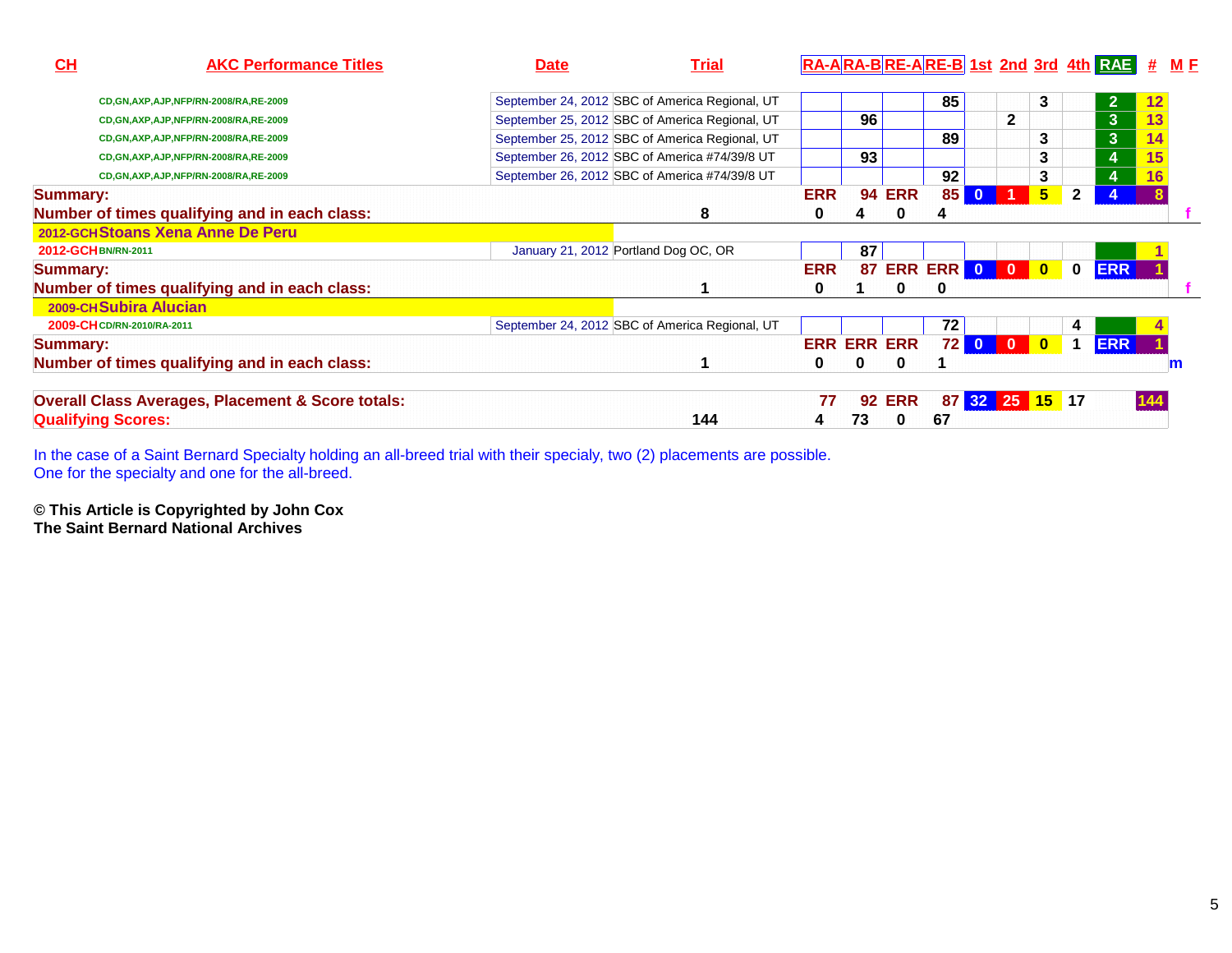|               | <b>Saint Bernard Summary of AKC Agility Trials {Preferred} For 2012</b> |                                      |                           |                  |               |              |             |              |                |                |              |              |              |                |                        |                                |                |                         |                                              |                |       |
|---------------|-------------------------------------------------------------------------|--------------------------------------|---------------------------|------------------|---------------|--------------|-------------|--------------|----------------|----------------|--------------|--------------|--------------|----------------|------------------------|--------------------------------|----------------|-------------------------|----------------------------------------------|----------------|-------|
| CL            | $\Omega$<br><b>AKC Performance Titles</b>                               | <b>Date</b>                          |                           |                  | PAX NAPA NAPB |              | <b>OAP</b>  | <b>AXP A</b> | AXP B MXP      |                | <b>NJP A</b> | <b>NJP B</b> | <b>OJP</b>   | <b>AJP A</b>   | <b>AJP B</b>           | <b>MJP</b> 1st 2nd 3rd 4th $#$ |                |                         |                                              |                | $M$ E |
|               | <b>Shadow Mtn Quidditch V Vicdory</b>                                   |                                      |                           |                  |               |              |             |              |                |                |              |              |              |                |                        |                                |                |                         |                                              |                |       |
| (3) Excellent |                                                                         |                                      |                           |                  |               |              |             |              |                |                |              |              |              |                |                        |                                |                |                         |                                              |                |       |
|               | <b>CD RAE AXP AJP OFP</b><br><b>CD RAE AXP AJP OFP</b>                  | February 05, 2012                    |                           |                  |               |              |             | 100.68.08    | 100.65.96      |                |              |              |              |                |                        |                                |                |                         | $\mathbf{3}$                                 | 13             |       |
|               | <b>CD RAE AXP AJP OFP</b>                                               | February 19, 2012                    |                           |                  |               |              |             |              | 100.65.94      |                |              |              |              |                |                        |                                |                | $\overline{\mathbf{2}}$ |                                              | 14             |       |
|               | <b>CD RAE2 AXP AJP OFP</b>                                              | February 25, 2012<br>April 15, 2012  |                           |                  |               |              |             |              | 100.71.92      |                |              |              |              |                |                        |                                |                | $\overline{2}$          |                                              | 17             |       |
|               | <b>CD RAE2 AXP AJP OFP</b>                                              | June 03, 2012                        |                           |                  |               |              |             |              | 100.71.17      |                |              |              |              |                |                        |                                | -1             |                         |                                              | 18             |       |
|               | <b>CD RAE2 AXP AJP OFP</b>                                              | July 23, 2012                        |                           |                  |               |              |             |              | 100.67.36      |                |              |              |              |                |                        |                                | $\overline{1}$ |                         |                                              | 19             |       |
|               | <b>CD RAE3 AXP AJP OFP</b>                                              | November 09, 2012                    |                           |                  |               |              |             |              | 100.70.87      |                |              |              |              |                |                        |                                |                |                         |                                              | 20             |       |
|               | <b>CD RAE3 AXP AJP OFP</b>                                              | November 25, 2012                    |                           |                  |               |              |             |              | 100.75.34      |                |              |              |              |                |                        |                                |                |                         |                                              | 22             |       |
|               | Summary of the dog's individual class                                   | 8                                    |                           |                  | $\bf{0}$      | $\bf{0}$     | 0           | 1            | $\overline{7}$ | $\overline{7}$ | 0            | 0            | $\mathbf{0}$ | $\bf{0}$       | $\bf{0}$               | $\mathbf{0}$                   |                |                         | 3 2 1 0                                      | 8              |       |
|               | (3) Excellent Jumpers With Weaves                                       |                                      |                           |                  |               |              |             |              |                |                |              |              |              |                |                        |                                |                |                         |                                              |                |       |
|               | <b>CD RAE OAP OJP OFP</b>                                               | <b>January 16, 2012</b>              |                           |                  |               |              |             |              |                |                |              |              |              | 100.46.15      |                        |                                |                | $\mathbf{2}$            |                                              |                |       |
|               | <b>CD RAE OAP AJP OFP</b>                                               | February 04, 2012                    |                           |                  |               |              |             |              |                |                |              |              |              | 85.57.52       |                        |                                | $\overline{1}$ |                         |                                              | 11             |       |
|               | <b>CD RAE AXP AJP OFP</b>                                               | February 25, 2012                    |                           | $\blacksquare$ 1 |               |              |             |              |                |                |              |              |              |                | 100.44.07              |                                |                |                         | 3                                            | 15             |       |
|               | <b>CD RAE AXP AJP OFP</b>                                               | February 26, 2012                    |                           |                  |               |              |             |              |                |                |              |              |              |                | 100.49.07              | -2                             |                | $\overline{2}$          |                                              | 16             |       |
|               | <b>CD RAE3 AXP AJP OFP</b>                                              | November 23, 2012                    |                           |                  |               |              |             |              |                |                |              |              |              |                | 100.49.68              | -3                             |                |                         |                                              | 21             |       |
|               | Summary of the dog's individual class                                   | 5                                    |                           |                  | $\mathbf 0$   | $\mathbf 0$  | 0           | 0            | 0              | 0              | 0            | 0            | 0            | $\mathbf{2}$   | 3                      | 3                              |                | $\overline{2}$          | $\blacksquare$<br>$\mathbf{1}$               | 5              |       |
|               | <b>Summary of ALL the dog's classes</b>                                 | 13                                   | $\boldsymbol{\varLambda}$ |                  | $\mathbf{0}$  | $\bf{0}$     | $\mathbf 0$ |              | 7              |                | $\bf{0}$     | $\bf{0}$     | $\mathbf 0$  | $\overline{2}$ | 3                      | 3 <sup>1</sup>                 |                | $\overline{4}$          | 2 <sub>2</sub><br>$\overline{\phantom{a}}$ 0 |                |       |
| (3) Excellent | <b>Snowy Pines Hummer</b>                                               |                                      |                           |                  |               |              |             |              |                |                |              |              |              |                |                        |                                |                |                         |                                              |                |       |
|               | UD GN GO VER RAE OAP MJP XFP                                            | May 18, 2012                         |                           |                  |               |              |             |              |                |                |              |              |              |                |                        |                                |                |                         |                                              | 23             |       |
|               | UD GN GO VER RAE2 OAP MJP XFP                                           |                                      |                           |                  |               |              |             |              |                |                |              |              |              |                |                        |                                |                |                         |                                              |                |       |
|               |                                                                         |                                      |                           |                  |               |              |             | 100.60.74    |                |                |              |              |              |                |                        |                                | -1             |                         |                                              |                |       |
|               |                                                                         | October 26, 2012                     |                           |                  |               |              |             | 100.54.35    |                |                |              |              |              |                |                        |                                | $\overline{1}$ |                         |                                              | 28             |       |
|               | UD GN GO VER RAE2 AXP MJP XFP                                           | October 28, 2012                     |                           |                  |               |              |             | 100.65.10    |                |                |              |              |              |                |                        |                                |                |                         | $\mathbf{3}$                                 | 29             |       |
|               | UD GN GO VER RAE2 AXP MJP XFP                                           | November 25, 2012                    |                           |                  |               |              |             |              | 100.61.25      |                |              |              |              |                |                        |                                |                |                         | 3                                            | 32             |       |
|               | UD GN GO VER RAE2 AXP MJP XFP                                           | December 29, 2012                    |                           |                  |               |              |             |              | 100.63.25      |                |              |              |              |                |                        |                                |                |                         |                                              | 33             |       |
|               | Summary of the dog's individual class                                   | 5                                    |                           | $\mathbf{0}$     | $\mathbf{0}$  | $\mathbf{0}$ | 0           | 3            | $\mathbf{2}$   | $\overline{2}$ | 0            | 0            | 0            | 0              | 0                      | $\overline{\mathbf{0}}$        |                |                         | 2020                                         | 5 <sup>5</sup> |       |
|               | (3) Excellent Jumpers With Weaves                                       |                                      |                           |                  |               |              |             |              |                |                |              |              |              |                |                        |                                |                |                         |                                              |                |       |
|               | UD GN GO VER RAE OAP AJP XFP                                            | <b>January 14, 2012</b>              |                           |                  |               |              |             |              |                |                |              |              |              |                | 100.33.68              |                                |                | $\overline{2}$          |                                              | 16             |       |
|               | UD GN GO VER RAE OAP AJP XFP                                            | February 18, 2012                    |                           |                  |               |              |             |              |                |                |              |              |              |                | 100.35.45              | 8                              |                |                         | $\mathbf{3}$                                 | 17             |       |
|               | UD GN GO VER RAE OAP AJP XFP<br>UD GN GO VER RAE OAP MJP XFP            | February 19, 2012                    |                           |                  |               |              |             |              |                |                |              |              |              |                | 100.38.15              | 9                              |                |                         | $\mathbf{3}$                                 | 18             |       |
|               | UD GN GO VER RAE OAP MJP XFP                                            | February 20, 2012                    |                           |                  |               |              |             |              |                |                |              |              |              |                | 100.38.83              | 10                             |                | $\overline{2}$          |                                              | 19             |       |
|               | UD GN GO VER RAE OAP MJP XFP                                            | March 03, 2012                       |                           |                  |               |              |             |              |                |                |              |              |              |                | 100.34.22              | 11                             | $\mathbf{1}$   |                         | 3                                            | 20             |       |
|               | UD GN GO VER RAE OAP MJP XFP                                            | March 25, 2012                       |                           |                  |               |              |             |              |                |                |              |              |              |                | 100.35.20              | 12                             | $\mathbf{1}$   |                         |                                              | 21             |       |
|               | UD GN GO VER RAE OAP MJP XFP                                            | April 15, 2012                       |                           |                  |               |              |             |              |                |                |              |              |              |                | 100.37.06              | 13<br>14                       |                |                         | $\mathbf{3}$                                 | 22             |       |
|               | UD GN GO VER RAE2 OAP MJP XFP                                           | May 20, 2012                         |                           |                  |               |              |             |              |                |                |              |              |              |                | 100.38.19              | 15                             | $\mathbf 1$    |                         |                                              | 24<br>25       |       |
|               | UD GN GO VER RAE2 OAP MJP XFP                                           | September 23, 2012                   |                           |                  |               |              |             |              |                |                |              |              |              |                | 100.35.13              | 16                             |                |                         | $\mathbf{3}$                                 |                |       |
|               | UD GN GO VER RAE2 OAP MJP XFP                                           | October 14, 2012                     |                           |                  |               |              |             |              |                |                |              |              |              |                | 100.42.87              | 17                             |                |                         | 3                                            | 26<br>27       |       |
|               | UD GN GO VER RAE2 AXP MJP XFP                                           | October 25, 2012<br>October 28, 2012 |                           |                  |               |              |             |              |                |                |              |              |              |                | 100.34.98<br>100.34.97 | 18                             |                |                         | 3                                            | 30             |       |

1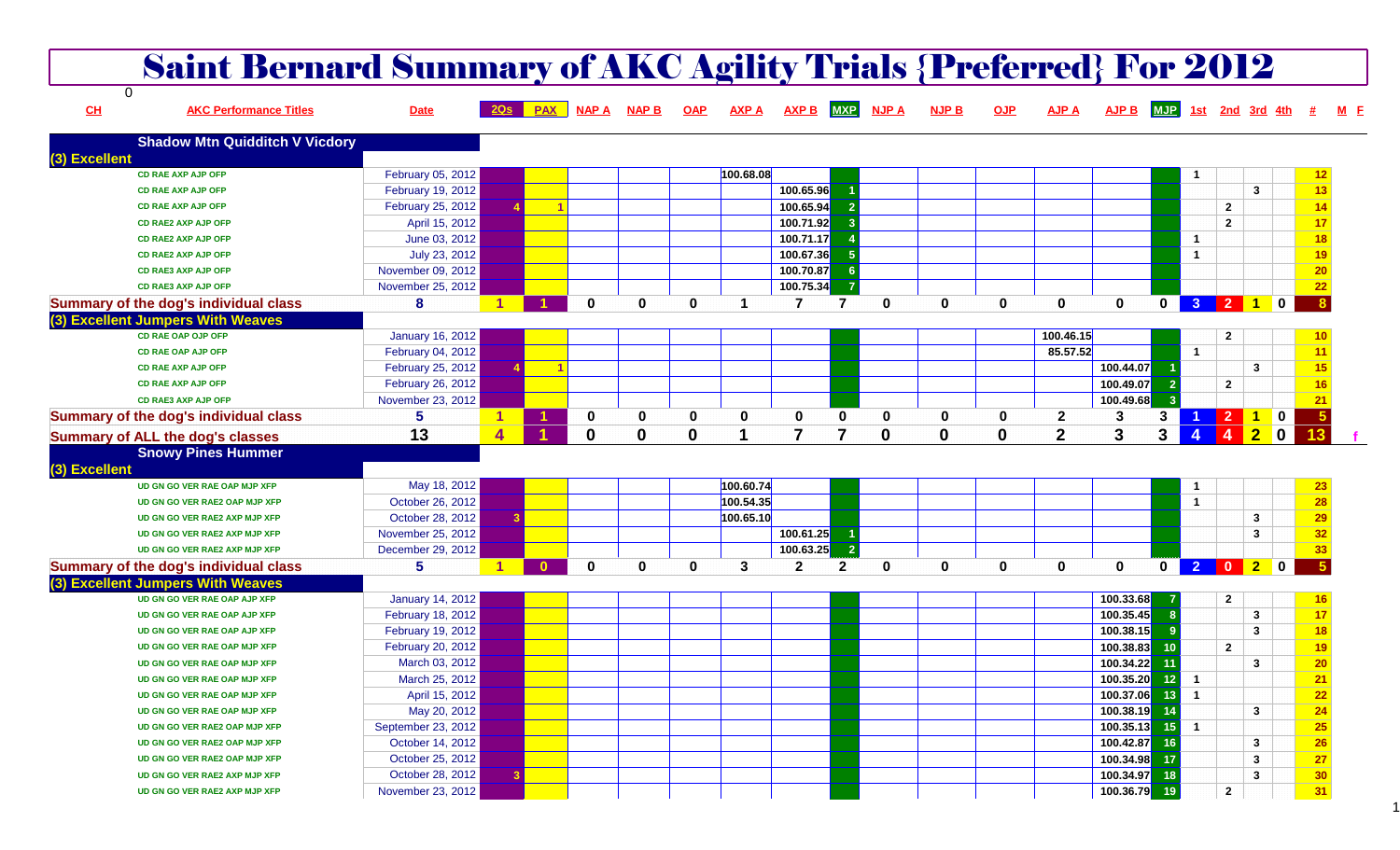| $CH$          | <b>AKC Performance Titles</b>           | <b>Date</b>       |              | <b>PAX</b> | <b>NAP A</b> | <b>NAP B</b> | <u>OAP</u> | <b>AXP A</b> | <b>AXP B</b> | <b>MXP</b> | <b>NJP A</b> | <b>NJP B</b> | <b>OJP</b> | <b>AJP A</b> | <b>AJP B</b> | MJP 1st         |                      | <u>2nd 3rd 4th #</u> |                |                  |                           | $M$ E |
|---------------|-----------------------------------------|-------------------|--------------|------------|--------------|--------------|------------|--------------|--------------|------------|--------------|--------------|------------|--------------|--------------|-----------------|----------------------|----------------------|----------------|------------------|---------------------------|-------|
|               | UD GN GO VER RAE2 AXP MJP2 XFP          | December 30, 2012 |              |            |              |              |            |              |              |            |              |              |            |              | 100.38.97 20 |                 |                      | $\overline{2}$       |                |                  | 34 <sub>l</sub>           |       |
|               | Summary of the dog's individual class   | 14                |              |            | 0            | 0            |            |              | 0            |            | 0            | 0            | 0          | 0            | 14           | 14              |                      |                      |                | $\blacksquare$   |                           |       |
|               | <b>Summary of ALL the dog's classes</b> | 19                | $\mathbf{3}$ | <b>ERR</b> | $\bf{0}$     | 0            | $\bf{0}$   |              | 2            |            | $\Omega$     | 0            | 0          |              | 14           | 14              | 5 <sub>5</sub>       |                      | $\overline{9}$ | $\blacksquare$   | $\mathbf{F}$ <sub>m</sub> |       |
|               | <b>Snowy Pines Tundra</b>               |                   |              |            |              |              |            |              |              |            |              |              |            |              |              |                 |                      |                      |                |                  |                           |       |
| (3) Excellent |                                         |                   |              |            |              |              |            |              |              |            |              |              |            |              |              |                 |                      |                      |                |                  |                           |       |
|               | <b>CD GN RE AXP AJP NFP</b>             | January 01, 2012  |              |            |              |              |            | 100.72.86    |              |            |              |              |            |              |              |                 |                      |                      |                |                  | 12                        |       |
|               | <b>CD GN RE AXP AJP NFP</b>             | February 19, 2012 |              |            |              |              |            |              | 100.71.33    |            |              |              |            |              |              |                 |                      |                      |                |                  | 13                        |       |
|               | <b>CD GN RE AXP AJP NFP</b>             | November 24, 2012 |              |            |              |              |            |              | 100.74.45    |            |              |              |            |              |              |                 |                      |                      |                |                  |                           |       |
|               | CD GN RE AXP AJP NFP                    | November 25, 2012 |              |            |              |              |            |              | 100.74.68    |            |              |              |            |              |              |                 |                      |                      |                |                  |                           |       |
|               | Summary of the dog's individual class   |                   |              |            | $\Omega$     | 0            | 0          |              |              |            | 0            | 0            | 0          | $\mathbf{0}$ | $\bf{0}$     | 0               | $\blacktriangleleft$ | - 0                  | l o            | $\blacksquare$ 1 |                           |       |
|               | <b>Summary of ALL the dog's classes</b> | 4                 | <b>ERR</b>   | <b>ERR</b> | $\bf{0}$     | 0            | $\bf{0}$   |              | 3            | 3          | 0            | $\bf{0}$     | 0          |              | $\bf{0}$     | 0               |                      | - 0                  | $\mathbf{0}$   | $\mathbf 1$      |                           |       |
|               | <b>Overall summary for ALL dogs</b>     | 36                |              |            | $\bf{0}$     | 0            | 0          |              | 12           | 12         | $\mathbf{0}$ | $\bf{0}$     | 0          |              | 17           | 17 <sup>1</sup> | 10                   |                      |                |                  |                           |       |

2Qs = Dogs qualifying with scores in the Standard and Jumpers with Weaves classes on the same day<br>PAX (Preferred Agility Excellent) = Dogs qualifying with scores in the EXCELLENT B Standard and Jumpers with Weaves classes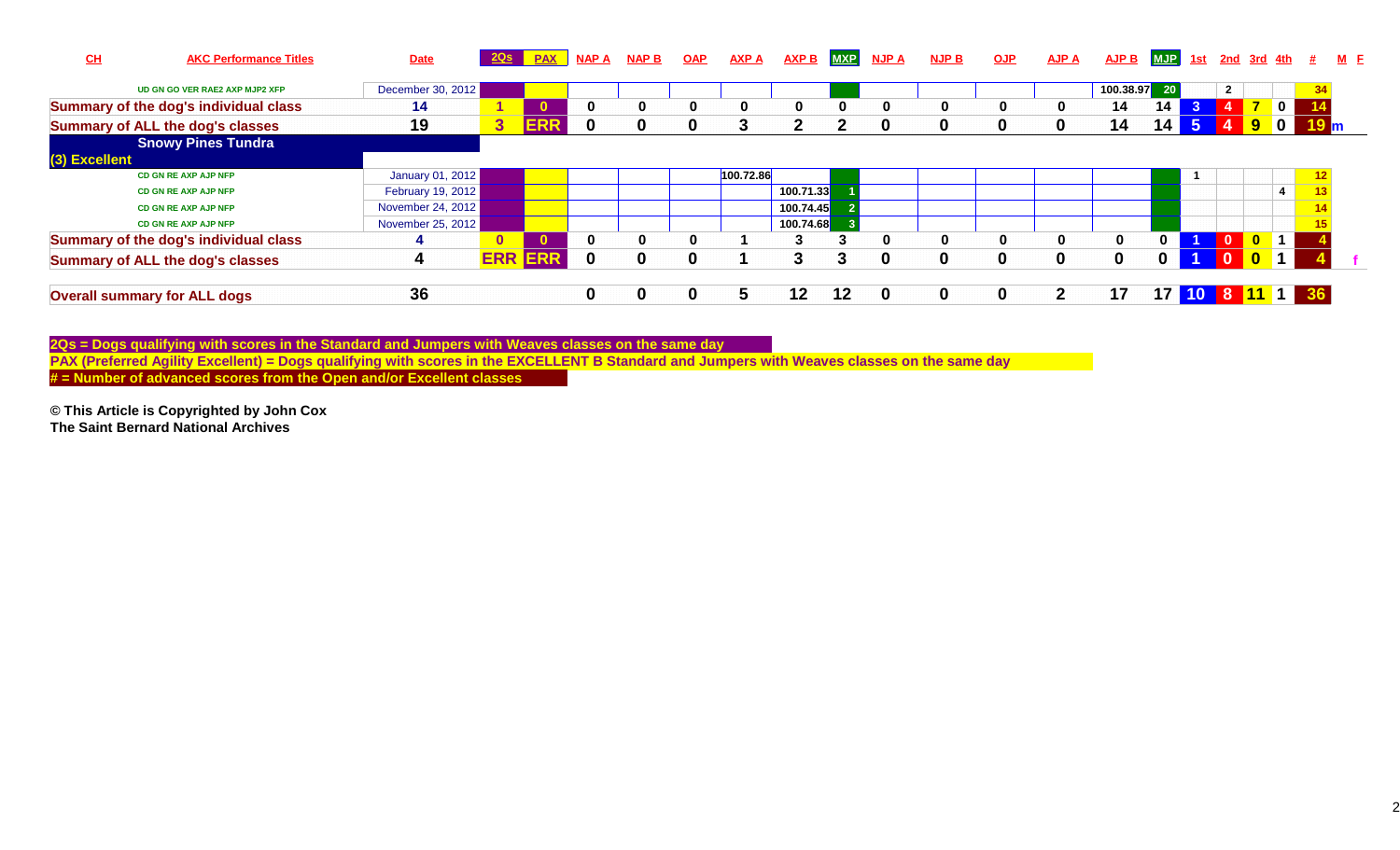### Saint Bernard Agility Excellent {Preferred} {AXP} Scores For 2012

| CL                     | <b>AKC Performance Titles</b>         | <b>Date</b>                      | <b>Trial</b>                                           |      |     | Time Yards AXP A AXP B MXP 20s PAX 1st 2nd 3rd 4th M F |              |                 |          |          |                      |                |              |                      |              |
|------------------------|---------------------------------------|----------------------------------|--------------------------------------------------------|------|-----|--------------------------------------------------------|--------------|-----------------|----------|----------|----------------------|----------------|--------------|----------------------|--------------|
|                        | <b>Shadow Mtn Quidditch V Vicdory</b> |                                  |                                                        |      |     |                                                        |              |                 |          |          |                      |                |              |                      |              |
| (3) Excellent          |                                       |                                  |                                                        |      |     |                                                        |              |                 |          |          |                      |                |              |                      |              |
|                        | <b>CD RAE AXP AJP OFP</b>             |                                  | February 05, 2012 Vizsla Club of N. California, CA     | 71   | 177 | 100.68.08                                              |              |                 |          |          | 1                    |                |              |                      |              |
|                        | <b>CD RAE AXP AJP OFP</b>             |                                  | February 19, 2012 Puli Club of America, CA             | 75   | 188 |                                                        | 100.65.96    |                 |          |          |                      |                | 3            |                      |              |
|                        | <b>CD RAE AXP AJP OFP</b>             | February 25, 2012 Mensona KC, CA |                                                        | 70   | 175 |                                                        | 100.65.94    | $\mathbf{2}$    |          | 1        |                      | $\overline{2}$ |              |                      |              |
|                        | <b>CD RAE2 AXP AJP OFP</b>            |                                  | April 15, 2012 Mensona KC, CA                          | 72   | 180 |                                                        | 100.71.92    | 3 <sup>1</sup>  |          |          |                      | $\mathbf{2}$   |              |                      |              |
|                        | <b>CD RAE2 AXP AJP OFP</b>            |                                  | June 03, 2012 Del Monte KC, CA                         | 72   | 180 |                                                        | 100.71.17    | $\overline{4}$  |          |          | $\mathbf{1}$         |                |              |                      |              |
|                        | <b>CD RAE2 AXP AJP OFP</b>            |                                  | July 23, 2012 Lost Coast KC of California, CA          | 69   | 170 |                                                        | 100.67.36    | 5 <sup>1</sup>  |          |          | 1                    |                |              |                      |              |
|                        | <b>CD RAE3 AXP AJP OFP</b>            |                                  | November 09, 2012 Nor-Cal Golden Retriever Club, CA    | 77   | 195 |                                                        | 100.70.87    | 6 <sup>1</sup>  |          |          |                      |                |              |                      |              |
|                        | <b>CD RAE3 AXP AJP OFP</b>            |                                  | November 25, 2012 Sacramento DTC, CA                   | 75   | 188 |                                                        | 100.75.34    | $\vert 7 \vert$ |          |          |                      |                |              |                      |              |
| <b>Summary</b>         |                                       |                                  | 8                                                      | 72.6 | 182 | 1                                                      |              | 7               |          |          | 3 <sup>1</sup>       | $\overline{2}$ | <b>10</b>    |                      |              |
|                        | <b>Snowy Pines Hummer</b>             |                                  |                                                        |      |     |                                                        |              |                 |          |          |                      |                |              |                      |              |
| (3) Excellent          |                                       |                                  |                                                        |      |     |                                                        |              |                 |          |          |                      |                |              |                      |              |
|                        | UD GN GO VER RAE OAP MJP XFP          |                                  | May 18, 2012 Klamath DF, OR                            | 74   | 187 | 100.60.74                                              |              |                 |          |          | $\mathbf{1}$         |                |              |                      |              |
|                        | UD GN GO VER RAE2 OAP MJP XFP         |                                  | October 26, 2012 Roque Canine Agility Club, OR         | 71   | 178 | 100.54.35                                              |              |                 |          |          | 1                    |                |              |                      |              |
|                        | UD GN GO VER RAE2 AXP MJP XFP         |                                  | October 28, 2012 Rogue Canine Agility Club, OR         | 76   | 192 | 100.65.10                                              |              |                 | 3        |          |                      |                | 3            |                      |              |
|                        | UD GN GO VER RAE2 AXP MJP XFP         |                                  | November 25, 2012 Sacramento DTC, CA                   | 75   | 188 |                                                        | 100.61.25    | 1.              |          |          |                      |                | 3            |                      |              |
|                        | UD GN GO VER RAE2 AXP MJP XFP         |                                  | December 29, 2012 Two Rivers Agility of Sacramento, CA | 74   | 186 |                                                        | 100.63.25    | $\mathbf{2}$    |          |          |                      |                |              |                      |              |
| <b>Summary</b>         |                                       |                                  | 5.                                                     | 74   | 186 | 3                                                      | $\mathbf{2}$ | $\mathbf{2}$    |          |          | $\overline{2}$       | $\mathbf{0}$   | $2-1$        | $\mathbf 0$          | $\mathbf{m}$ |
|                        | <b>Snowy Pines Tundra</b>             |                                  |                                                        |      |     |                                                        |              |                 |          |          |                      |                |              |                      |              |
| (3) Excellent          |                                       |                                  |                                                        |      |     |                                                        |              |                 |          |          |                      |                |              |                      |              |
|                        | CD GN RE AXP AJP NFP                  |                                  | January 01, 2012 Two Rivers Agility of Sacramento, CA  | 72   | 180 | 100.72.86                                              |              |                 |          |          | $\mathbf{1}$         |                |              |                      |              |
|                        | CD GN RE AXP AJP NFP                  |                                  | February 19, 2012 Puli Club of America, CA             | 75   | 188 |                                                        | 100.71.33    | $\blacksquare$  |          |          |                      |                |              | 4                    |              |
|                        | CD GN RE AXP AJP NFP                  |                                  | November 24, 2012 Sacramento DTC, CA                   | 75   | 189 |                                                        | 100.74.45    | $\vert$ 2       |          |          |                      |                |              |                      |              |
|                        | <b>CD GN RE AXP AJP NFP</b>           |                                  | November 25, 2012 Sacramento DTC, CA                   | 75   | 188 |                                                        | 100.74.68    | 3 <sup>2</sup>  |          |          |                      |                |              |                      |              |
| <b>Summary</b>         |                                       |                                  | 4                                                      | 74.3 | 186 | 1                                                      | 3            | 3               | $\Omega$ | $\bf{0}$ | $\blacktriangleleft$ |                |              | $\blacktriangleleft$ |              |
|                        |                                       |                                  |                                                        |      |     |                                                        |              |                 |          |          |                      |                |              |                      |              |
| <b>Overall Summary</b> |                                       |                                  | 17                                                     | 73.4 | 184 | 5                                                      | 12           | 12              |          |          | 6                    | $\overline{2}$ | $\mathbf{3}$ |                      |              |
|                        |                                       |                                  |                                                        |      |     |                                                        |              |                 |          |          |                      |                |              |                      |              |

**2Qs = Dogs qualifying with scores in the Standard and Jumpers with Weaves classes on the same dayPAX (Preferred Agility Excellent) = Dogs qualifying with scores in the EXCELLENT B Standard and Jumpers with Weaves classes on the same day**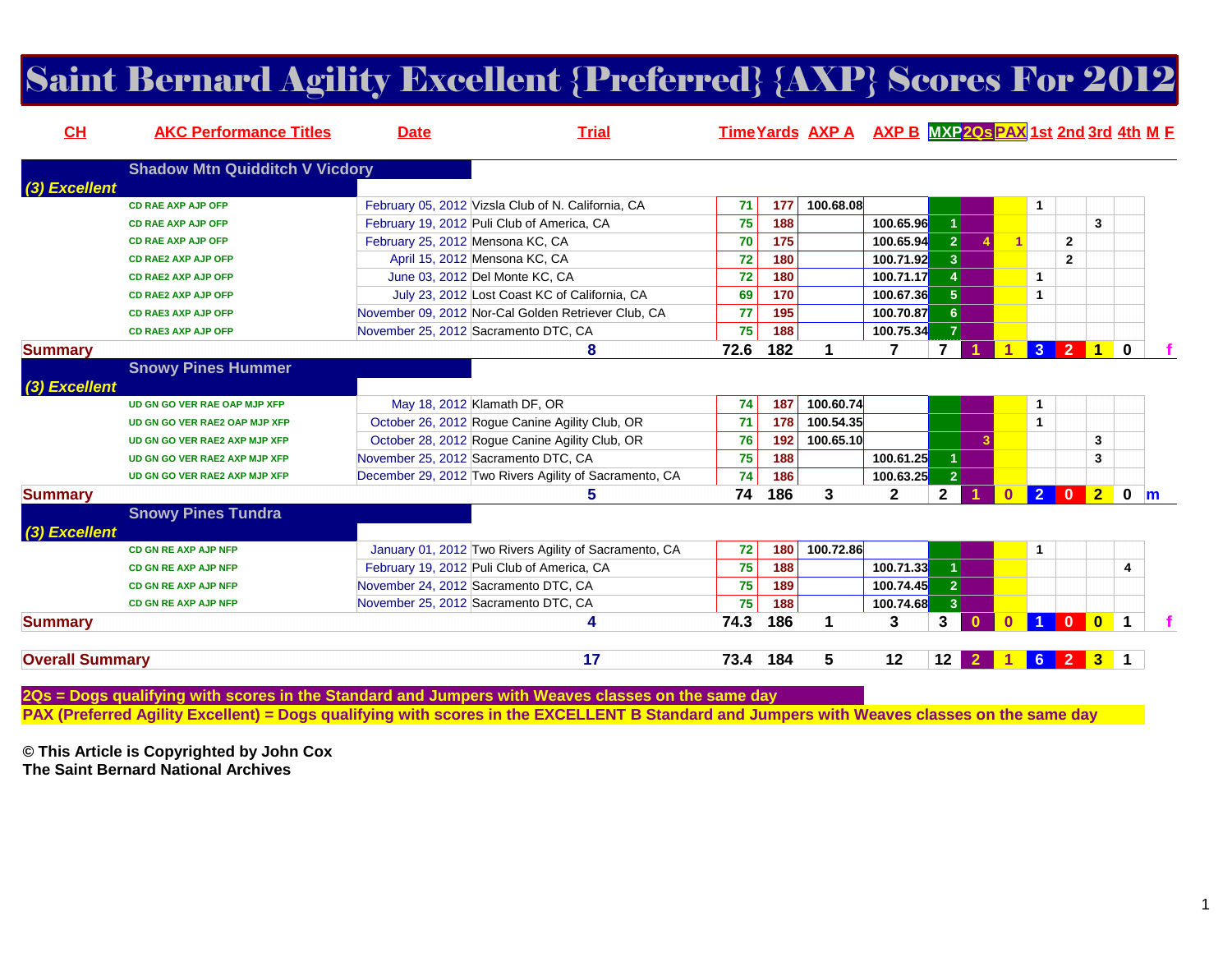### Saint Bernard Jumpers With Weaves {Preferred} Scores For 2012

| CH | <b>AKC Performance Titles</b>                        | <b>Date</b>                      | <b>Trial</b>                                             |                 |                   | <b>Time Yards NJP A</b> | <b>NJP B</b> | <b>OJP</b> | <b>AJP A</b>   | AJP B MJP 2Qs PAX 1st 2nd 3rd 4th M F |                 |              |                      |                  |                  |                         |
|----|------------------------------------------------------|----------------------------------|----------------------------------------------------------|-----------------|-------------------|-------------------------|--------------|------------|----------------|---------------------------------------|-----------------|--------------|----------------------|------------------|------------------|-------------------------|
|    | <b>Shadow Mtn Quidditch V Vicdory</b>                |                                  |                                                          |                 |                   |                         |              |            |                |                                       |                 |              |                      |                  |                  |                         |
|    | (3) Excellent Jumpers With Weaves                    |                                  |                                                          |                 |                   |                         |              |            |                |                                       |                 |              |                      |                  |                  |                         |
|    | <b>CD RAE OAP OJP OFP</b>                            |                                  | January 16, 2012 Border Terrier Club of the Redwoods, CA | 55              | 177               |                         |              |            | 100.46.15      |                                       |                 |              |                      | $\overline{2}$   |                  |                         |
|    | <b>CD RAE OAP AJP OFP</b>                            |                                  | February 04, 2012 Vizsla Club of N. California, CA       | 52              | $\frac{167}{167}$ |                         |              |            | 85.57.52       |                                       |                 |              |                      |                  |                  |                         |
|    | <b>CD RAE AXP AJP OFP</b>                            | February 25, 2012 Mensona KC, CA |                                                          | 45              | 143               |                         |              |            |                | 100.44.07                             |                 |              |                      |                  | 3                |                         |
|    | <b>CD RAE AXP AJP OFP</b>                            | February 26, 2012 Mensona KC, CA |                                                          | 50              | 160               |                         |              |            |                | 100.49.07                             | 2 <sup>1</sup>  |              |                      | $\mathbf{2}$     |                  |                         |
|    | <b>CD RAE3 AXP AJP OFP</b>                           |                                  | November 23, 2012 Sacramento DTC, CA                     | 51              | 162               |                         |              |            |                | 100.49.68                             | 3 <sup>1</sup>  |              |                      |                  |                  |                         |
|    | Summary of the dog's individual class                |                                  | 5                                                        | 50.6            | 161.8             | $\mathbf 0$             | $\Omega$     | 0          | $\mathbf{2}$   | 3                                     | 3               |              |                      |                  |                  | $\overline{0}$          |
|    | Summary of ALL the dog's Jumpers With Weaves Classes |                                  | 5                                                        | 51              | 162               | $\mathbf 0$             | $\bf{0}$     | 0          | $\overline{2}$ | 3                                     | 3               |              |                      | $\overline{2}$   |                  | $\overline{\mathbf{0}}$ |
|    | <b>Snowy Pines Hummer</b>                            |                                  |                                                          |                 |                   |                         |              |            |                |                                       |                 |              |                      |                  |                  |                         |
|    | (3) Excellent Jumpers With Weaves                    |                                  |                                                          |                 |                   |                         |              |            |                |                                       |                 |              |                      |                  |                  |                         |
|    | UD GN GO VER RAE OAP AJP XFP                         |                                  | January 14, 2012 Border Terrier Club of the Redwoods, CA | 52              | 167               |                         |              |            |                | 100.33.68                             |                 |              |                      | $\overline{2}$   |                  |                         |
|    | UD GN GO VER RAE OAP AJP XFP                         |                                  | February 18, 2012 Puli Club of America, CA               | 48              | $\frac{154}{154}$ |                         |              |            |                | 100.35.45                             | 8 <sup>1</sup>  |              |                      |                  | 3                |                         |
|    | UD GN GO VER RAE OAP AJP XFP                         |                                  | February 19, 2012 Puli Club of America, CA               | 46              | 144               |                         |              |            |                | 100.38.15                             | 9               |              |                      |                  | 3                |                         |
|    | UD GN GO VER RAE OAP MJP XFP                         |                                  | February 20, 2012 Puli Club of America, CA               | 51              | 163               |                         |              |            |                | 100.38.83                             | 10 <sup>1</sup> |              |                      | $\overline{2}$   |                  |                         |
|    | UD GN GO VER RAE OAP MJP XFP                         |                                  | March 03, 2012 Mt. Diablo DTC, CA                        | 46              | 145               |                         |              |            |                | 100.34.22                             | 11              |              |                      |                  | 3                |                         |
|    | UD GN GO VER RAE OAP MJP XFP                         |                                  | March 25, 2012 Shetland Sheepdog Club of N CA            | 50              | 160               |                         |              |            |                | 100.35.20                             | 12              |              | $\mathbf{1}$         |                  |                  |                         |
|    | UD GN GO VER RAE OAP MJP XFP                         |                                  | April 15, 2012 Mensona KC, CA                            | 48              | 152               |                         |              |            |                | 100.37.06                             | 13              |              | $\mathbf{1}$         |                  |                  |                         |
|    | UD GN GO VER RAE OAP MJP XFP                         |                                  | May 20, 2012 Klamath DF, OR                              | 50              | 158               |                         |              |            |                | 100.38.19                             | 14              |              |                      |                  | $\mathbf{3}$     |                         |
|    | UD GN GO VER RAE2 OAP MJP XFP                        |                                  | September 23, 2012 SBC of America, UT                    | 42              | 132               |                         |              |            |                | 100.35.13                             | 15              |              | $\blacktriangleleft$ |                  |                  |                         |
|    | UD GN GO VER RAE2 OAP MJP XFP                        | October 14, 2012 Klamath DF, OR  |                                                          | 53              | 172               |                         |              |            |                | 100.42.87                             | 16              |              |                      |                  | $\mathbf{3}$     |                         |
|    | UD GN GO VER RAE2 OAP MJP XFP                        |                                  | October 25, 2012 Roque Canine Agility Club, OR           | 48              | 154               |                         |              |            |                | 100.34.98                             | 17 <sup>2</sup> |              |                      |                  | 3                |                         |
|    | UD GN GO VER RAE2 AXP MJP XFP                        |                                  | October 28, 2012 Rogue Canine Agility Club, OR           | 44              | 138               |                         |              |            |                | 100.34.97                             | 18              |              |                      |                  | 3                |                         |
|    | UD GN GO VER RAE2 AXP MJP XFP                        |                                  | November 23, 2012 Sacramento DTC, CA                     | $\overline{51}$ | $\frac{162}{ }$   |                         |              |            |                | 100.36.79                             | 19              |              |                      | $\overline{2}$   |                  |                         |
|    | UD GN GO VER RAE2 AXP MJP2 XFP                       |                                  | December 30, 2012 Two Rivers Agility of Sacramento, CA   | 51              | 165               |                         |              |            |                | 100.38.97                             | 20              |              |                      | $\overline{2}$   |                  |                         |
|    | Summary of the dog's individual class                |                                  | 14                                                       | 48.6            | 154.7             | $\mathbf 0$             | 0            | 0          | 0              | 14                                    | 14              | $\mathbf{0}$ | $\blacksquare$       | $\overline{4}$   | $\blacksquare$ 0 |                         |
|    | Summary of ALL the dog's Jumpers With Weaves Classes |                                  | 14                                                       | 49              | 155               | $\mathbf 0$             | $\bf{0}$     | 0          | $\bf{0}$       | 14                                    | 14              | $\mathbf{0}$ | 3                    | $\boldsymbol{4}$ | $\overline{7}$   | $\bullet$ m             |
|    | <b>Overall summary for ALL dogs</b>                  |                                  | 19                                                       | 49              | 157               | $\mathbf 0$             | $\bf{0}$     | 0          | $\mathbf 0$    | 17                                    | $\mathbf 0$     |              |                      | 6                |                  |                         |

#### **Master Jumpers With Weaves Scores**

 **2Qs = Dogs qualifying with scores in the Standard and Jumpers with Weaves classes on the same dayPAX (Preferred Agility Excellent) = Dogs qualifying with scores in the EXCELLENT B Standard and Jumpers with Weaves classes on the same day**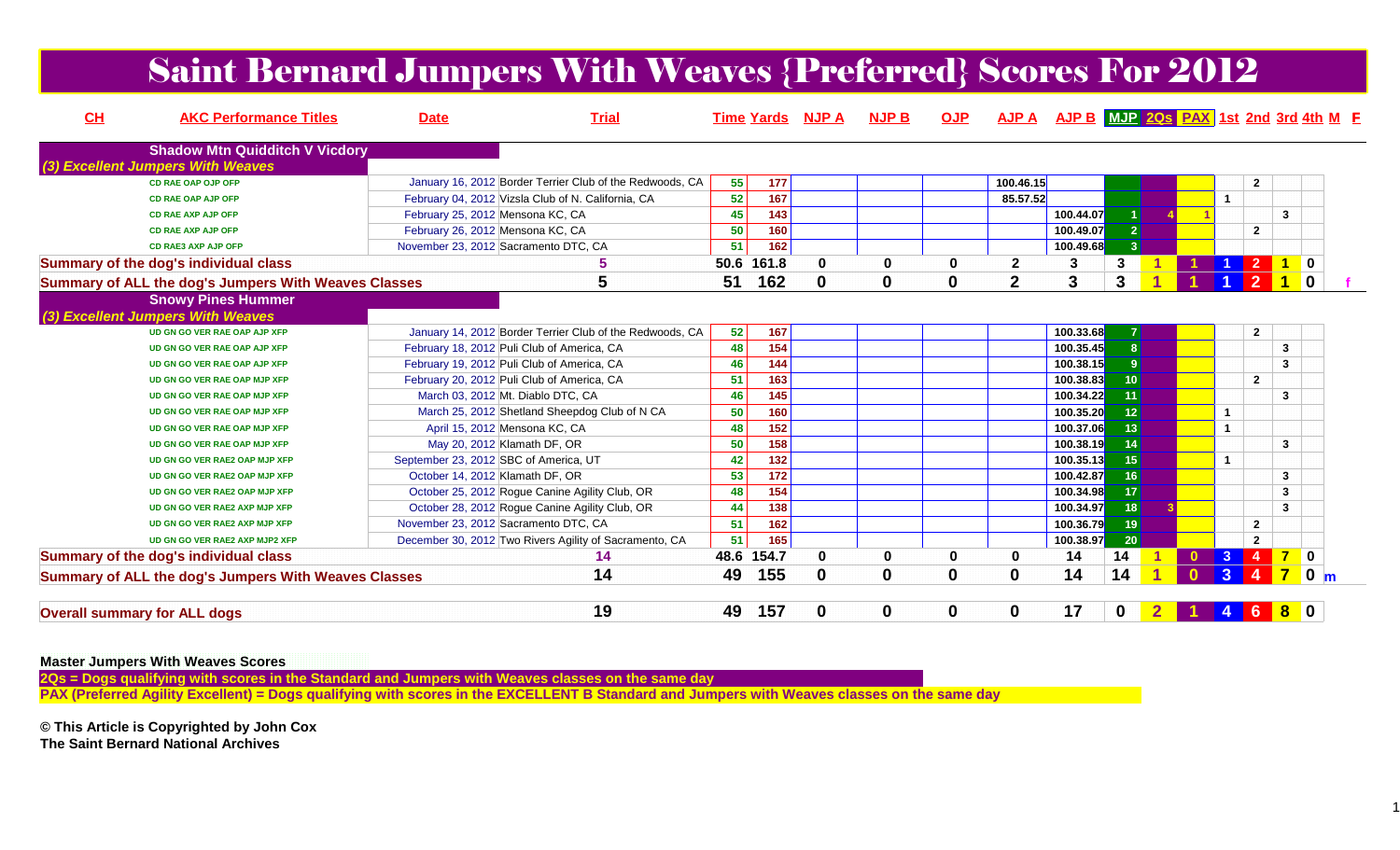### Saint Bernard Master Agility {Preferred} {MXP, MJP & PAX} Scores For 2012

| CH                     | <b>AKC Performance Titles</b>         | <b>Date</b>                           | <b>Trial</b>                                             |                 |     | Time Yards MXP MJP PAX 1st 2nd 3rd 4th M F |           |              |                |                |                |             |   |
|------------------------|---------------------------------------|---------------------------------------|----------------------------------------------------------|-----------------|-----|--------------------------------------------|-----------|--------------|----------------|----------------|----------------|-------------|---|
|                        | <b>Shadow Mtn Quidditch V Vicdory</b> |                                       |                                                          |                 |     |                                            |           |              |                |                |                |             |   |
|                        | <b>CD RAE AXP AJP OFP</b>             |                                       | February 19, 2012 Puli Club of America, CA               | 75              | 188 | 100.65.96                                  |           |              |                |                | 3              |             |   |
|                        | <b>CD RAE AXP AJP OFP</b>             | February 25, 2012 Mensona KC, CA      |                                                          | $\overline{70}$ | 175 | 100.65.94                                  |           | -1           |                | $\overline{2}$ |                |             |   |
|                        | <b>CD RAE AXP AJP OFP</b>             | February 25, 2012 Mensona KC, CA      |                                                          | 45              | 143 |                                            | 100.44.07 | $\mathbf{1}$ |                |                | 3              |             |   |
|                        | <b>CD RAE AXP AJP OFP</b>             | February 26, 2012 Mensona KC, CA      |                                                          | 50              | 160 |                                            | 100.49.07 |              |                | $\overline{2}$ |                |             |   |
|                        | <b>CD RAE2 AXP AJP OFP</b>            | April 15, 2012 Mensona KC, CA         |                                                          | 72              | 180 | 100.71.92                                  |           |              |                | $\overline{2}$ |                |             |   |
|                        | <b>CD RAE2 AXP AJP OFP</b>            | June 03, 2012 Del Monte KC, CA        |                                                          | 72              | 180 | 100.71.17                                  |           |              | $\mathbf{1}$   |                |                |             |   |
|                        | <b>CD RAE2 AXP AJP OFP</b>            |                                       | July 23, 2012 Lost Coast KC of California, CA            | 69              | 170 | 100.67.36                                  |           |              | $\mathbf{1}$   |                |                |             |   |
|                        | <b>CD RAE3 AXP AJP OFP</b>            |                                       | November 09, 2012 Nor-Cal Golden Retriever Club, CA      | 77              | 195 | 100.70.87                                  |           |              |                |                |                |             |   |
|                        | <b>CD RAE3 AXP AJP OFP</b>            | November 23, 2012 Sacramento DTC, CA  |                                                          | 51              | 162 |                                            | 100.49.68 |              |                |                |                |             |   |
|                        | <b>CD RAE3 AXP AJP OFP</b>            | November 25, 2012 Sacramento DTC, CA  |                                                          | $\overline{75}$ | 188 | 100.75.34                                  |           |              |                |                |                |             |   |
| Summary                |                                       |                                       | 10                                                       |                 |     | $\overline{7}$                             | 3         |              | 2 <sup>1</sup> | 3 <sup>2</sup> | $\overline{2}$ | $\bf{0}$    |   |
|                        | <b>Snowy Pines Hummer</b>             |                                       |                                                          |                 |     |                                            |           |              |                |                |                |             |   |
|                        | UD GN GO VER RAE OAP AJP XFP          |                                       | January 14, 2012 Border Terrier Club of the Redwoods, CA | 52              | 167 |                                            | 100.33.68 |              |                | $\mathbf{2}$   |                |             |   |
|                        | UD GN GO VER RAE OAP AJP XFP          |                                       | February 18, 2012 Puli Club of America, CA               | 48              | 154 |                                            | 100.35.45 |              |                |                | 3              |             |   |
|                        | UD GN GO VER RAE OAP AJP XFP          |                                       | February 19, 2012 Puli Club of America, CA               | 46              | 144 |                                            | 100.38.15 |              |                |                | 3              |             |   |
|                        | UD GN GO VER RAE OAP MJP XFP          |                                       | February 20, 2012 Puli Club of America, CA               | 51              | 163 |                                            | 100.38.83 |              |                | $\overline{2}$ |                |             |   |
|                        | UD GN GO VER RAE OAP MJP XFP          | March 03, 2012 Mt. Diablo DTC, CA     |                                                          | 46              | 145 |                                            | 100.34.22 |              |                |                | 3              |             |   |
|                        | UD GN GO VER RAE OAP MJP XFP          |                                       | March 25, 2012 Shetland Sheepdog Club of N CA            | 50              | 160 |                                            | 100.35.20 |              | $\mathbf{1}$   |                |                |             |   |
|                        | UD GN GO VER RAE OAP MJP XFP          | April 15, 2012 Mensona KC, CA         |                                                          | 48              | 152 |                                            | 100.37.06 |              | $\mathbf{1}$   |                |                |             |   |
|                        | UD GN GO VER RAE OAP MJP XFP          | May 20, 2012 Klamath DF, OR           |                                                          | 50              | 158 |                                            | 100.38.19 |              |                |                | 3              |             |   |
|                        | UD GN GO VER RAE2 OAP MJP XFP         | September 23, 2012 SBC of America, UT |                                                          | 42              | 132 |                                            | 100.35.13 |              | $\mathbf{1}$   |                |                |             |   |
|                        | UD GN GO VER RAE2 OAP MJP XFP         | October 14, 2012 Klamath DF, OR       |                                                          | 53              | 172 |                                            | 100.42.87 |              |                |                | 3              |             |   |
|                        | UD GN GO VER RAE2 OAP MJP XFP         |                                       | October 25, 2012 Rogue Canine Agility Club, OR           | 48              | 154 |                                            | 100.34.98 |              |                |                | 3              |             |   |
|                        | UD GN GO VER RAE2 AXP MJP XFP         |                                       | October 28, 2012 Rogue Canine Agility Club, OR           | 44              | 138 |                                            | 100.34.97 |              |                |                | 3              |             |   |
|                        | UD GN GO VER RAE2 AXP MJP XFP         | November 23, 2012 Sacramento DTC, CA  |                                                          | 51              | 162 |                                            | 100.36.79 |              |                | $\overline{2}$ |                |             |   |
|                        | UD GN GO VER RAE2 AXP MJP XFP         | November 25, 2012 Sacramento DTC, CA  |                                                          | $\overline{75}$ | 188 | 100.61.25                                  |           |              |                |                | 3              |             |   |
|                        | UD GN GO VER RAE2 AXP MJP XFP         |                                       | December 29, 2012 Two Rivers Agility of Sacramento, CA   | 74              | 186 | 100.63.25                                  |           |              |                |                |                |             |   |
|                        | UD GN GO VER RAE2 AXP MJP2 XFP        |                                       | December 30, 2012 Two Rivers Agility of Sacramento, CA   | 51              | 165 |                                            | 100.38.97 |              |                | $\mathbf{2}$   |                |             |   |
| <b>Summary</b>         |                                       |                                       | 16                                                       |                 |     | $\mathbf{2}$                               | 14        | ERR I        | $\mathbf{3}$   | $\mathbf{A}$   | $\bf{8}$       | 0           | m |
|                        | <b>Snowy Pines Tundra</b>             |                                       |                                                          |                 |     |                                            |           |              |                |                |                |             |   |
|                        |                                       |                                       |                                                          |                 |     |                                            |           |              |                |                |                |             |   |
|                        | CD GN RE AXP AJP NFP                  |                                       | February 19, 2012 Puli Club of America, CA               | 75              | 188 | 100.71.33                                  |           |              |                |                |                | 4           |   |
|                        | <b>CD GN RE AXP AJP NFP</b>           | November 24, 2012 Sacramento DTC, CA  |                                                          | 75              | 189 | 100.74.45                                  |           |              |                |                |                |             |   |
|                        | <b>CD GN RE AXP AJP NFP</b>           | November 25, 2012 Sacramento DTC, CA  |                                                          | 75              | 188 | 100.74.68                                  |           |              |                |                |                |             |   |
| <b>Summary</b>         |                                       |                                       | 3                                                        |                 |     | 3                                          | $\bf{0}$  | ERR I        |                | $0$ 0          | $\mathbf{0}$   | 1           |   |
| <b>Overall Summary</b> |                                       |                                       | 29                                                       |                 |     | 12                                         | 17        |              |                | 5 7 10         |                | $\mathbf 1$ |   |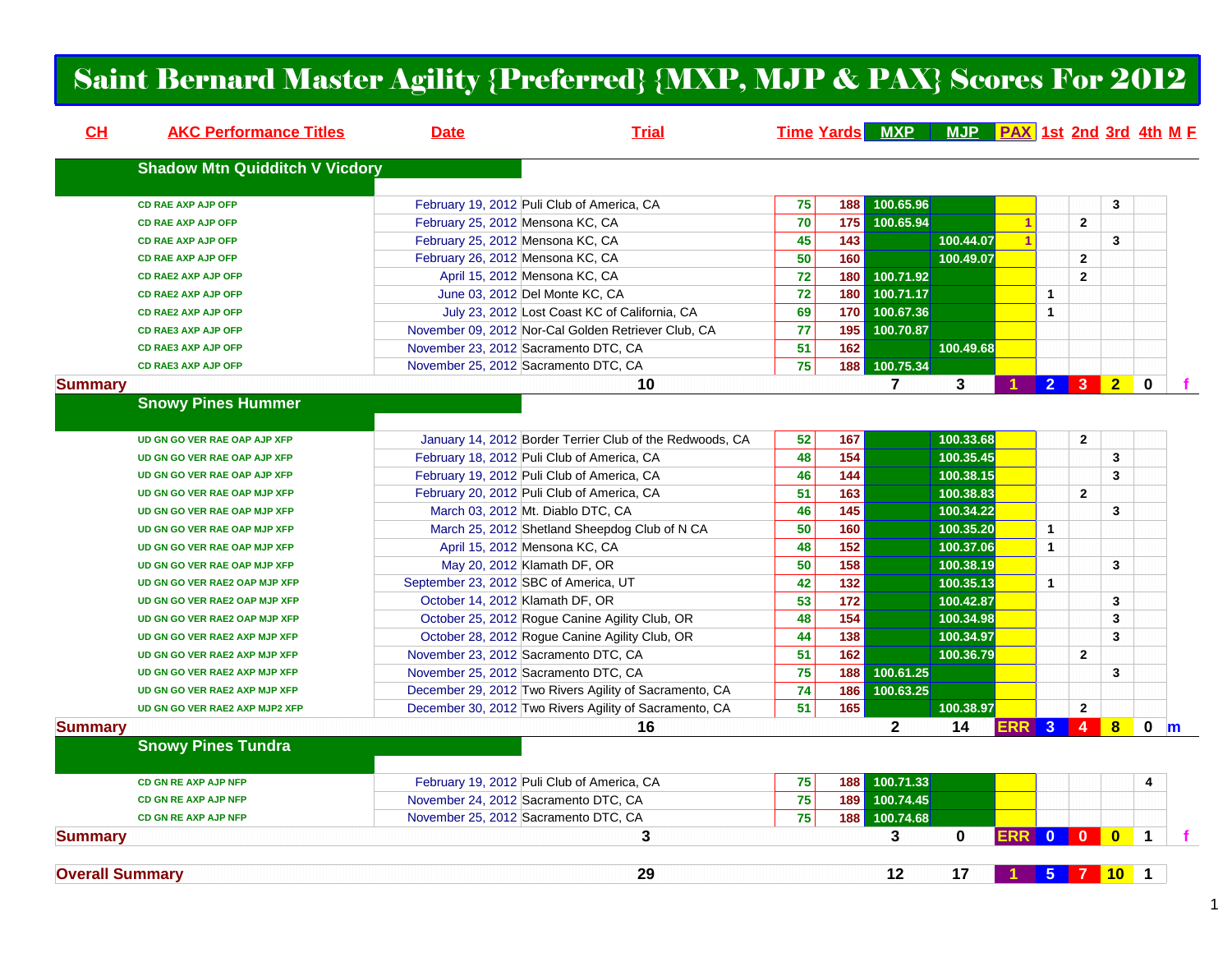|                        | <b>Saint Bernard Preferred Agility Excellent {PAX} Scores For 2012</b>                                                                      |                                  |              |                   |     |              |           |                                   |              |                                                                         |   |  |
|------------------------|---------------------------------------------------------------------------------------------------------------------------------------------|----------------------------------|--------------|-------------------|-----|--------------|-----------|-----------------------------------|--------------|-------------------------------------------------------------------------|---|--|
| CH                     | <b>AKC Performance Titles</b>                                                                                                               | <b>Date</b>                      | <b>Trial</b> | <b>Time Yards</b> |     | <b>AXP B</b> |           | $AJP B$ $PAX$ 1st 2nd 3rd 4th M E |              |                                                                         |   |  |
|                        | <b>Shadow Mtn Quidditch V Vicdory</b>                                                                                                       |                                  |              |                   |     |              |           |                                   |              |                                                                         |   |  |
|                        | <b>CD RAE AXP AJP OFP</b>                                                                                                                   | February 25, 2012 Mensona KC, CA |              | 70 l              | 175 | 100.65.94    |           |                                   | $\mathbf{2}$ |                                                                         |   |  |
|                        | <b>CD RAE AXP AJP OFP</b>                                                                                                                   | February 25, 2012 Mensona KC, CA |              | 45                | 143 |              | 100.44.07 |                                   |              | 3                                                                       |   |  |
| <b>Summary</b>         |                                                                                                                                             |                                  |              |                   |     |              |           |                                   |              |                                                                         | 0 |  |
| <b>Overall Summary</b> | PAX (Preferred Agility Excellent) = Dogs qualifying with scores in the EXCELLENT B Standard and Jumpers with Weaves classes on the same day |                                  | $\mathbf{2}$ |                   |     |              |           |                                   |              | $\begin{array}{ c c c c c } \hline \textbf{1} & \textbf{0} \end{array}$ |   |  |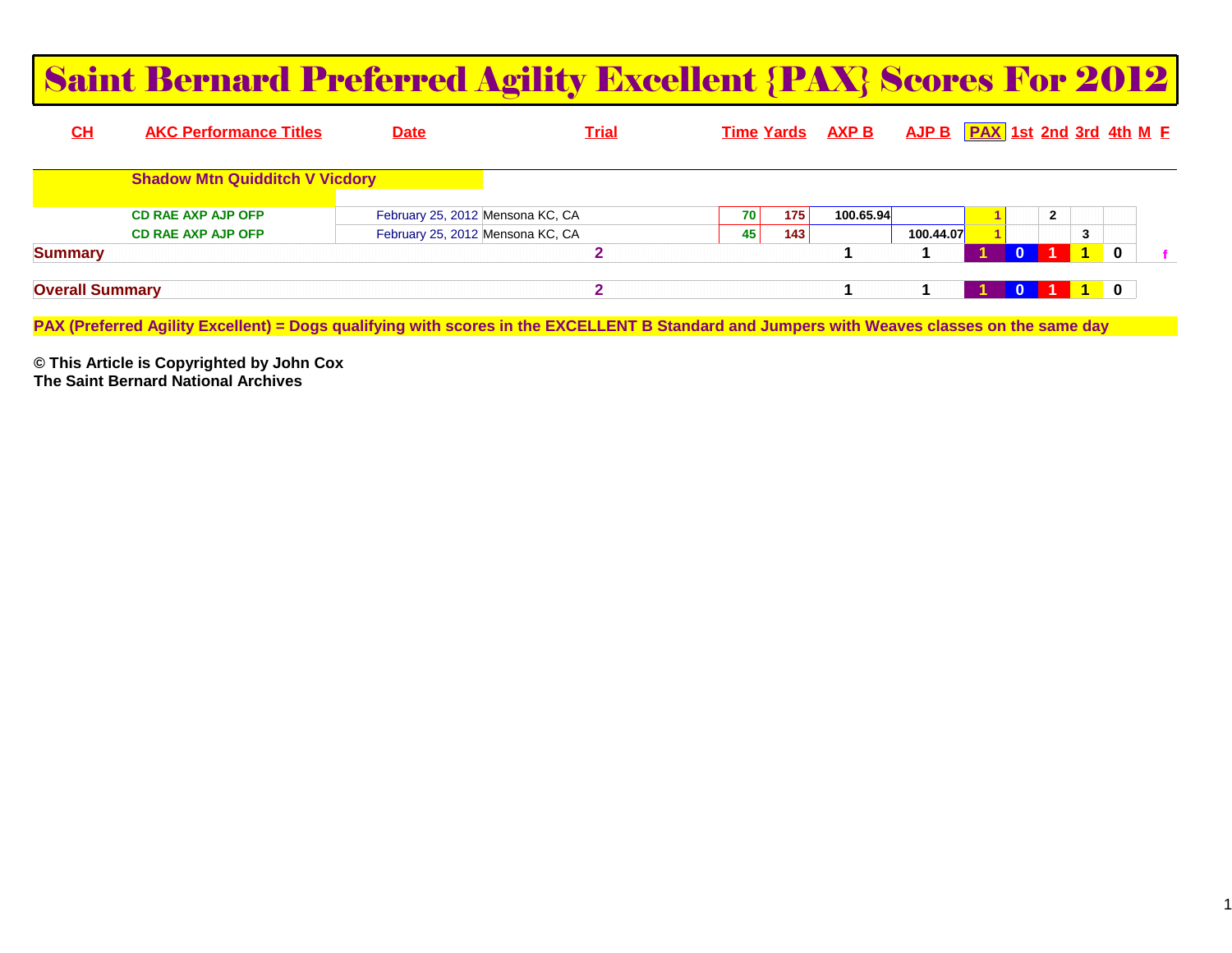## Saint Bernard Summary of AKC's F.A.S.T. Agility Trials {Regular & Preferred} For 2012

| CL                          | <b>AKC Performance Titles</b>           | <b>Date</b>          | Time | <b>Score</b> | NF A       | <b>NFB</b> | <u>OF</u>  | XF A       | <b>XFB</b> | <b>MXE</b>  | <b>NFP</b> | <b>OFP</b> | <b>XFPA</b> | XFP B      | MFP 1st |                |                         | <u>2nd 3rd 4th</u> |                                        |    | $M$ $E$ |
|-----------------------------|-----------------------------------------|----------------------|------|--------------|------------|------------|------------|------------|------------|-------------|------------|------------|-------------|------------|---------|----------------|-------------------------|--------------------|----------------------------------------|----|---------|
|                             | <b>Snowy Pines Hummer</b>               |                      |      |              |            |            |            |            |            |             |            |            |             |            |         |                |                         |                    |                                        |    |         |
|                             | (3) Excellent F.A.S.T. Preferred        |                      |      |              |            |            |            |            |            |             |            |            |             |            |         |                |                         |                    |                                        |    |         |
|                             | UD GN GO VER RAE OAP MJP XFP            | April 14, 2012 35    |      | 68           |            |            |            |            |            |             |            |            |             | 30.48      |         |                |                         |                    |                                        |    |         |
|                             | UD GN GO VER RAE OAP MJP XFP            | May 20, 2012 35      |      | 63           |            |            |            |            |            |             |            |            |             | 29.80      |         |                |                         |                    |                                        |    |         |
|                             | UD GN GO VER RAE OAP MJP XFP            | October 12, 2012 35  |      | 68           |            |            |            |            |            |             |            |            |             | 29.83      |         |                |                         |                    |                                        | 9  |         |
|                             | UD GN GO VER RAE OAP MJP XFP            | October 14, 2012 35  |      | 64           |            |            |            |            |            |             |            |            |             | 26.91      |         |                |                         |                    |                                        | 10 |         |
|                             | UD GN GO VER RAE OAP MJP XFP            | October 26, 2012 35  |      | 65           |            |            |            |            |            |             |            |            |             | 37.21      |         |                |                         |                    |                                        | 11 |         |
|                             | UD GN GO VER RAE OAP MJP XFP            | October 27, 2012 35  |      | 63           |            |            |            |            |            |             |            |            |             | 35.78      |         |                |                         |                    |                                        | 12 |         |
|                             | UD GN GO VER RAE OAP MJP XFP            | December 28, 2012 35 |      | 69           |            |            |            |            |            |             |            |            |             | 31.16      |         |                |                         |                    |                                        | 13 |         |
|                             | Summary of the dog's individual class   |                      |      | 65.71        | <b>ERR</b> | <b>ERR</b> | <b>ERR</b> | <b>ERR</b> | <b>ERR</b> | $\bf{0}$    | <b>ERR</b> | <b>ERR</b> | <b>ERR</b>  | 31.60      |         | $\overline{7}$ | $\overline{\mathbf{0}}$ | $\mathbf{0}$       | $\mathbf 0$                            |    |         |
|                             | <b>Summary of ALL the dog's classes</b> |                      |      | 65.71        | <b>ERR</b> | <b>ERR</b> | <b>ERR</b> | <b>ERR</b> | <b>ERR</b> | 0           | <b>ERR</b> | <b>ERR</b> | <b>ERR</b>  | 31.60      |         |                | $\bf{0}$                | $\mathbf{0}$       | $\bf{0}$                               |    | lm.     |
|                             | <b>Snowy Pines Tundra</b>               |                      |      |              |            |            |            |            |            |             |            |            |             |            |         |                |                         |                    |                                        |    |         |
| (2) Open F.A.S.T. Preferred |                                         |                      |      |              |            |            |            |            |            |             |            |            |             |            |         |                |                         |                    |                                        |    |         |
|                             | <b>CD GN RE AXP AJP NFP</b>             | January 14, 2012 35  |      | 61           |            |            |            |            |            |             |            | 34.88      |             |            |         | $\mathbf 1$    |                         |                    |                                        |    |         |
|                             | <b>CD GN RE AXP AJP NFP</b>             | May 18, 2012 35      |      | 64           |            |            |            |            |            |             |            | 30.71      |             |            |         |                |                         |                    |                                        |    |         |
|                             | <b>CD GN RE AXP AJP OFP</b>             | October 14, 2012 35  |      | 68           |            |            |            |            |            |             |            | 34.50      |             |            |         |                |                         |                    |                                        |    |         |
|                             | Summary of the dog's individual class   |                      |      | 64.33        | <b>ERR</b> | <b>ERR</b> | <b>ERR</b> | <b>ERR</b> | <b>ERR</b> | $\mathbf 0$ | <b>ERR</b> | 33.36      | <b>ERR</b>  | <b>ERR</b> |         | 3 <sup>2</sup> | O                       | $\mathbf{0}$       | $\mathbf 0$                            |    |         |
|                             | <b>Summary of ALL the dog's classes</b> | 3                    |      | 64.33        | <b>ERR</b> | <b>ERR</b> | <b>ERR</b> | <b>ERR</b> | <b>ERR</b> | $\mathbf 0$ | <b>ERR</b> | 33.36      | <b>ERR</b>  | <b>ERR</b> | 0       | 3 <sup>1</sup> | $\bf{0}$                | $\mathbf{0}$       | $\mathbf 0$                            |    |         |
|                             | <b>Overall summary for ALL dogs</b>     | 10                   |      | 65.30        | <b>ERR</b> | <b>ERR</b> | <b>ERR</b> | <b>ERR</b> | <b>ERR</b> | $\mathbf 0$ | <b>ERR</b> | 33.36      | <b>ERR</b>  | 31.60      |         | 10 0           |                         | l 0                | $\blacksquare$ 0 $\blacktriangleright$ |    |         |

 **# = Number of advanced scores from the Open and/or Excellent classes**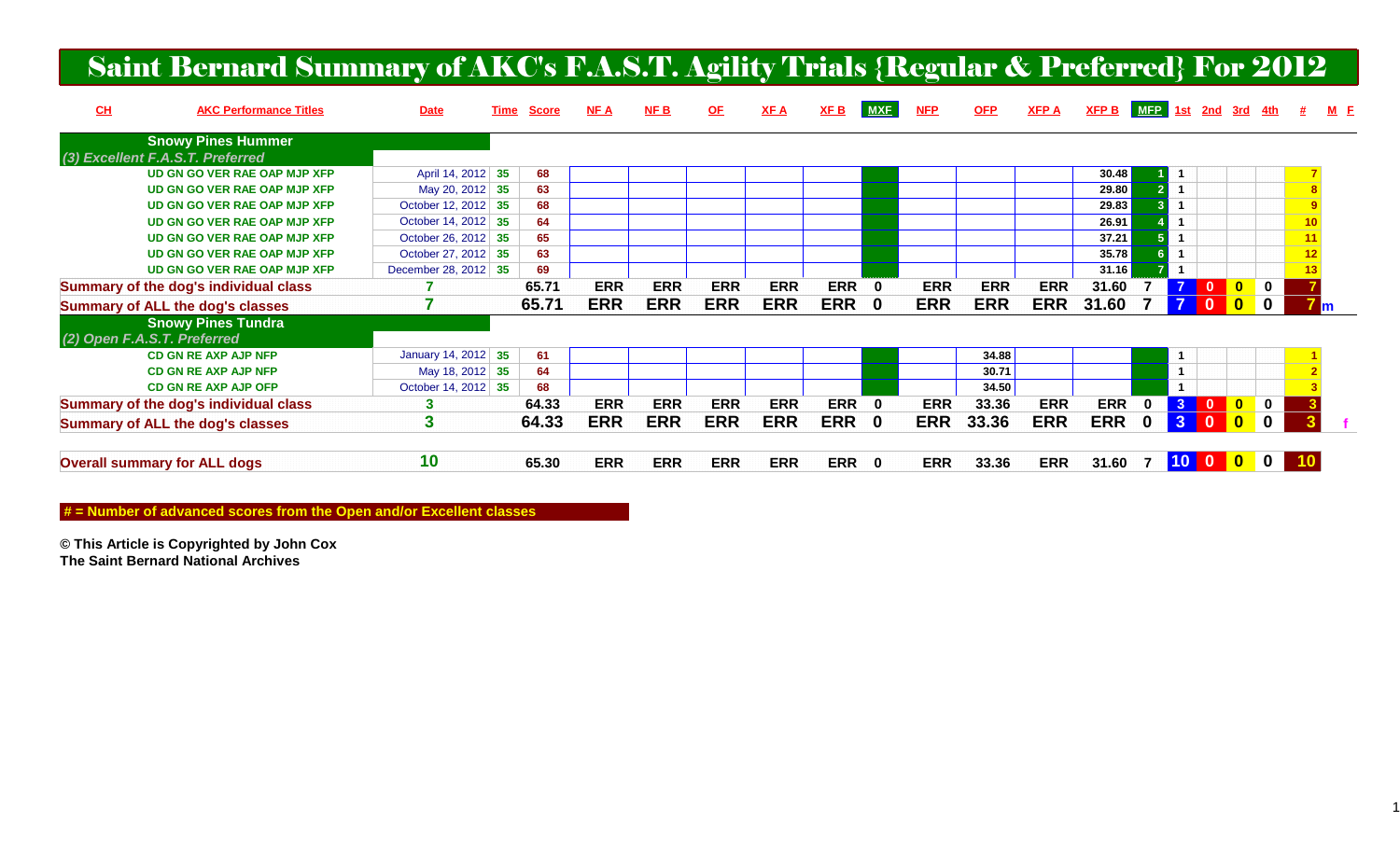### Saint Bernard Fifteen And Send Time {F.A.S.T.} {Preferred} Scores For 2012

| CH                                  | <b>AKC Performance Titles</b>                    | <b>Date</b>                     | <b>Trial</b>                                             |    | <b>Time Score</b> | <b>NFP</b> | <b>OFP</b> | <b>XFPA</b> | $XFP B$ $MFP$ 1st 2nd 3rd 4th M $F$ |          |                 |                                                              |                         |             |  |
|-------------------------------------|--------------------------------------------------|---------------------------------|----------------------------------------------------------|----|-------------------|------------|------------|-------------|-------------------------------------|----------|-----------------|--------------------------------------------------------------|-------------------------|-------------|--|
|                                     | <b>Snowy Pines Hummer</b>                        |                                 |                                                          |    |                   |            |            |             |                                     |          |                 |                                                              |                         |             |  |
| (3) Excellent F.A.S.T. Preferred    |                                                  |                                 |                                                          |    |                   |            |            |             |                                     |          |                 |                                                              |                         |             |  |
|                                     | UD GN GO VER RAE OAP MJP XFP                     |                                 | April 14, 2012 Mensona KC, CA                            | 35 | 68                |            |            |             | 30.48                               |          |                 |                                                              |                         |             |  |
|                                     | UD GN GO VER RAE OAP MJP XFP                     |                                 | May 20, 2012 Klamath DF, OR                              | 35 | 63                |            |            |             | 29.80                               |          |                 |                                                              |                         |             |  |
|                                     | UD GN GO VER RAE OAP MJP XFP                     | October 12, 2012 Klamath DF, OR |                                                          | 35 | 68                |            |            |             | 29.83                               |          |                 |                                                              |                         |             |  |
|                                     | UD GN GO VER RAE OAP MJP XFP                     | October 14, 2012 Klamath DF, OR |                                                          | 35 | 64                |            |            |             | 26.91                               |          |                 |                                                              |                         |             |  |
|                                     | UD GN GO VER RAE OAP MJP XFP                     |                                 | October 26, 2012 Rogue Canine Agility Club, OR           | 35 | 65                |            |            |             | 37.21                               |          |                 |                                                              |                         |             |  |
|                                     | UD GN GO VER RAE OAP MJP XFP                     |                                 | October 27, 2012 Rogue Canine Agility Club, OR           | 35 | 63                |            |            |             | 35.78                               |          |                 |                                                              |                         |             |  |
|                                     | UD GN GO VER RAE OAP MJP XFP                     |                                 | December 28, 2012 Two Rivers Agility of Sacramento, CA   | 35 | 69                |            |            |             | 31.16                               |          |                 |                                                              |                         |             |  |
|                                     | Summary of the dog's individual class            |                                 |                                                          |    | 65.71             | <b>ERR</b> | <b>ERR</b> | <b>ERR</b>  | 31.60                               |          |                 | $\mathbf{0}$                                                 | $\blacktriangleleft$ 0  | $\bf{0}$    |  |
|                                     | <b>Summary of ALL the dog's F.A.S.T. Classes</b> |                                 |                                                          |    | 65.71             | <b>ERR</b> | <b>ERR</b> | <b>ERR</b>  | 31.60                               |          |                 | $\mathbf{0}$                                                 | $\mathbf{0}$            | $\mathbf 0$ |  |
|                                     | <b>Snowy Pines Tundra</b>                        |                                 |                                                          |    |                   |            |            |             |                                     |          |                 |                                                              |                         |             |  |
| (2) Open F.A.S.T. Preferred         |                                                  |                                 |                                                          |    |                   |            |            |             |                                     |          |                 |                                                              |                         |             |  |
|                                     | <b>CD GN RE AXP AJP NFP</b>                      |                                 | January 14, 2012 Border Terrier Club of the Redwoods, CA | 35 | 61                |            | 34.88      |             |                                     |          | $\overline{1}$  |                                                              |                         |             |  |
|                                     | <b>CD GN RE AXP AJP NFP</b>                      |                                 | May 18, 2012 Klamath DF, OR                              | 35 | 64                |            | 30.71      |             |                                     |          | $\overline{1}$  |                                                              |                         |             |  |
|                                     | <b>CD GN RE AXP AJP OFP</b>                      | October 14, 2012 Klamath DF, OR |                                                          | 35 | 68                |            | 34.50      |             |                                     |          |                 |                                                              |                         |             |  |
|                                     | Summary of the dog's individual class            |                                 | 3                                                        |    | 64.33             | <b>ERR</b> | 33.36      | <b>ERR</b>  | <b>ERR</b>                          | $\bf{0}$ | 3 <sup>7</sup>  | $\begin{array}{ c c c c c }\n\hline\n0 & 0 & 0\n\end{array}$ |                         | $\bf{0}$    |  |
|                                     | Summary of ALL the dog's F.A.S.T. Classes        |                                 | 3                                                        |    | 64.33             | <b>ERR</b> | 33.36      | <b>ERR</b>  | <b>ERR</b>                          | 0        | $\mathbf{3}$    |                                                              | $\mathbf{0}$            | $\mathbf 0$ |  |
|                                     |                                                  |                                 | 10                                                       |    | 65.30             | <b>ERR</b> | 33.36      | <b>ERR</b>  | 31.60                               |          | 10 <sup>°</sup> | $\mathbf{0}$                                                 | $\overline{\mathbf{0}}$ | 0           |  |
| <b>Overall summary for ALL dogs</b> |                                                  |                                 |                                                          |    |                   |            |            |             |                                     |          |                 |                                                              |                         |             |  |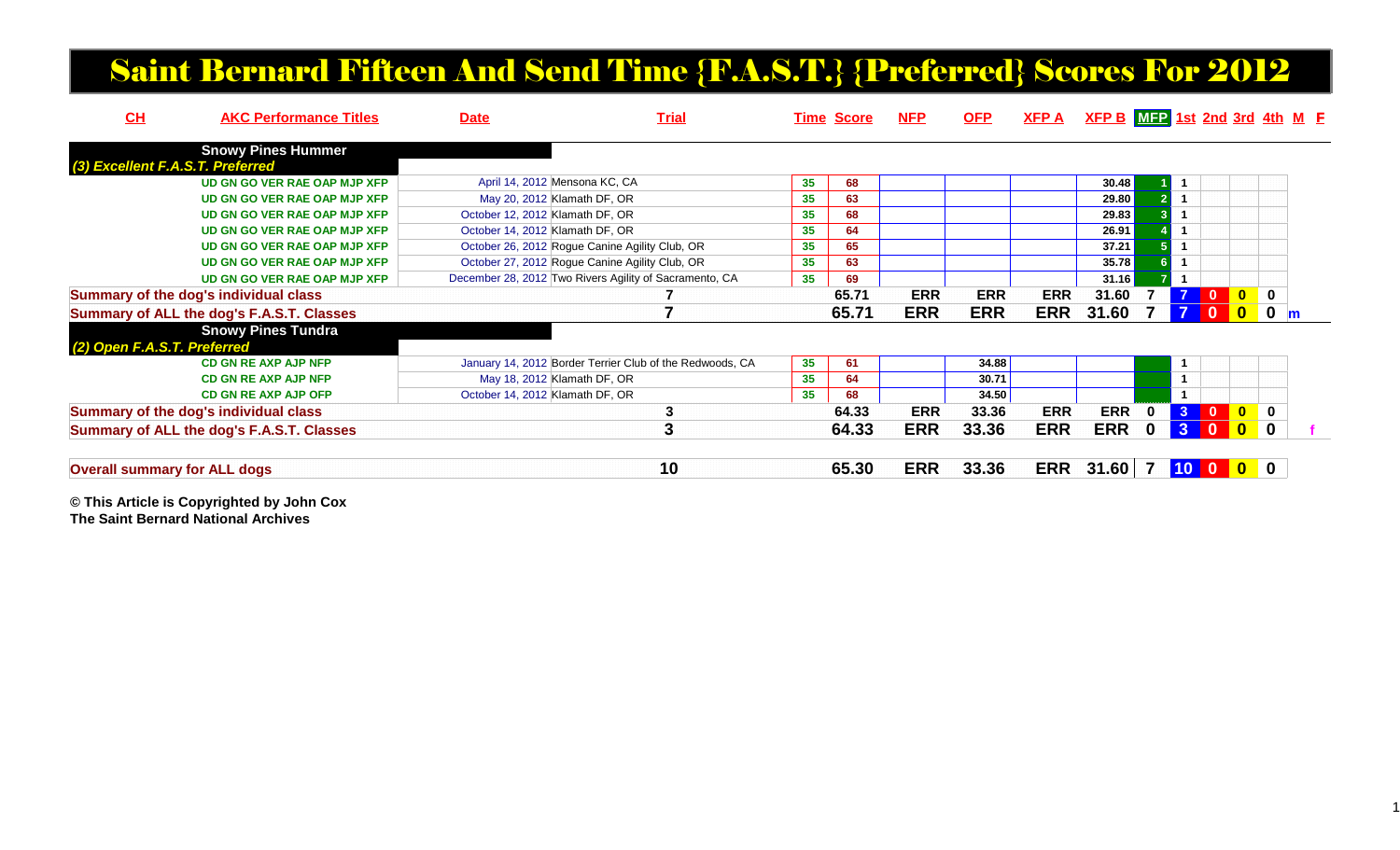#### Saint Bernard Master F.A.S.T. {MXF / MFP} Agility {Regular & Preferred} Scores For 2012

| <u>СН</u>              | <b>AKC Performance Titles</b> | <b>Date</b>                     | <b>Trial</b>                                           |    | <b>Time Score MXE</b> |            | MFP 1st 2nd 3rd 4th M E |          |              |             |              |  |
|------------------------|-------------------------------|---------------------------------|--------------------------------------------------------|----|-----------------------|------------|-------------------------|----------|--------------|-------------|--------------|--|
|                        | <b>Snowy Pines Hummer</b>     |                                 |                                                        |    |                       |            |                         |          |              |             |              |  |
|                        | UD GN GO VER RAE OAP MJP XFP  |                                 | April 14, 2012 Mensona KC, CA                          | 35 | 68.00                 |            | 30.48                   |          |              |             |              |  |
|                        | UD GN GO VER RAE OAP MJP XFP  |                                 | May 20, 2012 Klamath DF, OR                            | 35 | 63.00                 |            | 29.80                   |          |              |             |              |  |
|                        | UD GN GO VER RAE OAP MJP XFP  | October 12, 2012 Klamath DF, OR |                                                        | 35 | 68.00                 |            | 29.83                   |          |              |             |              |  |
|                        | UD GN GO VER RAE OAP MJP XFP  | October 14, 2012 Klamath DF, OR |                                                        | 35 | 64.00                 |            | 26.91                   |          |              |             |              |  |
|                        | UD GN GO VER RAE OAP MJP XFP  |                                 | October 26, 2012 Roque Canine Agility Club, OR         | 35 | 65.00                 |            | 37.21                   |          |              |             |              |  |
|                        | UD GN GO VER RAE OAP MJP XFP  |                                 | October 27, 2012 Rogue Canine Agility Club, OR         | 35 | 63.00                 |            | 35.78                   |          |              |             |              |  |
|                        | UD GN GO VER RAE OAP MJP XFP  |                                 | December 28, 2012 Two Rivers Agility of Sacramento, CA | 35 | 69.00                 |            | 31.16                   |          |              |             |              |  |
| <b>Summary</b>         |                               |                                 |                                                        |    | 65.71                 | <b>ERR</b> | 31.60                   | $\Omega$ | $\mathbf{0}$ | $\mathbf 0$ | $\mathbf{m}$ |  |
| <b>Overall Summary</b> |                               |                                 |                                                        |    | 65.71                 | <b>ERR</b> | 31.60                   |          | $\mathbf{0}$ | 0           |              |  |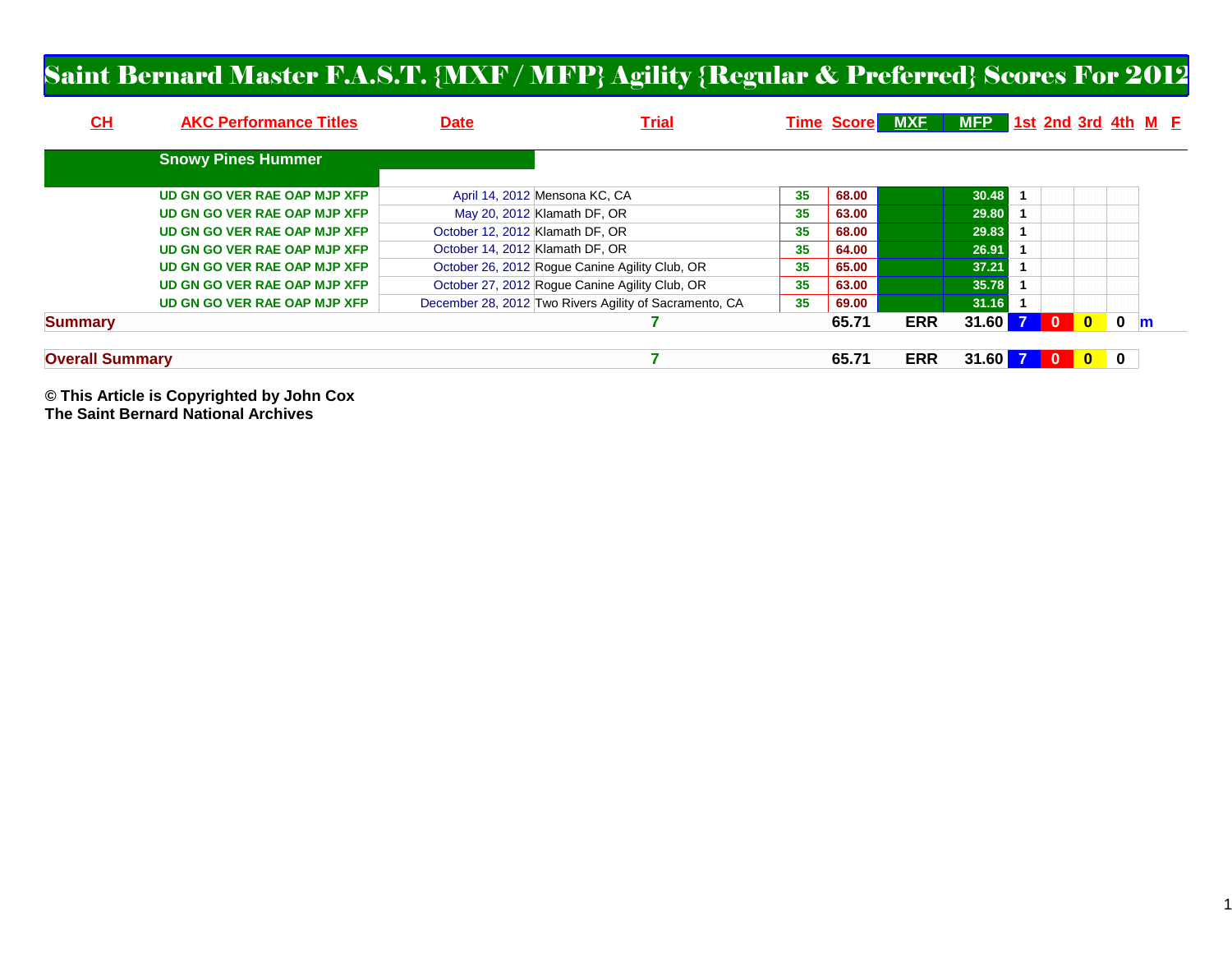| <b>Saint Bernard Time 2 Beat {Preferred} {T2BP} Agility Scores For 2012</b> |  |
|-----------------------------------------------------------------------------|--|
|-----------------------------------------------------------------------------|--|

| CH                                    | <b>AKC Performance Titles</b>         | <b>Date</b> | <b>Trial</b>                                       | Course Time Dog's Time Points #QS 1st # Comp. M E |       |                |                 |   |              |   |
|---------------------------------------|---------------------------------------|-------------|----------------------------------------------------|---------------------------------------------------|-------|----------------|-----------------|---|--------------|---|
|                                       | <b>Shadow Mtn Quidditch V Vicdory</b> |             |                                                    |                                                   |       |                |                 |   |              |   |
| T <sub>2</sub> BP                     |                                       |             |                                                    |                                                   |       |                |                 |   |              |   |
|                                       | <b>CD RAE AXP AJP OFP</b>             |             | February 20, 2012 Puli Club of America, CA         | 31.18                                             | 49.47 |                |                 |   | 4            |   |
| <b>Overall Summary &amp; Averages</b> |                                       |             |                                                    | 31.18                                             | 49.47 |                |                 | 0 | 4            |   |
|                                       | <b>Snowy Pines Hummer</b>             |             |                                                    |                                                   |       |                |                 |   |              |   |
| T2BP                                  |                                       |             |                                                    |                                                   |       |                |                 |   |              |   |
|                                       | UD GN GO VER RAE OAP MJP XFP          |             | February 20, 2012 Puli Club of America, CA         | 31.18                                             | 41.90 | 6              |                 |   | 4            |   |
|                                       | UD GN GO VER RAE OAP MJP XFP          |             | May 18, 2012 Klamath DF, OR                        | 43.73                                             | 43.73 | 10             | 2 <sup>1</sup>  |   |              |   |
|                                       | UD GN GO VER RAE OAP MJP XFP          |             | May 19, 2012 Klamath DF, OR                        | 43.07                                             | 43.07 | 10             | 3 <sup>7</sup>  |   |              |   |
|                                       | UD GN GO VER RAE2 OAP MJP XFP         |             | October 12, 2012 Klamath DF, OR                    | 46.82                                             | 46.82 | 10             | $\overline{4}$  |   |              |   |
|                                       | UD GN GO VER RAE2 OAP MJP XFP         |             | October 14, 2012 Klamath DF, OR                    | 32.07                                             | 38.41 | 8              | 5 <sup>5</sup>  |   | $\mathbf{2}$ |   |
|                                       | UD GN GO VER RAE2 OAP MJP XFP         |             | October 25, 2012 Rogue Canine Agility Club, OR     | 31.28                                             | 37.70 | 8              | 6               |   | $\mathbf{2}$ |   |
|                                       | UD GN GO VER RAE2 OAP MJP XFP         |             | October 26, 2012 Rogue Canine Agility Club, OR     | 31.19                                             | 48.05 | 4              | $\overline{7}$  |   | 6            |   |
|                                       | UD GN GO VER RAE2 OAP MJP XFP         |             | October 27, 2012 Rogue Canine Agility Club, OR     | 31.36                                             | 38.40 | $\overline{7}$ | 8               |   | 6            |   |
|                                       | UD GN GO VER RAE2 AXP MJP XFP         |             | October 28, 2012 Roque Canine Agility Club, OR     | 33.75                                             | 43.39 | $\overline{7}$ | 9               |   | 5            |   |
|                                       | UD GN GO VER RAE2 AXP MJP XFP         |             | November 24, 2012 Sacramento DTC, CA               | 41.51                                             | 41.51 | 10             | 10 <sup>1</sup> |   |              |   |
|                                       | UD GN GO VER RAE2 AXP MJP XFP         |             | December 29, 2012 Two Rivers Agility of Sacramento | 36.69                                             | 36.69 | 10             | 11              |   | 6            |   |
|                                       | <b>UD GN GO VER RAE2 AXP MJP2 XFP</b> |             | December 30, 2012 Two Rivers Agility of Sacramento | 34.85                                             | 40.43 | 8              | 12 <sub>2</sub> |   | 3            |   |
| <b>Overall Summary &amp; Averages</b> |                                       |             | 12                                                 | 36.46                                             | 41.68 | 98             | 12              | 5 | 38           | m |
| <b>Overall Summary &amp; Averages</b> |                                       |             | 13                                                 | 36.05                                             | 42.27 | 102            | 13              | 5 | 42           |   |

### **To earn the T2B {Regular} or T2BP {Preferred} title, a dog must earn 15 qualifying scores and 100 points. There are no 2nd, 3rd & 4th Placements in T2B**